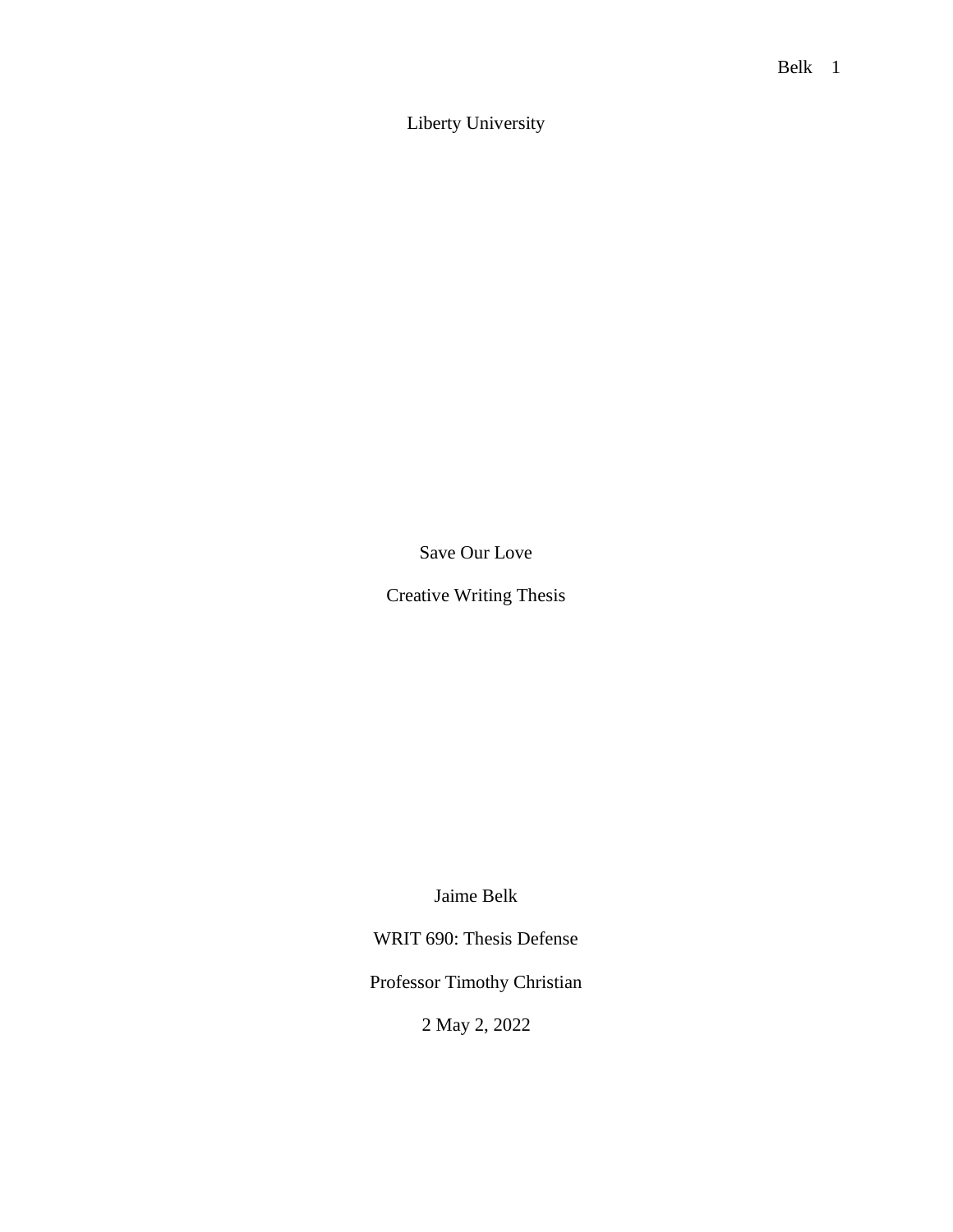#### *Abstract*

Andy Crouch wrote in his inspirational book, *Culture Making: Recovering our Creative Calling* that "culture is inescapable" and if we are dissatisfied with it, we must "make new culture" (140). These words have inspired my creativity and influenced my writing in so many ways. Romance literature is constantly growing in popularity, but the genre is not evolving. In a world of monotonous storylines and happily-ever-afters, I seek to shift the romance genre with my project, *Save Our Love*. This is a romance manuscript that tells the powerful stories of Joseph and Denver, two disparate college students who build a bond that they feel is unbreakable. This work aims to shed light on real-life trauma that individuals struggle with in the 21<sup>st</sup> century and confront issues in the romantic fiction genre.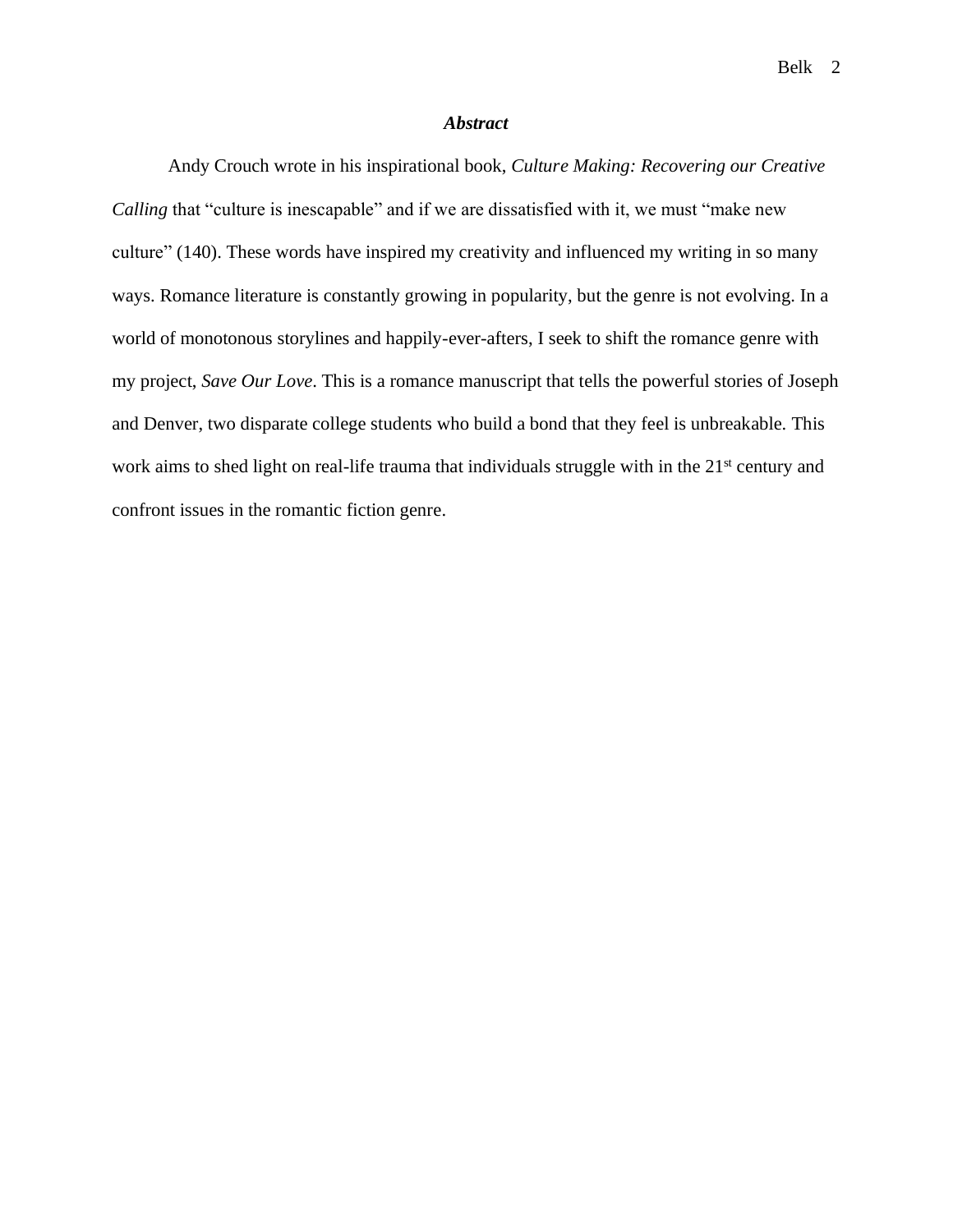# *Dedication*

This project is dedicated to Emilee and Jourdan. Your unique life challenges inspired me to create a literary work that honors your stories and gives individuals like you hope. I am grateful for the opportunity to know you both.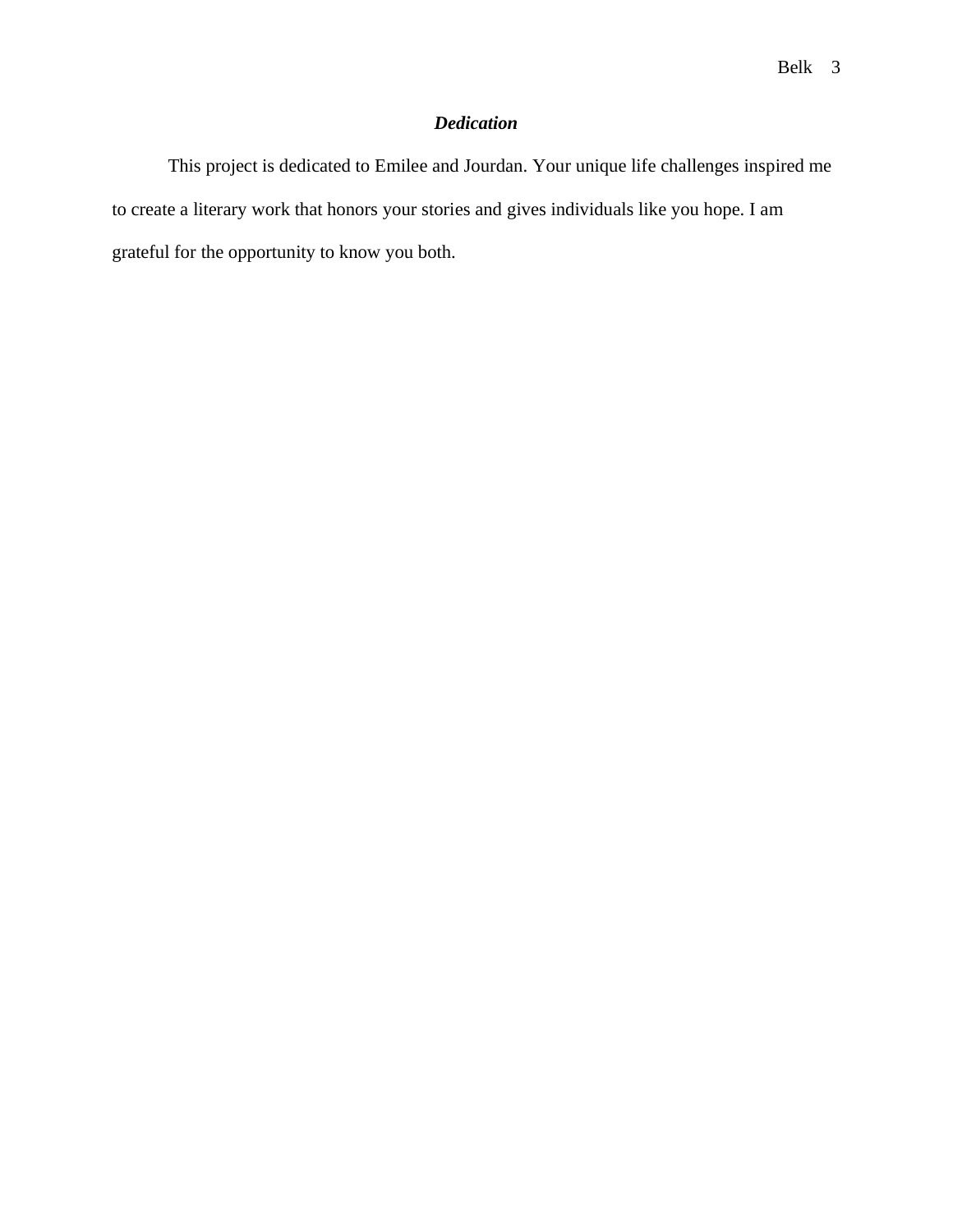#### *Acknowledgements*

I would like to acknowledge and give my warmest thanks to my thesis director Professor Timothy Christian whose constant encouragement, guidance, and insightful feedback made this work possible. I would also like to thank my committee member Dr. Sarah Rice for inspiring me to dig deeper into my research and find my paper's purpose.

I would also like to thank my church and my family for their continuous support throughout this process. Your love and prayers have impacted me immensely. I would like to thank my best friend Alyssia, for the role that she has played in my thesis writing journey. She has provided me with support, feedback, and praise that carried me through each phase of my writing.

Finally, I would like to thank God, for allowing me to hear His voice clearly throughout this process. You are the reason that I have made it this far and I will forever praise You for all that You are.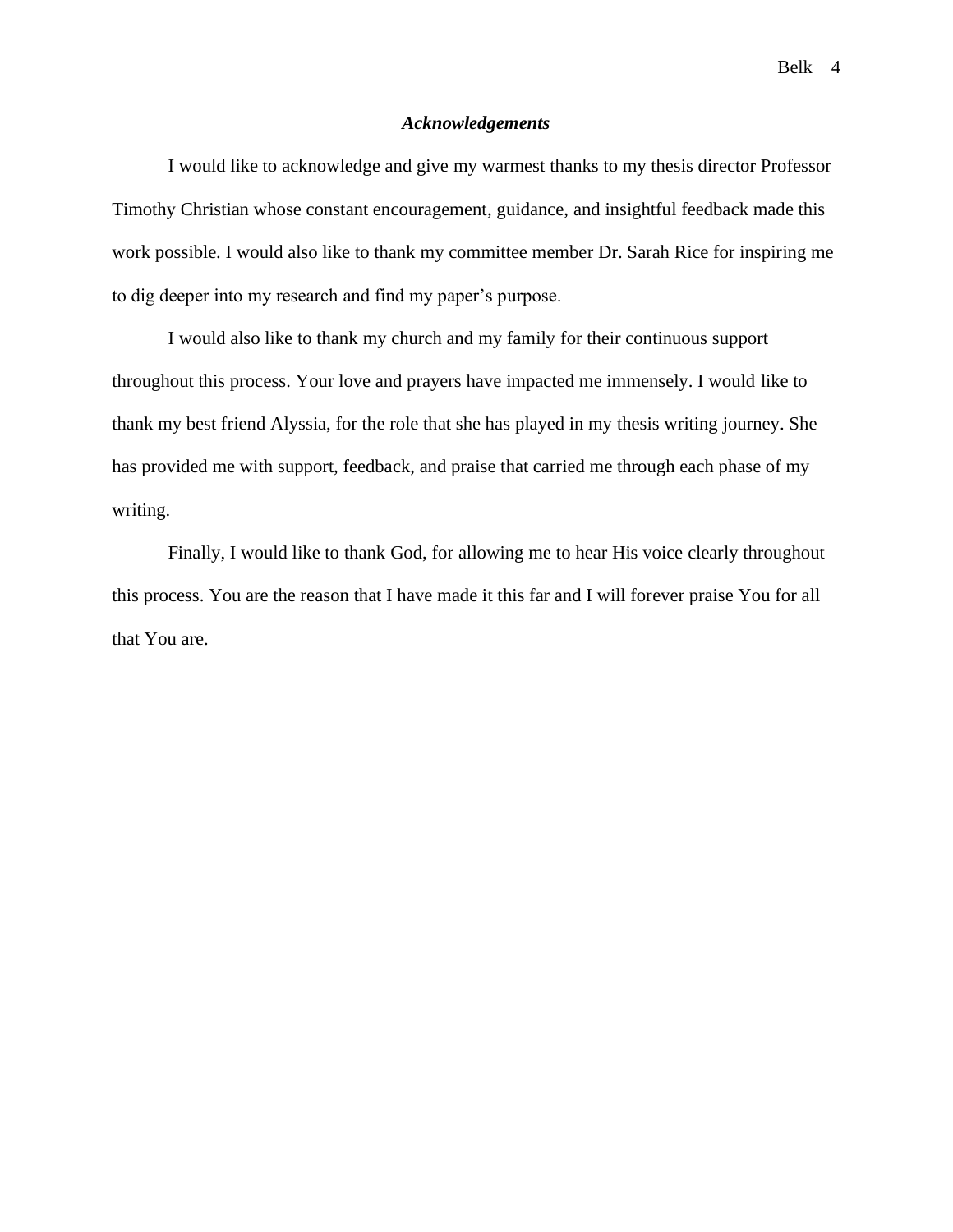# **Table of Contents**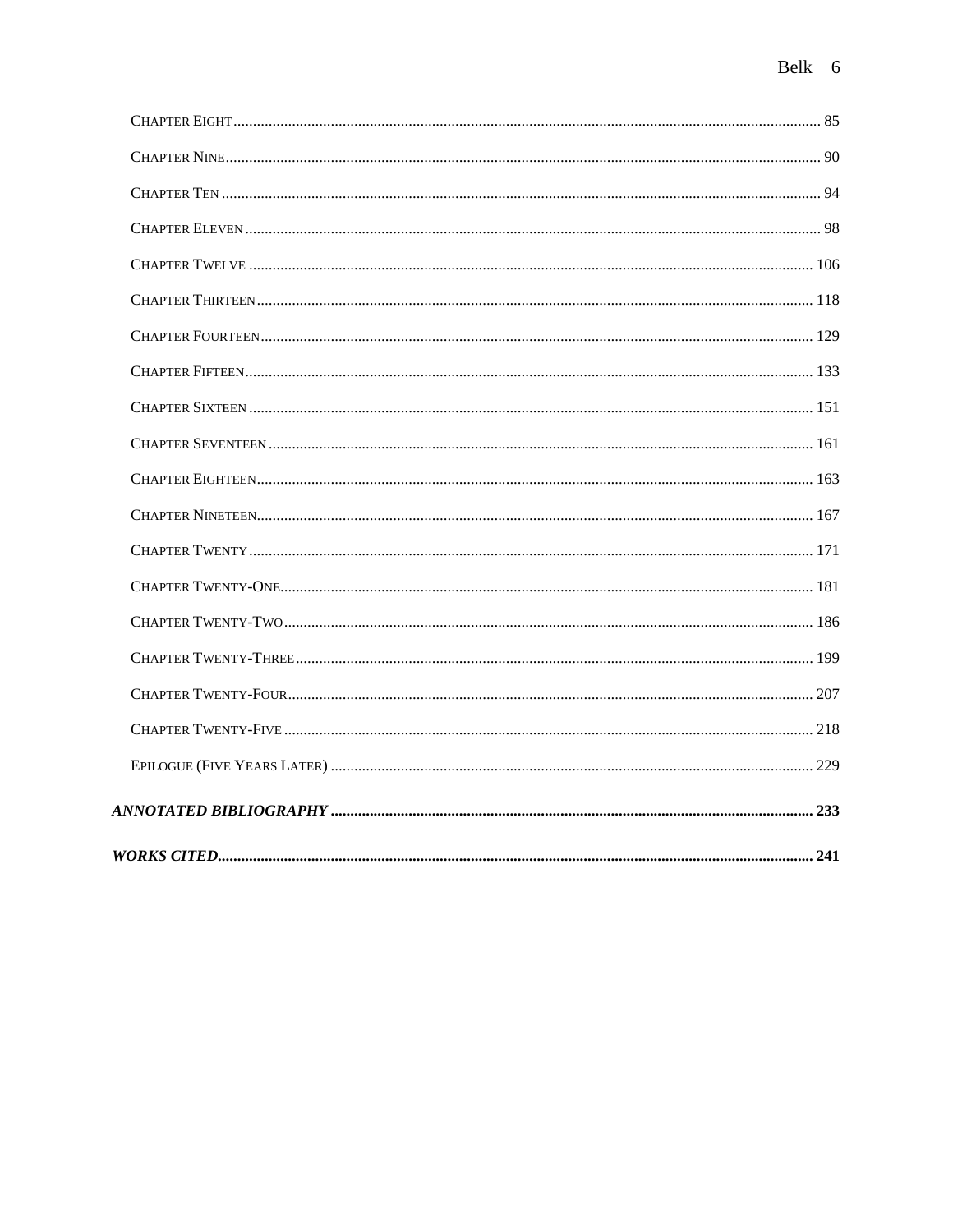#### <span id="page-6-0"></span>*Artistic Statement*

# <span id="page-6-1"></span>Impetus

Writing has always been my favorite pastime. For as long as I can remember, I have enjoyed the act of writing itself: taking notes during Bible study or a church sermon, penning my prayers, and even writing my mother's grocery lists. One of my most incredible childhood memories is journaling in our notebooks as we watched tennis matches on our tiny television. While she wrote prayers, I wrote stories. I would create a fictional character in my brain- usually some unknown, foreign creature-- and bring it to life. Even as a child, I was able to write my characters into sticky situations and eventually, albeit dramatically, get them out of those predicaments with the happiest of endings. I knew that I enjoyed storytelling, but I never believed that I could write something magnificent enough to be published and sold in bookstores or so intriguing that readers wouldn't be able to put it down. Because of this, I decided to pursue writing in college, but not the kind that my heart desired.

Now, I can dedicate real time to crafting my first novel in the form of a creative writing thesis. My thesis project will be an Adult Contemporary novel titled *Save Our Love*. It aims to craft a memorable love story, stimulate spiritual contemplation, and honor a dear friend with my storytelling.

# <span id="page-6-2"></span>Vision

*Save Our Love* will primarily take place on a college campus. The initial inspiration for my main character Denver came from a classmate I met during my first year of college. We were both Biology majors who would have rather been doing something else. For me, it was writing,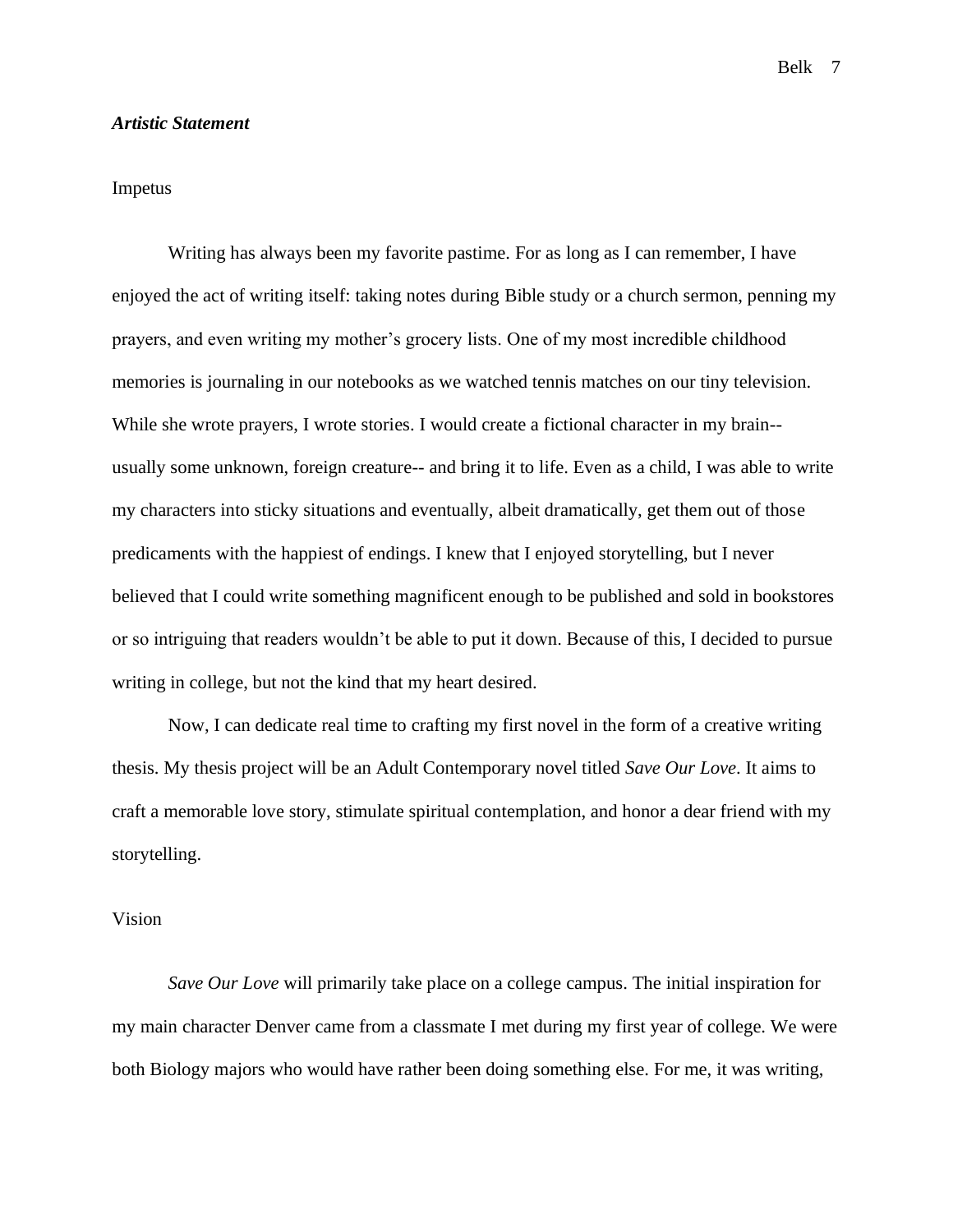and for her, it was fashion design. Our reasons for our current majors differed, though. I had always assumed that I'd get the best job opportunities if I majored in math or science.

On the other hand, her father pressured her into choosing a "real major." I couldn't imagine having a father who didn't support my choices and dreams because I have precisely the opposite. Her life intrigued me because it was different from my own experience. We remained friends throughout our collegiate journey, and she graduated Magna Cum Laude with a Biology degree while I obtained my bachelor's in Print Journalism. I met her father at graduation. He was ecstatic and immensely proud of her. She had gotten into the Morehouse School of Medicines graduate program, and she was well on her way to becoming a successful doctor, only that's not what she wanted. I decided to rewrite her story between graduating with a writing degree that was wrong for me and writing fiction. To give her the life she wanted—the one that she deserved. From this desire, the character Denver was born for my thesis project.

My family members, who had a very different upbringing than I did, inspired Joseph and Joanna's characters. Their background loosely resembles Joseph and JoAnna's, but I knew that I wanted to give each of them a different ending since the day I learned of their awful childhood. My vision for this story goes beyond this inaugural novel. I plan for it to be a three-book series. The first book will detail Joseph and Denver's romantic relationship. In the second novel, the two characters will reconnect and take a second chance at love, and in the third novel, the focus will shift to the life of a supporting character, JoAnna Crews.

# <span id="page-7-0"></span>Summary

My thesis project will follow the lives of a young Denver, a new student at a historically Black university, and Joseph, a senior at the same college. The two of them come from entirely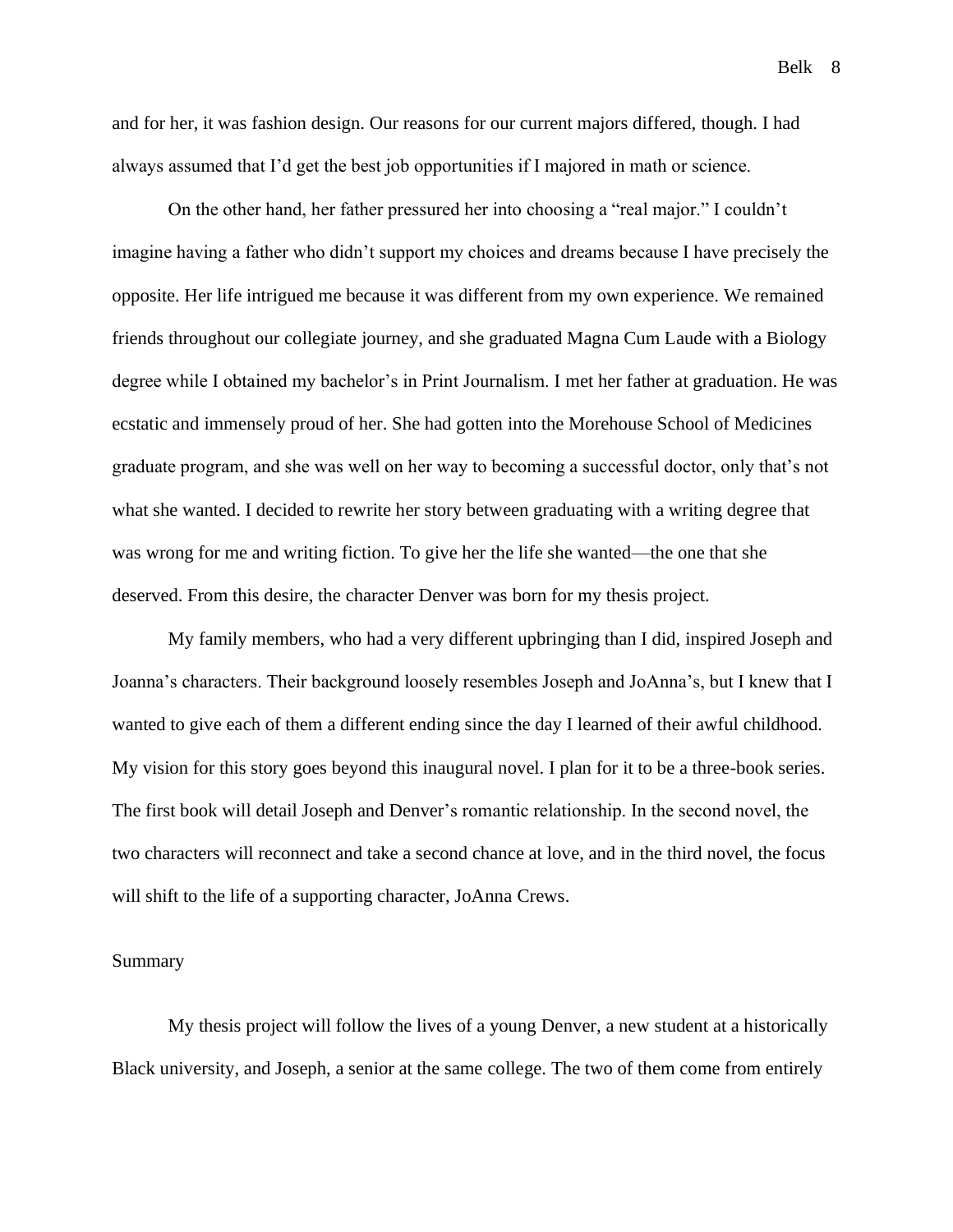different worlds. Denver has always had the world at her feet. Her father, a well-connected serial business owner, ensured that Denver had every resource and advantage needed to be successful. She was a debutante, a decorated horse-riding champion, and her tutors confirmed that she was at the top of her high school graduating class. Although Denver seems to be living the life that every teenager must dream of, she remains immensely unfulfilled. Denver has always dreamed of designing and creating the most impeccable fashion pieces for the stars. She decorated her undergarments and t-shirts with glitter and sequins as a child. Fashion is her dream. Unfortunately, her father does not support her non-traditional career goals. He wants Denver to be financially secure on her own when she's out of school, so he let her know early on that he only supported her pursuing a "real" degree, which is a math or science discipline. Denver has always been desperate to please her father, so she dared not to go against his wishes. She enrolls at Trudale University as a Physics major.

Joseph's upbringing was significantly different. Joseph was born in a small Georgia town, and he was raised by an abusive woman named Red. Red is his grandmother, but she presents Joseph to believe that she is his mother. Joseph spent many days and nights severely hungry and neglected as a young boy. His only peace and comfort came from his actual mother—who he believes is his older sister—JoAnna, who was just as broken as he was. Red forced JoAnna into prostitution when she was only twelve, and one fateful night with a client resulted in her getting pregnant with Joseph.

Since Joseph's birth, JoAnna wanted to pry him out of Red's clutches so that he could live a better life. She eventually succeeded when a car repairman and tattoo artist, who had fallen for JoAnna, offered to take Joseph in. JoAnna planned Joseph's escape perfectly, and he was finally free. He lived with Trenton, the repairman, and went to school, never earning a grade less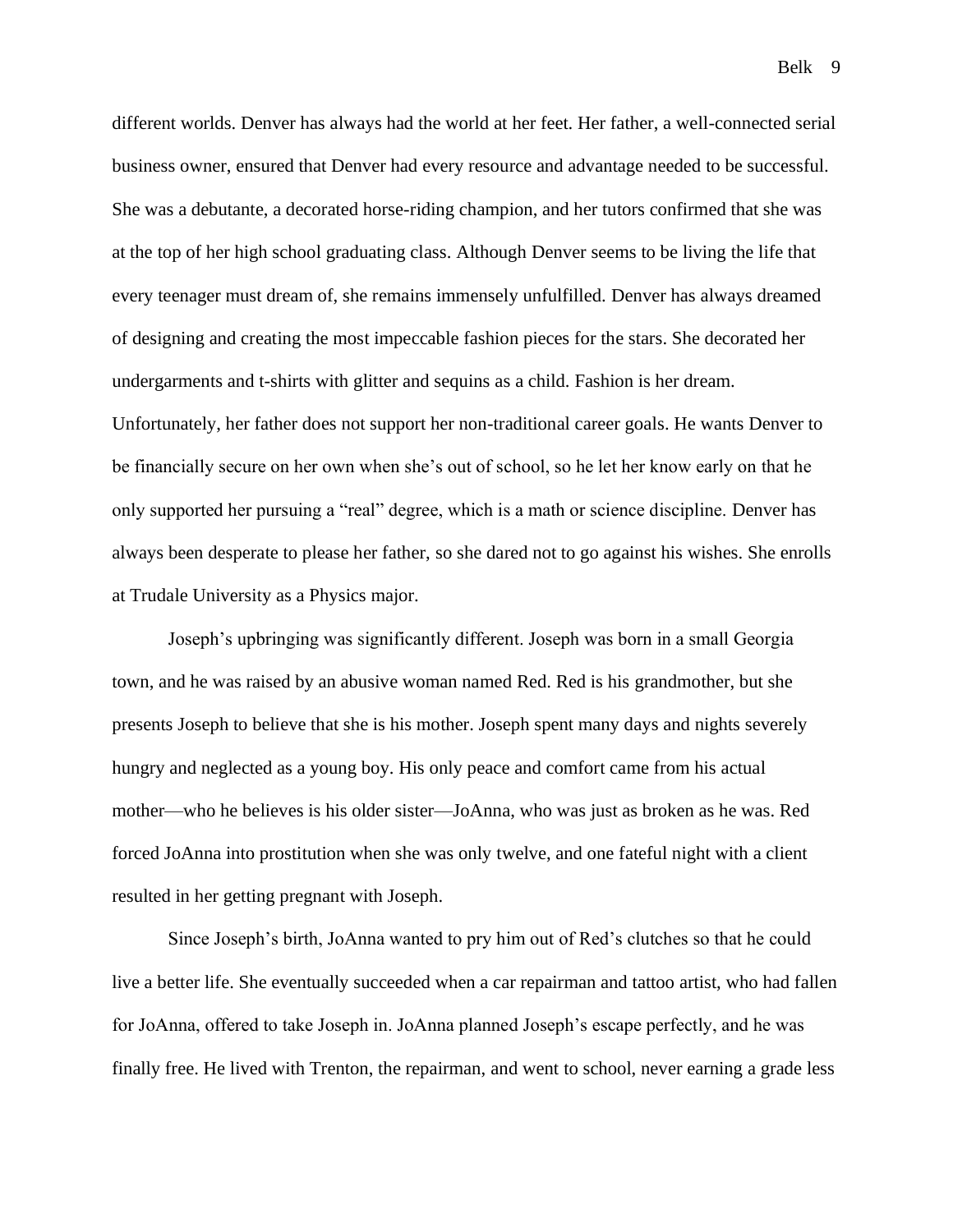than an A. He graduated at the top of his high school class and received a full ride to Trudale University, where he studied Criminology and Psychology. His dream was to be an investigative profiler for the FBI. He wanted to understand and put away criminals similar to his grandmother.

When Denver and Joseph meet, their attraction is evident to each other and to Denver's father, who will not approve. He will stop at nothing to keep the two apart, and he will be the catalyst for a lot of the conflict and excitement in the story. Joseph and Denver gradually fall deeply in love. They experience challenges together that cement their love for each other.

Their ever-evolving relationship results in Denver becoming pregnant. Denver worries about how her father will react to this, but Joseph refuses to consider other options besides raising his unborn child. He proposes to Denver, and she accepts. They decide to talk to her father together, and once they do, he erupts with anger and refuses to accept the marriage or the baby.

After an altercation with Denver's father, the couple plans to elope after Joseph's slowly approaching graduation. Joseph rationalizes that he will enter the workforce and that he and Denver will live independently, but this never happens. Denver's father pays Joseph a visit and informs him that Denver has agreed to abort their child and move away to keep her inheritance. Because the Director of the FBI owes him a favor, he arranged a paid internship with the Behavioral Science Unit for Joseph. Joseph must abide by the stipulation that he can never try to contact Denver again. Joseph, who becomes distraught about the death of his unborn child and upset with Denver for agreeing to something so horrid, conforms to the terms, and he moves to Virginia immediately.

Denver's father deals with Denver by informing her that Joseph died in a car accident, and because of his connections, he obtains fraudulent proof of his death. He believes that this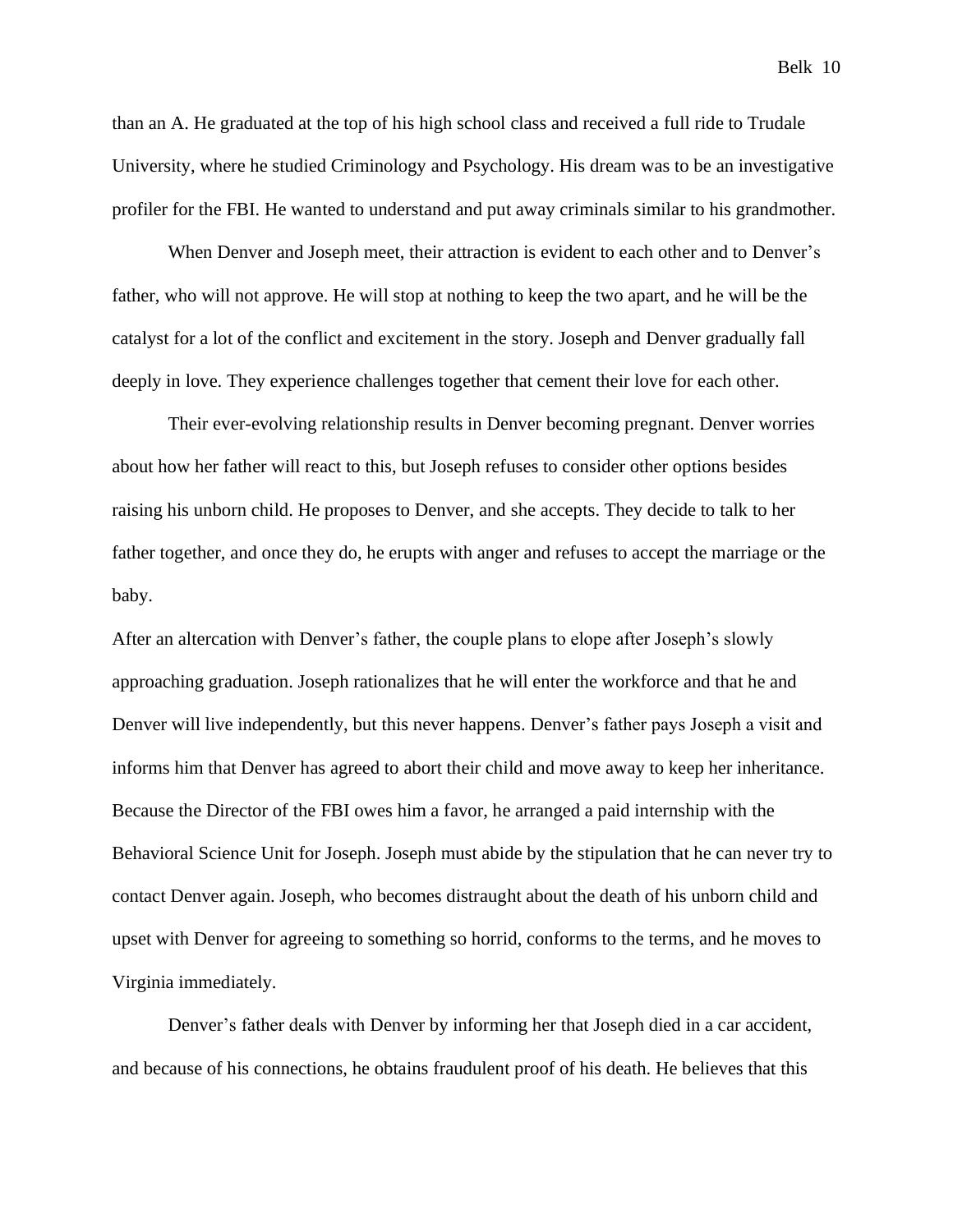news will convince his daughter to forget about Joseph, abort his child, and continue to live her life by his terms, but Denver refuses. She resents her father for his controlling ways and decides to cut all ties with him. Denver's mother eventually regrets her role in her husband's deceitful plan and resolves to make it up to Denver. Little by little, Denver's mother has been storing money in a bank account under an alias. She grants Denver access to the secret account so that she can move away and support her newborn baby. Denver knows her father won't stop looking for her, but she jumps on this chance to live a free life. The epilogue of my thesis project will take place five years after Denver's first year. She is a single mother and a boutique owner, while Joseph is a successful FBI agent. The two of them cross paths again and learn the truth about what happened to the other.

This is where the second installment of the series, *A Love that Redeems*, will commence. They will be granted a second opportunity for love. However, this chance will not come without significant challenges, including Denver's father still trying to find her and the stress of their demanding careers.

Joseph will not initially be interested in even being cordial with Denver. He will blame her for the time he has missed with his son, and he will deny her the opportunity to explain her side of things. On the other hand, Denver is also not very happy with Joseph. In her mind, he chose his FBI dreams over his love for her, and it will take some time for the two of them to realize that her father manipulated them both. Despite the obstacles, they will end up together by the end of the second novel.

The third novel, *A Love That Heals*, will focus on JoAnna. When her mother, Red, was selling her to men throughout her childhood, there was one who changed her life forever. His name was Joey, and he was a 15-year-old boy when JoAnna was 14. His father felt too weak, so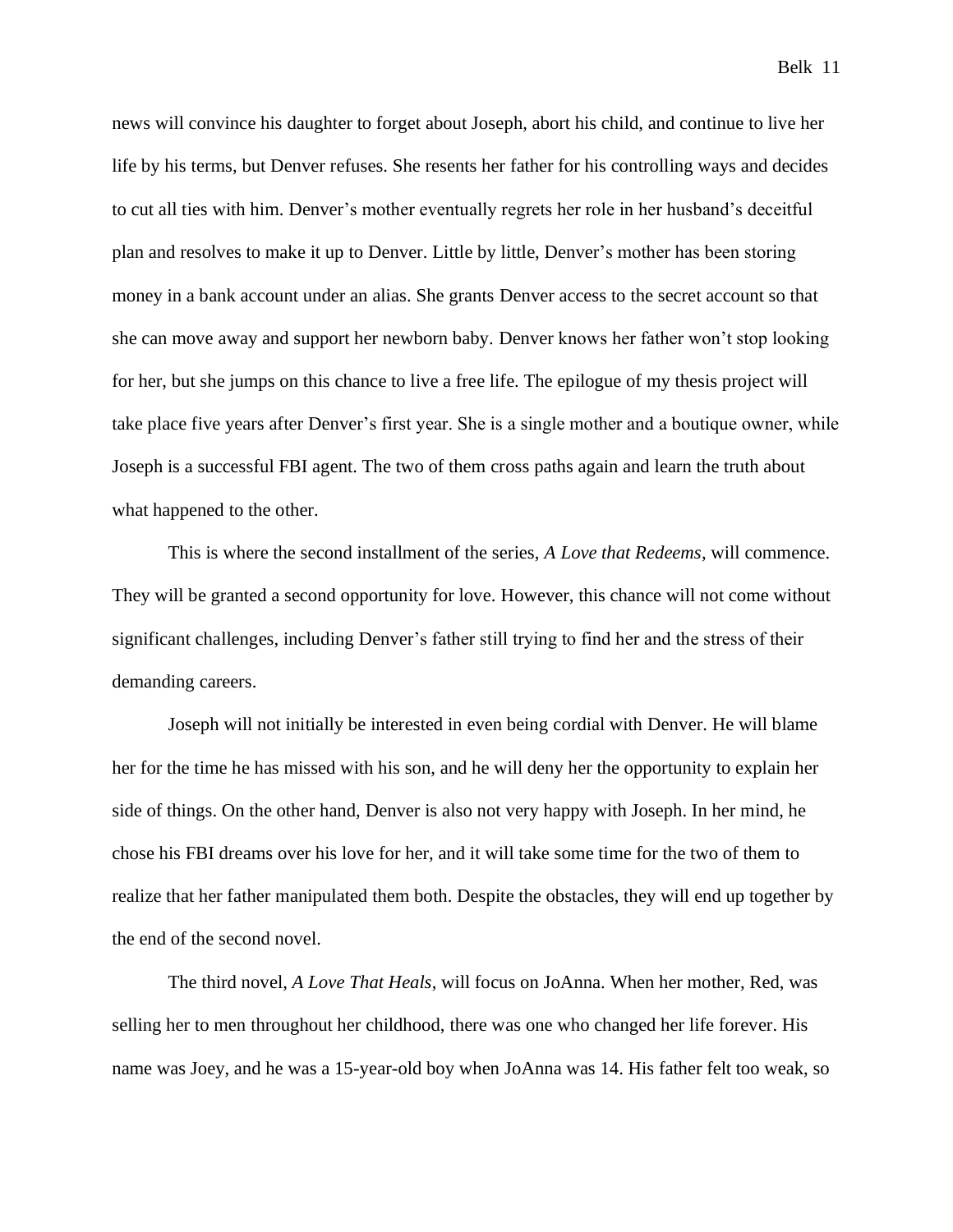he paid Red for JoAnna's sexual services. Upon their first meeting, they only talked. They both pretended to have done more to avoid their parents' wrath. After that day, they began sneaking around to meet, eventually falling in love. The result of that young love was Joseph. When Joey's father found out that JoAnna was pregnant by his son, he gave Red enough money to "take care" of the issue. Red felt that she'd eventually be able to make money from her daughter's child, so she pocketed the money, and JoAnna birthed Joseph, never seeing Joey again. Now, she has found contentment in finally being a mother to Joseph, and a grandmother to Joseph Jr. Joseph had researched his biological father during his second year working for the FBI. He knew everything about him, and he even knew where he lived, but he had never pursued the information further. One day, Joseph Jr. asks why he doesn't have a grandad, and Joseph finally decides to confront his father. The third novel will follow JoAnna and Joey as they reconnect and eventually try again at love as adults.

#### <span id="page-11-0"></span>Purpose

*Save Our Love* has several purposes. Its first goal is to establish the relationship between Denver and Joseph, who will ultimately receive a happy ending together. Next, *Save Our Love* exists as a foundational story two subsequent novels that I plan to add to this series. Joseph must learn the truth about his family in the first book. The fact that his sister JoAnna turns out to be his mother will shift his life in a significant way. This information is also the foundation for JoAnna's story later. I also plan for this story to inspire spiritual reflection amongst readers. While this project is not classified as a religious novel, Christianity is discussed, and it is a source of both conflict and healing in the story.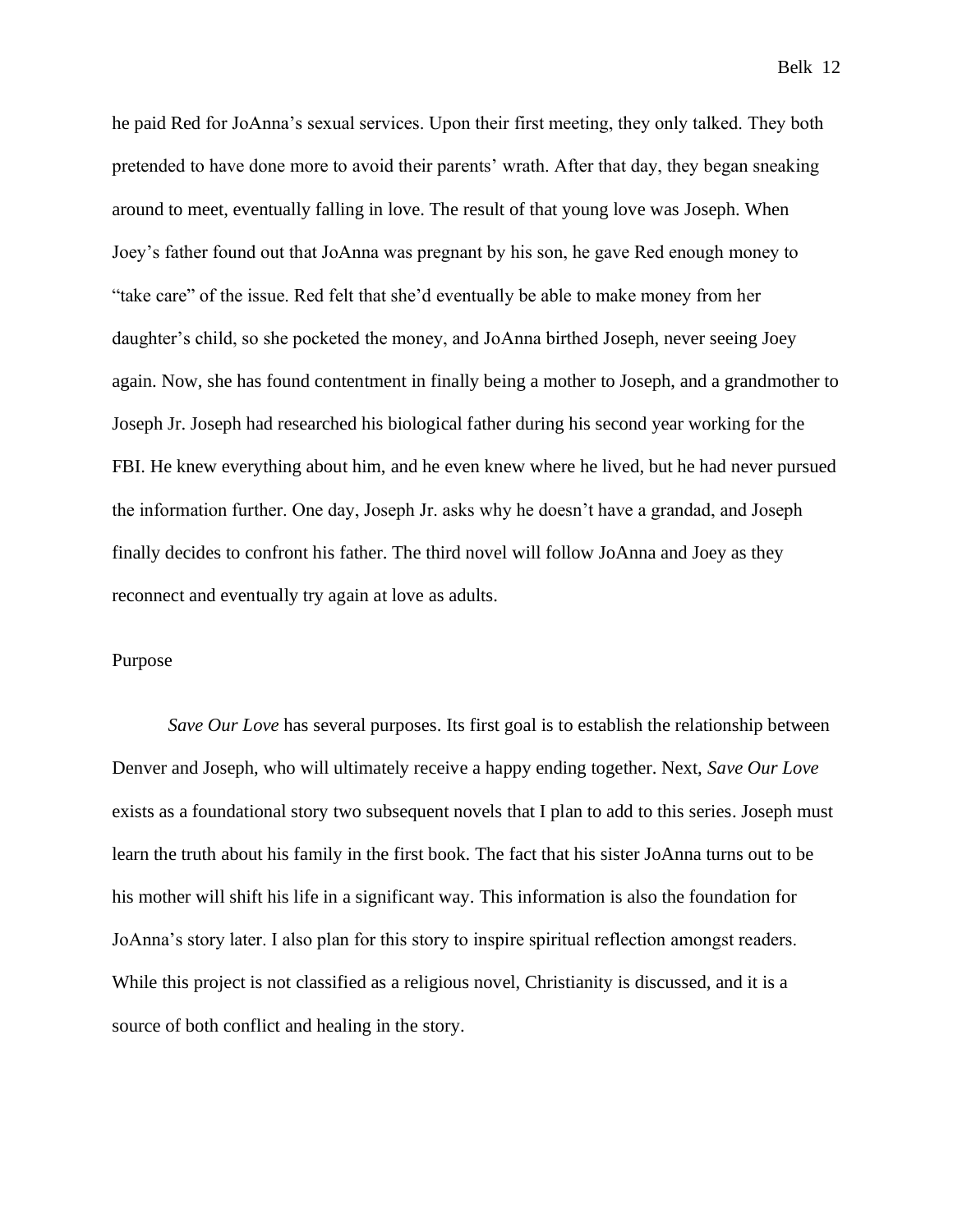Lastly, this book sets out to have Denver forge her path. My friend from college could never defend her passions to her father, and she did not live her life the way she wanted; this novel rewrites her story to inspire others to live their dreams.

This project is written in modern times, although the characters do not live in a world where COVID-19 exists because the virus would limit social interactions vital to the story's development. After voicing this story idea to others, multiple people suggested that I set this story in the '70s or '80s because it would be more plausible for a mother to solicit her child's body during that time. I decided not to because I have encountered people in this situation in our current time. I want to shed light on their struggles.

#### <span id="page-12-0"></span>Literary Influences and Context

In my writing process, I have had to examine other texts to help me gain a clear picture of where I would like my novel to go. My research showed me that the story I am writing would be a rarity in African American romance fiction. When researching comparable books to aid in developing my creative thesis, the author Darrien Lee stood out. Darrien Lee is a Black fiction writer, and unlike most of the romantic fiction that Black authors produce, Lee's writing is contemporary but not urban. Her novel, *All That and a Bag of Chips,* tells the love story of college students who juggle life and love together, and the characters are like Joseph and Denver in some ways. I began writing a list of similarities between the two novels, and I realized that both Denver and Venice– the character from Lee's story– are heavily spoiled by their parents, they both are in tune with their faith, and they are also a little naive. The male characters of both stories have endured some type of trauma in their lives, which has shaped their personality and way of thinking about love. Lee also made *All That and a Bag of Chips* a five-book series, and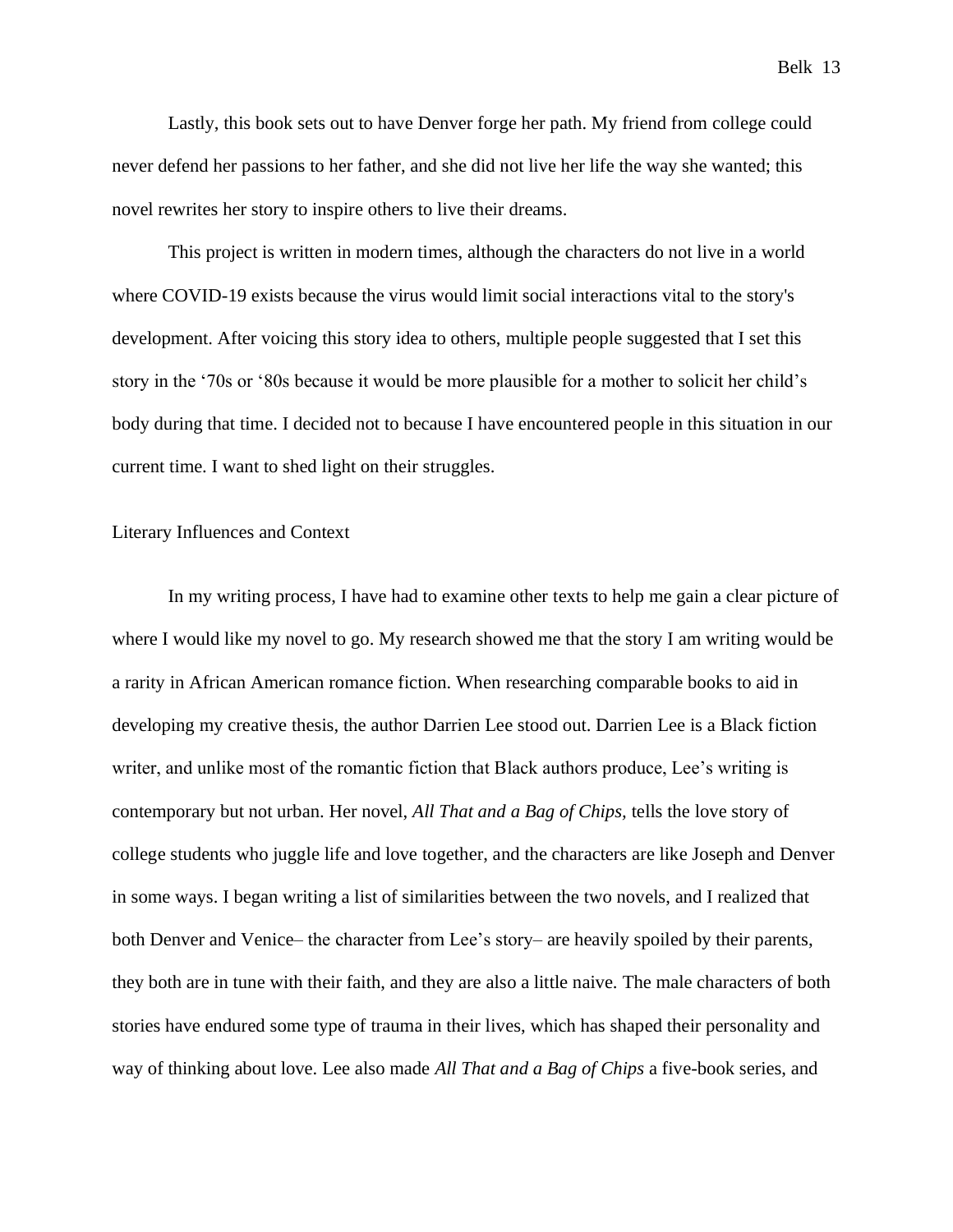her development of her sub-characters and their stories has given me direction on how I can effectively expand my ideas in the series I am creating.

Another literary influence is Victoria Christopher Murray, who has written several African American Christian novels. Her novels often include romance, but the focus is on the characters' faith journeys. While my thesis project is not a religious piece, it does contain religious themes. Murray's work shows how to blend love and faith in a way that creates an intriguing story. I have generally inspired my African American novelists, such as James Baldwin and Toni Morrison. These authors possessed excellent storytelling capabilities, and their writing styles have influenced my own in some ways. For example, in a 1984 interview, Baldwin encouraged writers to "write to find out" so that each time they sit to pen a story or essay, their minds are open to learning new things (Elgrably *The Art of Fiction No. 78*). This is a piece of advice I keep in my heart. I have found it helpful because I learn something new about my characters each time, I interact with them.

My research for this thesis project also includes studying similar screenplays with characters like the ones in my story. I have also conducted five interviews with individuals who inspired my characters. I have visited the historically Black Albany State University, located in a small town. During this visit, I recorded different campus settings. I observed the interactions of various individuals to ensure that my story feels authentic because a large majority of this project will be set on a small college campus. Lastly, I have conducted preliminary research into the Behavioral Science Unit of the Federal Bureau of Investigation because Joseph chooses this career path.

# <span id="page-13-0"></span>Importance to Christian Scholars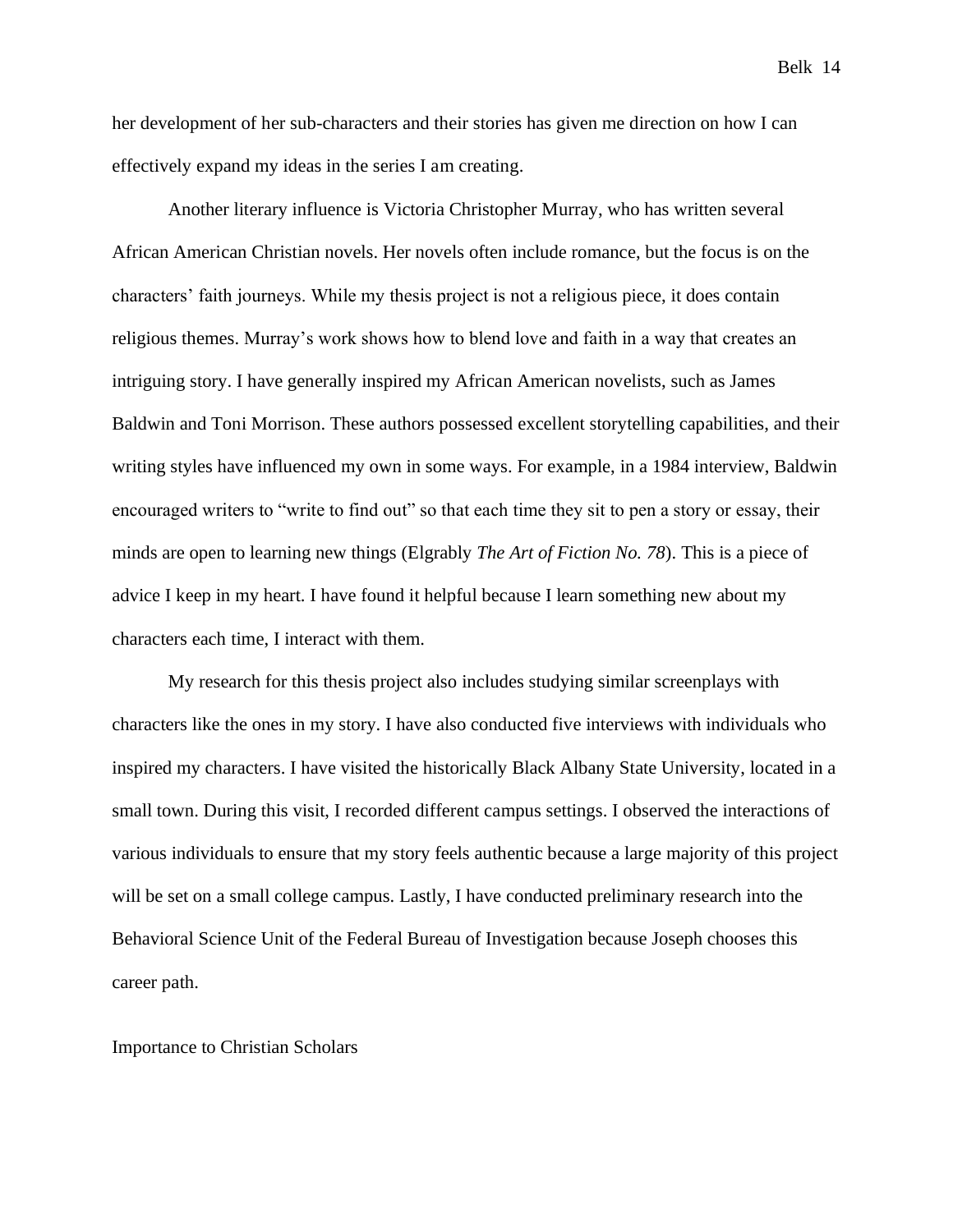For several reasons, this thesis project remains exceptionally significant as a Christian scholar and a necessary creative writing piece in a world full of Christian and non-Christian readers.

First, these fictional novels' ultimate topic and the theme will be love. Any work that I have ever written, and will ever write, will shine a light on the supreme Love, our Lord, and savior. Trudale University is a private African Methodist Episcopal Church like the college I attended, so Denver's character will regularly participate in Chapel on the university's campus, making Joseph uncomfortable. Ultimately, Joseph will realize the goodness of Jesus Christ and finally accept Him as his Lord and Savior. Being raised in a Christian church and then moving away to a religious-based college with many non-spiritual people opened my eyes to the need for Christ advocates. Throughout this story, Joshua's spiritual journey serves as a point resonation for individuals like him—people who believe that their experiences and trauma prove that God isn't on their side. Denver's commitment to her faith and spreading God's love to those around her will inspire other lovers of Christ to do the same thing.

My most extraordinary mission in life will always be to spread the goodness of his Gospel to others, and I know that my writing provides a fantastic platform from which to do that. Denver will be a massive part of Joseph's faith journey. He has never considered God much because he reasoned that He must not like Joseph very much if God exists. Denver will be the person who helps Joseph realize how God has been with him for his entire life.

Second, I know that I am called to write and help others. I don't believe that my family members and my college friend are the only individuals who have endured the types of adversities mentioned in my book. I can only pray that my words inspire someone going through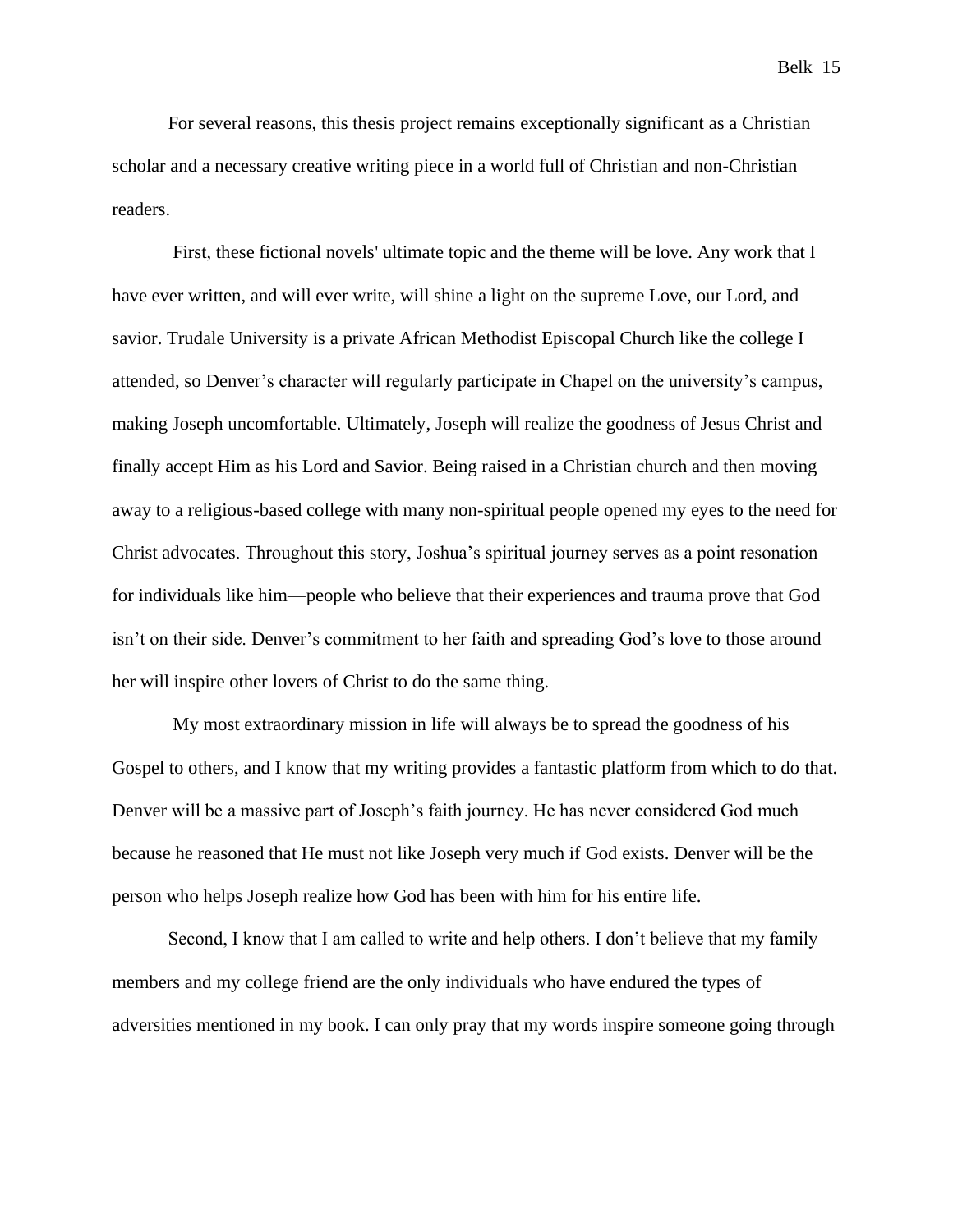a similar situation to believe in God's promises and never lose faith. The importance of shining His light on each word I write will always prevail.

I am dedicated to this project and committed to creating a thesis that genuinely expresses my artistic vision and my passion for the art of creative writing in the best way possible. I am confident that my research, writing experience, and the story that God has planted in my heart will work together to accomplish the purposes of this piece: to invoke honest spiritual reflection and dialogue amongst readers, to create a love series that inspires others, and to rewrite the tragic story of a dear friend, who never got her happy ending.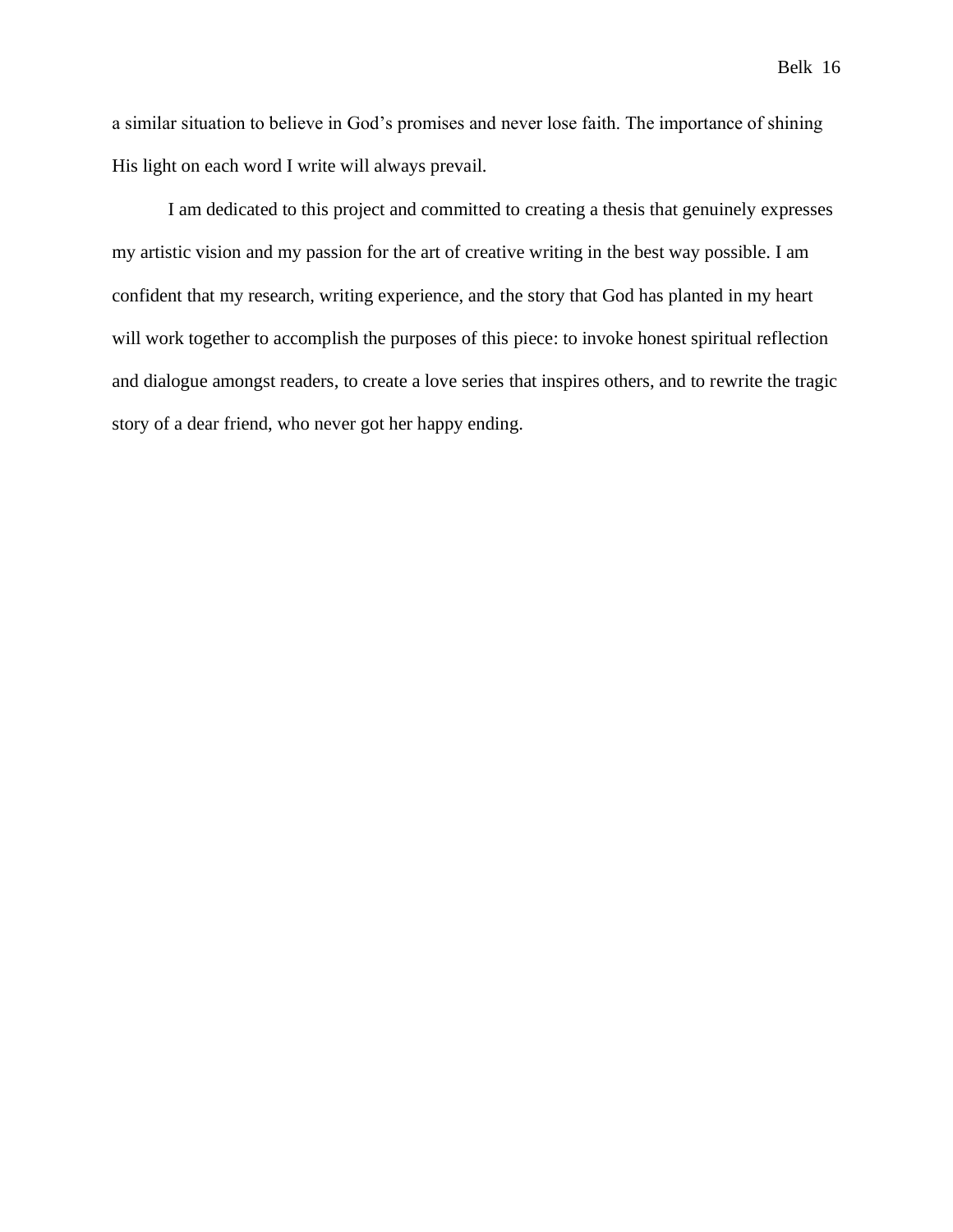# <span id="page-16-0"></span>*Critical Paper*

# <span id="page-16-1"></span>Introduction

According to American marketing research company NPD Bookscan, romance fiction was one of the top-selling literary subgenres for most of 2021, making up 18 percent of adult fiction unit sales (About the Romance Genre). The genre's steady and constant increase in popularity and revenue makes these novels a significant contender to dominate the literary market. Women authors and readers are the driving force of romance literature. These women are born from various races and environments, making the genre as diverse as its contributors.

African American and White authors are both creating romance literature; however, the works produced by White writers receive a lot more mainstream recognition from both White and minority readers. Evidence of this is in central and small-time bookstores; the covers of the books on the romance shelves usually depict White couples instead of other racial groups. The same is true for online reading platforms like Kindle. One cannot justify this reality by classifying the writers by education or experience because many authors of both groups have both.

As an African American romance writer, I seek to understand why minority romance literature is not as popular as the works written by White authors. I intend to craft literature accessible to readers of various races, so my goal is to identify the similarities and differences in romance novels written by individuals of opposite races and detail how my writing fits this genre.

The inspiring questions for this thesis are: When simultaneously analyzing romance novels from authors of different races, are there any substantial similarities and differences in the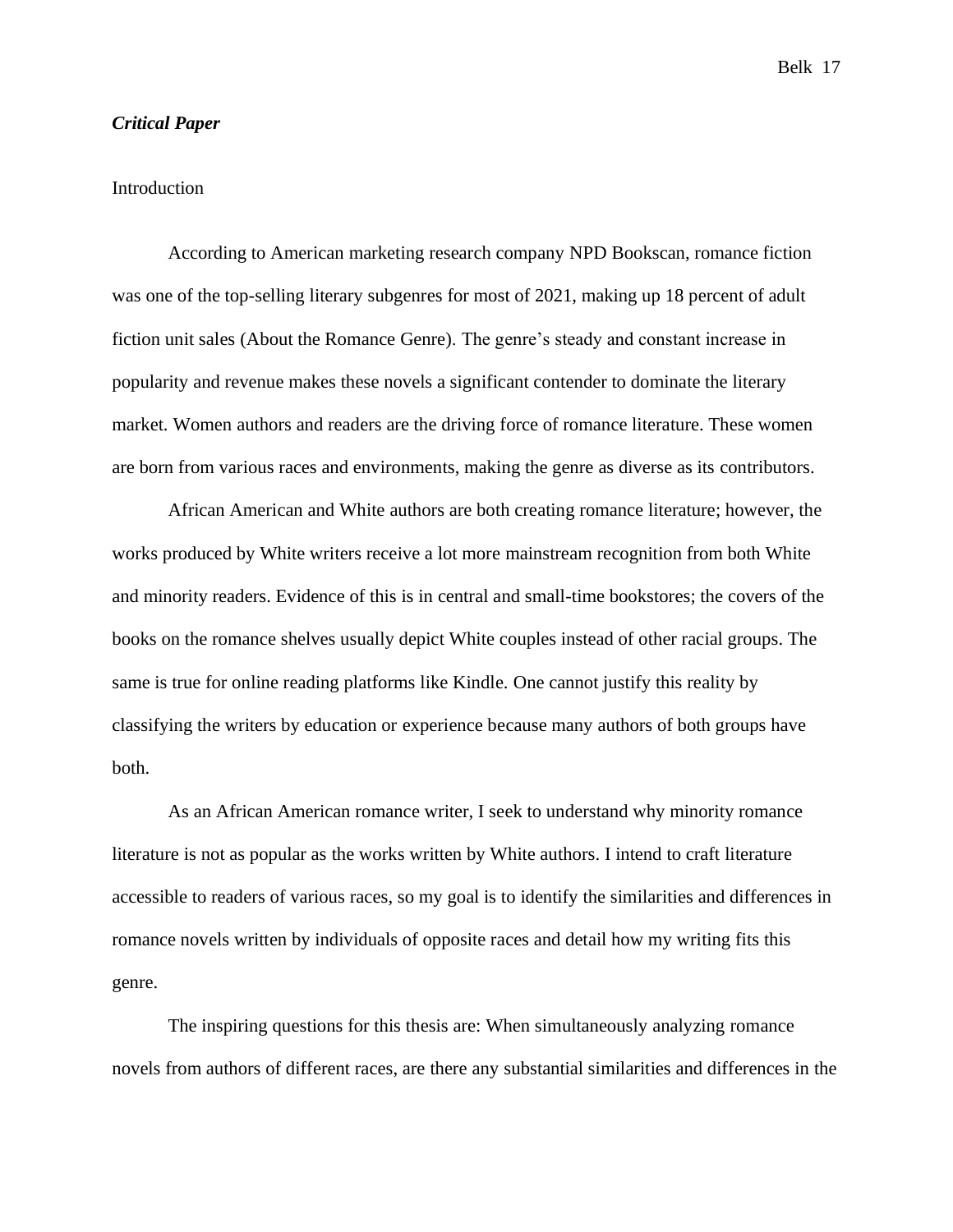books? Is the difference in popularity because of the manner or frequency in which the novels are produced and published? When women of different environments create literature, how is romance depicted? To answer these questions adequately, I investigate a variety of texts from both Black and White American authors. This critical paper addresses the issues in the romance fiction genre and shows how my manuscript confronts those issues in order to shift the worldview of African American romance literature.

First, I analyze what already exists in romance literature. Because it is impossible to surmise all that exists in romance fiction into one chapter, in this chapter, I will focus on two disparate publishing houses that specialize in romance fiction. The first is Harlequin Romance, a major publishing house that features mostly white writers. The second company, Supreme Works publishing, is a minor publication compared to Harlequin, and they primarily publish African American romance authors. Both companies advertise that they accept all types of romance novels, but there seems to be a consistency in the books that each house publishes. I will explore the content in the stories from both publishers and discuss the similarities and differences in each. I will also inspect the submission guidelines for both Harlequin and Supreme Works Publications and assess how the characteristics of each influence the diversity of their author pool. I consider familiar tropes, the language used in different novels, the rate at which individuals produce books for each publishing house, how writers incorporate sexuality into the literature, and visual aspects, like the cover art. I then examine common themes and ideas in the genre and how they can be problematic to the evolution of romance literature. Lastly, I contemplate my creative work. I will assess how my novel fits into the romance genre and how it contributes to the advancement of romantic literature.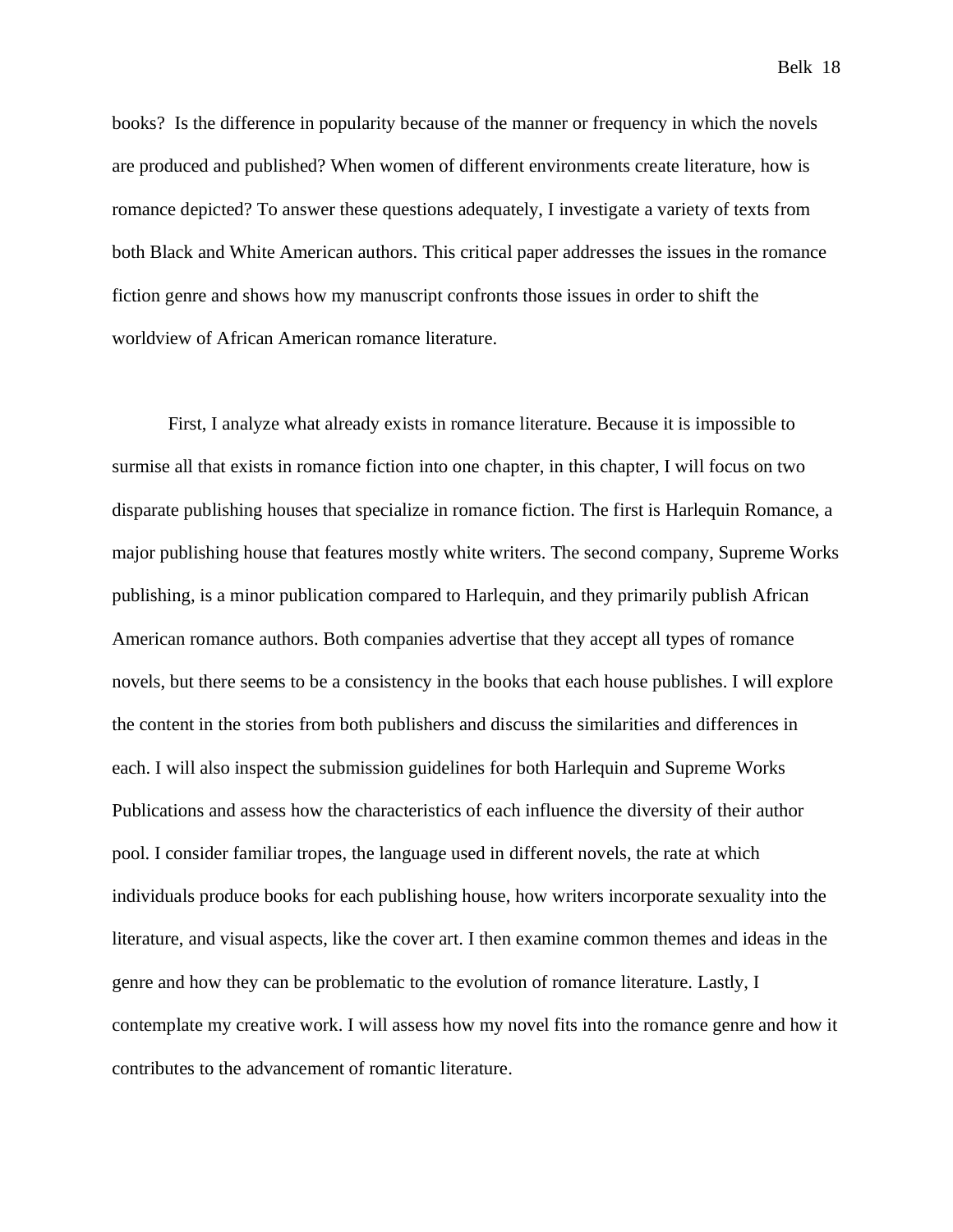### <span id="page-18-0"></span>The Literature that Exists

Today's romance genre is committed to the narrative of heterosexual men and women finding love, but this story is diverse. According to *The Romance Book Buyer 2017*, a study conducted by NPD Book for Romance Writers of America, the subgenres of romance literature include contemporary, erotic, paranormal, spiritual, suspense, young adult, and historical romance. The statistics of this report revealed that 82% of romance readers are female, 72% are White/ Caucasian, and 12% are Black/African American (About the Romance Genre).

Harlequin is a well-established publishing company that primarily produces romance literature. This company is an industry leader, while the other company I examine, Supreme Works Publications, is significantly smaller. In reviewing the submission requirements for both companies, I look at the literature that has been published from both groups, noting how the similarities and differences impact who writes for the companies. These figures propose that predominately Black publishing houses, like SWP, are not as famous as other publishers with mostly White/Caucasian authors because only a tiny percentage of romance readers are African American.

# <span id="page-18-1"></span>*Harlequin Publishing Company*

Harlequin authors take significant time and care to craft their novels, which is evident in the time between publishing each book. Most of their writers have several months, even years, between each story. Dee Henderson publishes bestselling titles very sporadically. Before writing *The Marriage Wish* and *God's Gift* in 2010, she hadn't published a book since 2006. The results of this are novels that are rich in length and content.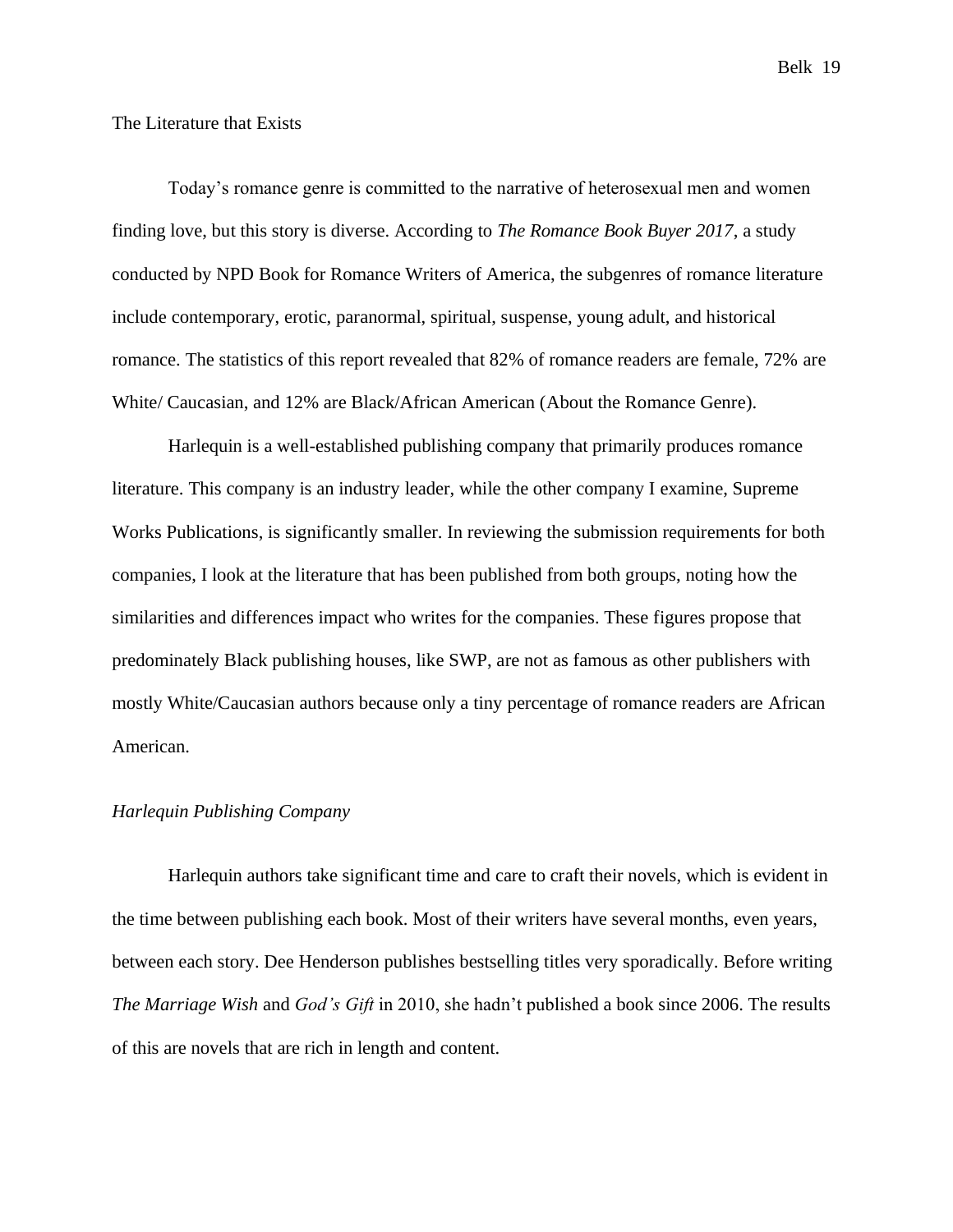The Romance Writers of America indicated that erotic romance is becoming more and more relevant in the romance genre. Harlequin's romance genre guidelines advise writers to include the amount of sexual content they deem tolerable. Still, their guidelines assert that sexually active couples *need* to be in committed relationships. The erotica trend influenced Harlequin to create a section where the guidelines for submission are dedicated to erotic novel writers, Harlequin Blaze. The publisher states that Blaze features more contemporary work, which reflects the realities of the times. Blaze stories are more sexually liberated than other Harlequin novels, and in the submission guidelines, writers are encouraged to "push the limits" regarding explicitly and characterization. Blaze submissions also have an age requirement for characters. Because erotic novels generally depict premarital sex, Harlequin states that characters should be in their 20s and early thirties. This detail suggests that sex outside of marriage may not

be appropriate for readers outside of this age range.

Steeple Hill is another Harlequin banner for "inspirational romance" (Harlequin). Harlequin makes it clear that all inspirational romance novels are to be "sweet" and "mature in nature. The company also makes it clear that "making love" is only permitted within these novels if the couple is married. Naturism is not to be mentioned, and writers should use euphemisms when mentioning "intimate body parts." All other intimacy like embracing or kissing should "emphasize emotional tenderness" as opposed to "sexual desire." There are also limits to the language used in inspirational romance. For example, words like *need* and *desire* should not be used frequently.

The tremendous difference in the guidelines for each subgenre depicts the opposing views of today's society on sexuality and romance. Harlequin has several imprints, but the others do not contain distinct boundaries in terms of sexual content within the literature. However, they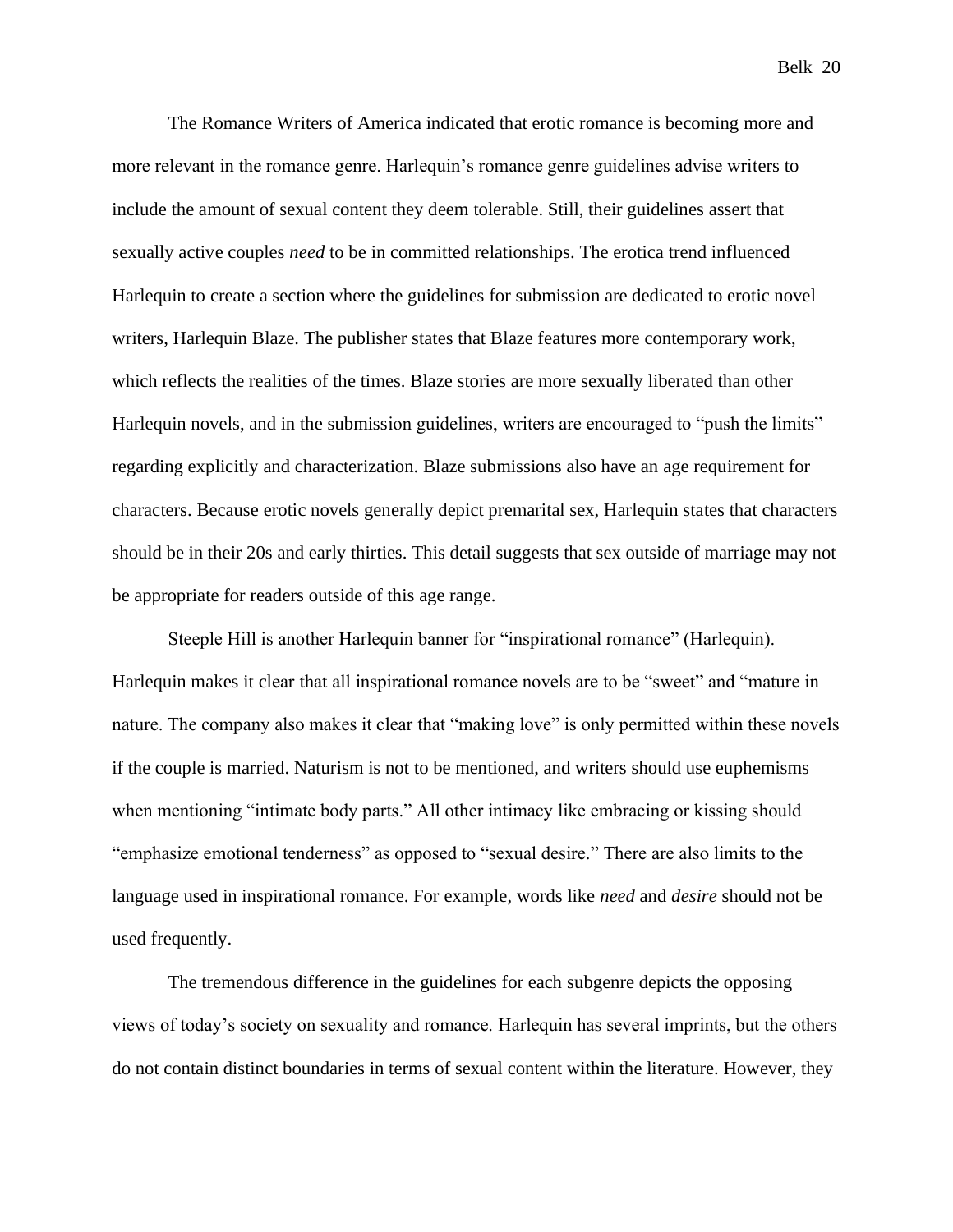caution all writers not to go "too far" with sexuality. The guidelines encourage heightened desire between the hero and heroine but note that this chemistry does not result in a sexual encounter. Generally, Harlequin maintains that writers have the autonomy to include or exclude as much sensual content as they prefer. Still, the terminology in their guidelines suggests reticence within the company regarding this issue.

The banners that Harlequin promotes their romance novels show their diversity within the genre, but the books within each category still emphasize heterosexual relationships that end in marriage and children. Also, love is always a requirement, no matter how explicit the story is. The guidelines do not explicitly assert that books must have the traditional happy ending, but this narrative still dominates the industry. The Harlequin American Romance category's description says that the novels display the "best" aspects of Americanism by providing "heartwarming" books that follow the "pursuit of love, marriage, and family" (Harlequin). Those statements indirectly provide writers with stipulations about their story structure.

Cover art from the Harlequin Blaze category features a White/Caucasian male, usually shirtless. Based on the premise and setting of the novel, the background of these covers varies, but each of them has the title printed in white. Vicki Lewis Thompson's book *Notorious* features a shirtless gentleman wearing a cowboy hat and standing in front of a horse. This novel tells the story of Keely Branscom, labeled as a "wild child," as she has done some pretty risque deeds in her young adult life. Her rebelliousness is purposed to get the attention of hero Noah Garfield, who purposely stays away from her because of her reputation. After many years, Noah determines that it is his job to "save her from herself," while Keely decides to make his goal as difficult as possible. This novel contains heightened sexual content, but love is the driving force behind the choices of both characters.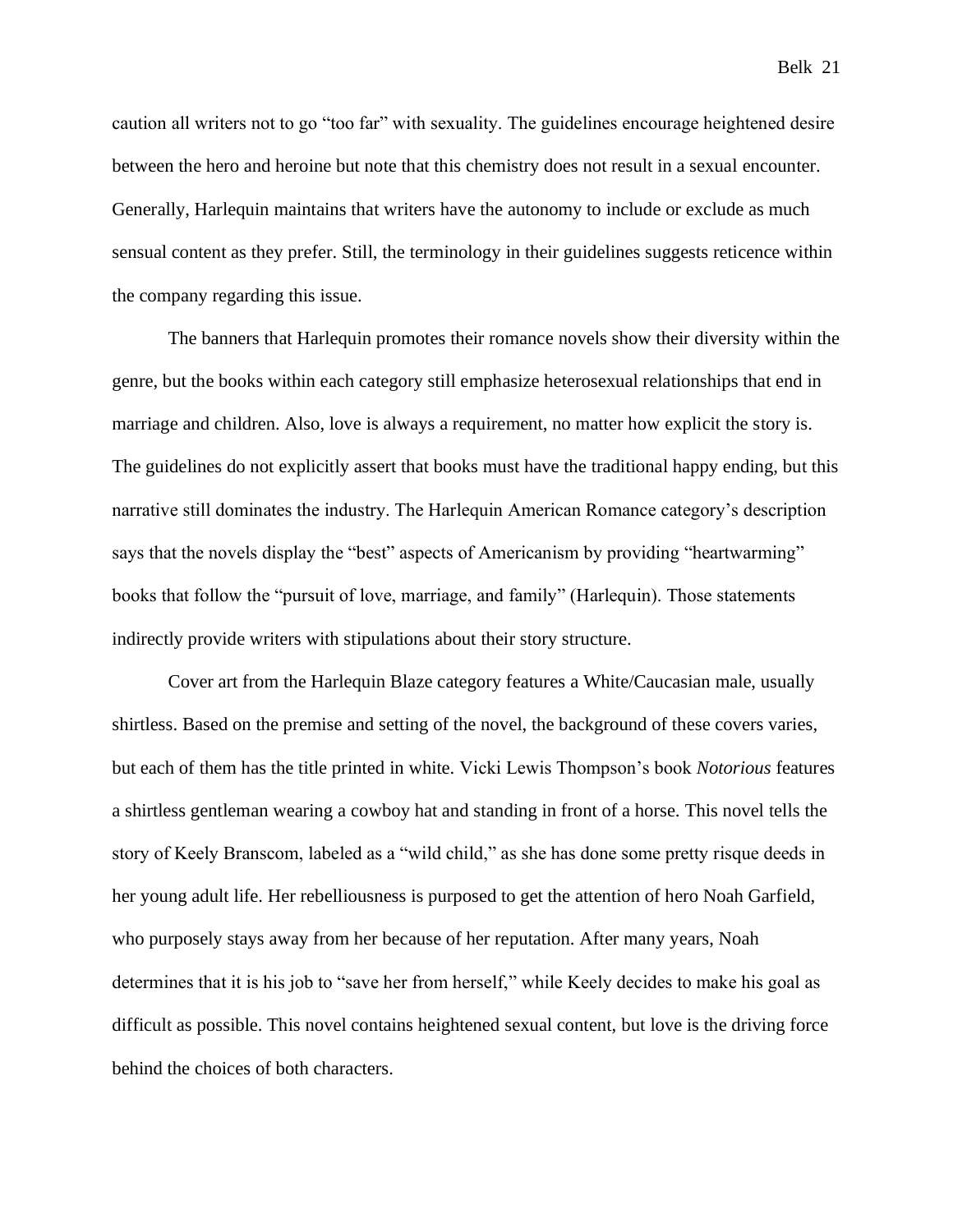The language in this novel is more mature than in stories from other Harlequin lines, but it is not overly explicit. The author uses mild profanity, and the sex scenes are understated with flowery language. Books from more conservative imprints like Steeple Hill intertwine love with other themes like faith. *The Marriage Wish* by Dee Henderson provides readers with a heartwarming romance. The successful and God-fearing Scott Williams is in his late thirties and

St. James is his dream come true, and ultimately the two live happily ever after. This story contains no explicit language or content. The intimate moments that are included only emphasize the characters' love for one another. Love, marriage, and the restoration of one's faith are the themes of this novel, and although it is very different from *Notorious*, they have similar endings.

is single. He wishes to meet the love of his life on his birthday, and eventually, he does. Jennifer

Many of the romance literature published by Harlequin follow women and men in a realistic world, but novels are far from reality. These novels allow readers to transcend into an alternate world, where an extraordinary escape every day is appealing to many readers. *Nightwalker* by Connie Hall, which features vampires as characters, is an example. With all the diversity in the subgenres, there are virtually no novels written by or about people of color. Also, whether the plot is realistic or fantasy, many books published by Harlequin feature successful men and domestic women. Some novels feature independent career women, but many of Harlequin's authors are proponents of the traditional love story, which includes a successful man who meets a submissive woman and fall in love. Traditional love stories often end with the love interests getting married and having children.

# <span id="page-21-0"></span>*Supreme Works Publications*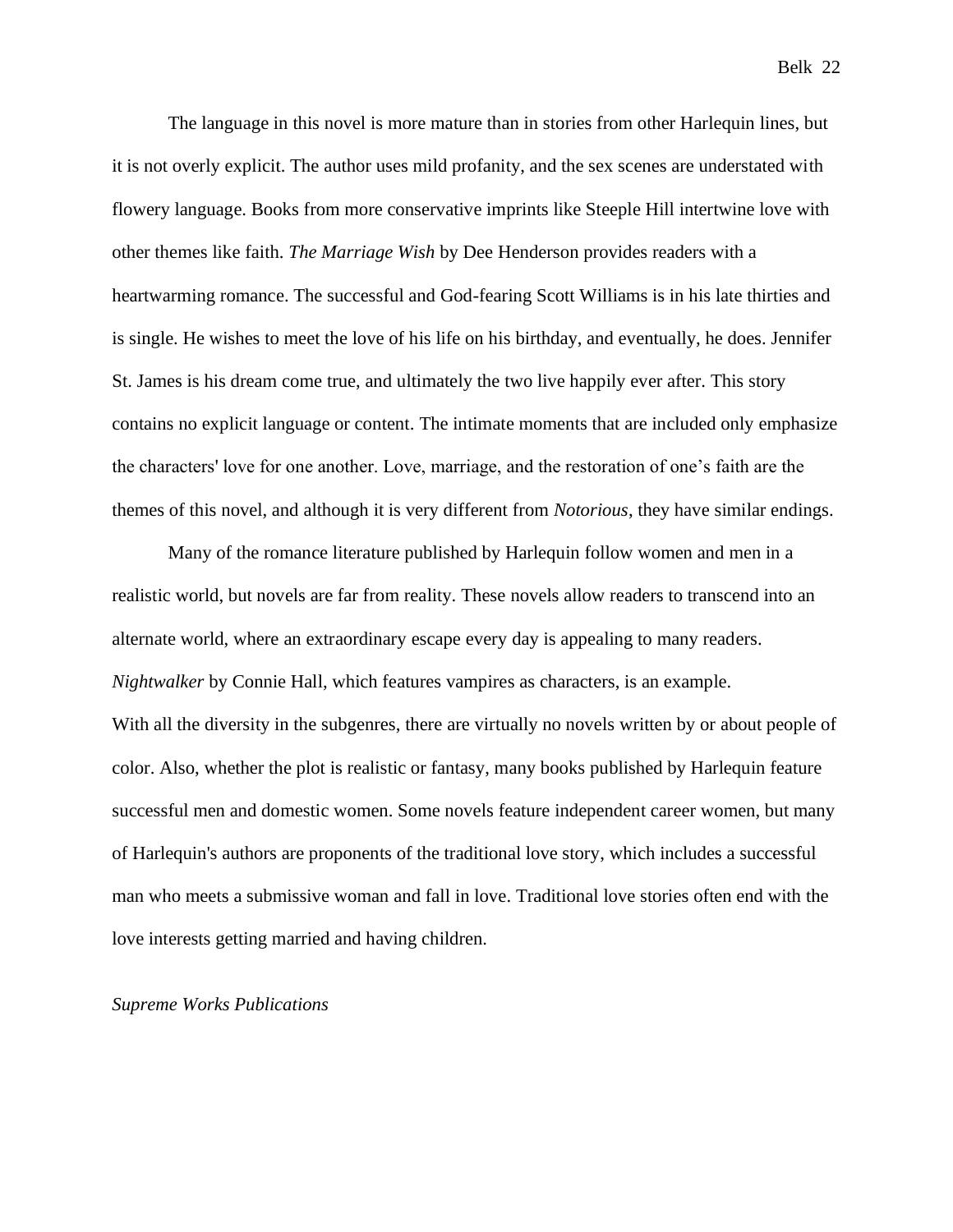Supreme Works Publications has a much more relaxed stance on submissions. Although they "accept all genres," the bulk of their work is romance novels, and they also self-identify as an "urban publishing company" (Supreme Works Publications). Unlike Harlequin, Supreme Works does not give many restrictions for their novels. Their only requirements are the font type, size, and format to send the first four chapters of a manuscript. Because the guidelines lack specification, a look into their published work is necessary.

The first noticeable difference in the novels published by Harlequin and SWP is the books' cover art. Many of SWP's early stories display a Black woman and man. The women on the covers are usually scantily dressed, while the men wear either t-shirts or are shirtless, with sunglasses, tattoos, and heavy necklaces. The fonts on these covers are very striking and are usually in bold colors, like purple, pink, and red. While a lot of their more recent work still has these elements, there are now many more subtle covers. Some newer books display a single woman, usually a close-up picture. Most of these women have natural, curly hair, and the images seem to fade into the covers. The fonts are now a lot softer and seem to be a part of a color scheme. For example, on the surface of Casualty by K.C. Mills, the cover art is orange, and the font color is a softer shade of orange.

The content of the novels published by SWP is also a significant contrast from Harlequin novels. They all feature characters of minority racial groups, and sexual content is more important. In *Messiah and Reign* by Nikki Brown, there is a sexual encounter in every chapter. Although many of the explicit scenes within these novels are between individuals in romantic relationships, several meetings happen between strangers and individuals who have no interest in each other romantically. The generalization of sex is a common theme within SWP novels. In most male characters' minds, it is treated as more trivial than romantic until they experience sex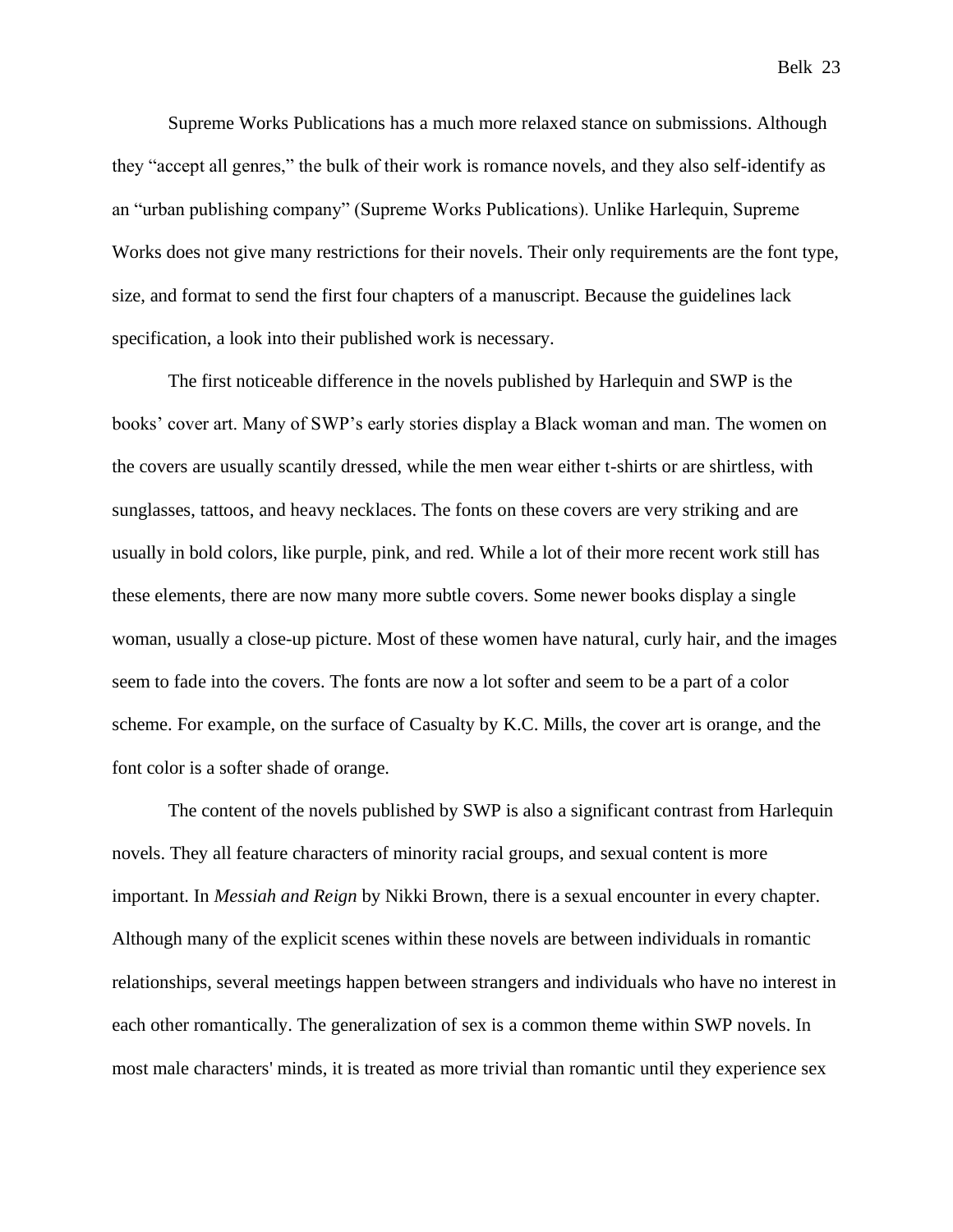with their heroine. Commonizing sex in this way is a general practice amongst writers from SWP, and it is vastly different from how Harlequin novels describe intimate moments between characters.

Like Harlequin, many of the books published by SWP have similar tropes and themes. One of the most common is a pair or group of dominant brothers as the novel's heroes. Drugs and crime are also a theme in many of the stories from SWP. In one of their highest-selling series, *Southern Kings* by K.C. Mills, three brothers, Keyes, Yeti, and Hayes Masters, had been through a lot of trauma in their childhood. These brothers only had each other and had to depend on themselves to survive, which eventually led them to a life of crime. The novels follow these men as wealthy, well-respected, and rude drug dealers in their young adult life. They are not concerned with others' opinions, and their priority is only each other until they all meet their romantic matches. Another SWP novel, *Beautiful Mistake*, features the Barnes brothers adopted by a sweet woman who provided them with love they had never received before. Her passion and care couldn't keep them from a life of crime, and they slowly but surely rose to the top of the drug industry. Like the Masters' brothers, these men lived carefree until the right women entered their lives. There are very few books published by SWP that do not feature active criminals or brothers. In many of these books, though, like *Law and Love* by K. Renee, the heroines motivate the heroes to commit to fully legal lifestyles. The endings almost always include the traditional marriage and children.

The language in novels produced by SWP is consistently explicit. Unlike Harlequin, SWP writers do not filter their sensual content. Sexual encounters are usually described in detail, and there are no euphemisms used for body parts or sex acts. Profanity is also heavily used. Because many of the heroes in SWP novels come from broken homes and are involved in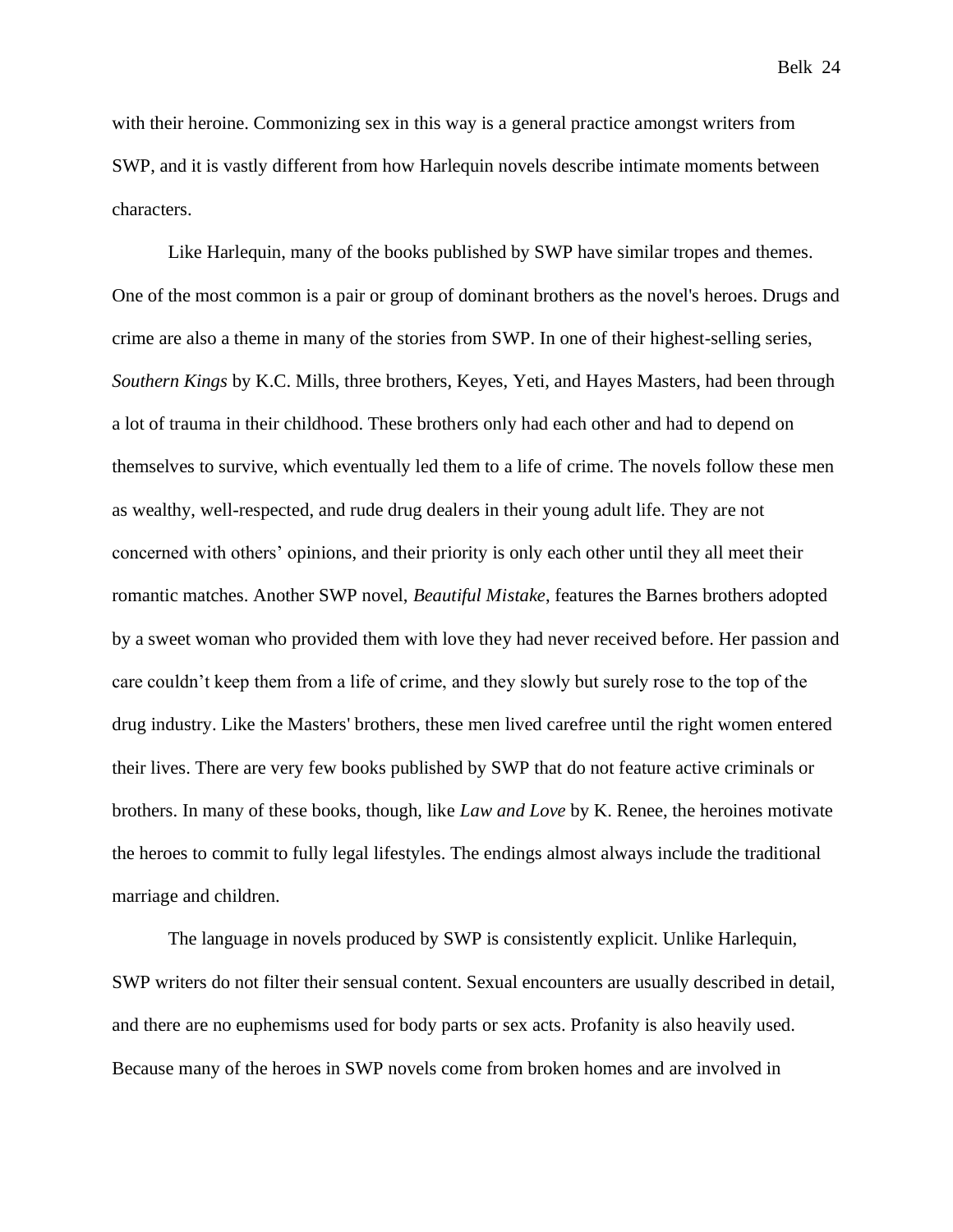criminal activity, there is a lot of slang used in these novels that could be difficult to understand for individuals who are not familiar with Black and urban culture.

While some novels mention religion briefly, most SWP novels do not include faith as a theme. Some authors even seem to mock religion. For example, in *Egypt and Rome* by K.C. Mills, Romello Moretti states that he and "God don't see eye to eye" (262). In another SWP novel, *You're my Reason* by K. Charelle, one of the supporting characters calls himself God jokingly.

One significant difference between Harlequin and SWP is how the authors publish books. While many Harlequin authors take time to produce work, SWP writers create books constantly. The most published author from SWP is CEO K.C. Mills. Mills has published novels as frequently as once per month. The most significant gap between her stories is four months. Her books are also much shorter than one would read from Harlequin. Several apparent grammatical and formatting errors are in many titles, and most stories are not available in hard copy. While Harlequin publishes several standalone books, SWP produces series, and writers complete the series in as little as five months.

Based on the reviews left by SWP readers on the publishing site, the Good Reads website, and Amazon, SWP readers are predominately Black. Perhaps this is because there are only Black authors writing love stories about Black heroes and heroines or because the plots and premises of the novels are only relatable to one specific demographic. Ultimately, Harlequin is much more diverse in the subgenres of romance that it publishes. SWP advertises that they are interested in all literary genres, but the lack of guidelines on the site is why the publication has not grown in diversity. The content on their website could also deter different kinds of writers from submitting their work. The novels that SWP has published fall under the erotic subgenre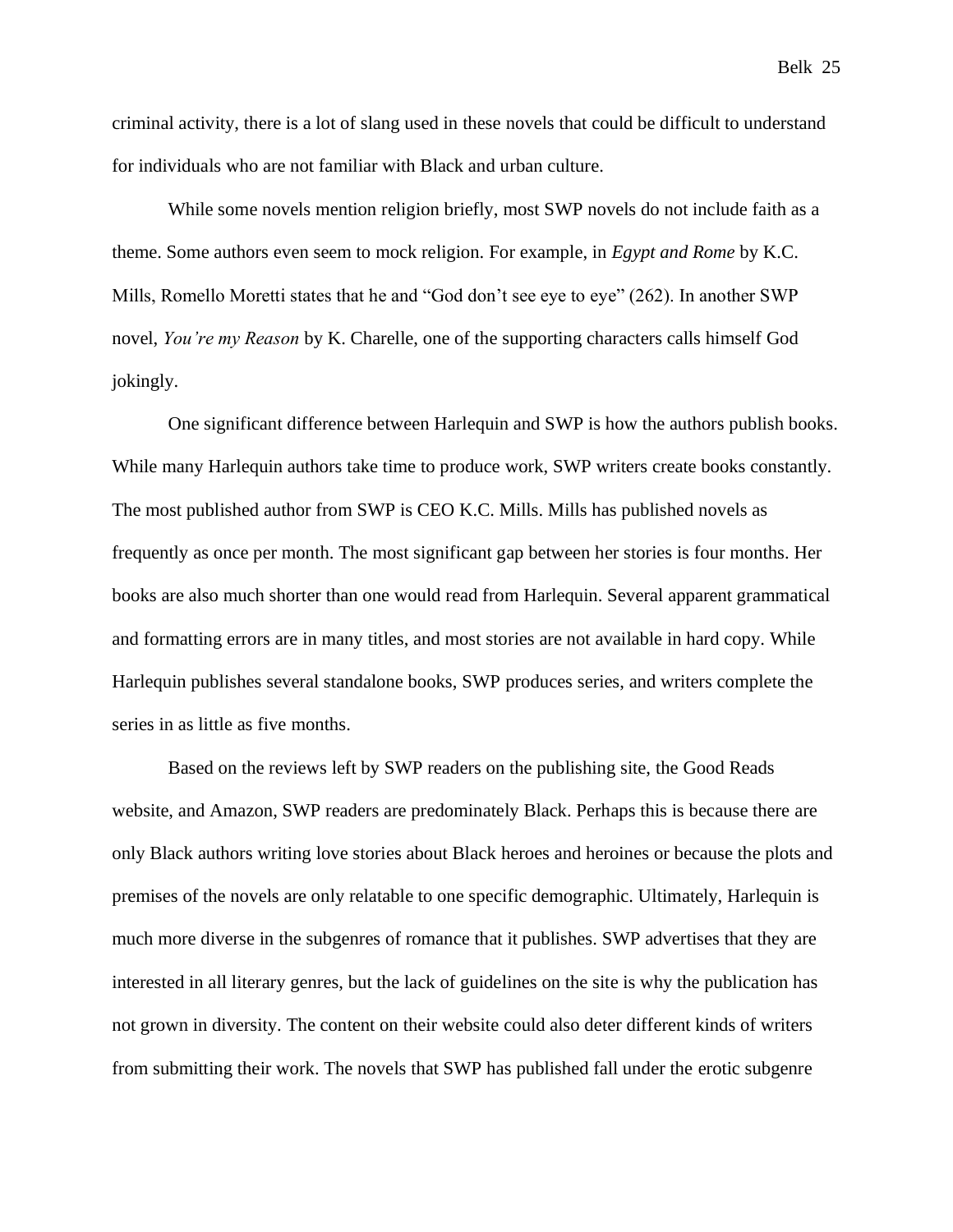due to the heightened sexual content. The lack of guidelines on the site could be another reason the publication has not grown in diversity. Without variety, a publication cannot expand, and Supreme Works Publication is greatly lacking in that area.

This small publication is one of many minority romance publications, but they are all homogeneous. Leo Sullivan Presents a much more popular Black-owned publishing company, but its novels are similar in content to the stories posted at SWP. B. Love Publications is another equal company. While this company has more contemporary work, a lot of it with more subtle sexual content, there is still much urban and erotic literature. The themes presented in most Black romance literature, like poverty, crime, and sex, are not accepted by the masses. Perhaps the lack of variety in Black romance is why there are not many minority books on the romance shelves of franchise bookstores. My goal is to craft an affair that breaks racial barriers so that women of all colors enjoy it.

# <span id="page-25-0"></span>Issues in the Romance Genre

Harlequin and SWP are different in many ways, but they do share some characteristics which hinders their literature from reaching a more diverse crowd. This section will investigate the issues within the romance literature genre.

#### <span id="page-25-1"></span>*Unrealistic*

There is some scholarly debate about the hindrances of romance fiction on women's grasp of reality. Some scholars view readers of romance as incapable of dealing with the real world. A leading relationship psychologist, Susan Quilliam, contends that romance novels can adversely affect a woman's psychology. Quilliam believes that many women who indulge in this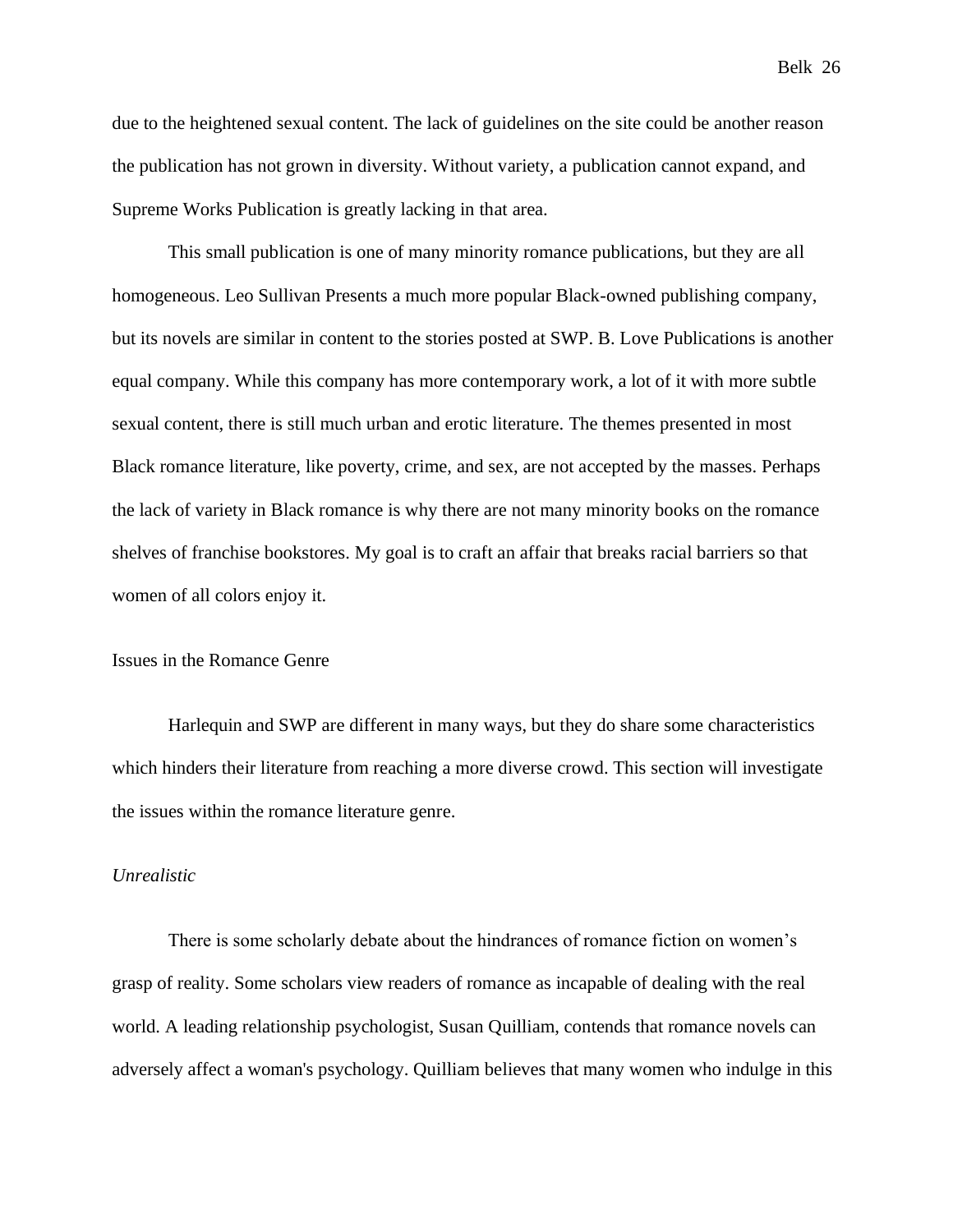type of literature mistake the fantasies presented in fiction for the ideal love life and often become depressed when reality does not mirror the literature (par. 12). The counterargument is that fiction allows readers a fleeting but necessary retreat from their everyday lives. Whatever one's opinion is about contemporary romance, it is a fact that these novels offer individuals a firsthand glance into the minds of different groups of women and how they feel about and respond to romance, their own identities, and their sexuality. While most of this project will explore contemporary romance, it is important to first reflect on older works and how they affect the romance genre and its worldview. Bestselling author Jayne Ann Krentz asserts that romance novels are fiction, and those who read them are aware of that fact. She states that romance readers do not "substitute" real life with the "fantasies presented" in literature (5). Janice Radway, a respected researcher and literary critic, states that women read romance to escape from their harsh social obligations temporarily, but this in no way means that readers cannot define fiction from reality (113).

Where these arguments agree is in the fact that regardless of if a reader can differentiate between reality and fiction, romance novels can be unrealistic. According to Quilliam, most stories feature incomparably beautiful women and handsome, powerful, and wealthy men (par. 16). Romance novels rarely feature characters with blemishes, crooked teeth, or imperfect bodies. This can create the notion that women must meet impossible beauty standards to find love, and that notion is unrealistic.

# <span id="page-26-0"></span>*Overused and Stereotypical Themes*

The overuse of common societal concepts has caused the romance genre of literature to be at a standstill. Some common themes in romance novels are patriarchy, submissive or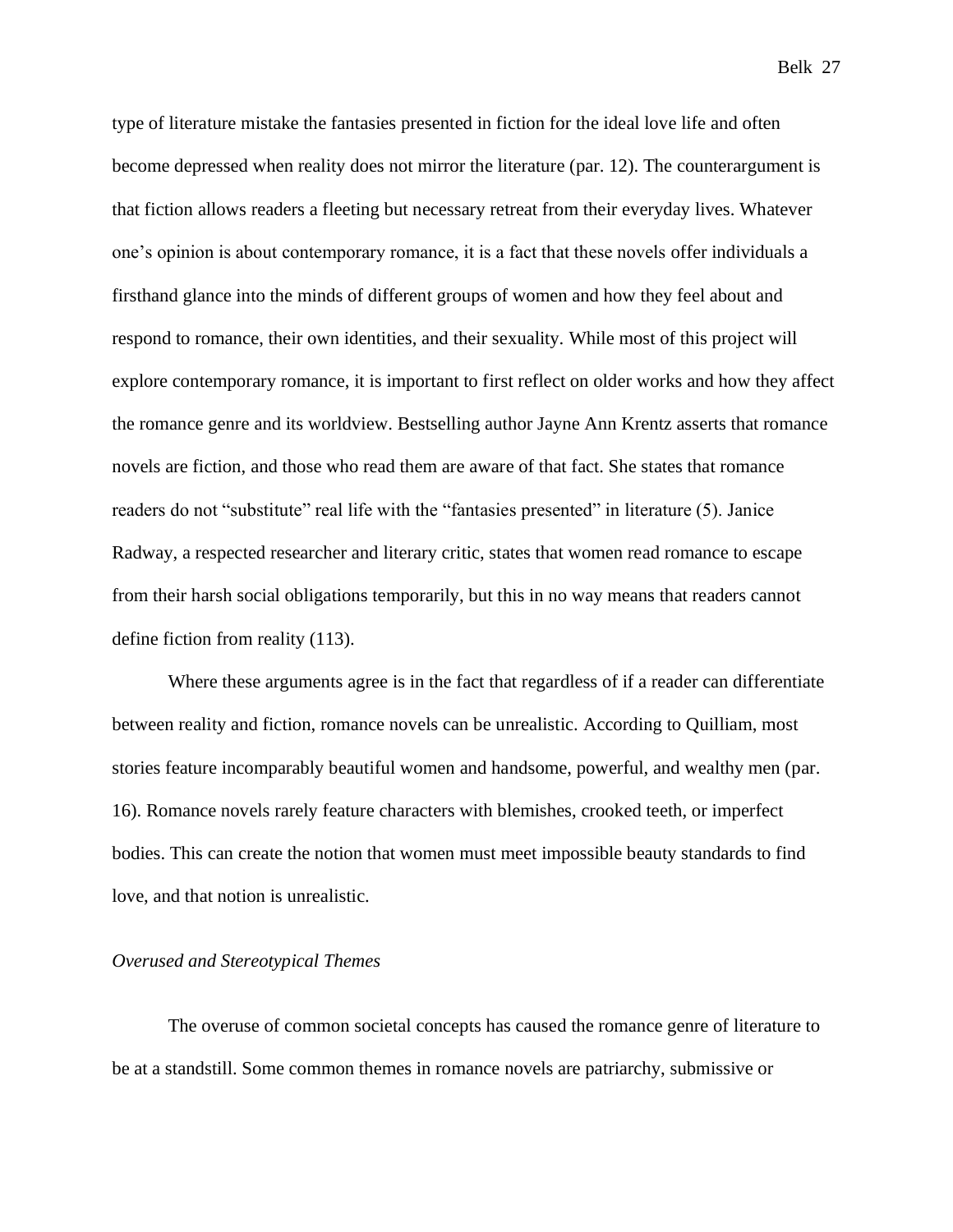subdued women, sex, and the coveted happily ever after. The pattern of events in many novels

has become predictable and unexciting.

# *Patriarchy and Submission*

Patriarchy is undoubtedly the most controversial topic when considering romance novels. Its presence has caused several people in academia to condemn the genre. Patriarchy has been a societal norm since the beginning of time, and in the 21st century, this is still a very relevant theme within romance novels. The heroine in these stories generally feels incomplete without the presence of a man in their life, and this idea is considered to be "anti-feminist" by many (Zakreski 5). In *Changing Ideologies in Romance Fiction*, Dawn Heinecken points out that most critical writing contends that romantic novels encourage the "patriarchal oppression of women" (149). Many literary scholars believe that romance fiction emphasizes the ideal that women should be subordinate to men and the women who read the literature fall victim to this offense.

Similarly, *Romance Fiction and American Culture: Love as the Practice of Freedom?* provides the perspectives of several literary scholars on the commonality of the male love interest being an alpha male whose lover ultimately humbles. Pamela Regis contended that this common trope proves that the theme of most romance novels is women's empowerment (Gleason & Selinger 113). At the same time, the male figure receives a lesson on courtesy and having regard for women. Janice Radway disagrees. She believes that this ending shows the reality of how many women consent to and are trapped by male dominance. In *Reading the Romance*, Radway maintains this perspective on relationships in romance literature while acknowledging that many readers believe reading romance can boost confidence. Radway asserts that romance novels provide women readers with a "promise of patriarchy," making the woman's happiness contingent upon the relationship in which she finds herself (218).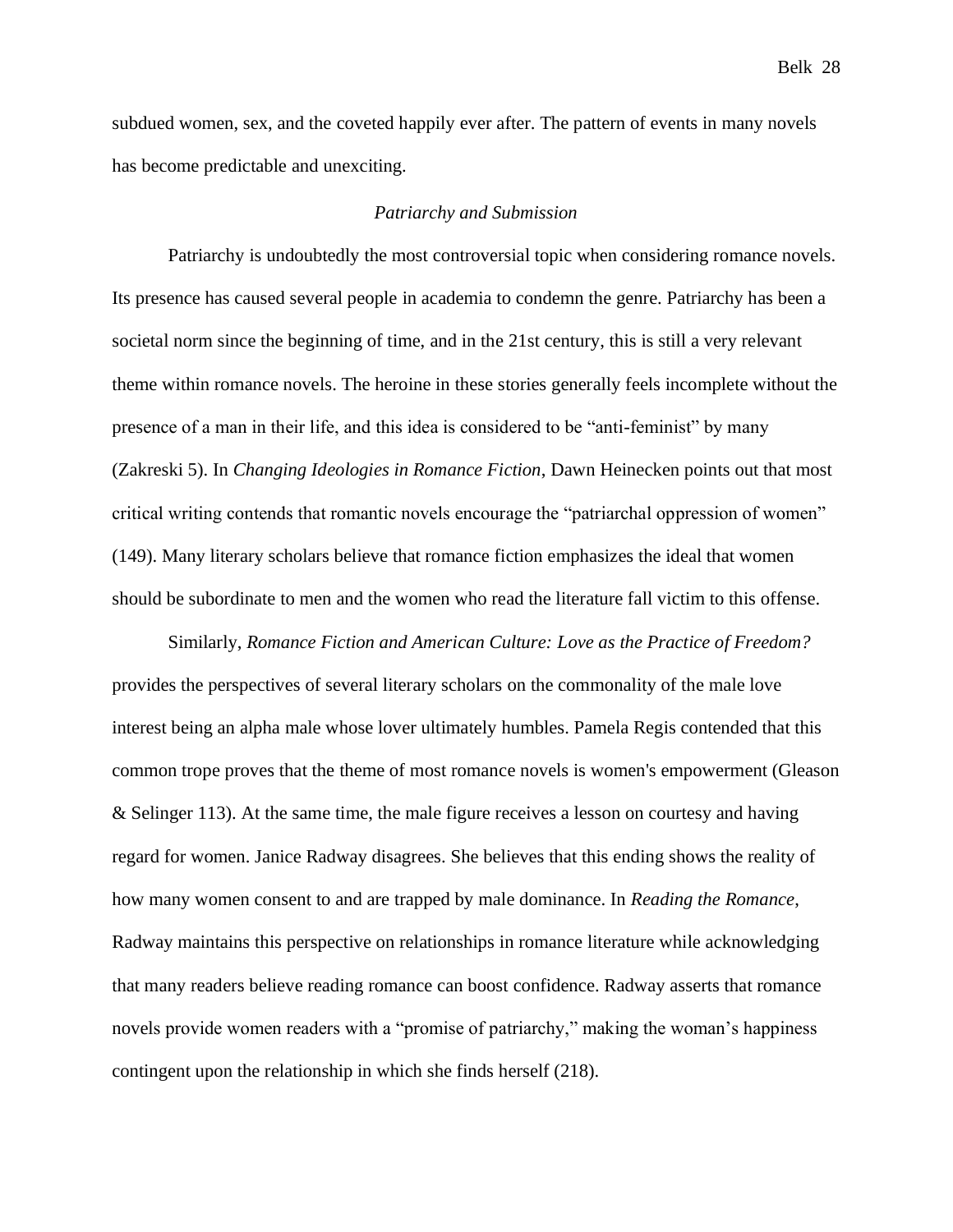Melanie Moreland is a bestselling contemporary romance novelist who addresses both patriarchy and submissive women in her writing. *The Contract* is the first in a series of novels that tell the story of hero Richard VanRyan and heroine Katharine Elliot. The dynamic of their relationship is boss and employee. VanRyan is a wealthy tyrant of a boss who is not concerned with romance or the feelings of others. Katharine is a meek personal assistant who endures the rude behavior of VanRyan daily. This narrative establishes VanRyan as an alpha male and Elliot as a subdued woman. VanRyan eventually finds himself in a situation where he realizes that he needs Elliot, while Elliot begins to understand him emotionally. It is then that he humbles himself to her will and allows himself to fall in love. Elliot becomes the gentle and loving housewife, while VanRyan is the breadwinner and the dominant force in the relationship. Although this couple endures several hardships throughout their story, it ends in marriage and children. Readers see VanRyan's relationship transition into the traditional patriarchal structure in the novels that follow. This novel is one of many examples of patriarchy in romance fiction. It shows the predictable structure of many romance stories, because even with all of the unique challenges presented in the story, the heroine still ends up becoming submissive to the hero.

#### *Sex*

Having subservient heroines in literature is only one issue that patriarchy presents. The other problem is how many romance writers choose to remedy the dominant male narrative: with sex. Author and literary critic Jayne Ann Krentz addresses the issue of the gender power order in novels. Her position is that in a "patriarchal society," romance literature demonstrates the true power that woman has over men by reversing the "power structure" (Krentz 5). For many authors, the key to escaping the alpha male hero design is to give the power to the heroine with a heightened sense of sexuality. This statement calls into question where this feminine power lies.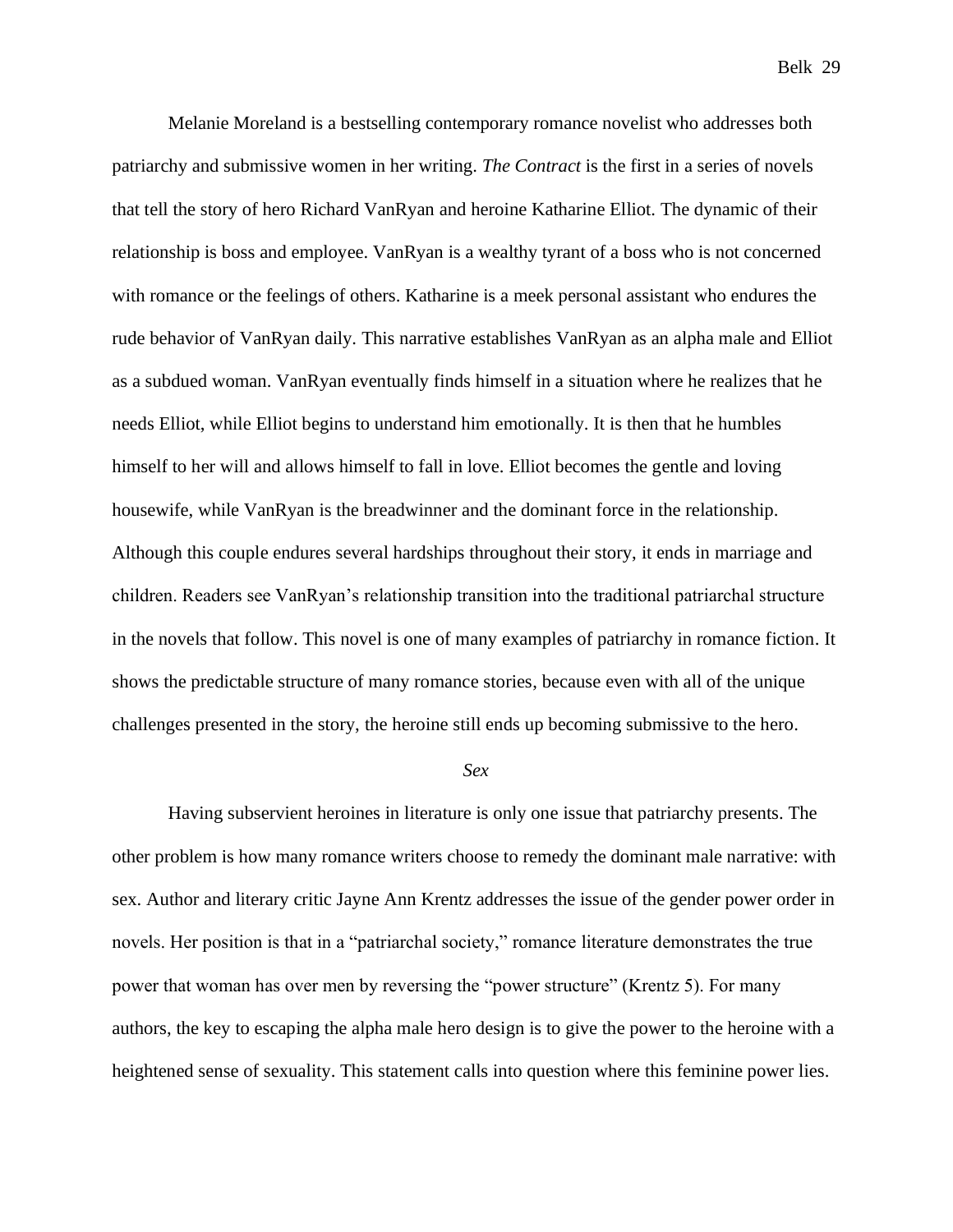If the answer is in her appearance or sensuality, then the idea of a wholly reversed patriarchy is perhaps skewed.

The author Carol Thurston analyzes the development of romance literature in her book *The Romance Revolution: Erotic Novels for women and the Quest for a New Sexual Identity*. Focusing on the erotic subgenre romance, Thurston reveals how the women's movement influenced women's portrayal in 1970s and 1980s romance literature. These novels contained a heightened level of sexual elements, and the women were powerful and confident survivors.

Thurston details several stories which show that instead of depicting women as homely, subdued individuals, these characters were the products of struggles and hard work. The characters in the novels she cites also assert more independence sexually and romantically than socially acceptable until ambitious heroines become the standard within this subgenre. Thurston also points out how conventional components like male dominance were still laced into those stories, although the content was more delicate (113). Why is that? Karen Newman, a wellestablished author and academic leader, refers to Luce Irigary to answer this question. Irigary believes that it is because language *itself* is controlled by men and that "women's access to language" can only be "determined by the cultural constructions of patriarchal power" (708). If this is true, perhaps there is a need to revitalize language in a way that reflects the power and influence of women in the literary world.

Sex is so prevalent in today's romantic novels that it is reshaping the genre. Erotic romance is one of the most popular subgenres amongst African American authors, which hinders these writers from reaching major publishers and bookstores. Variety is scarce amongst minority writers, but it is needed in order to reach broader audiences.

Belk 30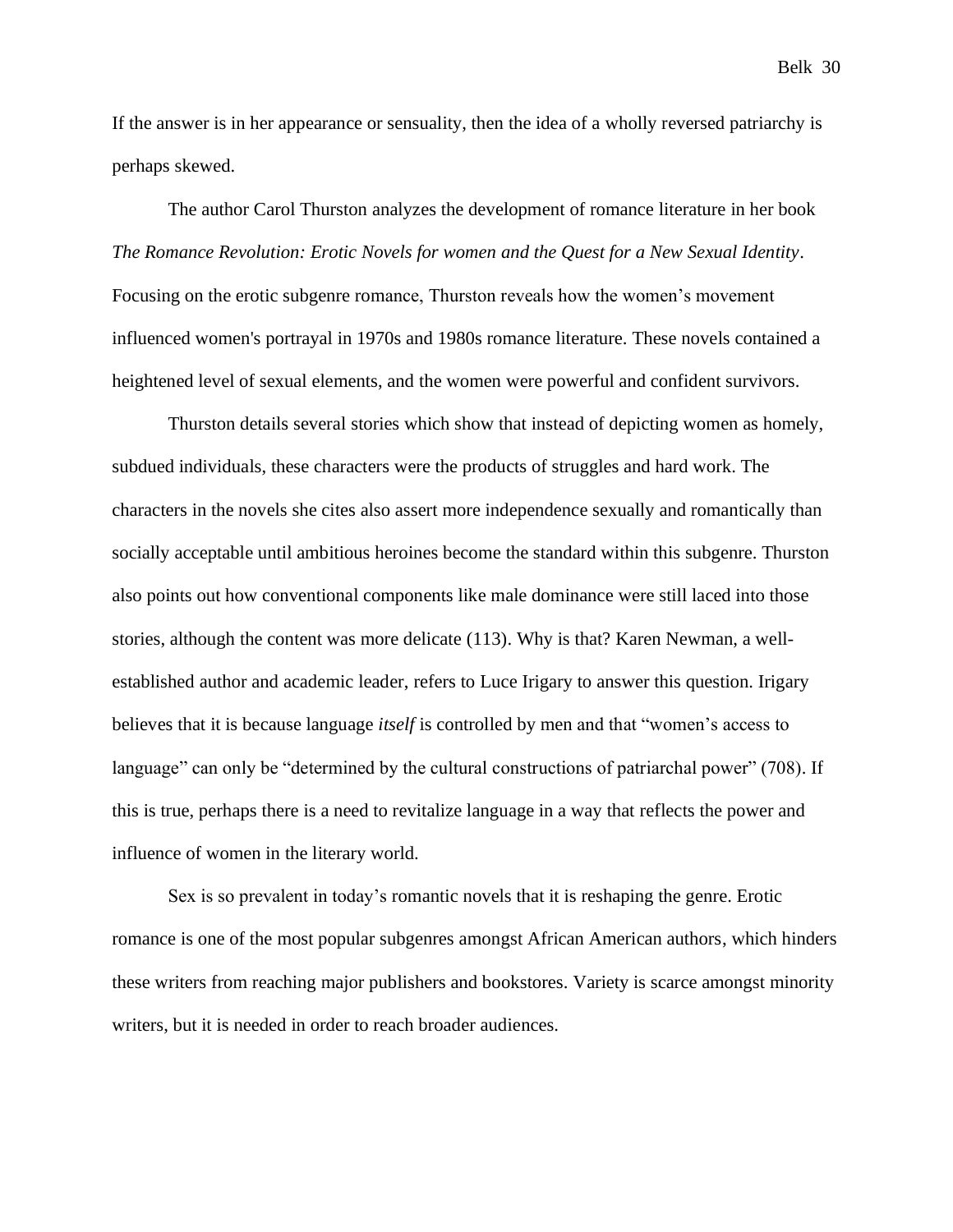# *Happily Ever After*

The final overused theme explored in the section is the happily ever after (HEA). First, I will define what this means and then show some HEA examples in romance literature to emphasize the need for other literature in the genre.

According to literary scholar Anna Michaelson, the happily ever after is the "defining feature of American romance fiction" (184). American culture has deemed this the desire of the masses, and this can be seen not only in literature but much of the television shows and movies produced in America. Is it escapable? Is the happy ending the point of romance novels, or should authors push for something more profound? The HEA trope leaves the reader with the sense that the novel's main characters will remain together after the story ends. Michaelson states that most romance writers she interviewed agreed that this ending is predictable but necessary and "comforting" (185). Many romance writers consider the HEA a requirement for novels in the genre.

Some critics find feminist issues associated with the HEA trope. Newman investigates the assertions of feminist scholars on romance literature. Many critics believe that the HEA signifies "submission to a masculine narrative imperative that has traditionally allotted women love and men the world" (Newman 693). If most romance novels establish marriage as the end goal for the heroine, what does this say about the writer's view on gender equality? Karen Newman, a well-established author and academic leader, investigate the assertions of feminist scholars on romance literature.

*The Duke and I*, the first novel in the *Bridgerton* series, is an excellent example of how the HEA enforces patriarchy and anti-feminism. Set in high society London during the 1800s,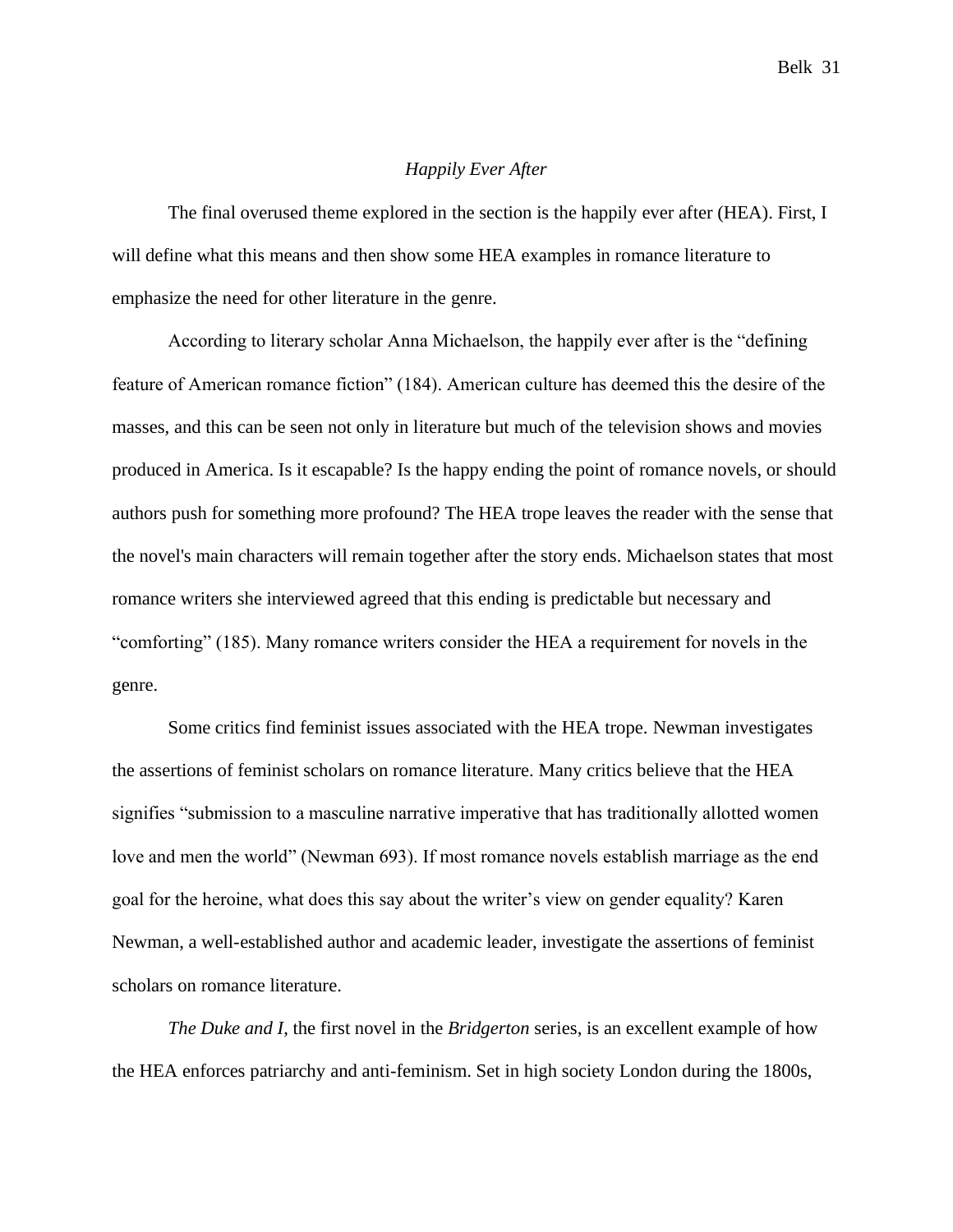this novel tells the tale of devastating love derived from deceit. The heroine, Daphne Bridgerton is one of London's most sought-after young women. One of her most appealing assets is that her chastity has been reserved. Daphne's ultimate goal is to be married. Accomplishing this task will solidify her place in society as a woman, and it is what she has been raised to aspire to. Her mother has instilled in her the importance of subservience and domesticity.

Daphne makes great strides toward her HEA when she gains the interest of her brother's best friend, Simon Basset, who is anything *but* pure. He is a duke who has never entertained any thoughts of marriage. He also made a vow to himself to never have children. The two characters go on an exciting journey of challenges together, and in the end, they do receive their HEA— Simon has overcome the trauma of his childhood, which made him oppose marriage and children. Daphne and Simon marry and have a son together by the novel's end. The HEA is very fitting in this novel because, during the  $19<sup>th</sup>$  century, chastity, marriage, and children were all critical aspects of society. Daphne's submissive nature illustrates the curtailing of female independence in romance literature.

Not all romance novels with 'happy endings' feature submissive heroines. For example, *All that and a Bag of Chips*, by Darrien Lee, breaks away from some antifeminism themes because the heroine, Venice Taylor, is portrayed as strong-willed and determined. Unlike many female characters in romance, Venice is very outspoken and rarely allows the opposite sex to dominate the situations in which she finds herself.

In some ways, Lee reverses gender roles in this novel because the two male love interests in the story become humbled by Venice and stop at nothing to win her affection. Although she had been in love with the same man, Jarvis Anderson, since childhood, when the two move to different states for college, she connects with a new hero, Craig Bennet. For most of the story,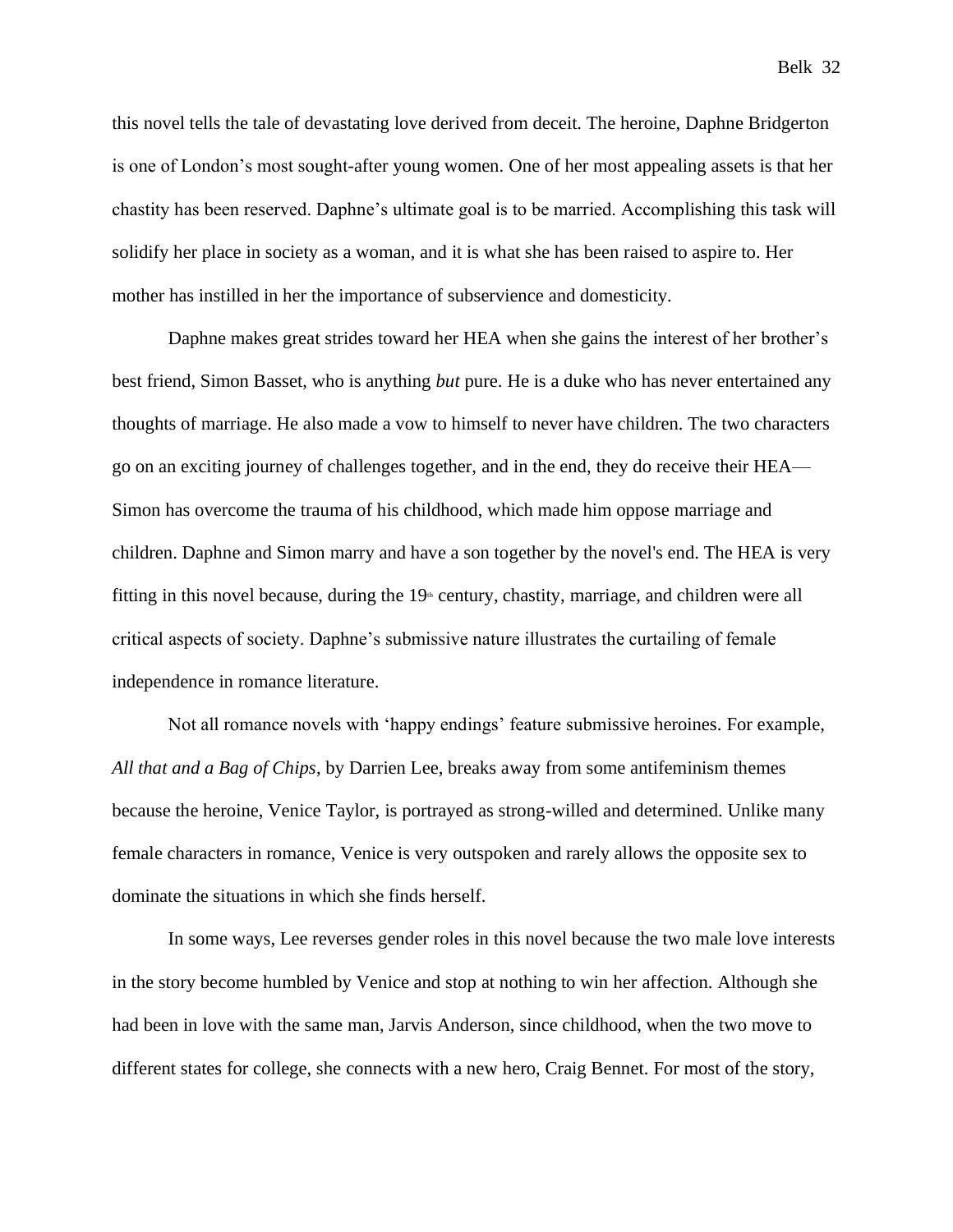Anderson is thousands of miles away from Taylor, but he always remains committed to his goal of winning her heart. This story exemplifies the "inverted patriarchy" that Krentz discussed (5). The heroine in these stories has power over both male characters that they could not reject. One could argue that the power she possessed was in her beauty because the author frequently describes how taken men are with Taylor's appearance. She has a sensual appeal that is irresistible to most men. Her power could also be her sexuality because she has intimate moments with both characters. Still, that argument could be countered that her power was never weakened, even with the distance.

As for the happy ending, the heroine ultimately receives the best of both worlds. In the first novel, she chooses marriage and a child with Anderson, but he dies in the second novel, and she and Bennet find their way back to each other. Eventually, she marries Bennett, and the couple has even more children, creating a blended family, which is illustrated a lot more often in contemporary literature. Feminist critics posit that this type of narrative– where the protagonist begins the novel bold and liberated but ends as a wife and mother– depicts a "decline in the protagonist" because marriage necessitates the heroine to "dwindle by degrees into a wife" (Newman 693). This also brings into question the realism of the narrative. Is it believable that a woman who is so self-sufficient and unconventional would transition into a content housewife by the end of the story?

The issue with the HEA is that no matter how submissive or independent the protagonist is, when the result is always marriage, it implies that getting married is the pique of a woman's existence or the most profound event that she will experience.

One could not engage in a discussion about the HEA in literature without mentioning one of its most prolific contributors– Jane Austen. Her work has impacted the context of the HEA in

Belk 33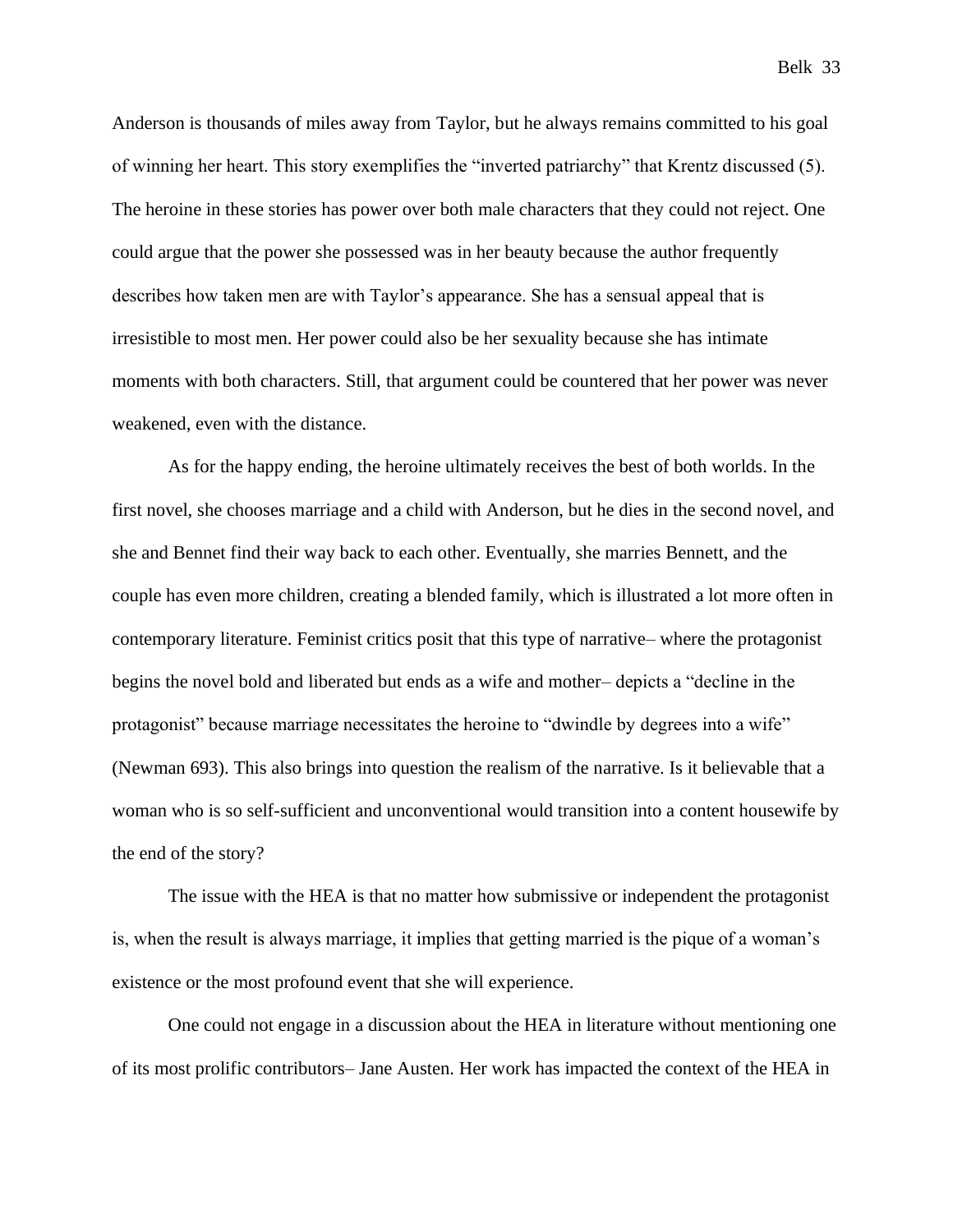romance literature significantly because all her novels ended in marriage. Austen's *Pride and Prejudice* assumes the traditional romance structure, with Fitzwilliam Darcy, a prosperous aristocratic landowner, as the hero, and Elizabeth Bennet, the daughter of a country gentleman, as the heroine.

This classic novel addresses patriarchy, submission, and marriage in an interesting way. In an article from *The Atlantic*, writer and critic Sophie Gilbert analyzes how Austen shows how marriage can be a fool's dream, a business transaction, or one's destiny through characters Charlotte, Lydia, and Elizabeth. Charlotte Lucas, for example, has always aspired to marriage because of the financial soundness that it provides. On the other hand, Lydia Bennet is not concerned with the finances of a potential suitor. She is very careless in the selection of a husband in comparison to Charlotte. Lastly, Elizabeth truly believes in the power of "true love"; she is not necessarily driven by economic wellness, although she feels that this can be achieved in a marriage based on love (Gilbert par. 8). Elizabeth is a vibrant character who speaks her mind without issue. Her confidence and intelligence set her apart from the other woman in the novel, but this individuality does not grant her a unique ending. The book concludes with the traditional HEA that Austen's novels are known for– a wedding.

Austen also uses Mr. Bennet, Elizabeth's father, to portray a different point of view on marriage and submission. Mr. Bennet is not concerned with his daughters finding suitable wives and mocks his wife's dedication to ensuring marriage for their daughters. His thoughts on marriage are very unconventional for the  $19<sup>th</sup>$  century when this novel was written. Still, this novel ends the way that most romance novels do—with the hero proposing to the heroine and the two living together happily in marriage.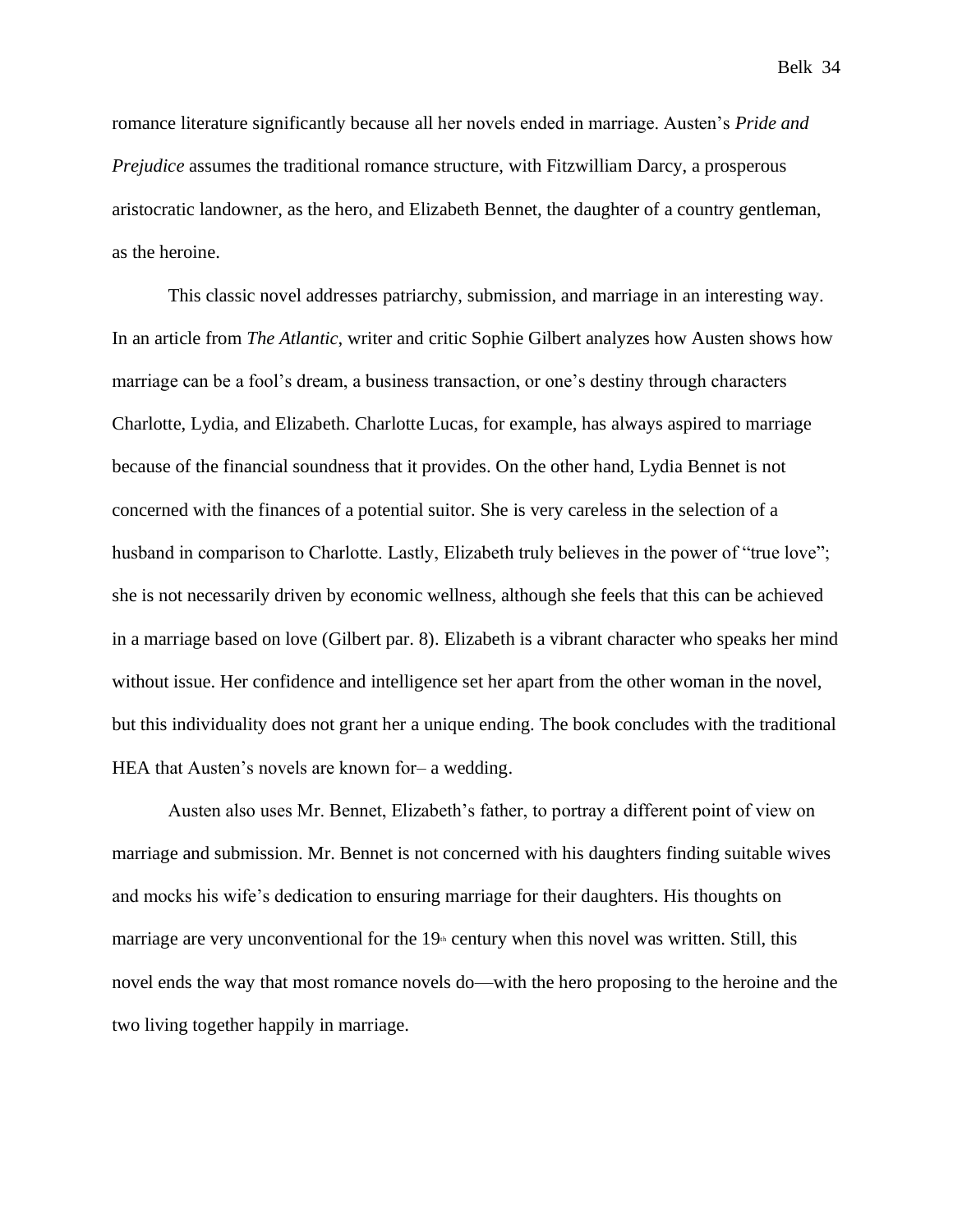The happy ending varies slightly between different novels, but the commonality in each of them is that the hero and heroine end up in a committed relationship. While this ending can bring comfort to many, it is also not always realistic. It can also be unrelatable to feminist readers who desire more women's equality and empowerment in romance literature. The traditional HEA does not need to be done away with, but there should be more diverse romance literature that shows variations of the HEA that can relate to and reach a greater market of people.

#### Save Our Love

Now that some of the novels in the romance genre and the issues present in romance have been explored, I will discuss my own work and where it fits into the romance genre. From my research, I have concluded that much African American romance literature is less popular than White romance novels because not many people outside of the African American community can relate to the challenges presented and the language used in the books. Every African American reader is not interested in reading eroticism published by traditionally African American publishing companies. There is a gap between minority literature and White romance novels that I seek to fill with *Save Our Love*. Andy Crouch stated that if one is dissatisfied with the current state of our culture, we can become "culture makers" (11). This is my goal, and I do this by addressing issues like subdued women in literature, then breaking the characters out of this stereotype in a refreshing way– a way that isn't about women realizing that their power comes from self-love, not necessarily from their sensuality. I want to contribute to romance literature with a novel that breaks the mold of predictability. This novel ties in themes like patriarchy, sex, and submission in a not overbearing or exceedingly explicit way. I also change the rules for the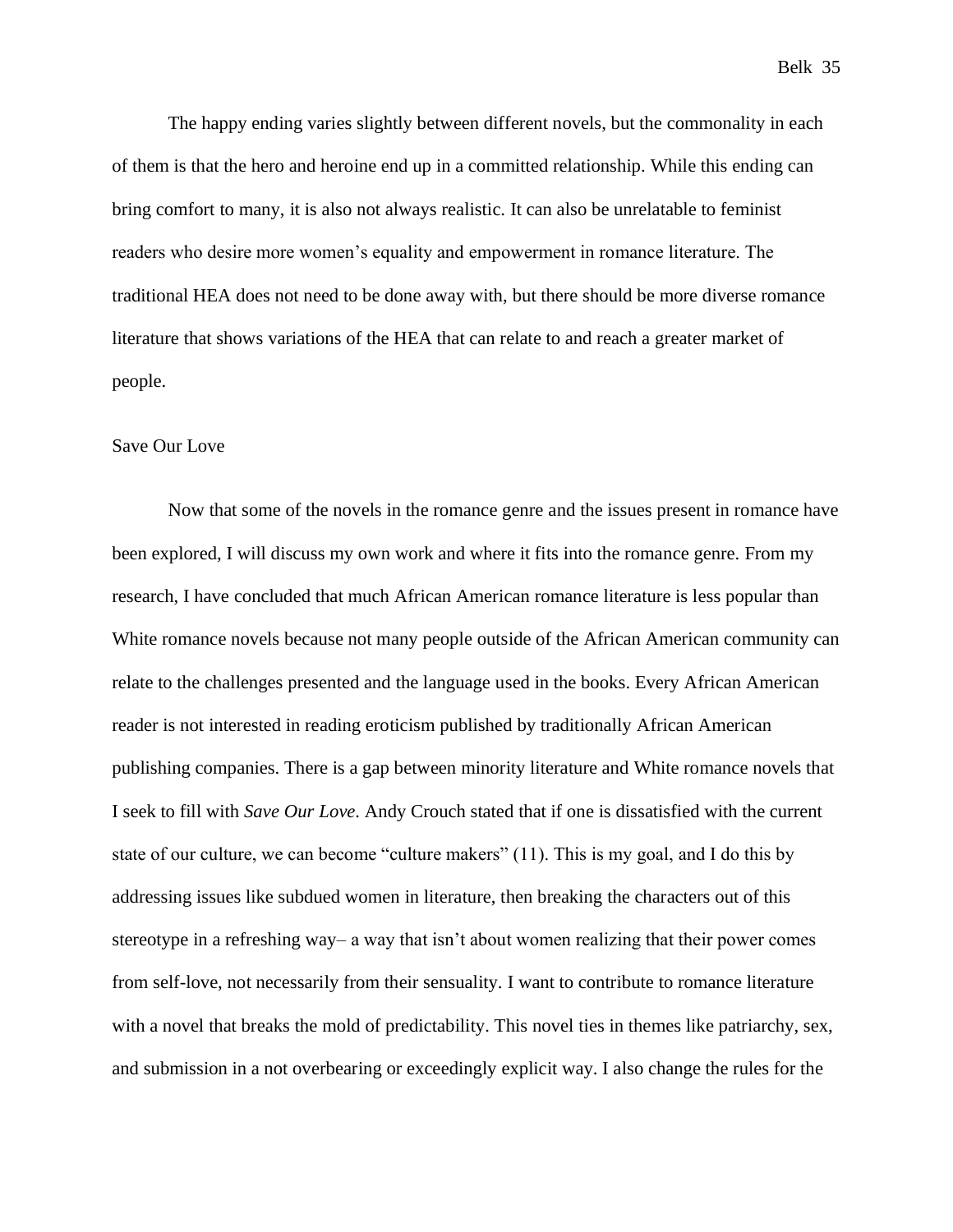happily ever after in my work. By the end of *Save Our Love,* the main characters do not find their love ending within each other, but they each find love in their ways. Joseph finds lifechanging love in Jesus Christ, while Denver finds love in her newborn child. Even in their heartbreak, the characters find peace and happiness.

Based on the subgenres for romance indicated by the Romance Writers of America, my creative project falls under the contemporary subgenre because it is a modern novel that focuses on "the romantic relationship." I am an African American writer raised in an urban environment; this story is not urban. *Save Our Love* is not highly sensual, nor is it conservative. Faith is a theme presented in the report, but *Save Our Love* is not religious. The hero in this story is 21 years old while the heroine is 18, but the parts of this story, like Joseph's sexual abuse as a child, are too graphic to consider it a Young Adult novel.

Although this piece is a unique story, some familiar tropes are incorporated. In her book *The Trope Thesaurus,* Jennifer Hilt labels the tropes used in my project as "Forbidden Love," "Secrets," and "Opposites Attract" (1). The characters falling in love "when they are not supposed to" is the classic "forbidden love" incorporated in this project when the heroine's father forbids her from dating the hero. Usually, when authors use this trope, the main characters are forced apart by either distance, family members, or societal and cultural traditions. *In Save Our Love*, Denver's father tries his best to keep the couple apart, and ultimately, he succeeds when he deceives Joseph. Joseph moves away, and so does Denver, creating the distance that Denver's father thought he wanted.

"Secrets and lies" are also popular plot devices used in fiction. This is when a lifealtering secret is being withheld from someone. Sometimes the character is kept in the dark about things because another character is trying to protect them, but there are also instances when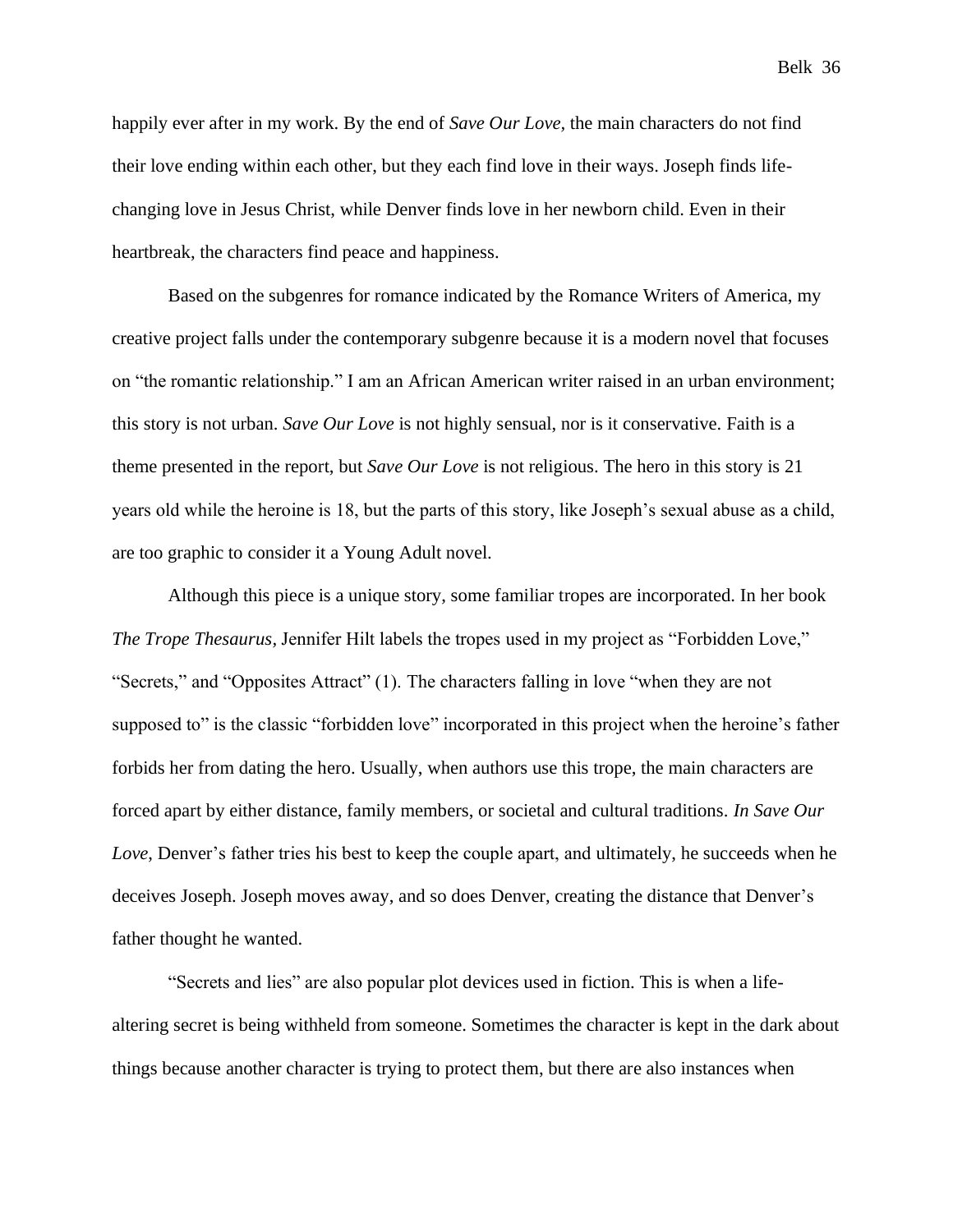secrets are withheld. Lies are told so that an antagonist can use the information against the protagonist later in the story. Several " secrets " are revealed throughout the story, the biggest being that the hero's beloved sister is his mother. Denver's father lies to her and Joseph toward the end of the story to keep them apart. He tells Joseph that Denver agreed to abort the baby she was carrying to keep her inheritance. Her father tells her that Joseph was killed in a car crash, and the truth that Joseph is alive is not revealed until the epilogue. Lastly, "opposites attract" is a trope used in this novel to add depth to the character's relationships. When this trope is employed in a story, it usually shows how the disparate characters complement each other. Many times, the characters make up for the shortcomings of the other, or they teach the other something about themselves. In this story, Joseph, the hero, is the product of poverty and child abuse. At the same time, Denver, the heroine, is the daughter of two wealthy individuals who has always provided her with her heart's desires, but she lives by her father's strict rules, and she is afraid to deviate from his plan for her life. Denver has a strong belief in God, while Joseph believes God left him a long time ago. He also does not think that he is capable of loving anyone else. Joseph helps Denver love herself enough to stand up for her dreams throughout the story. On the other hand, Denver helps to open Joseph's heart to loving God and loving her. These two characters are able to discover parts of themselves in the other that will help to sustain them even in their heartbreak. The story aims to show readers that happiness is not always about romantic love. The HEA in *Save Our Love* is more about their self-love than loving another person. In showing my audience this relatable and unique love story, I am moving the genre forward.

# Conclusion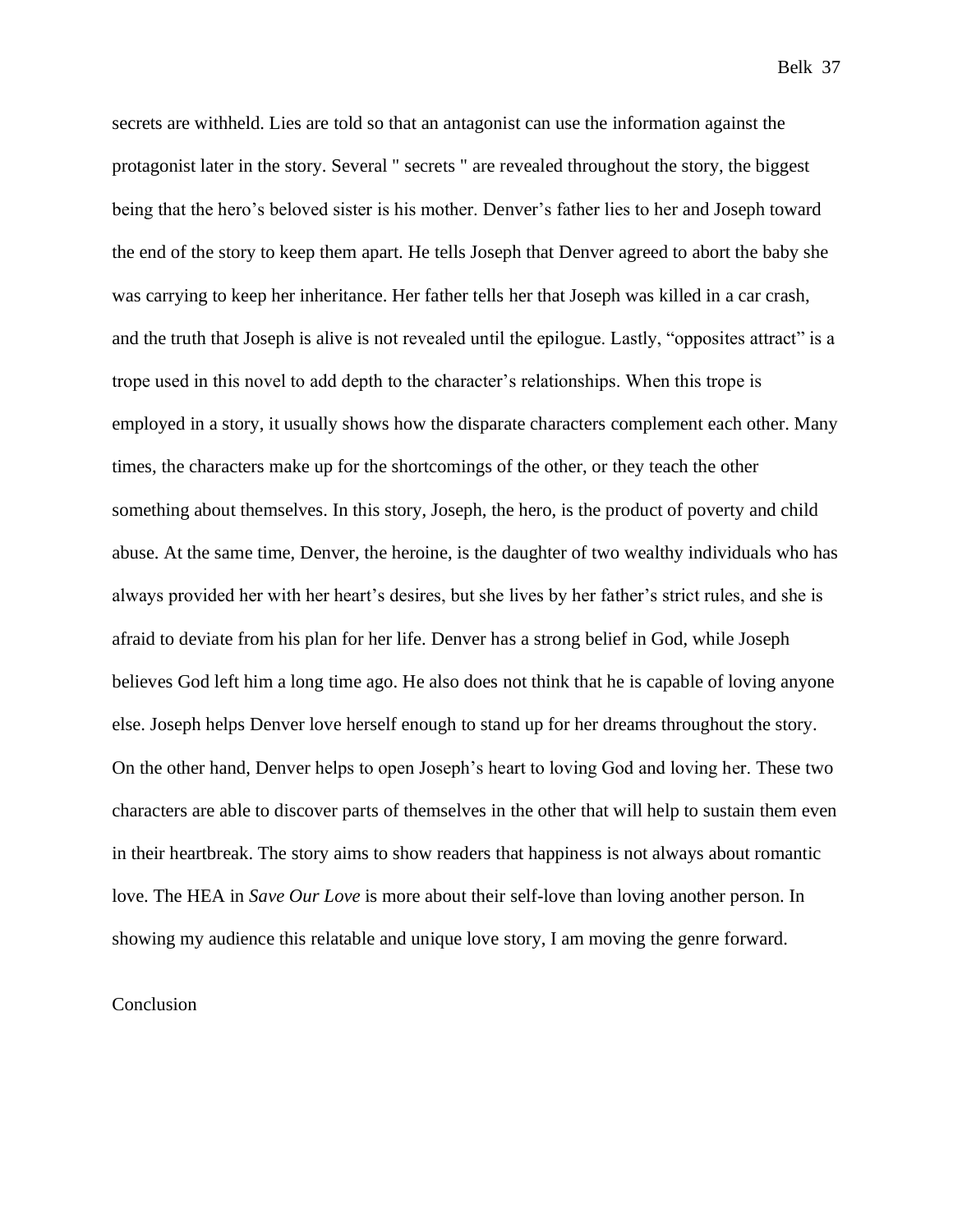Belk 38

Though many African American romance authors exist, there is a scarcity of African American novels in major bookstores and online reading platforms. There are also some differences in the various romance novels that have been published throughout the life of the genre, there are some aspects of romantic literature that make the novels predictable and redundant. In this chapter, I analyzed an immensely popular White publishing company and a smaller African American publication to provide an idea of what romance literature exists from both ends of the racial spectrum. I then analyzed the problems within the romance genre. From this research, I concluded that this literary genre needs an African American author who can write in a way that addresses the issues in the genre and breaks through the unrealistic and overused themes present in romance novels. This is what I will do in the creative portion of my project.

*Save Our Love* will shift the romance genre by helping to change the worldview of Black romance literature. This romance novel tells the story of two young college students who fall in love but ultimately learn how to love themselves. This story is purposed to honor the people who inspired it and shed light on the individuals who are afraid to step into their purpose, have been sexually assaulted by adults as children, or struggle with their faith. All these themes are present in *Save Our Love*. This piece does not end in marriage, and the characters won't get the happily ever after that most readers may root for, but the series that I have structured is well-rounded and depicts love above all else.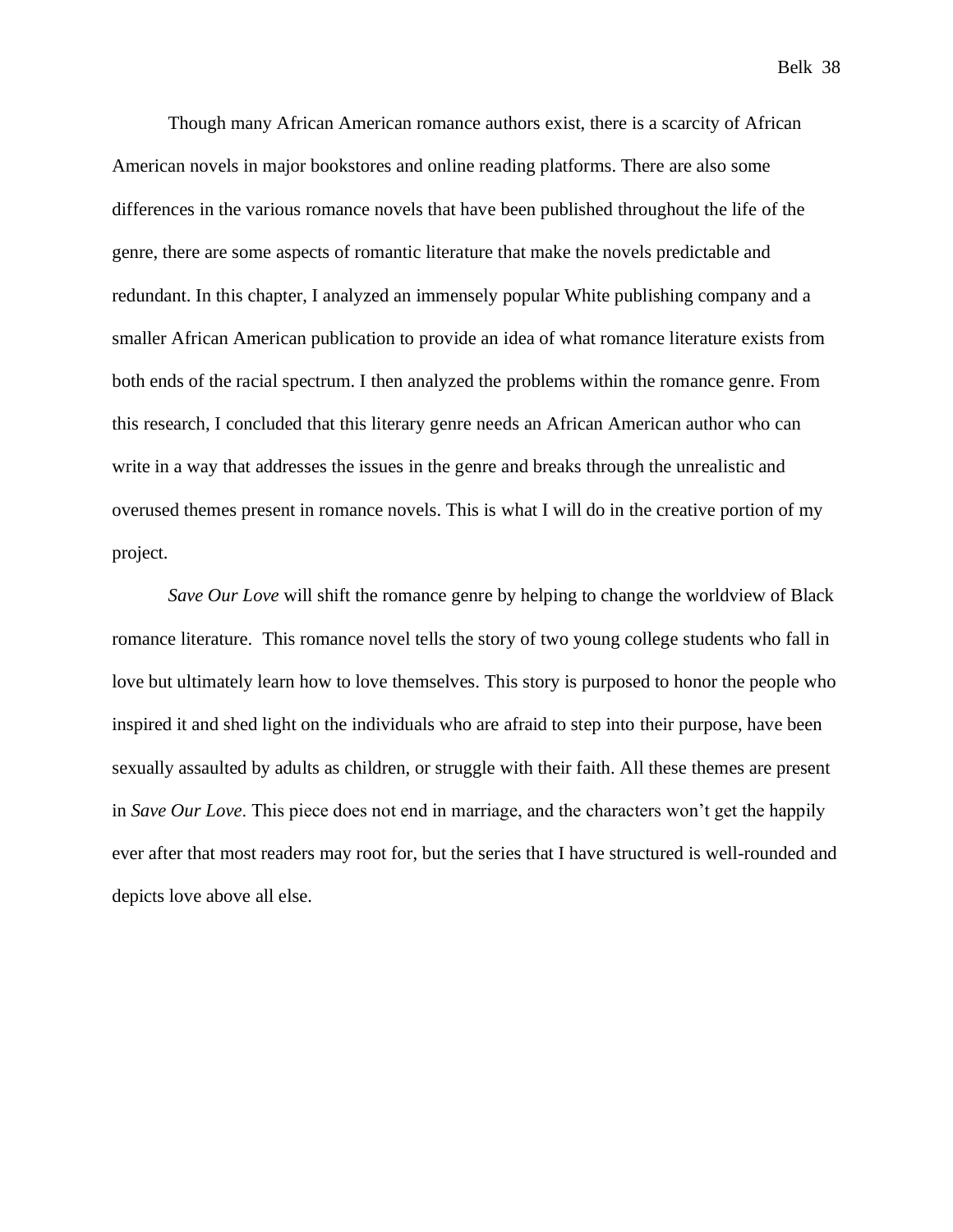#### *Save Our Love Manuscript*

Chapter One

# (Denver)

"Recognize that you're favored, Denver."

I took a deep breath and tapped my finger on my steering wheel. I was so tired of hearing that. Yes, I was privileged, but favored? Not so much. A pampered prisoner was more like it. Having a wealthy father had its benefits, but I was sure I'd trade all the money for just *a little* freedom. The only time I wasn't under my father's thumb was the eight hours a day that I spent in school. Overprotective was an understatement where Carlton Cartwright was concerned. Moving into my first college dorm was supposed to be exciting, but I couldn't help but feel like this was day one of a life sentence. I wasn't going to Trudale University to follow my dreams; I was here to follow the Big Plan, as my father called it: high school valedictorian, Physics degree, then medical school.

I didn't want any of that, but I knew that voicing my opinion was pointless. It had always been my father's way or the highway. My dream of becoming a fashion designer would likely remain *just* a dream.

"Are you guys going to get out of the car?" my father asked as he rapped against the window of my brand-new BMW. The car was a graduation gift from my father. I had been ecstatic about it until a month ago when my best friend Jazmine and I drove it to a college party that her friend had told her about. My father showed up and embarrassed us both. That was the day I learned that my car had a GPS tracker—pampered *prisoner*.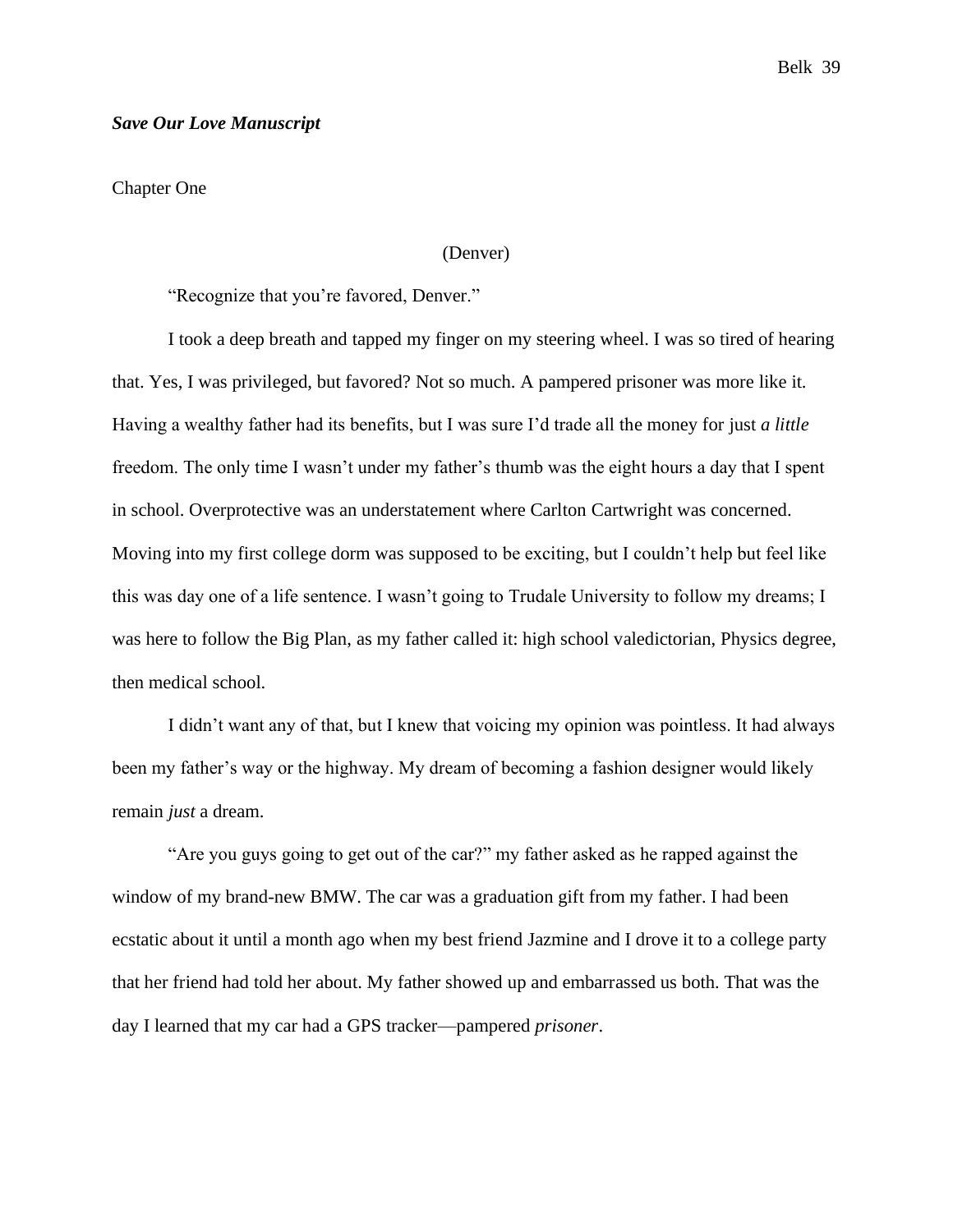Taking a deep breath, I unlocked the door and allowed my father to open it for me. Just as I stepped out of my car, a dark gray Tahoe whizzed into the spot next to me so quickly that I stumbled backward. A bright red Chevrolet Malibu screeched to a halt behind the Tahoe when I recovered my footing, blocking it in. The Malibu driver exited her vehicle, slamming the door behind her. The woman was dressed comfortably in a gray sweatsuit and matching sneakers. The snarl on her face said she was looking for a fight.

"You saw me circling back to take that spot!" the woman said.

"I didn't see anything. Nevertheless, you snooze, you lose. Find another spot," the man driving the Tahoe said. He was dressed much more formally with navy button-down and khaki slacks.

*So, this is college*, I thought.

"Come on, Denver, let's start unloading," my mother said, unfazed by the altercation.

I allowed the strangers' argument to blend with all the other chatter around me as I made my way to my father's Land Rover. My cousins Shaun and Brandon were already unloading my things.

"Denver, you realize that you're only getting half a room, right? Where are all these clothes going?" my dad said.

I mustered up my signature Daddy's Girl smile and said, "Oh Daddy, just watch me work." With a wink, I reached into the trunk of his SUV and grabbed the smallest box that I could find, then strolled off toward the dormitory entrance.

Several hours later, my mom finished making my twin XL bed by decorating it with a few small pillows. I looked around my side of the room, satisfied.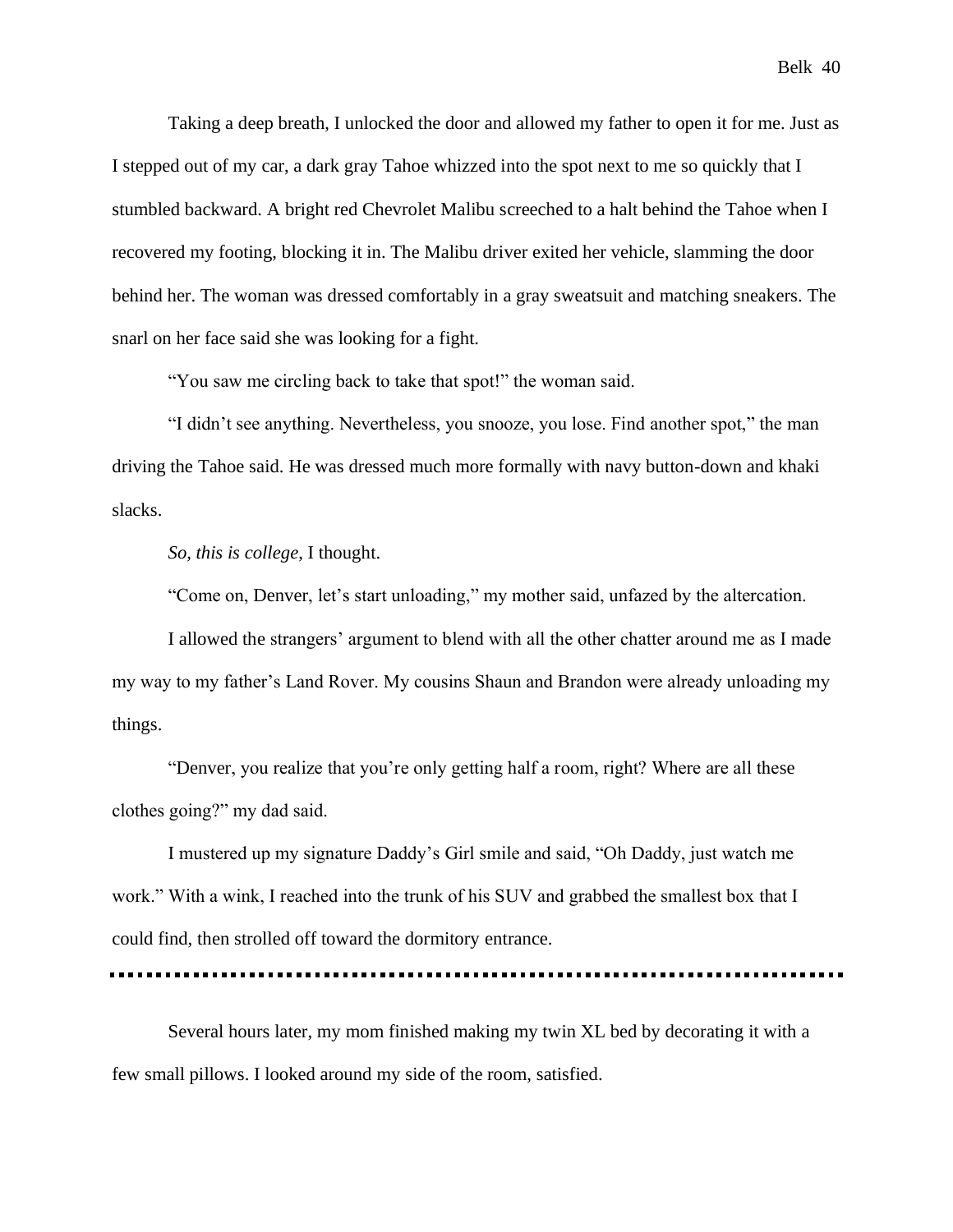Under my desk, all the school supplies my mother insisted I have were stored neatly in two cubed bins. On my desk sat my brand-new LaserJet printer and laptop, next to an Eiffel Tower-shaped pencil holder. My closet, which was adjacent to the desk, was much smaller than I was used to, but I loved that there was a mirror on the sliding door. I made room for my vintage floor mannequin by moving the small chest of drawers under my raised bed.

Everything was perfect. The only thing left to do was give my beloved sewing machine home on my desk, but I knew that I had to wait until I got rid of my father. For now, it would remain hidden in the trunk of my car.

Looking around at the tiny space, I silently thanked God that I applied for housing early. The Suites was the best freshman dorm at Trudale, and they came with a microwave, minifridge, and a half wall that separated me from my roommate, who was my best friend, Jazmine. She had yet to show. We only had to share the bathroom with our suitemates in the adjoining room, which sounded better than sharing with an entire floor of girls. If this room was a suite, I could only imagine how small the regular dorms were.

"I still don't get how you made all your junk fit," Shaun said.

I rolled my eyes and smiled. "It's not junk. And I guess I'm just amazing," I said.

"Maybe, but I can't wait to see how long it takes you to break. I know you won't make it in this broom closet too long," Shaun said.

"Yeah, she'll be back at Unc's house in a few weeks, getting Charles to drive her to class every day," Brandon said.

Everyone in the room laughed and agreed that I wouldn't last long. I rolled my eyes but kept quiet. They didn't understand that I didn't care how small the room was. This would be the first time in my entire life that I wasn't under the same roof as my parents. I needed the space. I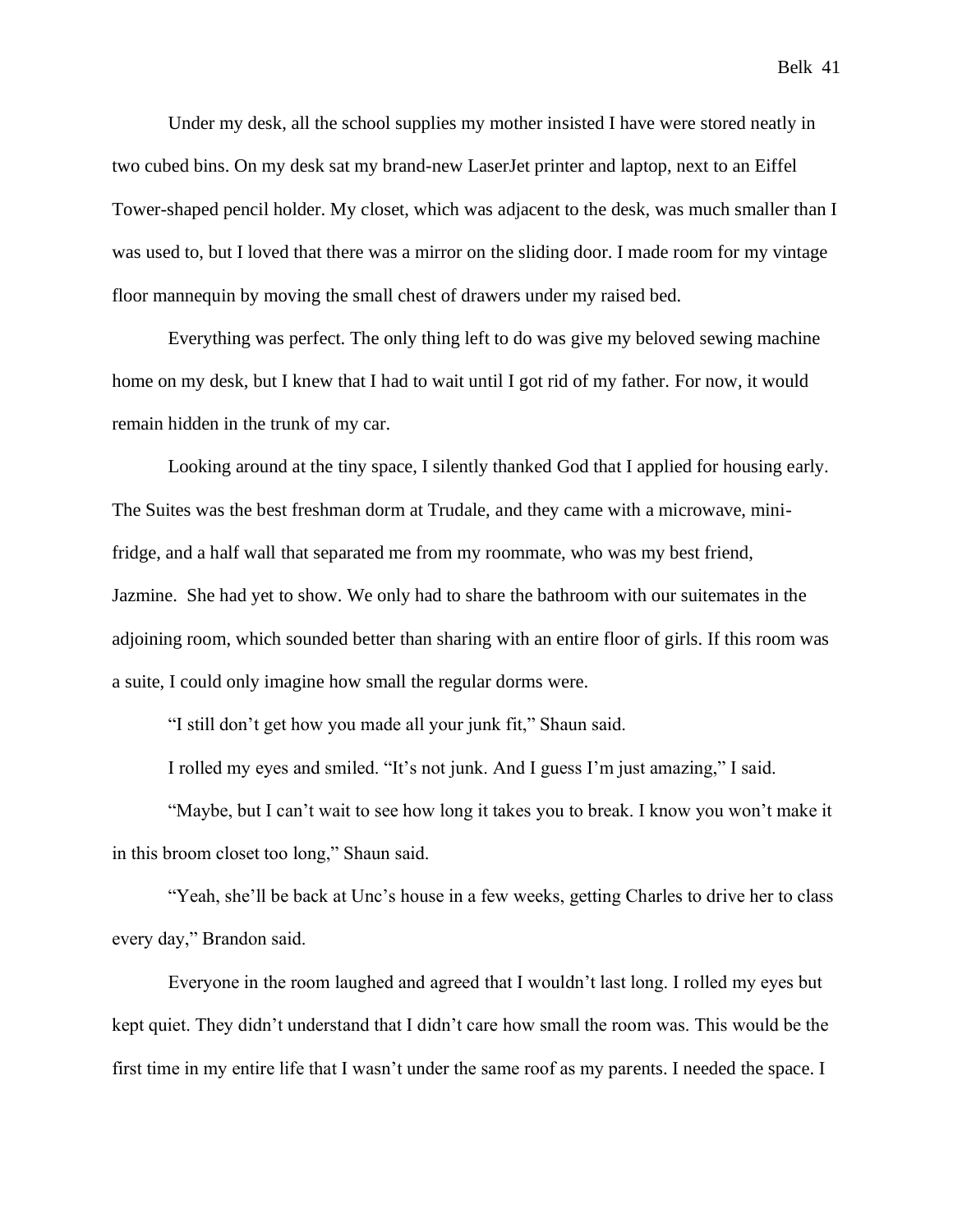knew my parents loved me, but constantly feigning happiness whenever the subject of my future came up got exhausting.

My dad glanced at his watch, then at my mother. "Daughter, I have faith that you'll tough it out in the dorm just fine. Well, Charlotte, it's about time for us to get moving. We have dinner with the Prestons in a few hours, remember?" my dad asked.

I tried to conceal my excitement about finally being alone with a pout. "Already, Daddy? I thought you would give me a personal tour of your old stomping grounds," I said as I wrapped my arm around his waist.

"Maybe another time, but today, duty calls. Come on, walk us out." My father kissed my forehead and strolled to my door.

As soon as I stepped out of my room, I noticed a gorgeous girl leaving hers. She wore a button-down collared shirt with Trudale's logo on the front. Under the logo was the name of the dormitory, so I assumed she was a Resident's Assistant.

"Hi! I'm Regina, your RA. What's your name?" she asked.

Her bright smile made me flash her one of my own. "Hey! I'm Denver; it's nice to meet you, Regina."

"Likewise. I look forward to getting to know you, Denver! We'll all get together to talk soon, but if you need me in the meantime, you know where to find me," she said and gestured toward her door.

"Great, thanks!" I said.

She smiled and sauntered off toward the elevator.

I moved ahead of my father and led my family past the long line of people for the elevator. Hours ago, we elected to use the stairs until the move-in crowd cleared out.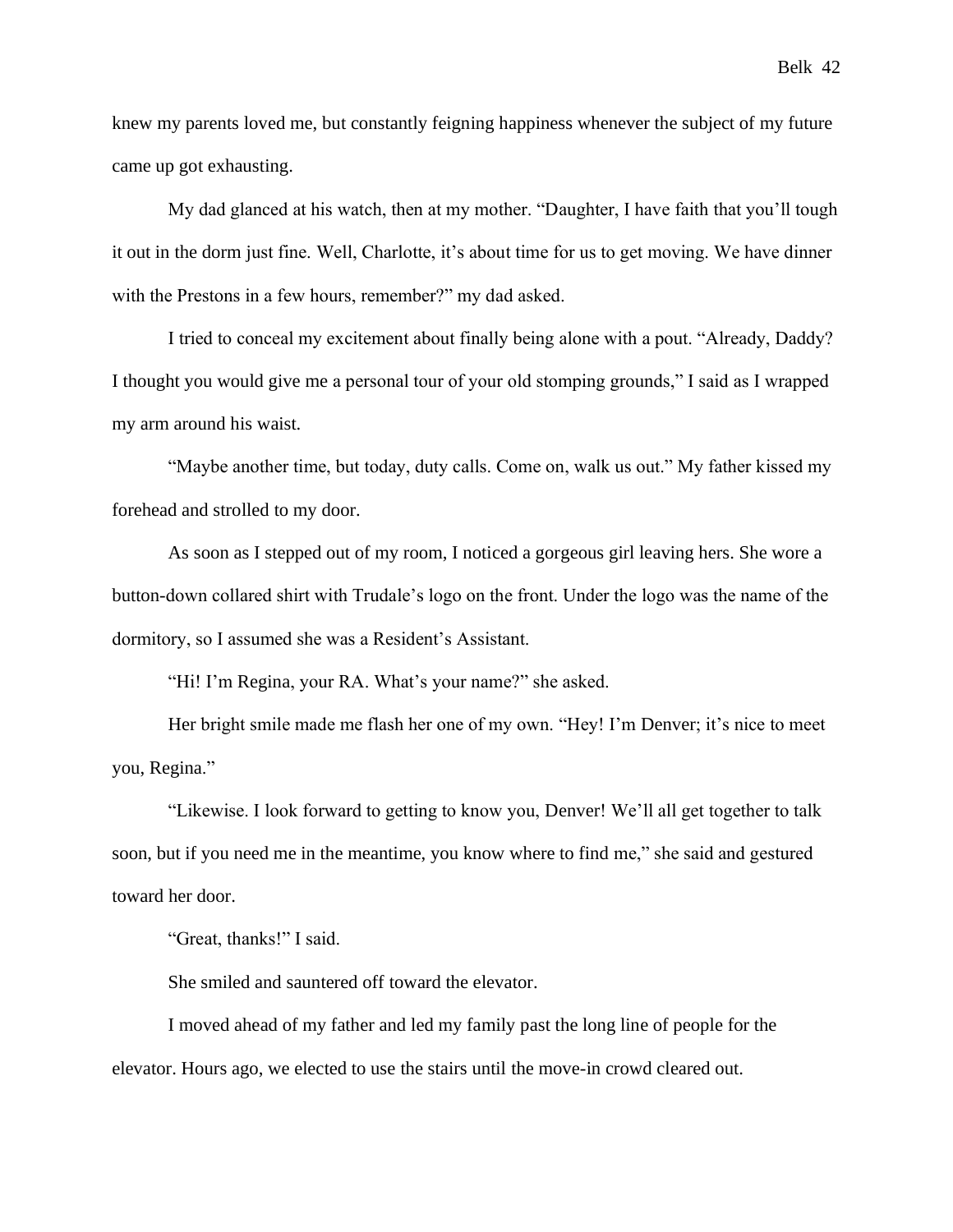Once we made it to the main floor, I realized that it was a lot calmer than it was the last time I came down. Earlier, the entire area was crowded with people. I noticed that the check-in area where I received my keys was a lounge. There were several couches, a pool table, and vending machines. A couple of girls were playing pool, and I wondered if they were upperclassmen who already knew each other.

We continued past the lounge and the resident assistant's desk, and I skipped to the exit, leaving my family lagging behind me. I couldn't wait to get rid of them.

My phone alerted me that I had a text message, and I looked down to check it. My best friend, Jazmine, let me know that she and her parents were twenty minutes away from the school. I grinned and began typing a reply when I ran into a wall.

"Ow!" I grabbed my forehead because the impact kind of hurt.

"You good?" the wall asked.

I jerked my head up and was suddenly staring into the eyes of the most gorgeous person I'd ever seen. The guy I had just collided with had to be at least 6'2. His slanted eyes were so dark brown that they almost looked black. His skin was the color of peanut butter, and his goatee was trimmed to perfection. To top it off, he smelled amazing.

#### *Oh, my goodness!*

I realized I hadn't responded to him and snapped out of my trance. He had a slight smirk on his face as if he had just overheard someone tell a joke that he wasn't supposed to hear. I would have been embarrassed that I was nearly drooling at him if I hadn't noticed the hint of approval in his gaze as he gave me a thorough once-over.

"Yeah-yeah. Yeah, I'm good," I stammered through my response.

"Yeah?" he said, that ridiculously gorgeous smirk still in place.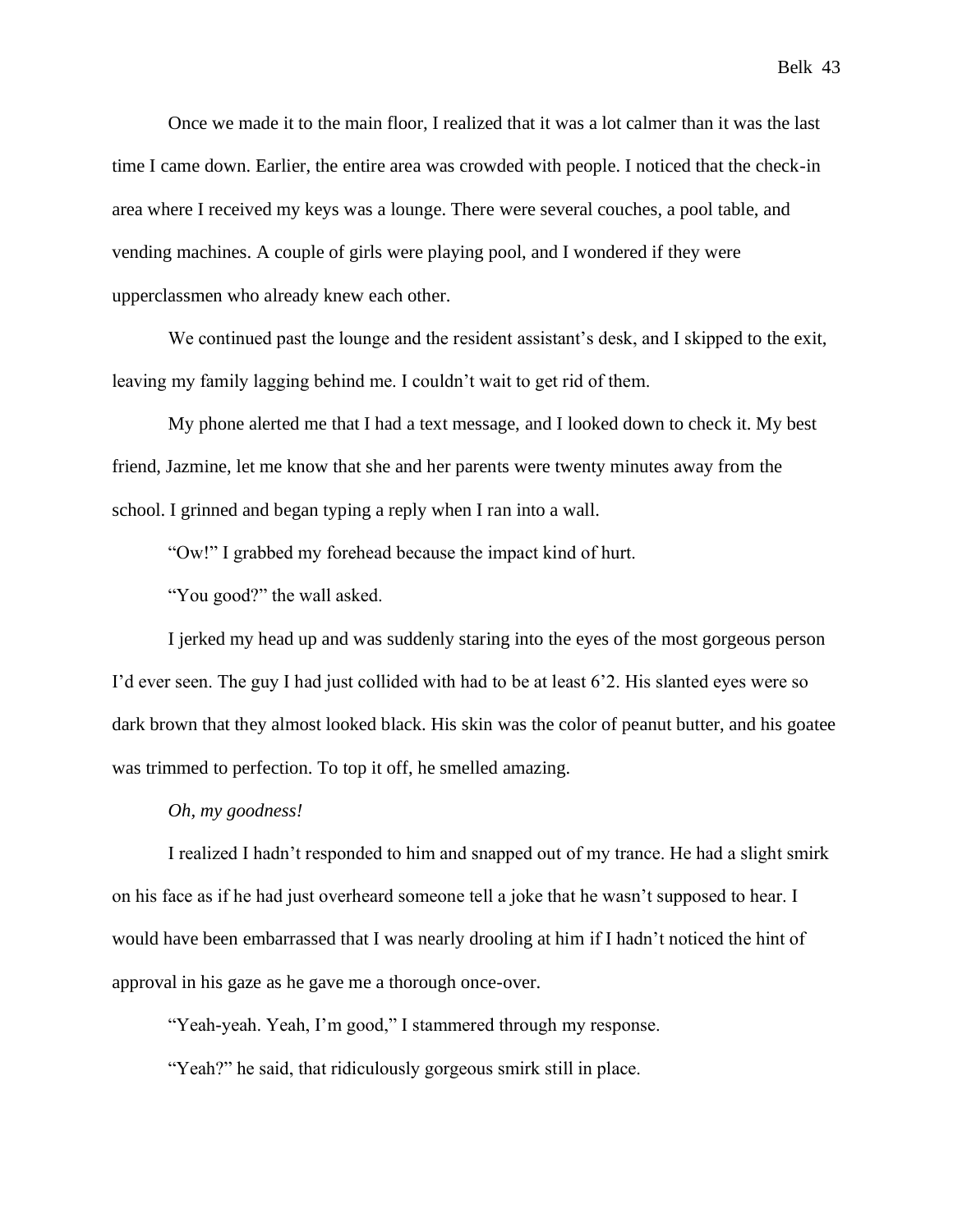"Yeah."

"Denver, come on and walk us out," my dad said.

I looked back and noticed that he and the rest of my family had made it behind me. He was staring down at the guy I had bumped into. His glare reeked of disgust and disapproval. I wasn't surprised.

The guy glanced at my dad and chuckled. He then looked at me and said, "See you later, Denver," before continuing further into the dormitory.

"Daughter," my dad said, pulling my thoughts away from my mystery guy. "I want you to beware of the possible riffraff around here. You're here for a purpose, remember that."

His face was stern, and I knew his little speech was because he noticed me gawking at that guy. I held in an eye roll and smiled.

"I'll be fine Daddy. Don't I always make you proud?"

He eventually grinned and wrapped his arm around my shoulders.

"You're right, Baby Girl."

We made it outside the building, and I hugged my dad, followed by my cousins, then my mother. She hugged me the longest, and just before releasing our embrace, she whispered to me, "I know this isn't your ideal situation, but you don't need to major in fashion to follow your dreams here. You'll figure it out."

I was shocked, and a little confused by my mother's words. I pondered on them as I watched my family walk toward the parking lot. My mother never went against my father's word, but it seemed that she had just given me her blessing to explore my real dreams while in school.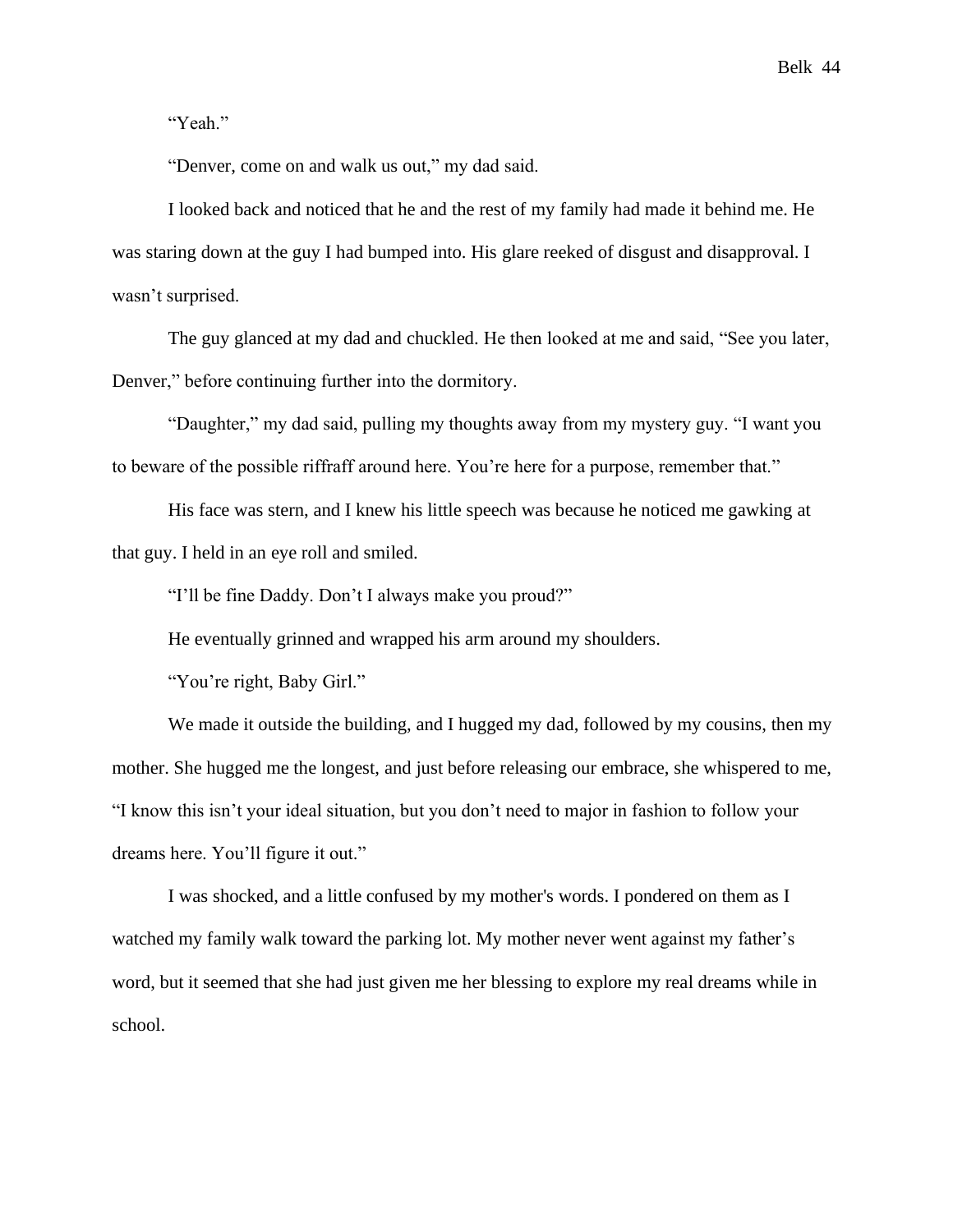I decided to worry about it later, and I made my way back to my room to wait for Jazmine to arrive. As I hopped up on my tiny bed, my thoughts drifted to the mystery guy.

*I hope I see him again*, I thought as I drifted into a satisfying nap. It had been a long day already.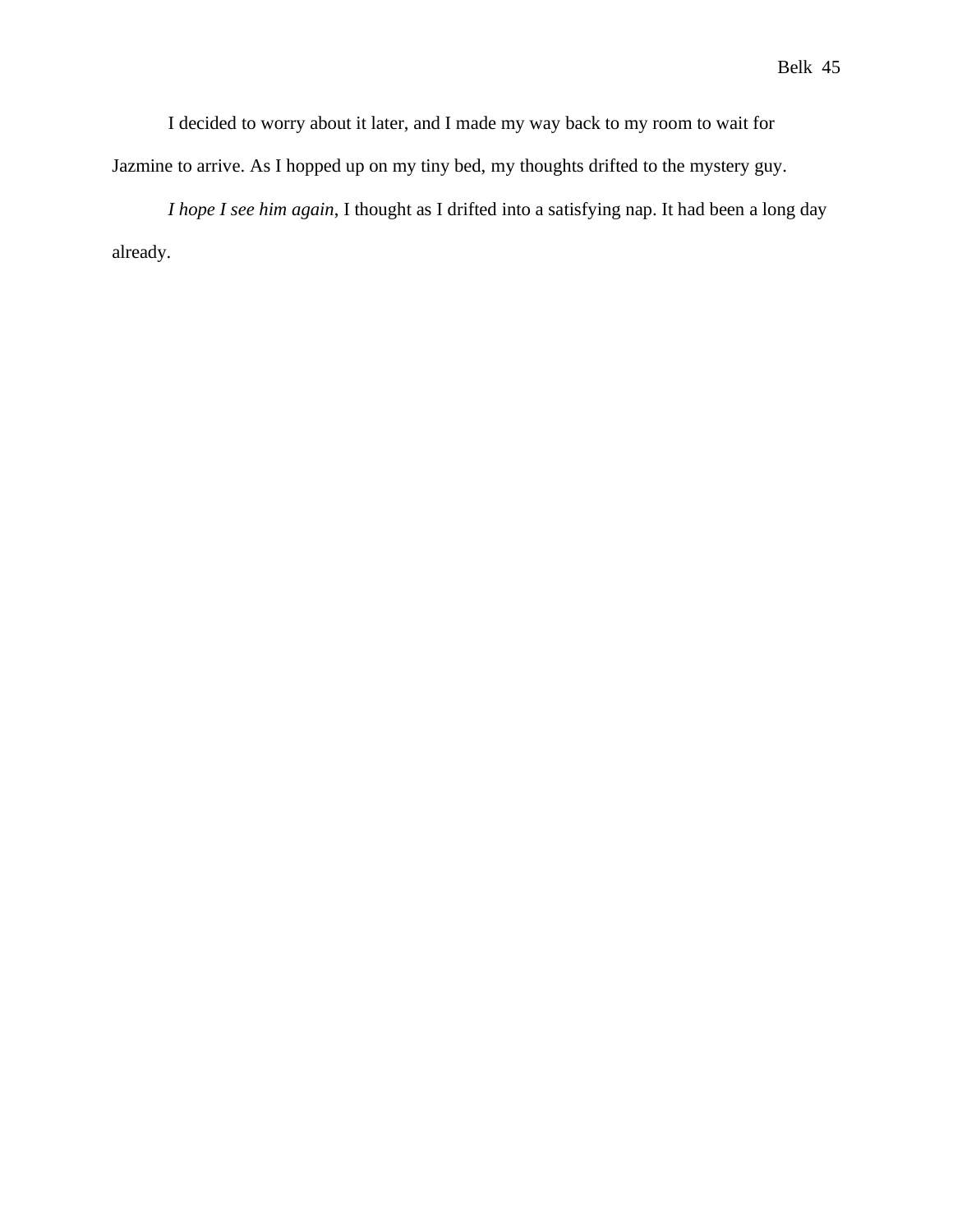## (Joseph)

"Good morning, and welcome to Physical Science 100. I know that most of you are freshmen, and this is your first class of the semester, so let me be the first to welcome you to Trudale University. This is a tough course, but with hard work and dedication, I'm confident that everyone will rise to the challenge..."

Dr. Simon continued his speech, and I tuned him out. I had heard it a million times. This semester, I was his Calculus TA, and I wasn't sure how I felt about it. Dr. Simon kept asking, and I did need to satisfy my on-campus internship requirement for my scholarship, so I accepted. The extra money wouldn't hurt either.

I was good in math, but I wasn't looking forward to having to interact with the students. I wasn't very personable, but I knew I'd have to try in this new position.

"... and this young man behind me is Joseph Crews. He is my Teaching Assistant this semester, and if you have any questions that I'm not available to address, you may contact him using the email address printed on the syllabus. He is also available for tutoring hours two days a week if you need it. He's aced five of my courses already, so you'll be in good hands," Dr. Simon grinned and turned slightly to face me. "Joseph, do you want to add anything?" He raised one brow, trying, and failing, to pressure me into speaking. Just as I was about to decline, the classroom door swung open. When I looked at the person bold enough to show up late on the first day of class, I forgot all about Dr. Simon trying to make me speak.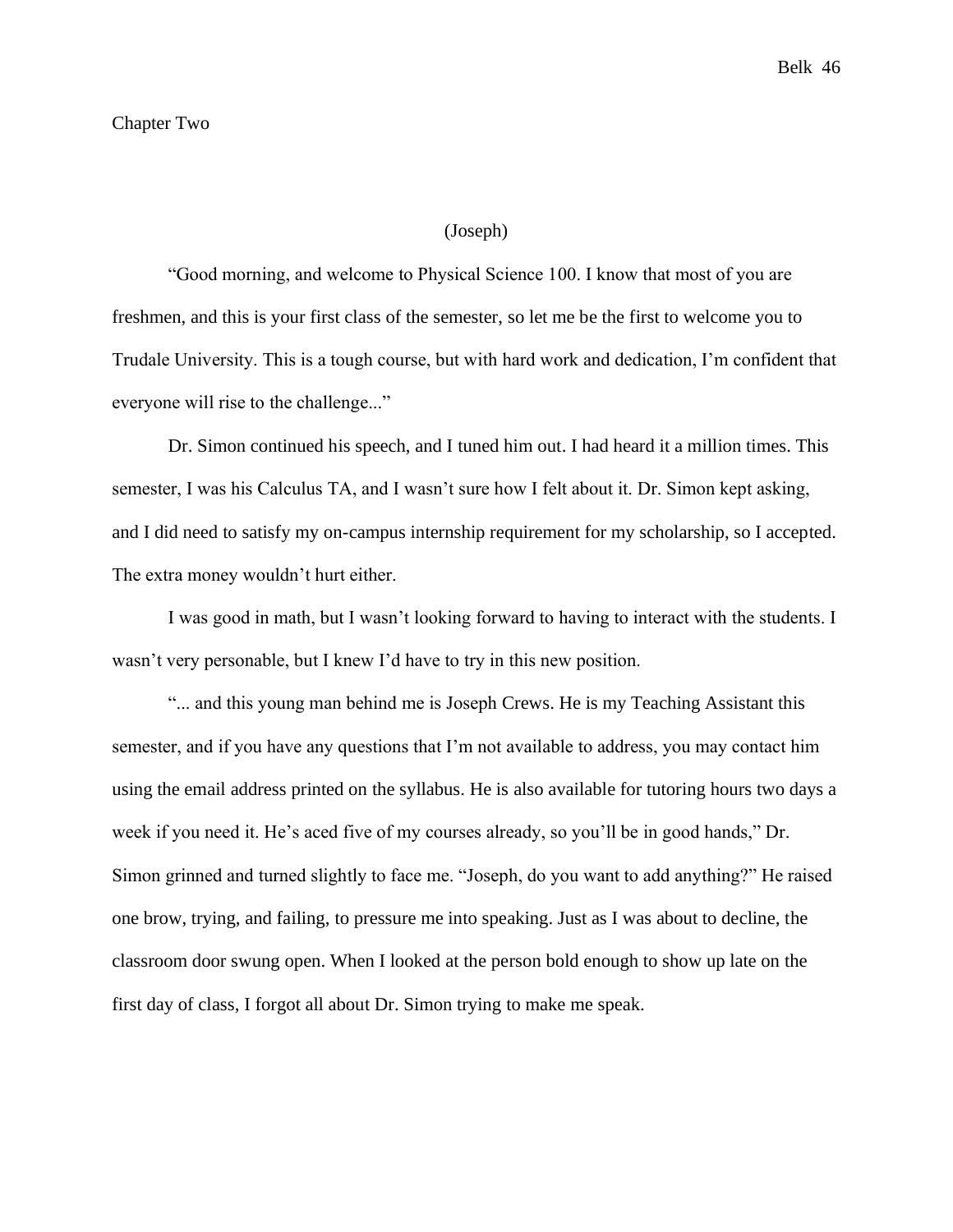All my focus went to the beauty who just walked into the room. I hadn't seen her since she bumped into me a week ago, and if I was honest, I'd been trying to get her off my mind ever since.

I watched as her hazel eyes scanned the room for a seat. I had already thought that she was beautiful, but today, she looked even better. Her caramel-colored skin seemed to glow today. Her big, hazel eyes almost looked golden, and so did her blonde curly hair. She looked like... sunshine. *Wait, what?* I shook my head and chuckled. This girl's beauty had me using words like *sunshine*.

The classroom had stadium-style seating, so she was standing in the back of the room, at the top of the stairs. Her cheeks were red, probably because everyone's eyes were on her after her grand entrance. Even her blush was sexy.

I saw her about to post up on the wall, so I decided to help her out.

"It's a seat right down here," I said, pointing to the only empty seat in the room. It was on the front row, and ironically, directly across from me.

She made eye contact with me, and I swear the red in her cheeks intensified—if that was possible.

"Thank you, I apologize for being late," she spoke as she began to descend the steps and take her seat. Her voice was soft, yet smooth and melodic. I wondered if she enjoyed poetry. She had the perfect voice for it.

"It's alright, Miss...," Dr. Simon let his voice trail off.

"Cartwright. Denver Cartwright," her sweet voice responded.

"Cartwright. Let's not make it a habit though. Where was I? Oh right, Joseph, do you have anything to add?"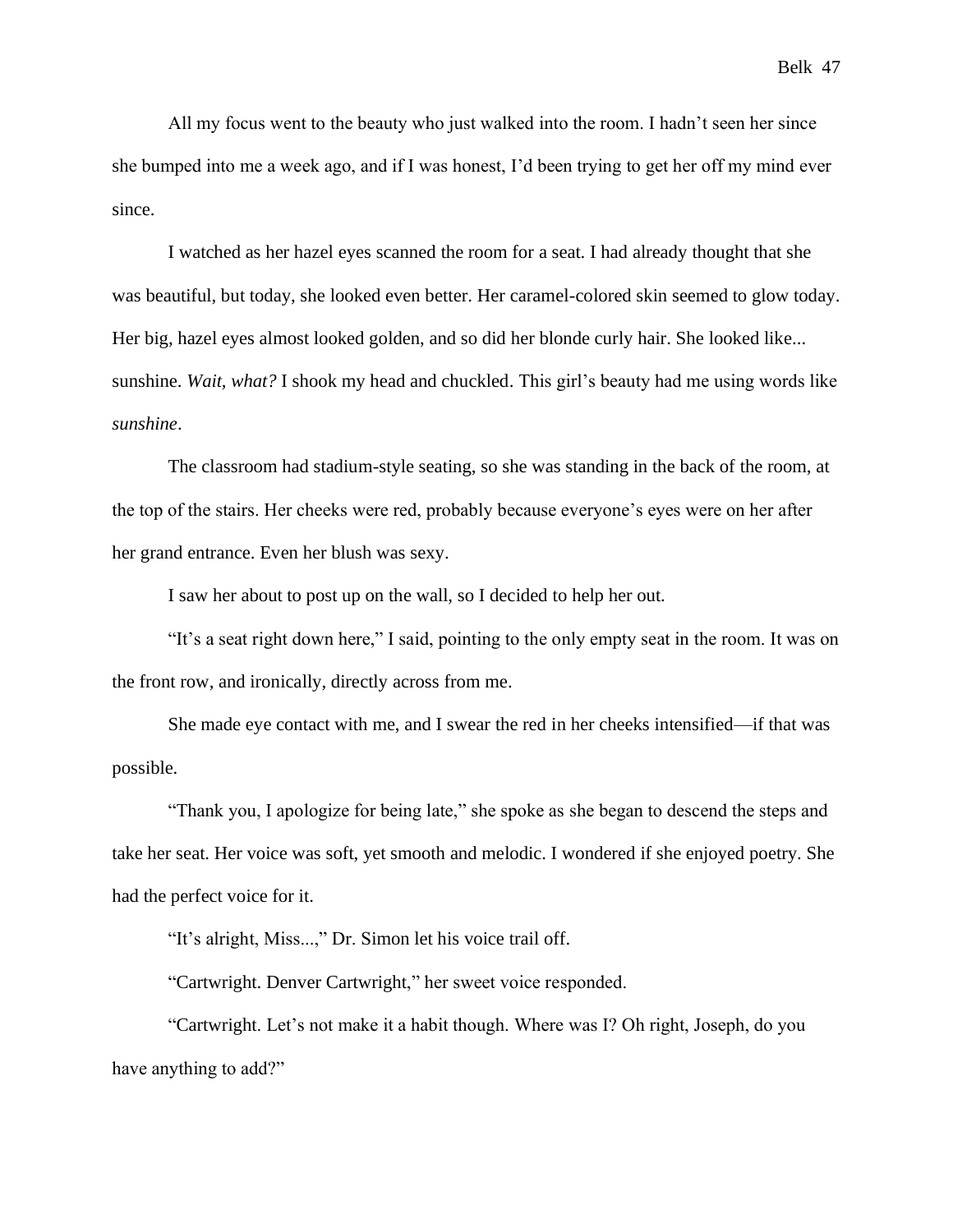Belk 48

"Nah, I'm good," I said to Dr. Simon, then I looked right at Denver. "If you have questions, you can hit me up." She was still blushing. I turned my gaze to the rest of the students and continued.

"My contact information is on the syllabus."

"Thank you, Joseph. Well, that's all I have for today. Please make sure you pick up a syllabus from the table before you leave. I will see you all on Wednesday," Dr. Simon stated before exiting the room.

I remained in my seat behind the podium because I wanted to catch another glimpse of the Sunshine beauty when she walked away. I didn't have any intentions of trying to talk to her, but I enjoyed the awkward, yet graceful way that she moved. She walked like she was unaware of her beauty, and with all the self-centered girls roaming this campus, it was refreshing. She had me curious, but I wasn't going to act on it. I was losing my train of thought just by looking at her, so I was sure that getting to know her would be too much of a distraction. I didn't *do* distractions, so that settled it. Talking to Denver wasn't happening.

It seemed that the Man upstairs had other plans for the two of us, however, because after she gathered her things, she headed for the door, forgetting to grab a syllabus. I chuckled under my breath and stood, before addressing her.

# (Denver)

"You can hit me up."

I blushed. Here he was. My mystery guy was my new TA, and he was looking directly at me, basically telling me to call him.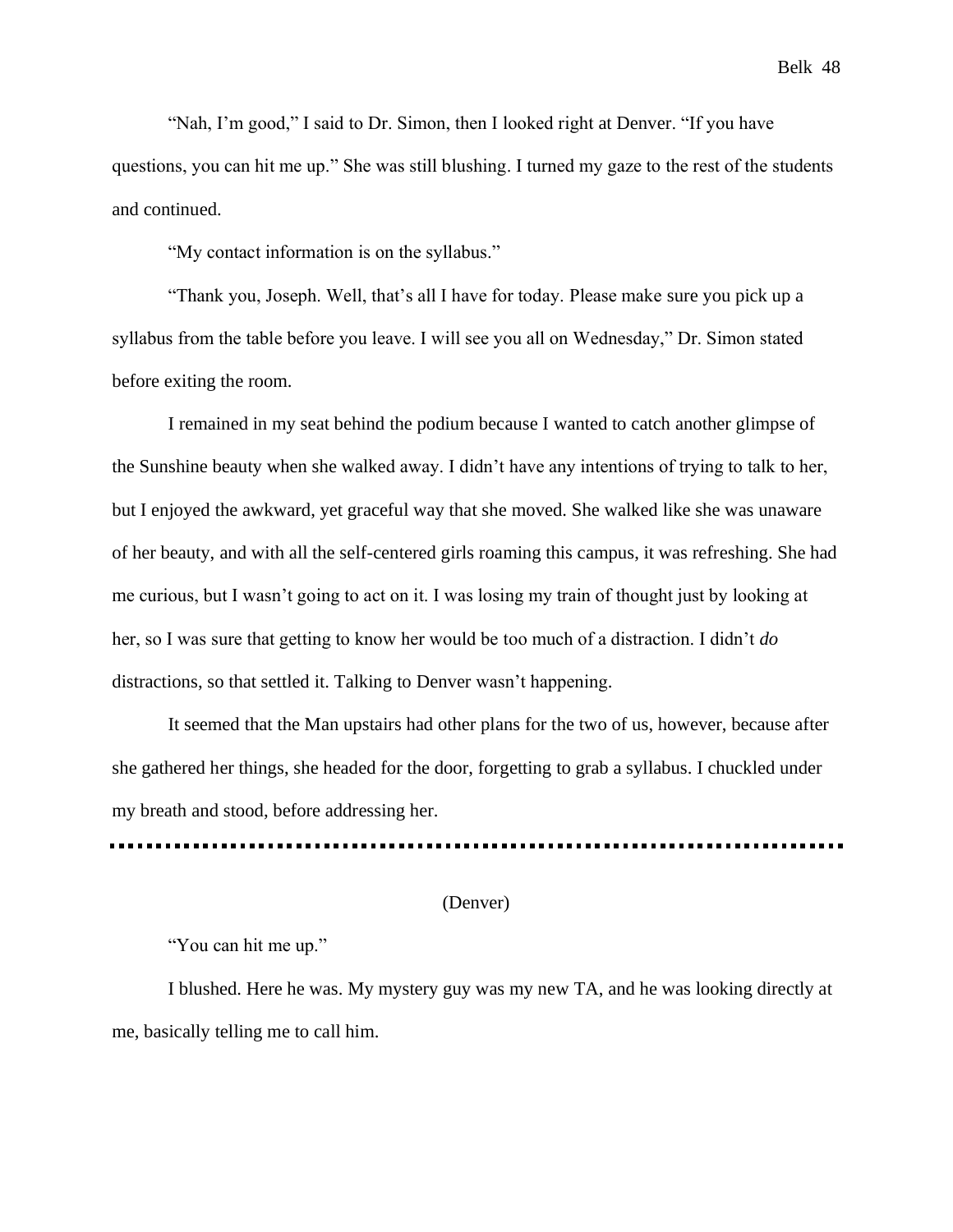I immediately looked down to hide my face. I was so delusional. This man was talking to every student in the room, not just me. I felt my cheeks warm as I shook my head at myself. Dr. Simon finished up, so I began to gather my belongings.

*Why did I empty everything out of my bag on the first day?*

The entire time that I spent packing my Fendi crossbody back up, I felt eyes on me. I refused to look up and confirm because if I was right, and *he* was the culprit, I might have fainted in the lecture hall. He was just *that* perfect.

I needed to get out of there. As soon as I had my notebook back in its place, I headed toward the door with my head down. I didn't want to make eye contact with *him*.

"You're declining my offer?"

The sound of his smooth baritone voice halted me in my tracks. I fumbled with my belongings for about two minutes while packing up, so we were now the only two left in the room. He must have been talking to me. I turned slowly. Sure enough, he stood on the steps holding out a stapled set of papers. His eyes were admiring my body, but his expression showed neither appreciation nor distaste of my appearance. His demeanor was so elusive.

"I don't remember you offering me anything," I said. I hoped that came out with some confidence.

He chuckled, but the humor didn't quite reach his eyes. "I offered you help with this course, which you refused when you tried to leave without a syllabus," he said, handing me the syllabus.

By now, my cheeks felt feverish, so I knew they were bright red, but I tried to shake it off so that he wouldn't notice. His smirk informed me that he did. The first class of my college career and I almost left without grabbing the packet of paper that tells me everything I need to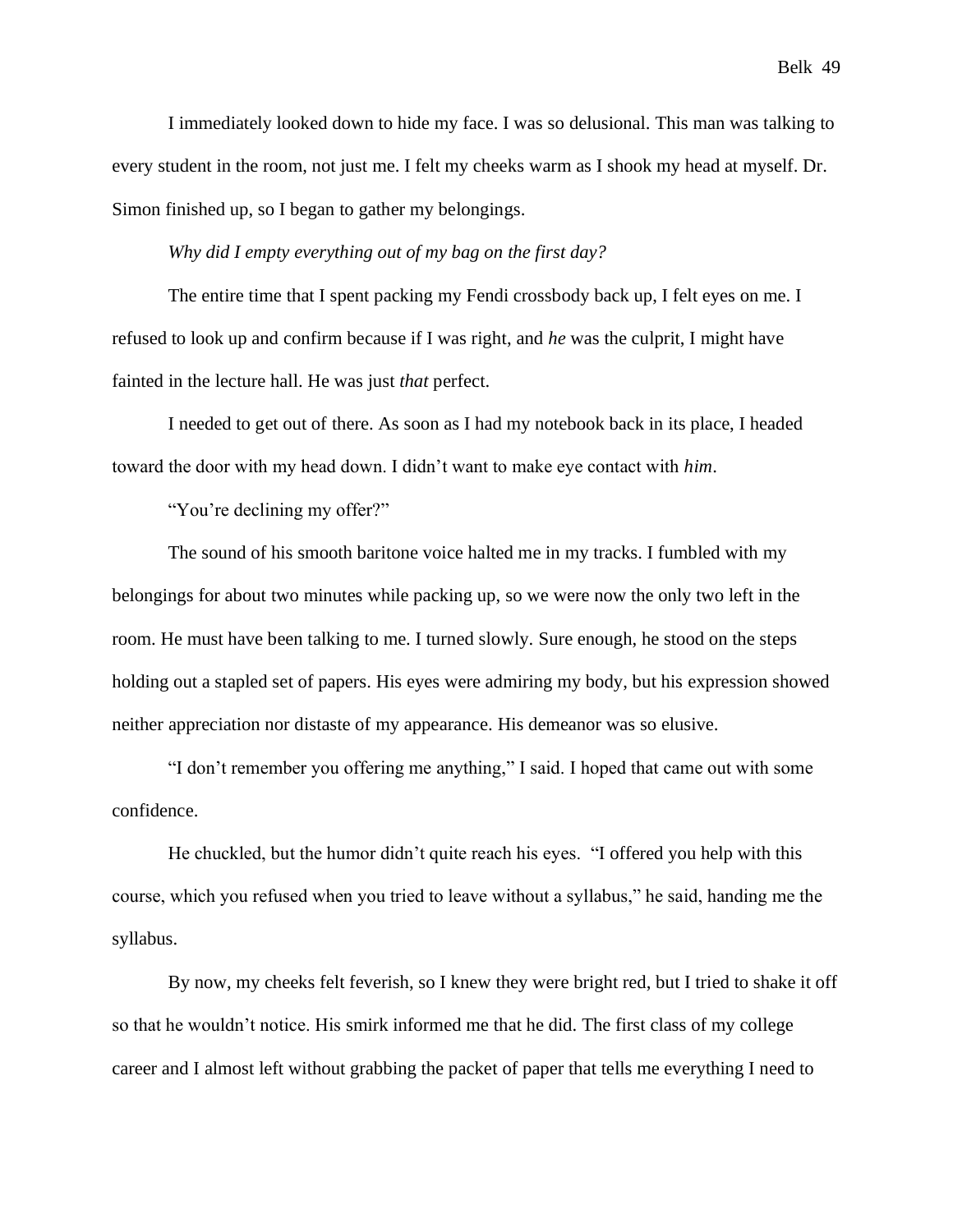Belk 50

know. *Who does that?* I made my way back down the steps to meet him halfway and took the syllabus he was handing me. I'm sure I would need his help, because I had never been good at science or math, and I wasn't interested in either.

"Thanks," I mumbled, as I grabbed the paper. He said nothing; he just gave me that cocky smirk that seemed to be his signature. I shook my head and turned to leave. His being as handsome as he was did not give him the green light to be rude. I yanked the door open harder than I meant to, annoyed that his rudeness didn't curb my attraction to him. If anything, it intensified it. Just as the door was closing behind me, I heard him mutter, "No problem, Sunshine."

I couldn't hide my blush if I wanted to, so thank goodness I was away from him. I thumbed through the syllabus as I made my way to my next class. I stopped flipping the pages when I saw the TA's name and contact information. *Joseph Crews* intrigued me more and more with each encounter.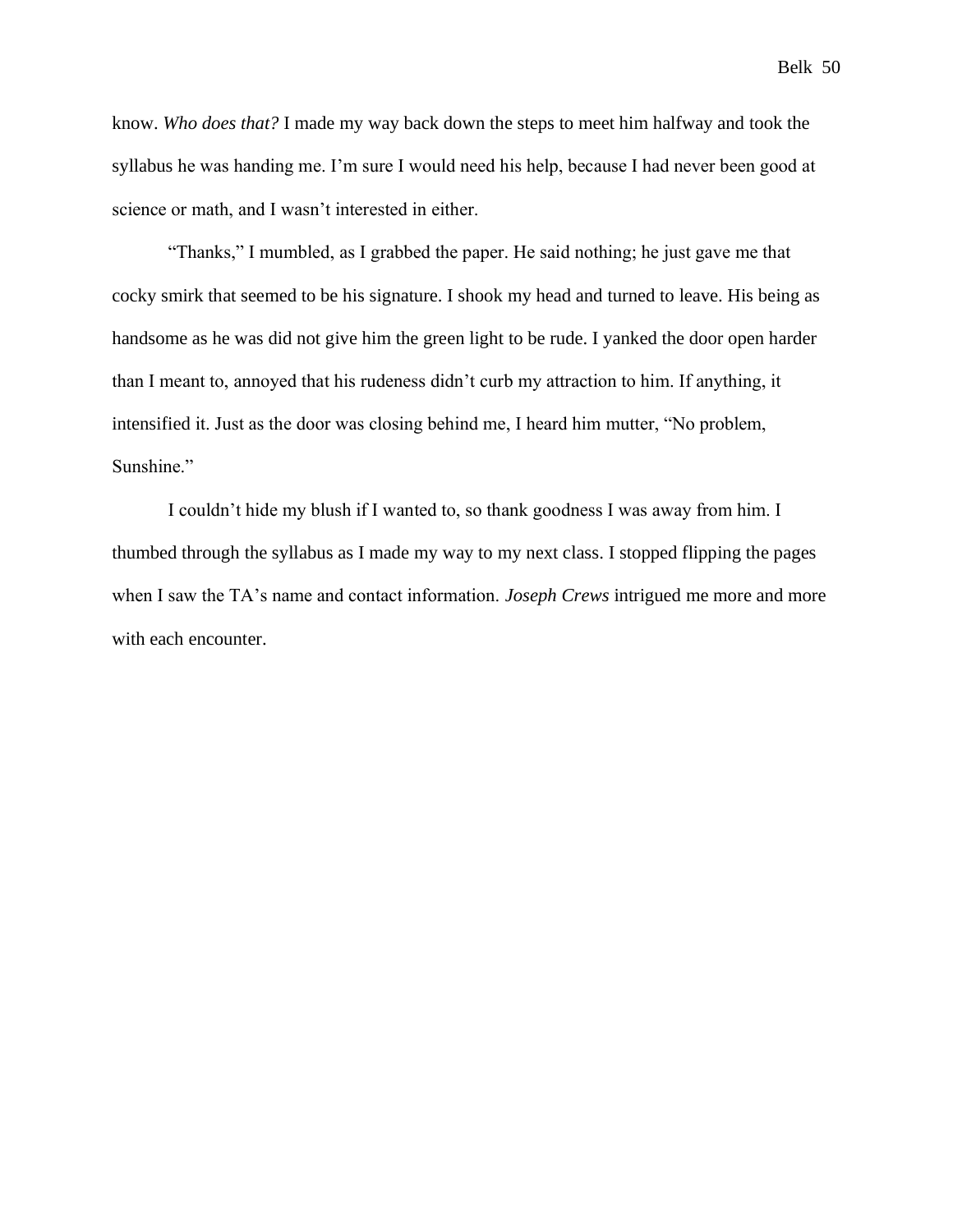## (Jazmine)

"Here you go, Darlin'," the woman behind the counter said as she placed a scoop of buttery mashed potatoes on my plate. I moved forward so Denver could choose her side, and she opted for the rice and gravy. Once we finished making our plates at the soul food section of the cafeteria, we headed to the fountain drink station. I glanced at Denver as I set my tray on the counter and grinned. She was gazing at the drink machine in awe. It was a touch screen soda station that had every flavor of soda that you could imagine. My best friend loved soda, so I knew that this would be her favorite part about Trudale's cafeteria.

I chose water for my beverage, then watched as Denver tapped through the many soda choices. She chose to mix strawberry, pineapple, and peach together and she couldn't help but take a sip before placing the cup on her tray. I rolled my eyes.

"That's awful, Denver. You need water," I told her.

"Why would I choose water when there's a perfectly good soda machine here," she said with a grin. I shook my head and led us through the crowds of people standing around in the cafeteria to one of the small high tables in the back. It was our first time eating in there and I was impressed. I thought the cafe' at our old private school was nice, but Trudale's dining hall was top of the line. It was huge, with two levels and stations for every type of food that I could imagine. There was a television the size of an entire wall near the rear of the room, and large screened televisions were positioned throughout the area. There were red, black and white panther paws stamped all over the walls, and a large mural of a panther was painted on the wall behind the balcony.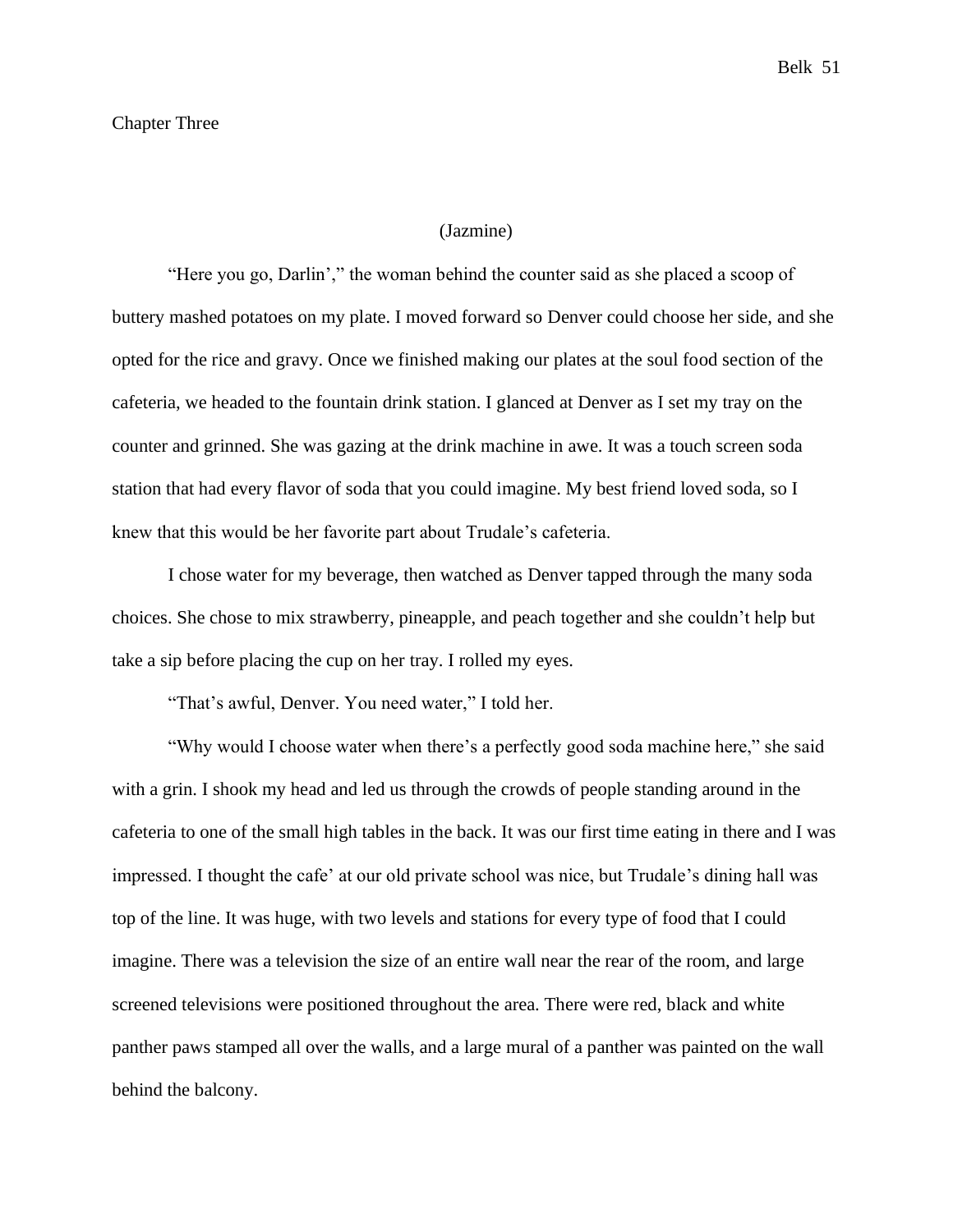"So, how has your first day of class been?" I asked Denver, prompting her to roll her eyes.

I knew what that was about. My best friend hated her major and the classes that came with it. She wanted to major in Fashion Design, and I wanted it for her. Her happiness was important to me, and she deserved it. We had been best friends since we were in diapers, and we supported each other through everything. She was always there for me when I was going through one of my many breakups, and I was always her listening ear when she needed to vent about how overbearing her father was.

Denver was one of the best undiscovered designers in Atlanta. She designed a lot of my wardrobe and some of the girls we went to school with would pay her to make pieces for them as well. She had natural talent that she wanted to develop while in college, but her father refused to let her take her dreams seriously.

"Awful. I struggled to maintain my 4.0 in high school and I feel like I'm about to be doing the same thing here. Math and science are not my strong subjects, but that's all I'm taking. My only piece of peace is the Intro to Design course I'm taking as an elective. If my dad found out, he'd go nuts," she said with a frown.

"Well, we're going to make sure he doesn't. You need something to look forward to, and if that class is it, then you're keeping it," I said confidently. She needed a win, and I wanted to make sure she got one.

"If you say so. So, have you heard anything about the chapel services here?' Denver asked.

I thought about it. "Not really. It's weird, because this is an African Methodist Episcopal school, but religion seems like the last thing on anyone's mind around here," I said. I had heard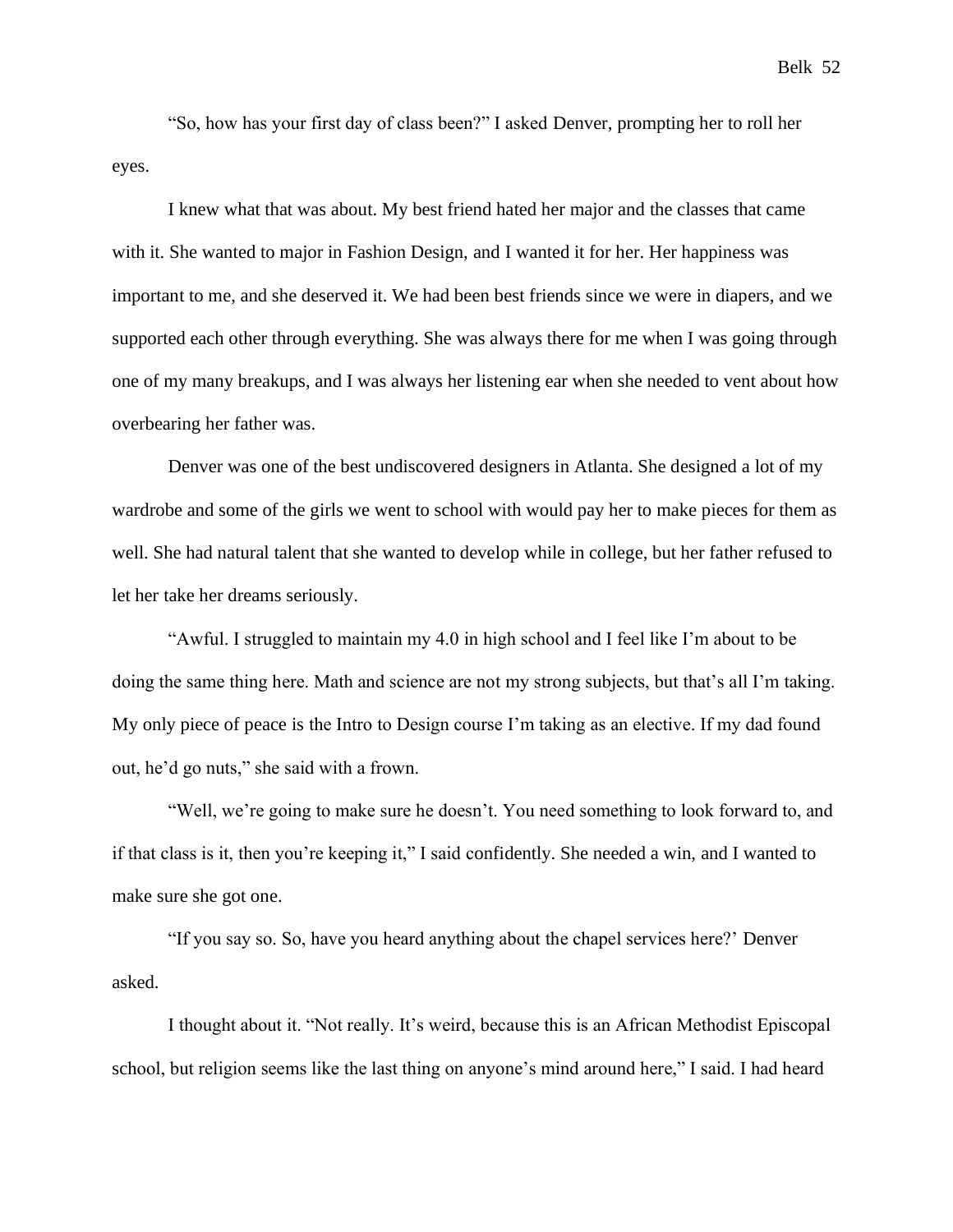from one of my classmates that not many people attended chapel on Sundays, but that it was a weekly occurrence here.

My parents and Denver's parents weren't very religious, but Denver's old nanny introduced her to God. Denver introduced me. It took a while, and I still struggled at times, but I had been committed to my faith journey for the past five years.

"Well let's check it out Sunday to see what it's all about. I need that connection while I'm here, or I'm afraid that I'll lose myself."

I looked at Denver for a moment. We had just begun a new life journey that was supposed to be exciting, but Denver's eyes, which were fixed on the plate in front of her, showed her sadness. It tugged at my heart, and I wanted to fix it for her. I grabbed her hand.

"We can definitely do that, and you are not going to lose yourself, Denver. I'll make sure of it. We are going to find a way to make college a great experience for the both of us, you'll see."

Denver took a deep breath and smiled. "If you say so," she said softly.

"I do," I said and winked at her. "Starting tonight. There's a warehouse party that one of my classmates told me about. I think that it'll be fun."

Denver face scrunched up making me laugh.

"Warehouse?" she said. "I don't know about that, Jazz. It sounds creepy."

"So, what if it is? We'll be together, and we can leave if we don't enjoy ourselves.

There's a shuttle taking people from campus to the party around 8. That way we don't have to drive," I said.

She sighed. "Well, there's no way that I'm letting you go alone, so I guess I have no choice. Let's go to our room and find something to wear," she said.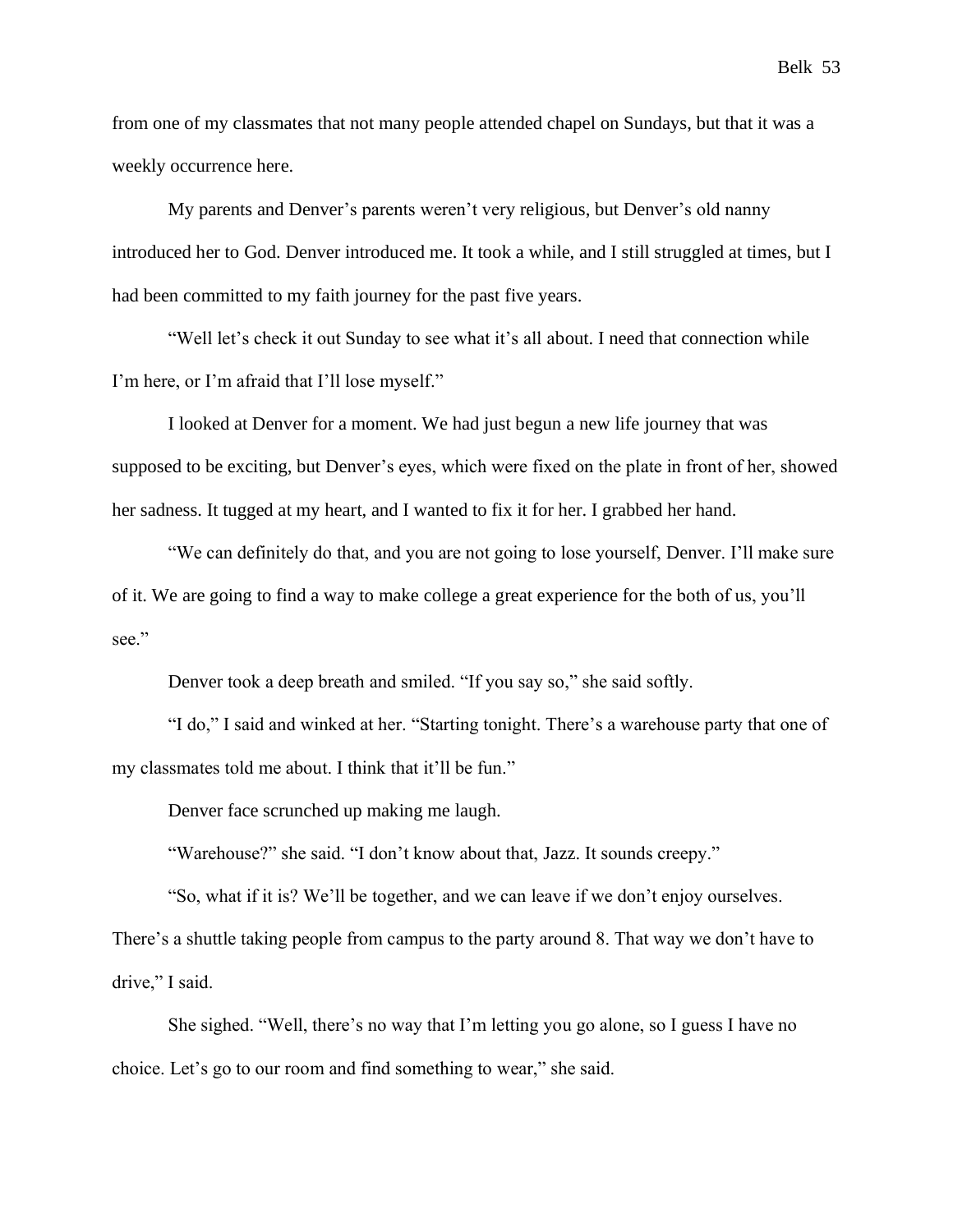"I squealed and clapped. "Yay! We are having so much fun tonight," I said as I stood from my seat.

I *hoped* that that was true.

Chapter Four

# (Joseph)

#### *JoJo: I'm coming to visit you soon.*

The text came through as soon as I pulled up to the warehouse party. I didn't want to be there, but Regina had basically begged me to pick her up from the off-campus party. I only agreed because I could use some *physical attention*, and she was eager.

I glanced at the text from my sister again, hovering my fingers on the keypad, trying to decide how to reply. My sister had never made the trip to Atlanta before. I was pretty sure that she had never left Thomasville before. A part of that was because she was a small-town girl at heart, but the biggest reason she never left was our mother-- Red. She had a hold on JoAnna that even I couldn't release her from, and my sister and I were closer than close. I was excited about seeing her but curious about the reason behind her visit.

*Me: I can't wait, but what's up?*

I didn't want her to think that I didn't want her here, so I hope she understood the question that I was asking.

*JoJo: We'll talk soon. I love you, Sweet Boy.*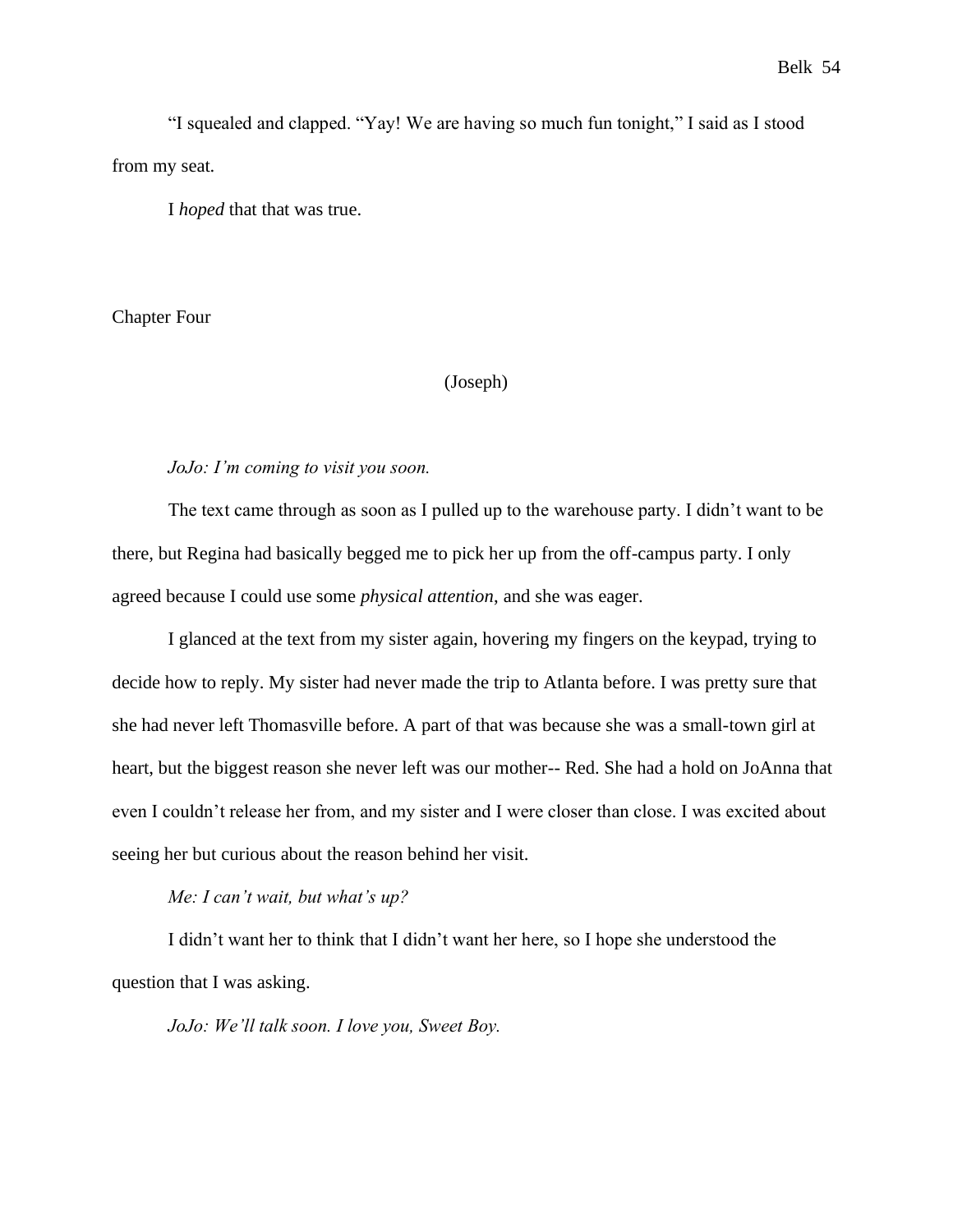I shook my head and chuckled. She'd been calling me that for as long as I could remember. No matter how many times I told her that I'm a grown man, she insisted that I'd always be her *sweet boy*.

I quickly typed to JoJo that I loved her, then got out of my car, slowly making my way to the abandoned warehouse. As I got closer to the entrance, the smell of old trash and smoke got stronger. The place was a dump. The old steel that made up its exterior was rusted and bent toward the bottom. Graffiti covered most of the building. College kids would party anywhere. Of course, Regina wanted me to come inside to get her. She was all about appearances. She liked to tell people that we were a couple around campus, and I didn't care enough to set the record straight or destroy her fantasy.

The blaring music and cloud of smoke that hit me in the face when I stepped inside annoyed me instantly. I *hated* marijuana*.* People swore that it wasn't addicting, but those same people couldn't seem to put it down.

I moved through the thick crowd until I made it to the dingy bar made of plywood and leaned against it. I typed a message to Regina letting her know where I was and to hurry up, but just before I hit send, I glanced up at the dancefloor and saw Denver. *Little Miss Sunshine.*

She was with a friend, who was also beautiful, but a little too thin for my taste. They laughed about something, then Denver made her way to the bar. She didn't notice me as she propped her elbows on the counter and placed her chin in her palms. She wore the silliest grin, and her usually wide eyes were low and hidden by her full lashes and the golden curls that fell in front of them. *She's drunk!*

In a room full of women in short dresses and skirts, Denver was the exception. She wore a black oversized t-shirt that read: *I'd rather be sketching*. It was simple, but different because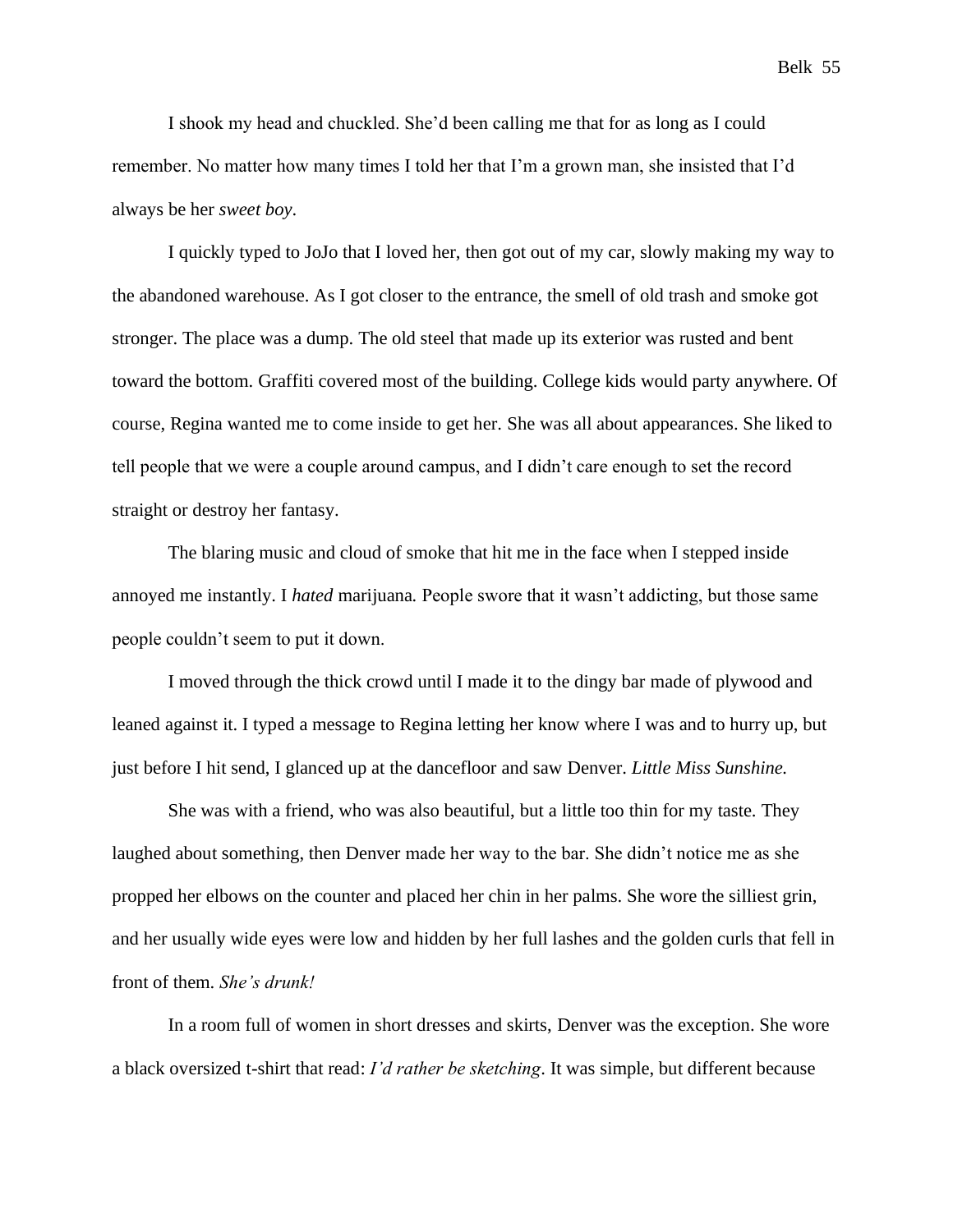the words looked painted on. She matched it with black leather pants and an expensive pair of black-and-white sneakers. She was dressed casually but wore it well. She looked amazing.

I silently reminded myself that I had decided not to bother her, but the reminder became less significant as I subtly admired her beauty.

"How old are you?"

I couldn't stop myself from bending closer to her when I asked. She smelled amazing. Like peaches. The smell reminded me of the fields behind Trent's old trailer back home. Like the fields, her scent drew me in.

"Eighteen, why?" she asked without even turning to face me.

"Yo, why haven't you pushed me outta the way yet? You shouldn't let random guys push up on you like that," I said, slightly irritated by her naivety. If she let me get this close to her without even turning around, how close were other guys getting all night? *Why did I even care?*

"You're not random," she said, and turned around to face me, "you're *Jo*seph."

I laughed at her emphasis on my name.

"We've only spoken once. I'm random Denver, but how did you know it was me?" I asked her.

She ignored the first part of my statement, "I smelled you," she said in that innocent tone. "Smelled me?" I smirked.

"Yeah, you wear Ralph Lauren Blue," she said then turned back toward the bar.

 She was right. I wondered how she knew, but not for long, because she continued rambling.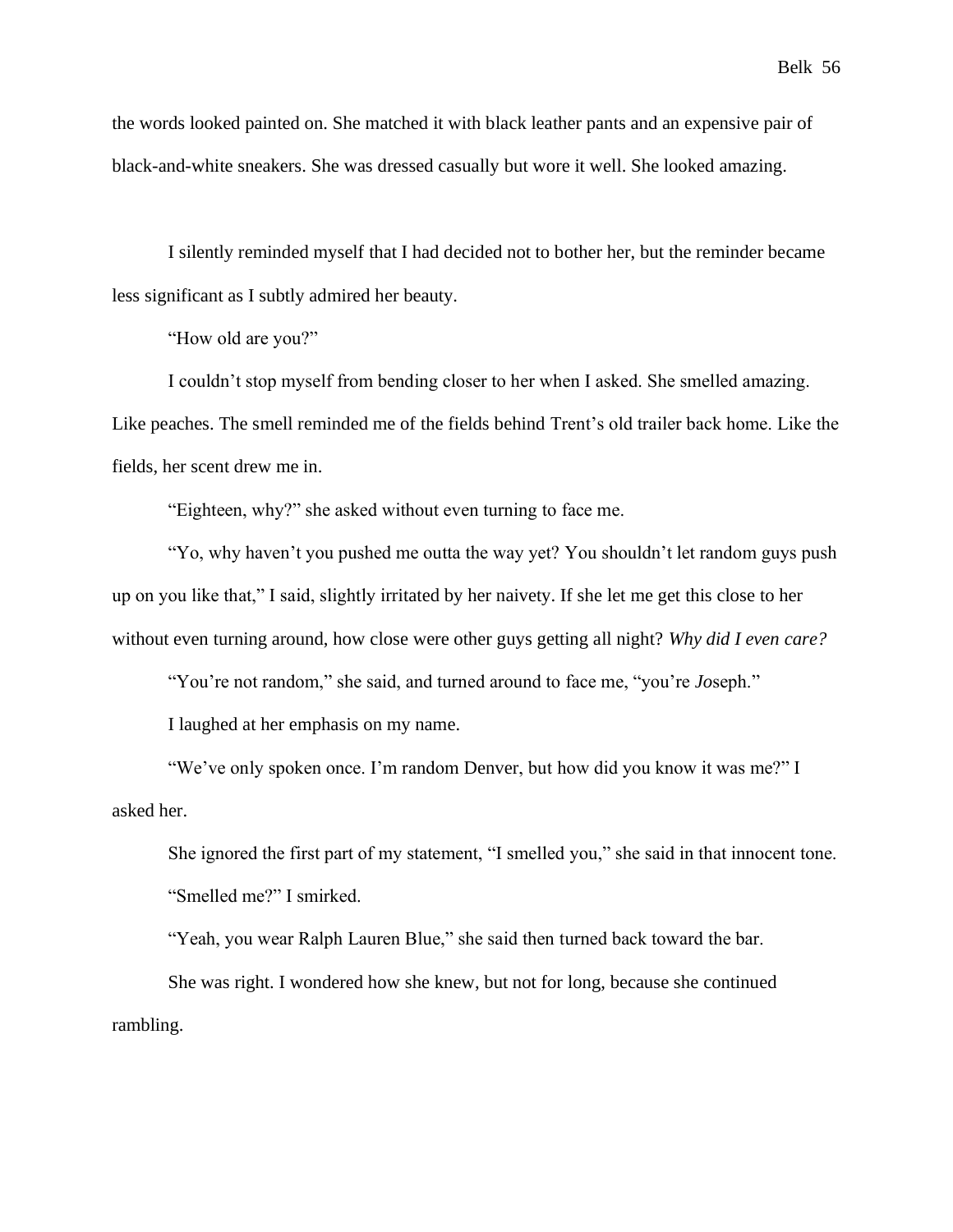"You smell nice. After you bumped into me that day, Jazz and I went to the mall. We smelled a million colognes 'til I found yours." As she spoke, she drew circles on the bar with her fingers. My eyes followed her movement.

"Oh really?" I asked with raised eyebrows.

In class, she was stumbling over her words, and now she was making confessions about being borderline obsessed with the way I smelled. Yeah, she was drunk.

"Realllly," she slurred.

I couldn't believe that this was the sweet and awkward Denver who stumbled into class. I was enjoying her liquid courage, but I also felt the need to get her to her dorm safely. She clearly couldn't handle her alcohol and there were plenty of dudes in here ready to take advantage of girls like her. Again, I didn't know why I cared, but I did. *A lot*, it seemed.

"Let me take you back to your dorm, Denver."

She frowned, "I can't go, Jazz is still out there dancing." She pointed back at the crowd lazily.

"I'll take both of you. This party is winding down anyway, so come on."

"No thanks, I'm having fun, she said and shrugged.

I chuckled, and shook my head, trying not to get annoyed. I wasn't used to debating with anyone about anything, but it seemed like Denver enjoyed testing me.

"Stay right here, while I get your friend," I told her, purposely ignoring her last statement. With that, I turned and headed towards the girl that Denver had been dancing with earlier. The crowd was so thick that it took me a minute to reach her.

I tapped her shoulder, and she turned around like she was upset, but her eyes softened as they trailed up and down my body.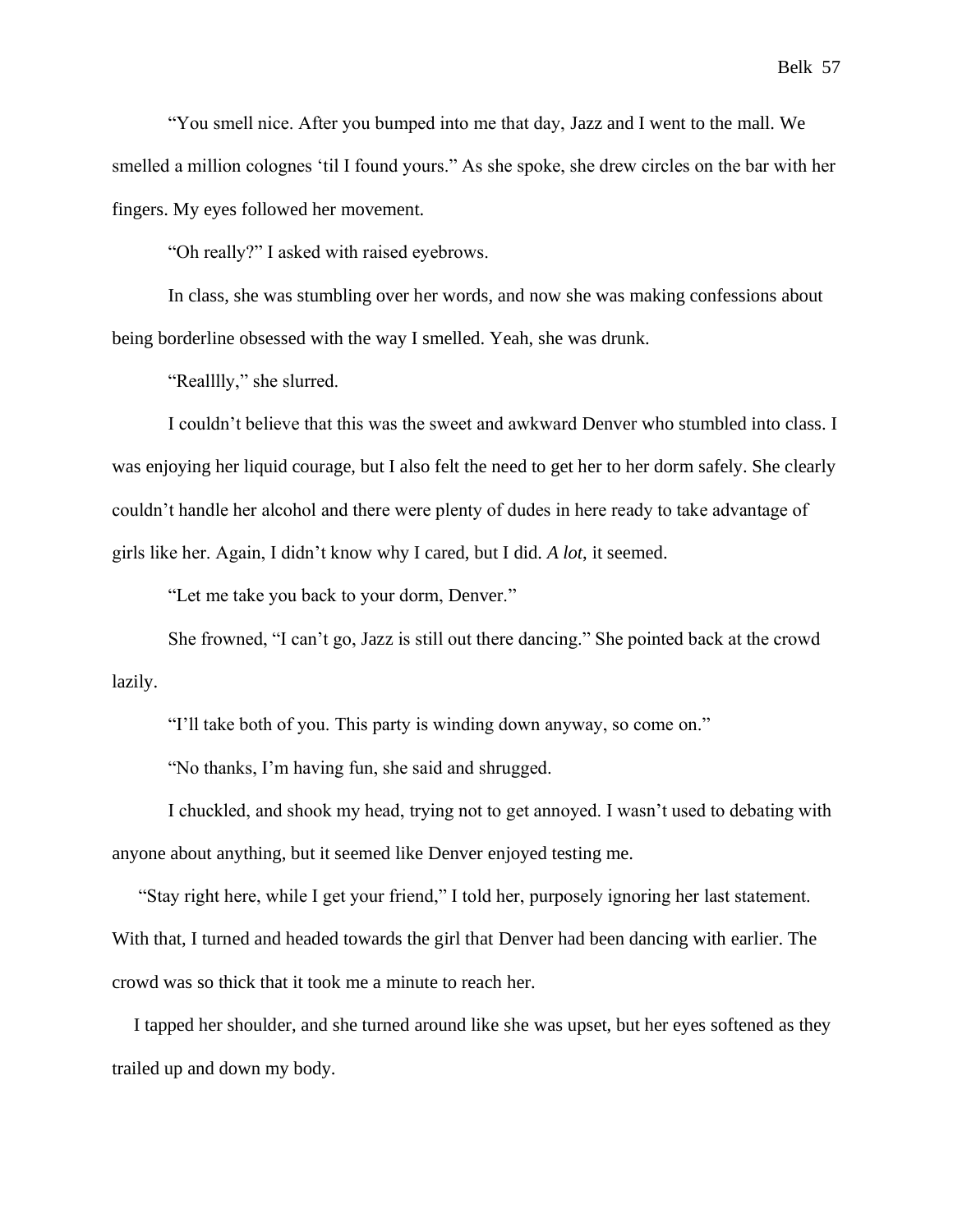"You wanna dance?" the friend asked.

"No, I'm a friend of Denver's, and I'm giving you two a ride to your dorm," I told her, ignoring her sultry gaze.

Finally allowing her eyes to travel back up to mine, she said, "A *friend*, huh?" she grinned. "Vi's been holding out on me."

With that, she turned and began moving through the crowd hurriedly, no doubt so that she could ask Denver about me before I made it back to her. That was confirmed when they both grinned quietly at me as I approached.

"Let's go," I said simply and led them out the door.

As soon as I helped Denver into my passenger's seat, my name was being yelled behind me. "Joseph! *Jo*-Seph! Are you kidding me?!"

*Regina.* I had forgotten about her*.*

I turned my head slightly and saw her running toward us. I hadn't yet gotten Denver's friend in the car, and she was now standing there like she was ready for war. If I wasn't annoyed by Regina's yelling, I would have laughed at her small, clenched fists. She didn't know my situation with Regina or Denver, but she was ready to defend her friend.

"Joseph! Did you *not* hear me calling you?" Regina asked, clearly out of breath by the time she made it to my car.

"Everyone heard you," I said calmly as I cut my eyes at Regina, and opened my back door for Denver's friend to hop in. She looked at Regina for a few more seconds, and then glanced at me. I gave her a firm look, and she rolled her eyes before getting into the car.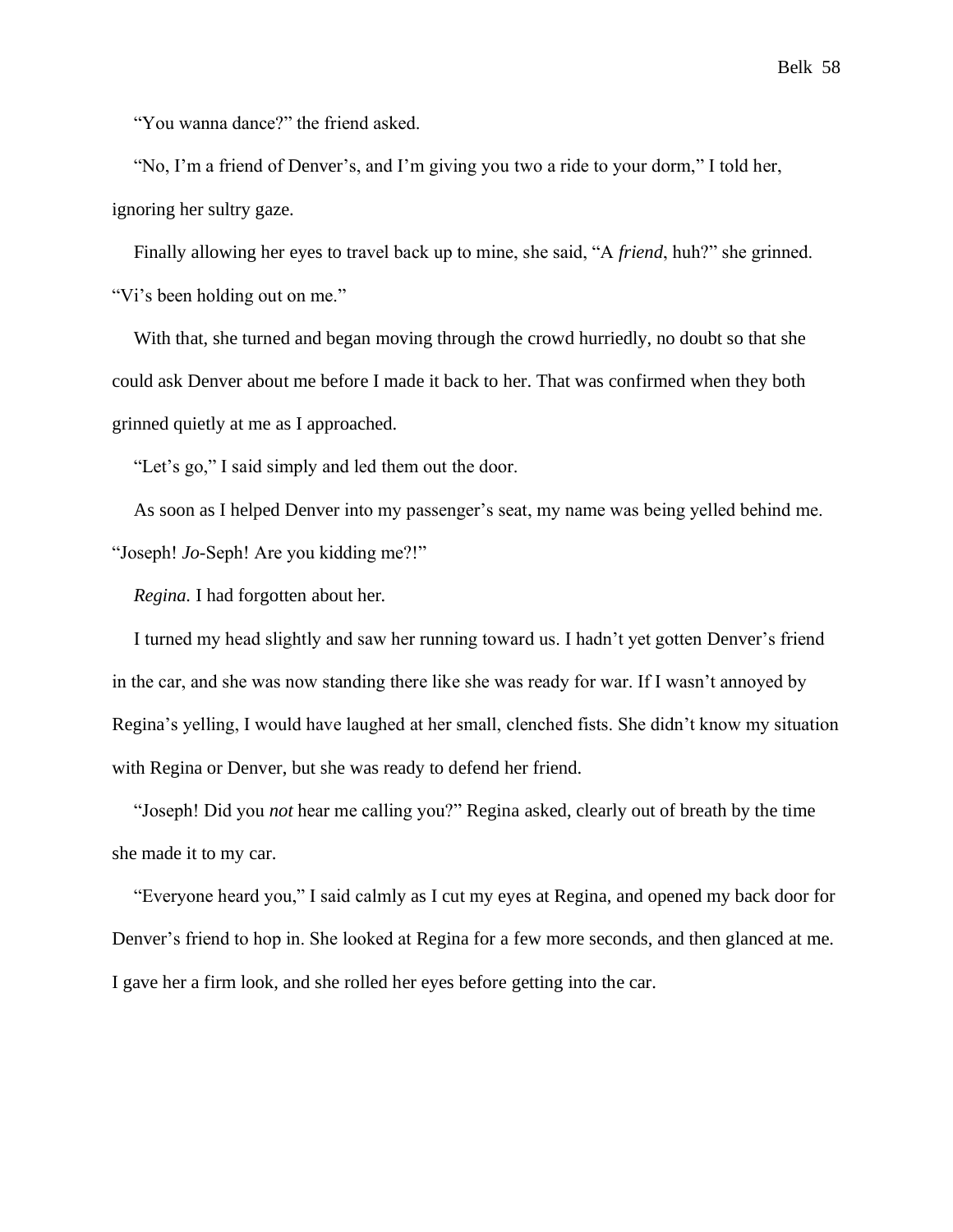I shut the door, and made my way over to the driver's side, bypassing Regina. When I opened my door, she ran to meet me on that side of my car, and slammed her fist into my door, knocking it shut. My eyes quickly met hers with a menacing glare.

I didn't play about my car, and Regina knew that. After three years of going to school full time, and working a part-time job at the mall, I was finally able to put a down payment on my 2009 Chevrolet Impala about four months ago. This car and my small apartment were important to me. I grew up not having much. As a child things like college and cars seemed unattainable. I got this car because I worked hard, and this silly girl had just put her fist in it.

Regina noticed my expression, and she must have realized her mistake because she took a couple of steps back, and when she opened her mouth to speak again, her tone was less aggressive.

"You came here to pick me up. Y-you were about t-to leave me," she stuttered through her statement.

As much as I wanted to drive off without another word, the fact that I did promise her a ride stopped me. If nothing else, I was a man of my word. I decided that I would take her home, but I would not join her in her dorm. I was officially done with Regina White.

I got out of the car and opened the back door before I said, "Get in."

Regina looked at me as if I had grown an extra head. Then she looked into the passenger's seat through the open door. Denver was turned to face us, watching the entire scene.

"Wh-what? The back? Tell that *freshman* to come to join her friend back here, and I can sit in the front with you."

I didn't waste another word on the pointless exchange. I got into my car, started the ignition, and turned my music up loud. If she wanted the ride she would get in the car.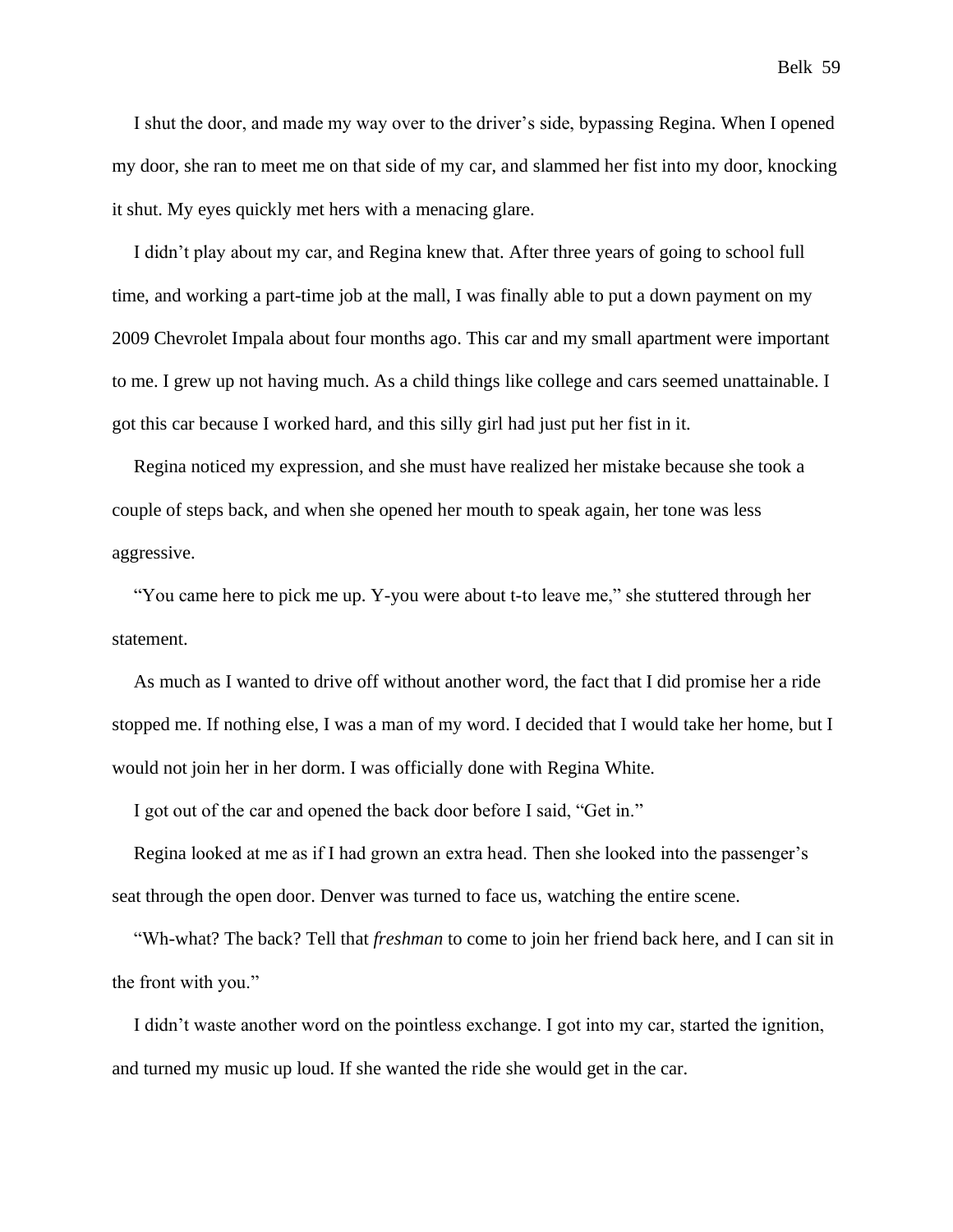Belk 60

\*\*\*

"Thank you for the ride, *Joseph*, see you later," Denver's friend Jazmine said with a wink before getting out of my car. I chuckled and waved.

"*Yeah*, thanks for the ride," Denver said with a little too much attitude. *What's her problem?*

Just as she reached for my door handle, I touched her arm and said, "Stay put for a minute, I want to holla at you."

She looked at me and rolled her eyes, then glanced in my back seat. *Oh right*. Regina. She had been so quiet the entire trip that I forgot she was back there. Denver and Jazmine kept the ride lively by their singing every song I played to the top of their lungs the entire time, and they didn't sound half bad.

I turned around to address Regina.

"Be safe," I said with a look that I hoped told her to get out of my car.

She didn't catch the hint because she remained seated. "You want me to wait for you in the lobby?" she asked with hopeful eyes.

"No. I want you to get out." It was harsh, but I could tell by the way Denver was tapping her foot on the floor that she wasn't staying in my car much longer. I needed Regina gone.

Regina sat there a few more seconds, before she rolled her eyes, and opened the door to leave. I watched as she stomped into the building before, I turned to face Denver. She was so beautiful. Even with her face all scrunched up and her eyes sitting low because of all the alcohol she'd consumed, she was gorgeous.

"What did you want to *holla* at me about, Joseph? I'm sleepy," she said with annoyance. I smirked and grabbed her hand. *Who was I*?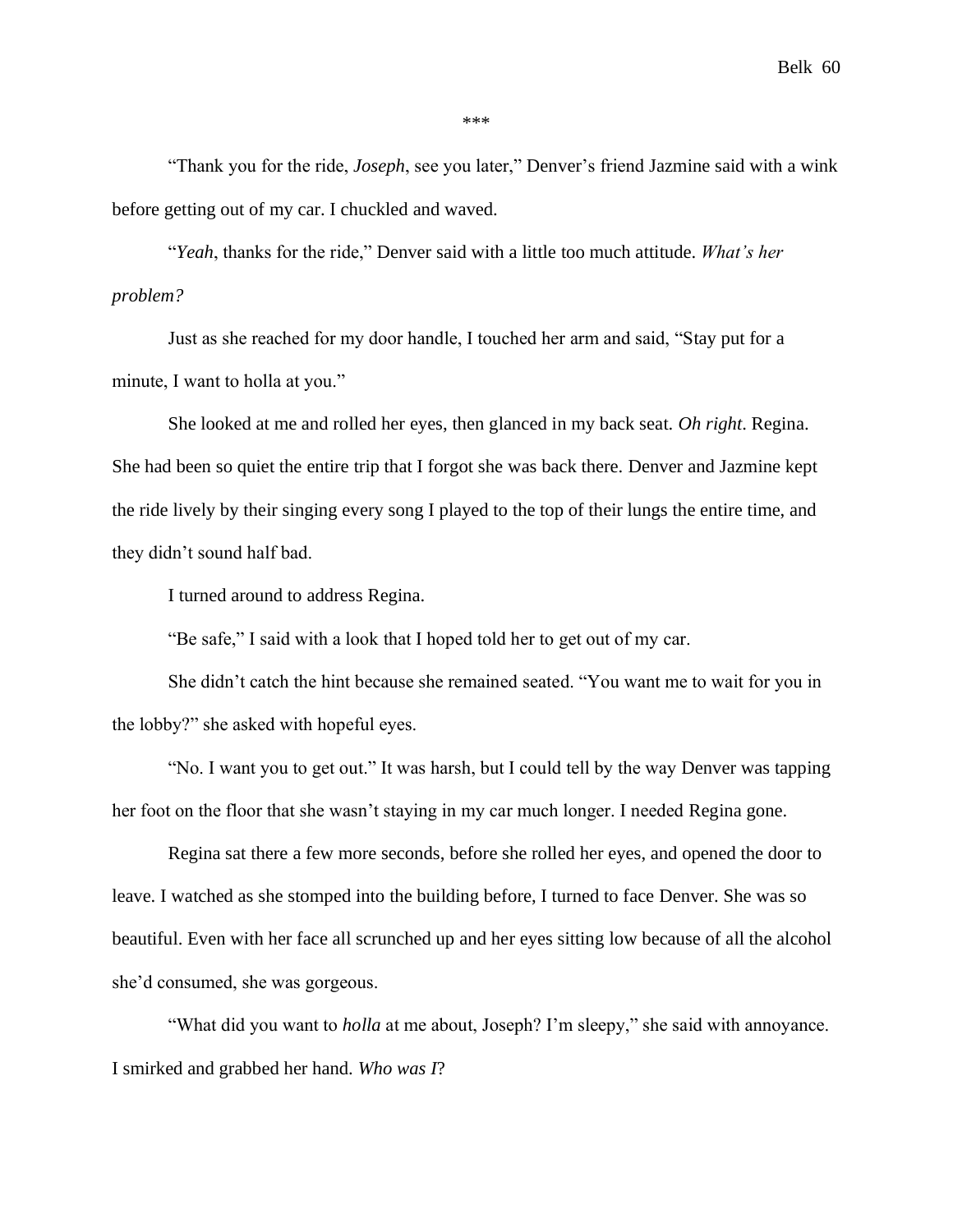What did I want? I had never had more than a physical relationship with a girl, but here I sat, with an urge to ask Denver out. I just wanted to sit somewhere and talk to her. I wanted to get to know her better, but I couldn't bring myself to say what I really wanted, so I just started talking.

"I just wanted to put your mind at ease. In the morning, when you wake up feeling embarrassed about everything you shared with me tonight— don't. I enjoyed experiencing this..." I thought for a moment, as my eyes roamed every inch of her body, "... less reserved version of you. Don't make drinking a habit though," I told her.

She let out a snort, and sarcastically replied, "Okay. Anything else?"

I shook my head, knowing that she would be ready to hide under a rock once she sobered up and remembered tonight. I kissed her wrist and exited the car, then went to the passenger's side to open her door.

She hopped out of her seat and tried to get past me to the building, but I grabbed her hand, gently, but firmly pulling her to me. She looked annoyed, but once her eyes met mine, they softened. We stood there for a moment, looking into each other's eyes until mine dropped to the freckles that were scattered across her nose. I hadn't noticed them before, but now they were all I could focus on, and they were pulling me in. I had an urge to kiss them, but I resisted and gave her some parting words.

"You really shouldn't drink like that in public. There are guys around here who look for girls to take advantage of. You—."

"I want to kiss you," she blurted out.

Her eyes were on mine during her confession, and they were searching for something. She wanted me to want to kiss her too. I did, so I told her.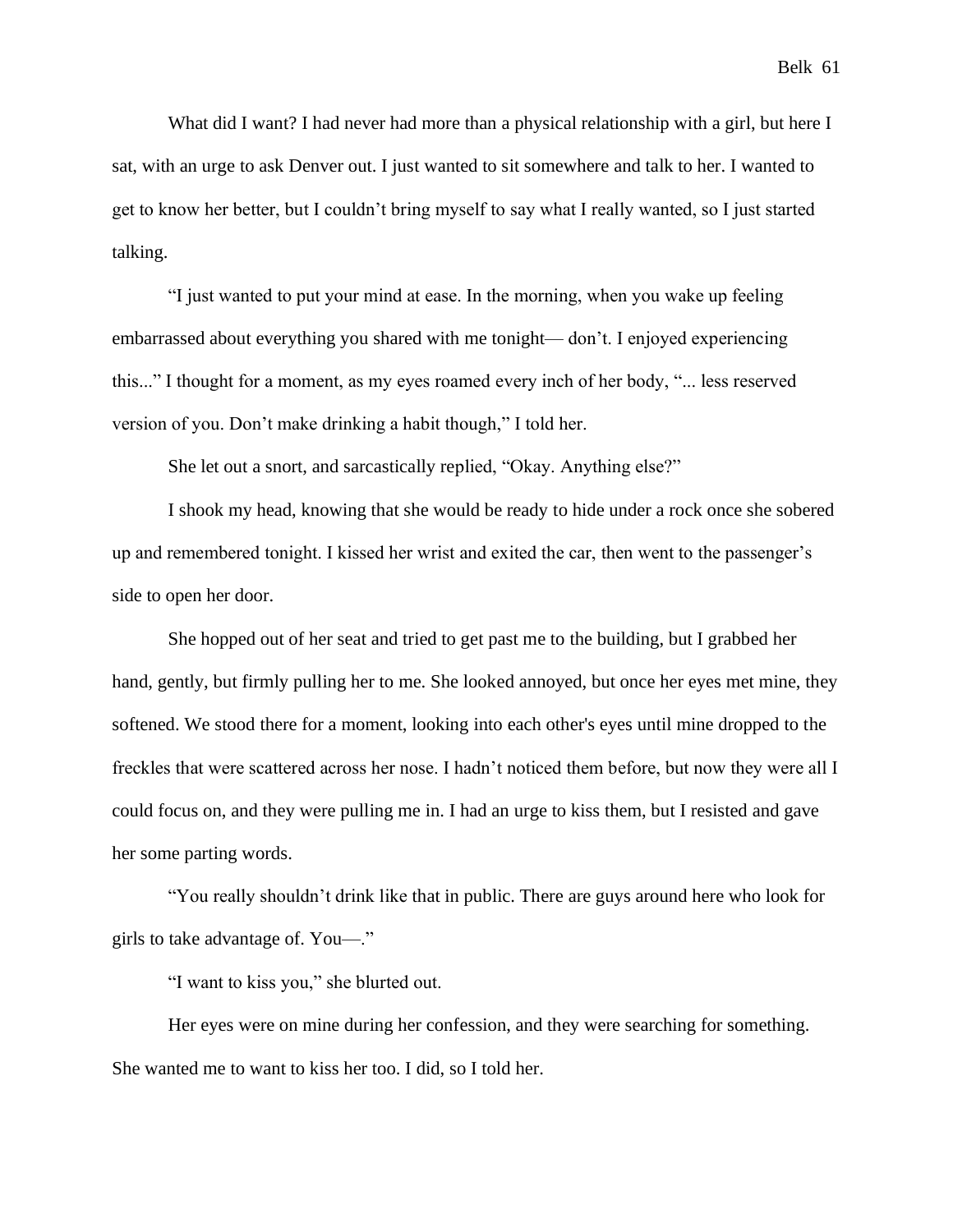"I wanna kiss you too," I said in a low voice. I brought my face down closer to hers and I heard her gasp softly before she closed her eyes and relaxed her lips.

She was inviting me in, and as much as I wanted to experience the bliss, I knew I'd find in her kiss, I granted myself another pleasure and let my lips touch her freckles. I lingered there for a second longer than I should have, then forced myself to pull away.

When I did her eyes flew open and she looked angry for a second, before she touched the spot that I kissed. She closed her eyes briefly before looking at me again. This time, she looked embarrassed. I opened my mouth to say something— anything— but she beat me to it.

"Goodnight," she said quietly before backing out of my embrace. She turned quickly and entered the building. She didn't get away before I noticed her flushed face. I stood there for a moment, before turning to walk away. In just two encounters, Denver had me well past intrigued. The problem was that I didn't know what to do with that. I knew that my issues ran deep, but that didn't stop me from wanting *something* with her. *Man*, I knew this girl was going to be trouble.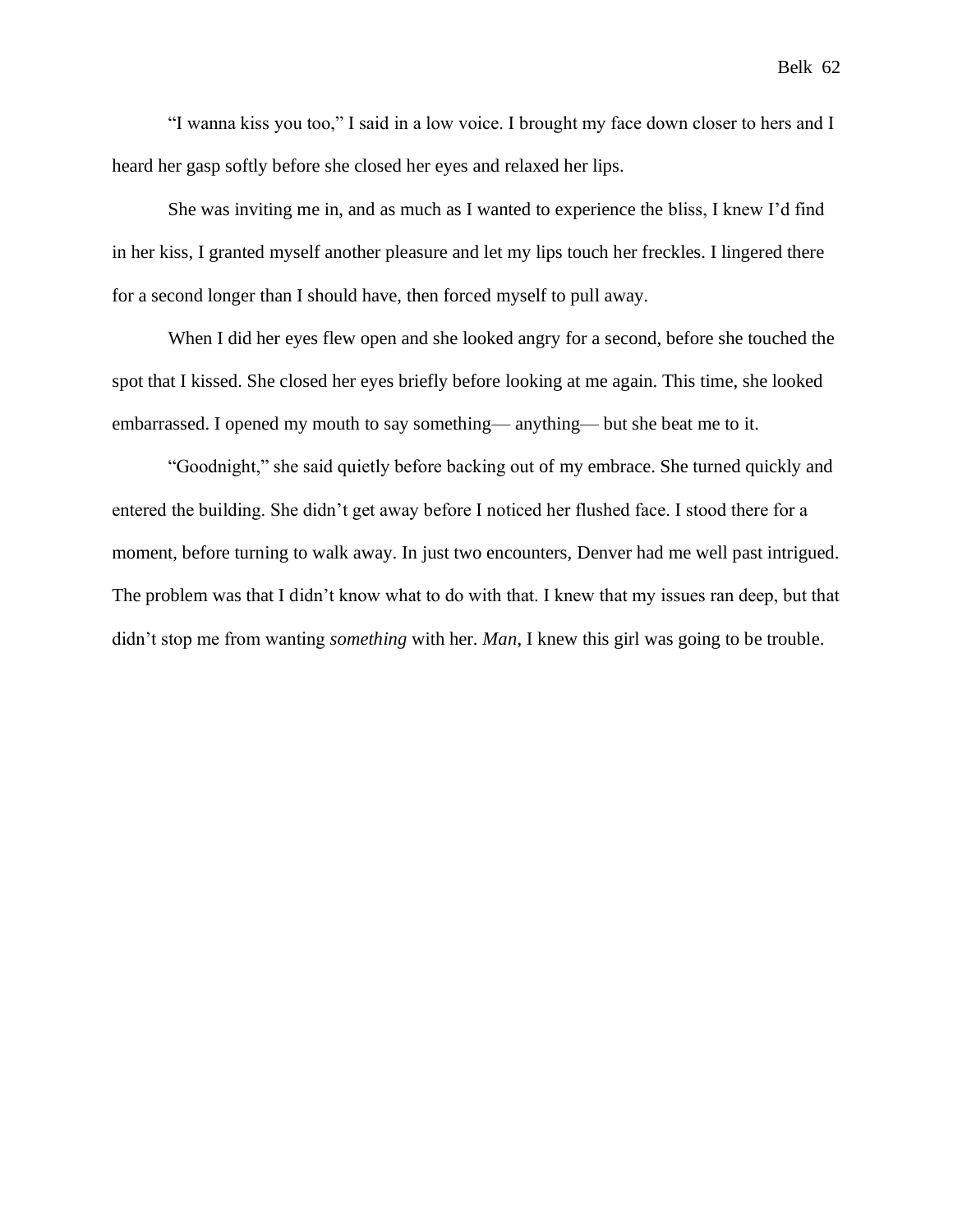# Chapter Five

## (Denver)

I stood outside of my Calculus class and took a deep breath. Just like every other class day for the last two weeks, I dreaded walking into this room. When I woke up the morning after the warehouse party and all the events from the previous night flooded my mind, I was mortified. I couldn't believe I told Joseph that I went searching for his cologne at the mall. *Who does that?*

I was sure that he thought I was insane, and that was confirmed the Monday after the party when he refused to even look my way in class. It had now been two weeks since the party, and nothing had changed.

Last Friday, I got my first test grade back from Dr. Simon, and it was an F. Although I didn't want to, I emailed Joseph for tutoring, because clearly, I needed it. That was two days ago, and he had not responded, so yeah… I was not excited about walking into class.

Trying to shake off my nervousness, I finally walked into the lecture hall. Luckily, Joseph hadn't made it yet, so I had a little time to mentally prepare for his arrival. I chose a seat near the back and took out my book and iPad, getting ready to take notes just as I heard a deep voice to the left of me.

"You mind if I sit here?"

The baritone voice belonged to a very handsome, very *tall*, caramel dream. I was sure that I had never seen him before. The class was huge, and I kept to myself, so that wasn't surprising. His pearly white teeth were on full display as he flashed me an award-worthy smile.

I couldn't help but smile back as I replied, "No, not at all. I'm Denver."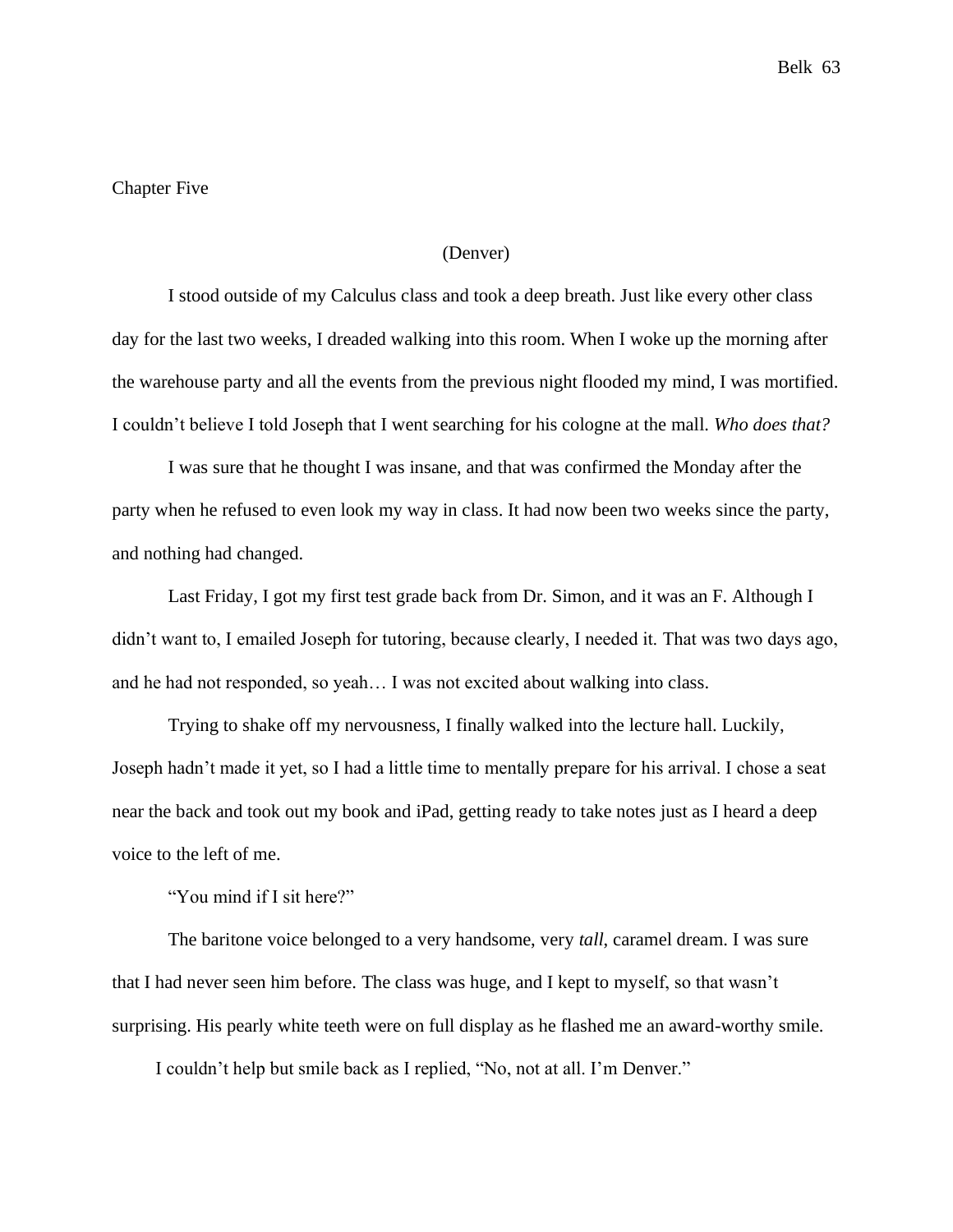"Kevin. Nice to meet you, beautiful," he winked at me as he took his seat, then he turned his attention to the front of the classroom. When I turned forward, I noticed that Joseph had managed to make it into the room without me noticing. He was in his seat at the front of the room, and he was looking right at me. He seemed angry.

#### *What's his problem?*

"Good morning class, I hope you all had a restful weekend, because today, we are diving right in. Thank you, Joseph, for having my lesson projected on the screen so that we can get started," Dr. Simon stated as soon as he entered the room. He approached the podium and immediately began the most boring lesson on understanding vectors, and I swear it was like he was speaking a foreign language. Nonetheless, I took notes as best I could and took pictures of his PowerPoint slides, hoping to understand them better once I studied on my own.

It was difficult to focus on Dr. Simon's monotone voice because I could feel Joseph's eyes on me throughout the class period. Unless we were working on a problem independently, and he was walking around to assist, he stayed in his spot behind the professor. I was so thankful when we were dismissed because I desperately needed to get out of the same space as him. Once I had all my things gathered, and prepared to stand, Kevin asked, "Do you have a break, or are you headed to another class?"

"I have to get all the way across campus for my Intro to Design class," I told him.

He raised his eyebrows in surprise, "Science, then fashion? What's your major?" "Physics. Long story," I laughed a little.

"Well do you mind if I walk you to class, I would love a little more of your time," he asked, and my eyes unintentionally went right to Joseph. Sure enough, he was still in his seat, staring at me like he wanted to rip someone's head off. That's when it clicked.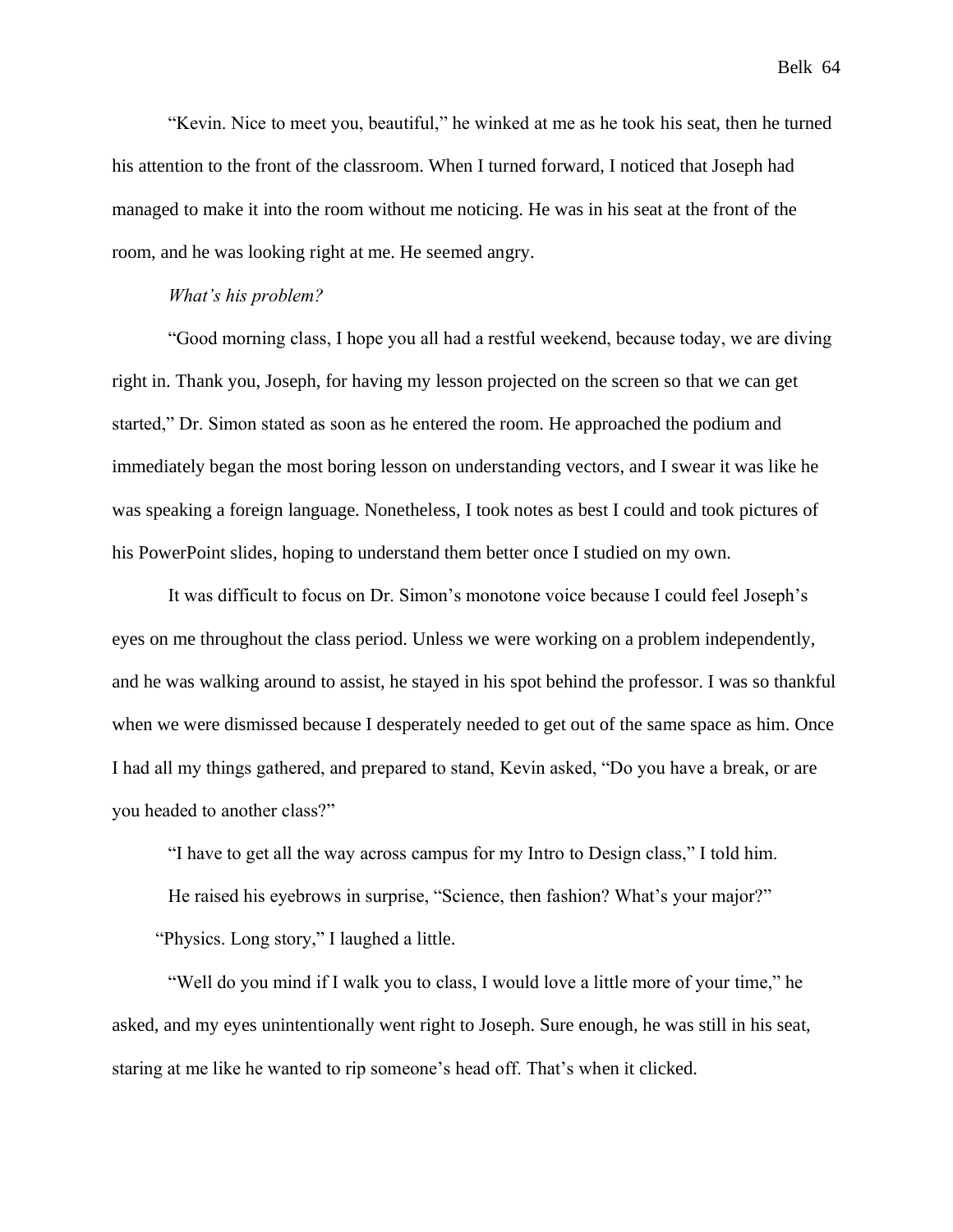#### *He's jealous!*

Joseph could be upset all he wanted. He had been ignoring me for two weeks. I was so over that, and Kevin seemed nice. A walk to class wouldn't hurt. *Right?*

I smiled a little and focused my attention back on Kevin. "Sure, I'd like that."

# (Joseph)

I usually enjoyed admiring the effortless sway of Denver's hips as she walked away. Her natural curves were amazing, and the fact that she clearly didn't realize just *how* attractive she really was, enhanced that for me, but today, her exit brought about a completely different set of emotions. Annoyance. Anger. *Jealousy*.

*I* was jealous. Jealous of the fact that she seemed interested in the clown that she just left the class with. Jealous that he touched the small of her back when they walked out of the door. Jealous that she allowed it. Most of all, I was jealous that he possessed a courage that I lacked. The courage to act on his attraction to Denver. The courage to even admit his attraction to her.

I wasn't used to this—used to *feeling*—but it seemed that it couldn't be helped where Denver was concerned. Even if I *could* admit that I was attracted to her and that she had me feeling things, I still wasn't convinced that I'd be able to act on it. I've avoided her since the party because when I went home that night, she consumed my thoughts to the point of insomnia. If I'm honest, she'd been on my mind every day since I saw her in the Suites, and that reality made me uncomfortable. The sight of Denver made my insides do a weird dance. Her voice made me want to smile. The only person I'd ever smiled for was my sister, JoAnna, and I loved my sister. Something about Denver had me considering that word a lot lately. *Love*.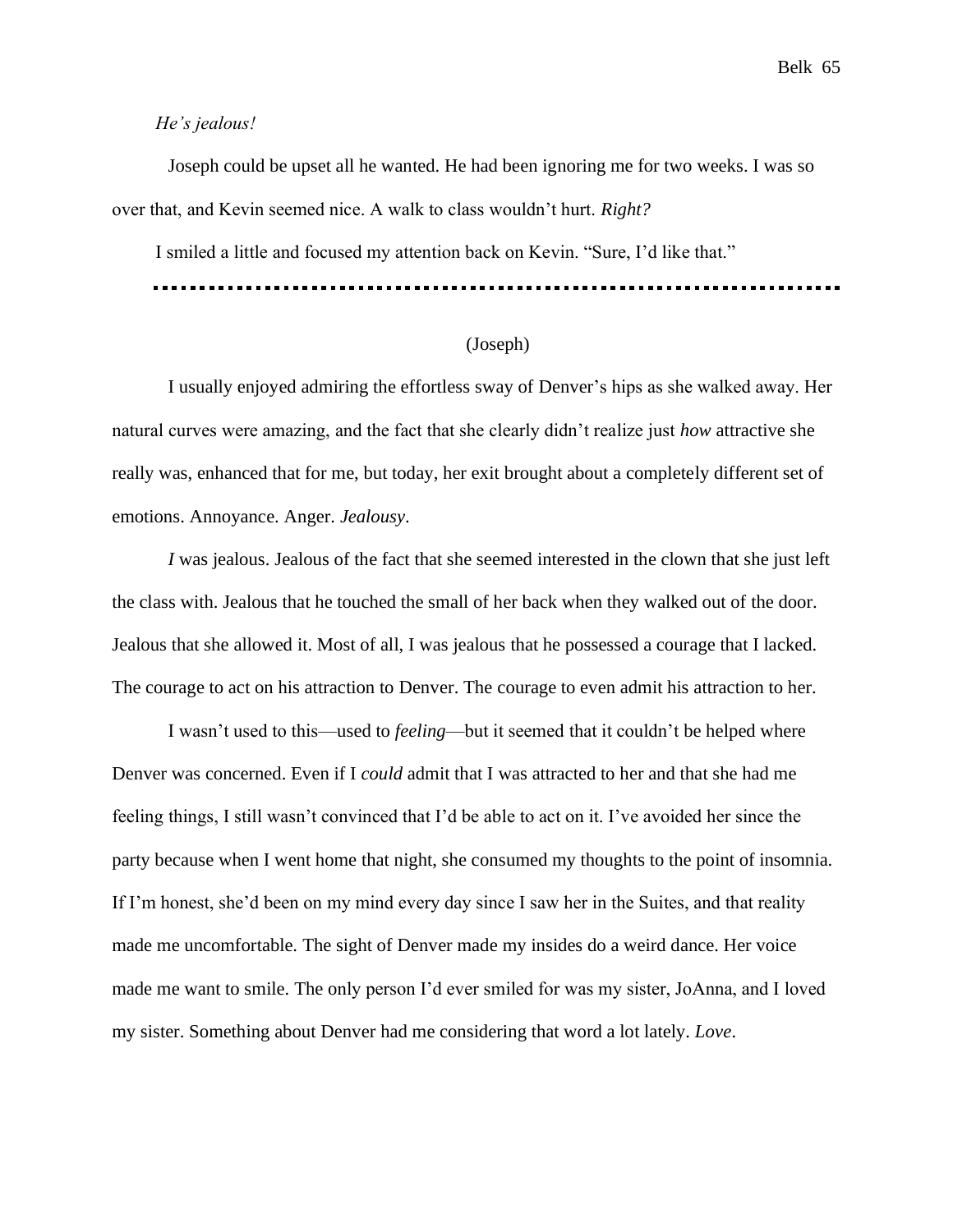You don't grow up the way I did and believe that love really exists. My own mother couldn't find it in her heart to love and do right by her children, so as far as I was concerned, I only had enough love in my heart for JoJo.

When I walked out of the classroom, and onto the promenade, I pulled out my phone and opened the email from Denver. I hadn't responded to her tutoring request because I had honestly been busy with my job at the sneaker store for the past few days. My sister seemed committed to coming for a visit, so I had been doing a little overtime so that I could have extra cash when she got here. I wanted her to enjoy her first trip to Atlanta. I was hoping that she'd want to stay.

I sent Denver three tutoring sessions to choose from for the following day, then I slid my phone in my pocket just as Regina approached me.

She must have noticed my hardened expression because her smile dropped instantly. She quickly recovered and stepped right into my path.

"Hey, JoJo! I've been calling you but figured you must've been busy with school and work for the past few weeks." I could tell that her statement was more of a question. She wanted me to give her a reason for ignoring her. A reason that wouldn't confirm what she already knew to be true.

#### *I was done with her*.

I looked at her for a second, before placing my hand on her shoulder and replying, "Move, Regina."

I continued walking to the parking deck.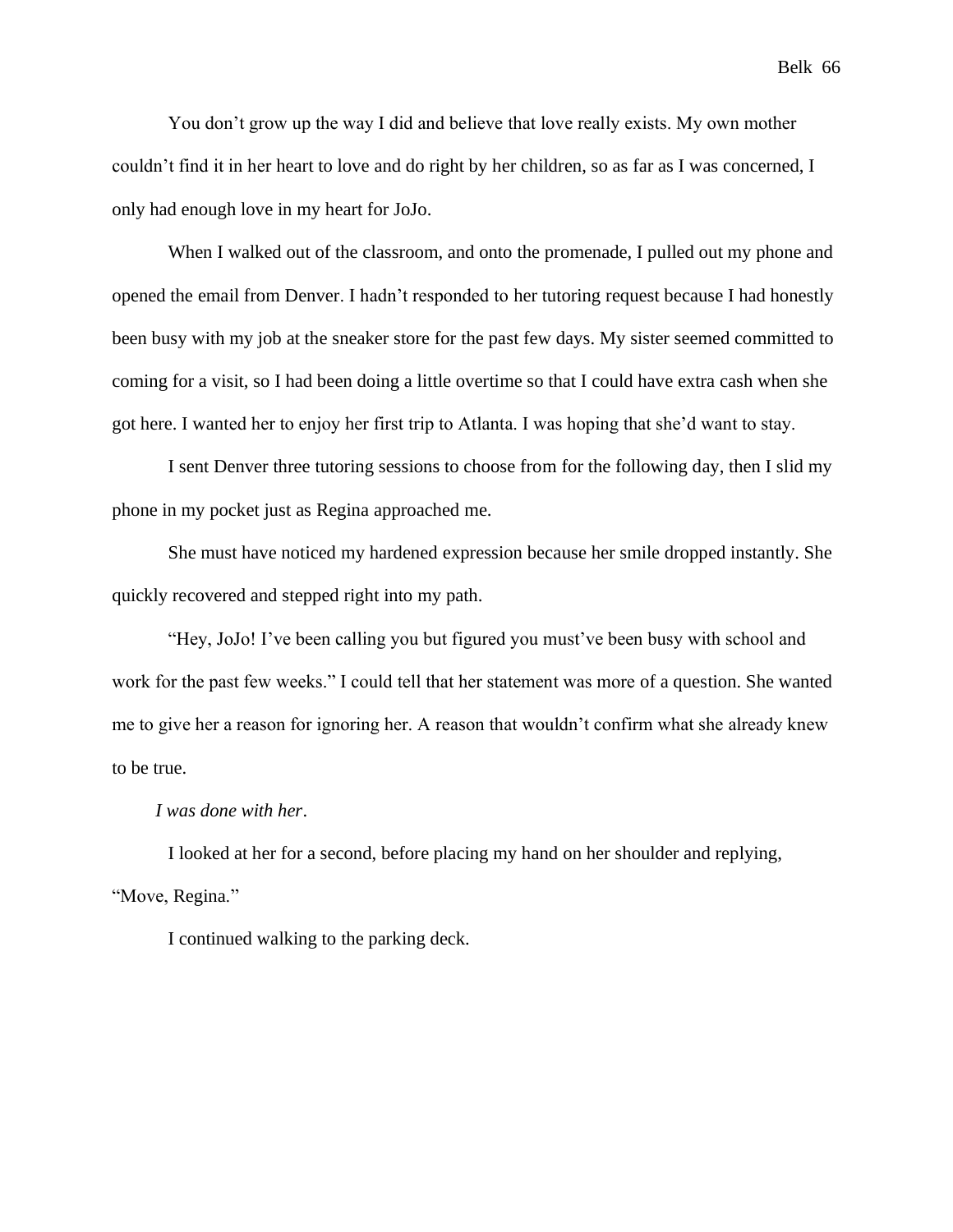#### Chapter Six

# (Denver)

I paused at the study room Joseph had booked for our session and looked at him through the glass door. He was seated at one end of a small circular table, and his back was turned to me, so I was able to take a second to calm myself at the door. I watched him pull a laptop and textbook out of his messenger bag before I gathered enough confidence to walk in.

"What's good?" He greeted me with that smooth baritone voice. He hadn't turned to face me.

"Hi," I said, lamely. I marched over to the other end of the table, with my eyes trained forward. I awkwardly plopped down in my seat and bent down to open my Louis Vuitton backpack. My heart was thumping so loudly that I was afraid he could hear it. The thought made me glance at him through my curls, which had fallen over my face. He was looking at me with that smirk that he seemed to save just for me. *He's laughing at you, Denver. Geez!*

I finally took my iPad and textbook out of my bag, and set them in front of me, then I looked him in his eyes. I cleared my throat and folded my hands on the table, trying to look confident and about business. He still had that smirk on his face, but he said nothing. I heard some laughter just outside of the room and looked up to see a group of students passing. This area of the campus library was a hall full of small study rooms, and each of them had glass doors and walls. It made me feel like all eyes were on us, even though that was far from the case.

Joseph slid a stapled set of papers over to my side of the table.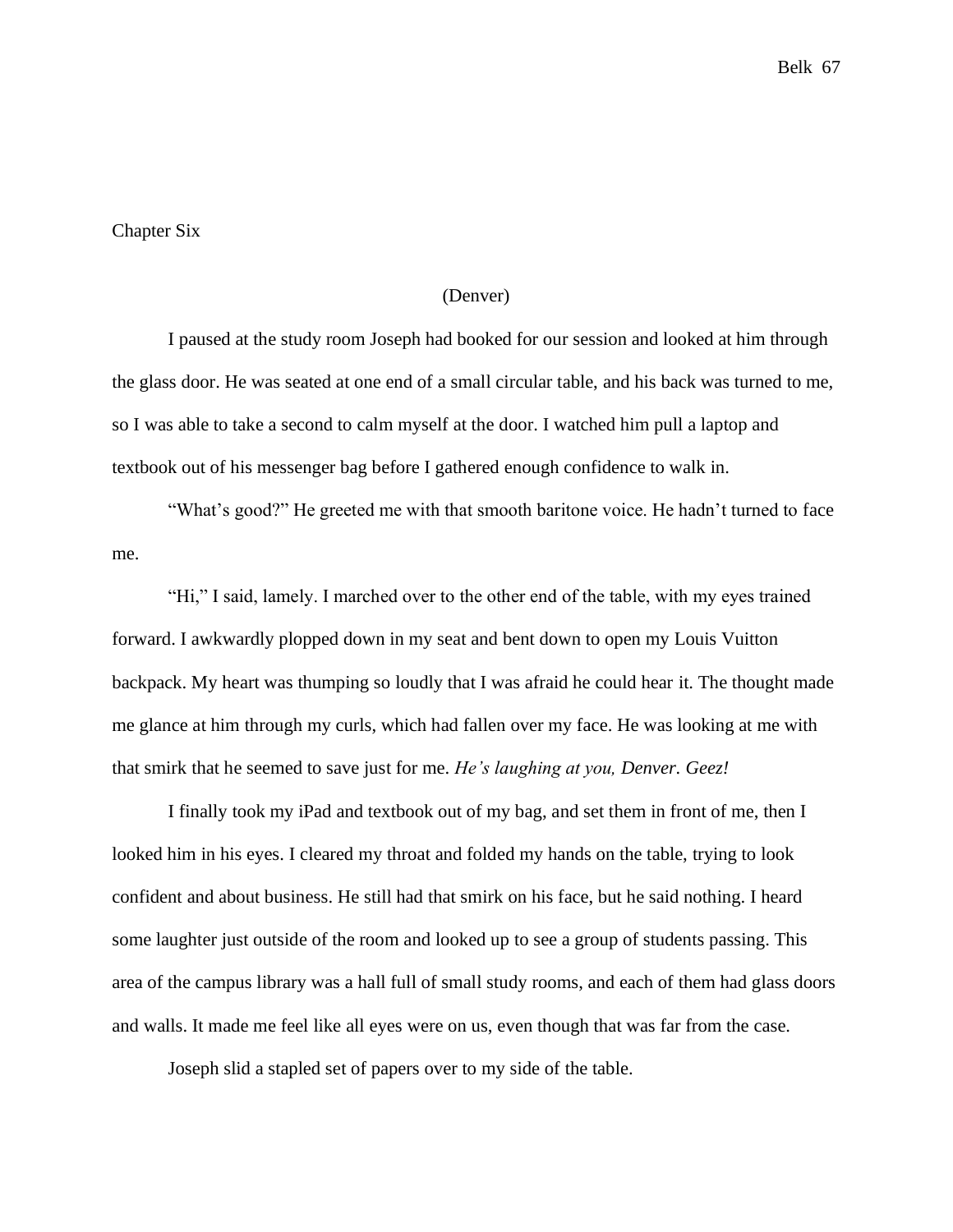"Here's your last test," he said smoothly. "I've looked over it, and honestly, your biggest issue was understanding the math behind basic logarithms. Today, I want to work on that. It's what the pop quiz will be tomorrow."

I was sure that the color drained from my face with his last statement.

"Pop quiz?" I asked in disbelief.

He chuckled. "Yeah, Denver. So, let's get started."

He stood from his chair and started to move toward me. My heartbeat quickened as he drew nearer. Why did he make me so nervous?

He sat in the seat closest to me and leaned into the table. He immediately started talking about one of the problems on the test. As much as I wanted to focus, my attention kept turning to his handsome face.

I also got distracted by the flexing of his muscles every time he gripped the pencil to write something down. The man was gorgeous.

"Denver. Are you listening?"

"Huh?" I asked, my eyes lingering on his bicep.

"You haven't heard anything I've said, have you?" he asked.

"Yes, I did!" I said, quickly. "You said that this is the foundation for the more complex problems, and if I had the basics, I'd be fine. You've made it so much easier to understand than Dr. S - I don't know what he's been up there talking about," I said.

He chuckled, "Yeah, Doc is definitely old school with his delivery. Check it, though. I want you to do this problem on your own. Let's see how much you really picked up."

I grabbed the pencil from him as I eyed the problem, he had just written for me. I smiled and said, "Watch me work."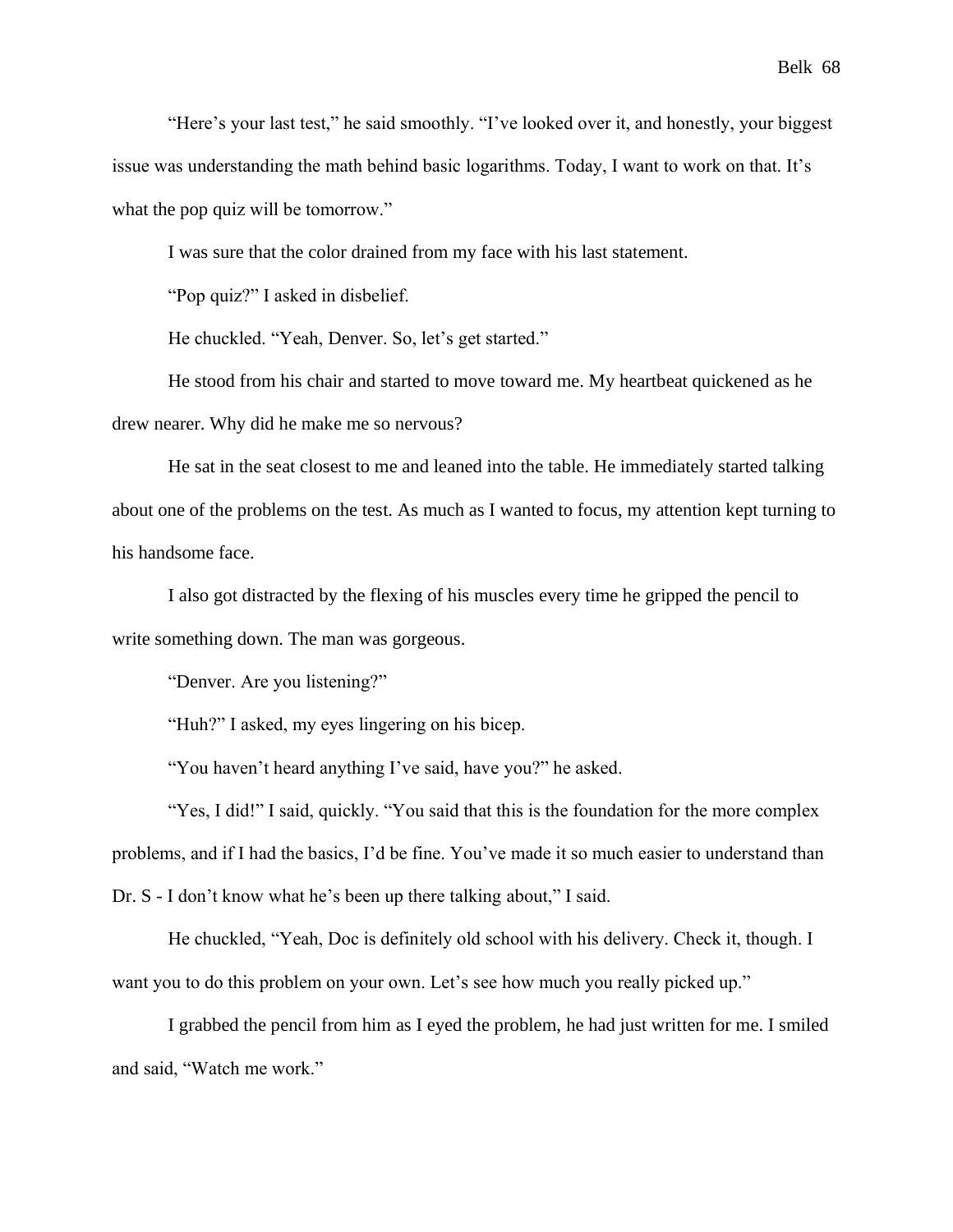I thought that I hadn't been paying attention, but the problem he gave me was pretty simple. Once I finished working it out, I slid the paper over to him. He looked it over for a second before that smirk appeared.

"Man, I'm good," he said, jokingly.

I blinked twice.

He noticed my blank stare and shot me a confused one.

"It makes jokes," I said, feigning astonishment. Every time I had been around Joseph, he was always so serious. I had never seen him even crack a smile, but at my last comment, the corners of his lips turned up completely and his pearly white teeth were on display. He let out a full-blown laugh, but it only lasted a second.

"Funny, Denver. Yeah, I make jokes, just not often."

"Well, you should. The big, scary, serious guy act is getting old," I said and laughed.

"I doubt it," he said and winked. I rolled my eyes to try and mask my blush, but I knew it was pointless.

"You did pretty well on that one, but let's try something tougher."

He wrote something else on the sheet of paper and gave it to me. I looked at it and immediately frowned.

I glanced at him again and rolled my eyes. The first problem he gave me must have been to boost my confidence, because it was nothing compared to what he had just put in front of me.

*I'm going to fail!*

(Joseph)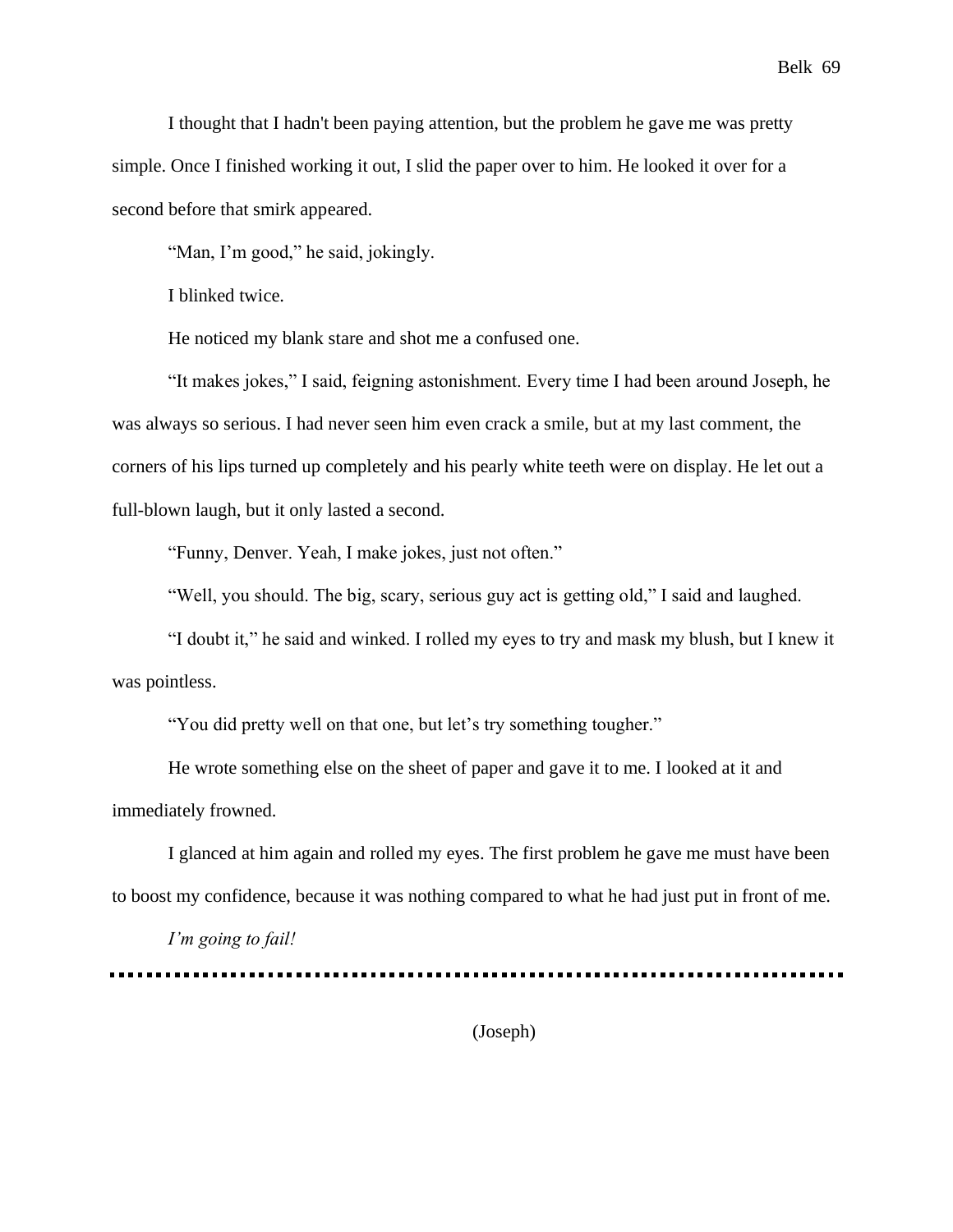I couldn't myself to look away as Denver quietly worked on the problem. I made it a little tricky because I wanted to really prepare her for the quiz. Dr. S never made them easy.

Her perfectly white teeth were currently tugging at her bottom lip, and her brows were all scrunched up. I could tell that she was a little stumped, but I wanted to give her a minute to try and work it out on her own. *She really was beautiful*.

Our session started kind of slow. I could sense her nervousness, but after a while, she relaxed a bit. I learned that she was beautiful, but kind of quirky. She had been making corny jokes all afternoon, and she laughed at all of them. I couldn't help but chuckle at how much she amused herself.

Just then, she released the hold on her lip and her eyebrows relaxed. A small smile played across her lips, and she wrote something down. She glanced at me with a smirk and slid her paper over to me. I looked it over, and she had gotten it right.

"Not bad. You might be alright for tomorrow's quiz, girl."

"I sure hope so. I can't afford to fail at anything else," she said.

"You'll be alright. I think that's enough work for today, just make sure you bring this formula sheet to class. He'll let you use it."

"Thanks, "she said and smiled. When she did, my eyes followed her movement, and I couldn't help but wonder how it would feel to kiss her. That thought made me think of the night of the party.

"It wasn't that I didn't want to kiss you."

Before I knew it, I had expressed my thoughts aloud.

"Huh," she said as she placed her notebook in her messenger bag.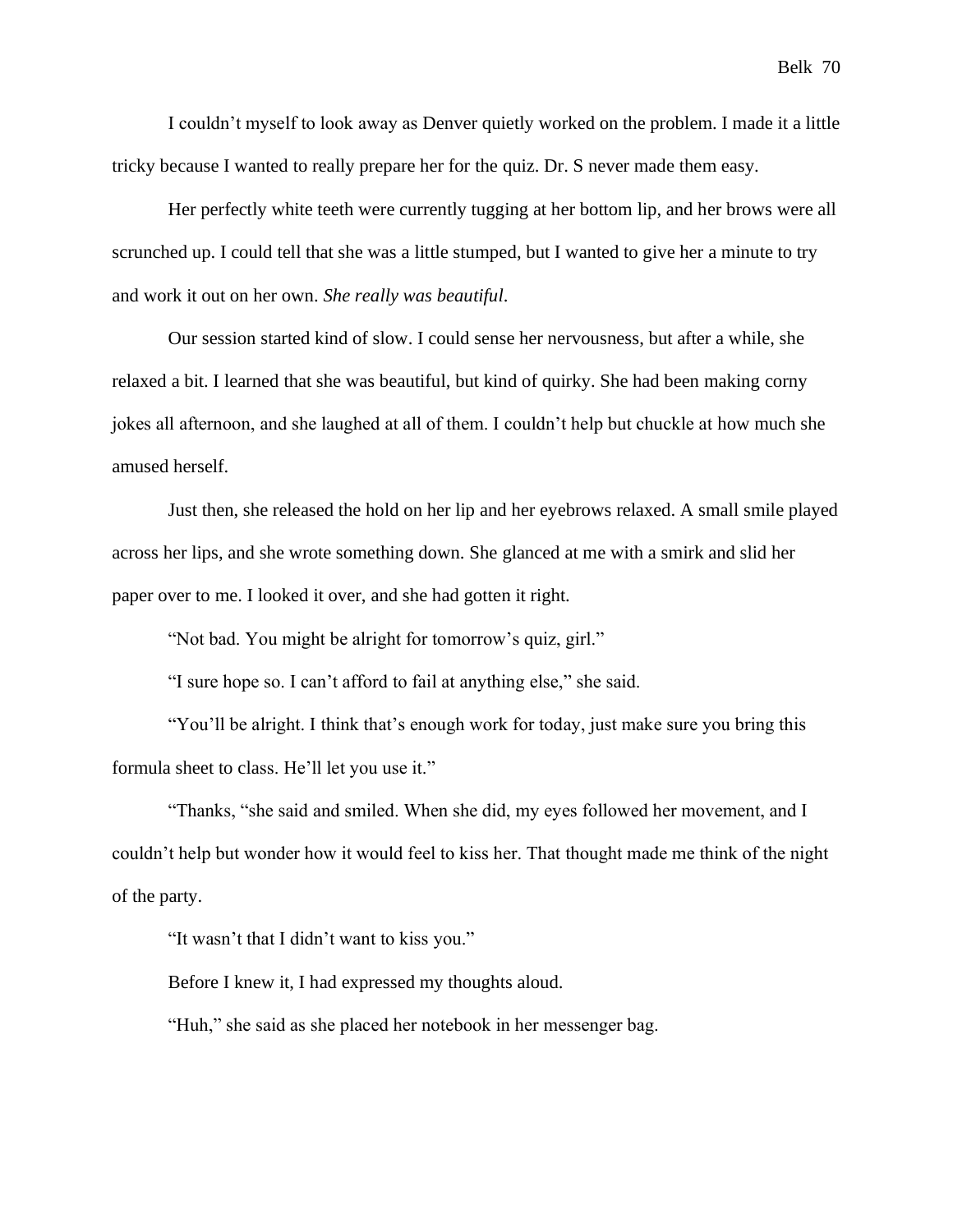"The night of the party. It wasn't that I didn't want to kiss you. I just didn't want to kiss you while you were under the influence. I wouldn't mind kissing you at all. I'm sure I'd enjoy it."

I was shocked at how much of my private thoughts I was revealing to her. It was a first.

"Uh— I uh," she stuttered before we were both saved by her phone ringing.

I knew that I had just caught her off guard, and she didn't know how to respond. I honestly didn't want her to, because I didn't want to hear her say that she wouldn't kiss me sober.

She fumbled with her phone and placed it to her ear without looking at the caller ID.

"Hello? Uh," she glanced at me quickly before continuing her conversation.

*What's that about?*

"It's okay. What's up?"

As she talked to her caller, I indulged in my guiltiest pleasure: admiring her beauty. Everything about her seemed carefully planned, even down to her hair and eyes, which were perfectly matched in color. When my eyes grazed those faint freckles on her nose, they wouldn't tear away. The memory of her soft skin against my lips when I kissed them consumed my thoughts. My attraction to her scared me. The feelings that stirred inside me whenever she was near was a clear sign that Denver had the power to break me, and I vowed to never let a woman have that power over me again.

Even now, with the distressed look that graced her face, she was gorgeous. Her expression snapped me out of my trance, and I tuned into her conversation, hoping to figure out why she now seemed upset.

Because we were sitting so close, I knew she was talking to a guy. From what I gathered, he asked her on a date, but it didn't look like she wanted to go.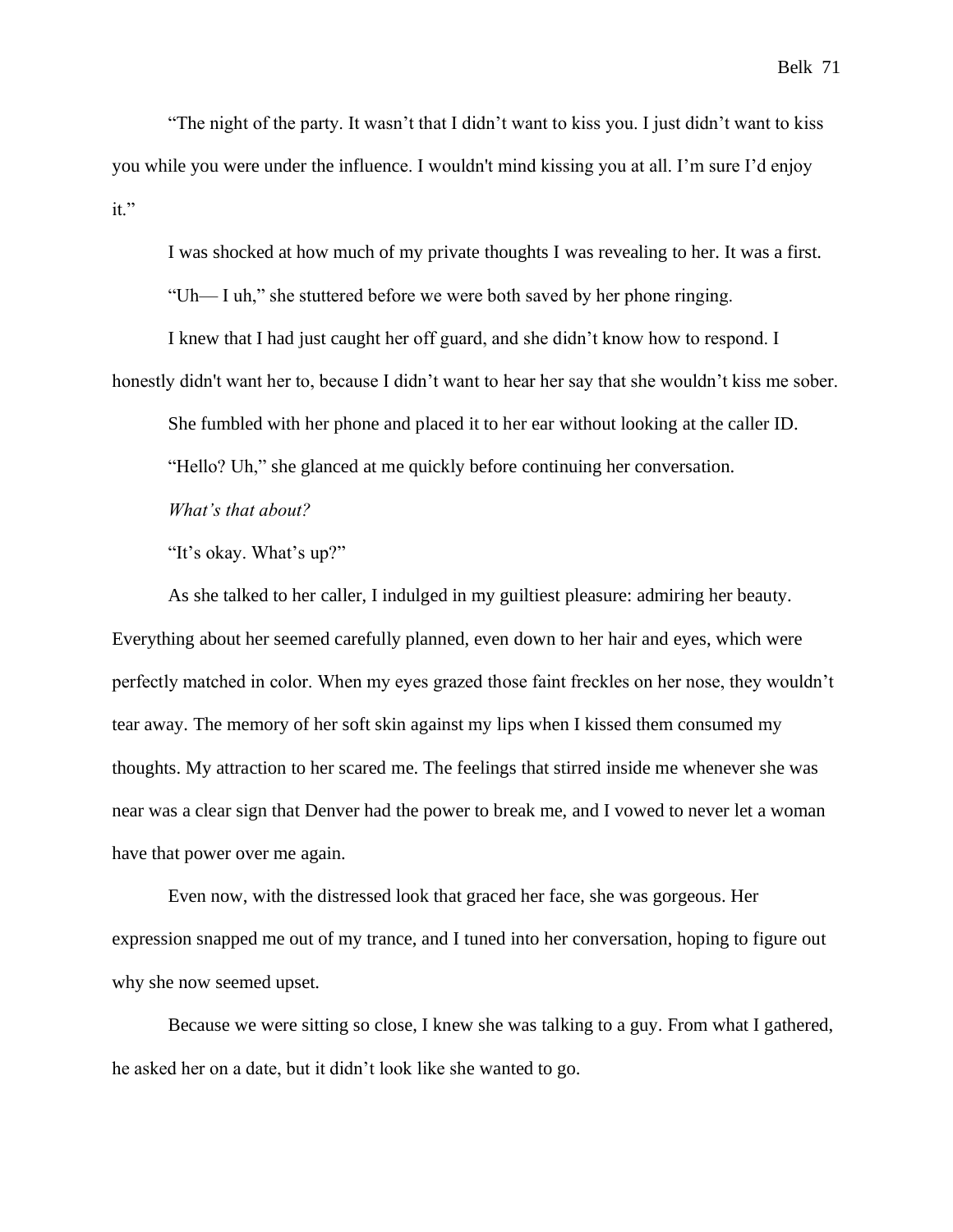"Why are you in town, Justin? No, I'm not upset about it, I'm just surprised is all." She glanced at me again.

"What? No. Yes, Justin, I'm excited. I'll see you tonight." Her eyes were glued to the floor when she said, "Love you too, bye."

*Love?*

I had to work hard to control my own expression. I had just admitted to wanting to kiss a woman who was already taken. A woman who *loved* someone else.

She hung up the phone and twirled one of the curls in her hair.

I said nothing.

"So, you said I'll be okay for the quiz tomorrow?"

"Yeah. You'll be straight," I said and checked the message I had just received from Regina.

# **Regina: Feel like some company tonight.**

Why not? I had briefly considered asking Denver to eat after we studied, but she had plans with the man she loved.

#### **Joseph: I'll be there in an hour.**

Putting my phone in my pocket, I stood and looked at Denver blankly. I didn't want to be upset, but I was. She really had a boyfriend.

She stood and gave me a soft smile. "Thanks for helping me today, I really— "

"Don't even mention it. Later," I said and turned to leave. I knew that I was being rude, and it was probably unfair, but I couldn't worry about it. My thoughts were on the fact that I had just played myself by admitting my attraction to her. Hopefully my time with Regina would get my mind off it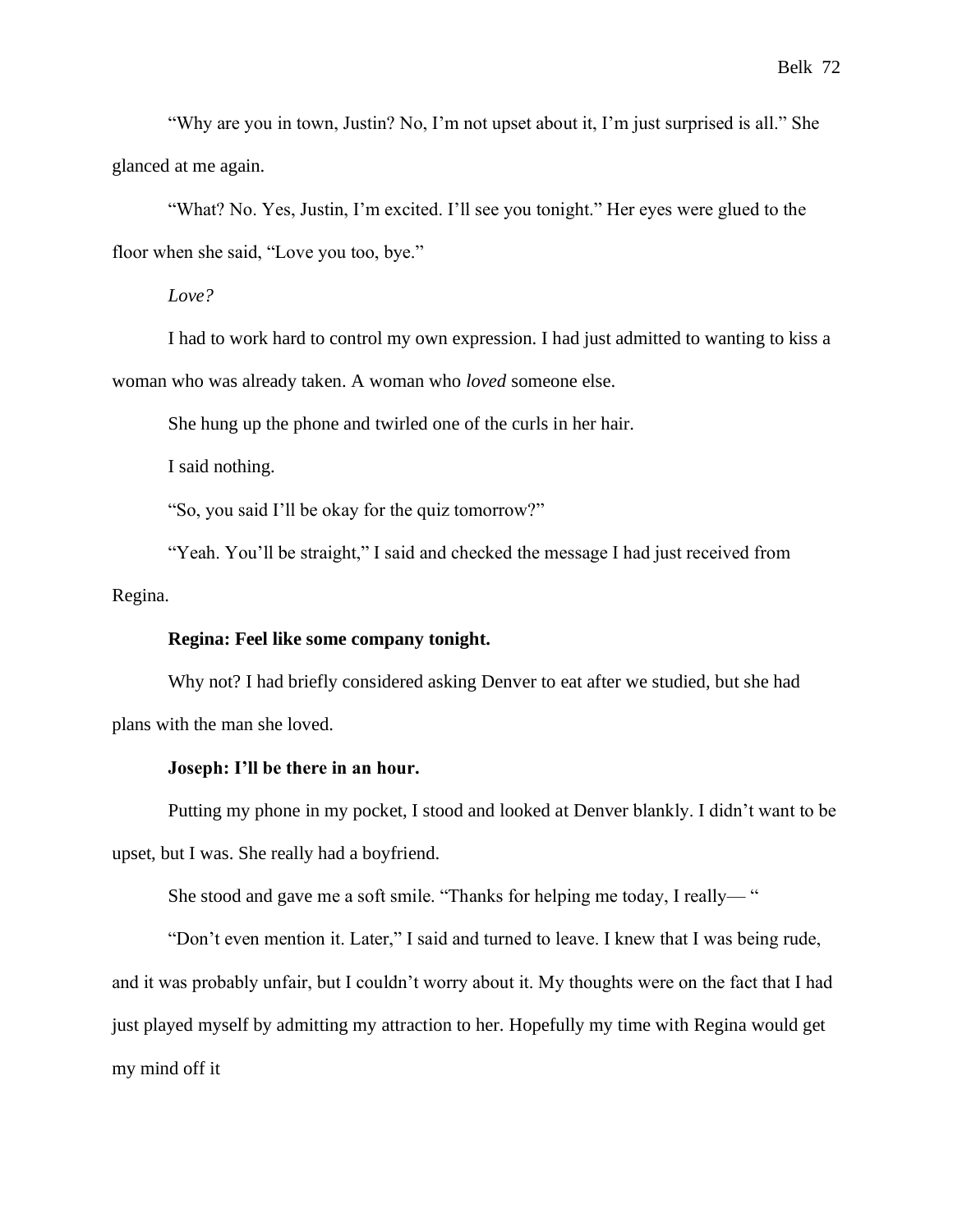## Chapter Seven

### (Denver)

"Hey Daddy," I said as I answered the phone.

I stepped out of my dorm room and locked the door behind me. I was meeting Justin for lunch before my tutoring session with Joseph.

"Daughter, how are you? I haven't heard from you in days."

I could hear the smile in his voice, and I immediately felt a little guilty. I had been dodging his phone calls for four days, giving different excuses for why I couldn't answer. I just hadn't been in the mood to talk about his master plan for my life. His plan was depressing because it wasn't what I wanted.

"I know, Daddy, and I'm sorry, I just—." He cut me off.

"Sorry?"

"I *apologize*," I rolled my eyes, and pressed the elevator button.

"That's better," his voice relaxed.

Since I was a child, my dad had been preaching the same thing: *To be sorry is to be a poor excuse for a Black man or woman. Cartwrights is never sorry.*

"I've just been so caught up with class and then tutoring for class. This whole college thing is no joke, you know," I said, keeping my voice light.

"I know, Baby girl, just don't forget about your old man, huh?" I giggled.

"I could never! Love you, Daddy."

"Love you more," he said and hung up.

The elevator finally opened, and I stepped inside.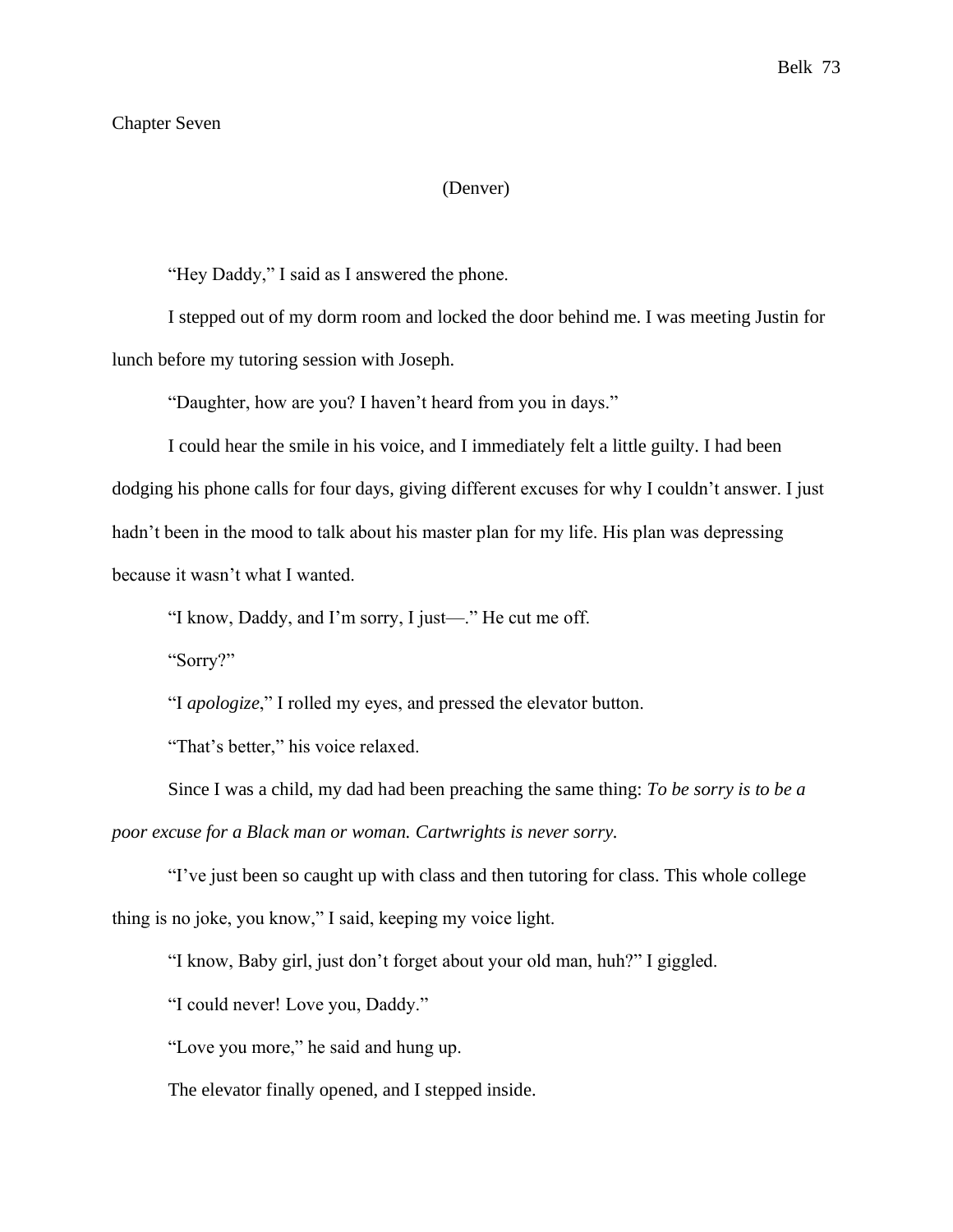"Hold the elevator!" Called a voice that I wasn't excited to hear. *Regina.*

Ever since Joseph picked us up from the party, she had been unnecessarily rude to me. I wasn't sure what their situation was, but if I had to guess it was purely physical, and she wanted it to be more. I couldn't imagine that he'd make his *girlfriend* get in the back seat while another girl rode shotgun.

I held the door and a few seconds later, she stepped in with Sasha behind her. Sasha was a freshman, and she thought that hanging with Regina made her cooler. Because of that, she treated me the same way that Regina did. I was the enemy.

They both looked at me and rolled their eyes before engaging in an obnoxiously loud conversation.

"So, Regina, how was your night? I called you twice, so you must have been *occupied*," Sasha said grinning.

"You know I was," Regina smirked. "Joseph couldn't get enough of me yesterday!"

"You're so lucky, that man really loves you!"

"I know, right?"

Both laughed as the elevator doors opened and we all stepped off. They probably thought that they had gotten under my skin, but I honestly couldn't have cared less. Joseph was cute, but he wasn't mine. I didn't even think we were friends after the way our tutoring session ended the other day. Besides, entertaining the idea of Joseph would be setting myself up for disappointment in the long run. Even if he turned out to be amazing and we worked out, my dad would never approve. Joseph was smart, handsome, and destined to be successful, but he had *edge*. I didn't know him very well, but it was obvious that he didn't grow up in a cookie-cutter environment like I did. His parents probably didn't have the type of money or status that my dad deemed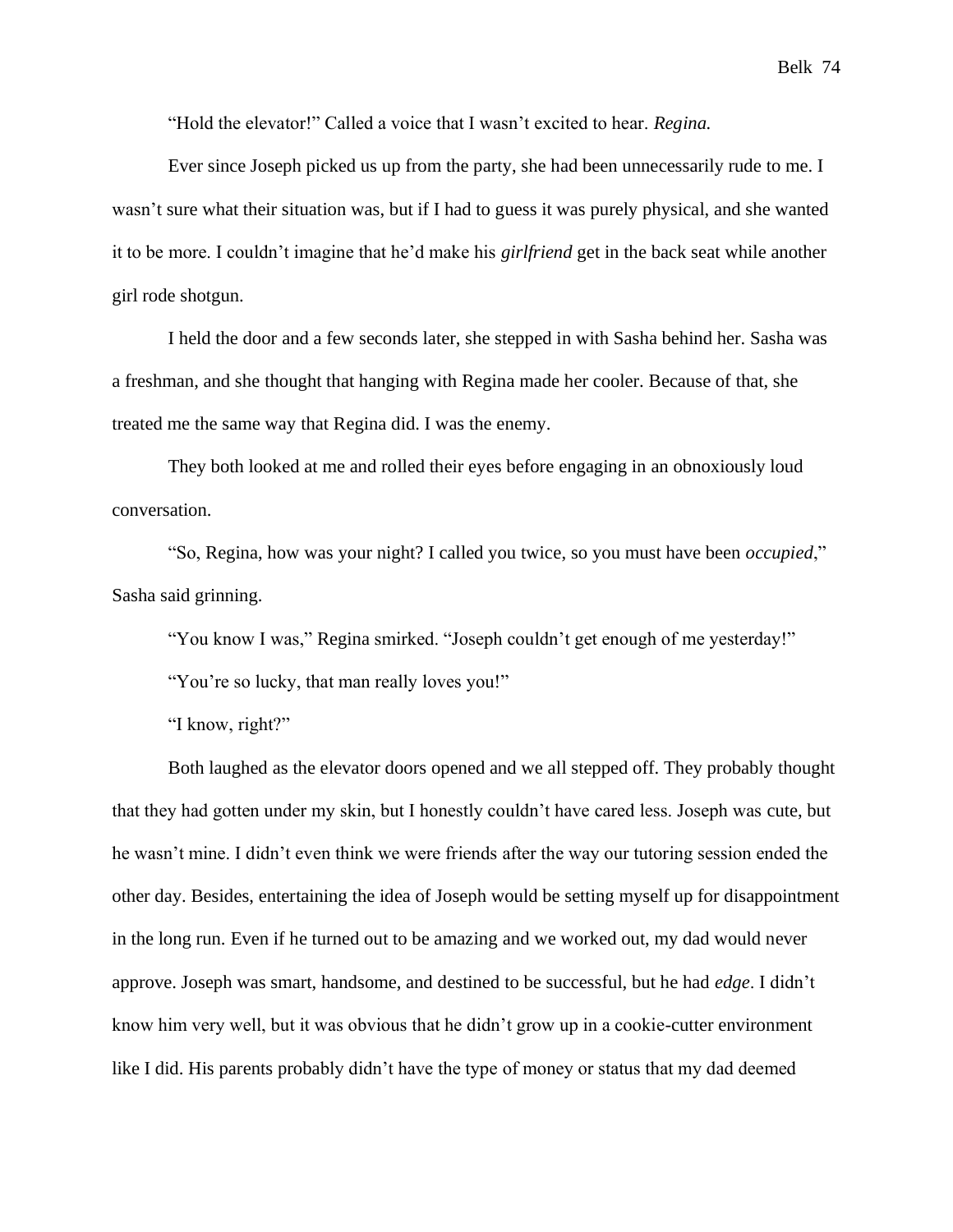significant, so Joseph would never be good enough for him. I would more than likely marry Justin and be unhappy for the rest of my life.

Justin and I grew up together. He was two years older than me, but we had been neighbors all our lives. Both his parents were successful doctors, and Justin was well on his way to following in their footsteps. My dad loved him and was always talking about how I needed to "secure my future" with Justin before it was too late. Justin had been trying to court me since I turned 18, and I was so over it. I had managed to keep him at arm's length thus far, telling him that I needed to focus on school and could only offer friendship.

His college was in Florida, and I was grateful for the distance. I desperately wanted him to meet a girl at that fancy college of his, so that he could leave me be, but had had no such luck.

He touched down the day of my first tutoring session. After Joseph stormed out, I thought he may have heard my phone call and gotten jealous, but I quickly brushed off that thought, because he didn't really seem interested in me. There were moments where he'd act like a normal, kind human being, but for the most part he always seemed so distant. His rudeness may have been working in my favor because I knew that I could love him. I had never been in love before, but with Joseph, I knew I would fall. I didn't want to love him only to lose him when my dad caught wind of the relationship, so I would have to leave things as they were. (Joseph)

I glanced at the image that I had swiped from Denver's social media page before admiring my work again. I couldn't help the smile that tugged at my lips. I'd been drawing since I could hold a pencil. Growing up in Red's house was chaotic and noisy. When she wasn't beating me, she was ignoring me. Those were the times I cherished most. I'd find loose paper and sketch different images while hiding in a closet. Drawing gave me peace and kept me sane.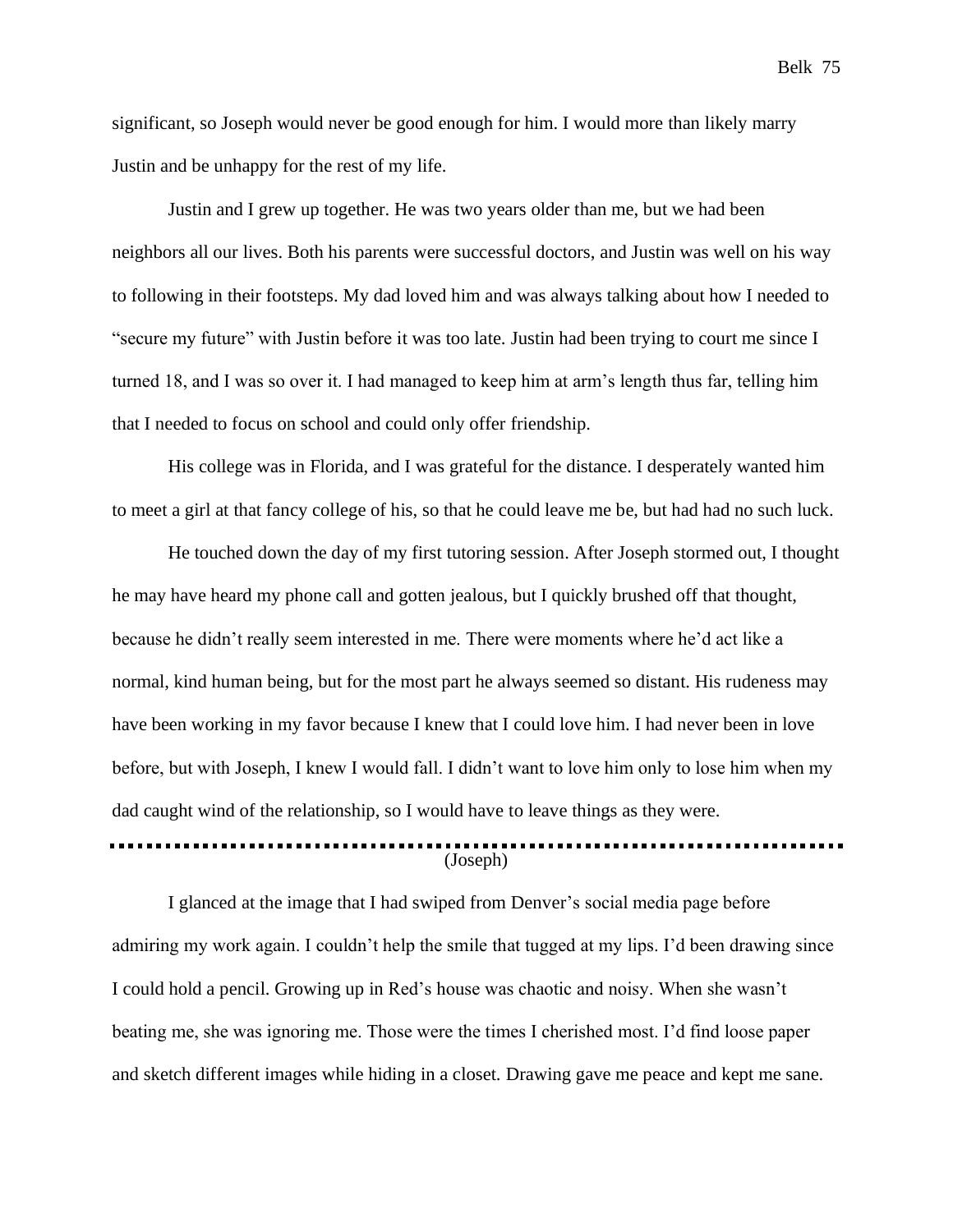Once my sister got Trent to take me in, he noticed me drawing one day, and bought my first sketch pad. I'd filled it up within a week, then he got me an easel and paint supplies. Painting gave me that same peace that I found in the closet at Red's house, and it still does.

After realizing that Denver had a boyfriend, I was in a weird space. It was the second time in my life that I had felt jealousy, and again, just like the first time, it was because of Denver. I had resolved to forget about her, only I couldn't. I kept thinking about the annoyed look on her face the entire time she talked to the guy on the phone. She never looked at me like that. I didn't say much around her, but when I did speak, she always seemed interested.

She had been on my mind for the past few days, and when I could no longer avoid it, I found her Instagram page. After looking at the only three photos that were on her profile for about thirty minutes, I sat in front of my easel and created a masterpiece. As nice as it was, it didn't do her beauty justice. I suddenly had a desire to see her in person, and that would be happening in about an hour. We had a session scheduled, and I was looking forward to it. I knew that I needed to address my behavior the other day, I just didn't know what I wanted to say. I could admit that I liked her, but I wasn't sure if I wanted to. I had never had a real relationship before, and something about Denver told me that that's all she would be interested in. I really didn't think that I had the capacity to be in one of those, so I'd just keep my attraction to myself for now.

I stood and stretched. I had been sitting there painting for the last couple of hours and felt stiff. As I traveled the small distance from my living room to my bedroom, my phone rang.

"Yo," I said, dryly. It was Regina.

"JoJo! What are you up to?" She asked, cheerfully.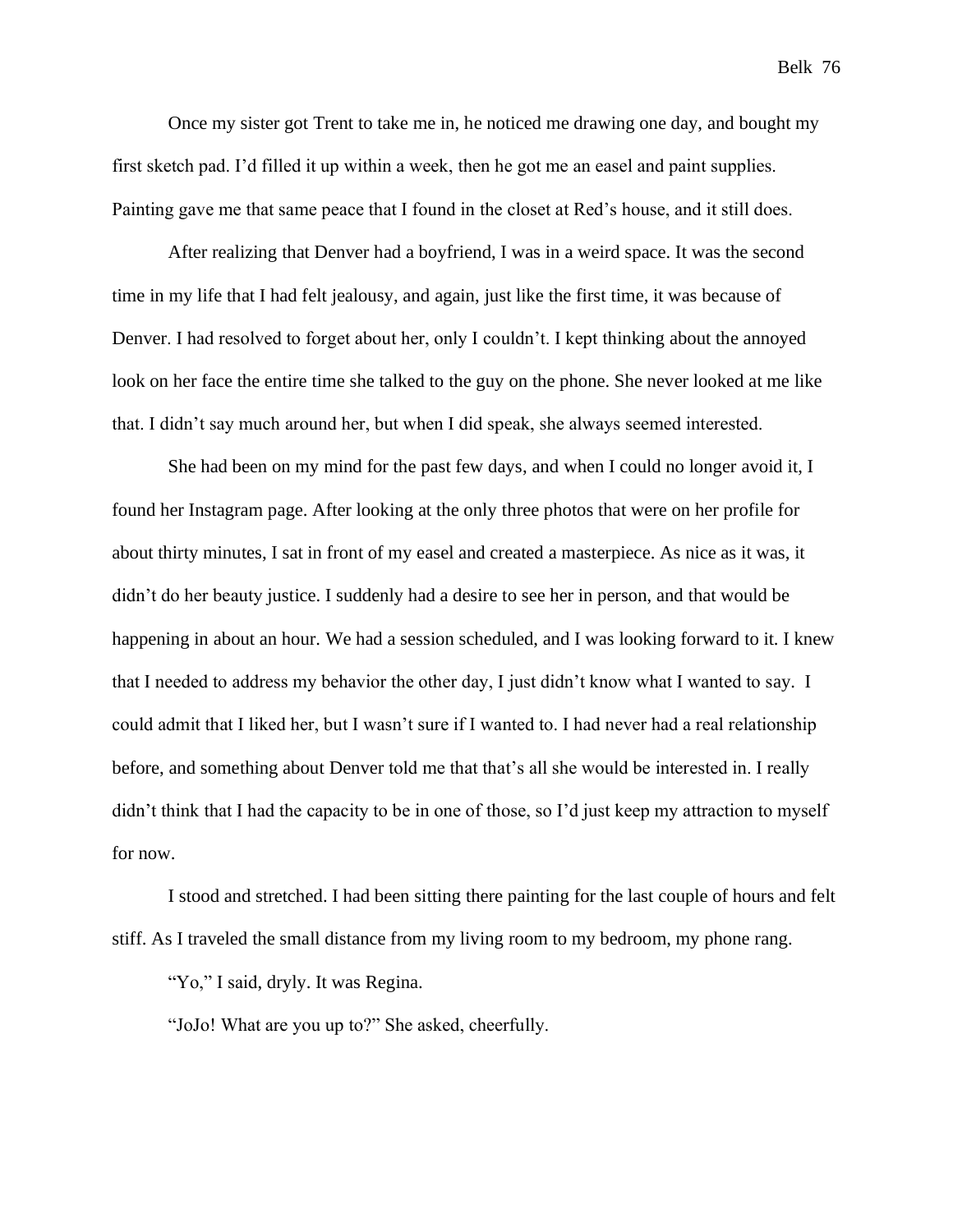"I've told you to stop calling me that, Regina. What do you need?" I asked, purposely ignoring her question.

"I was wondering if you wanted company later. It's been a few days, and I miss you," she purred.

I thought about it for a second and decided against it. It was time for me to cut ties with Regina. She had gotten a little too attached to the idea of a relationship with me, and I knew that I wasn't interested in more than a physical relationship. I had made a mistake by seeing her after that first tutoring session with Denver, but I wouldn't be making it again.

"Nah, I have plans tonight."

"Plans with that *freshman*?" she countered quickly.

I chuckled, and shook my head as I got a jogger suit and sneakers from my closet to dress in.

"Bye, Regina."

"Wait, no I—" I hung up the phone before she finished.

I had to stay away from that girl.

---------------------------

## (Joseph)

"We can go ahead and call it a night. There isn't a test next week, and you've gotten some good practice in today," I said to Denver.

Our session had been tense. Neither of us said much of anything outside of me tutoring her and her asking a few questions. She hadn't looked me in the eye the entire hour that we had been there.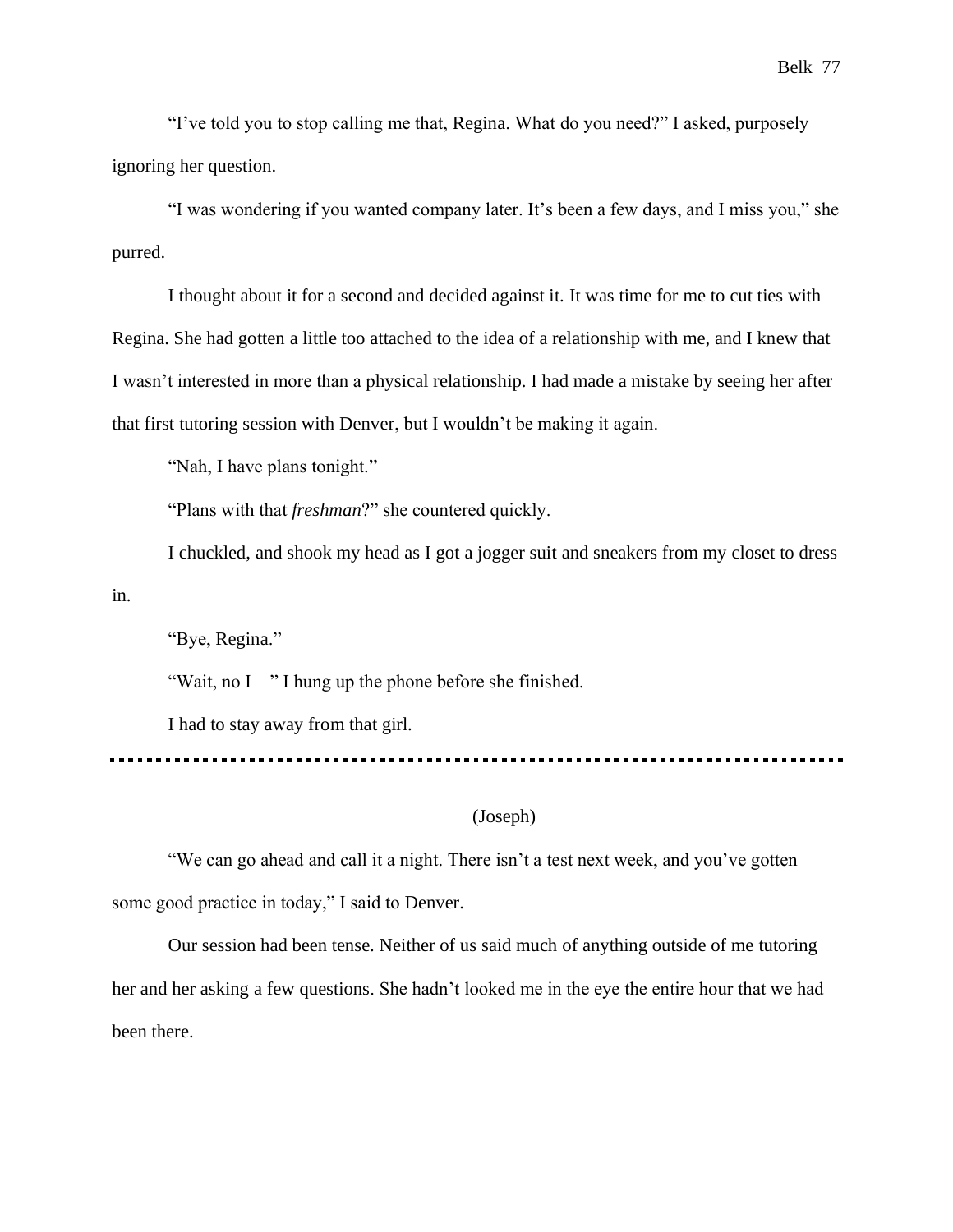"Okay, thanks," she said, still avoiding my eyes. I leaned back in my rolling chair and watched her pack her things into her bag. When she picked up her iPad, it flashed with a phone call. She glanced at me, before declining the call.

"Your boyfriend?" I wasn't sure why I said anything, other than the fact that I really wanted to know if she had a boyfriend.

She glared at me for a moment, like she was offended by my question. I didn't understand her anger, but I was happy that she had finally let me see her pretty eyes.

"Something like that."

Her answer wasn't what I wanted to hear, and my breathing suddenly felt restricted. Like someone had placed a few bricks on my chest. I hated that I cared so much.

Trying not to let my feelings show, I smirked.

"What's that mean? He either is or isn't your guy," I said.

"Who's he?" she countered. Her glare was fixed on mine. She was challenging me to admit that I had been eavesdropping the other day. I refused.

"That's what I'm asking," I said simply.

She looked at me for a moment longer before she focused her attention on one of the many curls in her hair. She twirled it a few times before she sighed and came clean.

"I grew up in an affluent neighborhood, where everyone who lived there was *somebody*. My father didn't let me date until my senior year of high school, but when he finally did, he pushed for me to date Justin Sky. His parents own one of the most successful private medical practices in the city, and he is on track to be their successor. He's a nice guy, and my parents love him but…" her voice trailed off.

"But he isn't who you want." I finished for her with a smirk.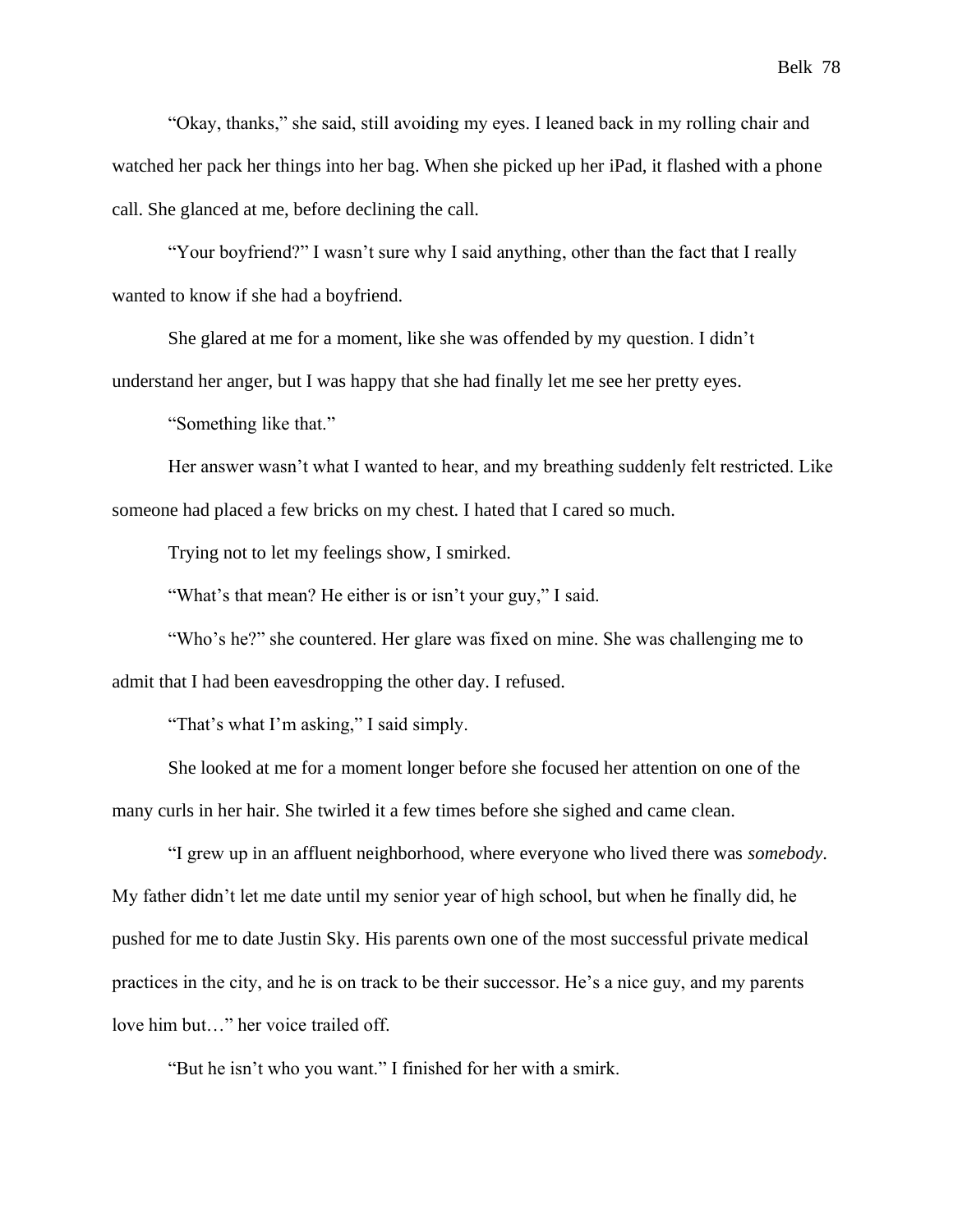She kept her eyes fixed on the ground but let out an awkward laugh.

"No, he's not. As handsome and nice as he is, he just doesn't do it for me. He doesn't *get* me. Anytime I've ever tried to talk to him about my dreams, he shuts me down, just like my father does."

" Dreams?" I asked with a raised brow.

"I want to be a fashion designer," she said.

"Isn't your major Physics?" I asked, confused.

She gave me a small smile that didn't quite reach her eyes.

"Yeah," she said softly, before she focused on her curl again.

I stared at her for a moment.

"You hungry?" I asked.

She looked up at me with shock.

"I could eat," she said, hesitantly.

I stood and grabbed her bag.

"Let's go eat, then."

Boyfriend or no boyfriend, I couldn't keep denying the way Denver made me feel. There was something here, and I was ready to figure out what it was. It was time for me to get to know the woman who had made her way into my heart.

## (Denver)

"So, tell me how Physics plays a part in your fashion dreams," Joseph asked me, smoothly. He took a sip of his water, then placed it back on the table, but his eyes never left mine.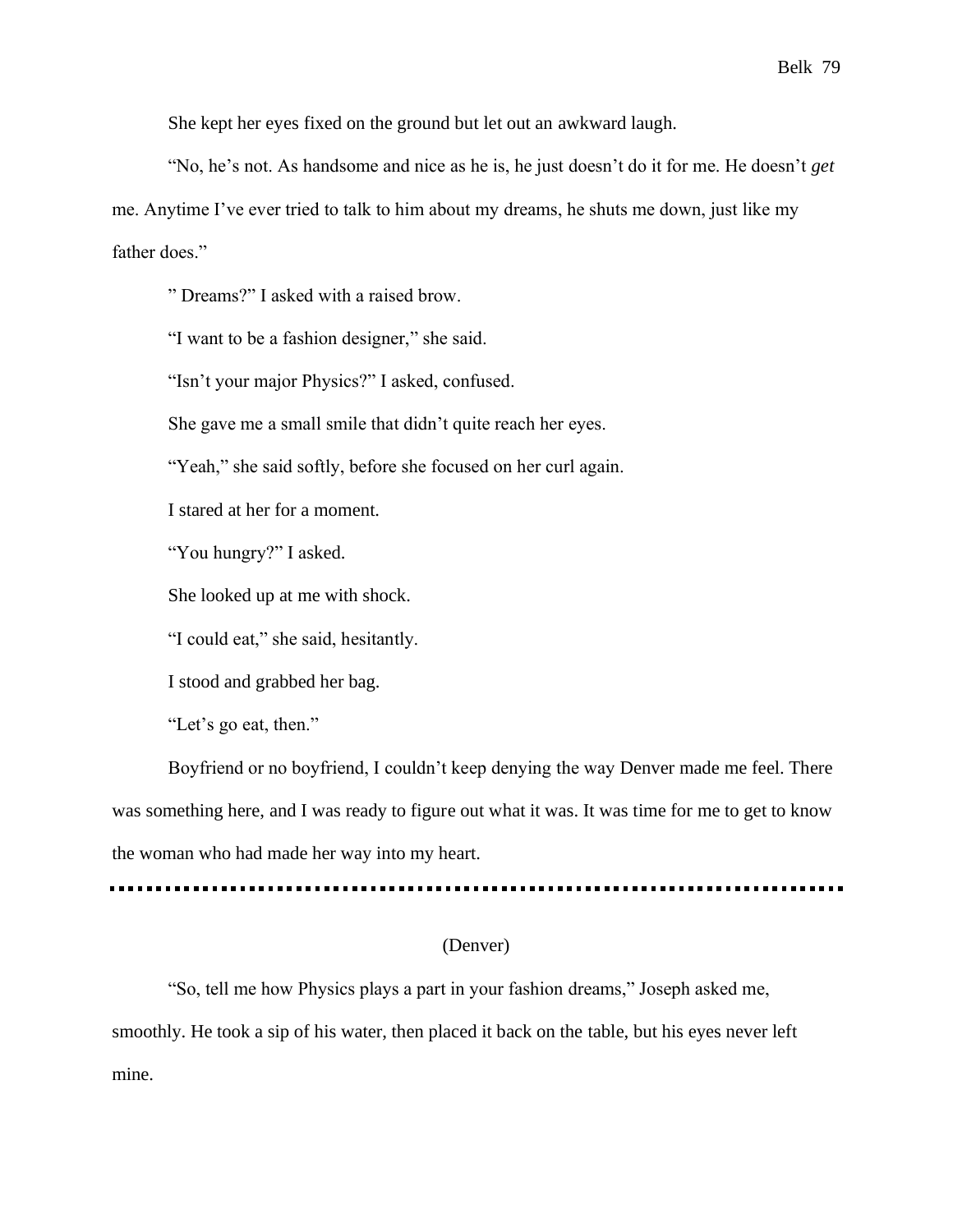I reached for my water glass, but quickly put my hand back in my lap. My hand was trembling uncontrollably, and I didn't want to drop the glass. I had been shaking since I got in his passenger's seat. The last time I was in his car I was drunk and rambling.

"It doesn't," I said and sighed.

The waitress came back to our table and took our orders, giving me a minute to regroup.

I wasn't surprised when Joseph's eyebrows furrowed in confusion– or annoyance– at my short answer. I was stalling. Talking about my issues wasn't something I did with just anyone. In fact, other than Jazmine and my Nan, no one really knew how unhappy I was with my current predicament. Even still, I knew that Joseph wasn't just anybody. He was Joseph, and the longer he gazed at me, the more I desired to open up to him. His eyes always told a different story than his hard exterior, and today, they were saying that I could trust him. I gnawed on my lip as I stared into his eyes, and before I knew it, I was telling him everything.

I told him about my father's Big Plan and how Justin fit into that; about how I never mustered up enough to tell my father what I wanted out of life, and how I was nervous about my dad finding out that I was taking a fashion elective course. The entire time I bore my soul to Joseph, his eyes were on me, and he was silent. I knew he was listening, because his expression would change slightly during the different parts of my confession. He displayed a little anger when I explained how I have no say in my own life, and annoyance while I was on the topic of Justin.

He seemed genuinely interested, but not at all judgmental. He made me feel as if I could tell him anything.

Our waitress placed our meals in front of us, then left quietly. We were at Aunt Bessie's, a small soul food restaurant near campus. I had never been here before, but Joseph said that the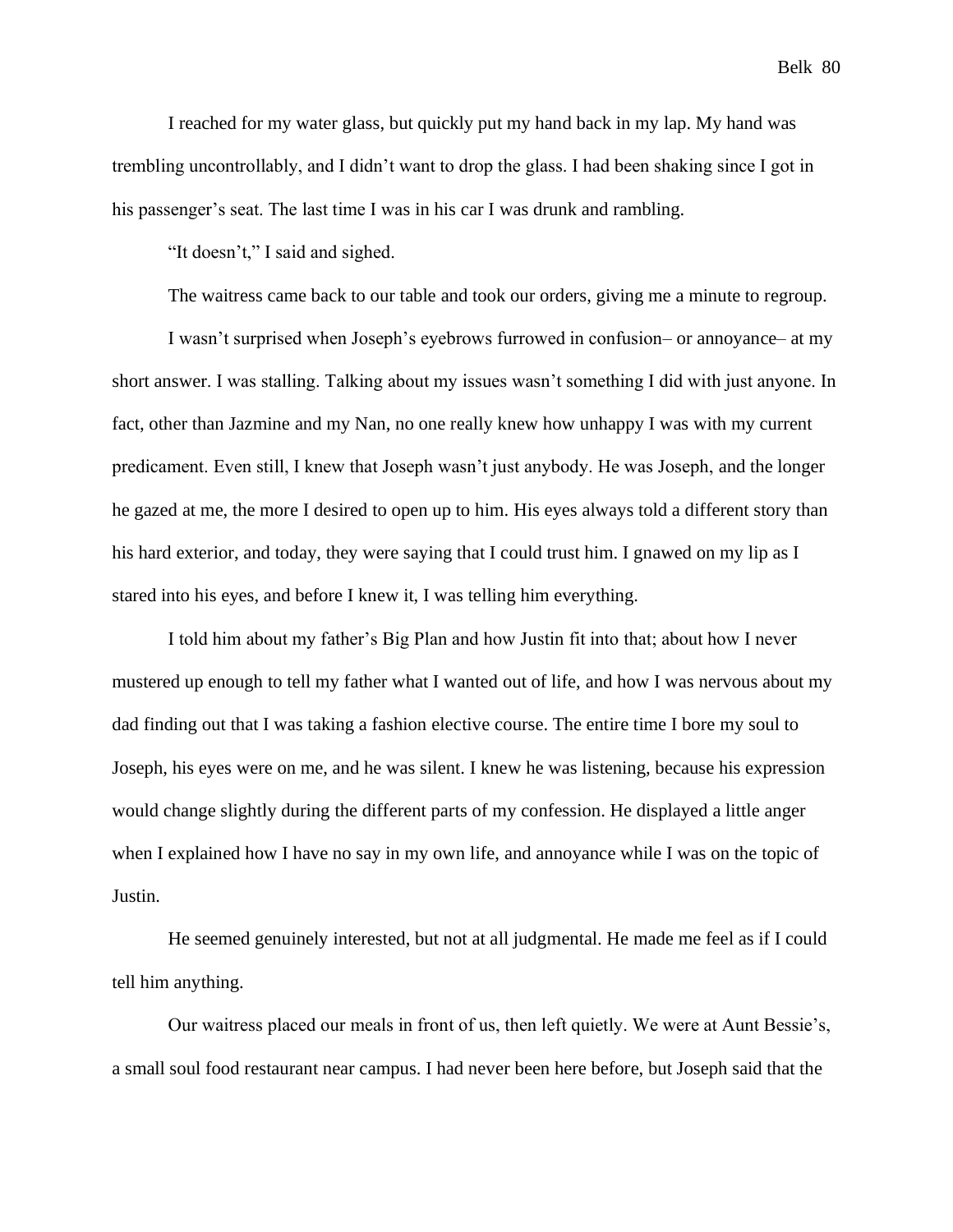food was good. My oxtails, rice, and gravy looked amazing. I glanced at Joseph's dish, and the fried chicken and macaroni and cheese he ordered looked just as good. I couldn't wait to bring Jazz here. We loved soul food.

I bowed my head in prayer, quickly thanking God for this mouth-watering meal. Once I opened my eyes again, I glanced at Joseph, and he looked uncomfortable. *What's that about?*

"So, do you think you'll ever let your dad know your true feelings?" he finally asked.

I sighed. "I hope so. As overbearing and controlling as he is, he's still my father, and I love him. I just want us to be okay. My Nan has been on me about being honest with him. She says that I can't hold *him* against him if I haven't shown him *me* yet," I said softly. I glanced at him, and his gaze fell to his plate for a second before he looked at me again. For a fleeting moment, I saw sadness in his expression, but he quickly recovered with a smirk.

"Your *Nan*?" he asked, with a hint of amusement in his voice.

I rolled my eyes. "*Yes*, my Nan. She isn't my grandmother, though. She was my live-in Nanny. Growing up, I spent more time with her than anyone. She's who taught me to knit, then to use a sewing machine. She's the reason I fell in love with designing," I smiled as I thought of her.

"Is she still living at your home? It sounds like you two are still close."

"No. My dad fired her when I was thirteen. He said he didn't like the *influence* she had on me, but really, he was jealous that she had a closer bond with his child than he did. When I was old enough, I started taking the city bus after school to visit Nan at her house. Dad always thought I was at Yearbook Staff meetings instead."

I took a forkful of oxtail and had to close my eyes to fully enjoy the experience. It was *amazing*.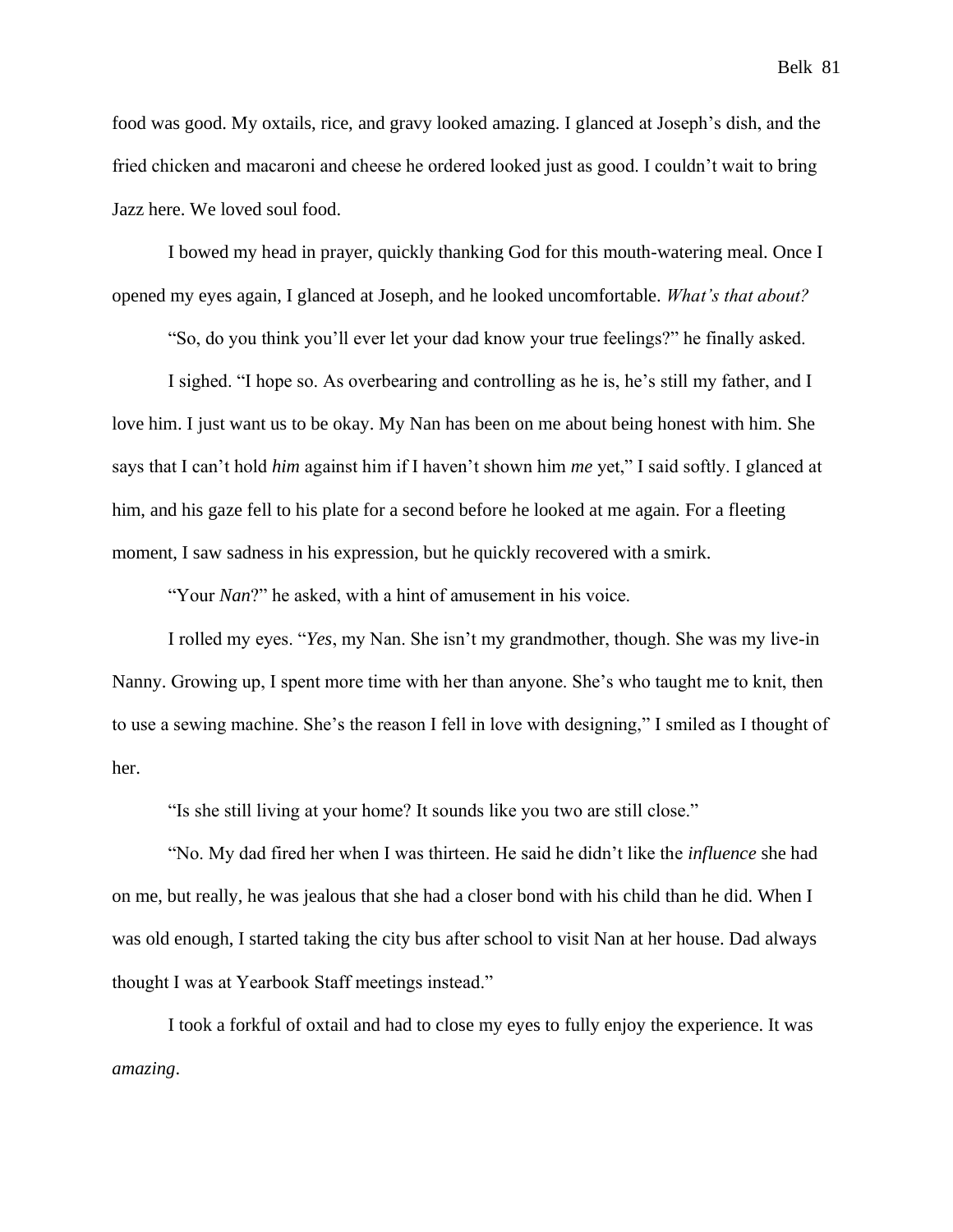Joseph was quiet again.

"What?" I asked. He looked deep in thought.

"Nothing. I just know something about having a closer connection with others than you do your own parent," he said.

"You aren't close with your parents?" I asked quietly. I was a little afraid to probe. He barely talked as is, and I didn't want him to completely shut down.

He looked at me for the longest minute of my life. He was probably trying to decide whether to let me into his head. I silently prayed that he would.

"I don't know who my dad is, but nah, I'm not close to Red– my mother," he said and started in on his chicken.

"Why not?" I asked.

"Red was never interested in bonding with her kids. She had better things to do, I guess," he chuckled before he continued. "I'm grateful to her for having my sister and me, but she was never really a mother. JoJo was pretty much all I had in the beginning." He was quiet again, but he didn't seem to mind my questions, so I asked another one.

"Is JoJo your sister?"

He smiled a little and said, "Yeah. She's fifteen years older than me, but she always made sure I was cared for. I wouldn't be here without her."

His rare smile made me flash one of my own. "That's sweet," I said.

"That's real," he responded. "When I was six years old, I still hadn't started school, because Red didn't want me to. Living with her was hell, and my sister wanted me out. JoJo had this friend, Trent. He always wanted to be more than friends, but JoAnna never allowed it. He would do anything for her, though, and he proved that when he agreed to take me in. He lived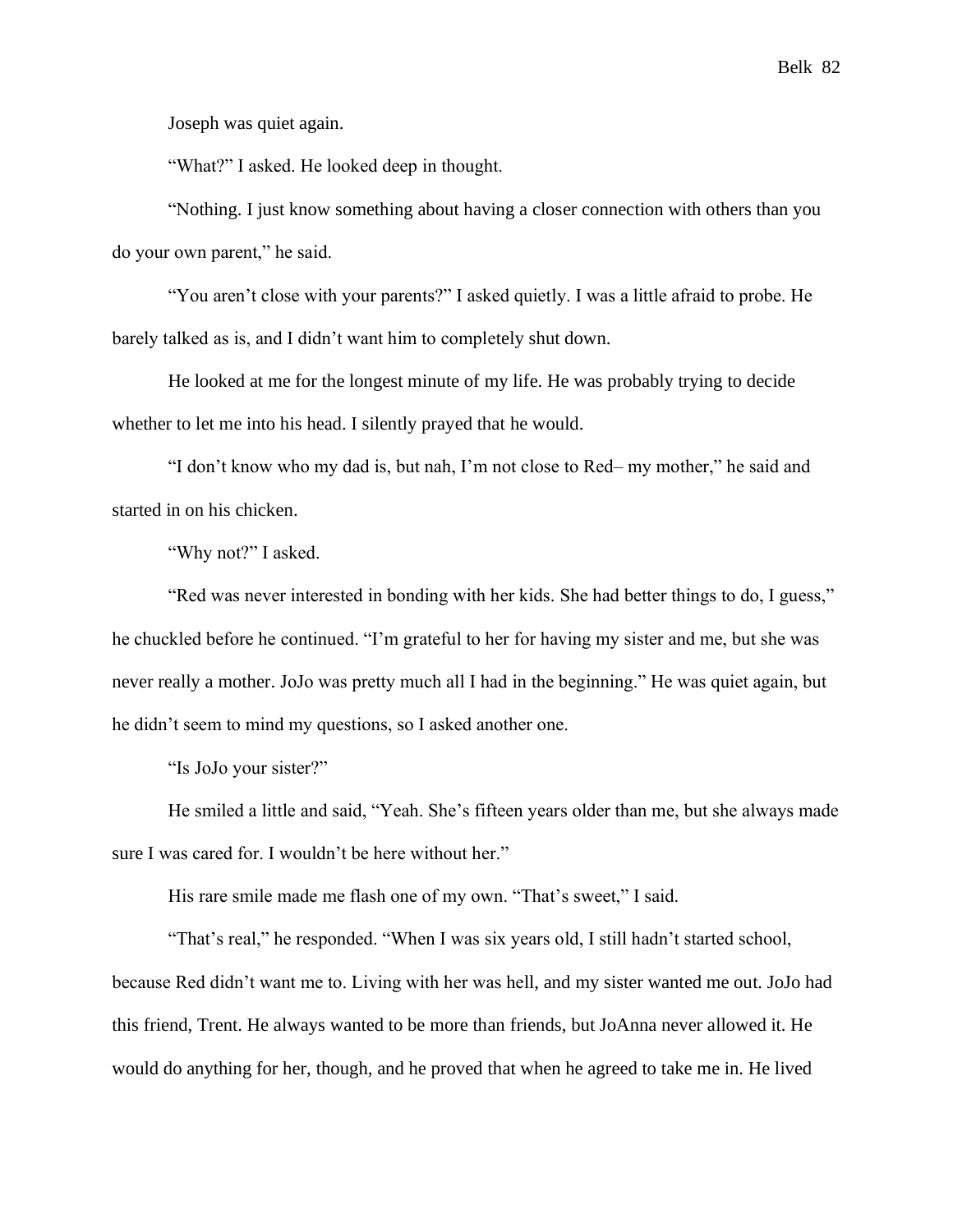thirty minutes out of the city I grew up in, and Red was lazy. When JoAnna finally got me out, Red never came looking for me, and I never looked back. Trent got me in school, and now I'm here."

He ate a little of his food before he continued.

"None of that would have been possible without JoAnna," he finished.

*Wow.* I was silent as I looked at him in awe. Here I was complaining about my privileged life, and Joseph had been through more than I'm sure I could ever imagine. I felt honored that he shared a piece of his story with me. I knew there was more to it, but *prayerfully* I'd learn more of him in time. I was sure that I wanted to. I wanted to sit up and talk to Joseph for hours. I wanted to see him smile again, like he did when he mentioned his sister. I wanted to be the *reason* he smiled again. I wanted *him*.

"I like you," I said softly.

I wanted him to know my feelings, because I had a feeling that he wasn't used to opening up to people. I had no problem doing it first.

"Oh yeah?" he asked with that smirk.

I rolled my eyes, "Yeah, and I think you like me too." I said that last part with a confidence that I knew I didn't possess. I held my breath as I waited for his response.

After what felt like forever, he finally responded.

"Talking to you is easy. I honestly have never heard myself speak this much," he chuckled. "I wouldn't mind more of that," he said, looking into my eyes in a way that only he could.

"Me either," I grinned.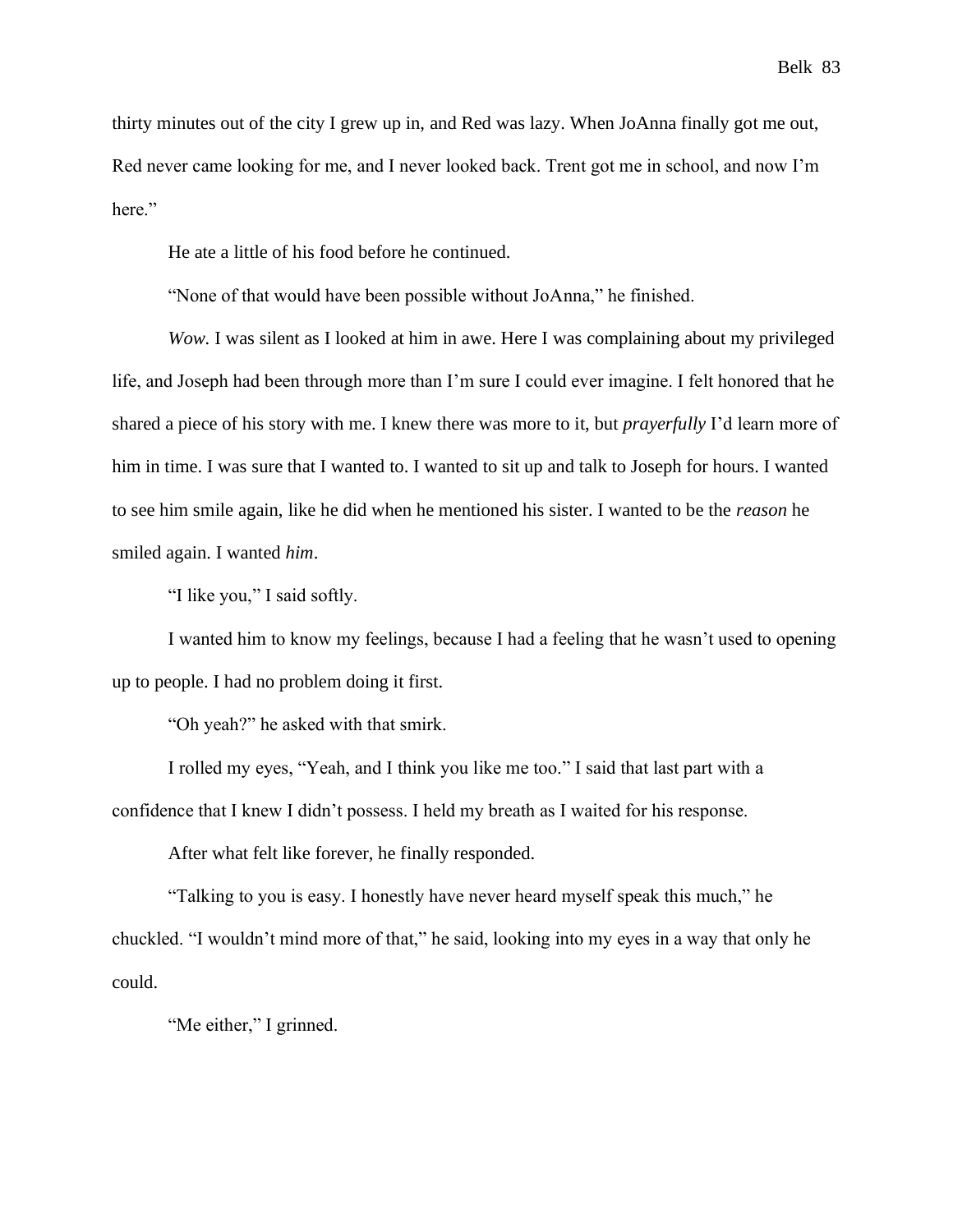We ate the rest of our meals quietly, occasionally stealing glances at each other. This was the start of something, and I had a feeling that it would be life changing.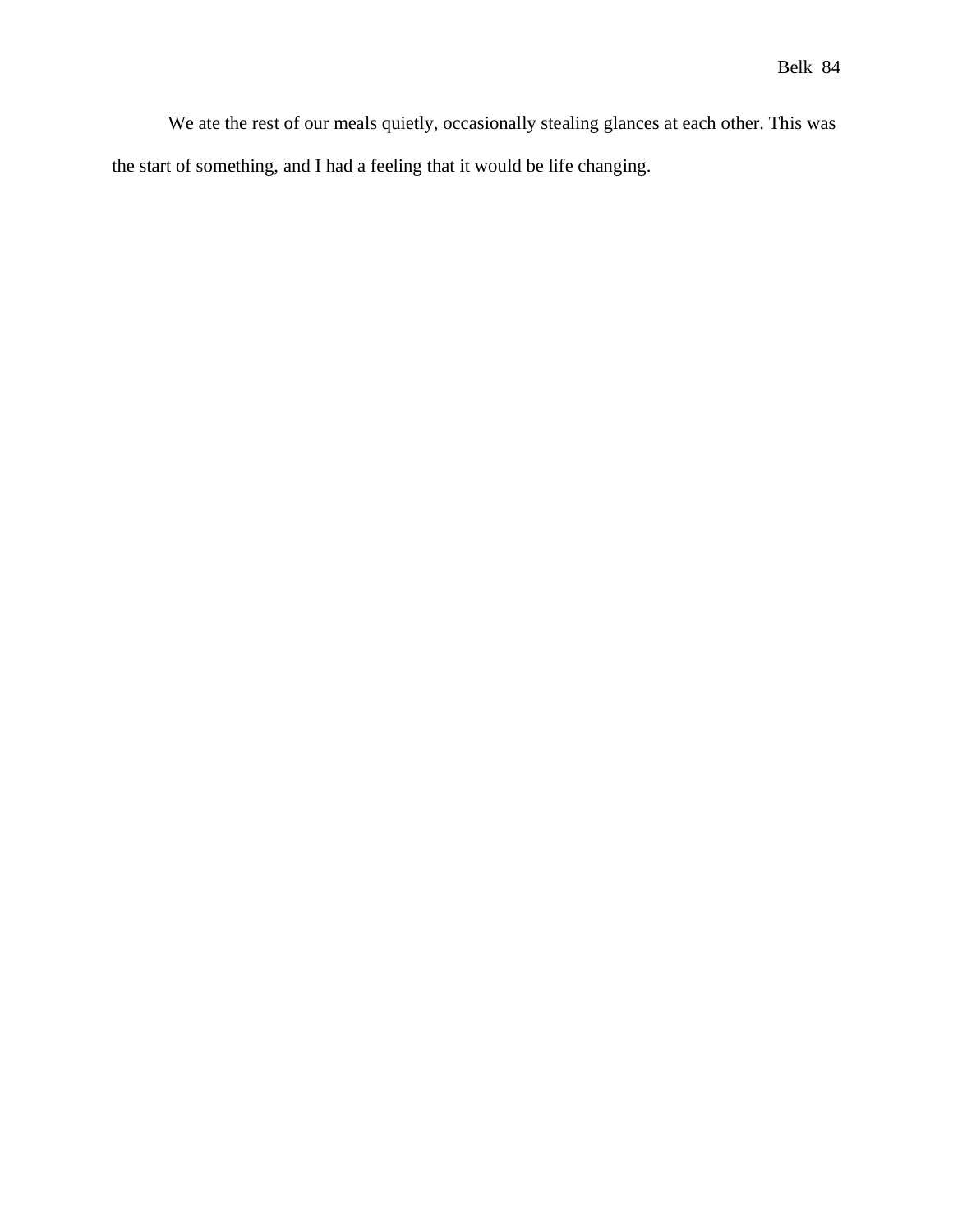## Chapter Eight

It had been two weeks since I had dinner with Joseph, and I had been smiling every moment since then. We hadn't seen each other a lot since, but we talked on the phone every day. He told me that his sister wanted to visit him, and he wanted to save as much money as he could before she got here, which I thought was sweet. I loved talking to Joseph. As guarded and quiet as he always was, he was different with me. He laughed with me. He asked me questions, and he had even told me that he missed me yesterday. I was slowly, but surely breaking through that hard exterior of his, and I was enjoying the process.

Justin had gone back to college, and I was grateful for that. He came to my campus every day that he was here, and when we got together, he called my father to let him know. It had been an exhausting few days, but I was glad to be done with it. *For now, at least*.

I was currently sitting at my sewing machine with my sketchbook beside me. I had been dreaming up a dress for the school's coronation ball. It was all I had been hearing about since I got to Trudale. During homecoming week, the newly elected Miss Trudale would be crowned as the official queen of the university. Afterward, there would be an extravagant ball, and everyone dressed up for the occasion. It was a month away, but I knew my creation would take some time. It was going to be *perfect*.

Just as I placed the velvet fabric under my needle and pressed my foot against the pedal to begin, my phone buzzed. I glanced at it and grinned before tossing the fabric to the side and answering.

"Hey," I said cheerfully.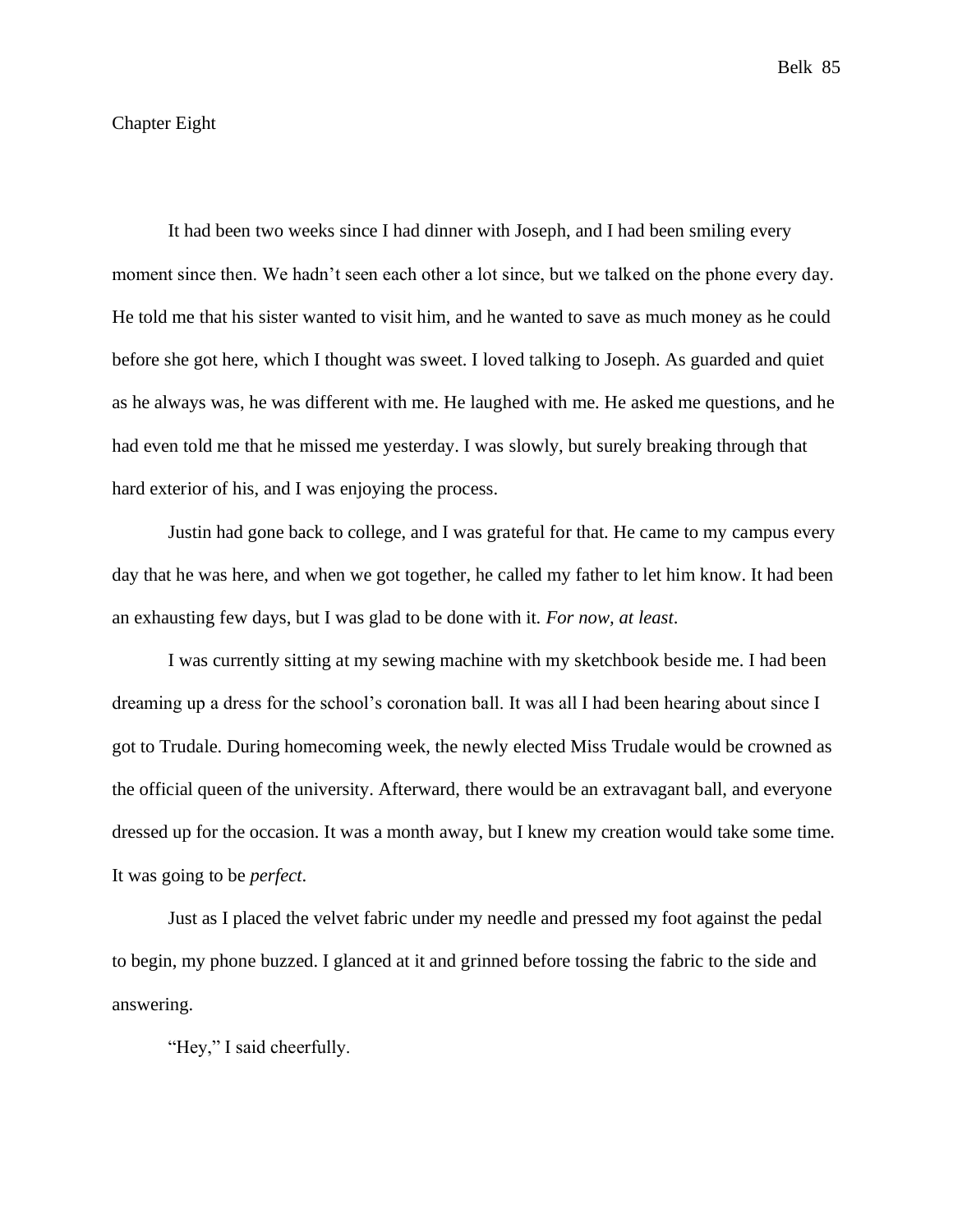"Come downstairs to let me up," Joseph said prompting me to roll my eyes. He was always straight to the point. I hung up without responding and skipped out of my room and to the elevator.

Once I made it to the main floor, I went to the RA's desk with my university ID in hand. Joseph was just outside of the main entrance, but when he saw me approaching through the window, he came inside. Trudale's freshman visitation rules were strict. Only parents and other Trudale students could visit, and everyone had to be checked in.

"Hi, I'm checking him in," I smiled at Taylor, the RA on duty, and gestured toward Joseph. Taylor looked between Joseph and me a few times before she forced a smile and took both of our ID cards. As Joseph signed the log, Taylor took her phone out and began typing. She then looked up at me impatiently, so I took my time signing my name. When I put the pen in place, I glanced at Taylor, and she was putting her phone to her ear. When Joseph and I walked away, I heard her say, "Regina, where are you right now?"

I chuckled and shook my head. Joseph pushed the elevator button and said, "Ignore it."

We made it to my floor, and just as we were passing Regina's door, she stepped out. *I don't have time for this!*

"JoJo! What are you doing here? Tutoring the freshman again?" Regina asked.

Joseph glared at Regina for a second before turning toward me. I was looking between the two of them. I was curious to know if he was still *spending time* with her. He wasn't my boyfriend or anything, but I knew that I wouldn't take that well. I was enjoying having Joseph as a part of my everyday life, but I would have to leave him alone if he was still hanging out with Regina.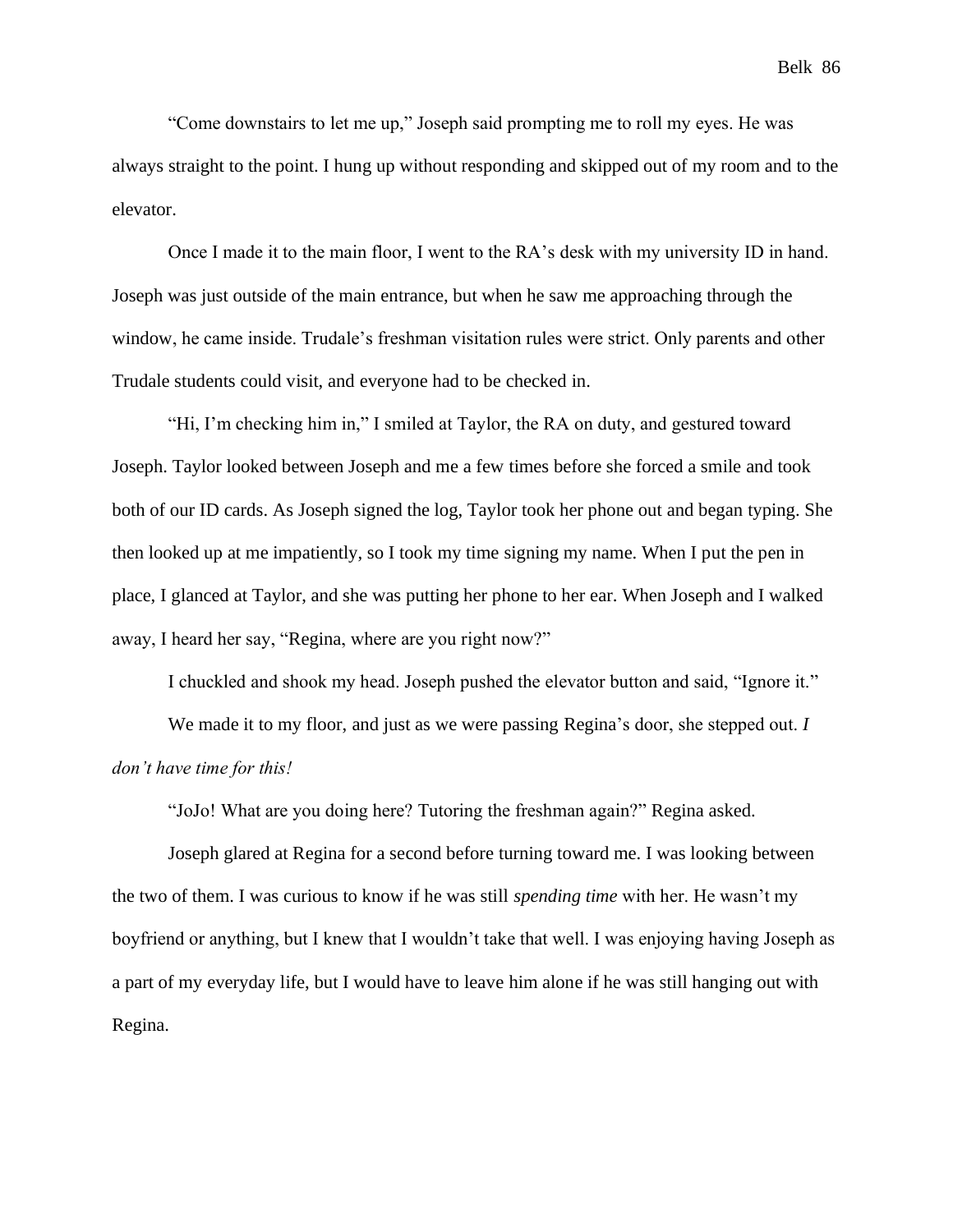When I didn't move, Joseph gently took my key from my hand and walked two feet to my door. He unlocked it and stepped inside, leaving me standing there with her. She glared at me angrily.

"You will not take Joseph away from me, Freshman. I've been working on making him mine for three years, and I won't let you ruin it for me," she said.

I suppressed a giggle, and said, "That sounds exhausting. Bye Regina." I walked to my room and shut the door behind me. Joseph was sitting at my desk with my sketchbook in his hand.

"You're about to make this?" he asked, not looking up from the drawing. I rolled my eyes silently before responding. I knew he wouldn't address what had just happened, so I decided to let it go.

"Yes. It's going to be my coronation dress," I told him.

"It looks dope. You're talented," he said, still staring at my sketch.

"Thanks, hopefully, you still think that once you see the *actual* dress."

"I will," he said. He placed my book back on the desk before looking up at me.

"Don't entertain Regina. She acts that way because I've allowed her to live in a fantasy world where she and I were a couple. It's what she tells anyone who listens, and she knows that I would never care enough to tell people she's lying; but she is. Our relationship was purely physical, and that is over."

His eyes were on me the entire time he spoke. His expression was neutral, but his eyes were searching for my face. I smiled. He was worried about my reaction to Regina, and it was cute. I had already determined the extent of their relationship weeks ago. I truly wasn't worried about Regina.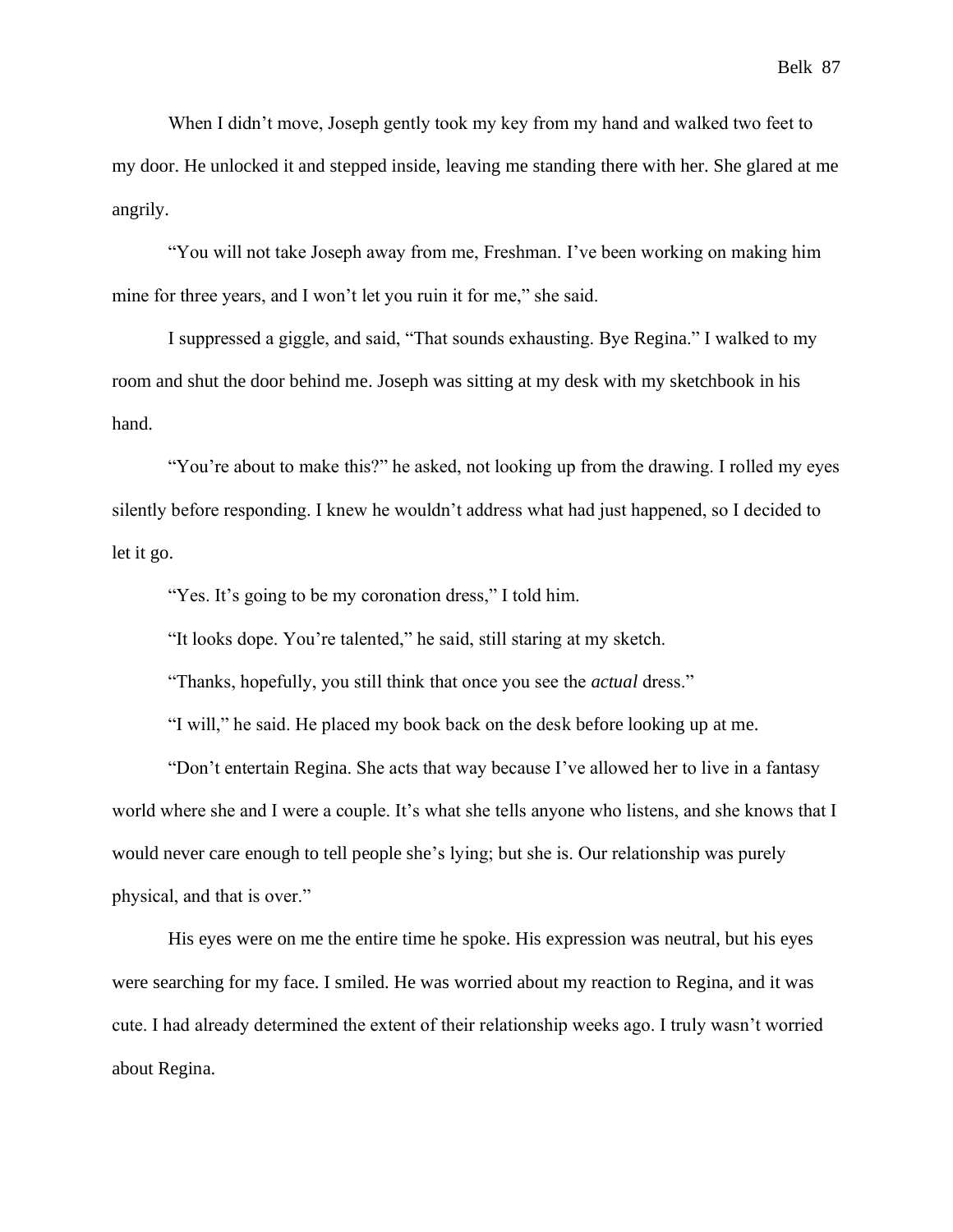"Okay," I said, still smiling.

He maintained his serious facade for a few more seconds before a grin broke out. I loved to see him do that.

"So, what are you doing here?" I asked.

"You don't want me here?" he smirked.

"Shut up. You know that's not what I meant," I said smiling.

"Nah, I wanted to show you this," he said, pulling out his phone. I walked to where Joseph was sitting and stood behind him so that I could see his screen.

He pulled something up, then handed me the phone over his shoulder.

As I scanned the photo, I smiled. It was a picture of the Fashion Forward interest meeting flyer. Fashion Forward was an organization on campus for fashion enthusiasts. The members of the club were aspiring models, designers, and fashion bloggers. It was the perfect organization for me to be a part of. As I continued to eye the flyer, my smile fell. Joseph turned around in the seat to face me. He furrowed his eyebrows, probably because of my expression.

"I thought you'd be excited," he said.

I wasn't. As amazing as the idea of FF was, I knew I couldn't join. Taking an extra class that didn't interfere with my major was one thing but being in a fashion club meant that I would be in photos that would be posted not only on FF's social media pages but on Trudale's website. My father would flip if he caught wind of me dedicating that much time to such a "useless" activity.

I sighed. "I want to be, but" my voice trailed off.

"But you're afraid of what your dad would have to say about it?" Joseph finished for me. I remained silent but nodded my head.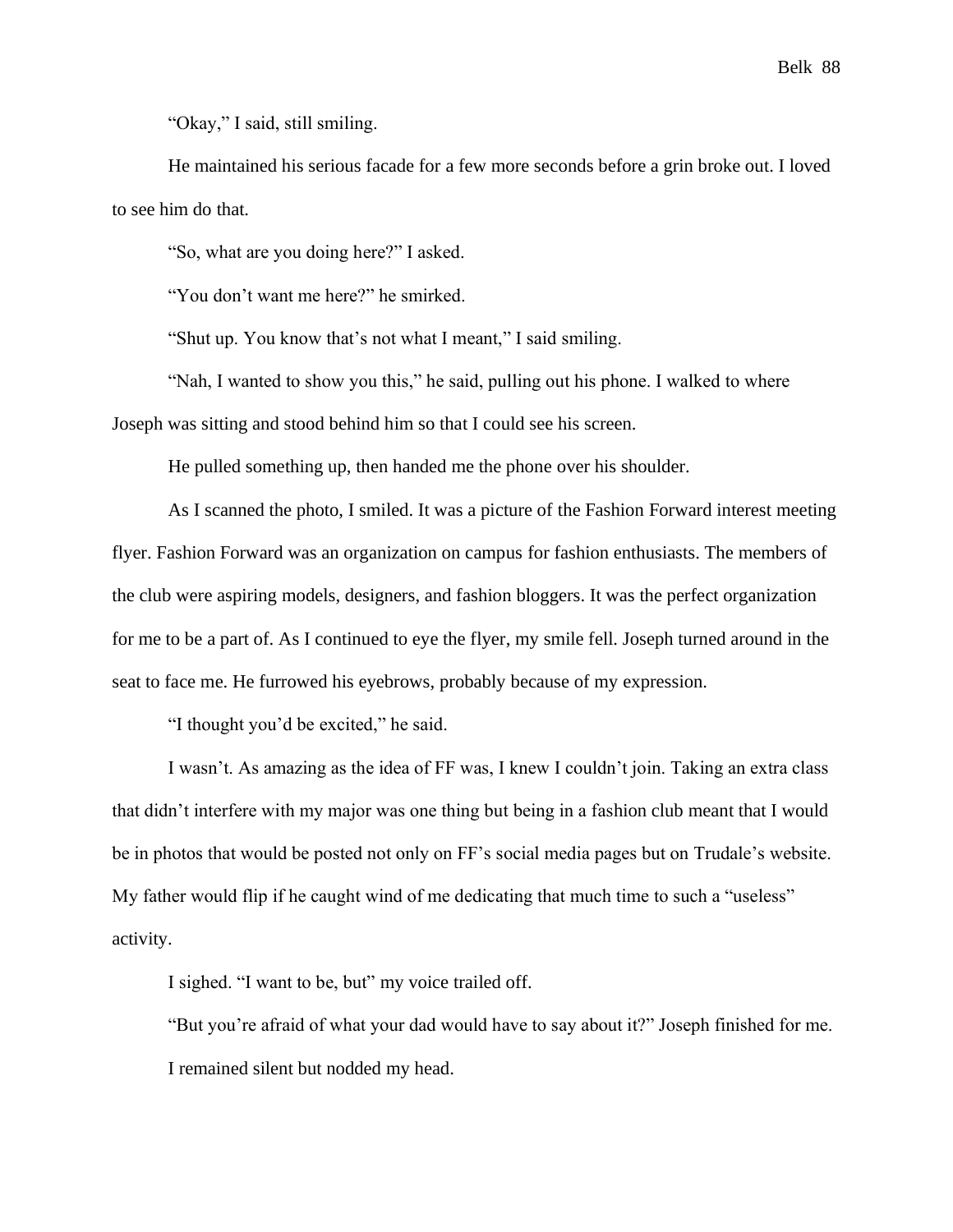Joseph stood from the seat and pushed it back under my desk. He then grabbed my hand gently and led me to the foot of my bed, where we both sat.

"Denver. It's a club. That's it. As long as you keep up with your studies– and I'm going to make sure you do– then everything will be okay. I know that your relationship with your dad is important to you, and it isn't my place to speak against that, but I think you should go to the interest meeting. Fashion makes you happy, and I like seeing you happy," he said.

By the time he was done speaking, my cheeks were burning from the intensity of my smile. This guy couldn't be any more perfect.

"Thanks. I'll go to the meeting," I said.

"You better," he said with a smirk. He was so gorgeous.

"What are you doing tomorrow? I have the day off from work, so I want to spend it with you," Joseph asked me. I hopped off the bed and walked over to my desk. I picked up the fabric that I had been about to use and folded it neatly, before placing it back in the basket under my desk.

"Uh, I go to Chapel on Sunday mornings, but that's about it. You want to go with me?" I asked. Once I finished tidying up my work area, I realized that Joseph hadn't answered me, so I turned to look at him. He was looking at me also, with an unreadable expression.

"Did you hear me? I asked if you wanted to go to church with me tomorrow," I said.

"I don't go to church, Denver. Why don't I just pick you up after?"

I observed him quietly for a moment. He seemed uncomfortable. I wasn't in the business of forcing my faith on anyone, but I was curious about his thoughts on Christianity. I decided not to pry, because I knew how quickly Joseph could shut down. Instead, I gave him a small smile and said, "I can't wait!"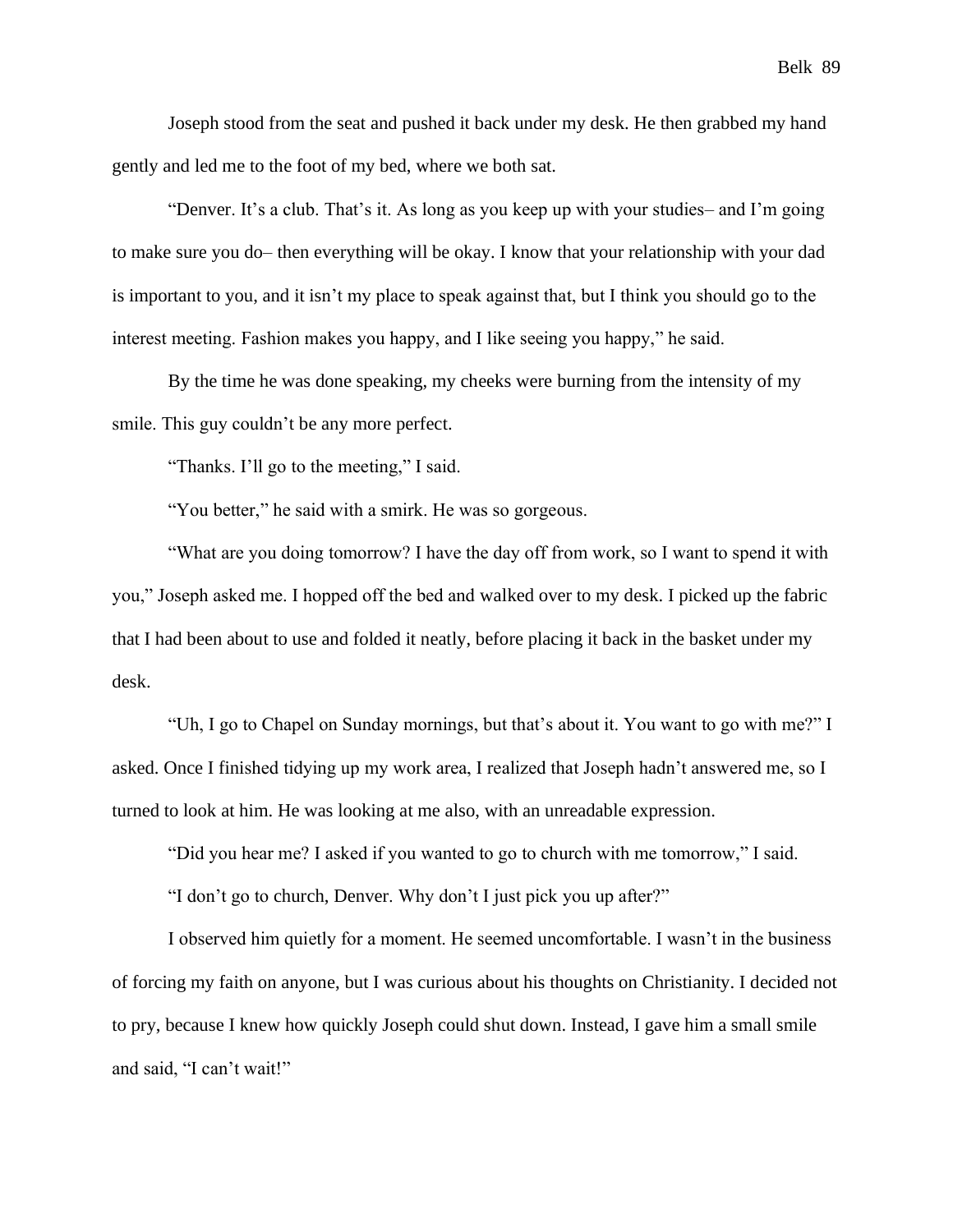### Chapter Nine

### (Regina)

As I sat in the passenger seat of Denver's father's expensive SUV, I kept my eyes glued to my phone. I didn't want to be here, but his dominating presence made me feel as though I had no choice.

Mr. Cartwright approached me the day after he helped his daughter move into the dorm. He offered to pay me a thousand dollars weekly if I kept him updated on Denver's campus life. Because I was her RA and next-door neighbor, he felt that I would be perfect for the job. Denver seemed like a sweet girl, so I didn't want to, but the money was a little *too* tempting to pass up. Now that she was trying to steal Joseph from me, I had no remorse for invading her privacy.

"What do you have for me, young lady?" Mr. Cartwright asked. His voice was so deep and commanding. To say that I was intimidated by his presence would be an understatement.

"Uh-uh, nothing much. She's just been going to classes and tutoring sessions. She hasn't done much socially since that party I told you about," I said. I rubbed my palms on the thighs of my jeans to relieve myself of the clammy feeling that had been building since I got in the car.

"Speaking of that party, has she been spending time with the young man who gave you all a ride home?" he asked.

I glanced at Mr. Cartwright, then smirked. He couldn't hide his anger if he tried. Clearly, he didn't want Denver hanging out with guys. That could possibly work in my favor.

"Yes, they've been spending a lot of time together. He's actually her tutor," I said innocently.

"What was his name again?"

"Joseph. Joseph Crews," I said, quickly.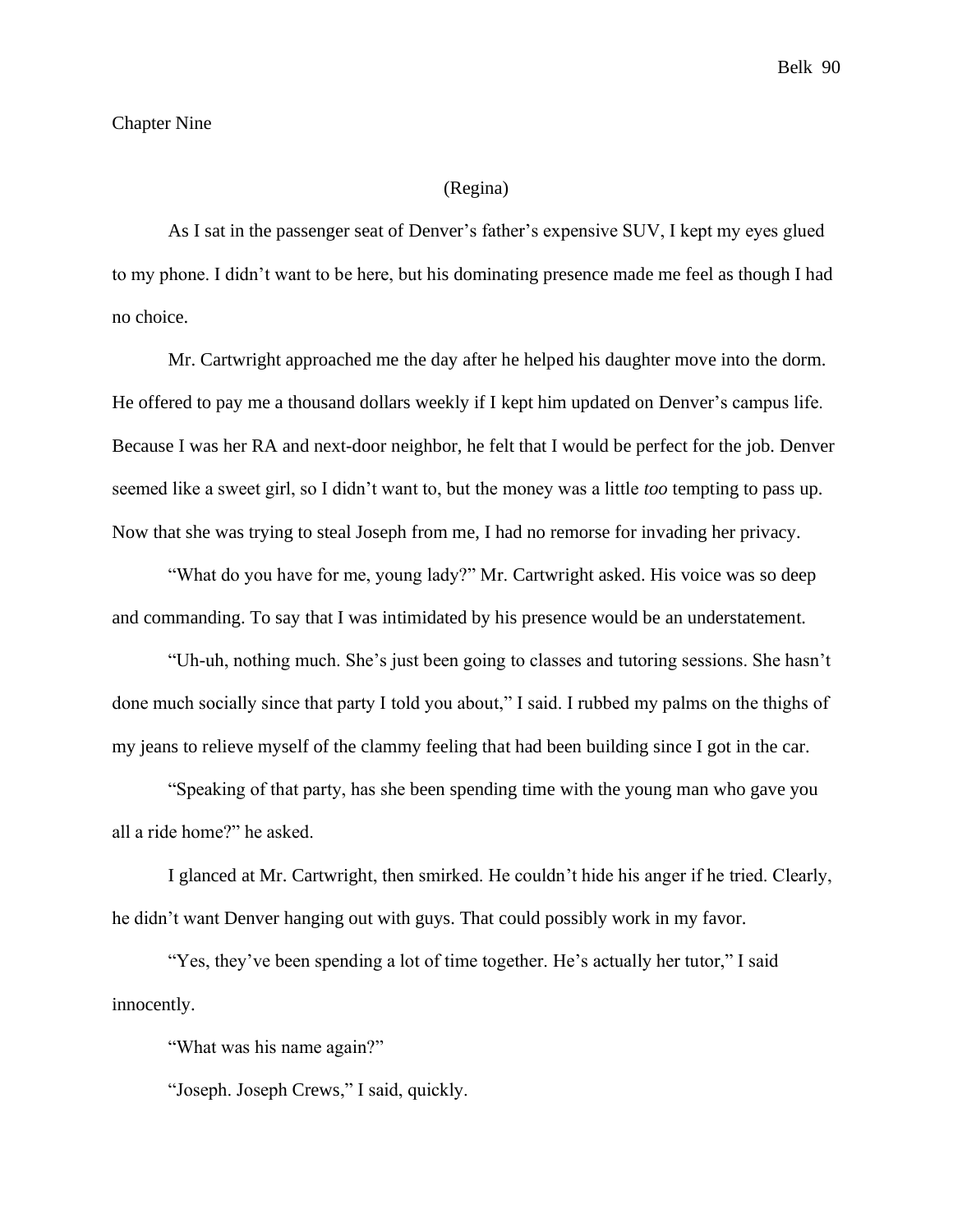If Mr. Cartwright could keep his daughter away from Joseph, I knew I would have a chance.

Mr. Cartwright was silent for a moment, before he said, "Tell me what you know about him."

\*\*\*

I stood outside of the classroom that FF had reserved for our interest meeting, trying to get my thoughts together. It had been a terrible day so far, and I hadn't been able to shake it. First, I had to witness Joseph with the *Freshman*, and she didn't seem the least bit concerned about my little threat. Then, I was a little nervous about my conversation with Denver's father. Something about his demeanor made me feel like he could be dangerous. A part of me was regretting getting roped up into this little deal I had with him, but I decided not to dwell on it.

It was clear that he was very protective of his daughter, and he did not think that Joseph was good enough for her. I was okay with that as long as he found a way to keep her away from my guy. I loved Joseph, and it honestly hurt my feelings that he could dismiss me so easily. I knew that his feelings were developing a lot slower than mine were for him, but if he would just give us a chance and some *time*, we could be something really special.

I shook my head and took a deep breath. I had to worry about my personal life later. Right now, I had to host the interest meeting as the organization president. I loved fashion, but I loved the power that came with being president even more. All decisions that were made about our events and activities had to be approved by me and the executive board, but as president I had the final say so when the board couldn't come to an agreement. Our club advisor was a Biology professor at the school and had no real interest in micromanaging us. That gave me free reign to do whatever I wanted.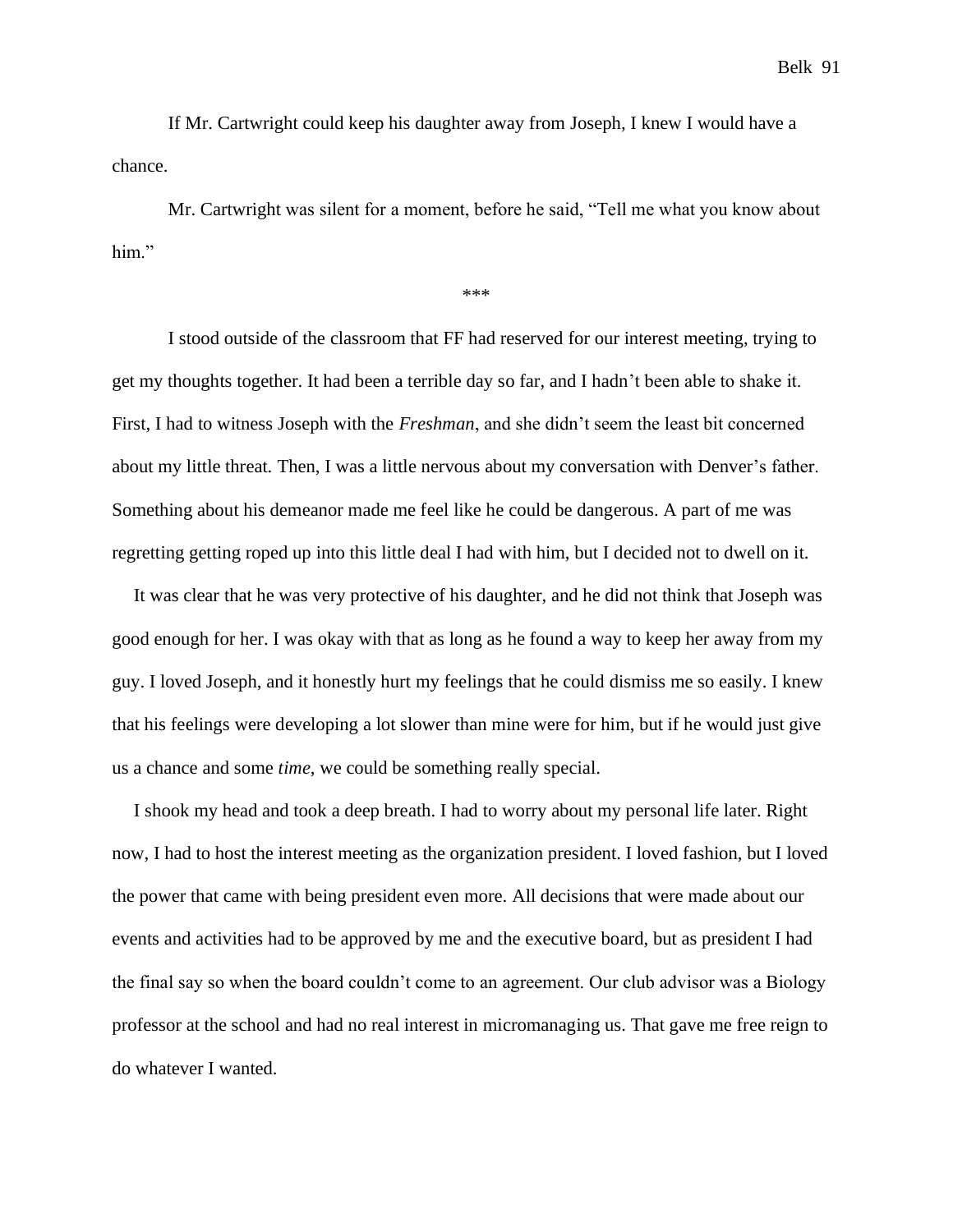Pushing the door of the classroom open, I walked confidently to the front of the room. All of the people interested in our club were seated at the students' desks, and the E-Board members were behind the table in the front of the room. I arrived late on purpose because I loved making an entrance. Without looking at the interests, I turned to the E-Board and placed both palms on the table.

"Have you guys seen any good prospects yet?" I asked them with a smirk.

"I'm not sure yet, they all look so nervous," said Julia.

"Good," I said with a sly grin.

Julia shook her head. She was the club financial secretary. Out of all the members on the board, she was the nicest. She always tried to make others feel welcome and I hated it. Being nice was a weakness. People took advantage of weaknesses.

"Well, there is one girl out there who has a lot of potential. Her outfit is fierce, and she didn't come in here trembling like everyone else," said Jaden. He was the social media coordinator, and one of my favorites. He wasn't afraid to speak his mind and he was the best dressed male at the university.

"Hmph, we'll see. Where's she sitting?" I asked.

I turned and looked in the direction that Jaden pointed his well-manicured finger, and almost lost it. *Denver!*

Her outfit was nice. *Better* than nice. She paired black leather pants with a varsity jacket blazer and silver boots. It was professional but edgy and it was the perfect outfit to wear to a meeting like this.

*Man, I hated this little girl*.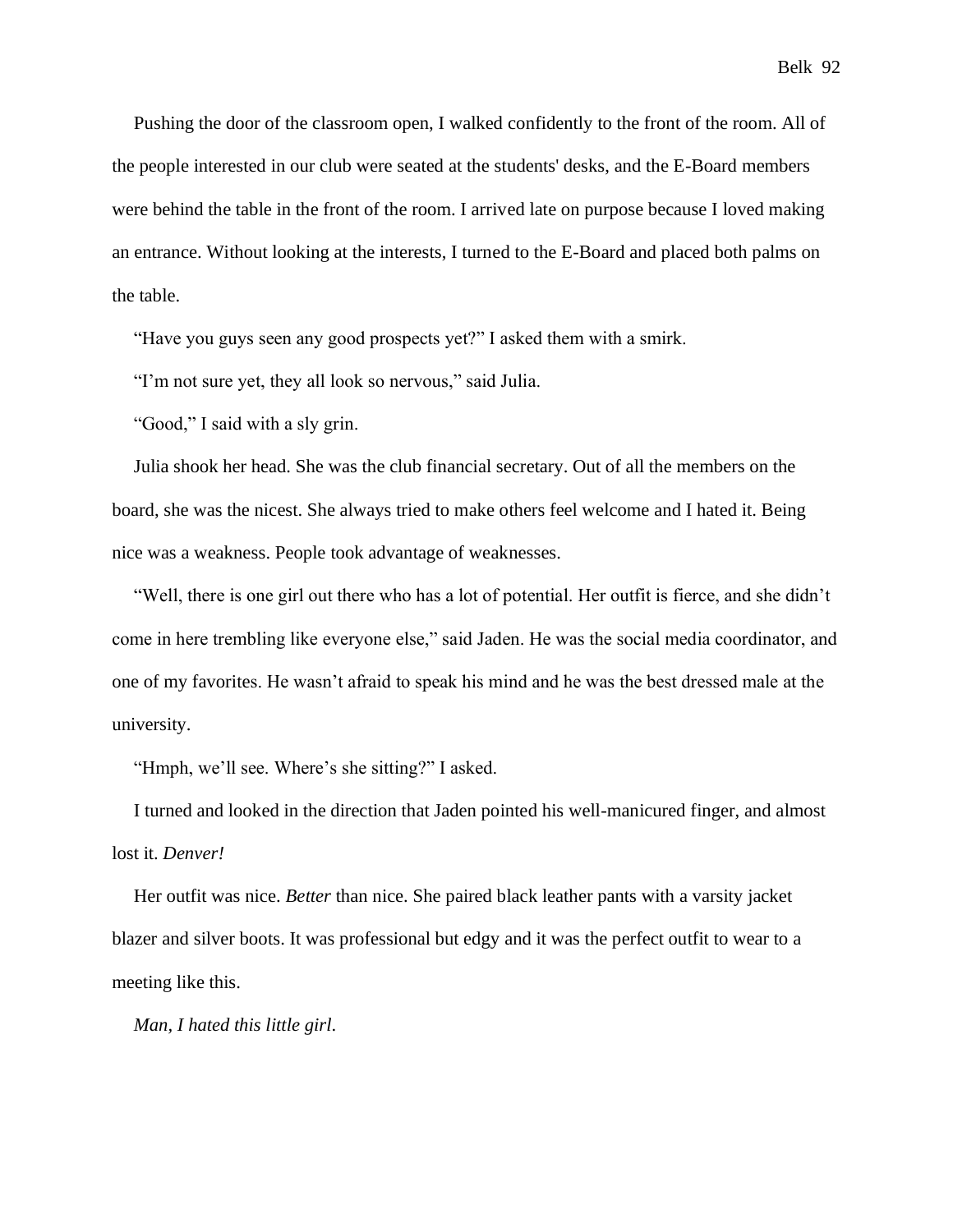I eyed her for a second longer before composing myself with a fake smile. FF was my domain, so I had no reason to worry. All candidates had to go through a month's worth of fashion challenges before we selected our newest members. I'd make her challenges extra interesting. Maybe she'd do us all a favor and drop out of the running.

I cleared my throat and prepared to begin.

"Good evening, everyone. I'm Regina Lancaster, a junior Fashion Design major here at THE Trudale University, and I also serve as the president of Fashion Forward. Let's get started, shall we?"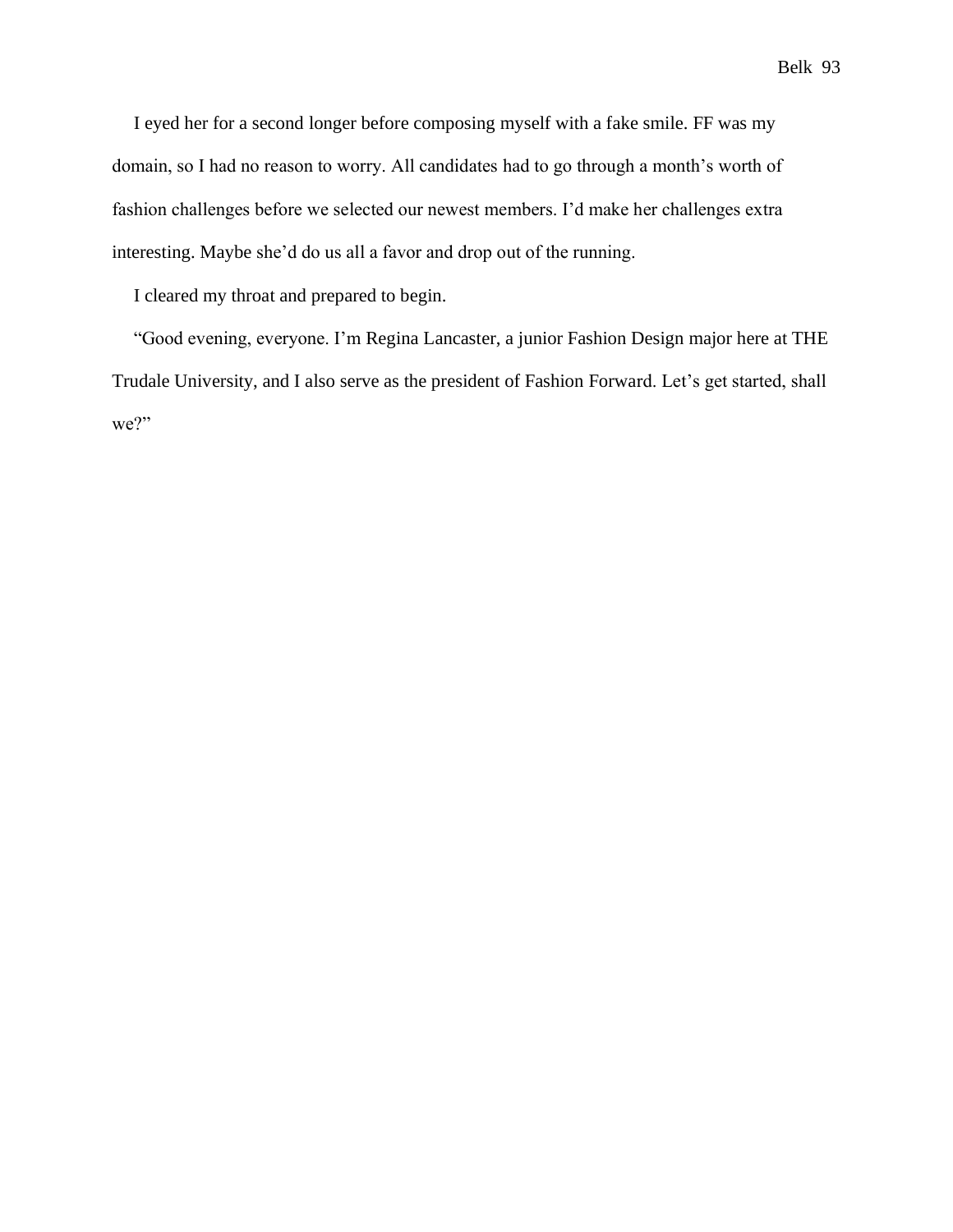### Chapter Ten

### (Denver)

I skipped to the dorm's entrance, still reeling from my lunch with Joseph. Each day that we spent together confirmed for me what I already knew: he was *the one*. We had agreed to take things slow and get to know each other. He hadn't asked me to be his girlfriend, and he hadn't even kissed me yet, but I just knew that he was it for me. My time with Joseph felt like a breath of fresh air. I didn't have to hide from him or change myself to make him happy. The only other people I had ever been able to be myself around were Jazz and my Nan. I felt blessed to have found happiness in our friendship.

I was still smiling when I pulled open the heavy door, but as soon as I stepped inside, my smile dropped. When my timid eyes met my father's angry ones, I stopped breathing. I could tell that he was upset, and I wish that I hadn't decided to come to my room for a nap. He gave me a small smile, but it didn't match his eyes.

"Daughter. Let's go chat in your room," he said. Without waiting for a response, he turned on his heels and headed for the elevator. I slowly followed. Our ride up to my floor was silent, and so was the short walk to my door. My hands shook as I retrieved my key from my bag and put it into the lock on the door.

"What's the matter, Daughter? You seem nervous about something," he said.

"Uh, no, I'm fine. Come on in," I said, trying to calm myself. He just chuckled and walked inside behind me.

"So, what's new? What have you been up to?" he asked. He sat on the end of my bed as I walked to my mini-fridge and got two bottles of water. I handed him one, then twisted the cap on the other. I took a long gulp before responding.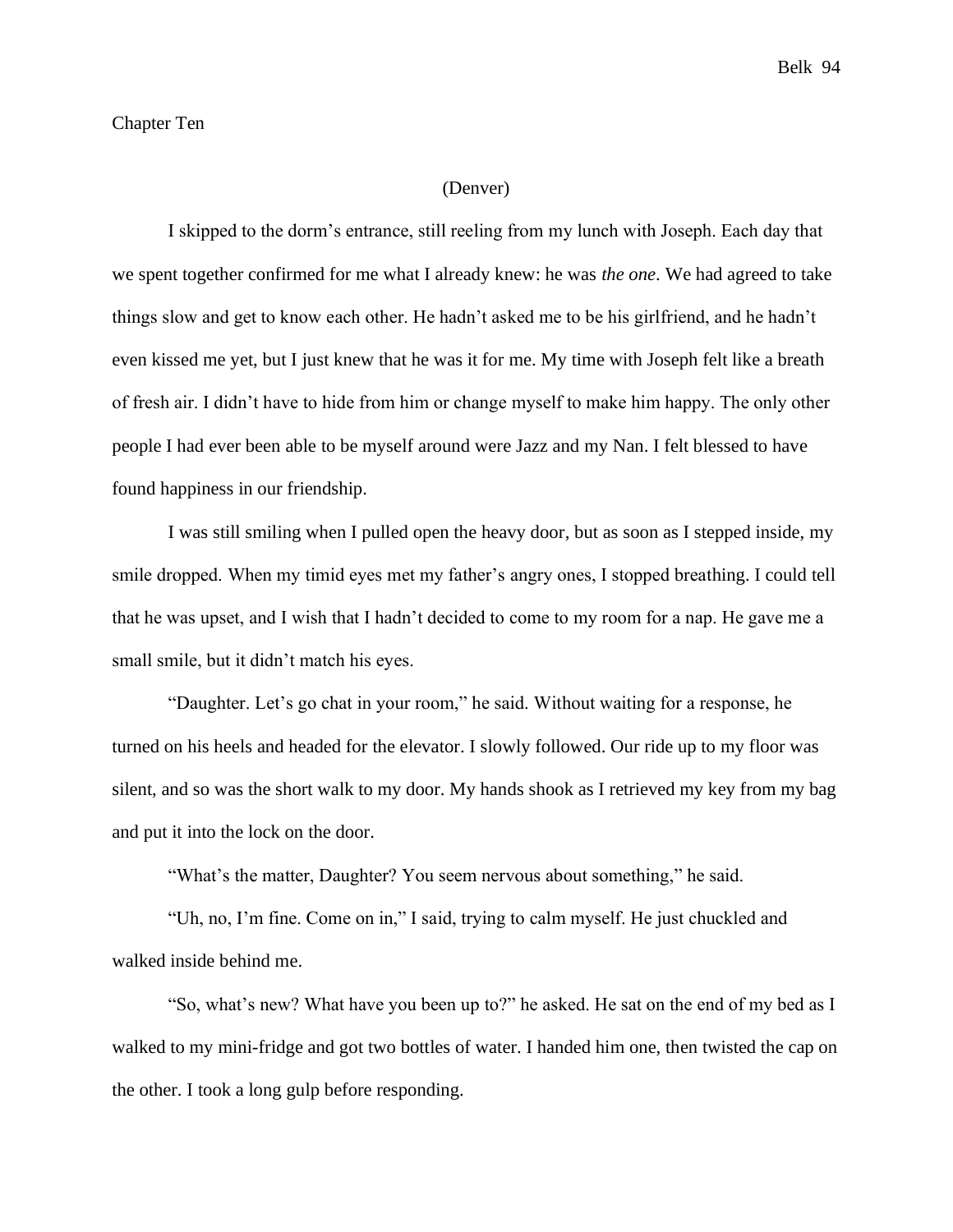"Just classes, tutoring, and– "

"And Joseph?" he asked, cutting me off.

I almost choked on the water as I swallowed hard. *Why does he always know everything?* "Jo-Joseph?" I asked, innocently.

"That's who you've been spending all your time with, right? I warned you about getting distracted, Denver," my dad scolded.

"I promise I'm not distracted. I'm more focused than ever, actually. Joseph is the TA for my Calculus class, and he tutors me. Ever since I started working with him, I've been making A's, and you know how hard math is for me, Daddy," I said. I knew I was rambling, but I needed to put his mind at ease about Joseph. I had no plans to stop seeing him, so I didn't need my father to try and give me any ultimatums.

My dad stared at me for what felt like an eternity.

"It's nothing other than tutoring, Daddy. Promise," I lied.

Eventually his expression softened, and a small smile graced his face.

"I trust you, Daughter. Just be careful. Guys like him are only after one thing, and it isn't your heart. Stay on track with Justin. You'll be happy with him," he said with a nod.

I forced a smile as he stood and approached me with open arms. I fell into his embrace, and he patted my back awkwardly. As close as my father always wanted the two of us to be, he wasn't the best at showing affection or spending quality time.

Before he released me, he said, "I'm glad to know you're on the right track, Daughter. I've gotten you too far for the plan to sway now."

I held back an eye roll as I stepped out of his arms. As calm as his tone was, the warning I saw in his glare made me nervous. Maybe I needed to slow things down with Joseph for a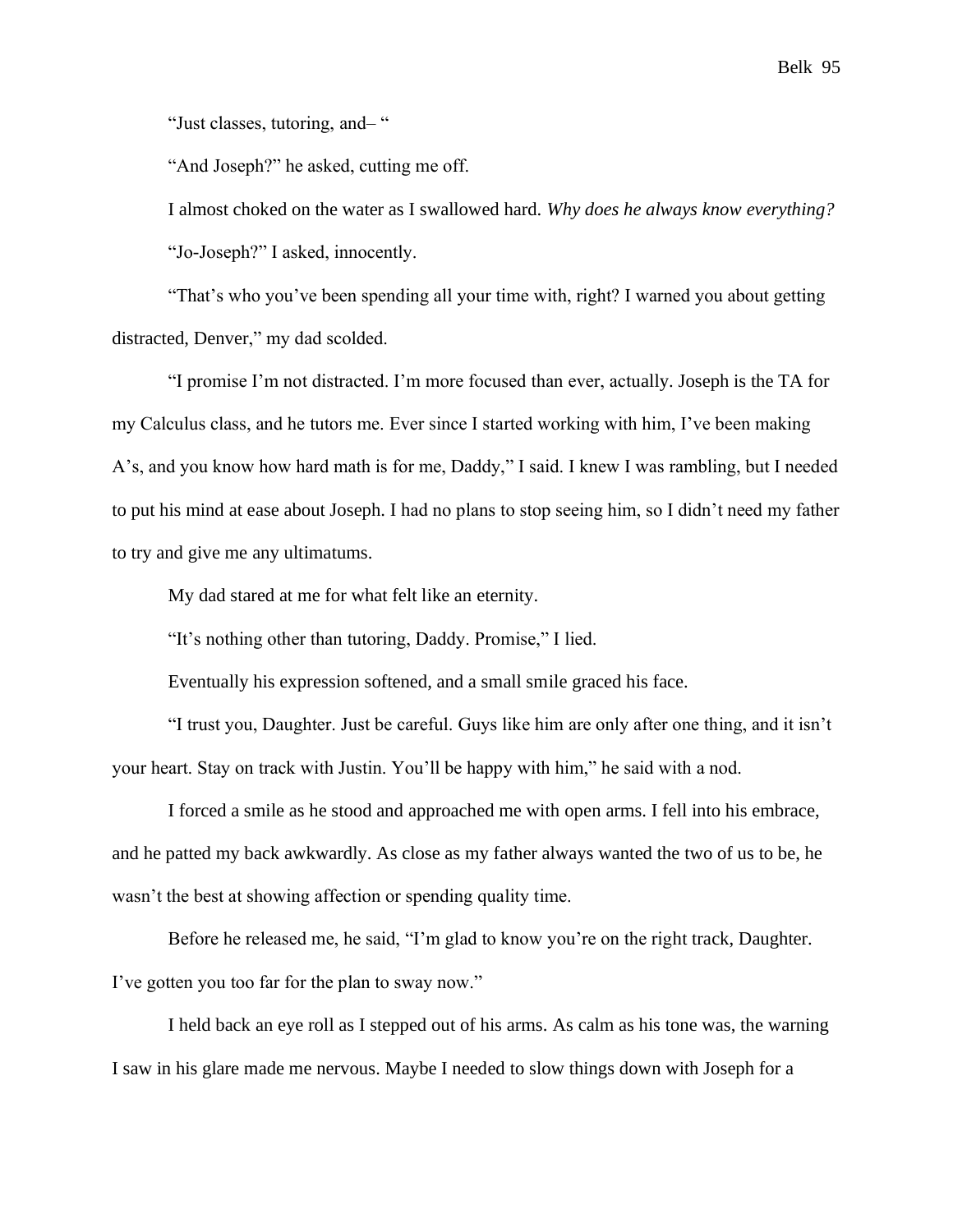while. I didn't think that I was prepared to endure my father's wrath if he ever found out the extent of our relationship.

#### (Mr. Cartwright)

I walked into the sneaker store and looked around, frowning. My daughter had all the advantages in the world. She had the best education, everything her heart desired, and a promising future ahead of her. She also had Justin, who was surely going to be successful, and he was in love with my daughter. I was grateful for that, because he is exactly the type of young man that my daughter needed to marry. I wanted her future to be prosperous and secure, which is why I couldn't understand why she had gotten mixed up with a scholarship kid who worked at a sneaker store.

I had looked into Joseph when the Resident Assistant that I was paying mentioned his name. I wasn't impressed. His family was poor, and whoever his father was didn't even bother to sign his birth certificate. That was enough for me to know that he wasn't good enough for my Denver. She could only have the best, and Joseph was clearly scum. I scanned the store and noticed him placing a pair of shoes on a display rack. With a smirk, I approached him. I stood about a foot away from him and waited for him to acknowledge my presence. Once he turned around and met my gaze, I saw a hint of recognition in his expression. *He remembers me. Good!*

"Good evening, sir. Can I help you with anything today?" he said in a professional tone. His eyes stayed on mine as he spoke.

"You can help me by staying away from my daughter," I said, bluntly. I had no intentions of beating around the bush. My time was too valuable.

"Excuse me?" he asked, his tone still even.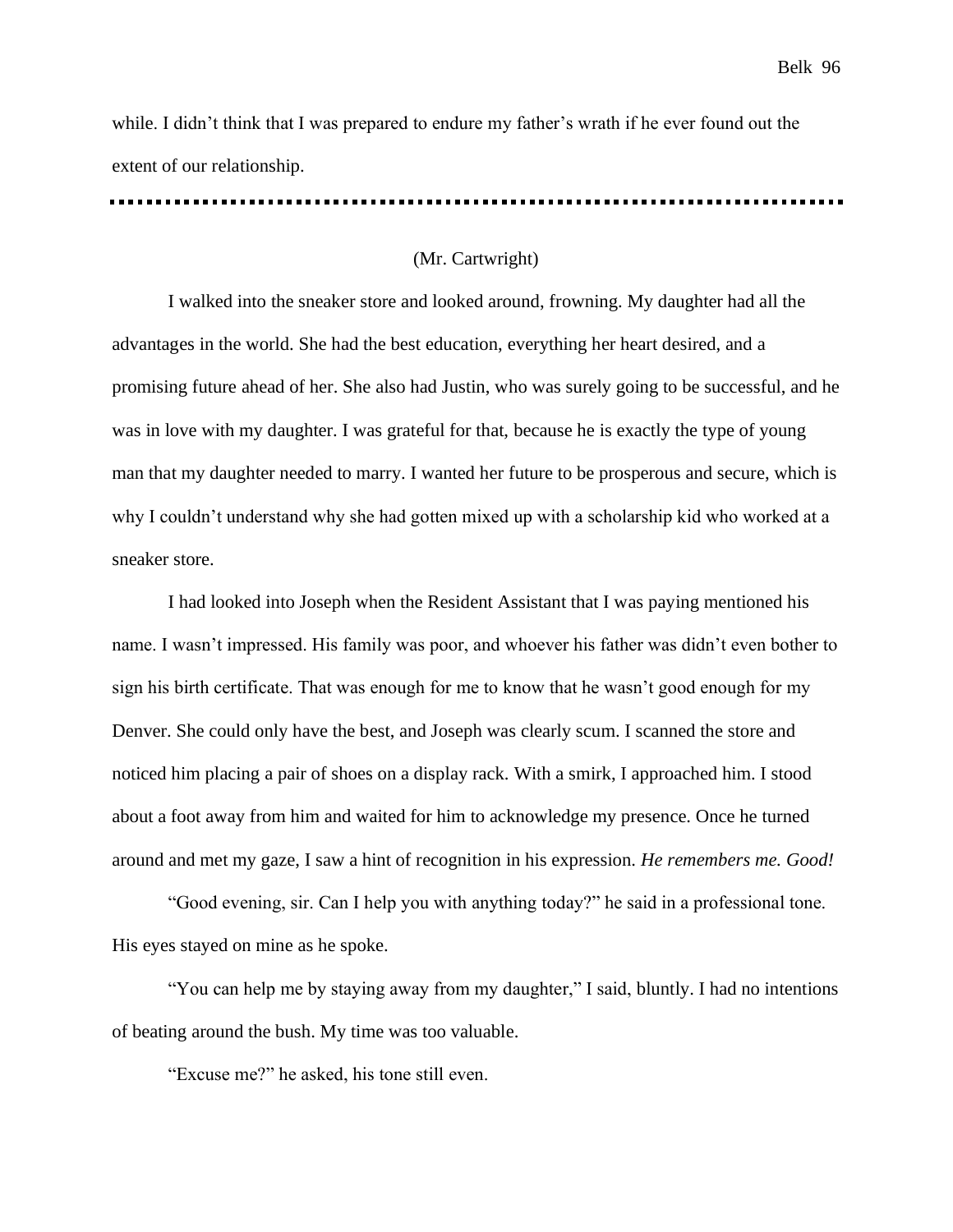"You heard me. Denver. Stay away from her. She has a future ahead of her that doesn't involve you," I said.

He chuckled, but kept his eyes trained on mine. I could tell that he wasn't easily swayed, but I wasn't concerned. *Neither was I.*

"Is that right?" he asked.

"That's exactly right. I'm here as a courtesy to you. Leave my kid alone. You may not know me, but I have a lot of influence at Trudale, and I would hate for something to happen to your scholarship. I'm sure you don't want to pack up and go back to Thomasville without your degree," I said with a smirk.

I could see the anger in his eyes, but he remained silent. *Fine by me.*

"I don't need you to respond if you heard me loud and clear. Stay away from Denver or suffer the consequences."

With that I turned around and headed out of the store and into the main area of the mall. I figured I'd pick up my wife's favorite chocolates before I headed home. My mission had been accomplished.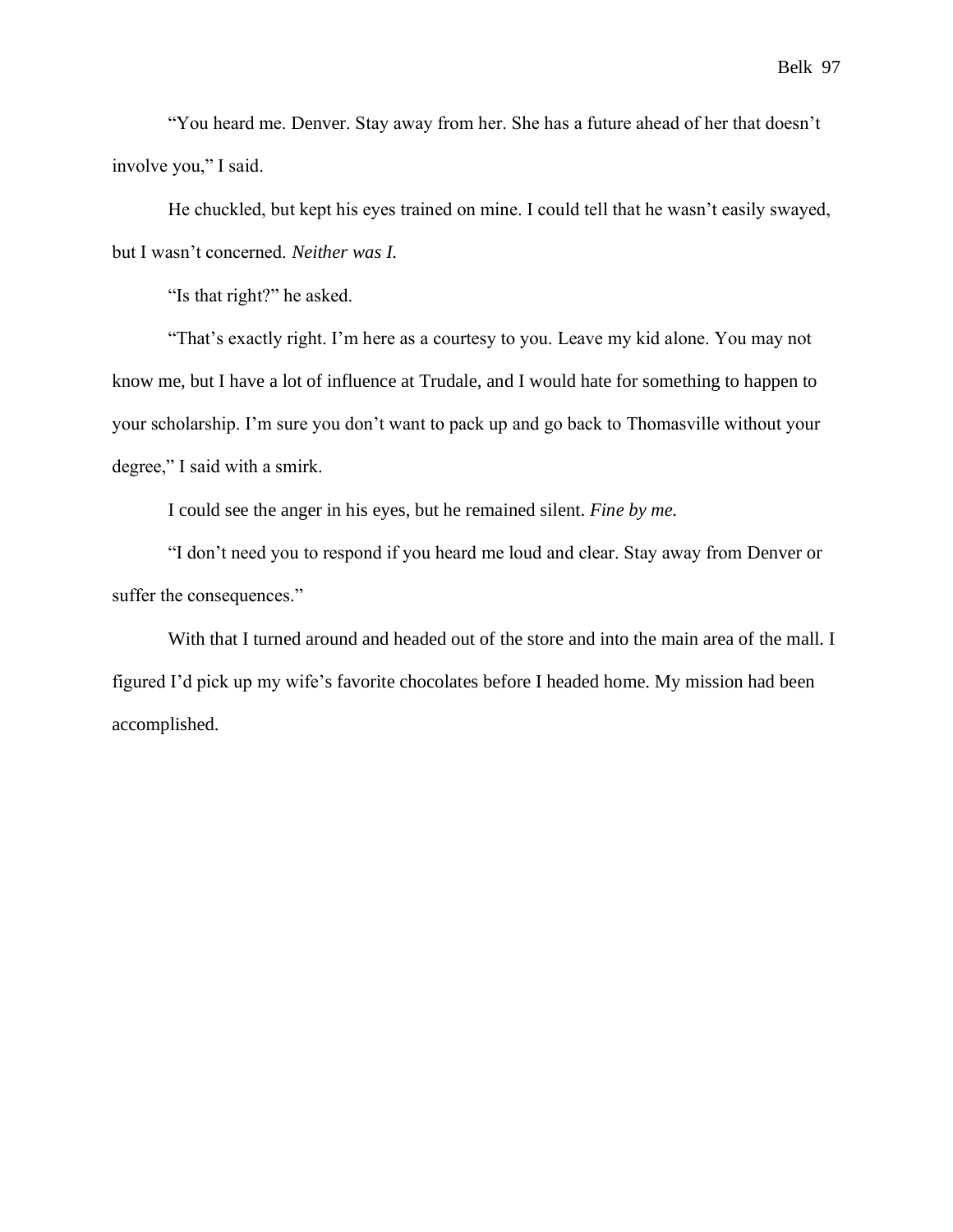## Chapter Eleven

#### (Joseph)

"Here's your order, Joseph. Enjoy, honey," Miss Bessie said as she handed me a takeout bag with two plates inside. I couldn't help but smile because I had only ordered one dinner.

Miss Bessie had been fond of me since I moved to Atlanta as a freshman. I loved the food so much that I ate here often. It was a nice break from campus food, and nothing was too expensive. She would always strike up conversations with me, and as reserved as I usually was, I enjoyed talking with her. I never had a grandmother, but if I did, I'd want her to be like Miss Bessie. We bonded quickly, and she always made sure I was well fed.

"Thank you, Miss Bessie. I appreciate it," I said.

"Oh boy hush. Get out of here, "she said with a huge grin.

Just as I was turning to leave, I caught a glimpse of those golden curls. Denver was in a two-person booth, and her back was facing me. I had been in the front of the small restaurant waiting on my food, and I hadn't noticed her before. Now that I had, I couldn't help but stare. I felt my anger building as I observed the body language of the guy who was sitting across from her. It was Kevin from the Calculus class. He was leaned into the table and laughing at something she said.

It had been two weeks since Denver's father showed up at my job, and I hadn't spoken to her much since. When her dad left the store, I texted her to tell her that he had paid me a visit and threatened my scholarship. When she didn't respond, I called. I called again once my shift was over and again, she did not answer. I had decided not to call again, since we had to see each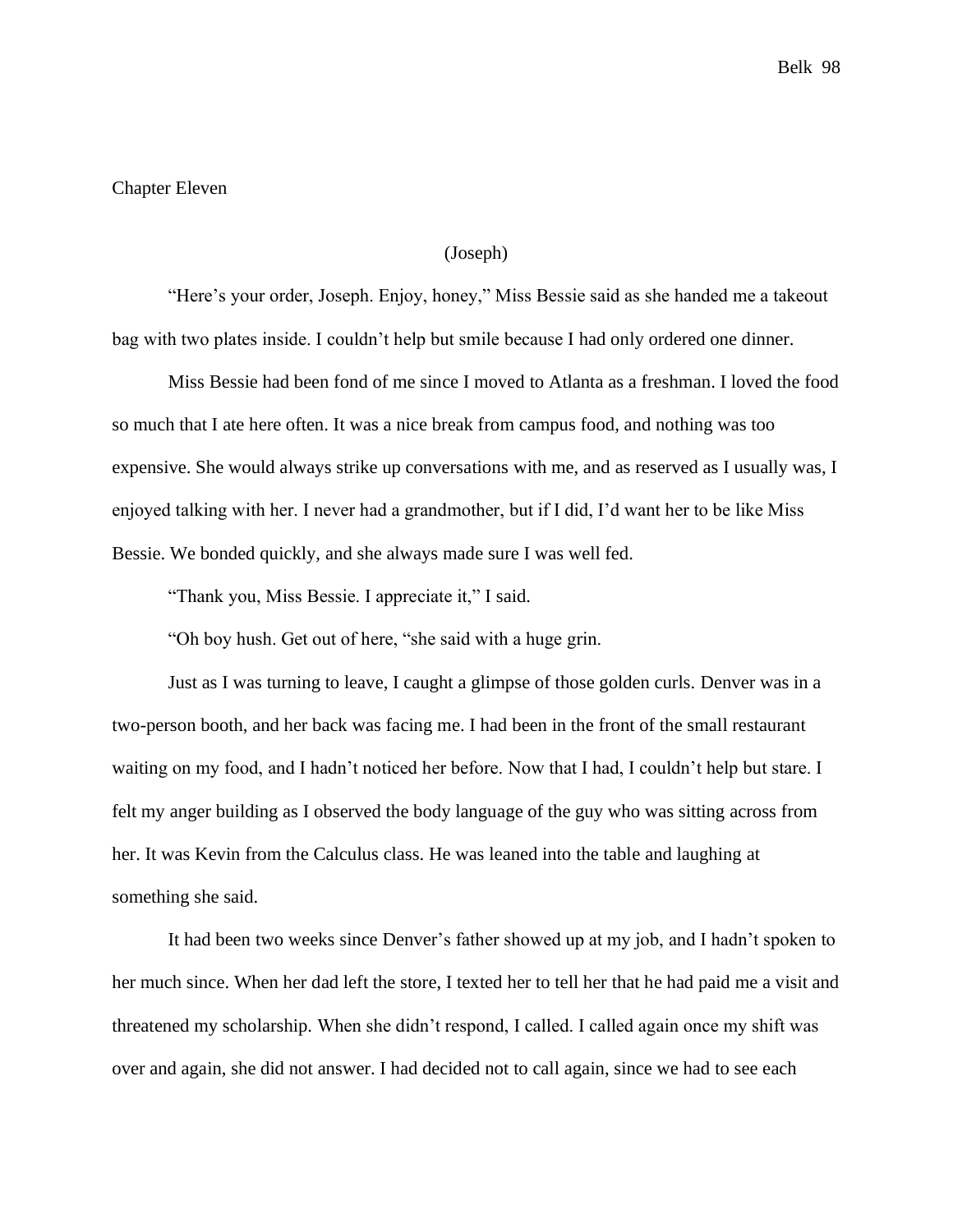other in class the following day, but when we did, she avoided eye contact with me the entire class period. When Dr. S dismissed everyone, she bolted out of the door. The next day, she failed to appear for our tutoring session. I realized that her avoidance had to be because of her father. Based on the things she told me about him, I knew that he wouldn't be a big fan of me, and his visit only confirmed that. I also knew that she had a hard time standing up for herself and her desires where he was concerned. I had to admit that my feelings were hurt, but I knew I'd get over it. If it was that easy for her to ice me out, then we never would have worked anyway. I just hated that I allowed her to get close to me, only for her to prove to be just as inconsistent as everyone else in my life.

"What's the matter, honey?" Miss Bessie asked.

I had forgotten that she was even standing there. "Nothing Miss Bessie, I'm fine," I lied.

To say that I was upset would have been an understatement. I was furious. I watched Miss Bessie glance over to where Denver and Kevin were sitting. I'm sure it's because I had been staring.

"You're sweet on that girl?" she asked, knowingly.

"No, nothing like that," I said.

"Mhmmm, boy. Tell me anything," she said and walked toward the kitchen area.

Just then, Denver stood up and Kevin nodded his head. She turned and headed for the restroom, and I stayed put, because she had to pass me to enter. She was typing on her phone, but when she got close enough, she looked up, and locked eyes with me. She looked shocked, but happy to see me. Her expression slowly transitioned into one of guilt, and she opened her mouth to speak.

"Joseph," she said.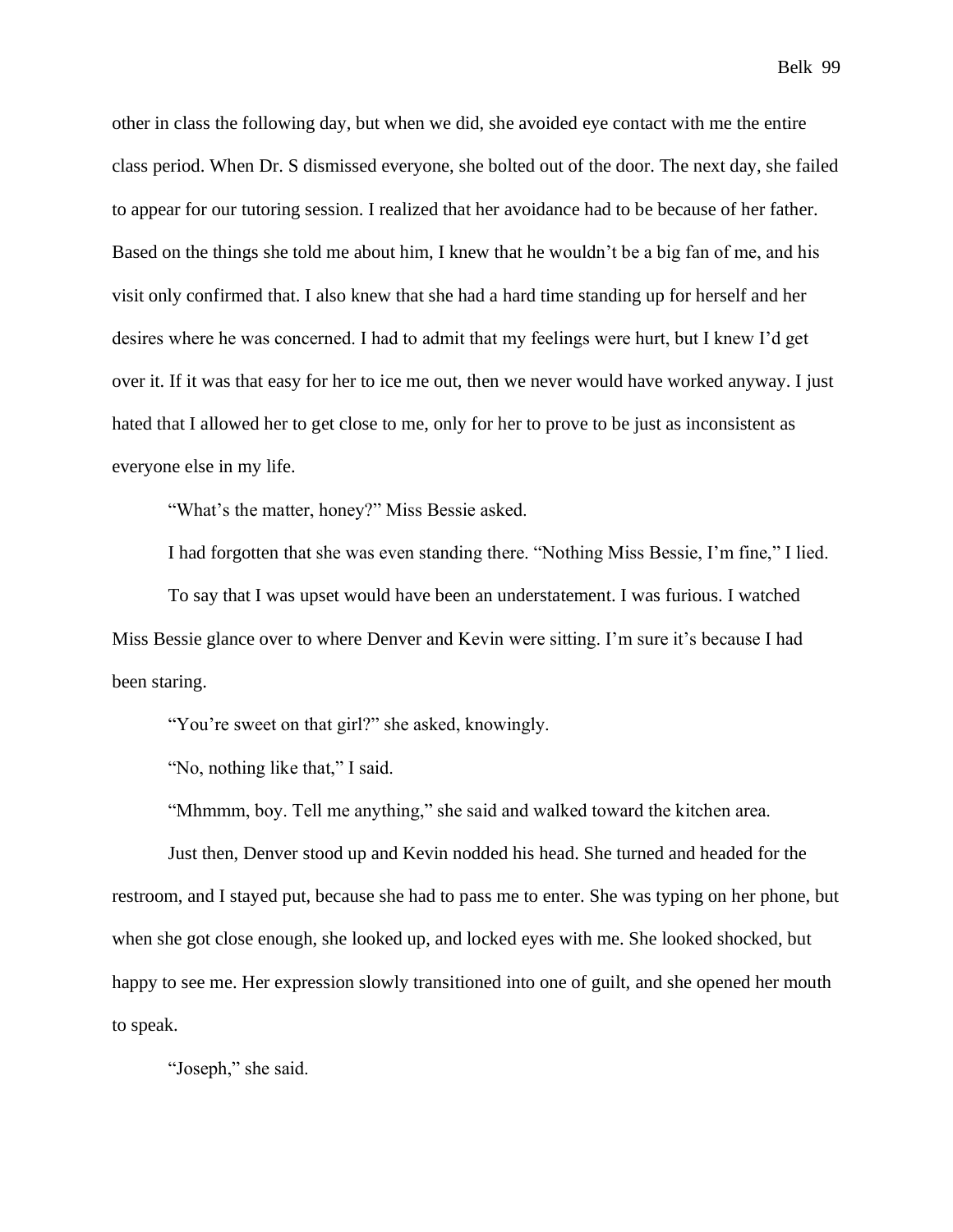I looked at her for a second more before I walked out of the restaurant.

## (Denver)

I watched as Joseph walked out of the door and fought back a few tears. I was going to the restroom to call Jazz. I was having the worst time on this date that she insisted I go on. I had been sulking for the past two weeks, and she was tired of it. She wanted me to call Joseph, but I just couldn't. When he had texted, me saying that my dad showed up at his job, I knew I had to end things. I knew that my father had influence at our small university, and I was sure that he could cause trouble in Joseph's life. That was the last thing I wanted so I just stayed away. It was killing me, and Jazz wanted to see me smile again. She said that if I was really going to be done with Joseph, then I needed to go out with someone to get my spirits back up. This date was having the opposite effect on me, and now that Joseph had just seen me out with another guy, I was officially crushed. As much as he tried to hide it, I saw the hurt in his eyes, and I felt awful.

I also missed him. Talking and spending time with Joseph had quickly become my favorite pastime. He was an amazing listener, and his advice was always well-thought out and insightful. Not having him around left a void that no one else could fill. We had only known each other for a short time, but he had already made such a huge impact on my life.

"What have you done that's got my Joseph all out of sorts?"

The voice of the old woman who owned the restaurant startled me. I was still gazing at the door that Joseph had walked out of, so I didn't notice her approach me.

"Ma'am?" I asked, although I had heard exactly what she said.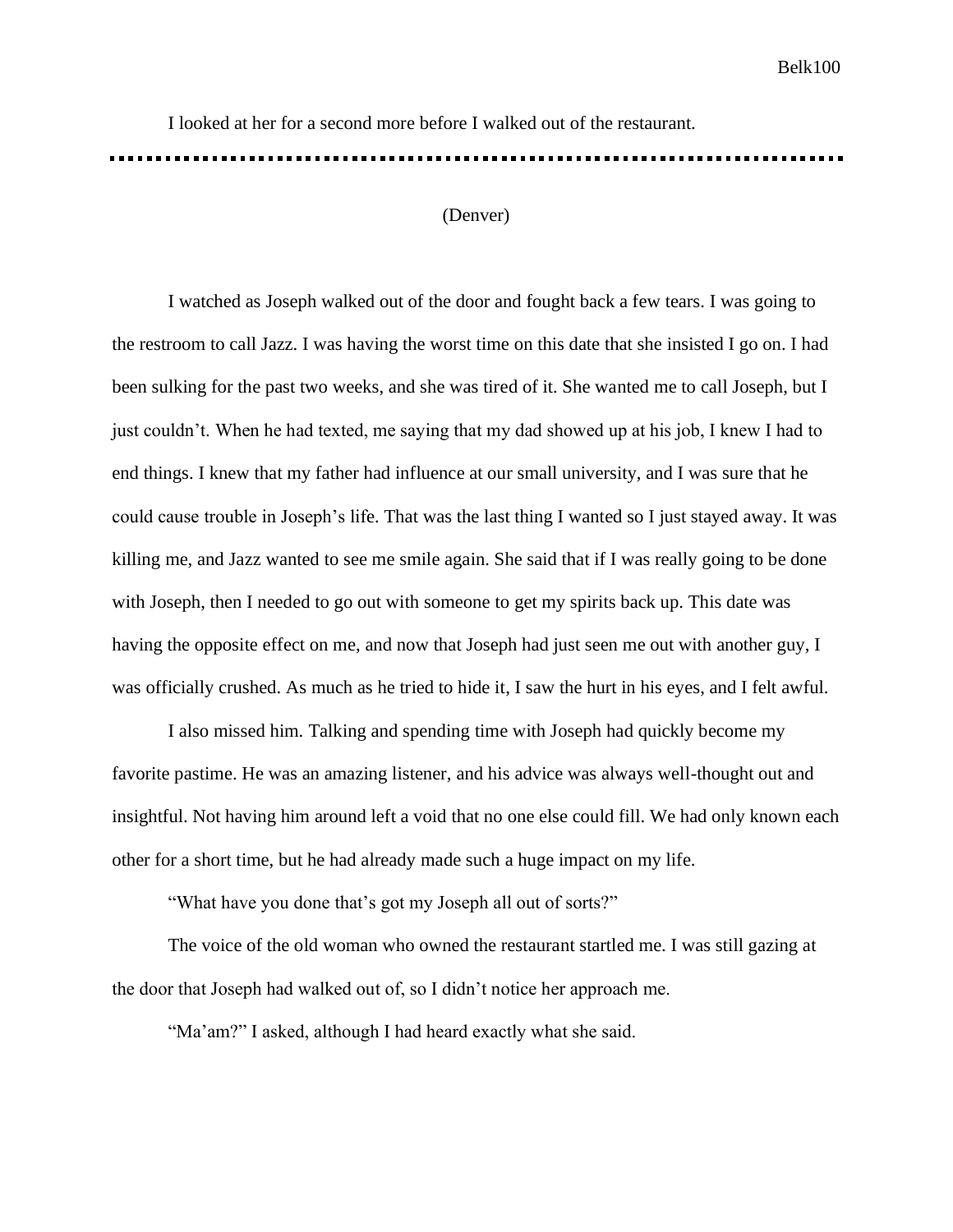Joseph told me that he and the woman were close, and judging by the angry look on her face, I knew that it was true. She loved him, and I had hurt him.

"I saw the way he looked at you and that young man over there," she gestured to Kevin who was looking at us with a confused expression. I had to fight back an eye roll. I was *so* over this date.

"For as long as I've known him, he's never looked at a girl like that, so you must mean something to him. He looked crushed to see you on a date, so I need to know what's going on," she said. Every time I saw Miss Bessie, she was walking around the restaurant smiling with patrons. She always seemed so sweet, but right now, she meant business. I wasn't sure why, but I took a deep breath and told her everything. I told her about how well Joseph, and I had been getting along, about my father's threats, and about how my father had basically been dictating my life *all* my life.

"Well, sweetheart. You seem like a nice girl, and you have a good head on your shoulders. I understand demanding parents more than anyone. My parents were as strict as they came," she said and chuckled lightly.

"But I'm going to tell you this: no one can live your life but you; not even your parents. If something happened to your father today, God forbid, he'd be gone, and you'd be right here. If Joseph makes you happy, then go after happiness. Do it for you." She smiled, and I couldn't help but smile back. Her expression suddenly turned serious.

"But if you plan on following your dad's marching orders, then don't drag my Joseph along. He's been through enough heartache for an entire lifetime. I won't have any more of it," she said. She eyed me for a second longer, then headed back toward the kitchen.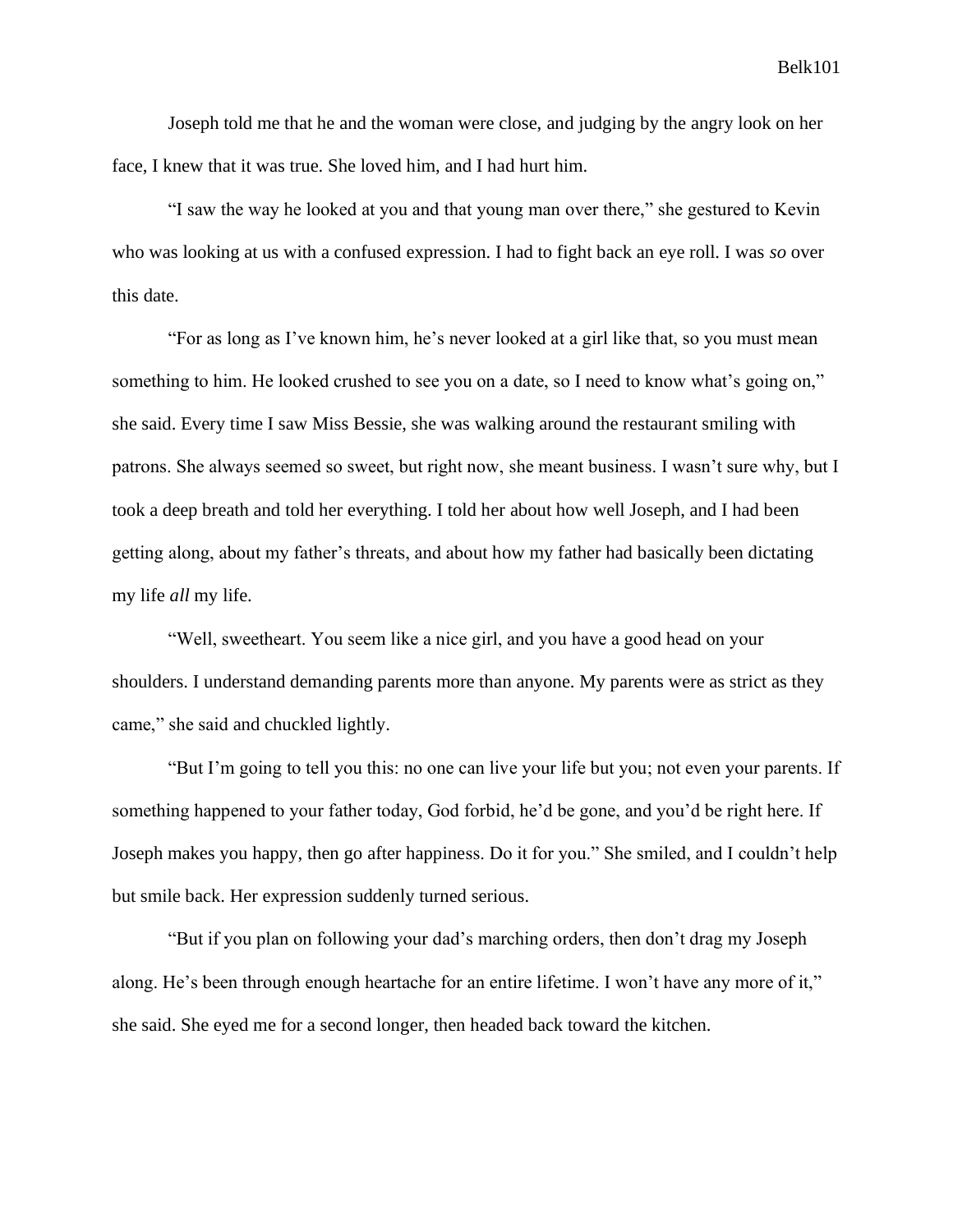I just stood there for a second before gathering my thoughts and returning to the table with Kevin.

"Is everything okay? That looked pretty intense," he said. He genuinely looked concerned, and I felt a little guilty. My mind and heart were set on Joseph, and I had no room in either for Kevin.

"Kevin," I exhaled before continuing, "I need you to take me home."

# (Joseph)

#### *Knock. Knock. Knock.*

I looked up from my sketchbook, confused. I never had visitors. In fact, no one really knew where I lived. A lot of Trudale students lived in my complex, so it wasn't a secret, but I didn't really have friends. Someone knocking on my door was odd. I walked toward my front door, then looked out of the peephole. Denver. *How did she know where I lived*? I had never brought her to my apartment because we usually hung out around campus. Once I walked out of the diner, I came straight home to draw. I needed to get my mind off things, and this was the best way to do that.

I opened my door and glared at her silently. She immediately started rambling.

"Um, I still had your location on the Find my Friends app, from the day that we shared locations with each other because you said that I should always share my location with three trusted friends," she said. Denver looked at me as I folded my arms and tilted my head to the side. She was talking so fast that I could barely keep up. Her nervousness made me want to smile, but I contained it.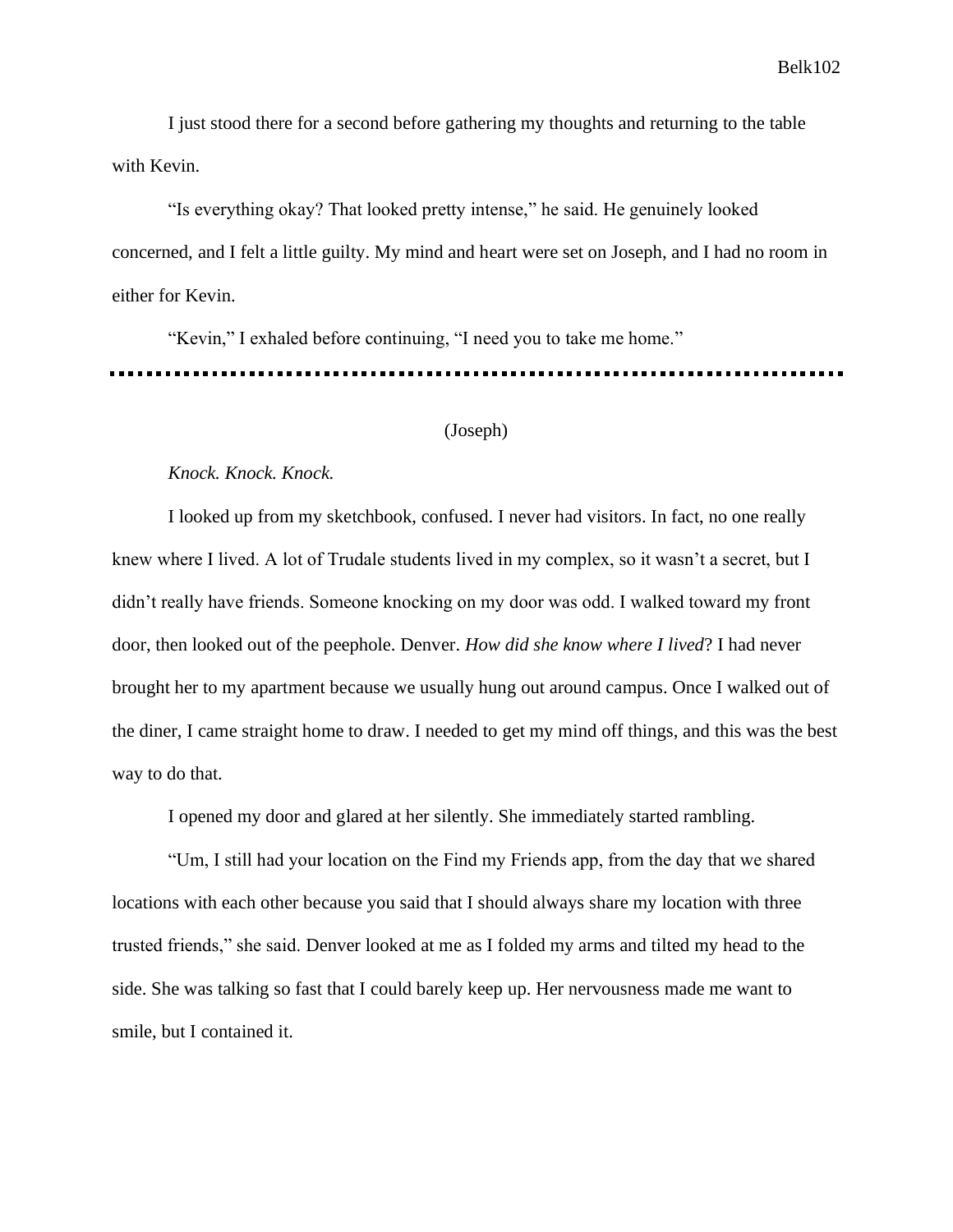She slowed her words down as she continued, "You never stopped sharing your location, and I needed to talk to you. I hope you don't mind," she said softly. I continued to stare down at her, without words. She shifted from one foot to another uncomfortably and her eyes were now trained on my welcome mat. After a few seconds, she looked back up at me, and inhaled deeply. When she exhaled, the nervousness was gone, and a look of determination graced her face. *She was so beautiful.*

"Can I come in, Joseph?" she asked confidently.

I stared at her for a few more seconds, making her sweat. Finally, I stepped back a little and allowed her room to enter my apartment. She looked around silently as she stood in the entryway. I watched her eyes scan my small kitchen and living room area, before glancing at me briefly. Her eyes then went to the television, which was playing an episode of my favorite show, *Criminal Minds*. I continued to observe her as she feigned interest in the television before she looked to her right. When I noticed what had now caught her attention, I closed my eyes in annoyance. I should have put the painting of her in my bedroom before I let her in. It was on a large canvas and was resting on the wall beside my sofa. I wasn't sure what to do with it, but the day I dumped it in the garbage outside, I ended up going back to retrieve it. Now, I was regretting that decision.

Once she noticed the painting, it was all she could focus on, and I wanted her attention somewhere else, so I spoke up.

"You said that you wanted to talk, Denver." I was still standing behind her, but she didn't turn to face me when she responded.

"You painted that?" she asked. Lazily pointing at the portrait. She seemed to be in a daze.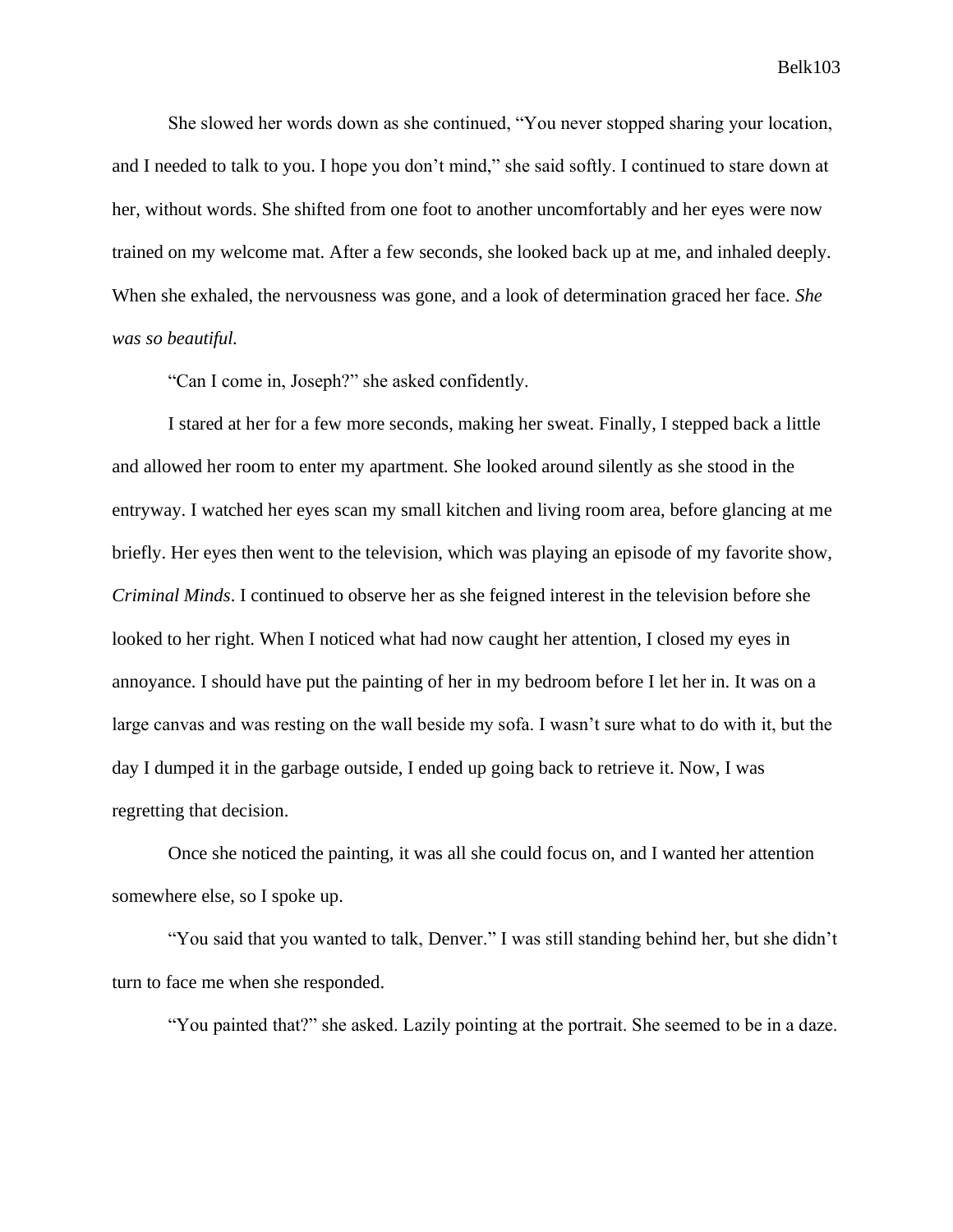"I did. What do you need, Denver?" I asked. I really wished that she would look anywhere other than at my artwork.

Finally, she turned to look at me. I walked to my kitchen and opened the refrigerator to retrieve a bottle of water. I grabbed two and handed one to Denver on my way to the sofa. I waved my hand at the empty spot on the sofa, letting her know that she could have a seat, but she remained standing. She opened the water and took a big gulp of it before she spoke again.

"Joseph, I'm sorry. When my dad popped up on me, I panicked. After you texted me that he had done the same to you, I panicked even more. I know my father. He's a very determined man, and I think that he would really try to get your scholarship pulled. I wouldn't have been able to live with myself if I were the reason that you couldn't finish school, so I did what I thought was right," she said.

I sat on the sofa, silently processing what she said. I wasn't worried about my scholarship when he made his threats. I didn't care how much influence he had; I had to sign a contract to receive the funding that I did, and as long as I followed the requirements outlined in the agreement, no one could take that away from me. I made sure of that when I went to my dean's office the Monday after he threatened me.

"Denver, you should have–" I was interrupted by my ringing phone. It was Trent. He rarely called, and it was kind of late, so I immediately answered the phone, feeling like something was wrong. That hunch was confirmed as soon as I said, "Hello?"

"Joe, I need you to get home as soon as you can. Your sister's been hurt pretty badly, and she's in the hospital," he said. His voice was calm, but I could hear the worry in it. It made me panic.

"Hurt, what do you mean hurt, Trent? Who hurt my sister?!" I yelled.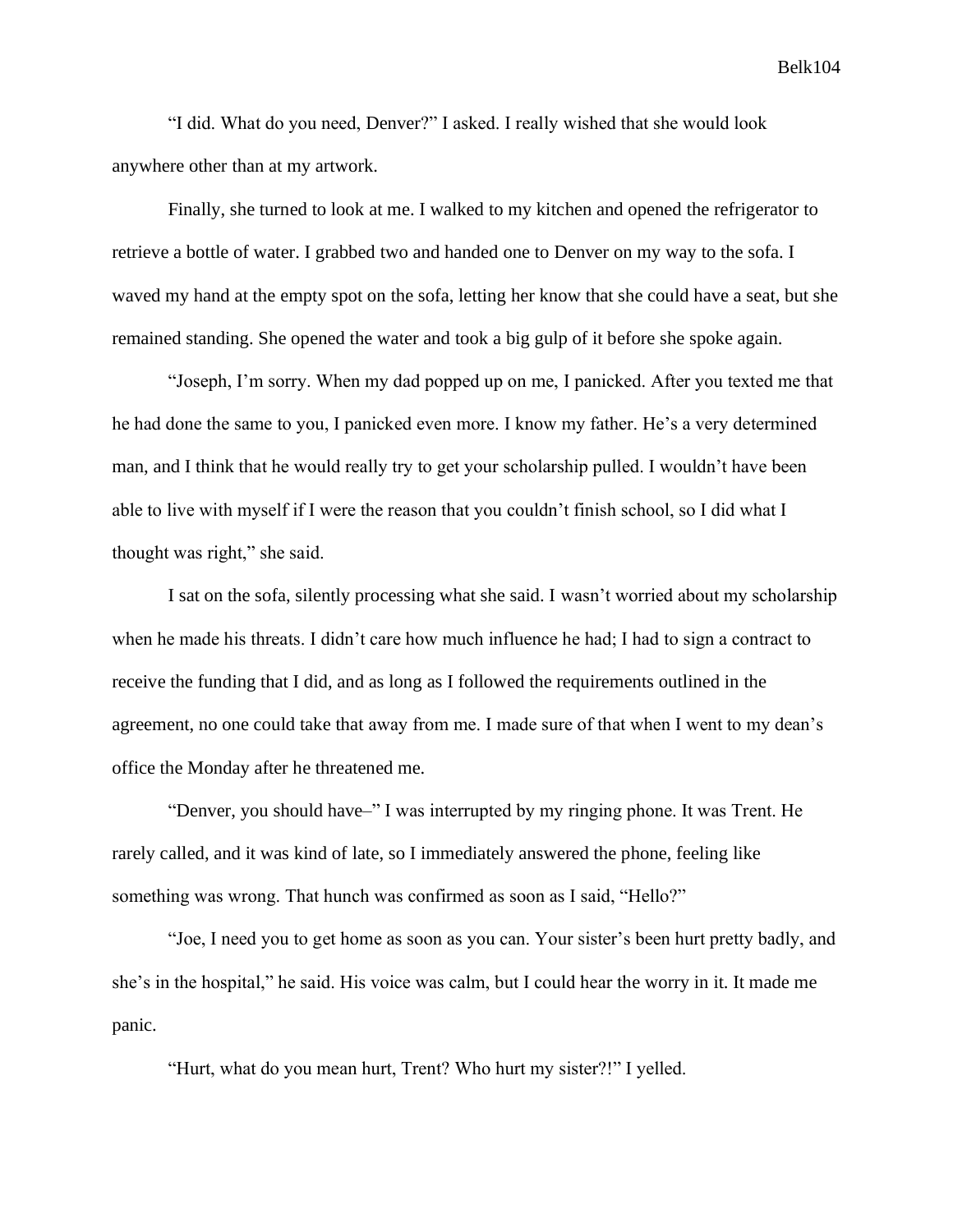Denver jumped back a little at the sound of my voice, but I couldn't focus on her. I needed Trent to tell me that JoJo was going to be okay.

"I'll fill you in once you get here, but I need you to calm down, son. You have to drive carefully. I can't worry about you both. Just get here, Joe." He hung up. I walked the short distance to my bedroom and yanked a sweatsuit off of a hangar in my closet. Quickly dressing, I walked back out to the living area and grabbed my keys from the coffee table. Just as I was headed to the door, Denver spoke up. I had forgotten that she was even there.

"Let me drive you," she said.

"What? No, Denver. I gotta go." I yanked my front door open and waited for her to walk out, but she didn't. She walked up to me and touched my arm lightly. I hated the way that my entire body relaxed at her touch.

"Joseph, you're upset, and you shouldn't be driving like this. I'm going to take you."

The tears that I had been trying to hold back began to surface and I closed my eyes briefly.

"My sister." My voice cracked as I spoke, so I just closed my mouth. I couldn't take this.

"I know. Let's go see about her, Joseph," Denver said softly. She took the keys from my hand and locked the door behind us.

All I could do was nod and follow her lead.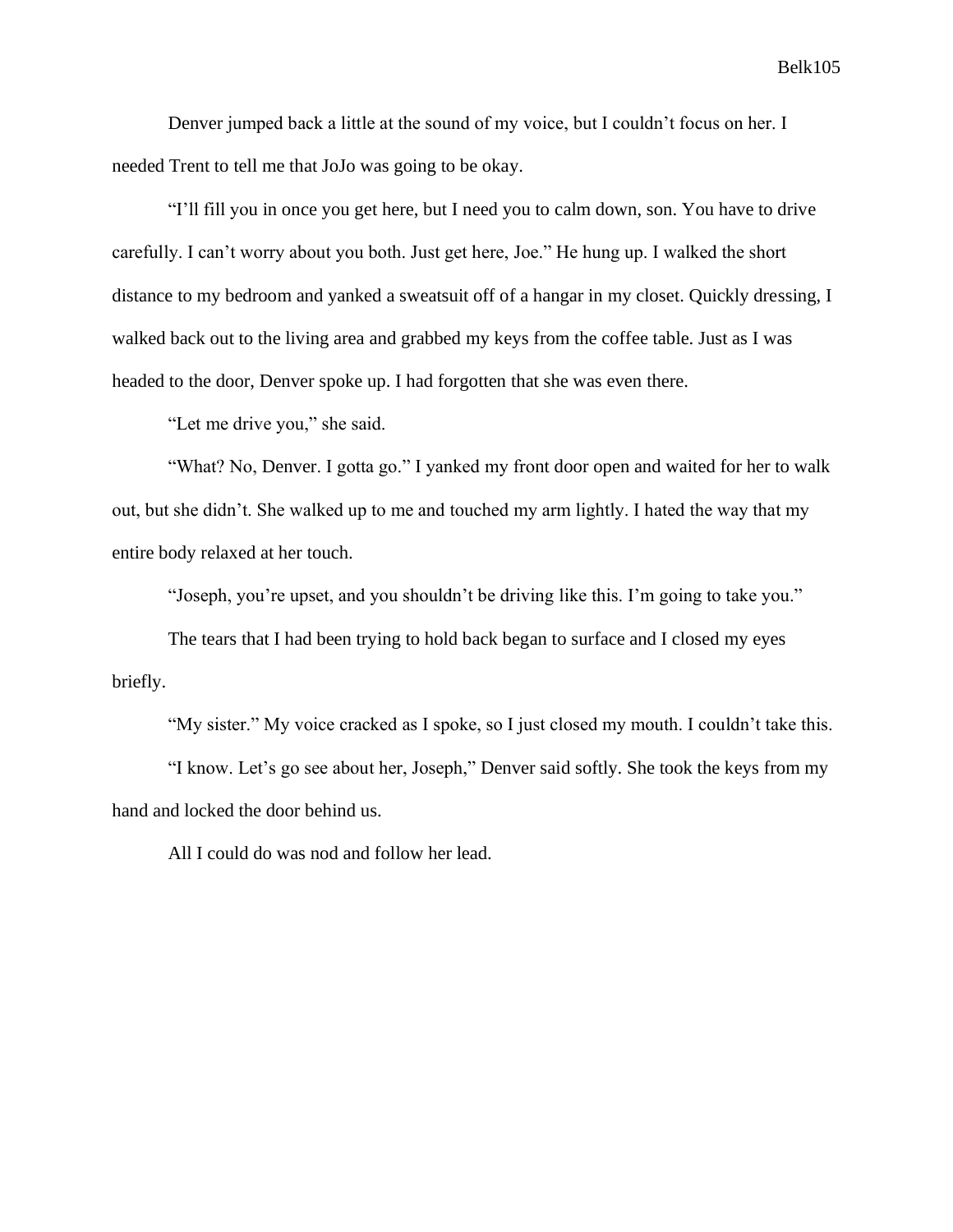### Chapter Twelve

#### (Joseph)

"Which hospital are we going to?"

Denver's question broke the silence that we had been riding in for the past three and a half hours. I had been staring straight ahead the entire ride, but not really paying attention. My mind was on my sister, and that wouldn't change until I knew she was okay.

Finally taking in our surroundings, I realized that we had made it to Thomasville. Denver had gotten us here in no time, and for that I was grateful.

"It's only–," I paused to clear my throat. My words came out lower– weaker– than I had intended.

"It's only one hospital. Once you get to this light, make a right. It's going to be the only building on the next street. Can't miss it," I said.

I saw Denver glance at me out of the corner of my eye, but she said nothing. She followed my directions, and as soon as I saw the hospital sign, I removed my seatbelt. The parking lot was fairly empty, so she parked my car in front of the small building. I hopped out before she turned the car off and rushed to the entrance.

The hospital was small with only one floor, and there was one attendant at the desk, who was currently on the phone. I approached the desk and said nothing as she carried on her conversation without even acknowledging my presence. The smile that played on her lips as she listened to the caller infuriated me. I placed both palms on the counter and stared at her intensely, trying not to erupt. The last thing I needed was to get kicked out of the hospital without seeing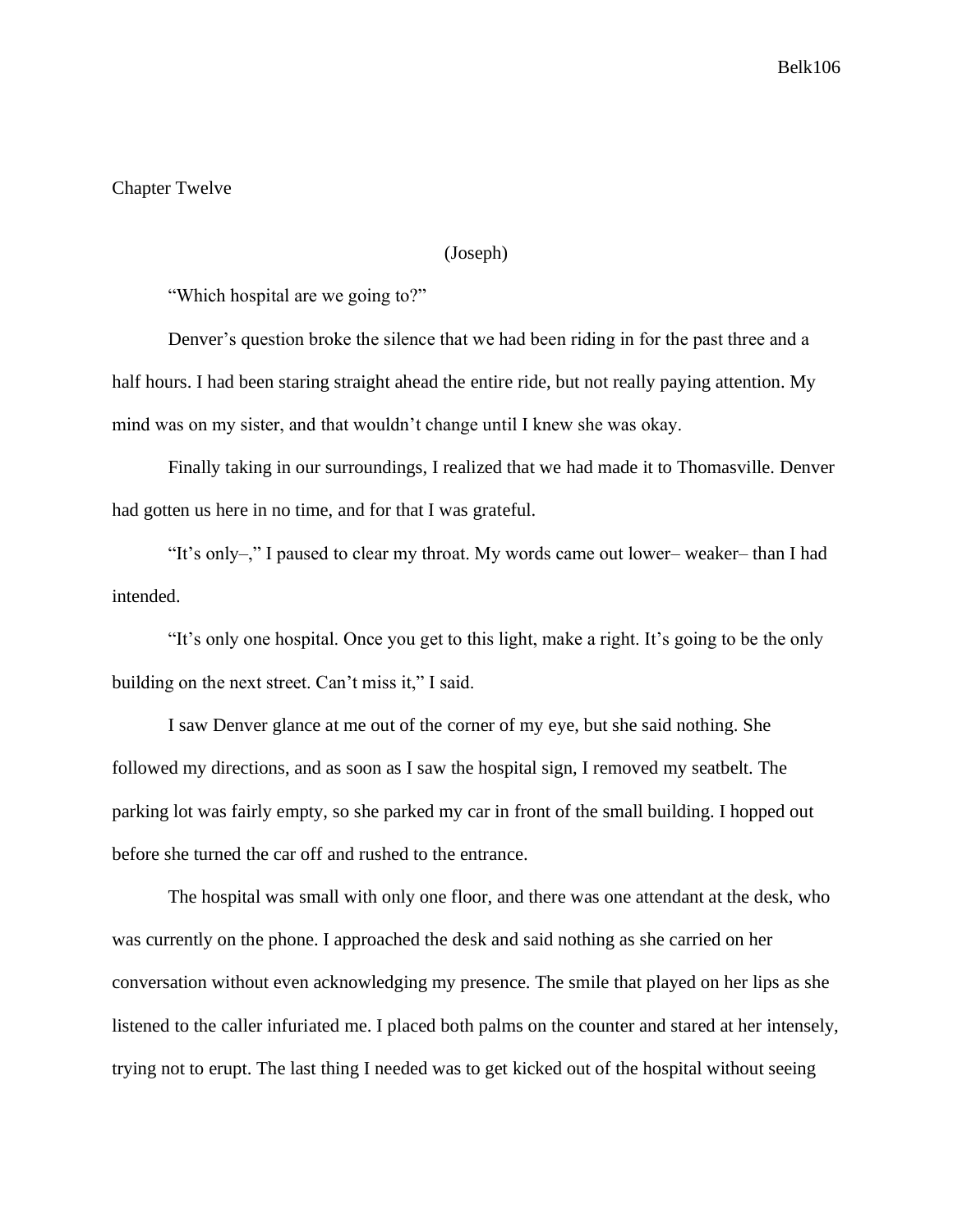my sister. My glare did nothing to gain her attention, so I cleared my throat and said, "Excuse me, ma'am, I–"

She held up her index finger, without making eye contact, and continued her conversation. I clenched my fists and slowly released them, trying my best to calm down, but I knew that if I didn't get a response soon, all bets were off.

"Excuse me, *Julia*, but we've just driven four hours because a family member is in critical condition. Her name is JoAnna Crews. As you can see, he's very worried, and I don't think your personal phone call takes precedence. Once you find her name and point us in the right direction, we'll be out of your hair, and you can continue to slack on the job," Denver said.

I glanced at her. She was smiling, but her eyes were fixed on Julia. Julia glared at Denver for a few seconds before she typed something into her computer.

"Go down that hall right there, and you'll find a small waiting area close to her room. The doctor isn't allowing visitors right now, but you can wait there until he does," Julia said snidely.

I took off in that direction before she finished her statement. I wanted to be in place before a doctor came out with an update. I had been so focused on getting down the hall that I had once again forgotten about Denver until she caught my hand and pulled me back a little.

"We passed the waiting area. It's back that way," she said softly. I closed my eyes briefly and took a deep breath. I needed to get a hold of my emotions so that I could be there for my sister.

"Well, if it ain't Lil Joseph. What are you doing here, boy?"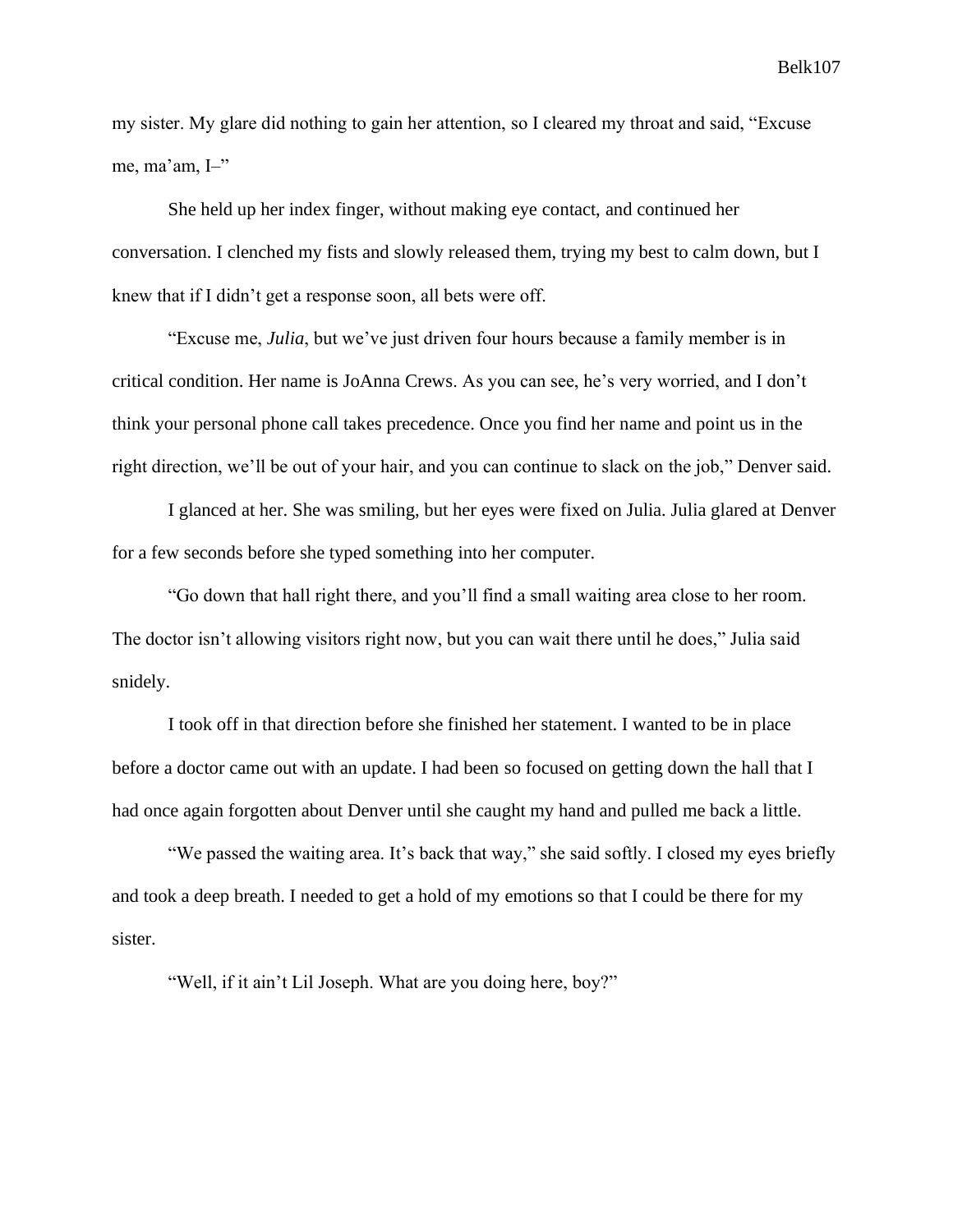My body stilled at the sound of her voice from behind. *Red*. I tried to take another deep breath, but it turned into several shallow ones. I cursed the sudden chill that consumed me and the tingling I felt under my arms. *Why wasn't I over this*? Over *her*?

Releasing Denver's hand, I slowly turned around and faced the devil herself. I took her in from head to toe. This was the woman who gave me life, and all I felt for her was contempt. *Hatred*. It wasn't until Denver grabbed my wrist that I realized my fists were clenched and shaking. I watched as Red's eyes followed Denver's movements. She grinned, smugly. I hated the power that she still had over me. It had been thirteen years since I had seen Red. I was a grown man now, yet here I was, feeling like the same seven-year-old boy who found comfort drawing on receipts in a broom closet.

Red began walking toward us, and instinctively I took a step back. I noticed movement in my peripheral and glanced to my left. I breathed a sigh of relief when I saw Trent approaching from the other end of the waiting area. His presence coupled with Denver's touch calmed me. Trent saved me from Red all those years ago, and seeing him now gave me the assurance I needed to survive this encounter with Red. *For JoAnna*.

"How is she?" I asked Trent.

He eyed me for a second before grabbing the back of my head and pulling me in for a brief hug.

"We don't know right now. Red found her in an alley near the house, unconscious. She was beaten pretty badly, and they immediately took her in for surgery once they got her here. They haven't given us an update since then."

I ran my hand across my face. *This couldn't be happening*. I felt Denver lightly touch my shoulder, and again, some of the tension I felt relaxed in response to it. The connection was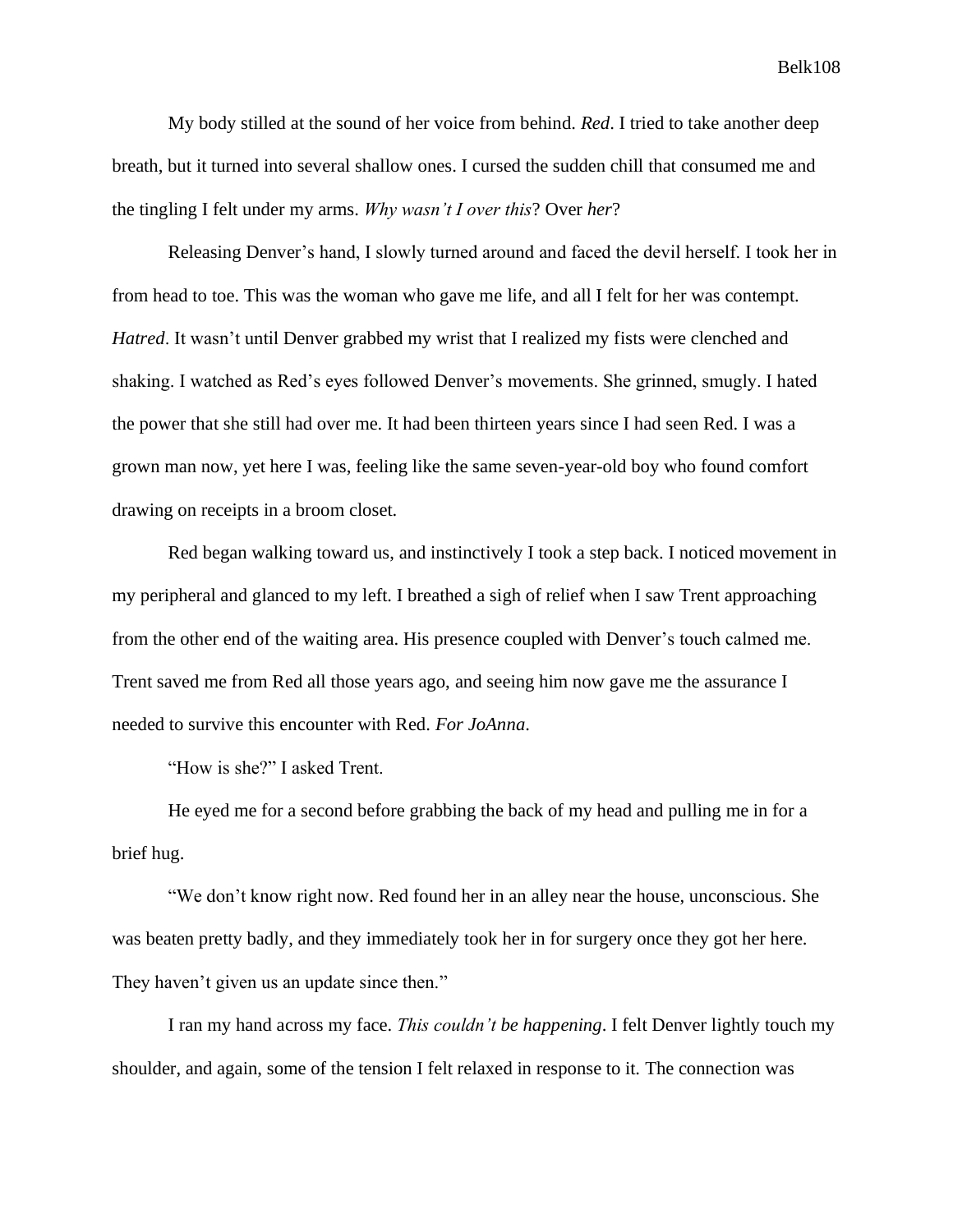keeping me sane, and I didn't want it to end, so I placed my arm around her shoulder to keep her close.

I looked around the waiting room before asking Trent, "Where's Mya?"

He sighed, "She's out of town for a case, but she'll be back tomorrow. She wants to be here, though. You know she loves JoAnna like a sister." It was true. When Trent first met my mom, he had a crush on her, but when he realized that she didn't feel the same way, he moved on and they built a strong friendship. A few years ago, he met his girlfriend Mya. I really liked her, and she and JoJo had grown close over the years.

"Trent, this is Denver. She drove me up here," I said, glancing at her.

Trent smiled at her and said, "Nice to meet you, young lady. Thank you for getting him here safely."

Denver smiled back and opened her mouth to respond, but Red beat her to it.

"I don't even know why either of you is here. This is a time for family. Y'all ain't family, so you can go," Red said, glaring right at Trent and Denver.

"Be quiet, Red. The only one who should leave is you. I'm sure my sister isn't going to want to see you anyway. I know you're the reason she was in that alley in the first place," I said. The tremor in my voice as I spoke annoyed me, but I couldn't control it.

"Sister huh? That's still what you think." Red laughed sarcastically. "Stupid."

My entire body tensed at her statement. *Still, what I think?* What did that mean? Was she trying to say that JoJo wasn't my sister? My *family*? That couldn't be. Red was delusional. *Right?* I looked over at Trent. I expected his expression to display the confusion that I was feeling, but it didn't. The only emotion on Trent's face was *worry*.

"Red, *don't*," he said. Why was he pleading with her?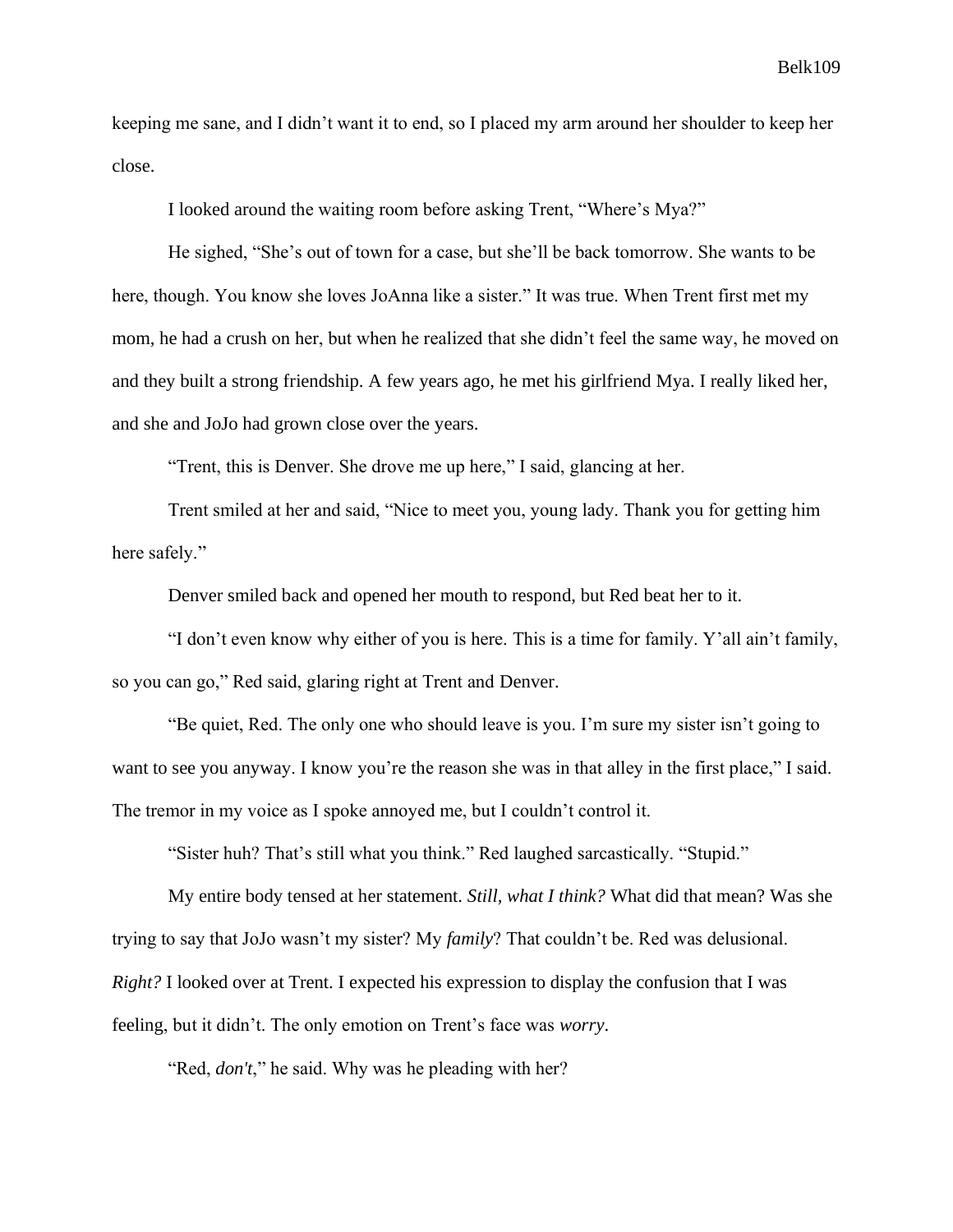Red looked into Trent's eyes, still wearing that grin. The two of them held a secret that Trent wanted her to keep, and that angered me.

"Joseph, breathe," Denver said, softly.

I took an aggressive step toward Trent, releasing my hold on Denver.

"Don't *what*, Trent? You know what she's talking about?" I asked.

"Of *course*, he knows what I'm talking about! You're the only dummy with your head in the clouds," Red yelled.

Years of verbal and physical abuse from my mother had conditioned me to block it out. To block *her* out. I kept my eyes on Trent and tried to let Red's screechy voice fade into the background. Red wasn't having that though. She jumped in front of me and snapped her fingers close to my face.

"What are you asking him for? I'm the one who's talking to ya!" she yelled. I raised a finger of my own and was about to respond when Denver pushed me back slightly. She stopped in front of me so that her back was touching my chest. *That connection.* In the midst of all this drama, she was my calm.

"That's unnecessary," Denver said, sternly.

Red smirked. "Oh, look at you, defending your little boyfriend. Well, this doesn't concern you, little girl. It's between my *grandson* and me." She had a satisfied smile on her face like she had just won a war. I didn't understand why until Denver's next words.

"Grandson?" she asked, looking over her shoulder at me.

"Yeah boy. I'm not your mama. I'm your *grand*mama."

At those words, everything went black.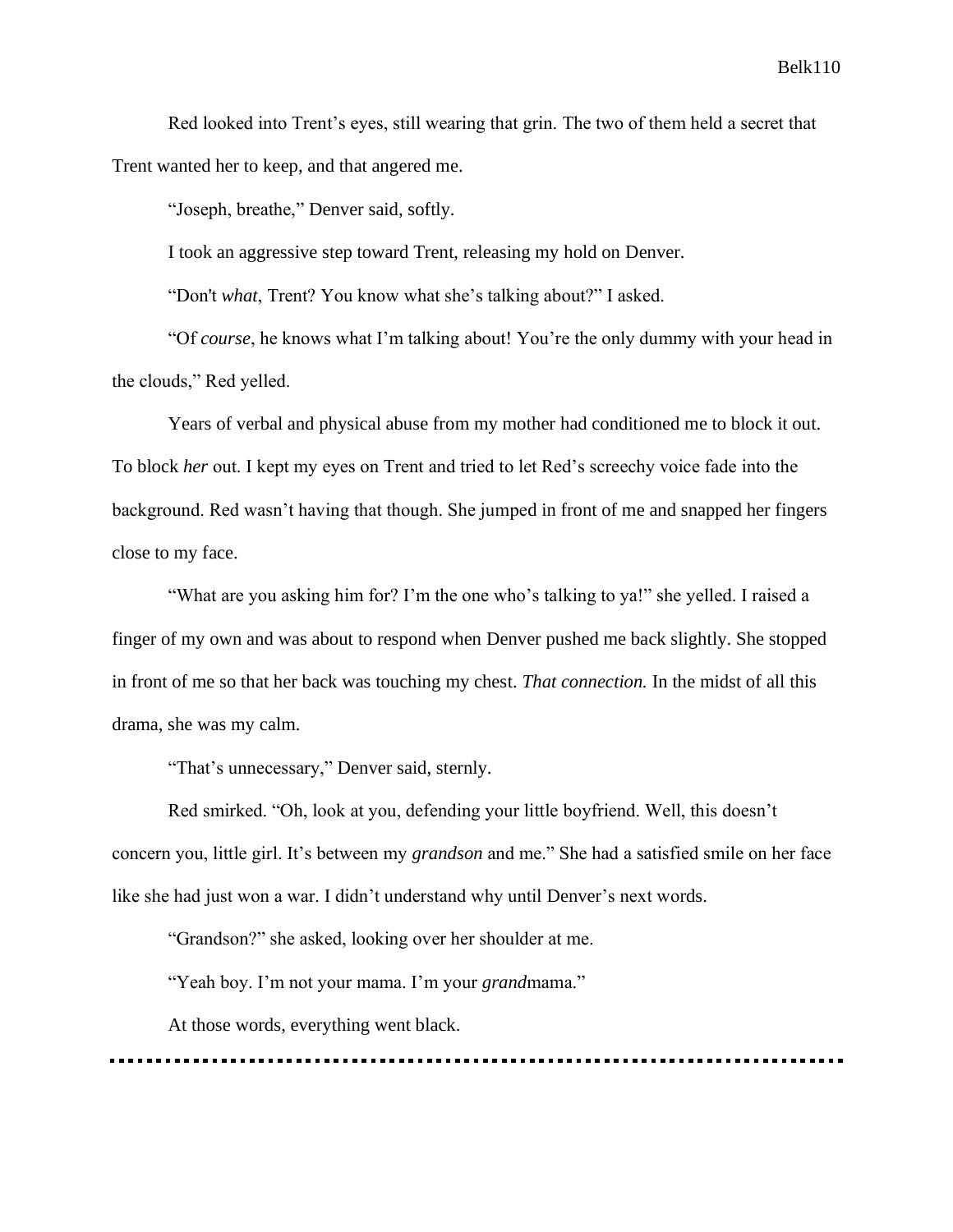#### (Denver)

"Joseph… Joseph!" I said softly, but urgently as I shook his shoulders. After the bomb Red had just dropped, he fainted and had been out for about thirty seconds.

"Hmph. And you thought you were doing him a favor by taking him from *me*? You raised him to be a punk who passes out at a little news. I would have made him a *man*," Red spat. I looked over my shoulder at her in disgust before focusing on Joseph again.

"Joseph," I called again, still shaking him.

He moved his arm a little at first, then he lifted it completely and ran it across his face. His eyes fluttered open and connected with mine. He looked around for a moment, before sitting up abruptly. I was kneeling beside him, so I stood, and Trent helped him off the floor. He turned to sit in the seat behind him, then he just stared at Red, whose expression hadn't changed since she shared her big secret.

Now that he was awake, Red must have decided that she hadn't caused enough havoc, because she continued.

"That JoAnna that you love so much has been lying to you all this time. She begged me to claim you as my own because she didn't want to raise you," she said and laughed an evil laugh.

"That's not true, and you know it!" Trent yelled at Red. He glared at her for a moment before looking at Joseph with tender eyes.

"JoJo is my mother?" Joseph asked Trent. His voice was low, but the tremble was still there.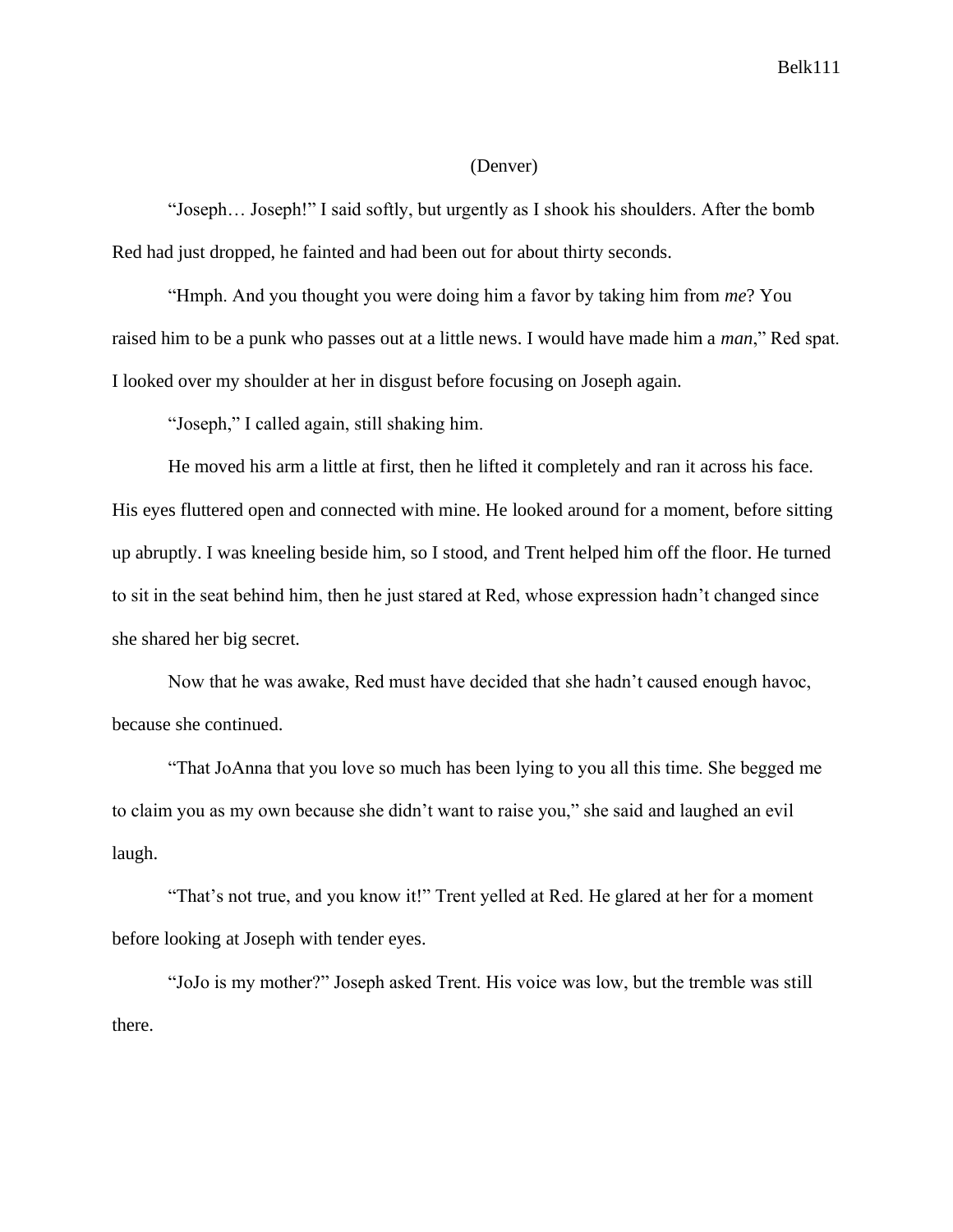Trent opened his mouth, but no words escaped it. He looked conflicted as if he were battling with his own thoughts. If what Red was saying was true, then I understood his frustration. It wasn't his story to tell, and the one person who *could* tell him was lying unconscious in a hospital bed.

"She is," Trent finally said. "That part is true, but nothing else is. JoAnna loves you more than life, Joe. You know that. Red forced her to give birth at home, and she kept the both of you secluded for the first years of your life. That's why we had to go through all of that trouble to get you a birth certificate made. Anyway, when you were born, Red controlled the entire situation and threatened JoAnna's life if she told you that she was your mother. She's been wanting to tell you the truth for years, she just didn't know how."

By the time Trent was done speaking, tears were streaming down my cheeks. This woman, *Red*, was pure evil, and my heart ached for Joseph. I knew that Trent's confession was overwhelming, and to make matters worse, his sister– *his mother*– was badly hurt.

"Family of JoAnna Crews," a doctor said as he approached the waiting area.

Joseph stood immediately and we all turned toward the doctor and waited on the news. Joseph positioned his body directly behind mine.

"JoAnna was beaten pretty badly with some sort of heavy object. She was unconscious because of the blow she suffered to her head. The most severe injury that she has endured was blunt force trauma to her abdomen, but we were able to stop the bleeding. There is still some swelling, and it will take some time for her to heal. She will be okay."

I was still standing in front of Joseph, so I felt his breath when he exhaled in relief.

The doctor smiled briefly and continued, "Unfortunately," his face grew serious, "she miscarried as a result of her injuries, and–"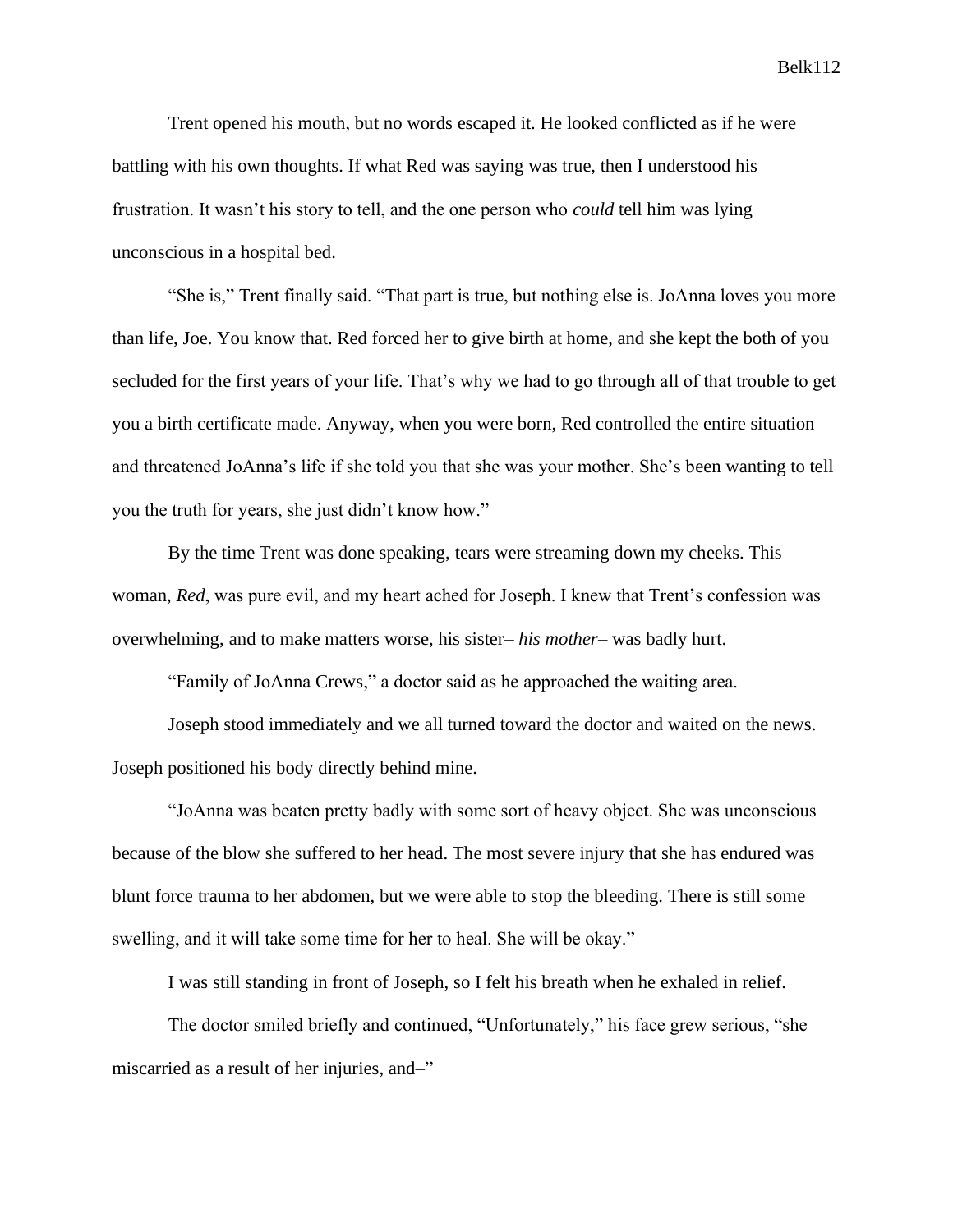"What did you just say?" Joseph cut the doctor off. He stepped around me and moved closer to the doctor.

"Uh- she miscarried," the doctor looked at Joseph apprehensively. I grabbed his hand with my left one and used my other hand to rub his back. I was trying to calm him enough to let the doctor finish.

"I'm so sorry. Because she has sustained such painful injuries, we have her heavily sedated. She will more than likely wake sometime tomorrow. You may visit two at a time, for about ten minutes each. She is right down this hall in room 102." He bowed his head slightly at each of us before disappearing down the hall again.

Joseph stood there motionless for a second, before turning to Trent.

"Did you know?" he asked simply.

"I had no clue," Trent said. He looked just as dumbfounded as Joseph.

"I need to go see her," Joseph said, and started toward the hallway.

"Me too," Red said, but the menacing look that Joseph delivered halted her in her tracks.

"Red, you've caused enough trouble. Go home," Trent said as Joseph turned back around and continued to JoAnna's room.

"No. That's my baby, and-"

"And you don't care anything about her. I've let you get away with a lot over the years because JoAnna has begged me to stay out of things, but that ends today. When JoAnna wakes up, she will *not* return home with you. Do not test me. Go. *Now*," Trent said sternly.

Red looked shocked, and a little frightened by Trent's statement. She simply left the hospital without another word. As soon as she was out of sight, my focus was on the door that Joseph had just walked in. I was so glad that his sister was going to be okay, but I know that the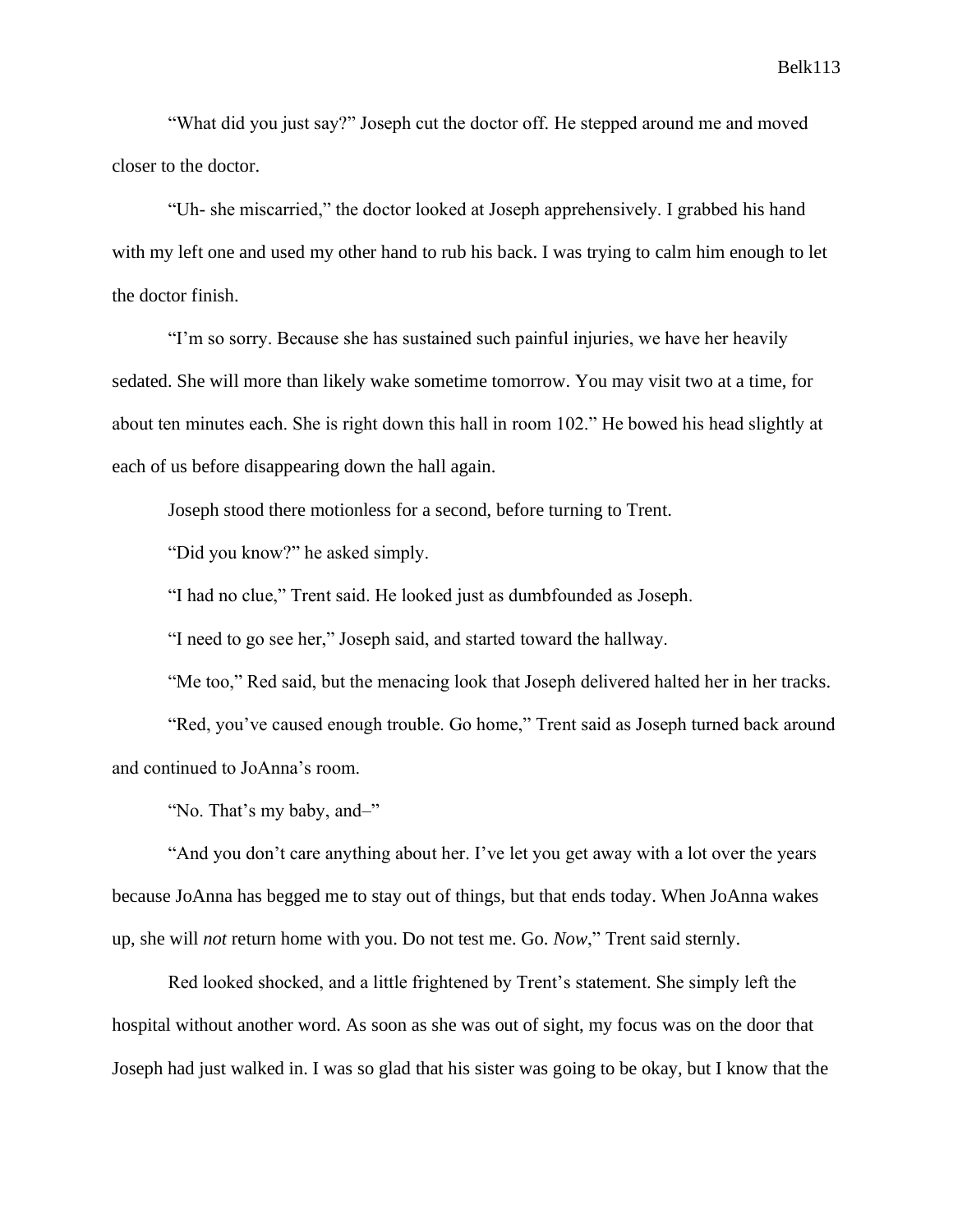events of the evening opened up some wounds that he likely didn't know existed. I just wanted him to be okay.

(Joseph)

"What happened to you, JoJo?" I asked.

A single tear slid down my cheek as I looked at her still body, silently willing her to wake up. I needed to know what happened. If it had anything to do with Red, she was going to regret it.

"Sir?" a sweet voice called from the door of JoJo's small hospital room.

I turned to face her but said nothing.

Her gaze shifted to the floor, uncomfortably before she met my eyes again.

"The uh- the doctor said only ten-minute visits. You've been in here for fifteen," she said hesitantly.

My expression hardened and I turned to look at JoJo. How could I leave her alone all night? What if she woke up? She would want to see me, and I *needed* to see her. I contemplated debating the issue but decided against it. I kissed JoJo and whispered that I loved her before walking out of the room silently. I wasn't prepared or in the mood to deal with Red again, so I planned to grab Denver and head out of the hospital until the morning.

As soon as I reentered the waiting area, Denver and Trent stood. My eyes met with Trent's first. He smiled, but his red-rimmed eyes and the worry lines that creased his face showed his true feelings. He loved my sister and was worried about her well-being. Their bond was strong. He was her escape when things got overwhelming at Red's house, and for that I was grateful.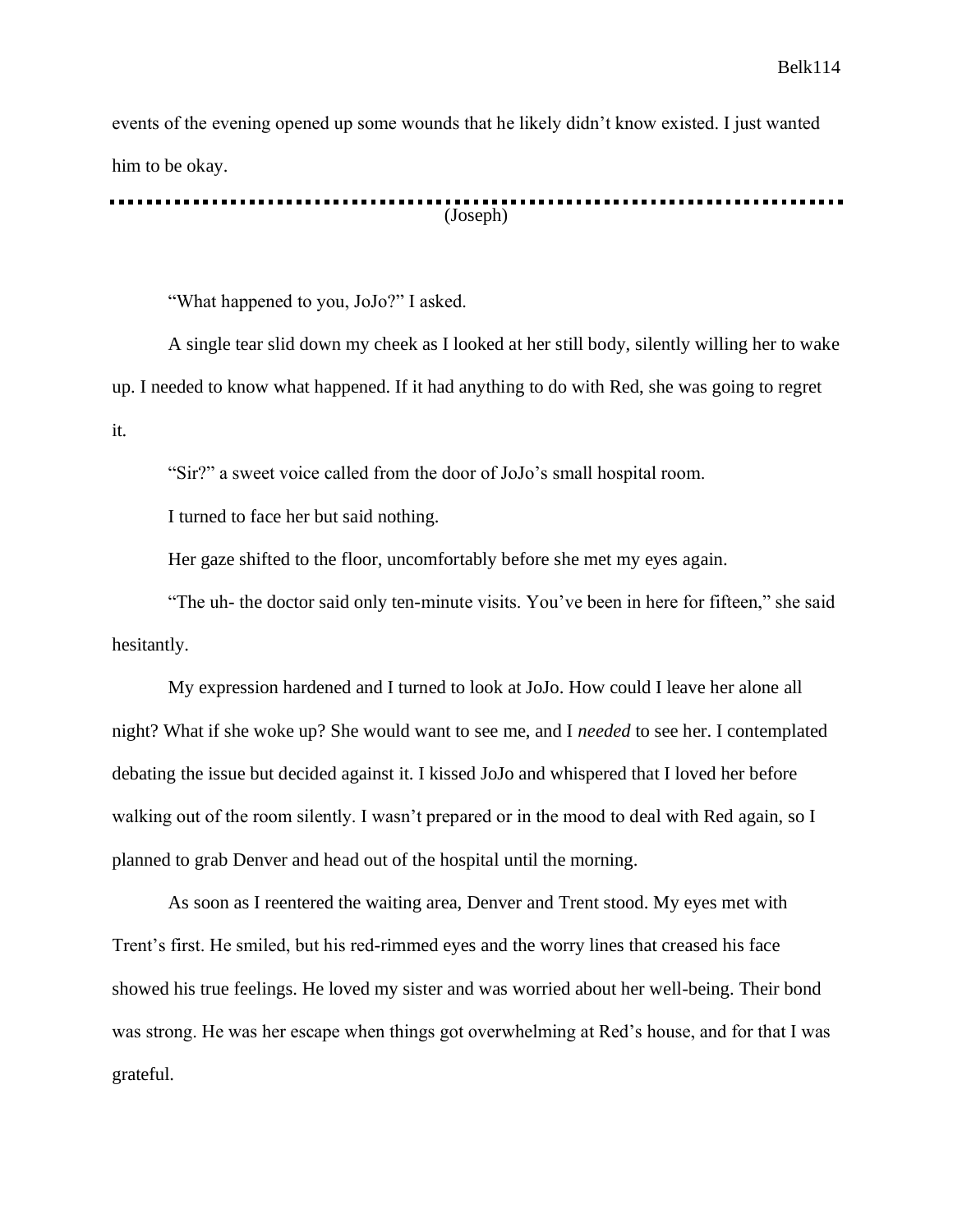I couldn't take the heaviness that I felt when I looked at Trent, so I shifted to Denver. She was worried also, but it was more about me than my sister. The small wrinkle in her forehead and her quivering lip had me wanting to smile. *She cared about me*.

"I'm gonna go see her," Trent said, his voice cracking as he spoke. I patted his shoulder before he walked away, then grabbed Denver's hand to lead her out of the hospital. Once we got outside, I breathed in the humid air and just stared at the parking lot. *My sister had to be okay*.

Denver was standing silently behind me, so I turned to face her. She was so beautiful. Admiring her was one of my favorite things to do, and I had been denied that for the past two weeks. Her father told her to stay away from me, and she did. To make matters worse, she was filling her time– time that should have been spent with me– going on meaningless dates. Any guy other than me was meaningless to Denver as far as I was concerned, but she clearly didn't feel the same way. I opened up to her. I let her in, and she walked away from me without even a conversation. My thoughts must have shown on my face, because Denver frowned at me.

"What's the matter?" she asked. She sounded genuinely concerned, but I didn't answer her. I couldn't without sounding rude because *she* was the matter.

"Nothing. I'm not leaving until I know my sister is okay, and I'm not sure when that will be. You can take my car back to Atlanta, and I'll get there another way," I said. The disappointment that washed over her face was too much to bear, so I looked away as I awaited her response. The truth was that I didn't want her to leave. I actually felt that I *needed* her there. I couldn't deny the effect she had on me whenever she was near. The calm she brought about felt necessary, but the anger that was building the more I thought about how she had been avoiding me was stronger. She had to go.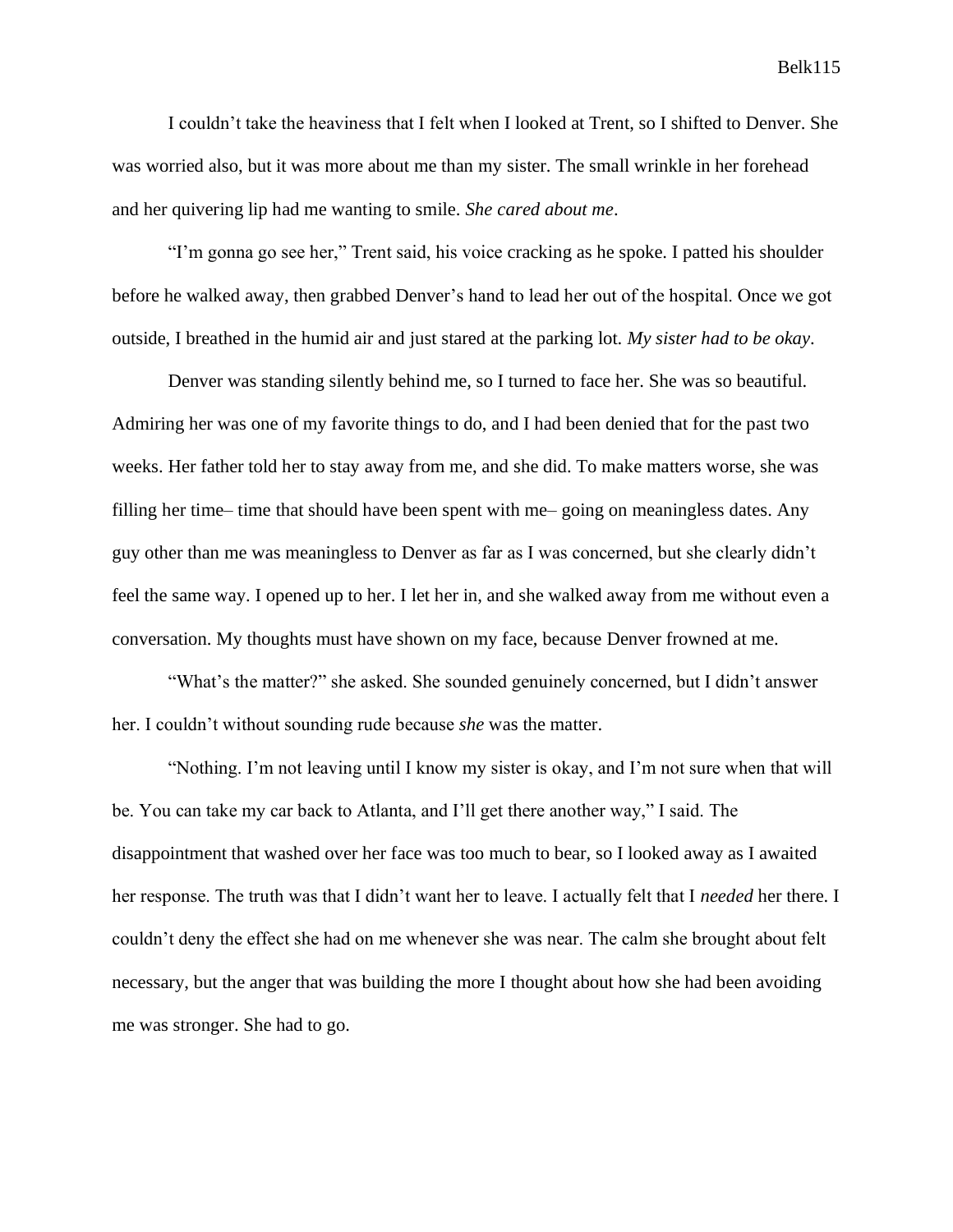"I want to stay," she said softly. There was some hurt mixed in with her disappointment, but I couldn't worry about it. She hurt me too.

"I don't need you to stay. I'm sure your dad wouldn't appreciate you being here, anyway," I said. I tried to mask my anger, but it dripped from my every word.

Her expression softened with understanding, and she opened her mouth to speak, but I stopped her. I didn't need her to make me feel better about her walking away. I just needed her to do it again, so that I could get from under her spell and care for my sister– my *mother*. *Walk away, Denver*.

"Joseph, I'm sorry. I'm *really* sorry. You have to understand that I've lived my entire life by my dad's rules. I've never seen him make a promise that he couldn't deliver on, and I knew that he would do everything he could to get you out of school. I know how important school is to you, so I did what I thought was right. I don't even know how he found out about us. He has to have someone watching me. That's why I avoided you. I shouldn't have, and I'm sorry," she said. I was looking at the ground while she spoke, but when she paused, I glanced at her– she was crying. I put my hands in my pockets to resist the urge to embrace her and tell her that things would be okay. I wasn't convinced that that was true, but her tears were breaking me. I looked away.

"But Joseph," she continued, "if you give me another chance; if you let me back in, I swear you won't regret it. No one– not even my Nan– has ever made me want to stand up to my father, but you do. If you aren't worried about his threats, then neither am I. I want this, Joseph. I want *you*."

I stood there with my hands still in my pockets, looking at the ground. I stayed that way for a while, processing her words. I hated how much I wanted them to be true. I hated how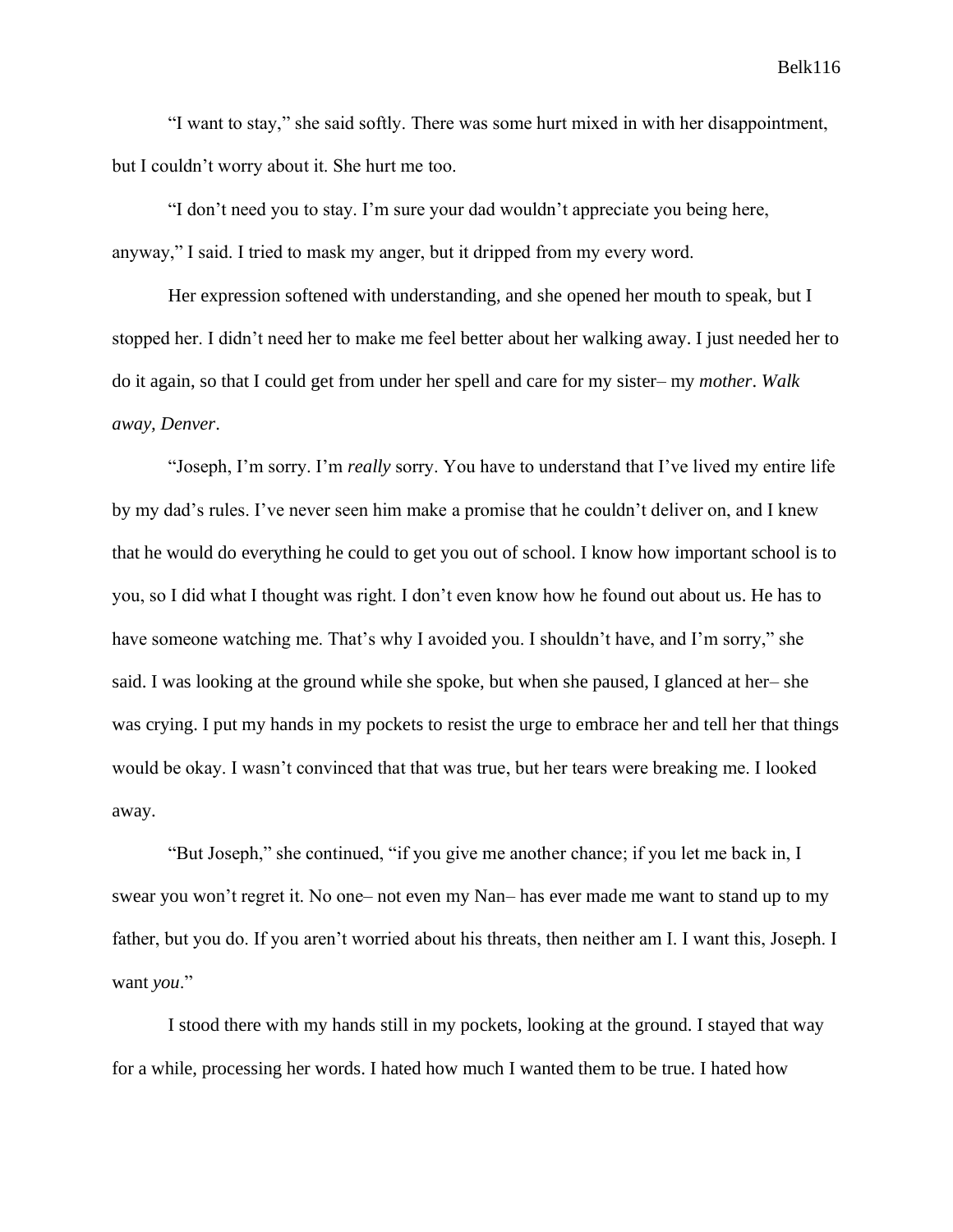desperately I wanted to mean as much to her as I was realizing she meant to me. I must have been silent a minute too long, because when I looked up, her face was in her palms, and she was sobbing.

Against my better judgment, I released my hands from my pockets and wrapped my arms around her. I let my chin rest on top of her head, and after a while, I felt her labored breaths steady. Her loud sobs ceased, but when I pulled back to look at her face, she was still crying. At that instant, my only concern was her happiness. The desire to make her smile again outweighed my anger, and that scared me. What I felt had to have been love. I was convinced.

Knowing that I wasn't ready to tell Denver how I felt, but needing to lift her spirits, I kissed the top of her head, then wrapped my arm around her shoulders.

"Let's get something to eat," I said.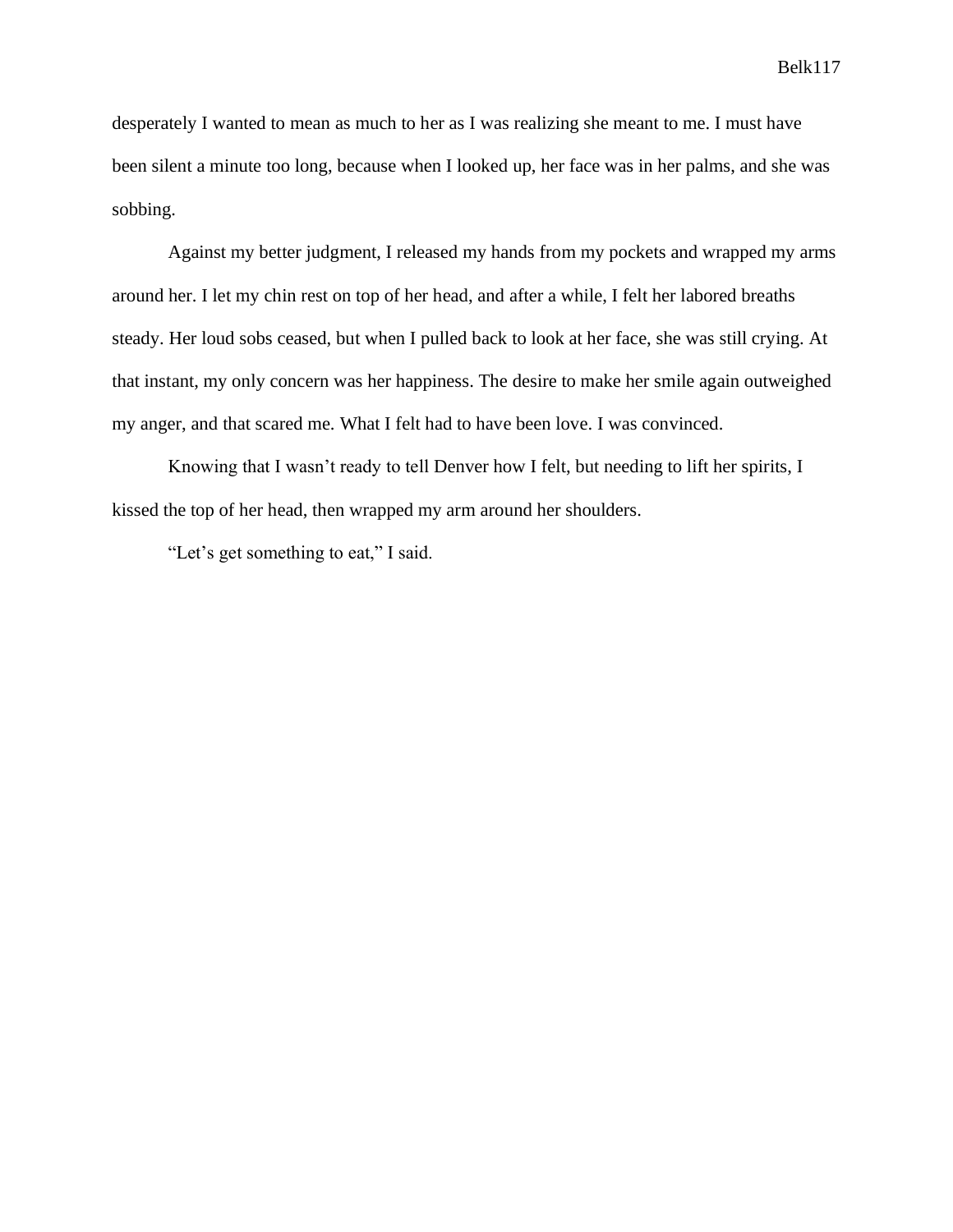# Chapter Thirteen

#### (Denver)

"Come on!"

I jumped at the sound of Joseph yelling and slamming his hands against the vending machine. He pressed a bunch of the buttons then began shaking the machine vigorously. It was about two o'clock in the afternoon, so the hospital's waiting area was a lot fuller than it was last night. I heard several whispers as I jumped up from the seat I was in and rushed over to him. When I made it to him, I touched his arm and asked, "What did you try to get?"

He cut his eyes at me before he continued to shake the machine.

"Joseph," I said sternly. "What did you try to get?" I squeezed lightly on his arm, and he stopped assaulting the machine. He let out a sharp breath and aggressively put his finger on the machine, pointing to a bag of chips that were hanging from the dispenser, but wouldn't fall. I got a dollar out of my bag and gently pushed him out of the way. Once I inserted the dollar and selected the snack he wanted, the machine pushed out the bag he paid for plus another one. I retrieved the chips and handed him both bags.

"Now you have two," I said, making my way back to my seat. He followed and plopped down into the seat next to me. He opened the bag and ate a couple of chips silently before he threw the bag on the floor and slouched in his chair.

"You wanna talk about it?" I asked, picking up the chips he wasted.

"Nah," he said.

"Okay."

He ran his hand over his face before letting out a heavy sigh.

"They said she'd wake up today. It's almost three o'clock," he finally said.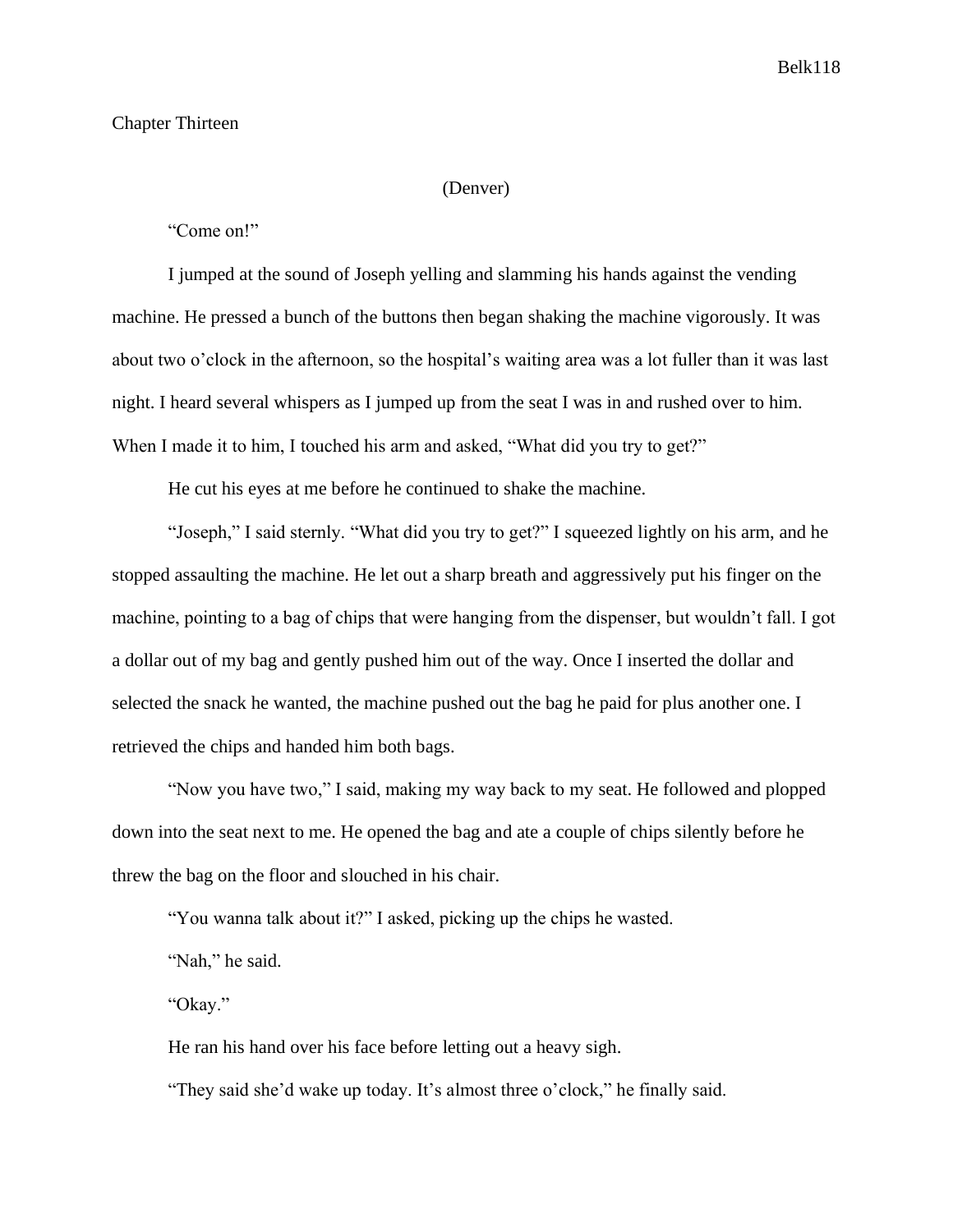I grabbed his hand and held onto it in my lap.

"They also said that the timing was up to JoAnna. The day isn't over, Joseph. We know she's going to be okay; we just have to wait it out a little longer," I said softly. I wanted my calmness to somehow rub off on him. I rubbed his hand in soft, circular motions, and just looked at his face. Even with all the tension that he was holding on to, he still looked handsome.

He glanced at me and gave me a half smile.

"You're beautiful," he said.

"I was thinking the same thing about you," I grinned.

That made him laugh.

"I can't wait for you to meet her. She'll love you."

The thought made me frown a little. I had already met Trent, but JoAnna was the most important person in his life. I was beyond nervous.

"You think so?" I asked.

"I know so," he lifted our hands, which were still intertwined and kissed mine.

"Don't be nervous. My sister is the sweetest person I know," he said. He smiled when he said it, but the smile dropped instantly.

"What's wrong?" I asked.

He rubbed his thumb across my hand and focused his eyes on the movement.

"I called her my sister. I guess I need to get used to calling her my mother, huh?" he asked.

"I think *JoJo* will do just fine, for now. You can worry about that after the two of you talk," I said.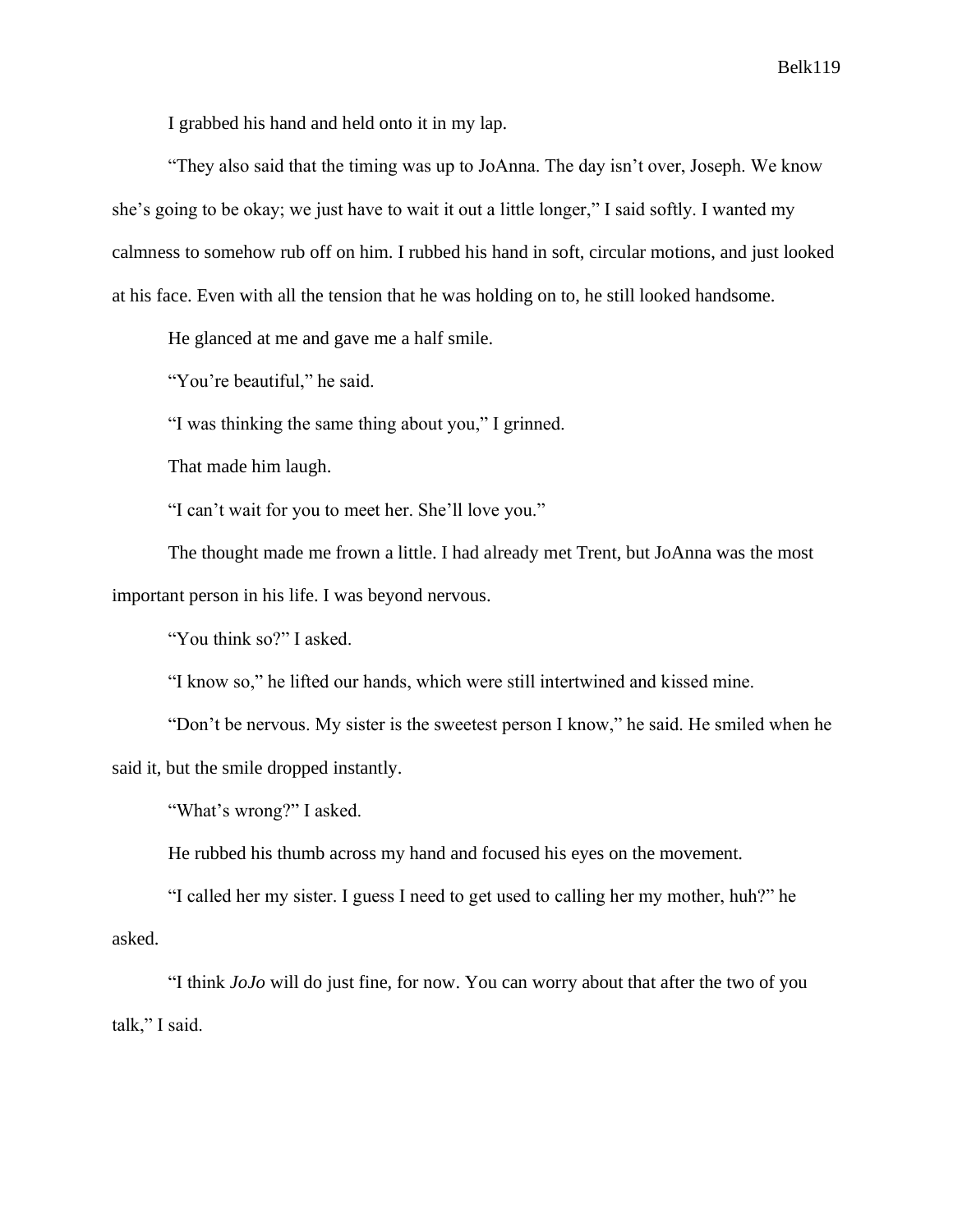"*If* the two of us talk," he said,

solemnly.

I took in a deep breath before releasing it slowly.

"Joseph?" I asked softly.

"Yeah?" he asked. He was still looking at our hands.

"Can I ask you something, without you shutting down on me?"

He stopped caressing my hand and looked into my eyes.

"I don't know," he answered honestly.

I took another deep breath and just decided to roll with it. "How is your relationship with God?"

I cringed at how quickly his expression hardened. He was shutting down. He just stared at me for a moment, before relaxing a little. He took my hand back into his and focused on that while he responded.

"God left me a long time ago," he said simply.

I had to fight back the gasp that tried to escape. *How could he think that?* I wasn't

judging him, I just felt bad that he had been living his life believing that.

"Why do you say that?" I asked.

He chuckled, arrogantly. "You don't think so? Last night, you got a crash course in how messed up my family is. My mother, who isn't actually my mother, abused both of her children from birth. My sister–no wait– my *actual* mother had been forced into prostitution by that same woman, and apparently, I'm the result of one of those hook ups. I was about to have a little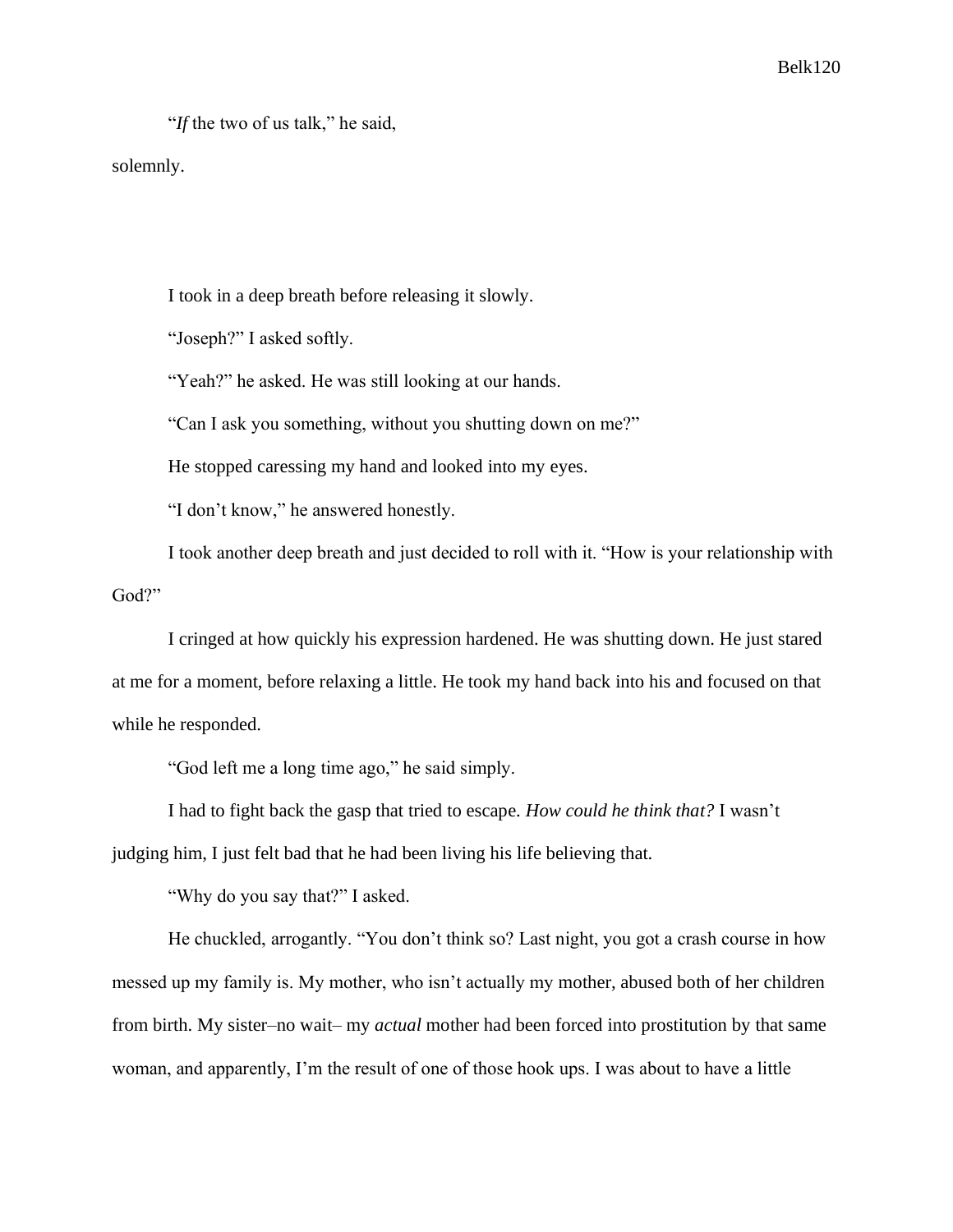brother or sister who I know was conceived the exact same way, but someone beat the baby out of her, and now she's in a coma down the hall. Where's God in all of that?"

By the time he had finished speaking, he was shaking, and his eyes were red. I was shocked into silence. I knew most of that, but he had never told me that his sister was a prostitute, and that Red was forcing her to do it.

"I didn't know," I said softly. He glanced at me, and after a while his eyes relaxed, and he leaned over to kiss my cheek.

"Yeah. Red has never worked a day in her life. Any money she's ever made comes from the horrible things that she has forced my sister to do since she was a child. JoJo is 35 years old now. A grown woman, who still feels like she has no choice but to live by Red's rules. I've been trying to get her to move with me for years now, but she never does. Red has a hold on her that I will never understand, and if God cared anything about my family, he would have saved her a long time ago."

I just sat there for a moment, staring at the row of chairs in front of us.

"There's this guy I know of. Ironically, his name is Joseph too," I finally said.

Joseph cut his eyes at me. "I don't want to hear about you and some other guy, Denver."

I giggled. "It's not about me. There's a point to this story, so listen," I said.

"Anyway, Joseph had some family issues too. His brothers hated him. Like really hated him because his father favored him more than the others. They despised him so much that they set him up to be taken by some people who treated him terribly. As a result of that, he went through some tough times *for years*– he even went to jail."

I paused and looked into Joseph's eyes for a moment. He was leaned toward me, and his eyebrows were slightly furrowed. He was hanging on to my every word.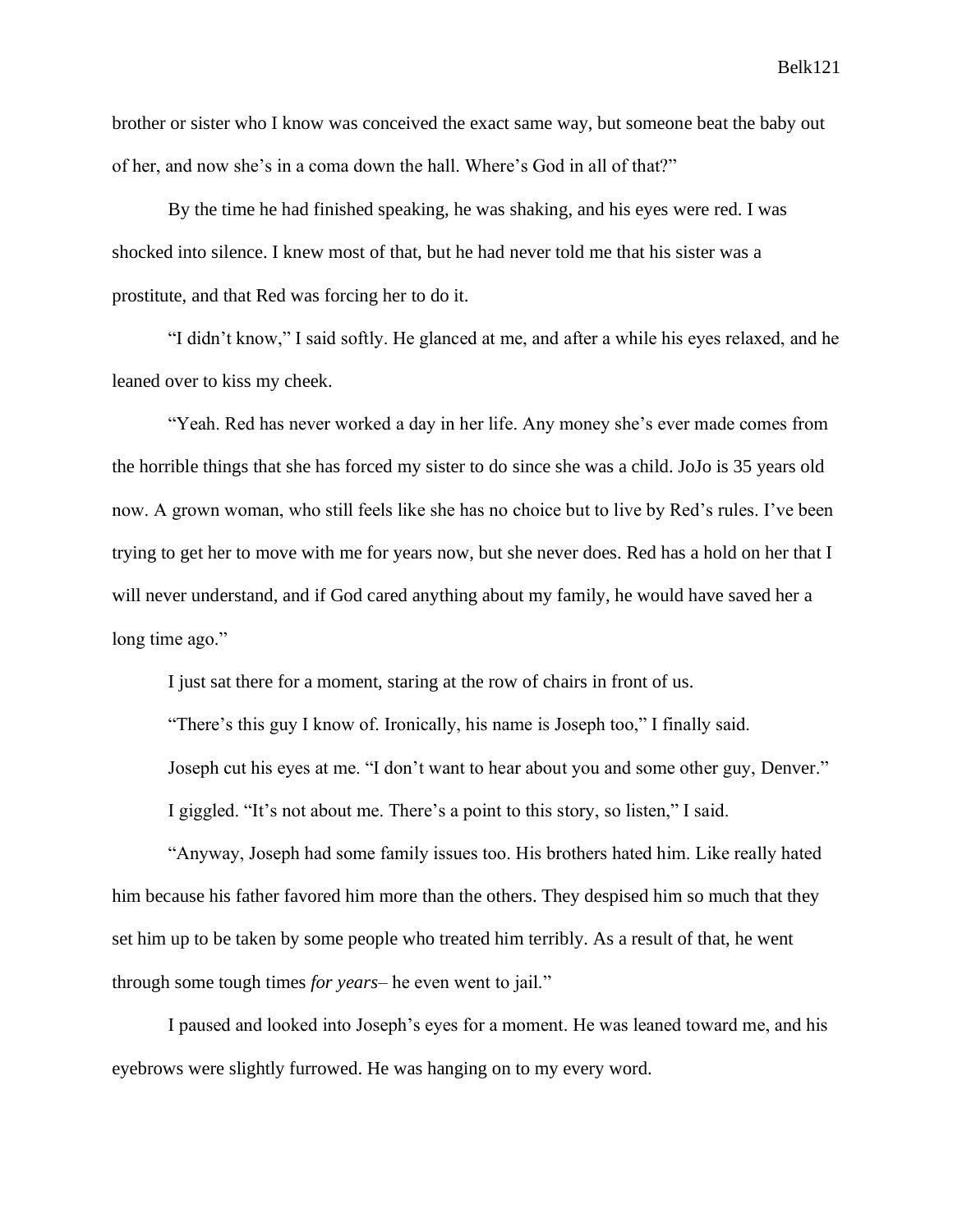"Is he still in jail?" he asked.

"No," I said and smiled. "Like you, Joseph was meant to do great things, and he did. Like *really* great things. But before he did all that, he endured *years* of bad treatment. Years, Joseph," I said.

"How do you know him?" he asked, curiously.

"I said I know *of* him. I read about his life in the Bible," I said. He tensed when I said that, but I didn't let that stop me.

"Joseph, you've been through a lot. I honestly can't even imagine, and I won't try to act like I understand. Your life hasn't been all roses, but God *has* been with you. He still is. God gave you JoAnna, who loved you enough to find a way to give you a better life. He gave you Trent, who loves you like you're his own son. He gave you your intelligent mind, which got you a full ride to a great school, and because of all these blessings, you're going to graduate and have an amazing future. I'm sure of it."

He was staring at me so intensely, but I kept going. Placing my hand on his cheek, I continued.

"You hate Red. You've told me before how much you hate your mother. Well guess what Joseph," I said.

His voice was barely above a whisper when he asked, "What?"

"Red isn't your mother." I said and grinned. He tilted his head and squinted his eyes, as if he had just considered that fact.

"Red isn't my mother," he repeated.

"Nope. Your mother is the 'sweetest person you know'," I said, using his words from earlier. "And that's the best blessing of all."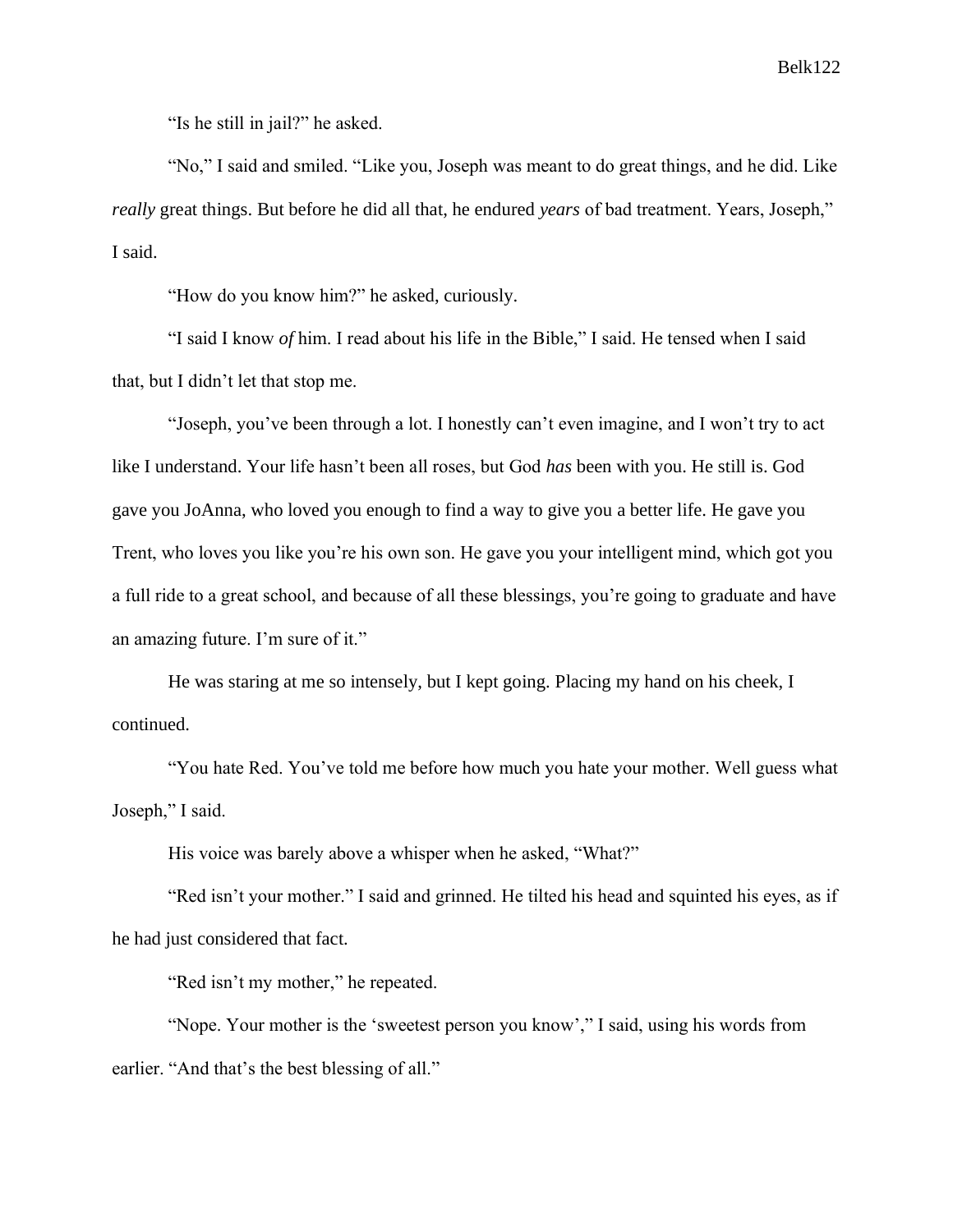He didn't respond, and I said nothing else. We just gazed into each other's eyes, and I could literally feel myself falling deeper in love with Joseph Crews.

"Uh, excuse me," Sarah, JoAnna's attending nurse said, snapping us out of our trance. We both looked at her, and her smile had my heart rate quickening.

"She's awake."

# (JoAnna)

"JoJo."

As soon as I heard his voice, I tried to turn toward the door, but my entire body felt like I had been hit by a car. My back was toward the door, but I needed to see his face.

"No, no. Don't move," Joseph said. Seconds later, he was standing in front of me, and even with all the pain I felt, I smiled. *My Sweet Boy*.

He just looked at me for a second, concern and worry etched on his face.

"Get down here and give me a kiss, boy. Quit looking at me like that," I said. My voice sounded raspy, and my throat felt dry. He must have noticed it because he walked out of my line of sight for a second and returned with a cup of water and a straw. Joseph leaned down and placed a kiss on my cheek, before holding the cup up to my mouth. I took a short sip because even drinking from the straw hurt. My eyes shifted back to his face, and the concern was replaced with anger.

"Sit down. Let's talk."

He stood there a second longer, before grabbing the chair from the corner of the room. He pulled it close to my hospital bed and sat beside me.

Running his hand over my hair, he whispered, "What happened to you, JoJo?"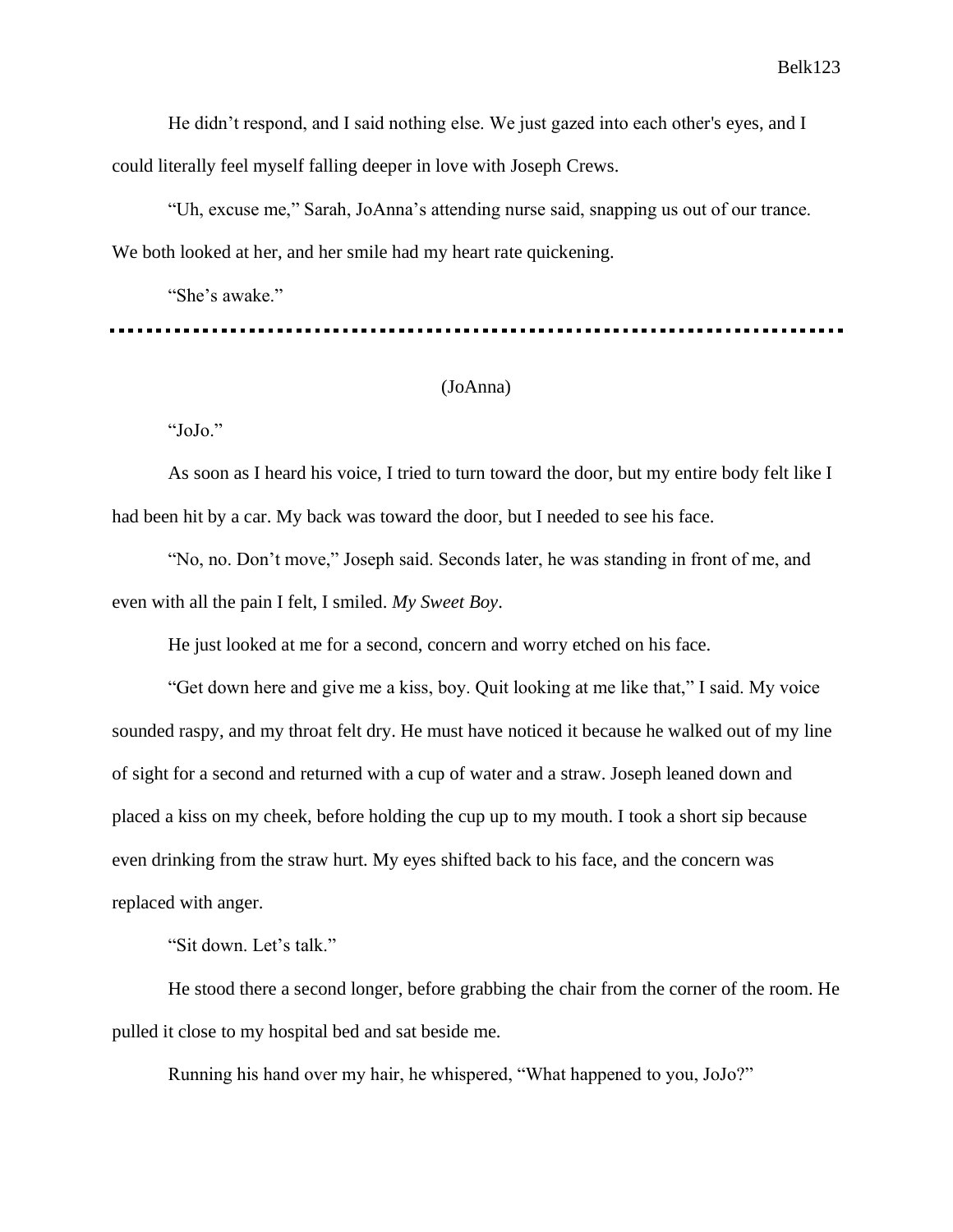I let out a shaky breath. Instinctively, my hand moved to my stomach, and I teared up. My Sweet Boy covered my hand with his and repeated his question.

I couldn't even look him in the eye.

"Gerald," I whispered. "Red set me up with him a few months ago. He turned into a regular. He refused to use protection, and Red told me that he didn't have to because he always paid extra." I paused because my throat felt like it was on fire. Joseph put the water up to my mouth again, and this time, I ignored the pain and took a few long sips.

"We can talk about it later, JoJo. Save your strength," he said.

"No. I want to get it out. A few months ago, I knew something felt different, so I bought a pregnancy test. I kept it from Red because," my voice trailed off, and I looked into my son's eyes. *How could I tell him?*

"Because what, Jo?" he asked. His voice was low, and his eyes were full of emotion. I wanted to tell him, but I was afraid he'd hate me.

I shook my head and immediately winced at the pain.

"I kept it from her. The night this happened, I had a date set up with Gerald. I decided that I needed to tell him the news. I didn't expect him to want to be a happy family, but I hoped that he would at least want his child safe. I was wrong. He was so furious," I said. I had to pause again so that I wouldn't burst out in tears. Joseph stroked my hair in silence, and I closed my eyes and smiled. *My Sweet Boy*.

"He beat me; badly. He just wouldn't stop. He took a book and kept hitting my stomach, and at some point, I blacked out. That's all I remember."

By then, Joseph's eyes looked murderous. I knew he was furious, but I didn't need him trying to take matters into his own hands. His future was too bright to be tainted by this. His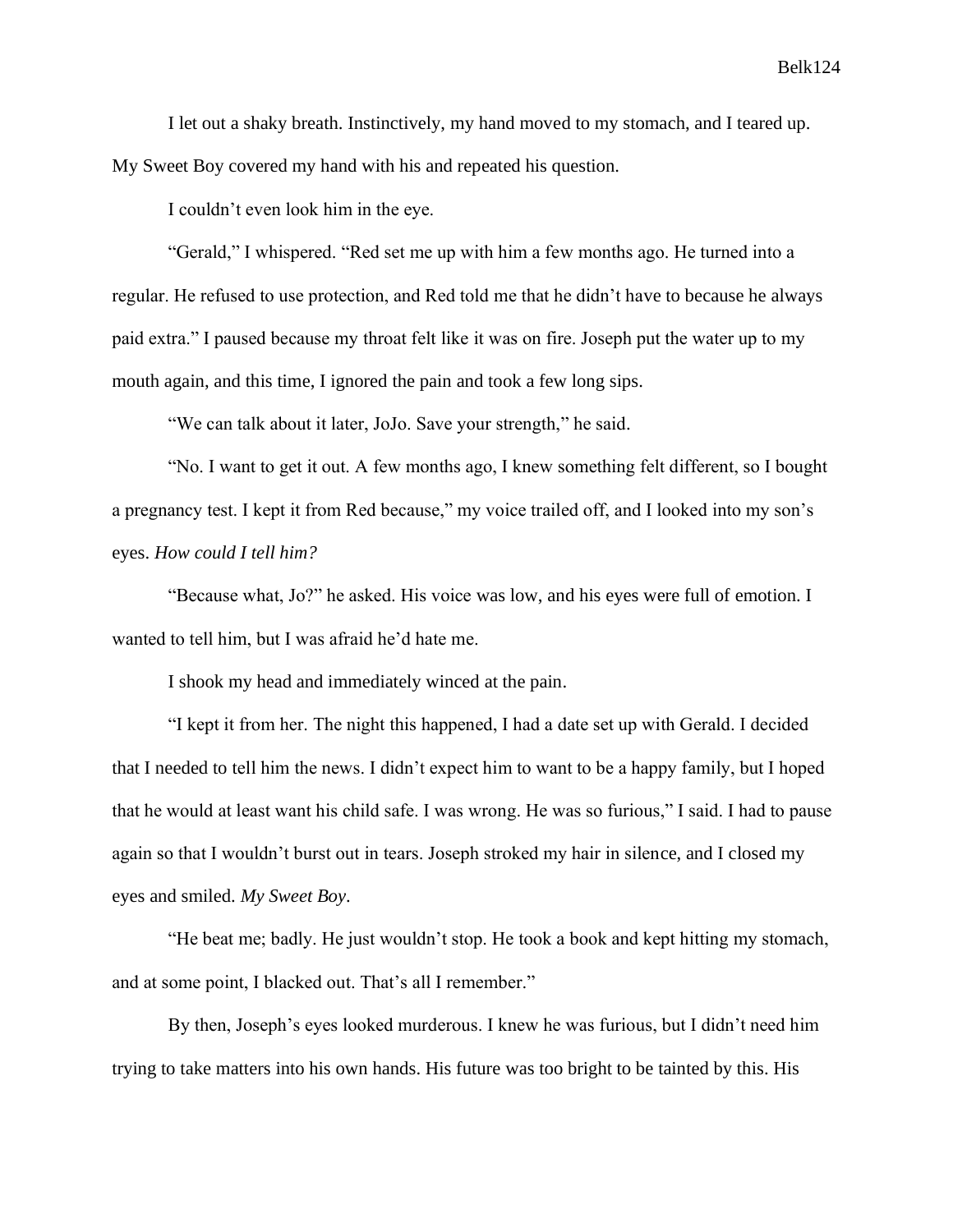anger made me think about Trent. He had to know about this because I was sure that Red hadn't called Joseph. I was nervous about how Trent would react when he found out who had done this to me. I knew it wouldn't be pretty.

"Why didn't you tell me?" Joseph asked.

"I planned to. As soon as I took the pregnancy test, I sent you that message about visiting you. I wanted to tell you in person."

"I'm not talking about that, Jo," he said. His tone was stern, but there was a tremble in it also. When our eyes met, it dawned on me. He *knew*.

"Red was here?" I asked.

Trent would never tell him without my blessing. It had to be her.

"Yeah," was all he said. He removed his hand from my hair and sat up straight in his seat. I knew my son well enough to know that he was in defense mode. Whenever he felt a bad situation coming, he would try to mentally prepare himself to deal with it. He shut off his emotions completely.

"Baby, you have to know that I wanted to tell you."

"BUT YOU DIDN'T," he yelled. "Why?" he asked in a much quieter tone. I could feel the hurt radiating off of him. I was distracted by the door opening. My nurse, Sarah walked in with a look of concern.

"Is everything okay?" she asked.

"Yes," I said quickly. "Thanks for checking in," I said and forced a reassuring smile. She looked at me and smiled softly before leaving the room. I focused my attention back on Joseph.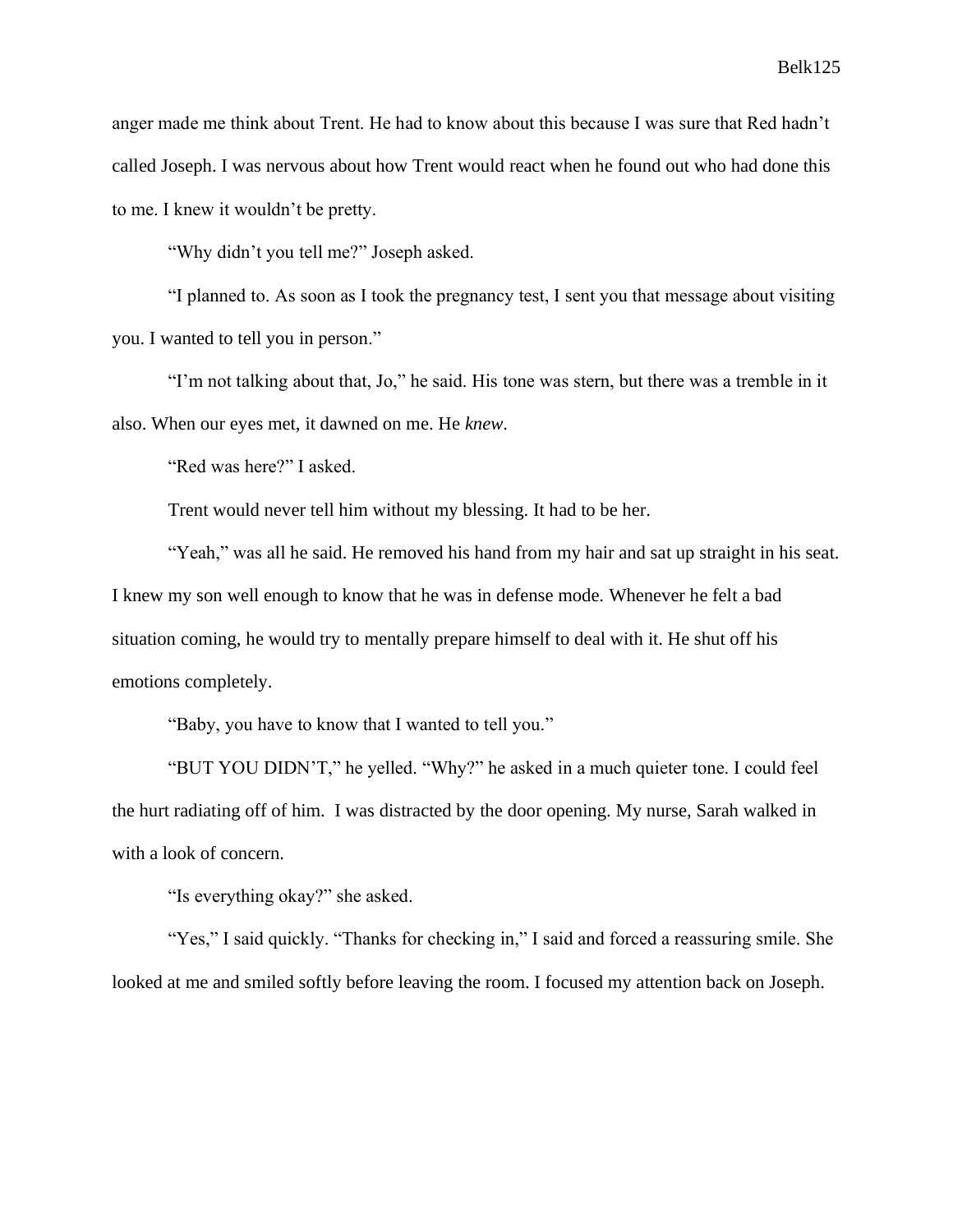"At first, it was because Red threatened my life, and I was afraid of her. Before I met Trent, and he agreed to take you in, I had never done anything against Red. When I got pregnant with you, she saw you as a gold mine. She wanted you to live the same life she forced me into, and she felt that it would only work if you thought that *she* was your mother. I didn't want to go along with it, but I was scared. On your seventh birthday– your last night at the house– she decided that it was time for you to 'become a man' as she called it. When I walked in on her touching you like that, I knew I had to act fast. I had already been talking to Trent about you staying with him but witnessing that gave me the courage I needed to act."

Tears were streaming down my face as I confessed my darkest secret to my little boy. My heart. *My Joseph*.

"Once I got you out, it took you so long to get adjusted. You wouldn't speak, smile, or eat. You wouldn't even cry. When we got you in school, you made straight A's, but you just wouldn't adjust socially. I didn't think that dropping that bomb on you would help the situation at that point. When you did adjust, I rationalized that the news may have set back your progress. Once you grew up, I was just scared that you'd hate me for not coming clean sooner, or even worse, be ashamed of your prostitute of a mother, so I kept the secret. As badly as I wanted you to know that you were *my* son– my greatest blessing– I kept the secret."

By then, tears streaked both of our faces, and we just sat in silence for a while.

Finally, Joseph said, "I could never hate you. I am where I am because of you JoJo. I owe you everything, and I love you more than anything." He started stroking my hair again. "And ashamed?" He looked at me as if he were disgusted. "To know that you're my mother, makes me prouder than I've ever felt in my life. I've got the best mother in the world. I'll tell anyone that, JoJo. Anyone,"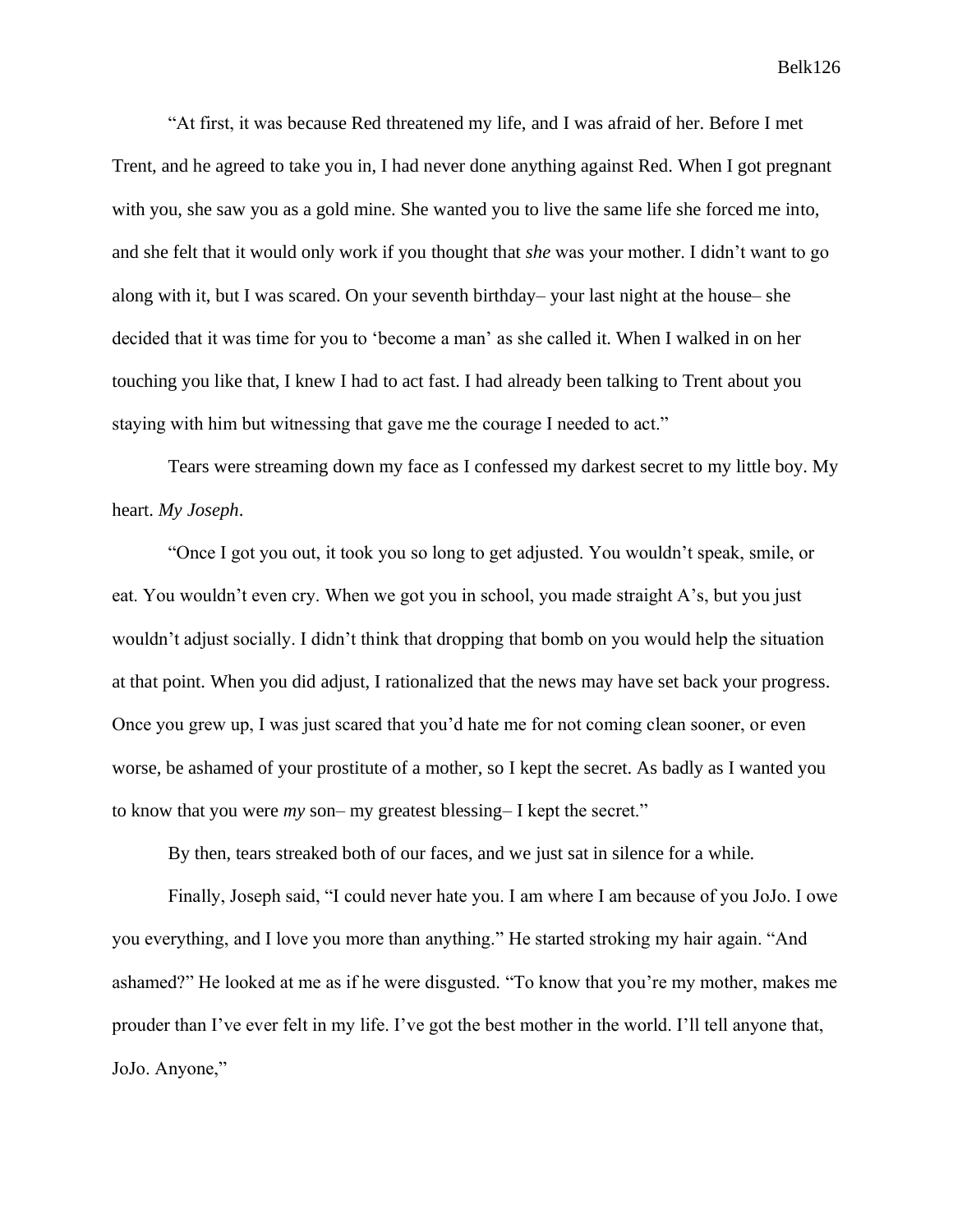I smiled at him and reached my hand out toward him. He brought his face closer to me, and I caressed his cheek. *My son*.

Sniffing a couple of times, he wiped his tears.

"I brought someone here. I know you probably aren't up to it today, but I want you to meet her."

"Her," I said quickly, and he laughed.

"Yeah, her. It's crazy, I've only known her for a few months, but her presence in my life seems like a necessity; not just something I want. When I'm not with her, she's all I think about, and when she's near me, she shifts my whole mood. I *smile* around her," he said, and I laughed. That was definitely a big deal. Joey has never smiled for anyone but me.

"Well, that was a mouth full, but even if you hadn't said that I know she must be special. She's here, for goodness sakes," I said. "Did she meet Red?"

He let out a harsh breath. "Yeah, she was there for the showdown last night." He glanced up at me and smirked. "She defended me."

"Against Red? Bring her in here. I need to get to know your future wife," I said and smiled.

He smiled back and said, "Are you sure? I told her that she may have to wait until you're a little more rested."

"I'm fine, Joey. Bring the girl here."

He smiled and pulled his phone out. After tapping a couple of times, he held it up to his ear.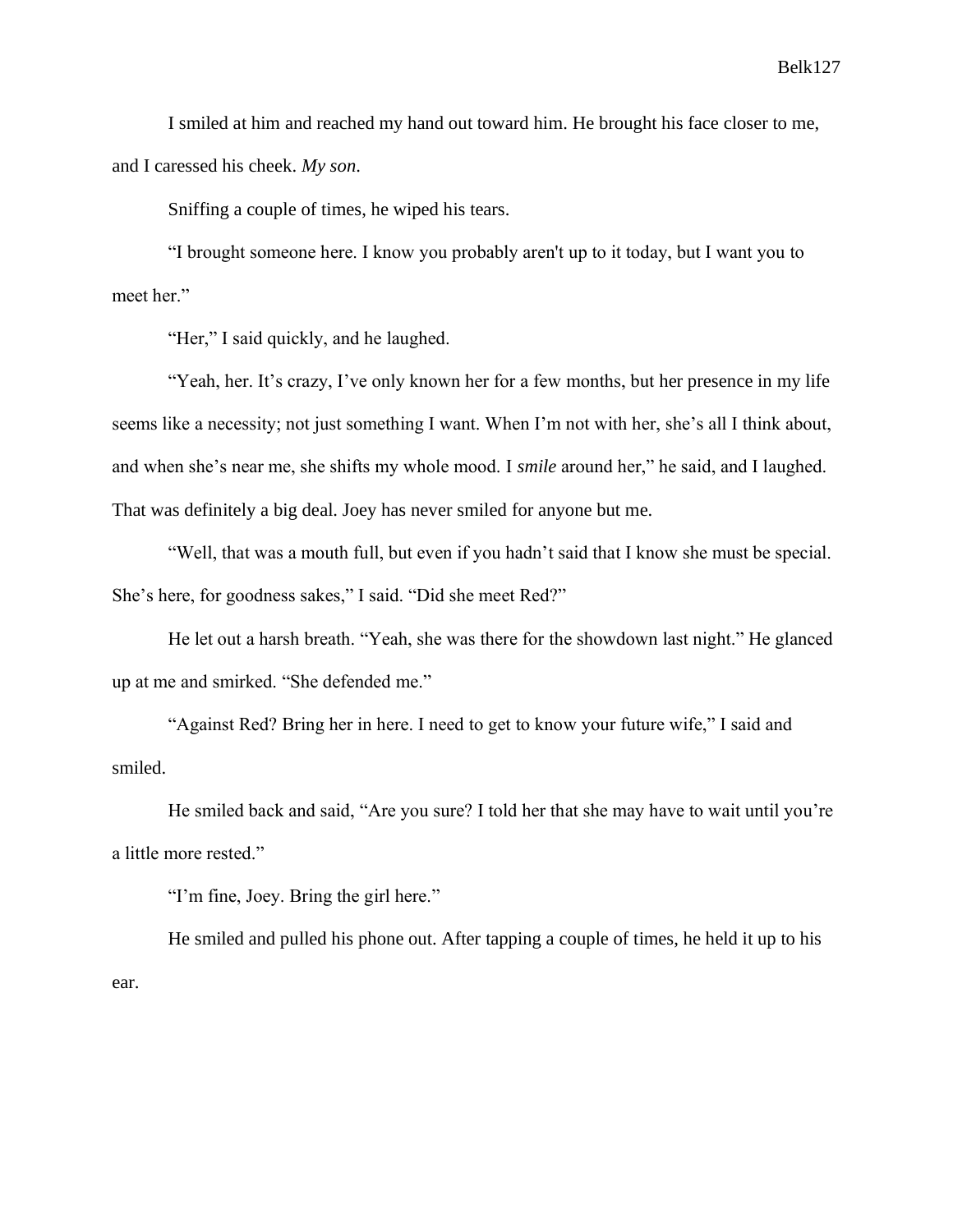"Hey, you still here? Okay, come inside the room. Would I have called you if I wasn't sure Denver? Come here," he said, blushing the entire time. *Denver*. He hung up the phone and stood. Seconds later, a gorgeous young girl pranced into the room with a nervous smile.

"Hi, JoAnna. It's a pleasure to finally meet you, and I'm so glad that you're okay."

"Likewise, sweetheart. Joey, go get us a little lunch. I need to get to know Denver a little bit," I said, still looking at her.

His eyes went straight to her, and he raised his brows. *Oh, he's in love.* She gave him a soft smile and a small nod. *Smart girl*. I knew that I had my fair share of issues, but Joseph's happiness had always been my priority. I could clearly tell that my son was in deep with this girl, but I needed to make sure those feelings weren't one sided.

"Be nice, JoJo," he said playfully.

"Get out of here, Sweet Boy."

I smiled as he walked out of the door, then focused on the young lady.

"So Denver, tell me about yourself."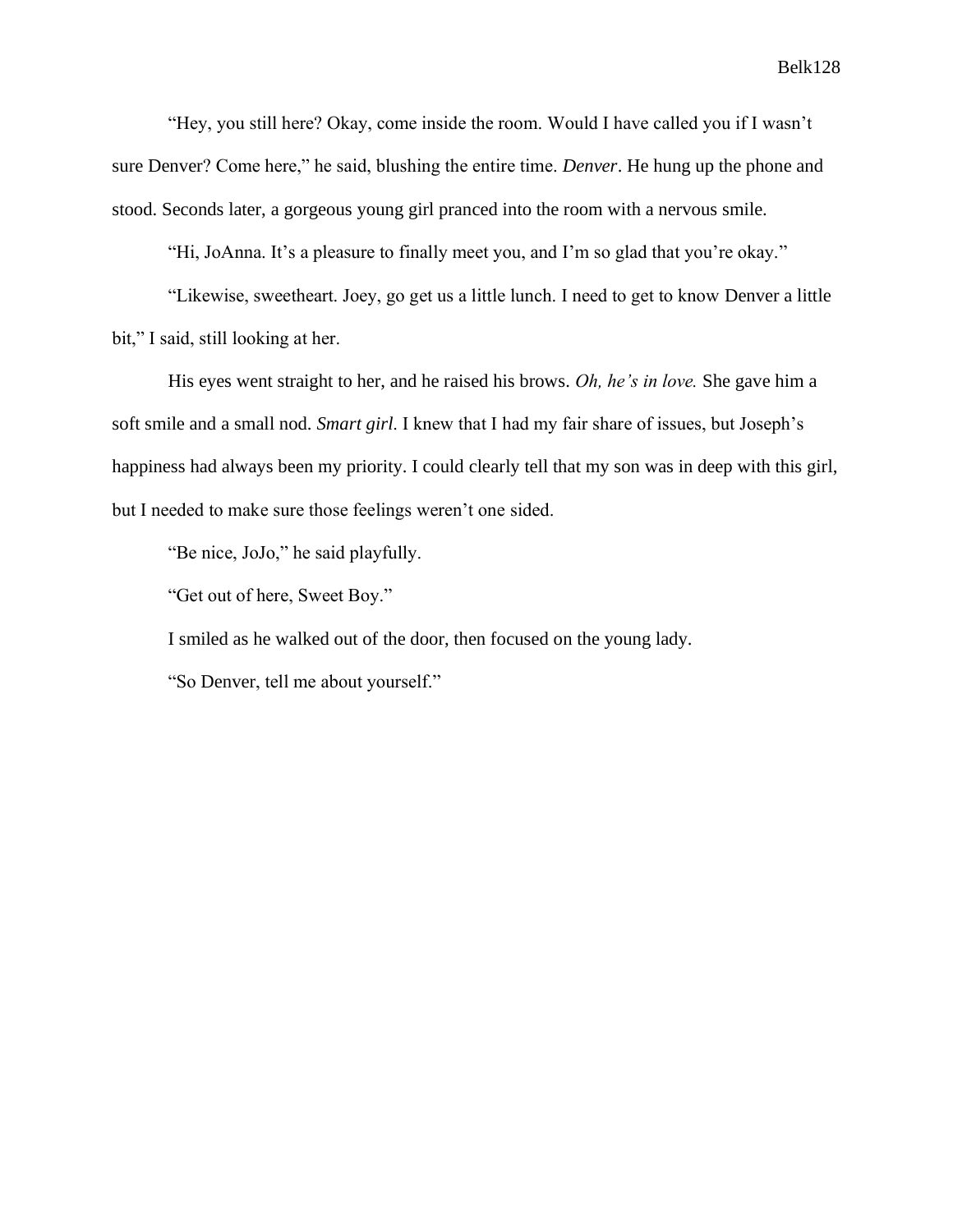# Chapter Fourteen

# (Joseph)

"She likes you," I said randomly, glancing over at Denver before refocusing on the road.

Denver looked at me and smiled softly. "I like her too." We fell into a comfortable silence again. After staying in Thomasville an extra day after JoJo woke up, we were now on our way back to Atlanta, and this time, I was driving.

I fought a smile as I replayed the weekend in my head. It had been a whirlwind of events and emotions, but I was satisfied with how everything turned out. JoJo was okay, and she was moving in with Trent and Mya until she could get on her feet. They lived in Moultrie, which was about 45 minutes away from Red, so I was ecstatic about that. He had already talked to his cousin who owned a law firm in Moultrie. He needed help around the office and didn't mind starting JoJo off with something small.

To top it all off, Denver and I seemed to be in a good place. She had met what little family I had, and they both loved her as much as I did. *Love*. The feeling was new but undeniable. I loved everything about her. Like the way she wrinkled her nose when she was in deep thought and how hilarious she found herself–even though all her jokes were corny. I loved her honesty. If Denver felt it, she expressed it, and she didn't care what my response would be. I loved the way she loved me. We had only known each other a short time, and even though she hadn't said it, her actions showed me exactly how she felt about me.

The entire time that we were in Thomasville, she had been so attentive to me. When I felt like talking, she was willing to listen, and when I needed a moment to myself, she gave it to me. She took care of me. Making sure I ate and slept. She even called my job to let them know I had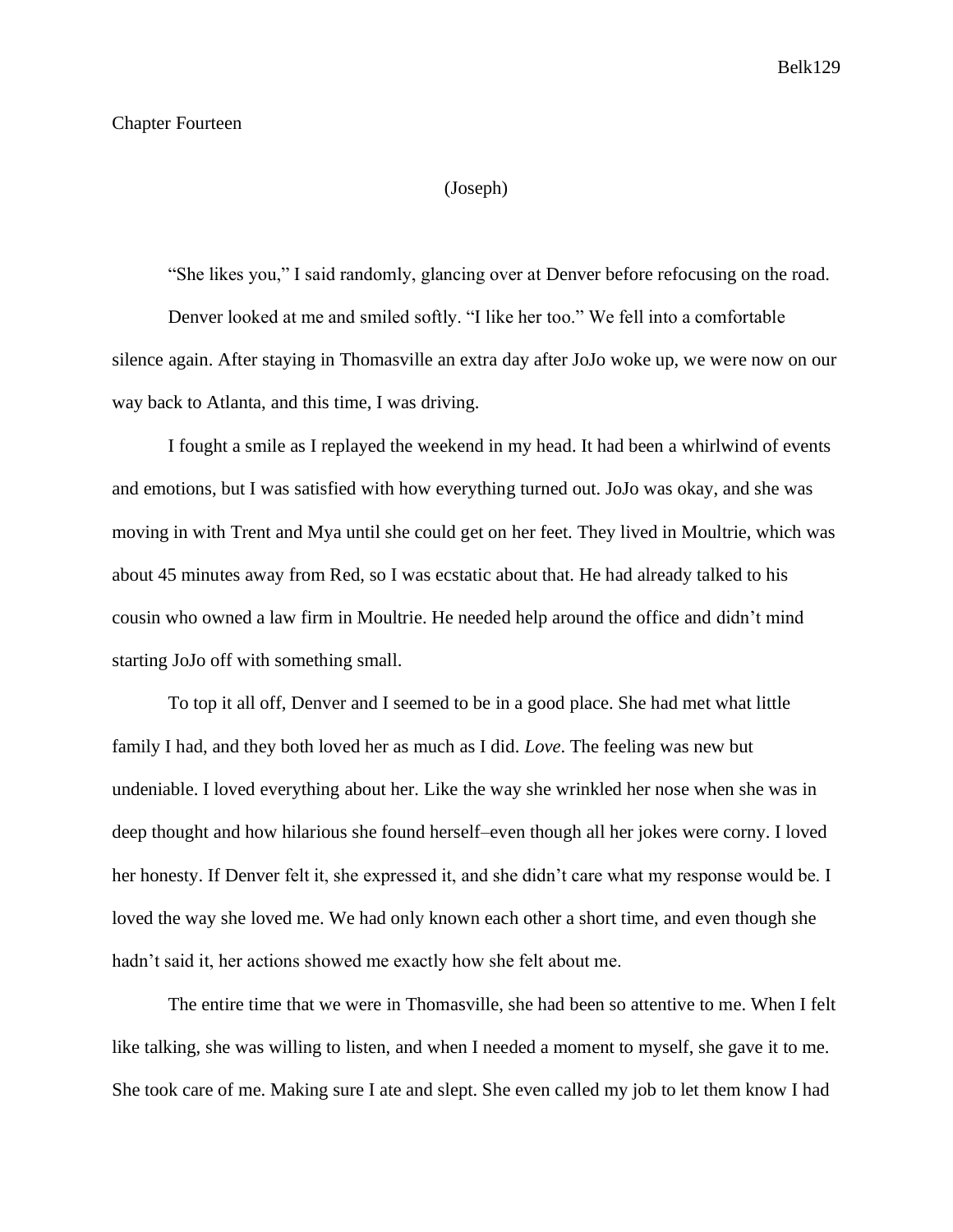a family emergency. If she didn't appreciate the way anyone– even the waitress at a restaurant– spoke to or treated me, she made sure they heard her thoughts on it.

She even had me considering things that had never even been a thought before, like God. I had never considered all the way that He had been looking out for me until Denver laid them out. She had opened a door of curiosity within me, and I felt like I needed her to enter it with me. I loved her, and it scared me. I was afraid to get attached because if she chose her father over me, I didn't think that I'd recover well.

"Homecoming starts tomorrow," she said, breaking the silence.

I glanced at her but said nothing. Denver never needed help getting to the point of a matter.

"The coronation ball is Thursday," she said. From my peripheral, I saw her turn in her seat to face me. She said nothing else, so I assumed she was looking for a response.

"Oh yeah?" was all I said.

"Joseph!" she whined. I loved her voice.

I laughed and said, "What, man? Say what's on your mind." I had a feeling about where this was going, but I was stalling, as I considered what my response would be.

"Will you go to the ball with me?" she finally asked.

I knew that I was going to say yes, because I was pretty sure that I'd do anything to make her smile. I was just hesitant about the event itself. Coronation was a big campus event, and there would be several girls there who *knew me* better than Denver might appreciate. None of them would be excited about seeing Denver on my arm, because I had never been one to take girls on dates. The biggest issue was going to be Regina. She was my most recent– and vocal– fling. Me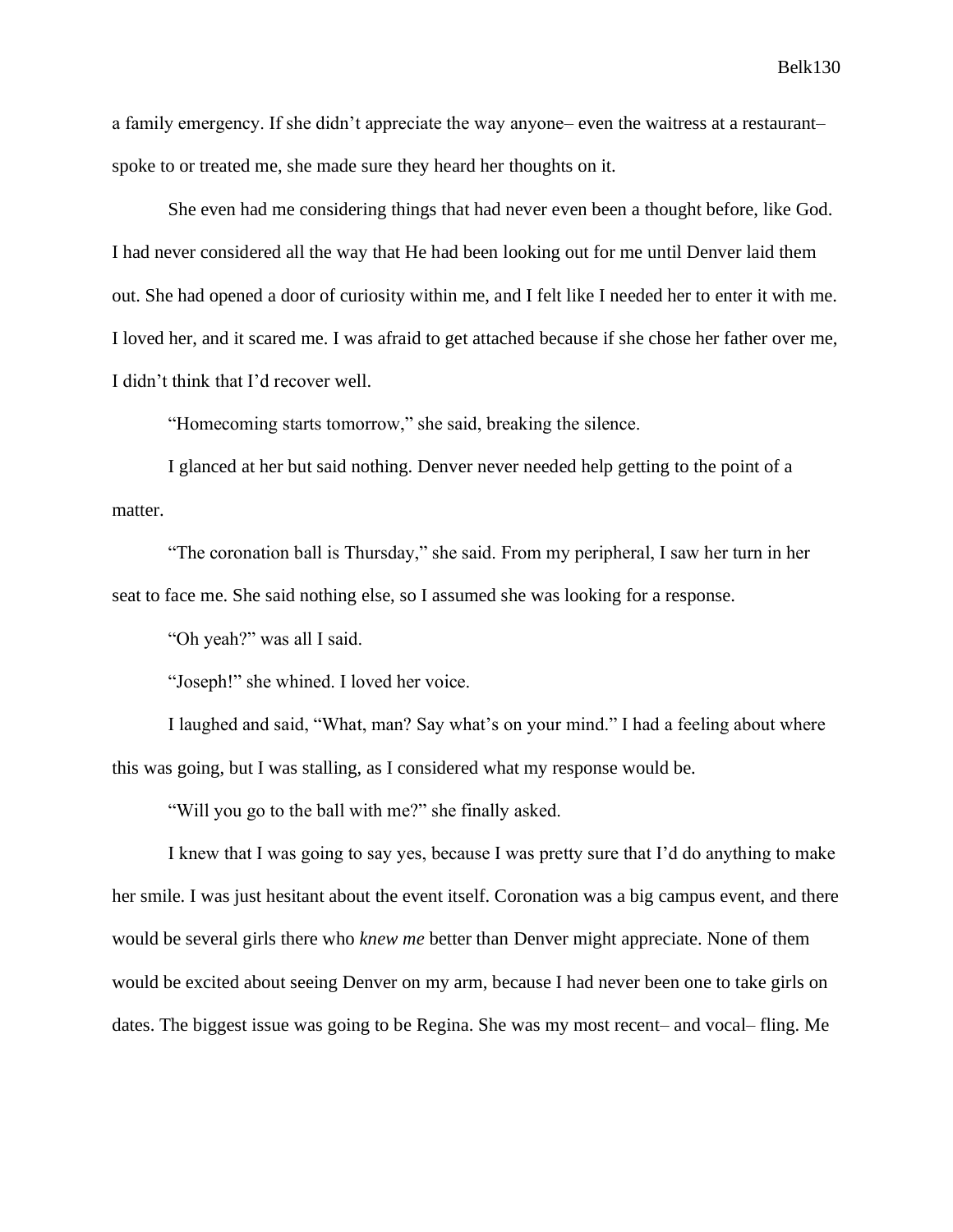being seen with Denver would expose her as a liar to everyone she sold her fantasy to. I couldn't worry about that though, Denver's happiness definitely trumped Regina's ego.

"You know I will," I said, and glanced at her briefly. Her entire face lit up, and it made me smile. *Yeah, I was in love.*

She continued to grin at me until her phone rang. The way she looked at it, and then back up at me told me exactly who it was. "Answer it, I told you I was cool," I said coolly.

It was her father. Denver and I had decided to give a real relationship a try, and I told her that that would mean no more Kevin or Justin. I also let her know that she would have to tell her father about us at some point, because I wasn't one to be sneaking around. Plus, I honestly felt that Denver was it for me. This relationship had the potential to go far beyond college sweethearts, but that was only possible if she claimed me to the people who mattered the most to her. I understood her position with her father, so I told her that I would give her time to work things out, as long as she didn't disappear on me again.

"Daddy! I was just thinking about you," she said in a voice that was foreign to me. Her chipper tone sounded forced, and she was also louder than she normally spoke. I chuckled, and she cut her eyes at me, before continuing her conversation.

"You what?" she asked. This time though, her voice wasn't upbeat at all. She sounded nervous, which caused me to look at her again. She looked alarmed and scared. I didn't like it at all. She closed her eyes briefly, right before I listened to her tell her father a complete lie, effortlessly.

"Since it was Fall Break, Jazz and I went to Savannah for a shopping weekend. I forgot to tell you, and I'm sorry. You know I did, Daddy, work will always come first. I will. I love you moreeee," she sang, before hanging up.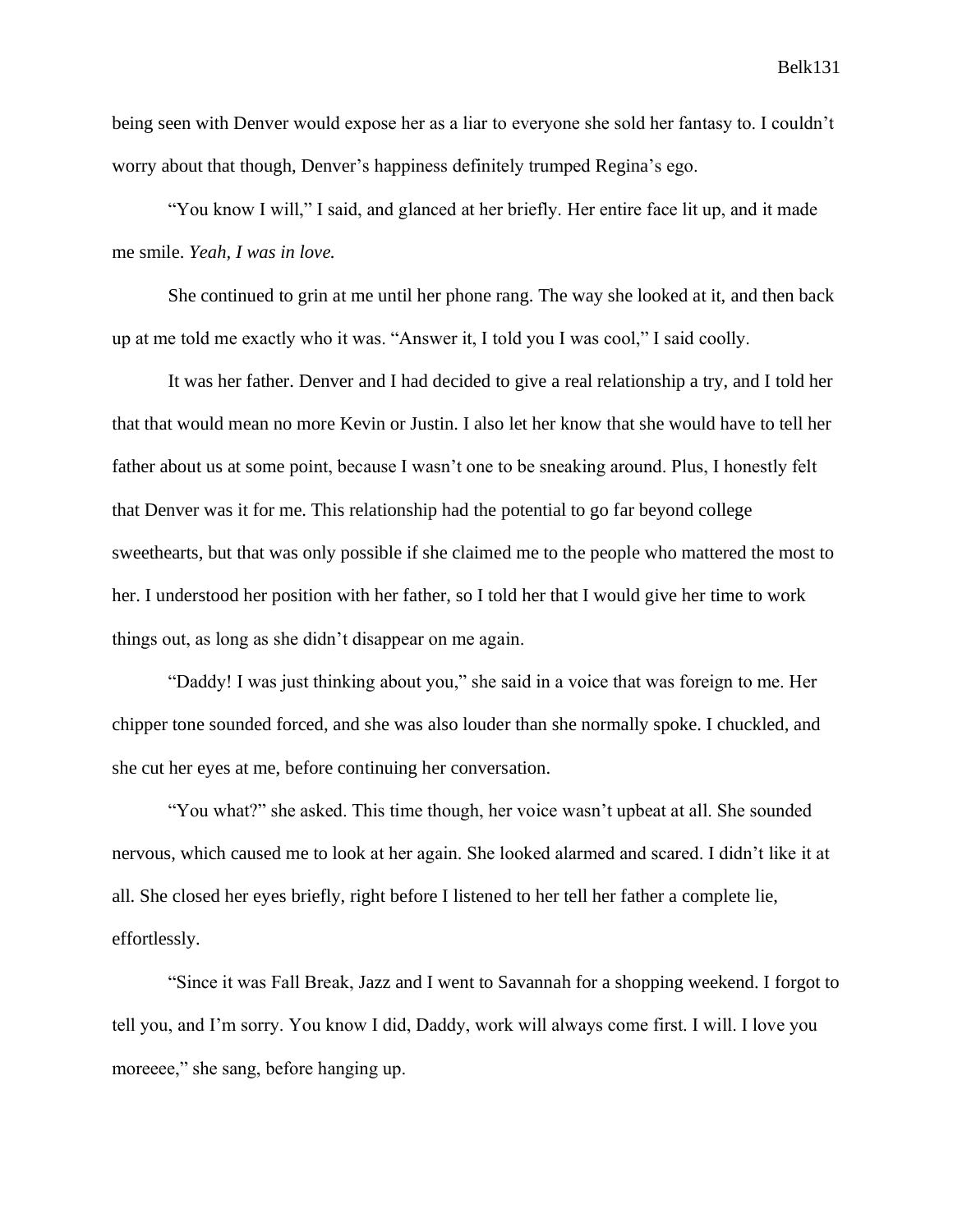She looked over at me, but I kept my eyes fixed on the road. She had told me before how she had to be a different person to please her father, but actually witnessing it was different. I hated it.

"Joseph," she said, hesitantly.

"Denver."

"You said you understood," she said.

"I did," was all I said.

"But you're mad at me now, so–"

"I'm not mad at you Denver. I'm annoyed that I had to witness the conversation. I said I understand your 'dad situation' and I do. I'm going to be patient, but that doesn't make conversations like that easy to hear."

"Are we okay?" she asked. Her voice was low. I glanced at her. She looked worried, and I couldn't help but smile. Her beauty was effortless.

"Did that conversation change how you feel about me?" I asked her.

"Of course not," she said. She sounded offended, which made me laugh a little.

"Are you still rocking with me?" was my next question.

"You know I am," she said, and this time, her tone was relaxed.

"Then we will be," I said. I winked at her before grabbing her hand and kissing it. That must have been good enough for her, because she smiled and relaxed in her seat, but kept her hand in mine.

*I could get used to this.*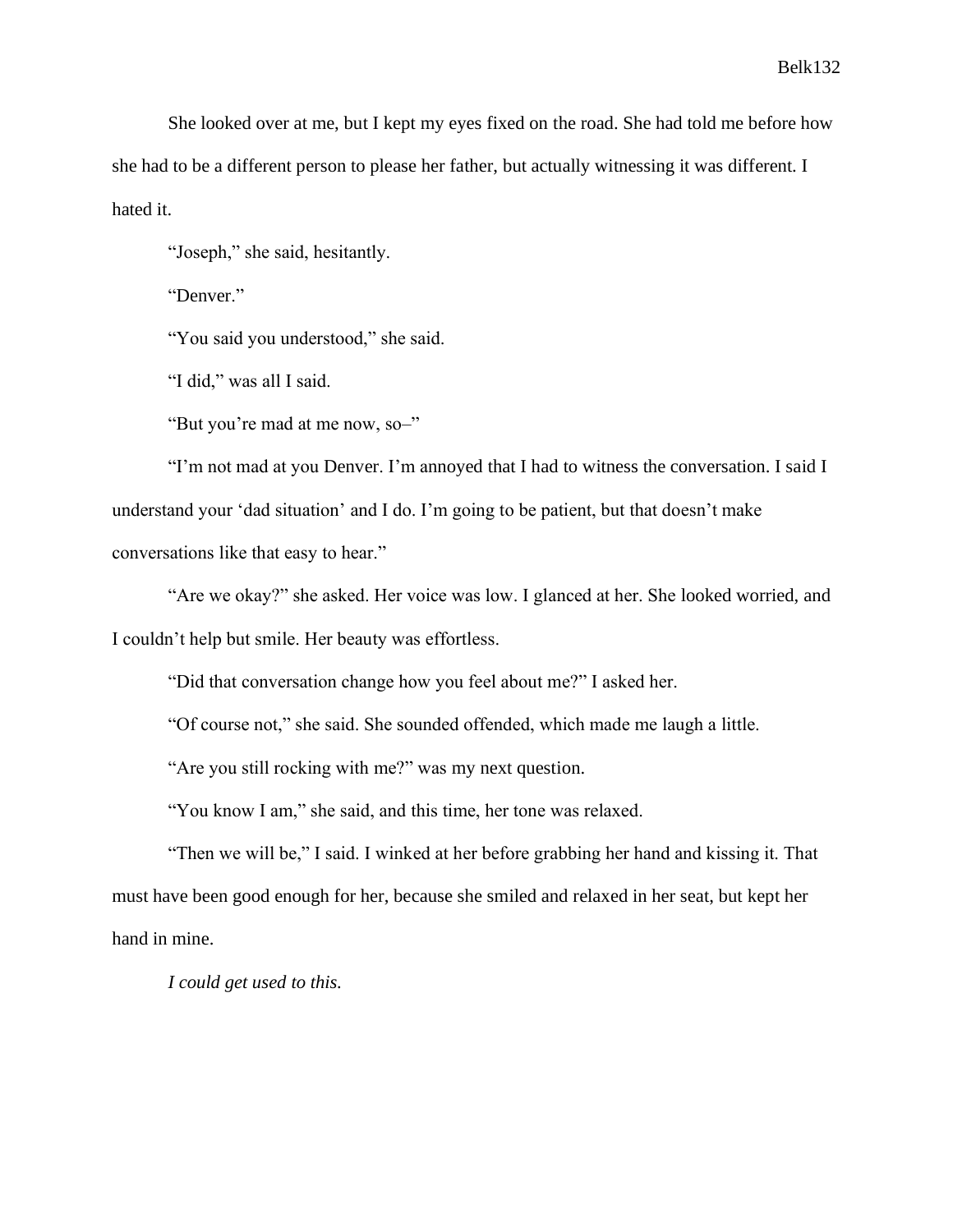# Chapter Fifteen

# (Denver)

"Get these Jazz, they'll go so well with your dress," I said pointing at a gorgeous pair of emerald earrings. She eyed them for a moment, before she smiled.

"I need to start paying you," she said with a pout. "I would be a fashion disaster without my best friend."

I just laughed and kept looking through the exquisite jewelry display. We were at the mall, getting accessories for the coronation ball later that night. It took a few sleepless nights, but I had created both of our gowns, and they were perfect. I couldn't wait for Joseph to see it.

"Girl are you listening to me," Jazz asked.

"Huh?" I looked up at her and frowned. Was she saying something?

"Never mind; I know exactly where your mind was. Your red cheeks say it all," she grinned.

I smiled and rolled my eyes. I couldn't deny that Joseph took up a lot of space in my thoughts these days.

"So how is his mom? It's been two weeks since the whole thing happened, right?" Jazz asked.

"Yep. She's doing well. I talked to her earlier, and she's starting her new job next week. She seems excited about it," I said. I smiled thinking about how well JoJo had recovered. She seemed happy, and Joseph said that her voice sounded a lot less stressed than usual. I was happy for her.

Jazz cleared her throat and I looked up from the jewelry. She was smiling, but her arms were folded, and her head was tilted. I let out an exaggerated sigh.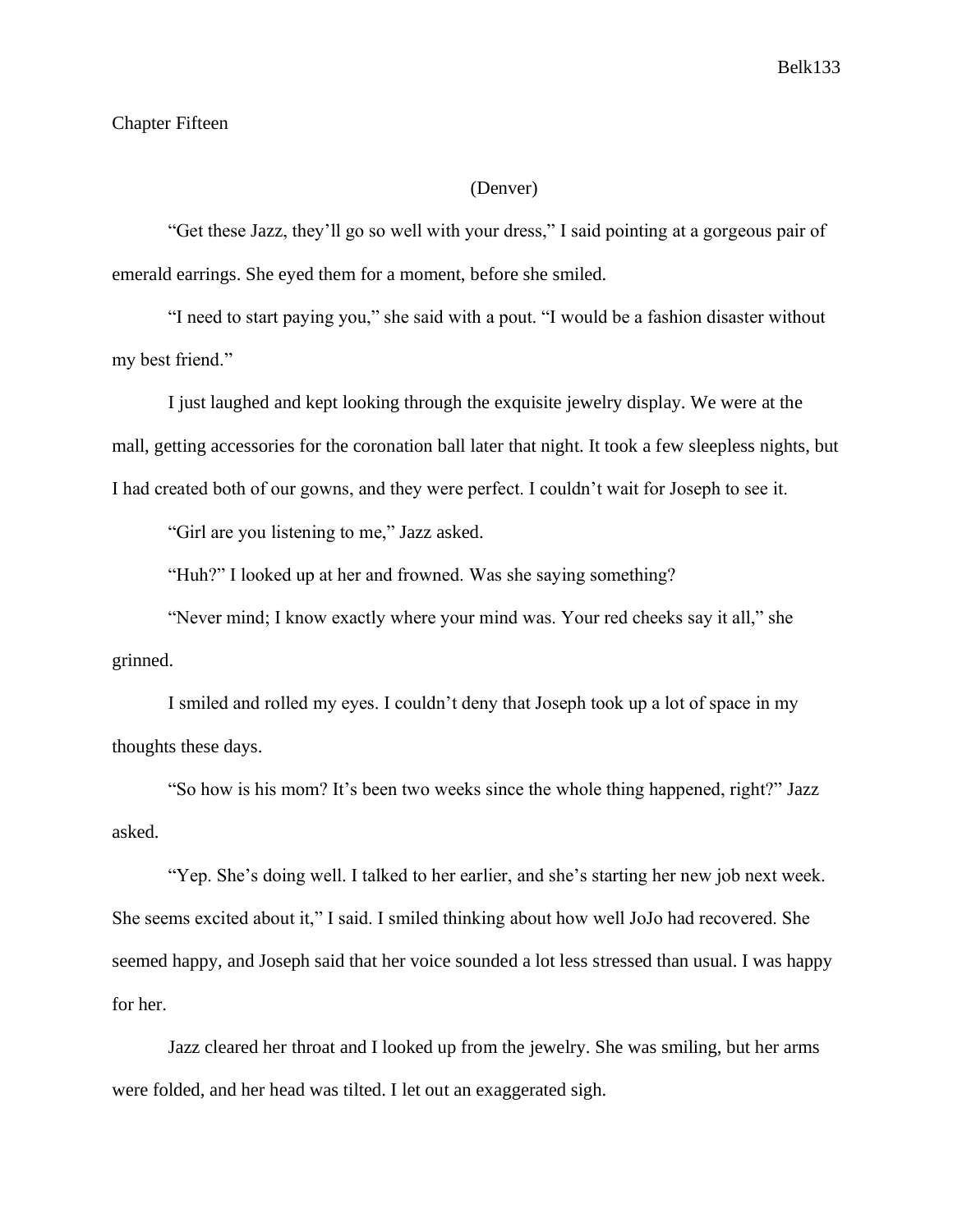"What Jazz?"

"You talked to his mom this morning?" She asked with a raised brow.

"I did," I said, and resumed my search for earrings of my own.

"You and Joseph are getting pretty tight, Vi," Jazz said. I glanced at her again, and she was still standing the same way, staring me down.

"I guess we are," I said, nonchalantly.

"You definitely are. I just want to know exactly how close you've been so far," she said.

"Excuse me, sir," I called to the associate who was behind the counter. He was reorganizing some rings at the other end of the counter.

He looked up at me and smiled, quickly walking over. Once he made it to our end of the counter, he placed his elbows on the glass surface and rested his chin in his palm.

"I'm Marc. How may I help you, dear?" he asked.

"Could I look at those earrings a little closer?" I asked, pointing to the gorgeous pair of garnet earrings.

"Sure hon," he said. Marc used the small key on his lanyard to open the glass case, and he carefully pulled out the earrings, placing them on the counter.

They were bezel studs encased in gold with diamonds scattered along the perimeter. The deep red matched my gown perfectly.

"I'll take them, and she would like those," I said, showing him the emerald pair. I pulled out my American Express card and handed it to Marc.

He smiled brightly and said, "Great! I'll get them boxed and ready for you!"

Marc grabbed both pairs of earrings before he sauntered off toward the back of the store. Jazz cleared her throat. "Hellooo? How close are you two, Vi?" She asked.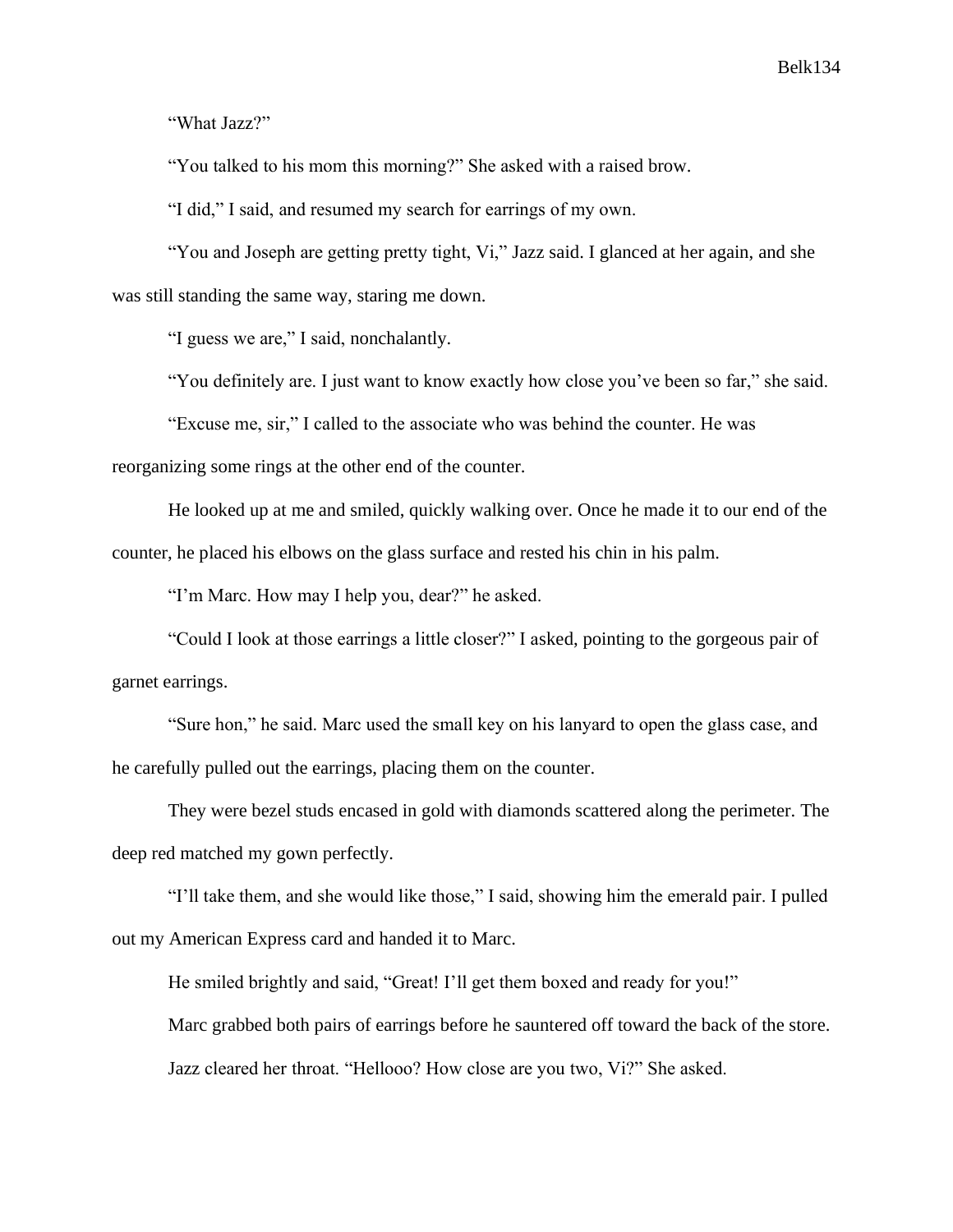"I don't know what you mean," I said innocently, and checked my text message from Joseph.

Joseph: I miss you. Let's go eat something.

I smiled and began to type my reply right before my phone was snatched away from me.

I glared at Jazz, and she just shrugged and rolled her eyes.

"You can talk to Joseph later. You've been spending all your days with him, so he'll be okay. This is my time, and I'm taking advantage of it," she said. She said it jokingly, but I could sense a hint of seriousness in her eyes. She was right. I hadn't been spending much time with her and that was unusual for us. I would have to do better.

"I'm sorry Jazz, I— "She cut me off.

"You have a boo, and I'm happy for you. Now focus. You know exactly what I mean, Vi. Have the two of you had done more than kiss yet?"

I felt my cheeks warm with embarrassment. I wasn't sure why, but I didn't want to admit to Jazmine that we hadn't even kissed yet. She must have noticed my hesitation because she placed her hand on my shoulder.

"Hey, you know you can tell me anything. I'm the last person to judge."

I smiled at her and nodded. Jazz was a lot more experienced than I was when it came to romance.

"I know I can, it's just," my voice trailed off.

"Just what, girl?" She asked urgently.

"We haven't kissed yet," I said softly.

Her eyes widened as she said, "Really?"

"Really," I said, dryly.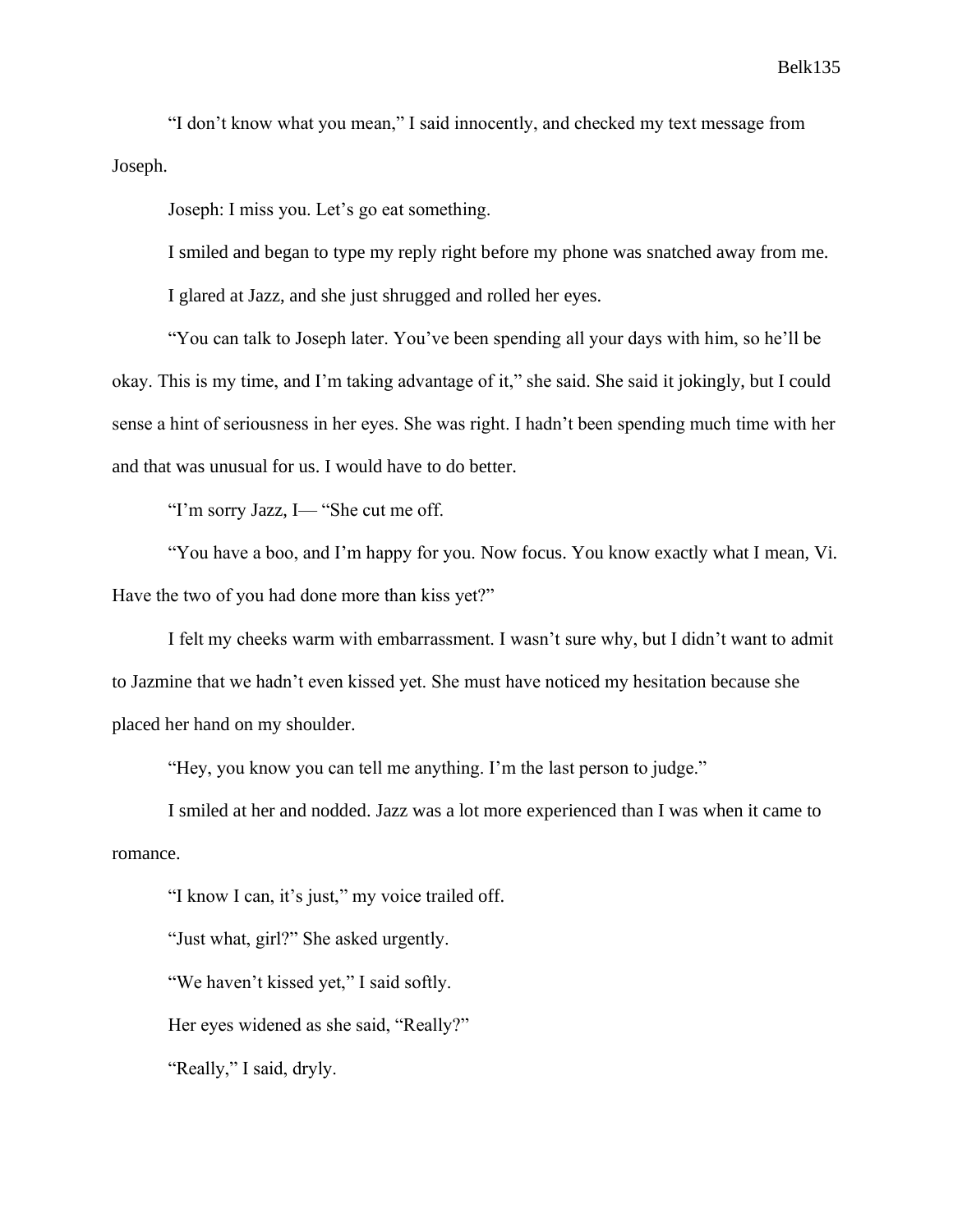She laughed and said, "Don't be like that, I'm not judging. Just surprised. Why haven't you?"

Marc made his way back to us with my card and receipt and two small bags.

"Here you are ladies, enjoy your new pieces and have a great day."

"Thanks," we both said and made our way out of the store.

"Let's go to the food court, I'm starving," I said.

Once we got there, we both ordered sushi and got settled at a table in the busy food court. It wasn't until I ate a piece of my Spider roll that I decided to resume our conversation.

"I'm not sure why we haven't kissed. I want to kiss him. To be honest, I want to do more than kiss him. It just hasn't happened yet. When we're together, we have a great time, and it's never tense or awkward, but he hasn't kissed me," I said. I took a sip of my sweet tea and stared at my sushi, deep in thought. Why hasn't he kissed me?

"Wait, back up for a second," Jazz said, picking up a piece of her shrimp tempura roll with her chopsticks. "You want to do more than kiss him?" She asked in disbelief. Her shocked expression made me laugh, loudly.

"Don't look so shocked," I said.

"How else am I supposed to look? My sweet and innocent best friend is saying things I've never heard her say before."

I sipped my tea and shook my head. "I know, but I've been thinking about it for a while now. I never *really* said that I wanted to remain a virgin until I was married. I just wanted the person to be the one. Joseph is the one. It's only been a few months, but that I know for sure," I said with certainty. Call me crazy, but I knew that Joseph was the man I'd marry one day.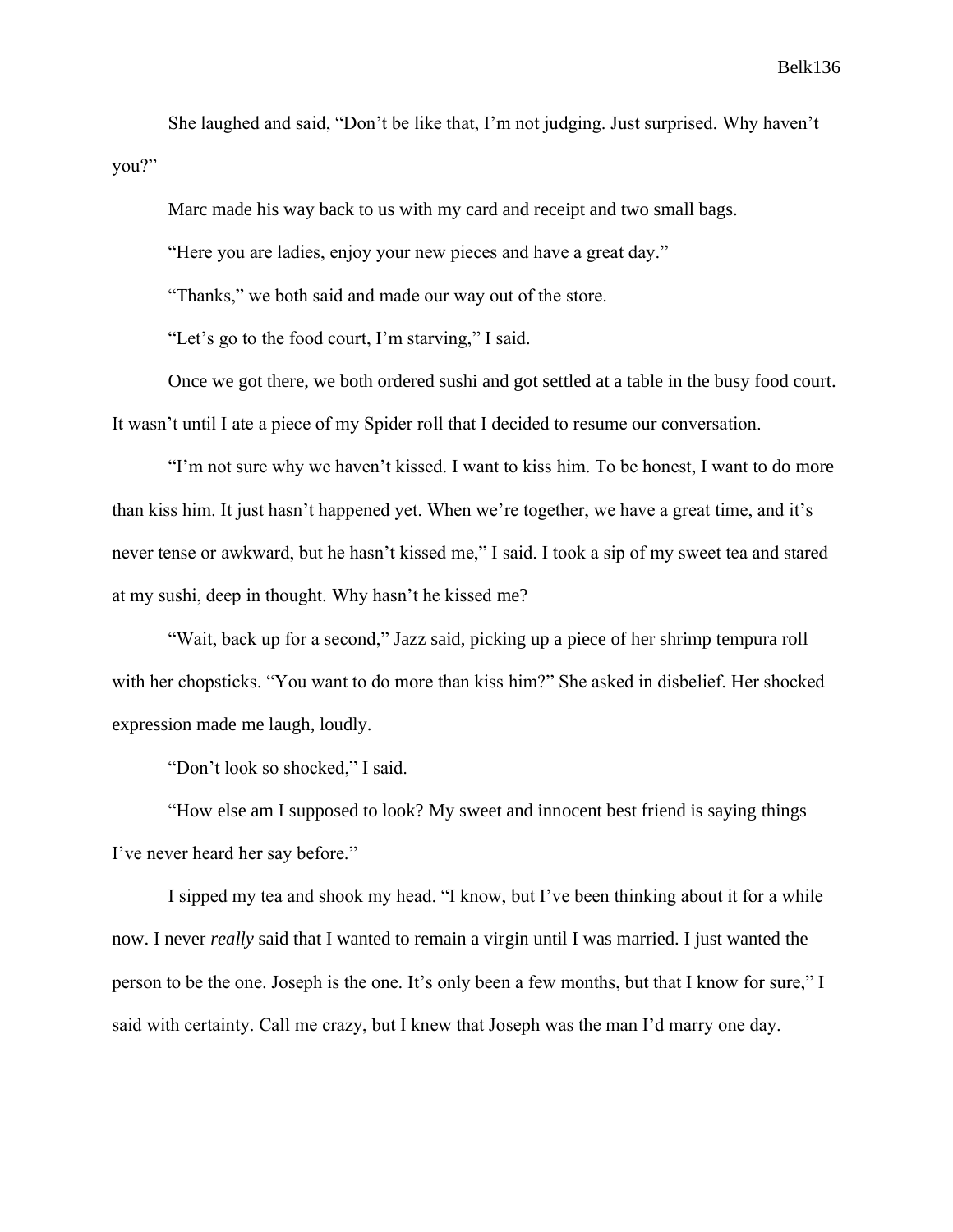"Have you told him?" Jazz asked. She was still holding the same piece of sushi in her chopsticks with that shocked expression on her face.

"Told him what? "I asked, confused.

"That you're in love with him," she said.

I blushed.

"Of course not. I can't even kiss the man."

We both laughed loudly, before she finally began to eat.

"I think you should. Joseph doesn't strike me as the inexperienced type, so if he hasn't kissed you, I think it's because he feels the same way about you. He doesn't want to ruin it by moving too fast for you. Tell him where your head is at, so that he knows you two are on the same page."

I pondered over her words for a second. Maybe she was right.

"Can I have my phone back please," I asked softly.

She rolled her eyes but handed it over.

I saw that I had a missed call from Joseph, and it made me smile. Instead of calling, I texted him back.

Me: I miss you too, but I'm at the mall with Jazz. We'll see each other later for coronation.

Joseph: I guess. Have fun with your friend. I'm sure she's been missing you too. I blushed.

Me: She has. But I need to ask you something…

Joseph:

My hands hovered over my keypad as I contemplated my next message.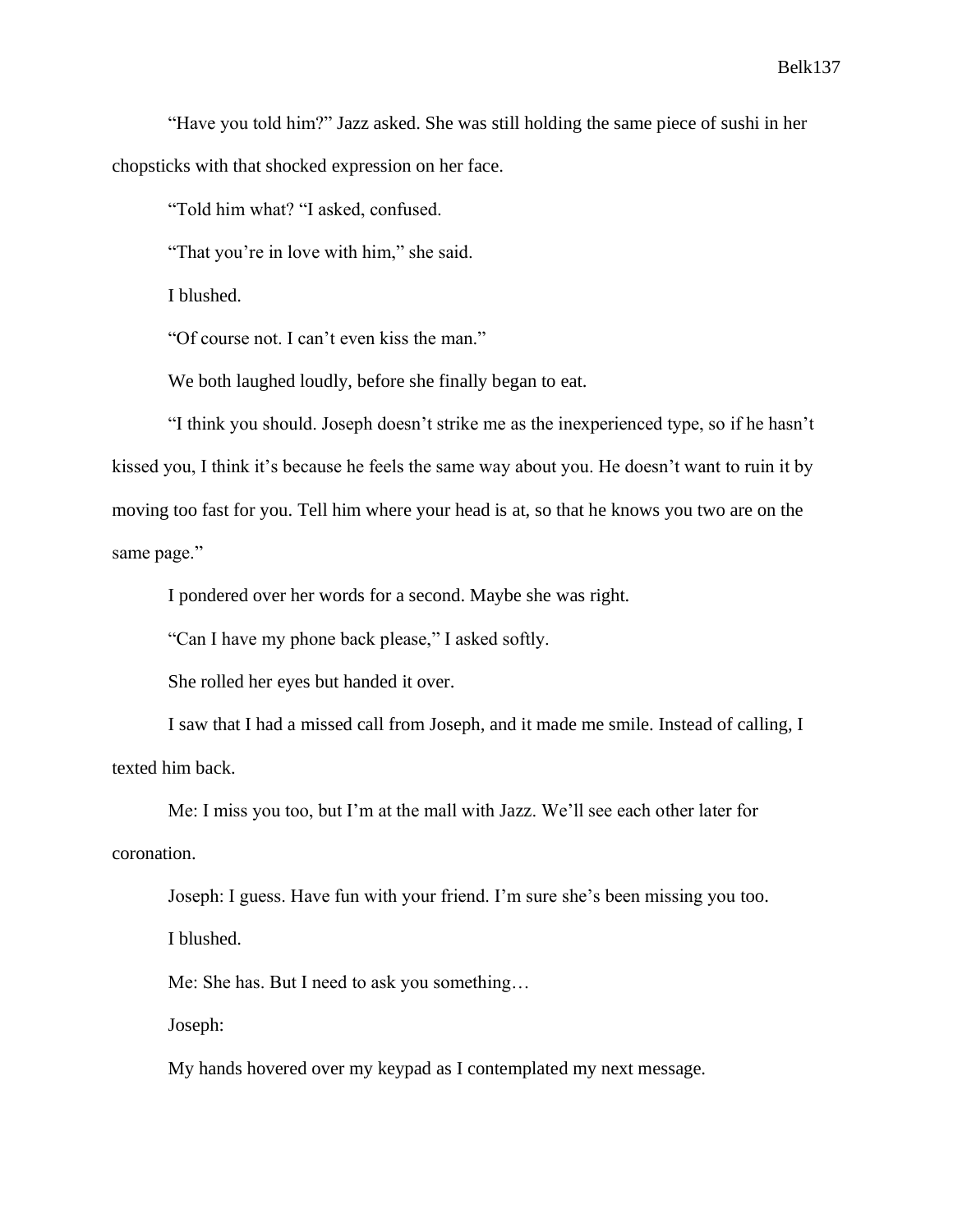"Girl, what are you over there typing? You look like you're about to have a heart attack," Jazz said.

I rolled my eyes. "Leave me alone"

Me: I want to stay at your place tonight.

My ears were burning, and my heart felt as if it was beating out of my chest as I waited.

A full minute passed before he responded.

Joseph: That's not a question Denver.

He was mocking me. I rolled my eyes in aggravation as I texted back.

Me: Never mind, Joseph.

I tossed my phone on the table and stabbed my fork into my sushi roll. I never learned how to use chopsticks.

"What's wrong," Jazz asked, with a concerned expression.

"Nothing," I said, and continued to eat.

My phone lit up with another message from Joseph. I wanted to ignore it but knew that I wouldn't.

I snatched the phone from the table and opened the message, apprehensively.

Joseph: Too late. Pack a bag. I'll pick you up at 7.

"All better now?" Jazz asked. I looked up at her and she was grinning, and apparently, so

was I.

"Yeah," I said, "all better."

(Joseph)

"It's so pretty in here," Denver said.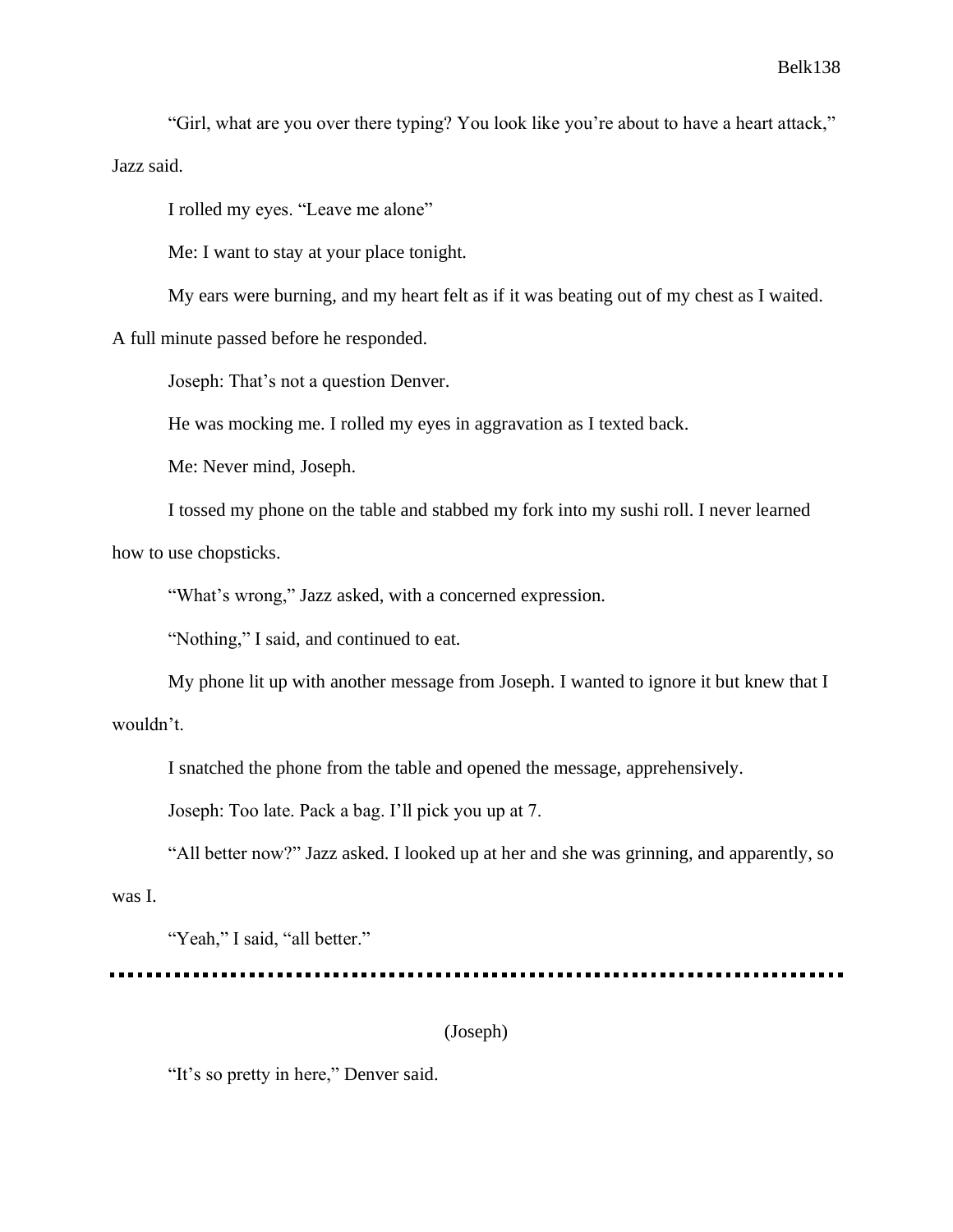I glanced down at her and chuckled. We had just walked into the ball hand in hand. She was looking around the room in awe.

"You're so pretty," I said. I lifted our interlocked hands to my lips and placed a kiss on hers.

She blushed as I led us further into the ball. It *was* nice. Someone had worked overnight to transform our school's huge multipurpose room. The whole room looked like it was dipped in glitter. The plain white walls were covered in what looked like silver curtains; there were high tables in a few areas, each with a sparkly centerpiece on top. A huge chandelier now hung from the center of the room, and there were two dramatic thrones front and center. It would take them all night to get all this stuff down.

Because Denver and I left the coronation ceremony early, we were amongst the first people to make it to the ball. I chose the high table furthest away from the throne area and pulled out Denver's chair. Once she was sitting, I took the seat across from her. I admired Denver's beauty as she continued to scan the room.

# *She could break me.*

I had no doubts about my feelings for Denver. I was in love with her. My issue was that I kept thinking about the day that I knew she would walk away. I knew it was inevitable, so I tried to prepare myself for it every day. I had talked to Trent about my thoughts, and he thought I was paranoid. He and JoJo believed that Denver was just as into me as I was her. I wasn't so sure. I knew that she cared about me, but it couldn't possibly match my feelings for her. There was no way that *anyone* loved a person as deeply as I knew I loved her. I was scared, and that was a first. Trent said that I just needed to embrace the blessing God gave me. I was trying, but it was hard to accept that I could have something *this* good.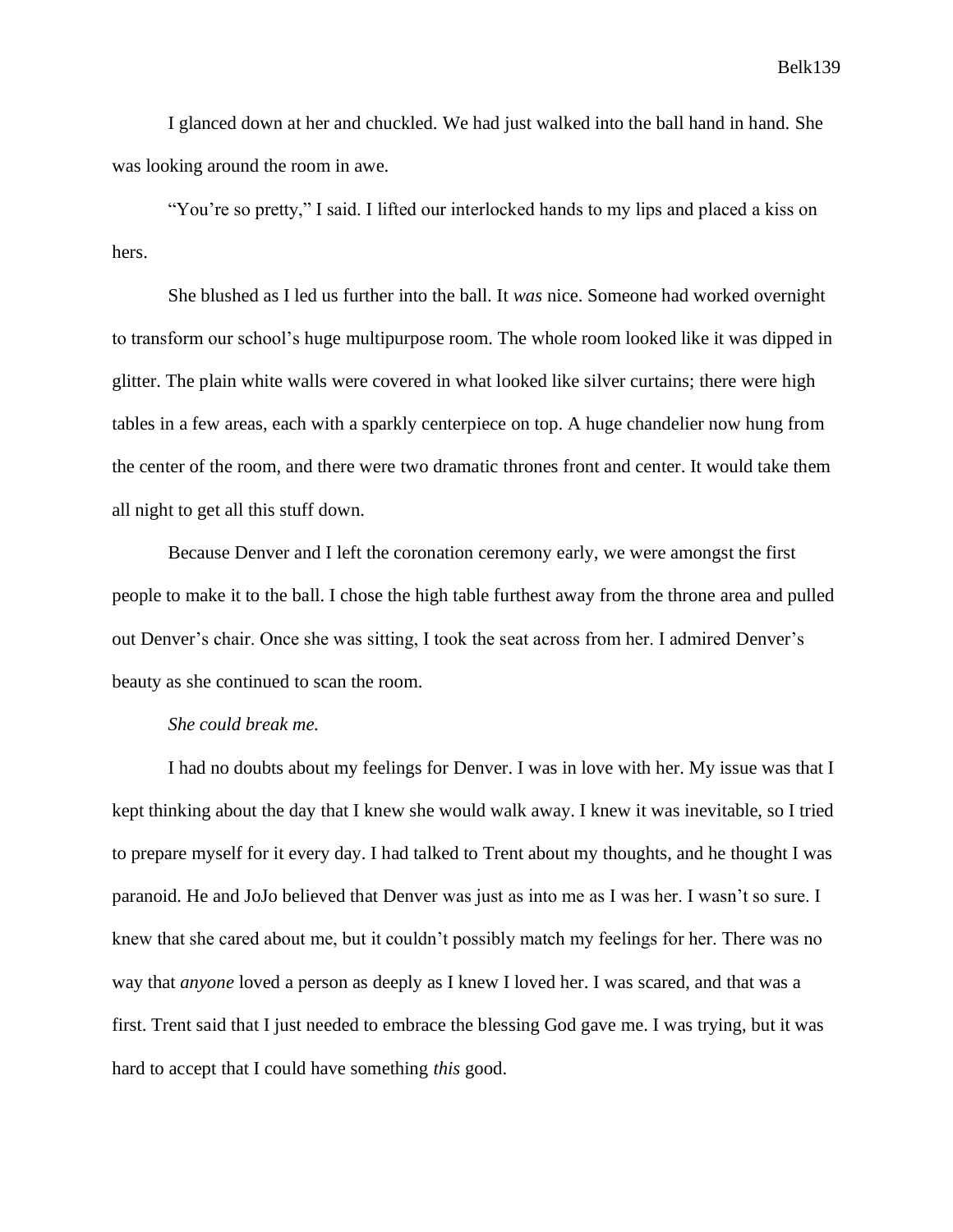I was struggling my way through my feelings about *God* anyway. I had been reading up on the Joseph guy that Denver told me about, and if nothing else, his story was interesting. I had questions, but I didn't want to ask Denver. I had a feeling that she would jump all over the fact that I was intrigued, and I didn't want to hurt her feelings if I decided that the whole Christian thing wasn't for me.

"What are you thinking about over there?" Denver asked. She reached across the table and took my hands into hers.

"You," I said, looking into her eyes. That was half-true.

"Good things I hope." I chuckled at her grin.

"Always," I told her.

I looked around and realized that a lot more people had made it into the ball. The soft jazz music that was playing before transitioned into hip-hop music. The lights had dimmed, and there were now disco lights shining around the room.

"Alright Trudale students, welcome to this year's coronation ball!" the DJ said. Everyone in the room clapped and cheered.

"Now, I need everyone to stand to their feet as we welcome our new Mr. and Miss Trudale University," he continued.

Everyone stood promptly, including Denver. I slowly rose from my seat. The DJ switched the music to a smooth sounding R&B song. Seconds later, the large doors opened, and the king and queen entered.

"I now present to you Jazziah Hayes and Anastasia Howard, Mister and Miss Trudale University!"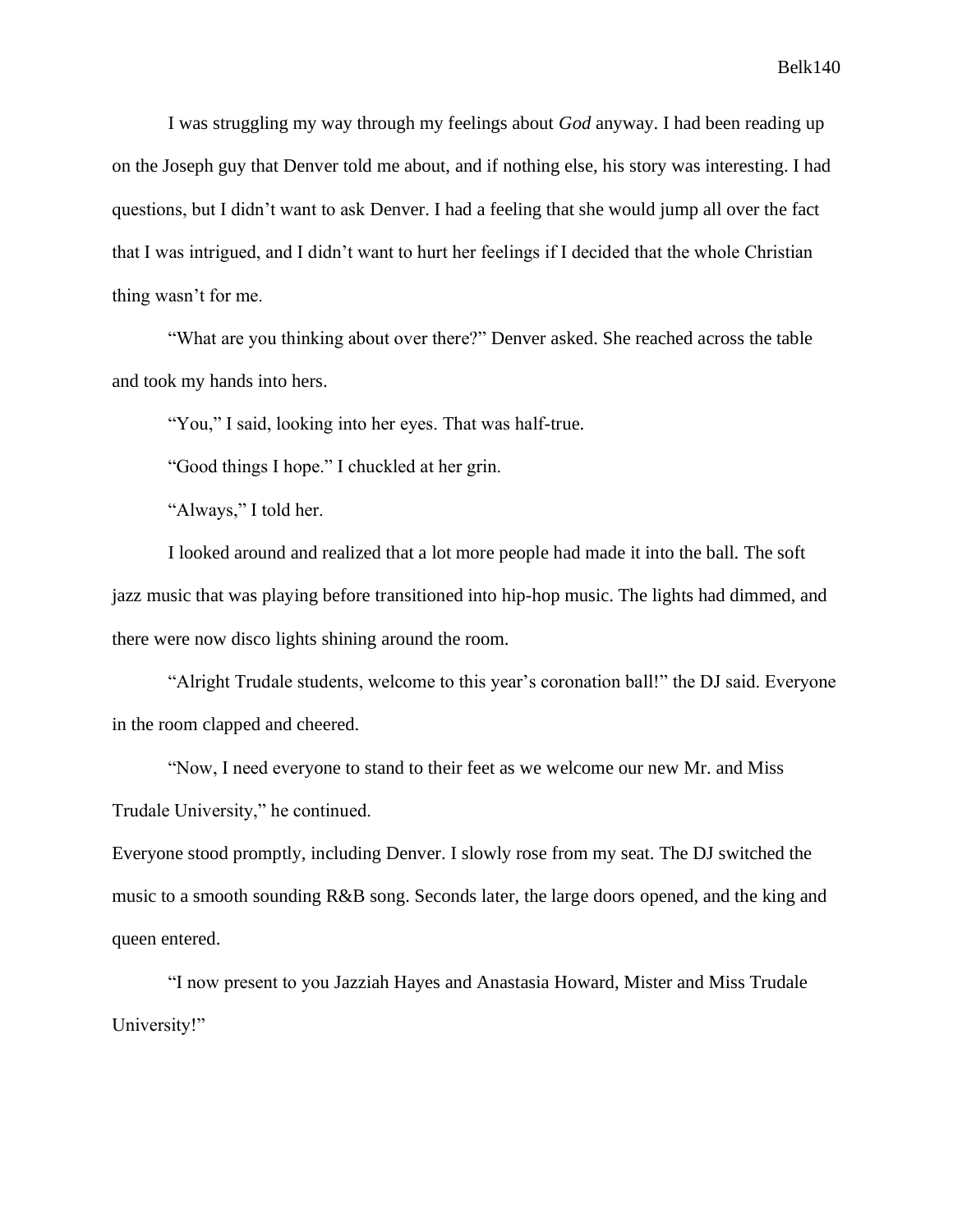The crowd roared as Jazziah and Anastasia walked to the dance floor and began their dance together. Once the song was over, the DJ played a more upbeat song, and people started making their way to the dance floor. I guess the party had officially begun.

"Hey girl!" Denver's friend, Jazmine squealed.

She had approached our table from behind me, so I turned to greet her.

"You look sharp Joseph! Did my best friend style you?" she asked after I released her from a short hug.

I chuckled, "No, I dressed myself."

"Hmph," she said, making me laugh again. She walked over to Denver and the two hugged like they hadn't seen each other in years, even though they had just spent the entire day together. I shook my head just as someone behind me cleared his throat.

"Oh, I almost forgot. Vi, this is Jamison. We have a few classes together and he asked me to the ball earlier," Jazmine said. Her eyes were on Jamison the entire time she spoke, and she was smiling lustfully. I glanced at Denver, and she had a confused look on her face for a second, before she smiled and extended her hand to the guy.

"Nice to meet you. I'm Denver and this is my boyfriend Joseph," she said.

I shook his hand next and said, "What's up, man?"

"Boyfriend, huh? Y'all are too cute. Anyway, Jamison and I are going to go dance, I'll catch up with you later Vi. Bye, Joseph," she sang and winked at me. I just laughed and nodded to her.

Once they walked away, Denver's face transitioned back to the confused expression.

"What's wrong?" I asked.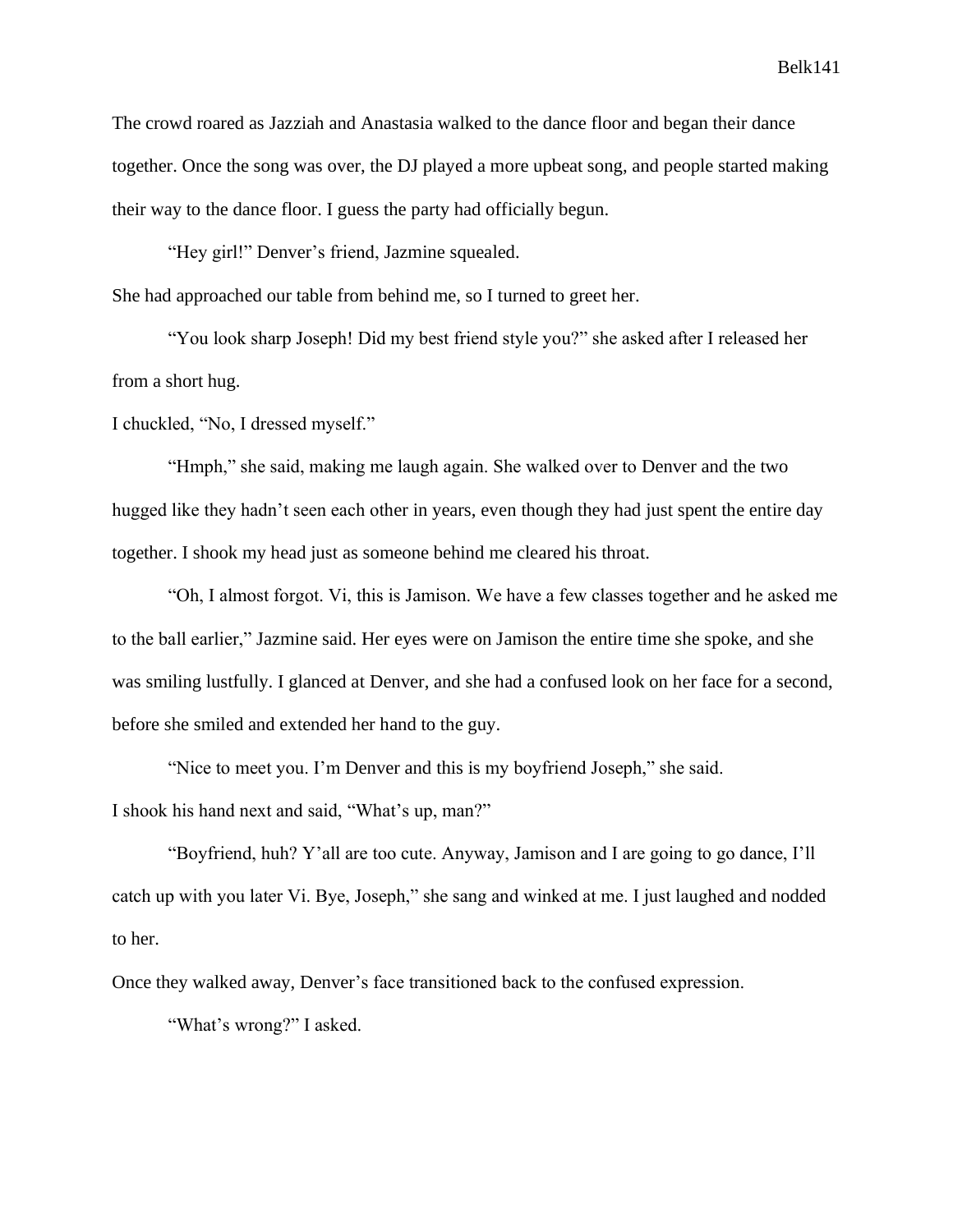"She has a boyfriend. They're long distance, but they've been together forever. He would flip if he knew she was on a date," Denver said.

Just then, the music slowed down. I stood and grabbed Denver's hand, leading her to the dance floor.

Once we made it, I held her waist and we fell into our first dance together.

"Worry about your friend's love life tomorrow. Tonight, is about you and me," I said. Denver smiled and placed her hands on my chest as we swayed from side to side to the music. I had never danced before but doing it with her felt kind of nice.

She laid her head on my chest and we continued to dance in silence for a moment before she broke it with a question.

"Why have we never kissed?"

"Huh?" I asked. I heard her; I just wasn't sure about how to respond. I wasn't sure what I expected her to ask me, but that wasn't it. Why *hadn't* we kissed? If I was honest, I hadn't thought much about it. I had never connected with a woman the way that I did with Denver. Hearing Denver speak– about anything– excited me. I couldn't get enough of learning more about her. All of that was new for me, and I had been enjoying it. There was also the fact that I'd never kissed anyone before. I had had my share of sexual experiences, but kissing seemed too intimate for any situation I'd ever been involved in. I never wanted a woman to get the wrong idea about my intentions, but that had changed.

She lifted her head from my chest and looked into my eyes.

"Why haven't we kissed? You say I'm your girlfriend, but you can tell me if we moved too fast with titles. I really care about you, but if you don't feel the same, I–"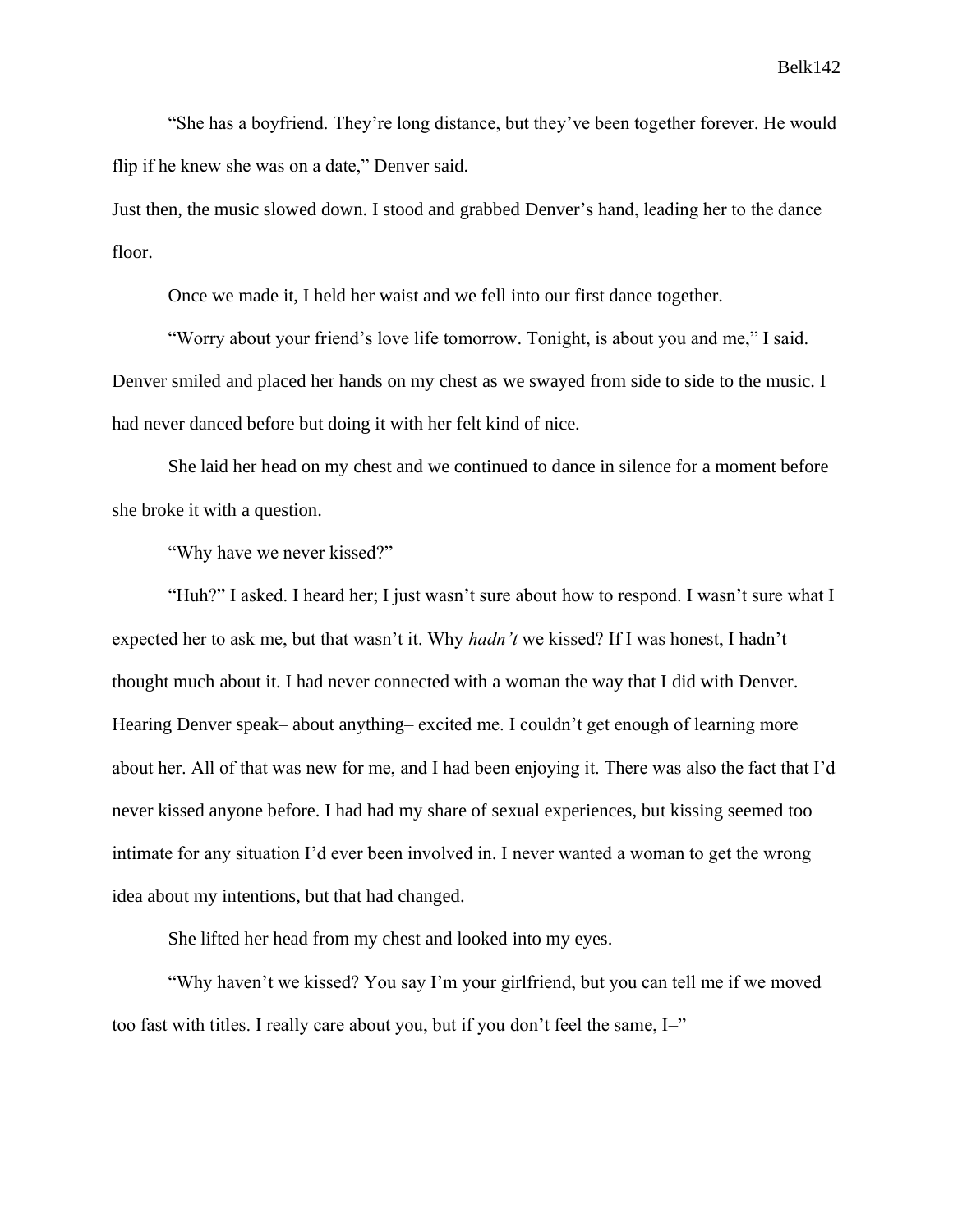Lifting her chin with my finger, I cut her off by pressing my lips lightly against hers. *Wow*. If this is what I had been missing, I had been missing *out*. Being connected to Denver in this way intensified every feeling I had for her. It was like nothing I had ever experienced. She would never have to worry about not being kissed again, because just like that, I was addicted.

# (Denver)

When his lips met with mine, I stopped breathing for a second. Everything about this moment was perfect. Everything about *him* was perfect.

I moved my hands from his chest to his face, then parted my lips, inviting him to deepen our connection. I had never been kissed like this before. He tightened his hold on me and I melted. By now, we had stopped dancing, and it felt like no one was in the room but us. To my disappointment, Joseph pulled away, causing an involuntary pout to grace my face. Opening my eyes slowly, I gazed into his.

"You took my breath away," I said. I was serious, but he let out a hearty laugh.

"Denver, what?" he asked, still laughing.

I hit him in the arm but repeated, "You took my breath away."

He kissed my cheek and smiled. "You're so corny," he said.

I grinned. "I'm so serious. I stopped breathing for a minute because you took it away!" Joseph kissed me again, but this time it was short lived.

"Whatever you say. You should have brought up this kissing conversation a long time ago, though. I didn't know what I was missing," he said and smiled.

I buried my face in his chest to hide my blush.

"Can we go?" I asked.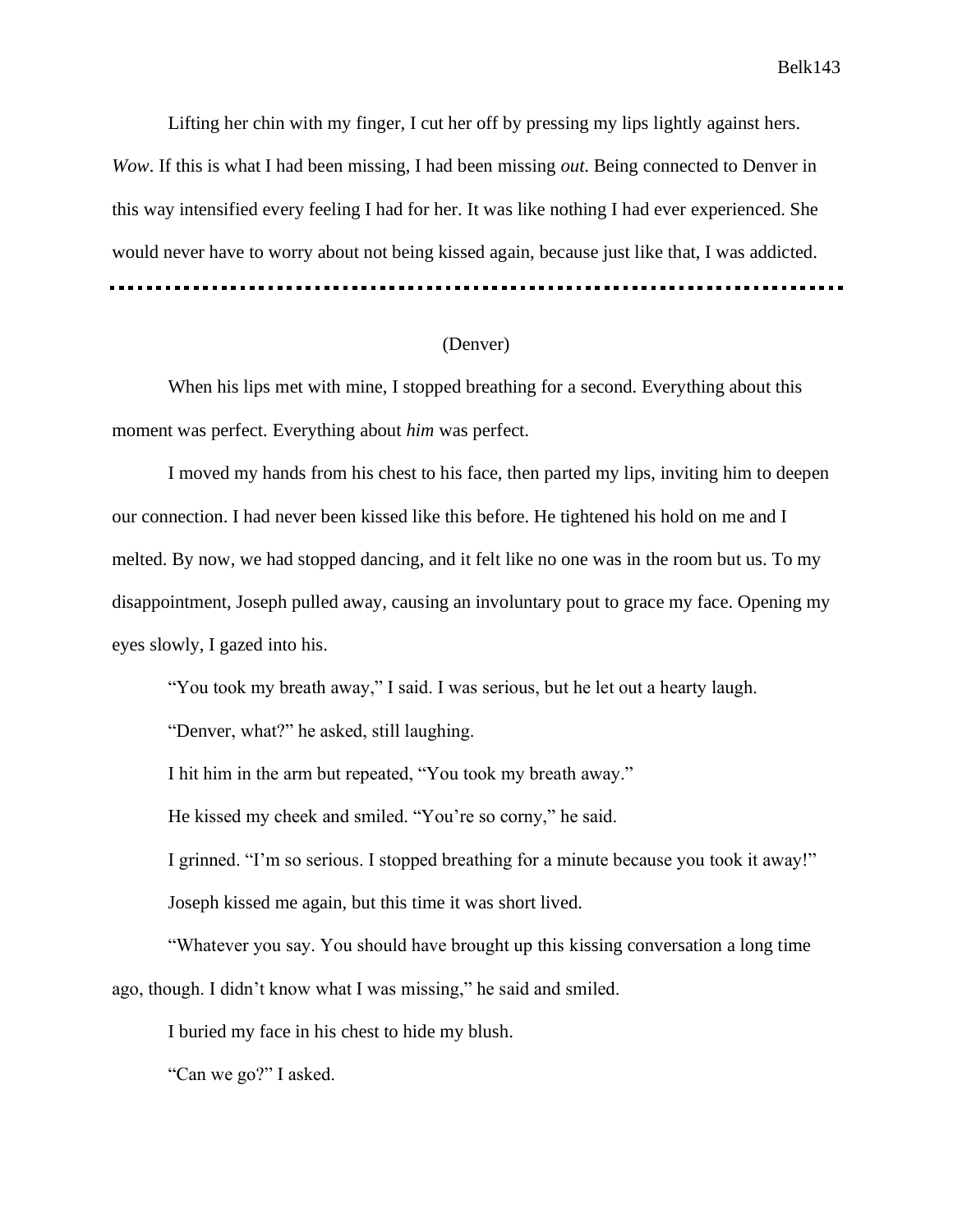Grabbing my shoulders gently, he pulled me slightly back so that he could look into my eyes.

"We haven't been here an hour, Denver," he said.

"You care about staying? I thought you hated things like this," I said, confused.

"It's not my thing, but you've been talking about this the entire time I've known you. I want you to get the full experience," Joseph said.

I looked into his eyes and couldn't help the smile that consumed my face. *Could he be any more perfect?*

"I appreciate that, but I got my experience. It's pretty in here, the queen looks amazing, and I got to dance with the most handsome guy here. I'd much rather order a pizza and watch movies with you," I said.

He stared at me for a few seconds, likely trying to gauge if I was being honest or not. I was. The party was okay, but I was over it.

Joseph kissed my cheek and finally gave in.

"Alright, let's get out of here."

He grabbed my hand and led me through the thick crowd of people who had gathered on the dance floor. The lights were dim, but I could still see everyone. I got a little distracted admiring some of the girls' gowns and bumped into someone.

"Oh, sorry," I said. Joseph looked back at me to see who I was talking to, just as the girl I collided with turned around. *Oh no!* I felt like hiding under a rock. I had just bumped into the new Miss TU. She gave me a bright smile and I watched as she gave my appearance a once-over.

"No worries. Cute dress, girl. Where'd you get it?" She asked.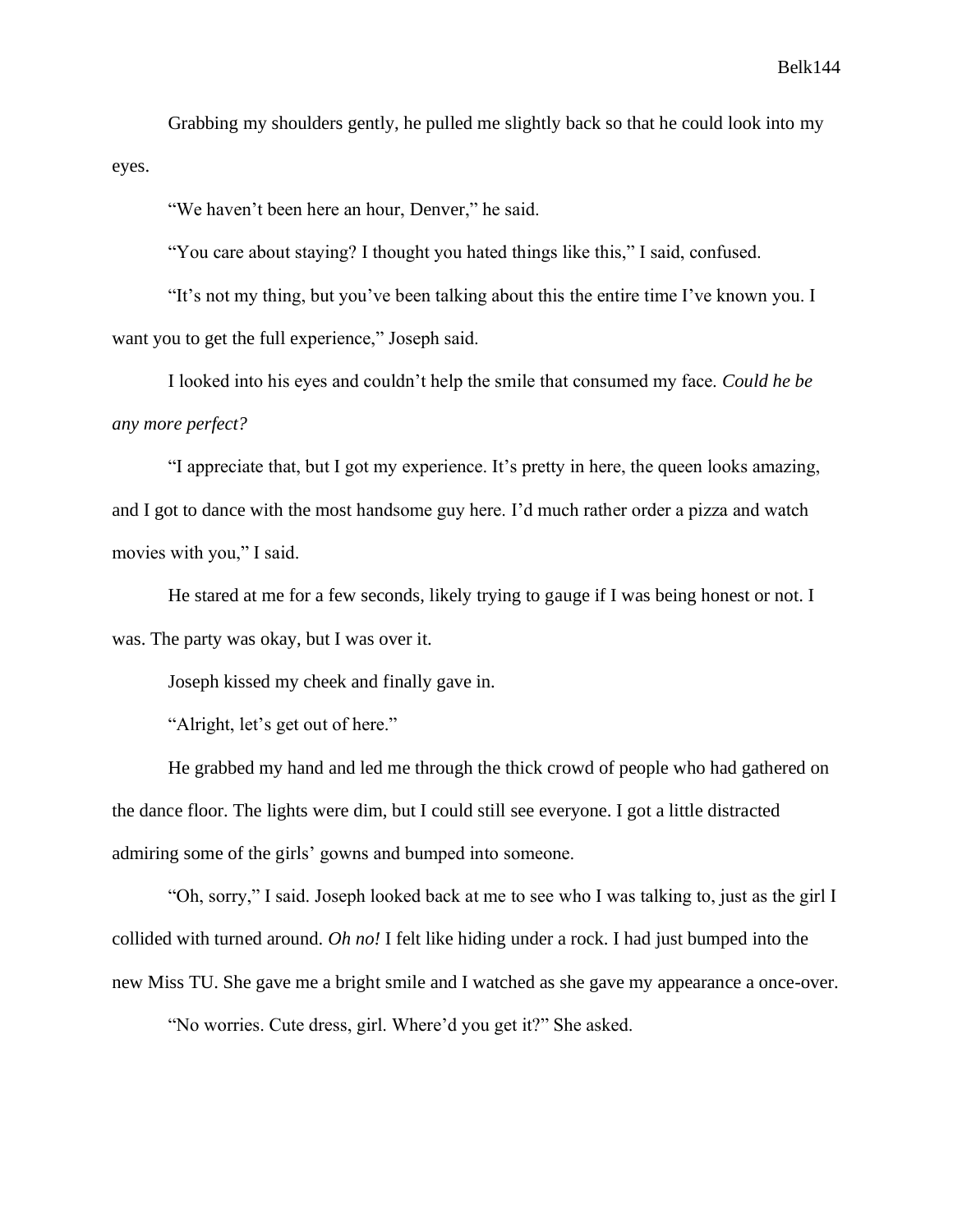I glanced at Joseph, and he had an impatient look on his face that had me holding back a

laugh. He was ready to leave!

"Thanks, uh- I made it," I said.

She bucked her eyes and reared her head back.

Frowning a little, she said, "Excuse me?"

I gave her an awkward smile and said, "I made it. I design clothes."

She lifted her eyebrows before smiling again.

"Wow! Well, it's beautiful. What's your name?"

"Denver Cartwright."

"Denver, got it. I'll see you around. Enjoy the party!" She said before turning back to her

group of friends who were dancing and cheering each other on.

I turned to face Joseph, who hadn't let go of my hand, and said, "Thanks for being

patient. I'm ready."

"Anything for you," he said, and he led us out of the ballroom.

# (Joseph)

"Here you go. Let me know if you need something else," Joseph said, handing me a towel and washcloth.

"I'll wait for you in here," he finished.

"Kay," was all I managed to reply.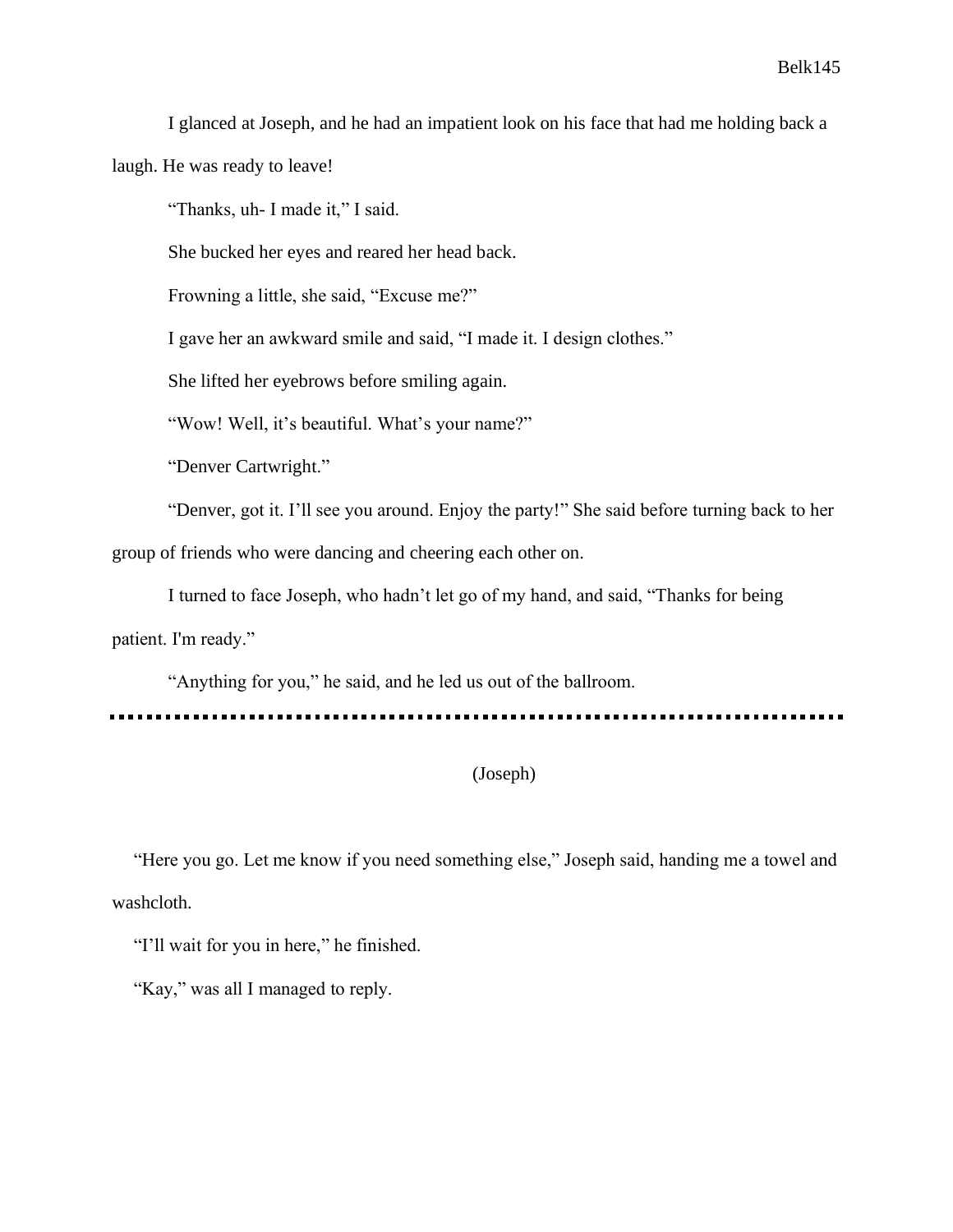With my toiletry bag and pajamas in hand, I walked the short distance from the living area to his small bathroom and prepared for my shower. Once the water temperature was to my liking, I stepped inside and got lost in my thoughts.

Our night had been perfect. After leaving the dance, it was only 8:30, so Joseph suggested that we go to the movies. We loaded up on snacks at the grocery store and went to the last drive-in theater left in Atlanta. He insisted on a horror movie, and we had the best time yelling at the characters on the screen and getting to know each other even better. Now we were back at his place, and my thoughts were on the rest of the evening.

#### *Would tonight be the night?*

Joseph and I had been spending time together for about three months now, and as new as we were, I was surer about him than I had been about anything else in my life. He encouraged me to go after my dreams, and his confidence in my potential made me feel invincible. For the last month or so, all of my journal entries were about him and my thoughts on taking the next step in our relationship. I had never felt like sex was something I'd never do, but I had never encountered a person who made me consider going there. With Joseph, it was a constant thought. I loved him. I was in love with him, and with those feelings came desires that had never mattered to me before now.

I felt conflicted about my prayers, because I wasn't sure that God supported what I seemed to have my mind set on.

I was curious to say the least, and I wondered what his thoughts on the topic were. He didn't need to tell me that he had been intimate with more than a handful of girls, because it was obvious. Ever since we had made it official, he had been walking me to my classes when he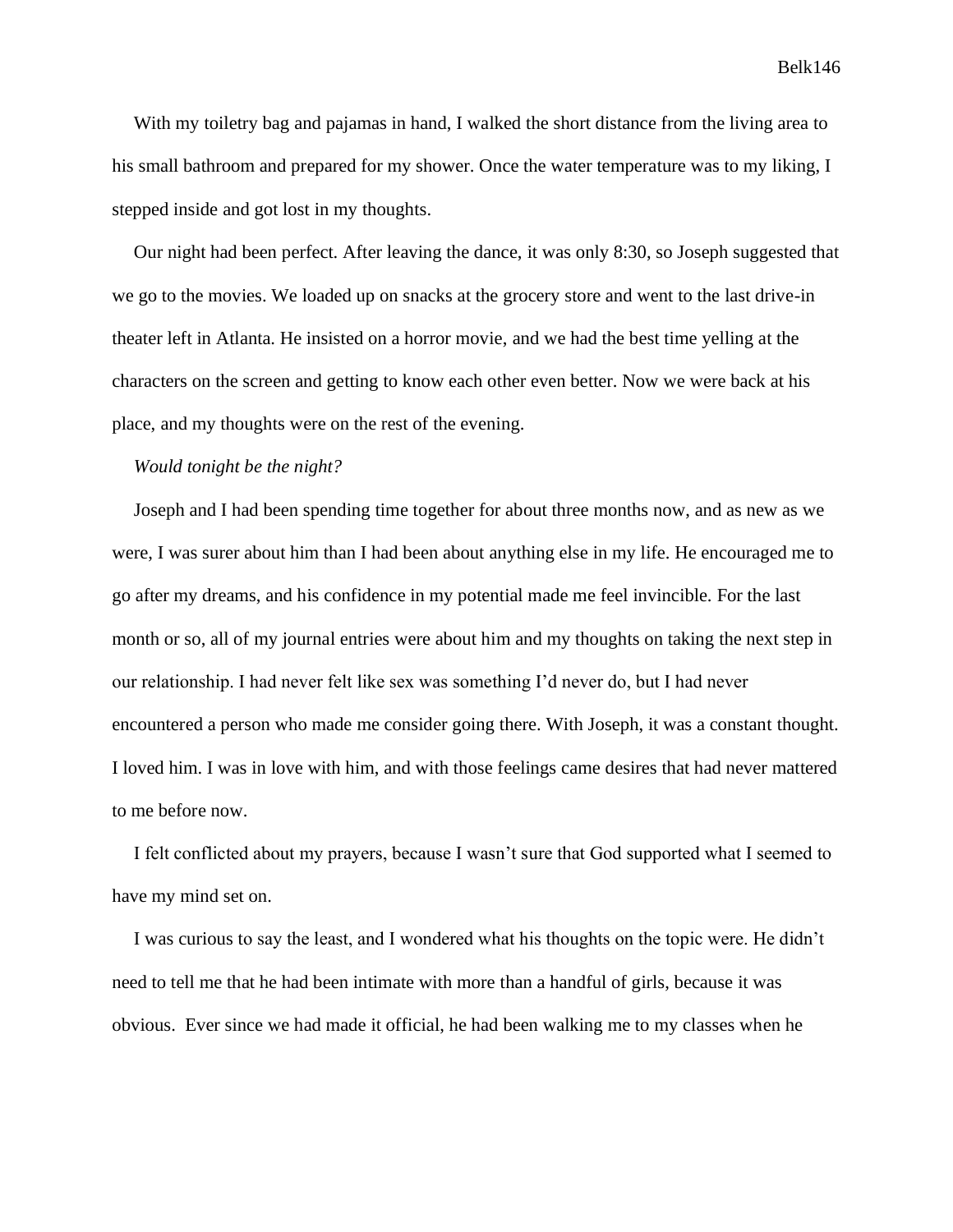could. I had received glares from more girls than I could count, so I assumed they knew him in the way that I wanted to.

Shaking my thoughts, I finished my shower and completed my nighttime hygiene before dressing and leaving the bathroom. When I reentered the living area, Joseph was sitting in the center of his sofa with both his arms spread across the back of it. His long legs were spread lazily, and his handsome face was focused on the television. I glanced at it and chuckled at the fact that he was watching Criminal Minds. It was his favorite.

"You smell nice," he said.

I glanced at him before walking over to my overnight bag and neatly putting my things away.

"Thanks," I said. He rose from the sofa, and we passed each other as I claimed his seat.

"I'm gonna shower. Be right back," he said.

"Kay," I said for the second time that evening.

Crossing my legs on the sofa, I got comfortable and focused on the show. I had never watched it before I started hanging out with Joseph, but it was actually pretty interesting.

It wasn't until the next episode began that Joseph came back into the room with a T-Shirt and basketball shorts on. He plopped down on the sofa next to me and stared at me for a moment. He did that often, and I usually ignored him, but tonight I glanced at him and asked, "What?"

"You're beautiful," he said.

"You too," I replied, grinning. He burst out laughing.

"Nah, I'm not. Handsome maybe, but not beautiful," he said, smiling.

I laughed too and an involuntary yawn escaped my mouth.

"You sleepy?" He asked, placing his hand on my knee. That simple gesture sent chills up my spine.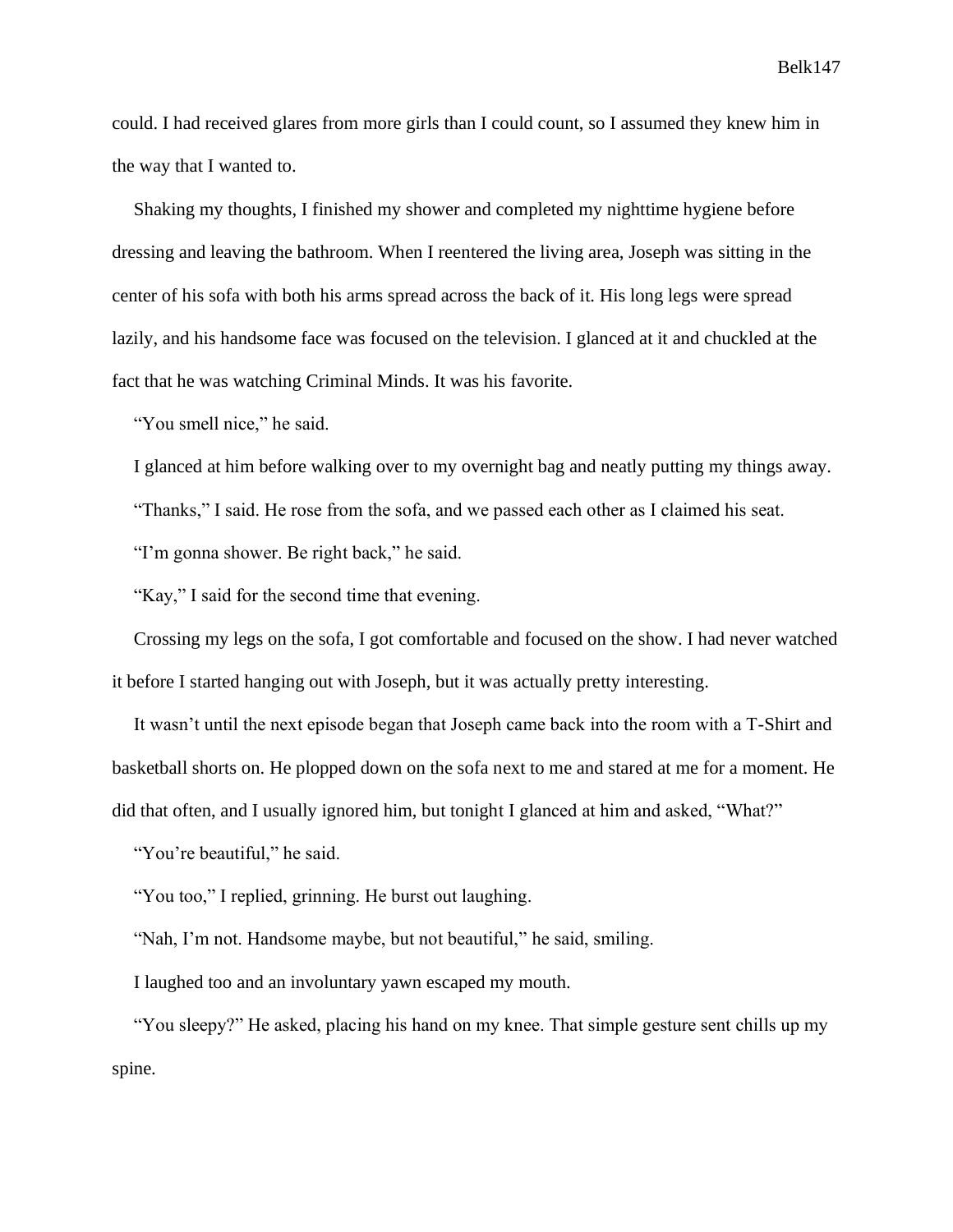"A little, it's been a long day," I said, honestly.

"Let me get you set up then."

He stood and reached for my hand, which I gave him before standing. He led me to his bedroom. His bedroom was just as neat and orderly as the rest of his apartment. There was only a full-sized bed, a small dresser with a television on top, and a bedside table. On it was an alarm clock, a remote control, and a sketchbook. He turned down his gray comforter and reached for the remote control.

After he turned on the television, he approached me and wrapped his arms around my waist. I held my breath, anticipating his next move, and he didn't disappoint when he lifted my chin and pressed his lips gently against mine. He released our lip lock and kissed my nose before he whispered, "Goodnight. I'll see you in the morning."

Joseph stepped away and walked to his closet, coming out with another comforter and a small pillow. I frowned, confused.

"You're not sleeping in here? With me?" I asked.

He smiled a little and said, "I think it's best if I don't. I don't want us moving too fast, Denver."

"Well, I do," I said quickly.

"If I wanted to sleep alone, I'd be at my dorm, Joseph."

Letting out a frustrated sigh, Joseph walked to the foot of his bed and took a seat. He patted the space beside him, and I obliged his request. Once I was seated, he glanced at me and reached for my hand, which I gave him.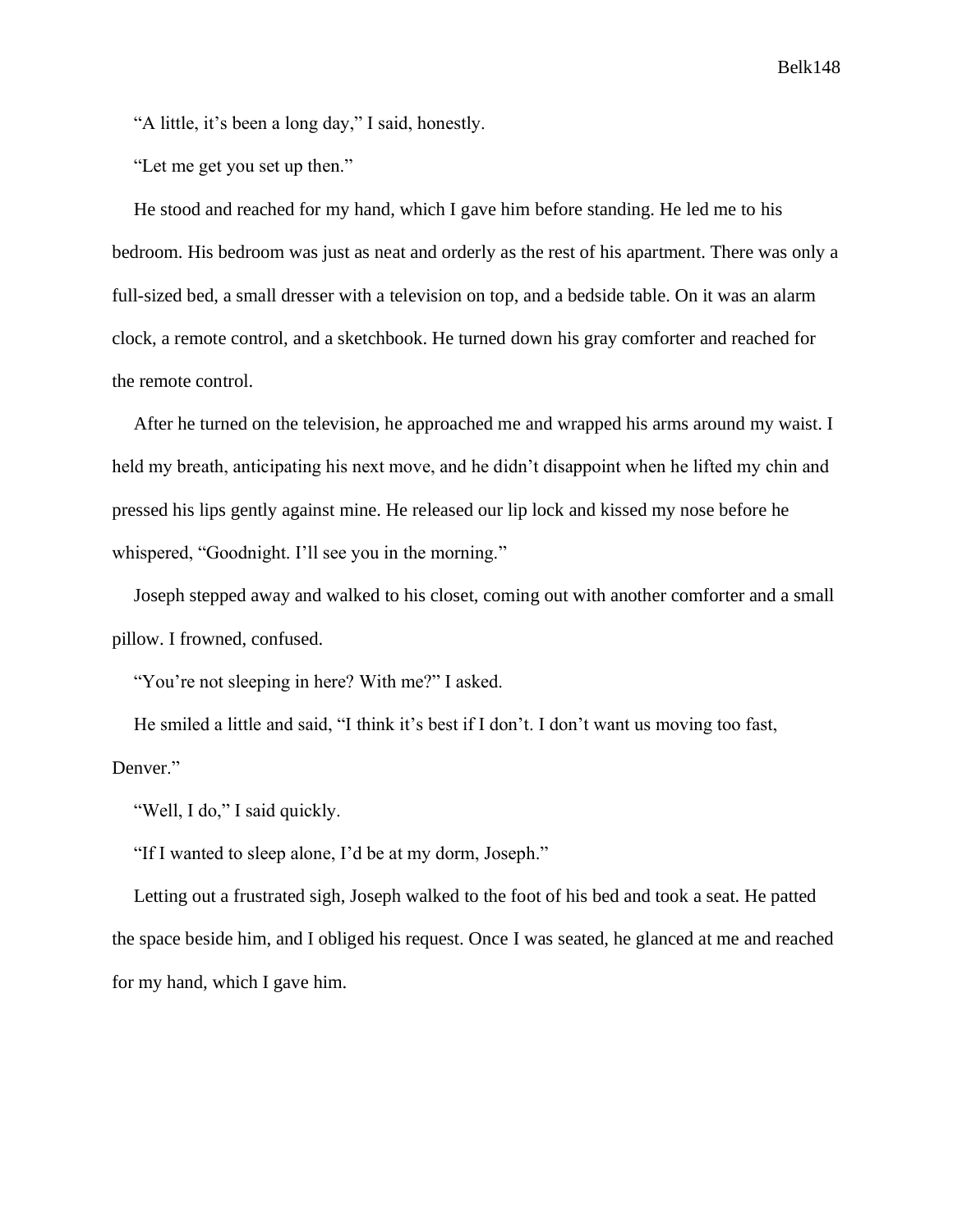"I love you," he said simply. I snapped my head up and looked at him. We had never said those words to each other before, and even though I felt it, hearing him confess his feelings for me had tears welling in my eyes.

He kissed my hand before he continued.

"I'm in love with you, if I'm honest, and that's new territory for me. I've been physically intimate with more than a few women, but I've never felt about any of them the way I feel about you. We've never had the conversation before, but I know that you've never done it before. I want that experience to be special for you, and I don't want you to have any regrets after," he said.

"But I won't. I've been thinking about this for a while, and it's what I want. With *you*. I didn't text you randomly earlier. I've given this a lot of thought. I love you too. I'm in love with you, too, and I want to experience all of you. It will be special because you're special to me."

He stared at me for a moment, before smiling.

"You're special to me too, and that's why I want to do things differently. Taking things slow isn't what I'm used to, but it's what we need. It's what *I* need. So let me have that, okay?"

I rolled my eyes and pouted, but I didn't give him a response.

He laughed and kissed my cheek.

"I'll sleep in here with you, but sleeping is *all* we're doing. Let's revisit this conversation in the morning, with clear heads. It's been a long night, and I don't want anything clouding your judgment. *Kay*?" he asked, mocking me.

Again, I rolled my eyes and snatched my hand away from his. I climbed into the bed and aggressively pulled the covers over my shoulders, turning my back to him. He just laughed and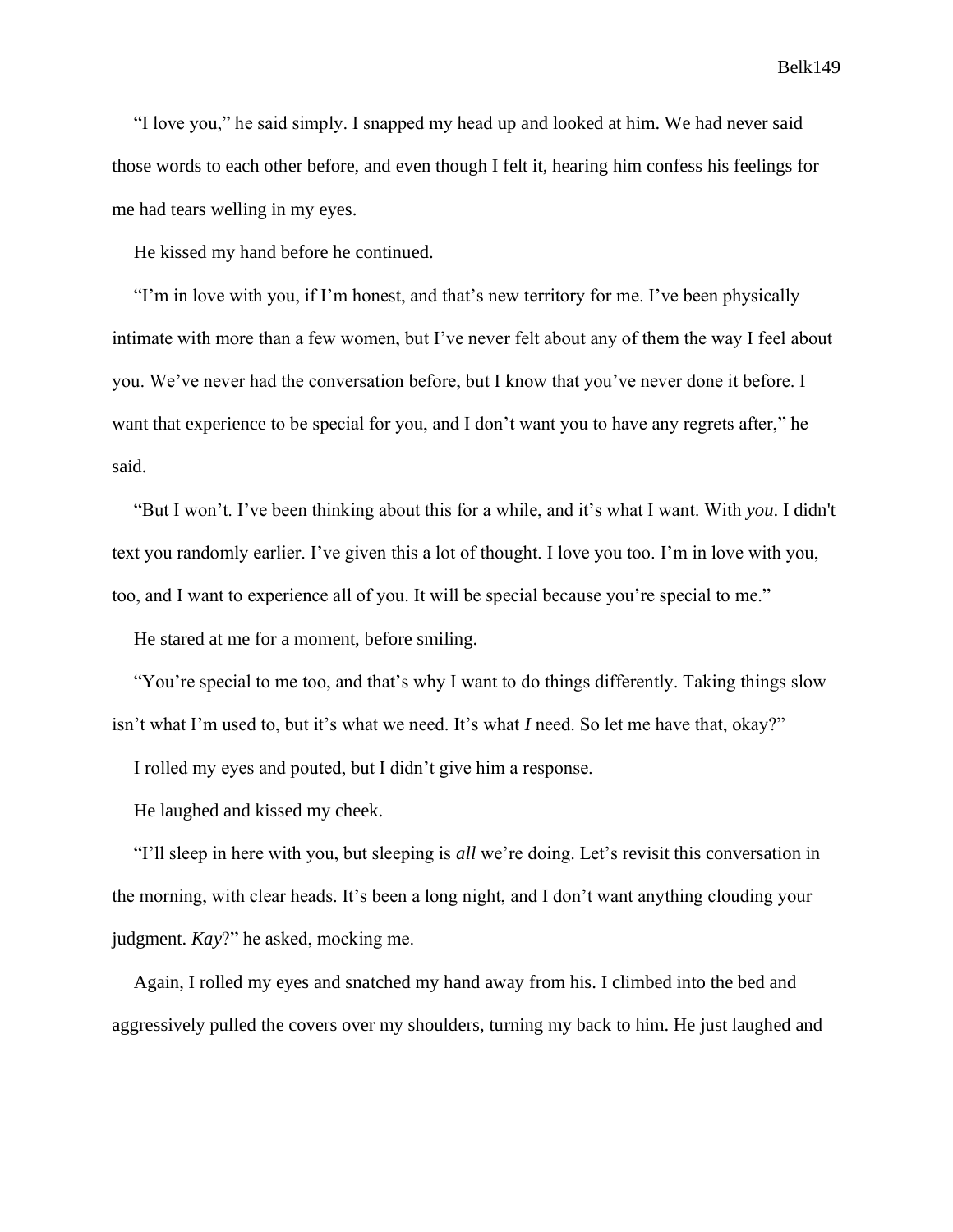after a moment, the lights were off. Next, I felt his hands wrap around me, and as annoyed as I was that he was being such a gentleman, I snuggled closer.

"Goodnight, beautiful," he whispered.

"Goodnight, handsome."

I was out in no time.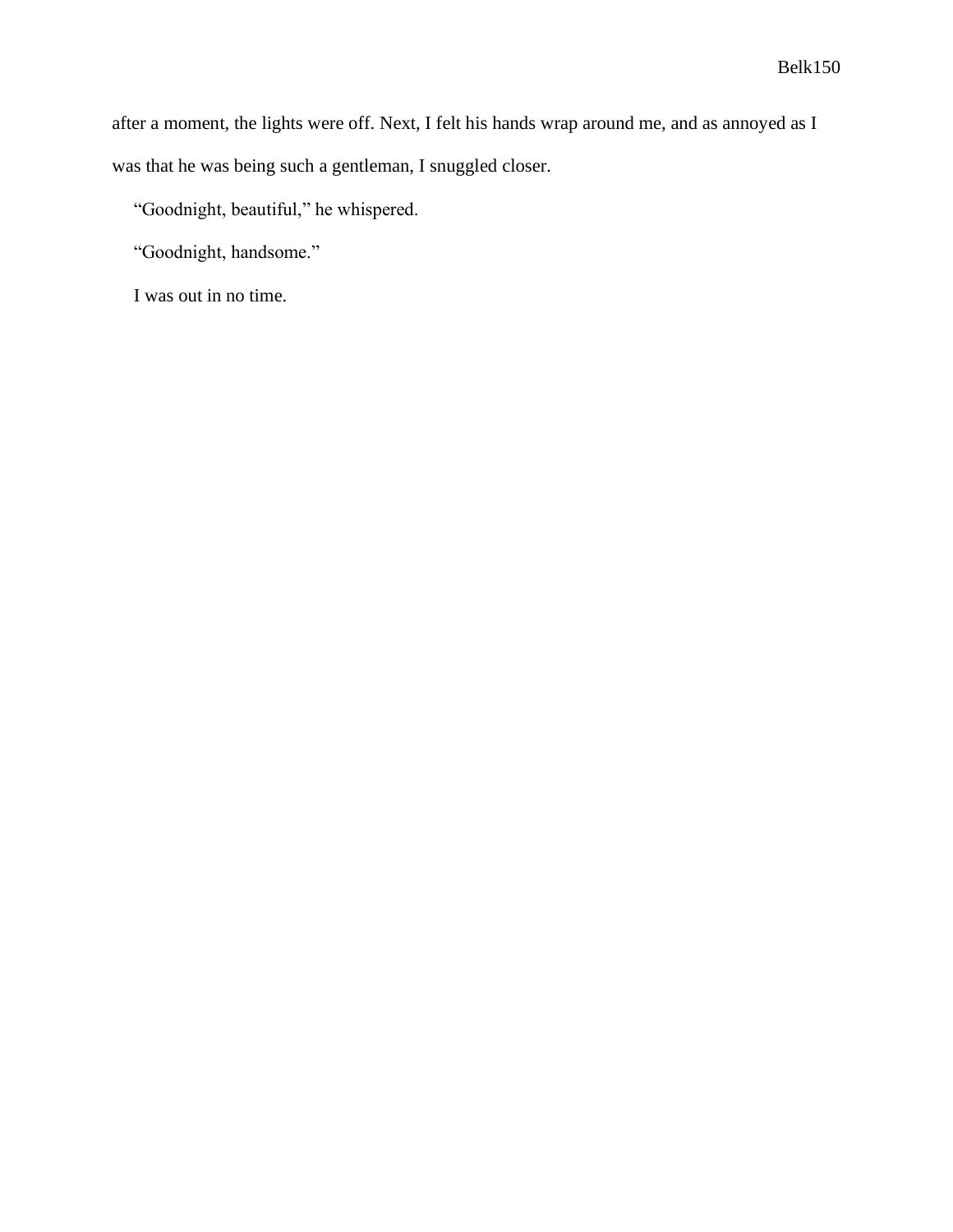# Chapter Sixteen

### (Denver)

It had been about a month since coronation, and life was good. I had gotten more involved with campus life, and I felt that I was finally finding my place at Trudale. Fashion Forward had begun their membership intake process immediately after homecoming week, and I was exhausted. The club didn't accept everyone, and all the candidates had to go through a series of challenges for the entire month, to see who would be selected. Most of the challenges were fashion related, but some were just for the entertainment of the selection committee. Like one day they sent us to the mall, and we had thirty minutes to select an outfit that would be appropriate to wear to a fashion show, but once we all came back to show the outfits, they asked us to model the outfits while singing the song of their choice.

It had been a lot of work, on top of juggling my course load, but I didn't mind it. It was actually kind of fun. I had also joined the campus activities board, so I had been attending a lot more campus related events. Regina thought that she was getting to me with all of the extra things she had me doing, like randomly asking me to go all the way to the cafe' to get her lunch or giving me a smaller window of time to complete some of the challenges, but I took it all in stride. Her immaturity was laughable, but I knew that I'd be an asset to this organization. Just as soon as I got in.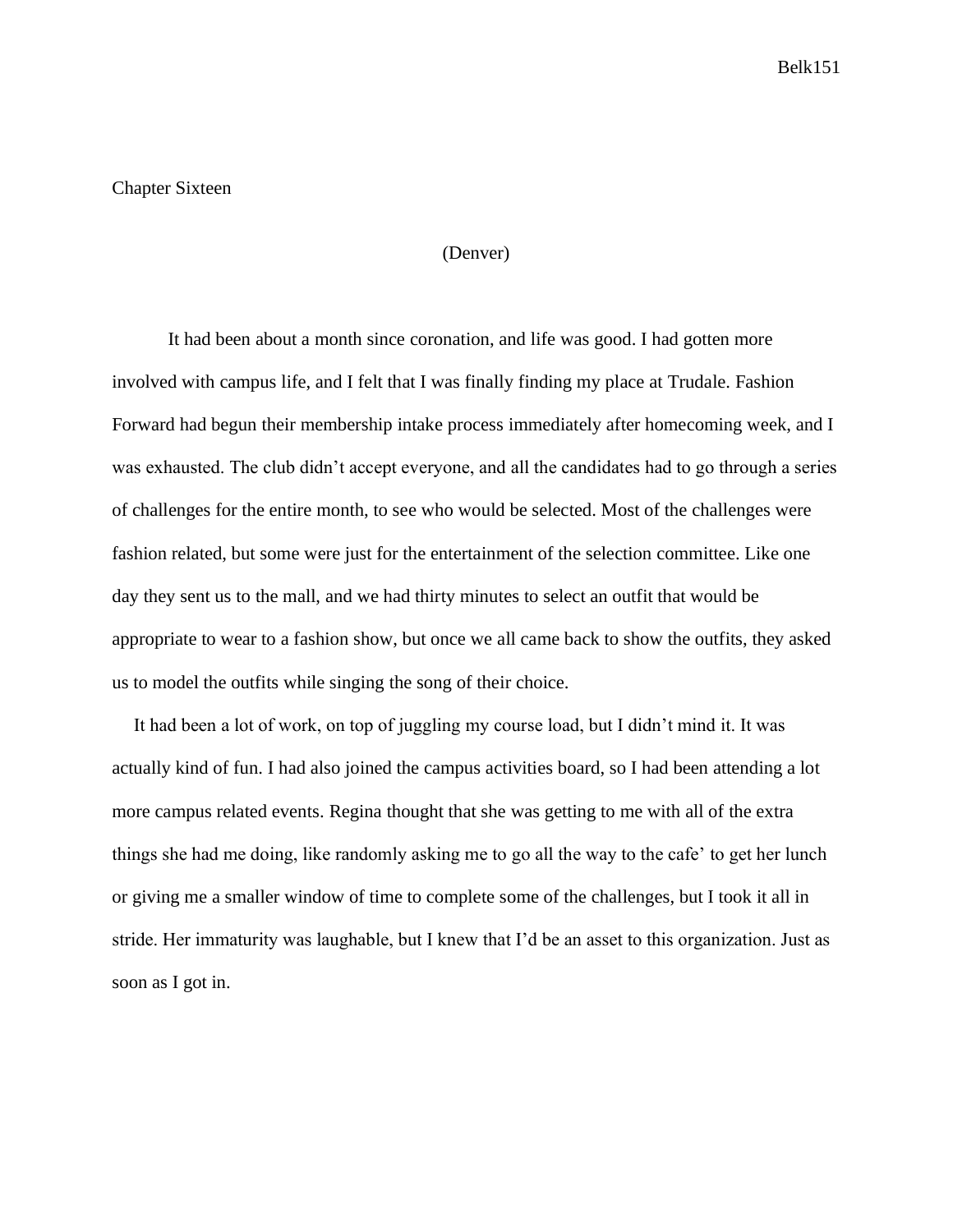Regina was the FF president, but the entire executive board had to vote on the new members. I had made a good impression on most of them, despite Regina's antics. Even Jaden seemed to like me, and he was like Regina's minion.

As I made my way to the Fashion Department building, I took deep breaths. I really wanted to be a part of this club, but I knew that they were only selecting five new members. There were twenty of us competing against each other, so as good as I felt that I'd been doing, it could go either way. The announcement would be made in about fifteen minutes, but I had been a little early, at Regina's request. I spotted her immediately when I walked inside. She was sitting on a bench in front of one of the large windows in the lobby. She was talking on the phone but when she spotted me, she said a few more words and hung up.

I made my way over to her, knowing that she wasn't going to meet me halfway, and plastered on a smile.

"Hey, Regina. You wanted to see me?"

Regina took off the oversized sunglasses that adorned her face and gave me a once-over. She put the tip of the glasses in between her lips and tapped them with one of her long nails.

"Yes, I did. We have been deliberating about who would make the cut, and we just about have our list picked out. You've worked pretty hard over the last month, but so has everyone else. Why should you get one of the spots?" she asked with a raised brow.

I cleared my throat, prepared to play her little game.

"Well fashion is in my blood. It's a part of me, and I love everything about it. I have so many ideas to contribute about events and—" She cut me off.

"All that sounds nice, Denver, but I'm not sure that you have the time to really invest in FF. All of our members have to be committed 100% and I'm not convinced that you're up for it."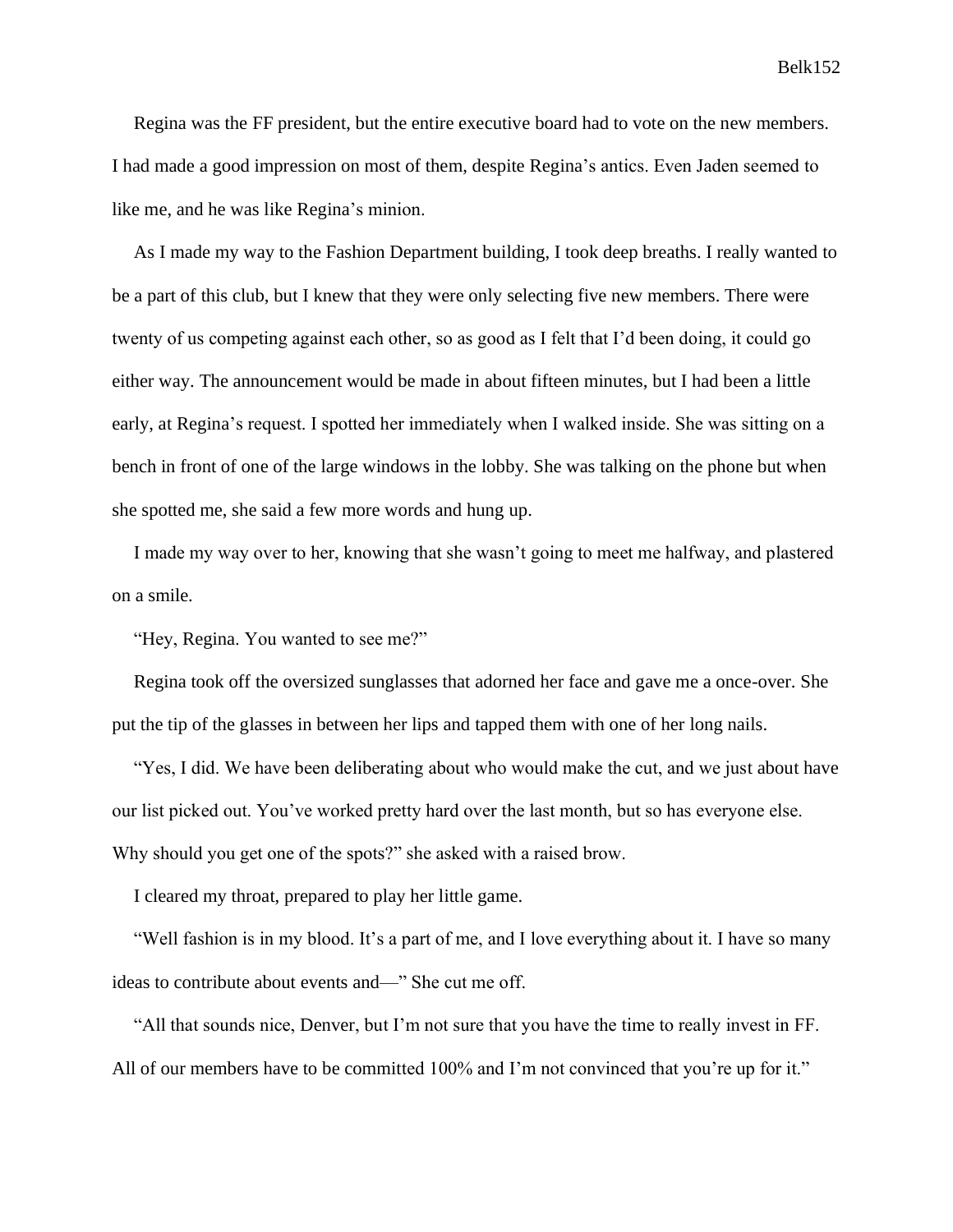"I'm definitely up for it. I'm a hard worker, and I fully intend to be an engaged member of FF," I said.

"*If* you're selected, that is."

I exhaled and refreshed my smile. "Yes. If I'm selected," I said.

"Here's the thing. I've expressed to you before my hurt behind my breakup with Joseph," she started.

# *Breakup? They were never a couple. This girl was delusional.*

"And as a woman, I'm sure you can understand how hard it was to see him move on so quickly. If you're going to be a member of this team, we'll be spending a lot of time together. FF is like family. As family, I'm willing to forgive you for distracting, then stealing my boyfriend away from me, but only if you terminate the relationship," she said matter-of-factly.

I almost choked on my own breath. *Was she serious?* I could hardly believe that she was giving me an ultimatum. Joseph or FF.

"You're kidding, right?" I asked, even though I knew the answer.

"I most certainly am not. Once I made my concerns clear to the board, they agreed that it's the only way we'll be able to move forward. It's your choice, Denver," she said. Her expression displayed triumph, as she folded her arms and waited on my answer.

I refused to give her the satisfaction. I simply turned on my heels and left the building. There was no need to stay for the announcement since I already knew their decision.

Once I made it out of the building, I pulled out my phone and dialed the only person I cared to speak to right now.

"Hey baby, what's up?" Joseph asked.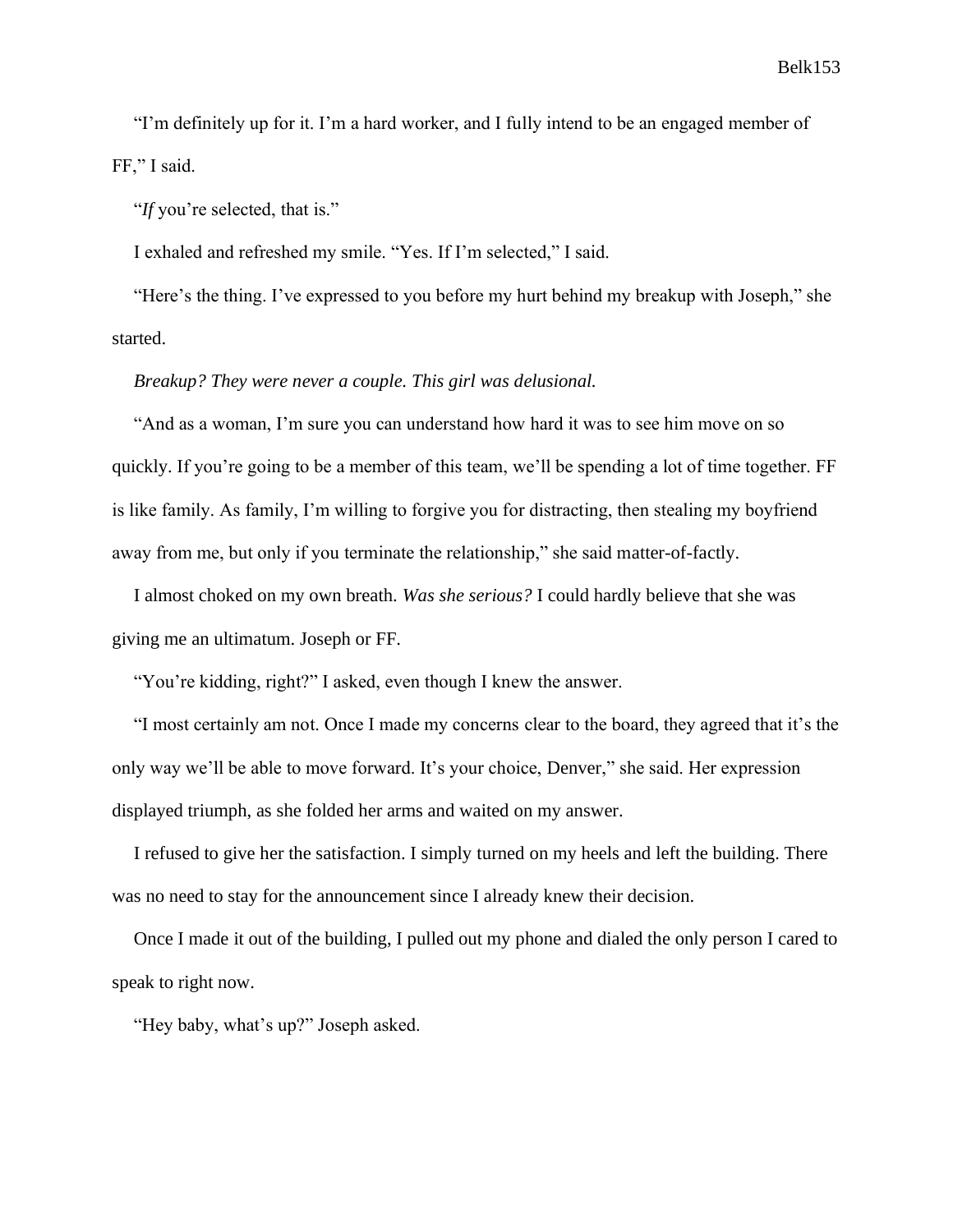Tears welled in my eyes as I thought about what had just happened to me. I had worked for an entire month to be a part of this group, and Regina was denying me acceptance because of her entirely made-up relationship with my boyfriend.

"Can you meet me?" I asked. My voice shook involuntarily as I spoke.

"What's wrong? Are you crying?" he asked. His voice was full of concern, and even in my sadness, I smiled.

"No, I'm not crying, but I do want to see you. Can you meet me in the cafe'?"

He let out a sigh. "I can't right now, Denver. I'm about to walk into this career fair, and you know that a representative from the Georgia Bureau of Investigations will be there, I—."

I cut him off. "I completely forgot about that, I'm sorry. Good luck, I know you'll do great."

"Denver, are you sure you're alright? What happened? Wait— the FF announcement is today. Is that what this is about?"

I smiled sadly. "We'll talk later, go in there and kill it. I love you," I said.

He hesitated for a moment before saying, "I love you, too. I'm picking you up as soon as I'm done."

I hung up with him and called my best friend.

"Hey Vi! I just bought some cupcakes and ice cream to celebrate your good news! I know you got in," Jazz said as soon as she answered the phone.

Her excitement caused the tears to start flowing as I walked through campus.

"No, I didn't," I said. I couldn't mask the sadness in my voice.

"What?! Don't cry, Vi. Forget about them, they don't deserve you. Where are you?" "Walking to the dorm?"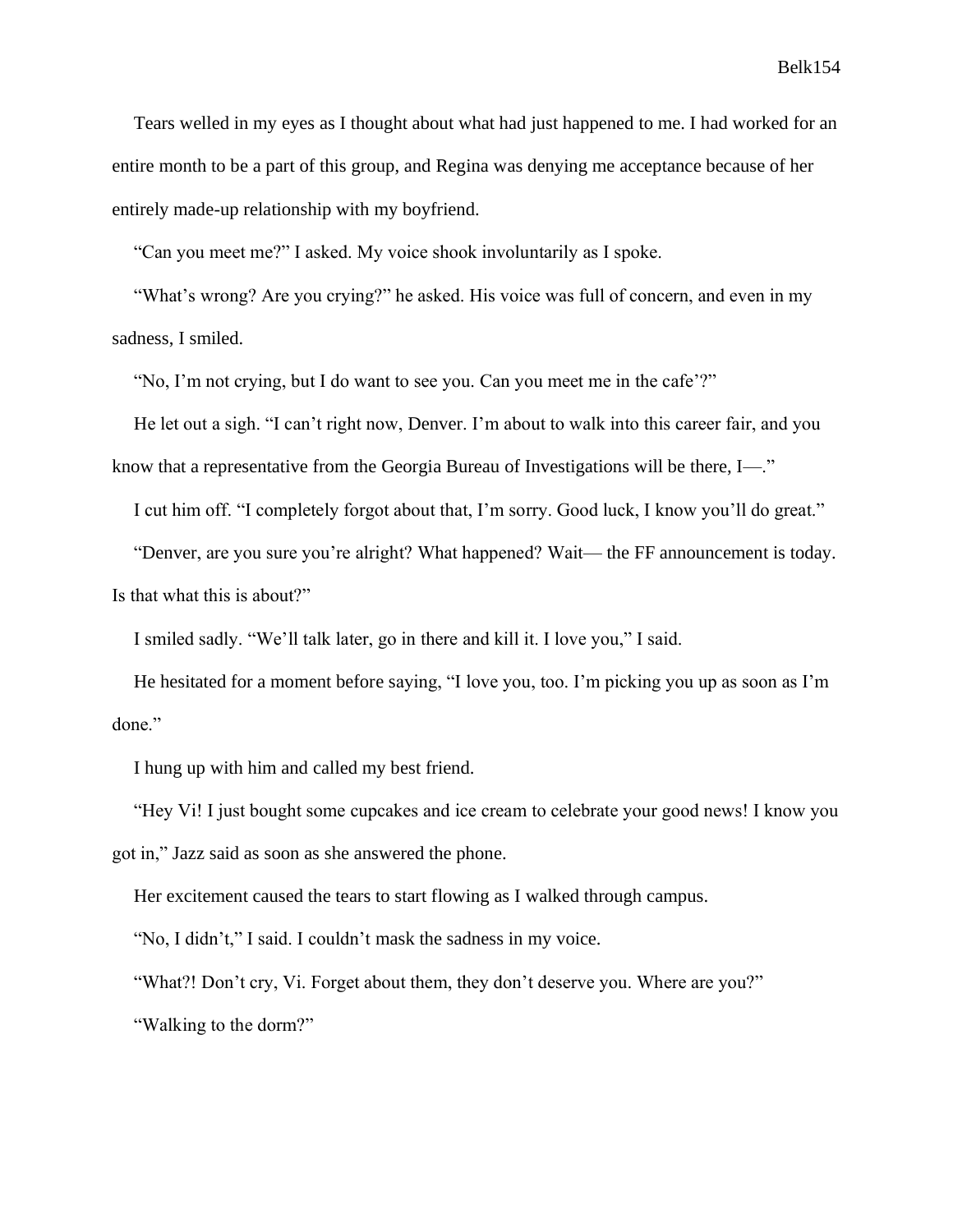"Okay, good. I just got here too. We don't have class tomorrow, so we can just have a girls' night. Me and you," she said.

I liked the sound of that. Since I had started spending so much time with Joseph, Jazz and I hadn't seen much of each other. I missed her.

"Me and you," I confirmed.

As I continued to walk to my dorm, I decided not to worry about Regina or FF. Other opportunities would come, and I'd be ready when they did.

I sent Joseph a message saying that I'd see him tomorrow. Tonight, belonged to Jazz.

# (Joseph)

"Meet me outside of the Suites," I said and hung up. I was furious. Denver and I hadn't gotten a chance to talk last night, because she was enjoying time with Jazmine. I called her this morning because I missed her and wanted to take her to breakfast. It had become our thing to talk on the phone while we prepared for our day, and this morning, she told me about what had her upset. I couldn't believe that Regina would stoop so low. Well, I guess I *could* believe it, because I never felt that Regina was that good of a person. It's the main reason that I could never take her seriously romantically. I told Denver I had a stop to make before I picked her up, but actually, I was outside of her dormitory. I had a few things to say to Regina, and she was going to hear them now. She seemed excited about me calling, but all that was about to change. She skipped out of the front door smiling. I was sitting on one of the swing benches outside and she decided to sit right next to me, causing me to stand quickly. She frowned a little, but quickly recovered.

"JoJo! I've been missing you, what made you call?" she asked, innocently.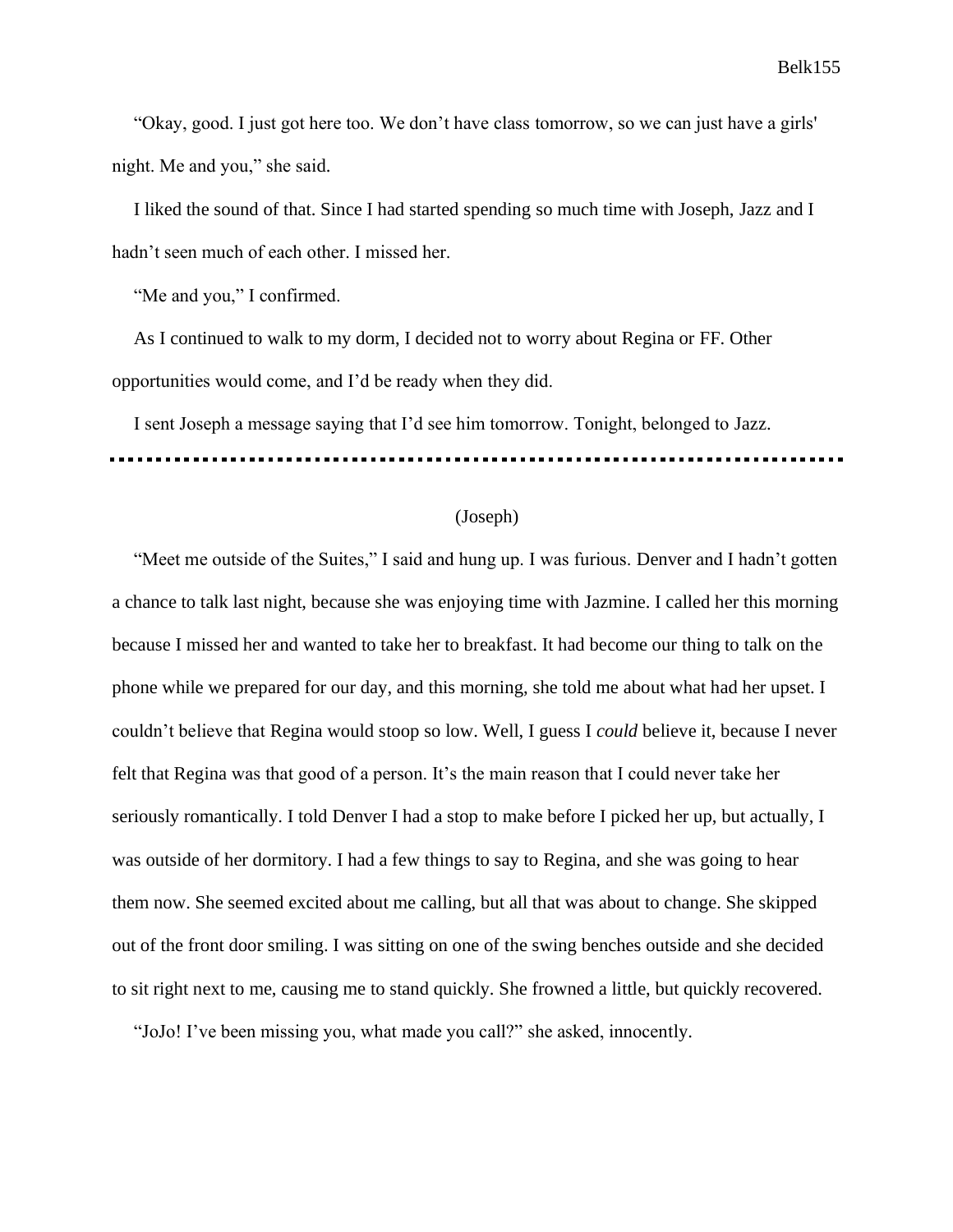"I told you to stop calling me that, Regina. I'm here to ask you why you can't leave well enough alone?"

She rolled her eyes.

"Oh, your little girlfriend came crying to you because she wasn't *good enough* for FF?" she asked.

"Good enough? Denver's better than that stupid club, and you know it. You are the one who's missing out by not choosing her. She'll be fine, you can trust me on that," I said, coldly.

She glared at me for a second before her eyes softened and tears began to form. *Here we go.*

"Why her? Why am I not good enough for you? I never complained, I always made myself available to you, and I even kept my mouth shut when I knew you were talking to other girls. Now this freshman walks in, and you make her your girlfriend? Something that you've never done with any girl," she cried. "Why her and not me?"

I took a deep breath, trying not to lose my temper. "You and I had some fun together, but you were never my girl, and you know that."

"Because you NEVER GAVE US A CHANCE," she yelled. I glanced around the lot. It was about 8:00 in the morning, so there were only a couple of people outside, and they were now focused on us.

"Look. I don't know what to tell you, Regina. I love Denver, and that's all I can really say. I can apologize for hurting your feelings, because it wasn't my intention, but Denver did nothing to you. I didn't treat you as well as I could have, and for that, again, I'm sorry. I really hope you find some happiness, but Regina, you're not going to find it with me. Okay?" I asked her.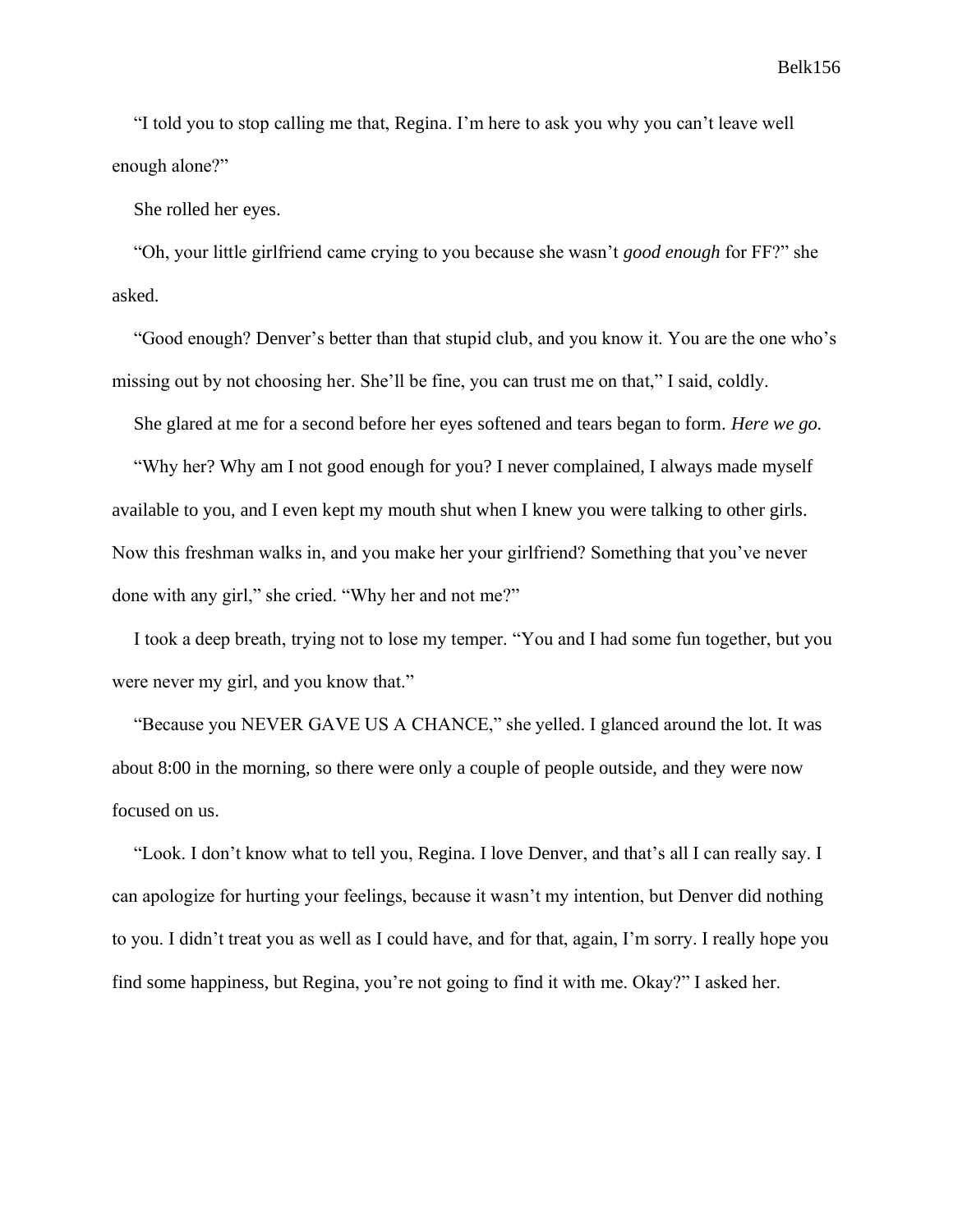I could admit that I hadn't been the best guy to Regina. I always treated her how she allowed me to. I had no issue admitting my faults, but I needed this vendetta she had against Denver to end.

"It's really over, huh?" She asked. Her voice was barely above a whisper.

"Yeah, it is." My voice was gentle, but I said it with finality.

She wiped her tears and exhaled. "Okay. I won't bother you anymore. Have a nice life, Joseph," she said. Without another word, she turned around and stormed into the building.

I stood there feeling unaccomplished. I wasn't sure what I thought would come of our conversation. I half-hoped that she would offer Denver a spot in FF, but I should have known better. I'd have to settle for her agreeing to leave us alone.

I sent Denver a message telling her that I was outside and sat back on the bench. I let all thoughts of Regina fade away as I prepared to spend the day with my girl.

Denver and I had gotten to my apartment about an hour ago after an eventful day together. After breakfast, we went to the mall and walked around for hours. I learned that window shopping was one of her favorite things to do, because looking at other people's designs "sparked her creativity". After the mall, we went to Valetti's, which was an indoor karting place. We played games, drove go karts, played laser tag, and ate a bunch of junk food. It was the most fun that I had had in a while. Now we were sitting in my living area, in our own worlds. She was on the sofa sketching out a design, and I was at my easel, painting a portrait of her from the night of Coronation. The picture I was referencing sat beside my easel and I couldn't wait to finish it up. It was going to be one of my best yet.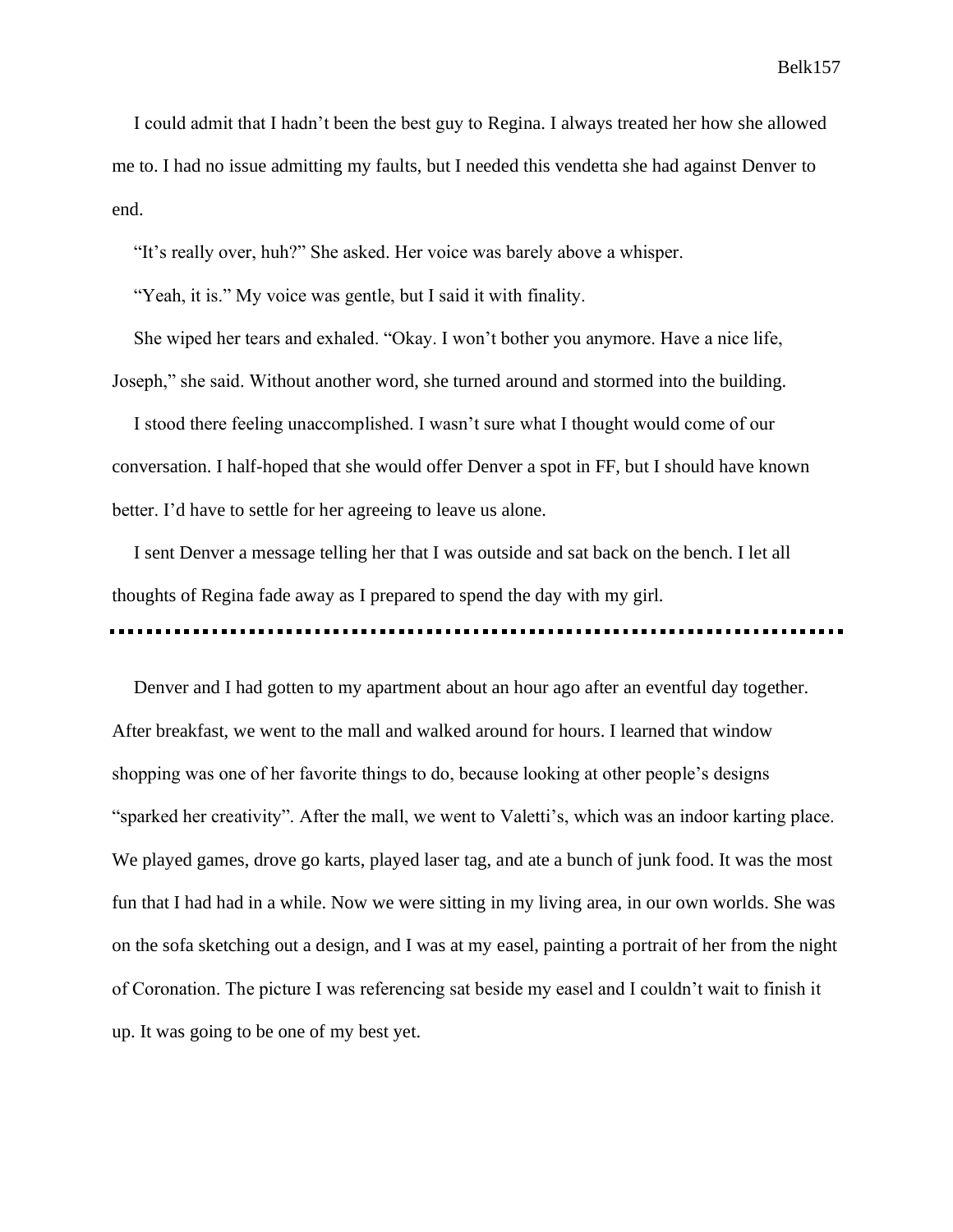Out of the corner of my eye, I saw Denver close her sketchbook and stand. She made her way behind me, and stood silently for a moment, likely observing my work.

"You didn't tell me that you were painting me," she said. I could hear the smile in her voice, but I didn't turn around.

"I wanted to wait until it was done," I said.

"Well take a break. I'm bored," she said.

"Hold on." I wanted to finish the bottom of her dress before I stopped for the night.

She let out a heavy sigh, and when I glanced at her, she was pouting. I shook my head and started cleaning my materials. She could get anything she wanted from me, and I was slowly beginning to accept it. I ignored her while I cleaned up, but I saw her grinning out of the corner of my eye. *Spoiled!*

Once I finished and sat on the sofa, Denver came and sat on the floor in front of me, with her legs crossed. She just stared at me smiling, which made me curious about her thoughts.

"What?" I asked.

"I'm going home tomorrow," she said. Her smile dropped and her eyes grew sad.

*Don't remind me.*

*Home* for Denver meant her parents' house in Milton. Tomorrow was Thanksgiving, and she was waking up early in the morning to make the trip.

"You'll be back in no time," I said. I was attempting to reassure the both of us with my statement. I'd definitely miss her while she was gone.

Denver shrugged. "I guess."

"I don't want to talk about you leaving, Denver. Let me enjoy having you here," I said.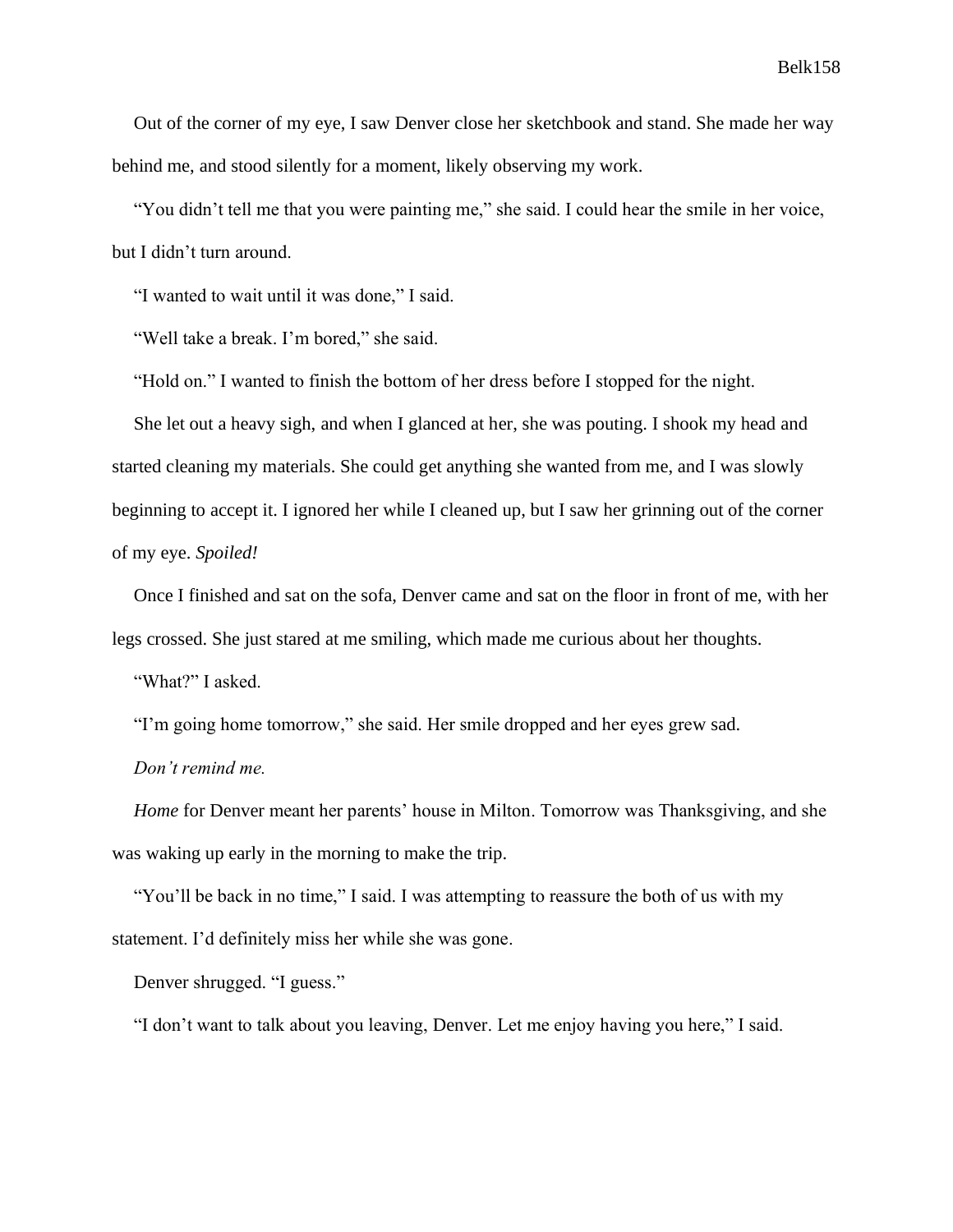She nodded and got up from the floor to stand in front of me. I knew something else was on her mind, so I just looked up at her and waited for her to express it.

"Today was fun," she said.

"It was," I said, still waiting.

"How do you end such a perfect night?" She asked with a shy smile.

I knew exactly what she was thinking. When I picked her up from breakfast, she came downstairs with an overnight bag. She hadn't stayed the night at my apartment since coronation night, but Denver never had a problem saying what she wanted. She was looking to take this relationship to the next level physically, but I wasn't so sure.

"With a movie?" I asked with a smile.

Denver hit me in the arm and rolled her eyes.

"What do you want, Denver?" I asked, just to mess with her. She hated when I asked her that because I usually knew the answer already.

Instead of responding with a sly comment, she lightly grabbed my face in between her palms and kissed me. She broke away for a second, stood and stared into my eyes, before leaning down and kissing me again. This kiss was different— a little more intense. As much as I wanted us to take our time to make sure she'd have no regrets, it was only so much temptation that I could take. With her determined lips pressed against mine, she drained every ounce of restraint that I had left.

## *I wanted her*.

I broke away from our embrace and she looked disappointed.

"Are you sure you want to do this?" I asked her. She had to be sure.

She kissed me again, lightly.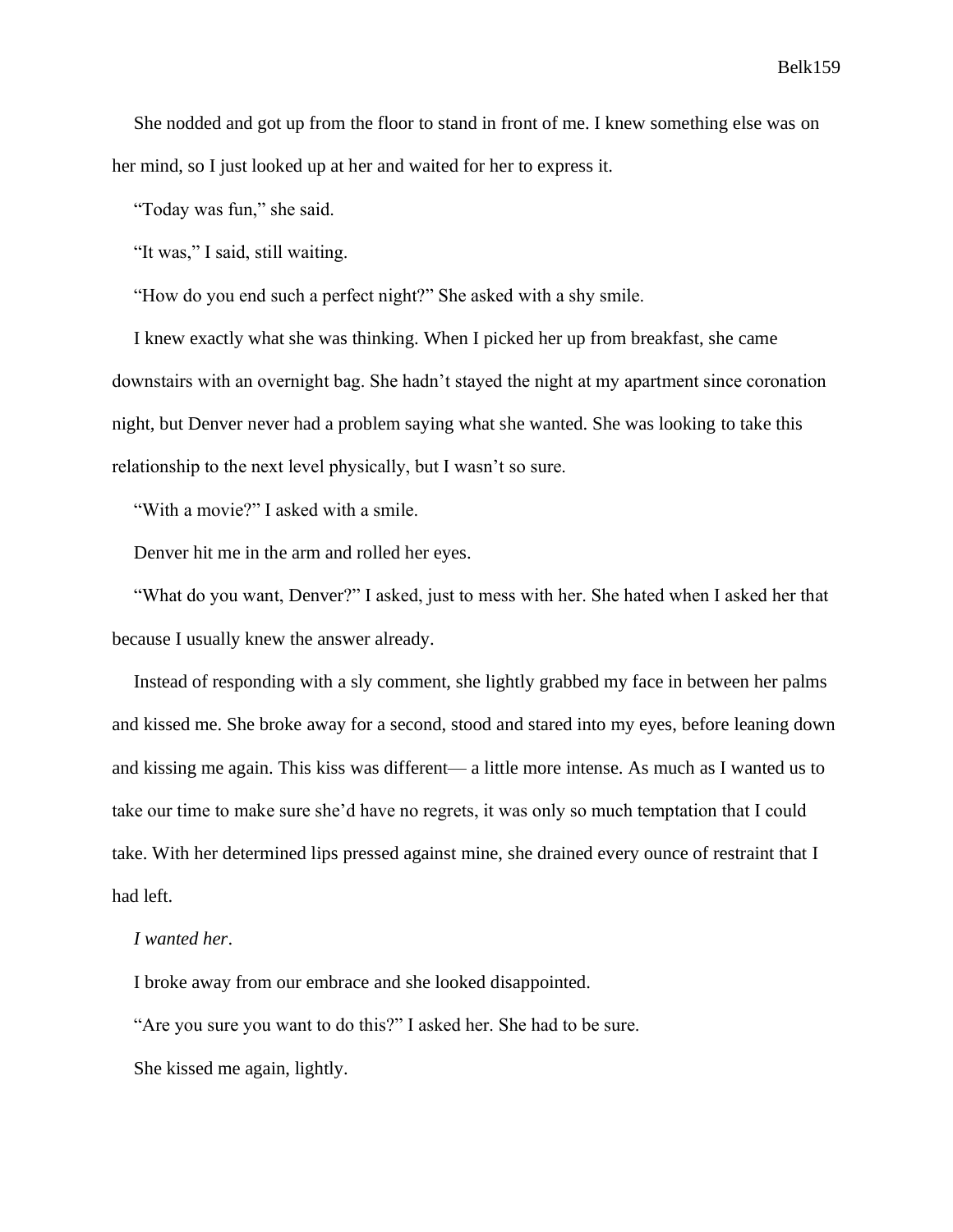"Yes," she said, with a confident smile.

That was all I needed.

I stood and reached for Denver's hand before leading her into my bedroom and closing the

door.

*She was right.*

It was the perfect end to a perfect night.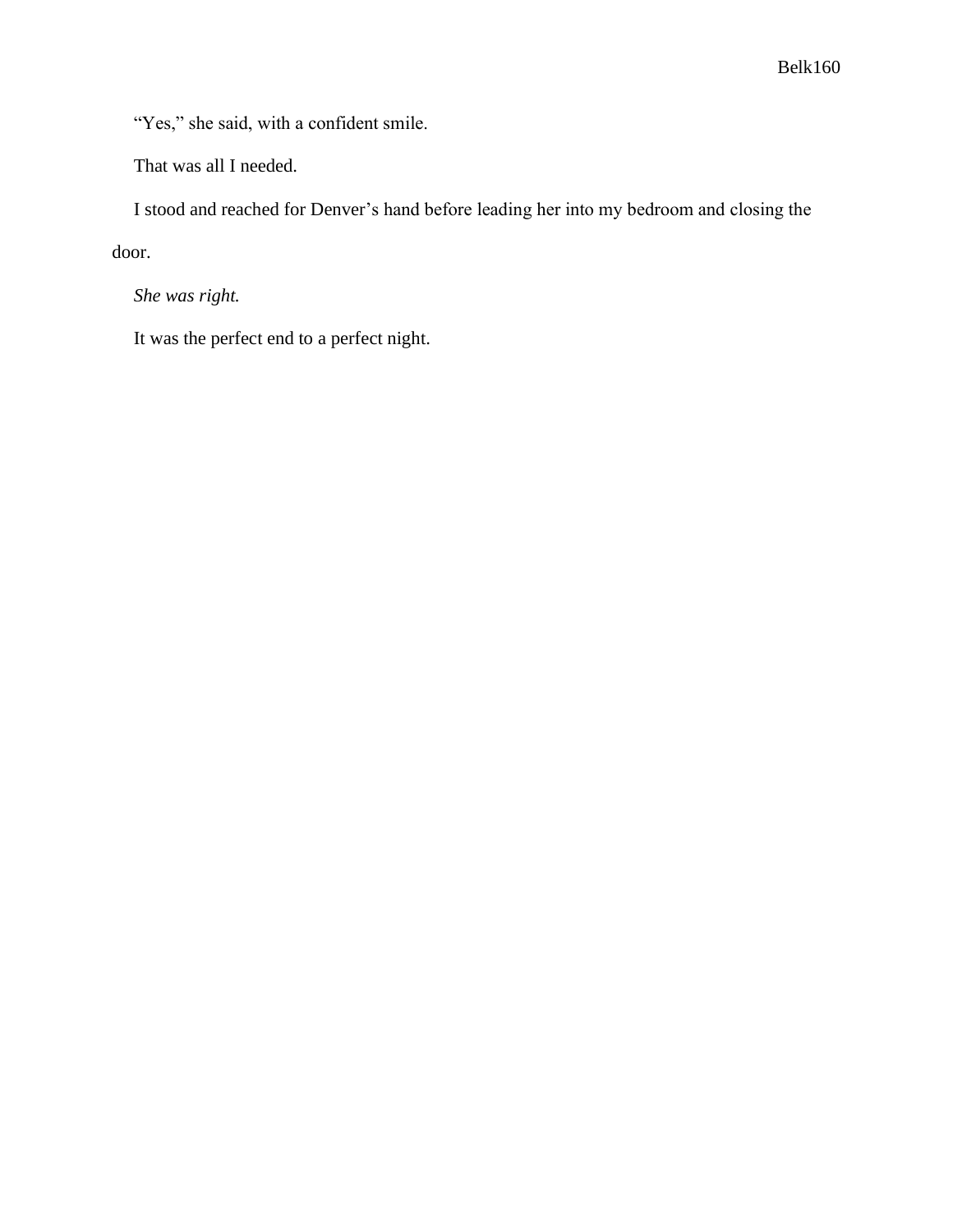# Chapter Seventeen

### *I needed to know.*

After the weekend with Denver and the memory of our first time, I was kind of on a high. She was at her parent's house for Thanksgiving Break, and I had been grateful for the space. I'd been at work every day, lost in my thoughts. Nothing about my life made sense right now.

As good as Denver and I had been, a part of me still felt like it was too good to be true. She came into my life like a whirlwind and made me… *feel*. She awakened things in me that I didn't know existed. I loved her, and I didn't love anyone– not outside of my family. JoJo and Trent were the only good things in my life, and the only people that I had ever felt for. The day that I almost lost JoJo is the same day that Denver and I fell into a groove that felt inevitable. Predestined. *Blessed*.

That word had been on my mind since the day that Denver spoke it to me. *Was I blessed?* I never believed that God wasn't real, just that he wasn't on my team. I just couldn't understand why He allowed me to experience the things I did as a child. I couldn't, however, ignore the fact that JoJo surviving her attack seemed to be a miracle. I felt like Denver was *my* miracle– my *blessing*. Was *He* behind that? Did He *give* me Denver? And if so, why? Was it because He finally decided that I deserved a win? *How kind of Him*. I didn't want to be disrespectful, but how would He justify the kind of stuff I carried from my past?

I had so many questions, so here I was, outside the doors of University Chapel. I didn't know what to expect, but I felt like I needed to confront God on my own. There were some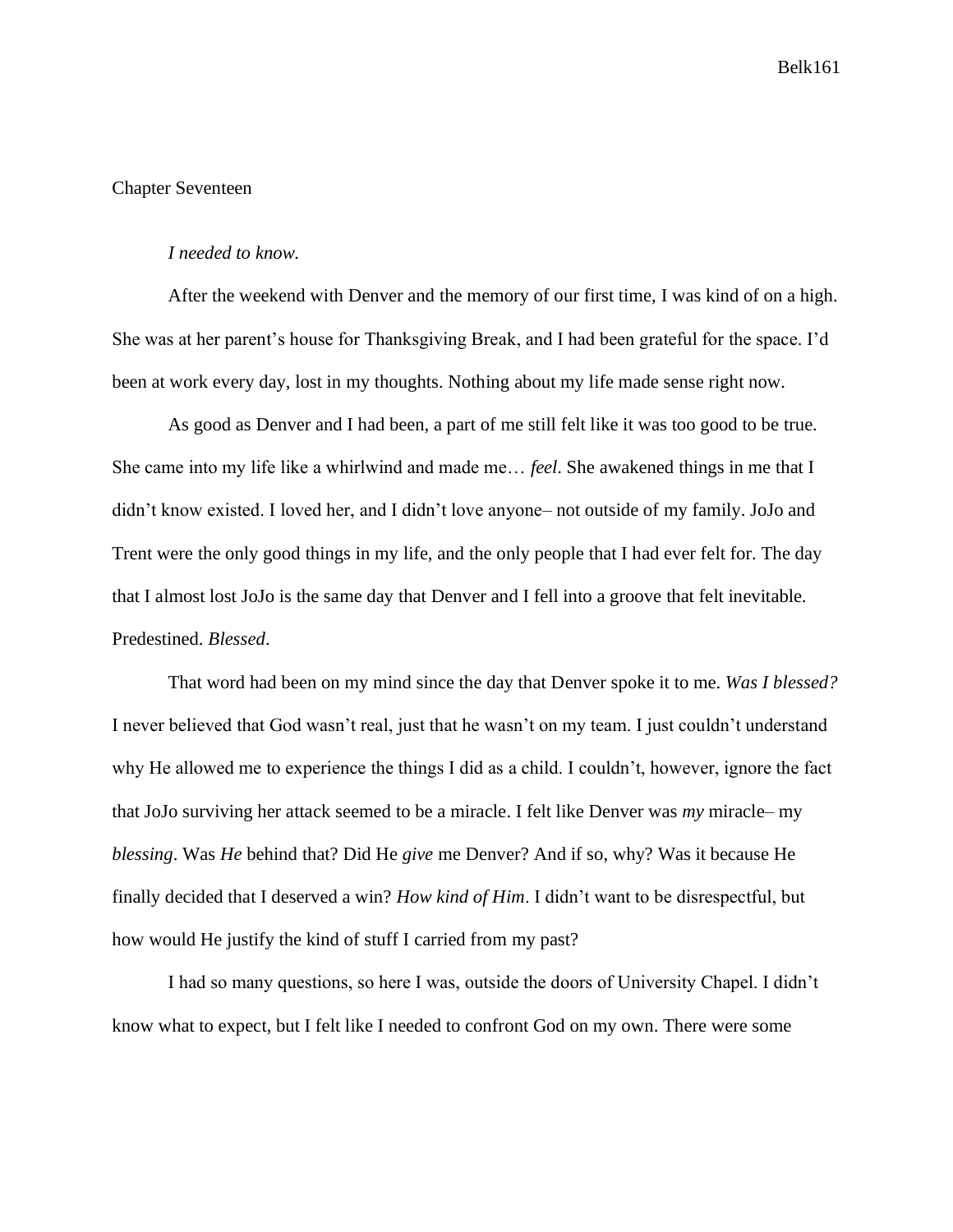things about Him that I wanted to understand, so while I had the Sunday to myself, I took it as my opportunity to try to find out what He was all about.

I walked through the double doors just as the preacher started reading the scripture. As I took my seat, I heard him mention the name Lazarus. I focused on his sermon and felt myself settle as he gave the title of the sermon: "He Whom You Love." *Love.* there it was again. But this preacher was saying that aside from my family, aside from Denver - this Jesus loved *me.*

Tough. I reflected on the words of Lazarus's sisters I heard the pastor reference in the scripture. *If you would have been here.* And immediately, I was aware of all of my anger, and all of my *hurt*. If this Jesus loved me, where was He before? If He loved me, why would He let my life be so empty up 'til now? If He loved me, why would He let someone like Red anywhere near me or JoJo? If He loved me, why did I still feel trapped by all of this pain? I felt my eyes fill with tears, for the old and the new - I was upset about how ugly my past had been - so much so that I was struggling to accept the present at face value. I heard that familiar defeat whisper to me: *you don't deserve good things - you never have. This God's love isn't for you.* The tears betrayed me and slid down my cheeks. I was just about to leave my seat when I heard the man say, "He wanted you to know that the things He loves the most, He *kills* - the thing He loves the most, He lets suffer." That stunned me, and I was locked in. The pastor went on to talk about the sufferings of the "called." That as much as Jesus loved Lazarus, He intentionally let Him die so that He could have a moment for glory - so that other people would believe in Him. *Believe what*, I wanted to know. What was there to believe about Jesus? Was *I* one of the called? I surely knew suffering. What if God wanted to use my life for His glory? What if He wanted even *me* to believe?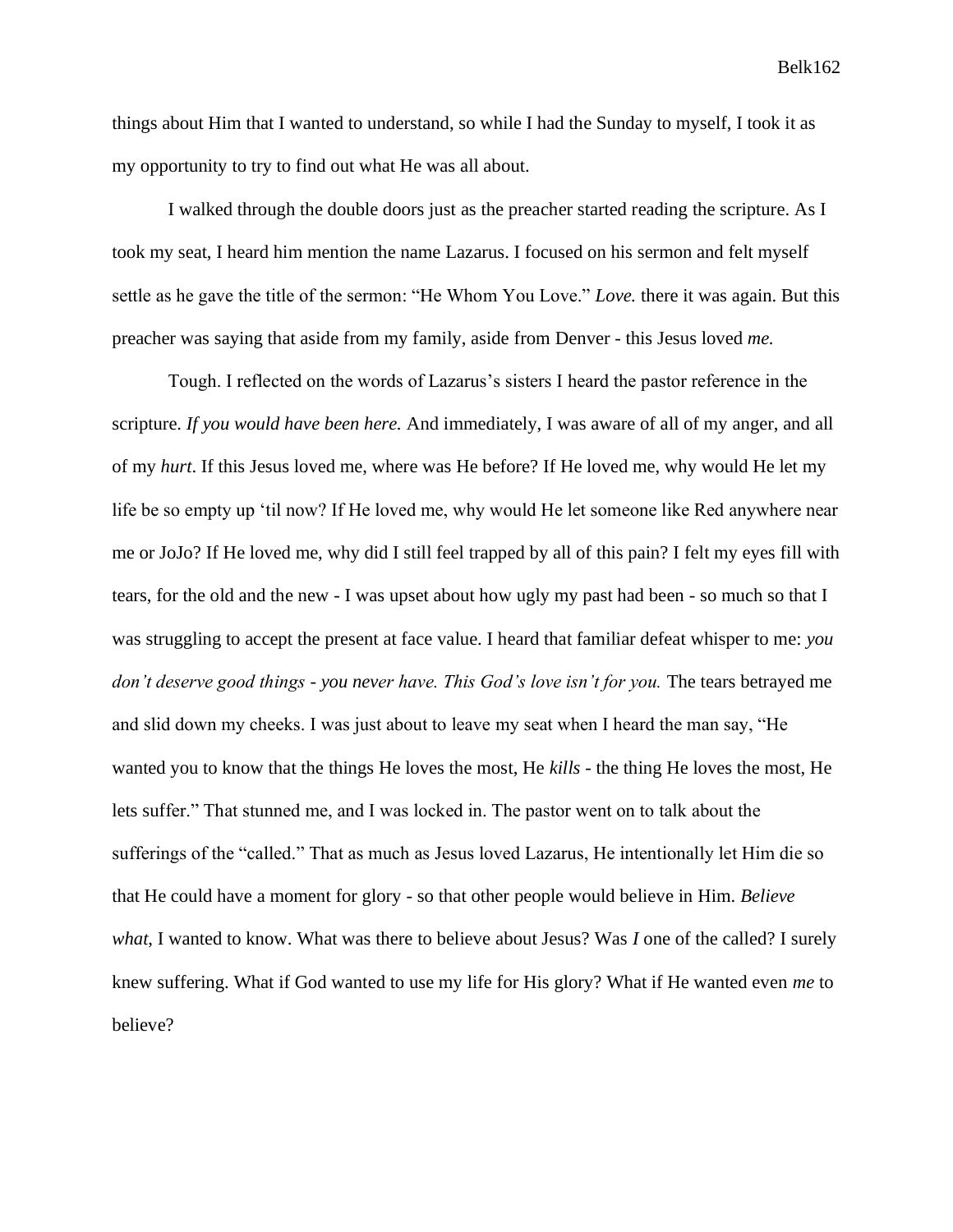I couldn't stop the tears. I felt my entire body heat up, and my mind frenzied with more questions, plus one sure decision: *I wanted to know Jesus.*

Chapter Eighteen

## (Denver)

"Hey Denver, how have you been?"

I turned around when I heard my name and saw Kevin heading my way on the promenade.

I gave him a small smile.

"Hey, I've been good, what about you?" I asked. He fell in step with me, and we began making our way to Calculus. Ever since I ended our date early, he had been avoiding me. I was sure that it was because he knew about Joseph and me. He always made sure to sit far away from me in class, and he never looked my way. I understood, so I just accepted the fact that he didn't want to be friends.

"I've been alright, just trying to manage all these classes," he said.

"Aren't we all," I said with a laugh.

An awkward silence fell upon us before he broke it with, "So you and our TA are a thing, huh?"

I glanced at him. I could tell that he knew the answer, but he wanted me to confirm.

"Yeah, we are," I said.

"Oh."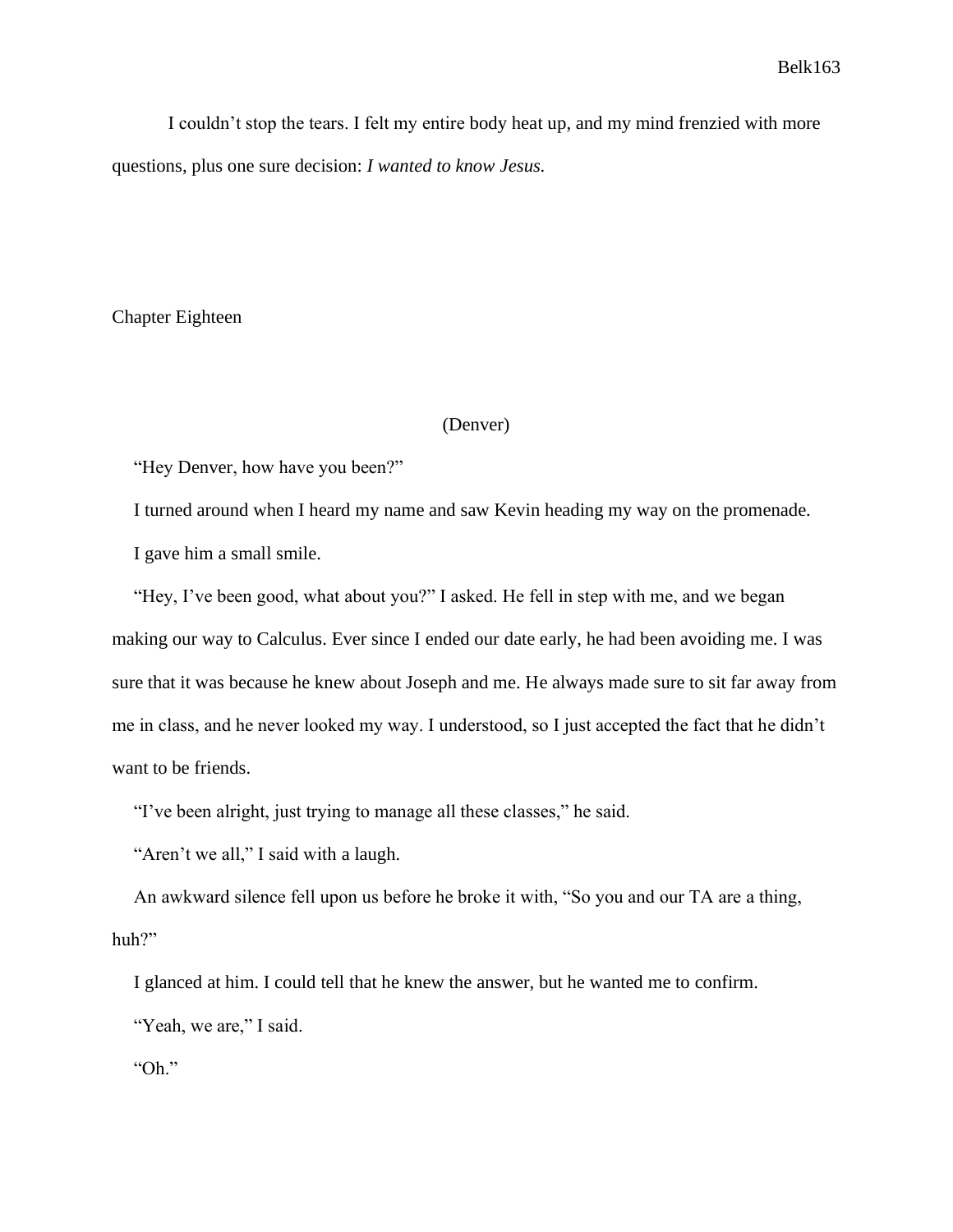I took a deep breath before continuing, "Look Kevin, I think you're really nice and I should have never accepted your date. I knew that I had feelings for someone else, and as handsome as you are, I couldn't shake them. I'm sorry."

We approached our class building and he held the door open for me. Once he entered behind me, he said, "I get it, and it's cool. I guess I'm just kind of bummed. You're a great person. I hope he knows what he has," he said.

"He better," I said and grinned.

We made it into the lecture hall and Joseph was already seated in his spot behind the professor. He looked from me to Kevin a few times, and I could see that he wasn't a fan of me walking to class with him. I didn't care. Joseph knew that my heart belonged to him. I'd never tell him who he could or could not be friends with, and he wasn't going to do that to me. I grinned at him and blew him a kiss, forcing a smile on his face.

Kevin and I got settled in our chairs, just as Dr. S walked in and delved into his lesson.

We were reviewing for the final that we had to take in just two weeks, before Christmas Break, so I tried my best to focus. So far, this was the only course that I didn't have an A in, and I was hoping to change that in these last few weeks.

I was done with classes for the day and heading to the campus activities board meeting when my phone rang. It was an unknown number, but my phone filtered out spam calls, so I answered.

"Hello?"

"Hi, is this Denver Cartwright?" The voice sounded familiar, but I couldn't yet tell who it was.

"Yes," I said slowly. "Who am I speaking with?"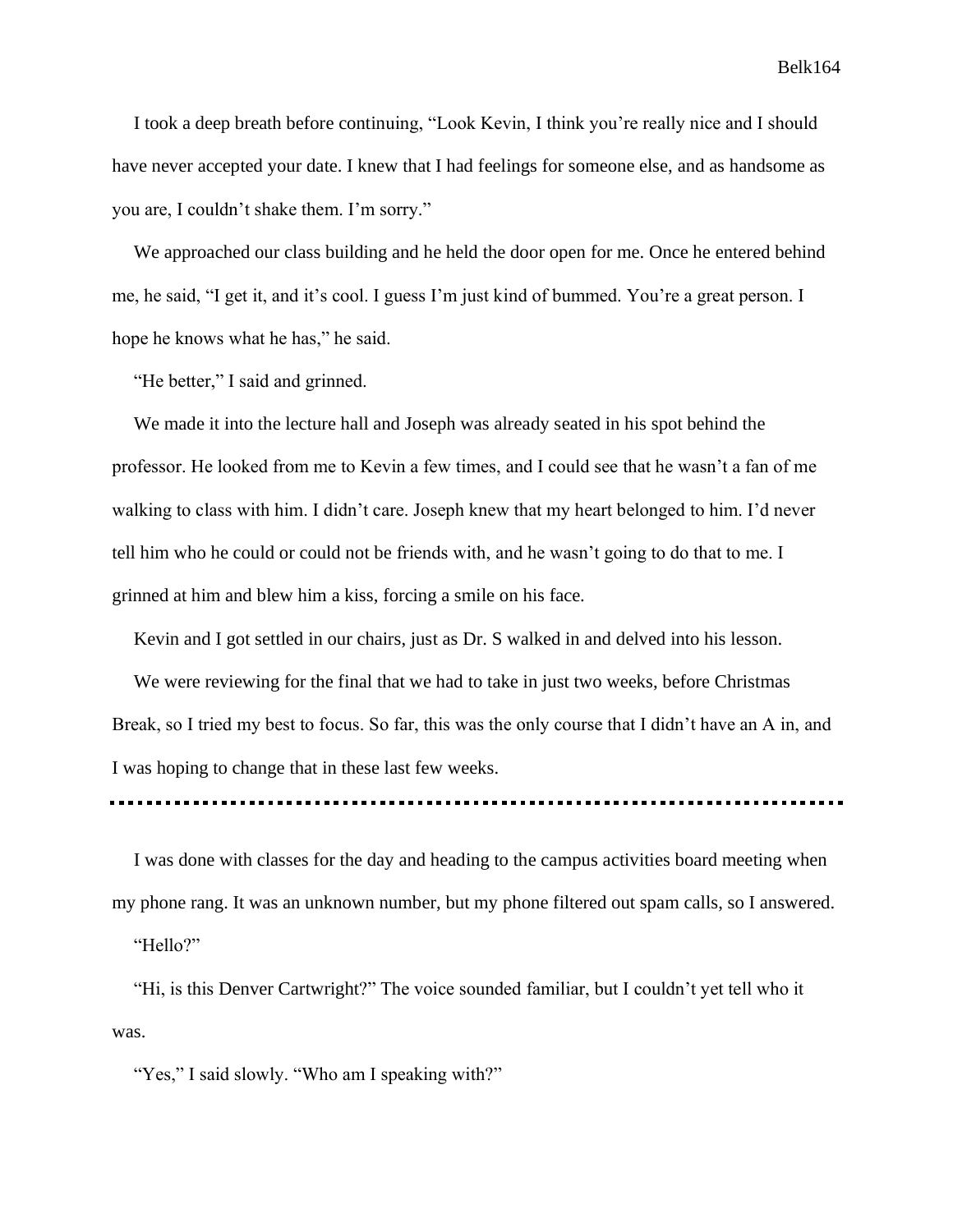"This is Anastasia Howard. I'm— "I cut her off.

"Miss Trudale University!" I said, excited about the call. Every time I saw Anastasia on campus, she looked flawless. She truly carried herself like a queen, and she always had a smile on her face. She had been hosting really impactful events all semester and seemed like a nice person. She was one of those people that you just wanted to *know*.

She laughed and said, "Yeah, so I'm sorry to bother you, but I got your number from my friend Jaden. He usually styles all of my looks for my events, and when we were discussing gown ideas for the University Queens pageant, I immediately thought of you. You said you made your coronation gown, right?"

"Yes," I said. I could feel my excitement building. The University Queens pageant was a big deal. Queens from historically black colleges all over the country competed in Atlanta for the title of Miss University. If she asked me to design her gown, it would allow a large population of people to see my work.

"Well, do you think that you could design something for me? The school gives me a budget for my gown, so I would pay you, of course, and it could be a great opportunity to get your work out there," she said.

I screamed a little on the inside. This is something I'd do for free, but she was actually offering me a stipend. This day couldn't get any better.

"Of course, I would, I'm so excited," I admitted, making her laugh.

"Good! Well, I won't take up any more of your time. Save my number, and we can discuss details soon. The pageant is right after Christmas, so if we could get the dress done before we leave for Break, that would be great." Christmas break was in about three weeks. I would need to start sketching immediately, but I knew that I could get it done.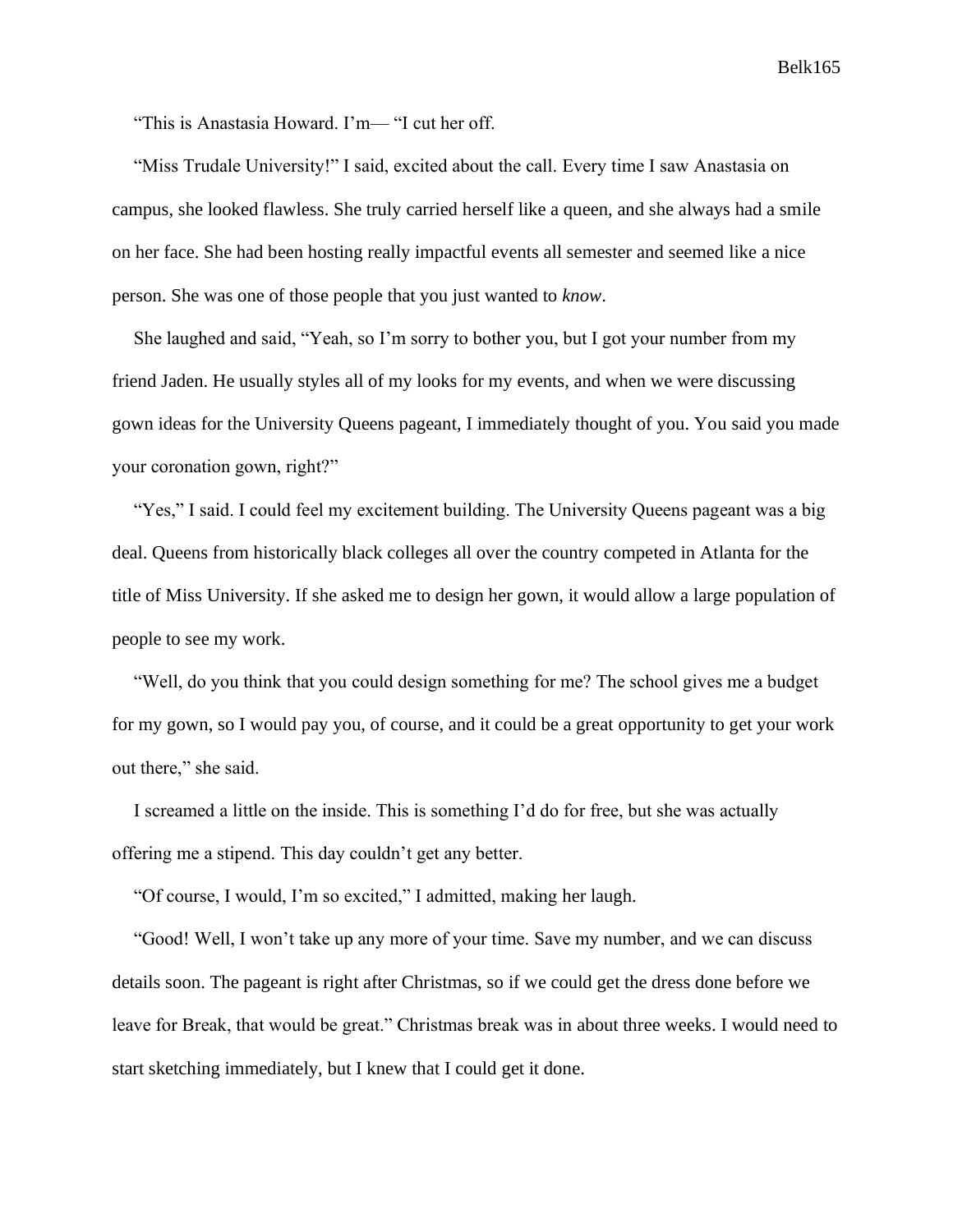"That'll be no problem, thanks so much for the opportunity!" I told her.

"No problem, talk to you soon."

We hung up and skipped the rest of the way to the meeting. Today had been a good day.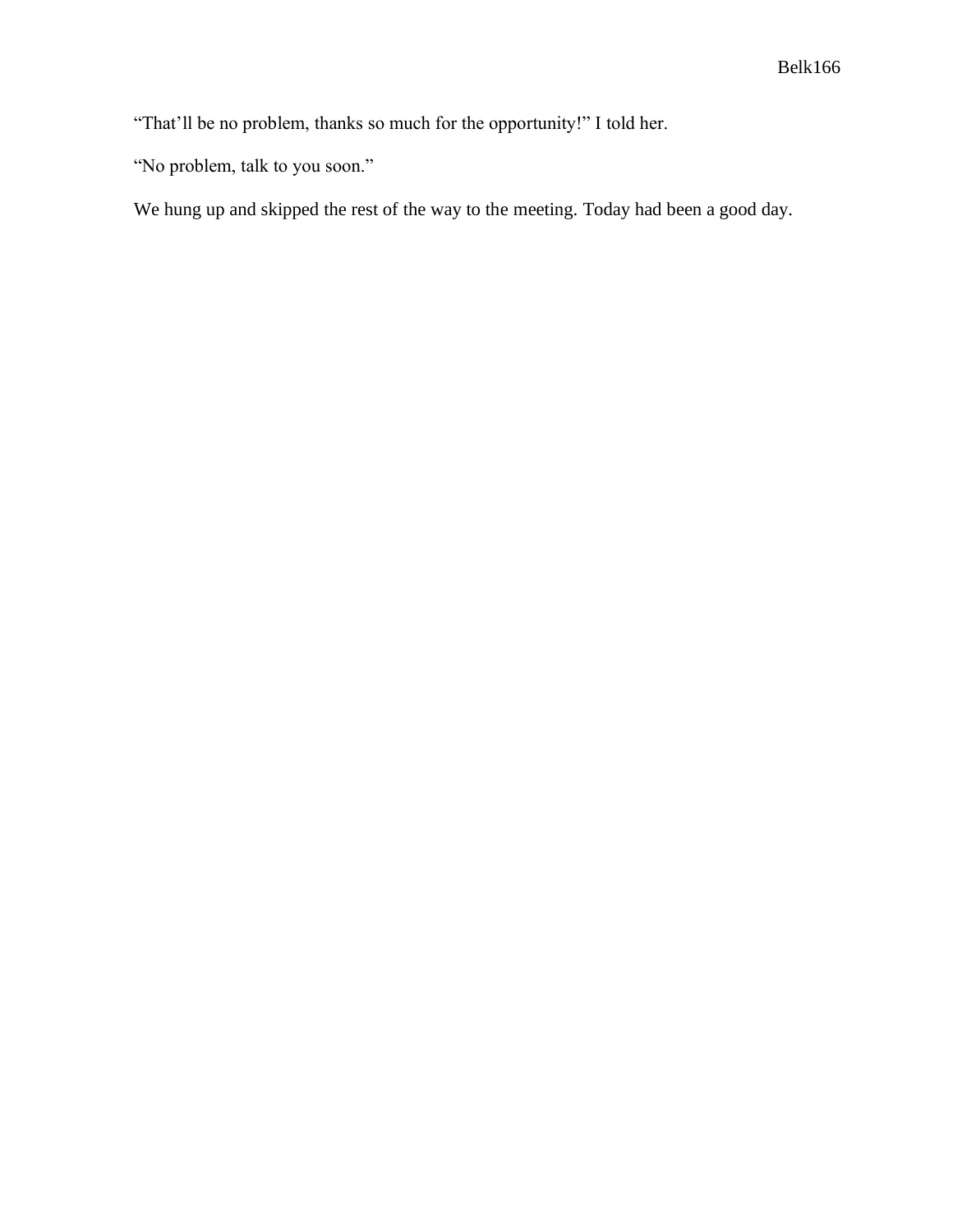### Chapter Nineteen

## (Denver)

I sat on my bed journaling the many thoughts that had been consuming me for the past few weeks. I had been so busy creating a gown for Anastasia and preparing for finals, that I hadn't been able to process everything that had been going on with me. Now that finals were over and the dress was done, I was trying to sort my thoughts.

I hadn't told anyone, not even Jazz, that Joseph and I had had sex. I didn't have any regrets about my decision, I just wasn't ready to share it yet. We had been intimate on four different occasions after that, and we used protection every time. Every time except the first time. That was about a month since that time, and I had been noticing changes in my body. I didn't want to stress Joseph with my paranoia, but something was definitely different, and I needed to figure it out before I drove myself crazy.

"Do you want to go to the Kappa's party tonight?" Jazz yelled from her side of our suite. I closed my pen inside my journal and got up to walk over to her side of our room. Since there was a room divider between our beds I couldn't see her from mine, and she knew that I hated talking through the wall.

Plopping down on her bed, I said, "Sounds like fun."

I stared up at her ceiling, but I felt her eyes on me.

"What's wrong, Vi?"

"What do you mean?" I asked innocently.

She sat up and looked down into my face. "You've been a little quiet over the last couple of weeks. I know you've been busy with school, designing, and Joseph, but I think it's more than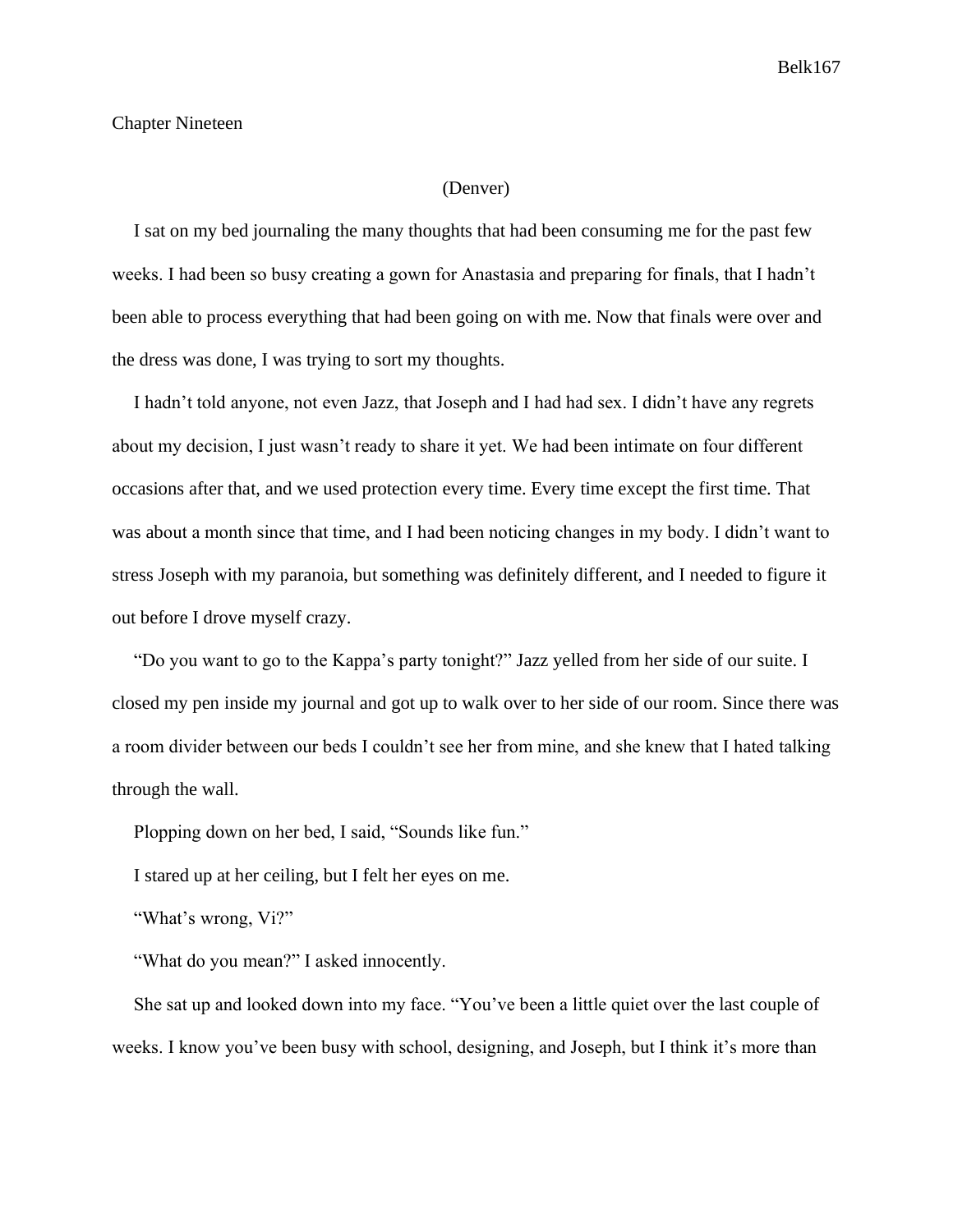that. I'm your best friend, Vi. What's up?" I looked at her, and the concern in her expression made me tear up. The tears made her frown even more if that were possible.

"Who did it? Was it Joseph? Did he break your heart? I'll kill him," she rambled. She looked so serious that I wanted to laugh, but my stomach lurched, and my mouth suddenly tasted like pennies.

I jumped up and ran to the bathroom, making it to the toilet just in time to release the contents of my breakfast. As soon as I flushed, I felt that same lurch in my stomach and I began heaving. I stayed in that spot, kneeled in the bathroom for what felt like hours.

"Here," Jazz said softly. I looked at her and she had a damp washcloth and a cup of water in her hand. I took both and sat down on the floor, leaning against the bathtub. She sat next to me in silence.

"I did it," I said simply.

Frowning, she looked at me and said, "Did what?"

I took a sip of the water and looked at her.

"I did it with Joseph."

I watched as understanding washed over her face.

"When?" She asked.

I stood, went to the sink, and began brushing my teeth.

"About a month ago," I said after I finished rinsing out my mouth wash.

"Oh," was all she said.

I looked at her and reached for her hands.

"I'm sorry I didn't tell you. I was processing it myself to be honest. It's like I'm so sure about Joseph and my relationship with him, but I can't act like God wanted me to do this. Now, I'm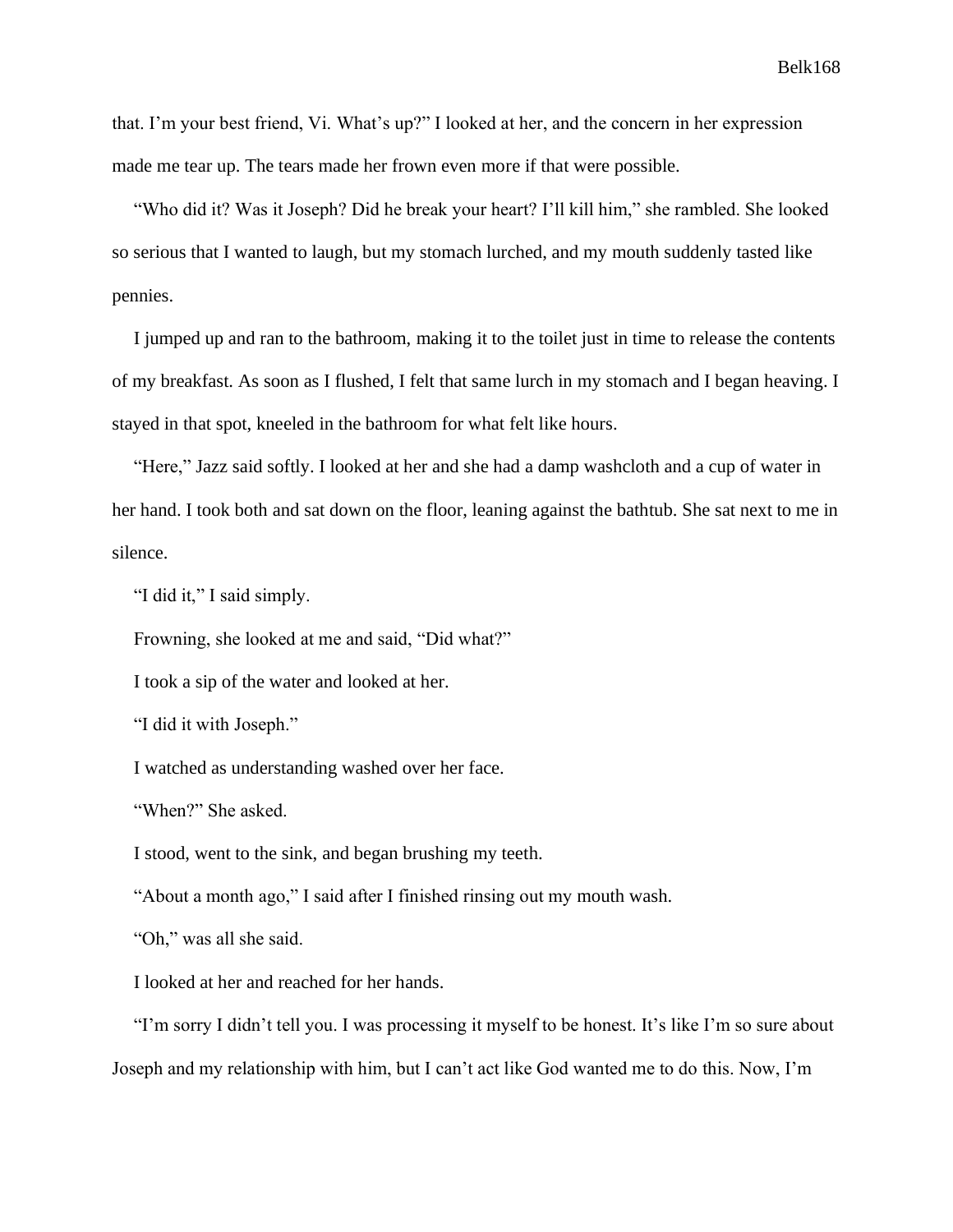hurling in the toilet with three pregnancy tests in my purse. Maybe it's my punishment," I said sadly. I began to sob uncontrollably, and my best friend pulled me into her embrace and rubbed my back as I released all the anxiety and fear I'd been harboring alone all week.

"Denver. No matter what you've done, you know that God isn't punishing you. That's not His style," she said. I could hear the smile in her voice on that last part.

"If you're pregnant, then we are going to focus on the blessing that comes with having a child. A blind man can see how much Joseph loves you, and you know that I have your back forever." Jazz sounded so confident, and I wanted that surety for myself. The truth was that I was scared out of my mind.

"And my parents?" I asked. I pulled away from her and looked into her eyes. Her face said it all. This wouldn't go over well with them.

"They love you, Vi. That's what I know for sure. The conversation is going to be hard, and I think you know that, but you're their child, and they are going to love you through this. If you need me there when you tell them, you know I will be," she said.

I wanted to believe that it was going to be okay, but my thoughts wouldn't allow it.

Jazz hugged me again then left the bathroom. I followed her to my side and watched her open my purse. When she turned to me with the pregnancy tests in her hands, I felt more tears spill from my eyes.

"Whatever these tests say, we'll figure it out. You don't have to tell anybody until you're ready, and no matter what, this situation isn't the end of you, Denver. Okay?" She said.

I nodded silently.

We went into the bathroom, and I took all three of the tests. While we waited on the results, Jazz prayed, and so did I. The minutes felt like hours, and I was stuck in a state of limbo. I just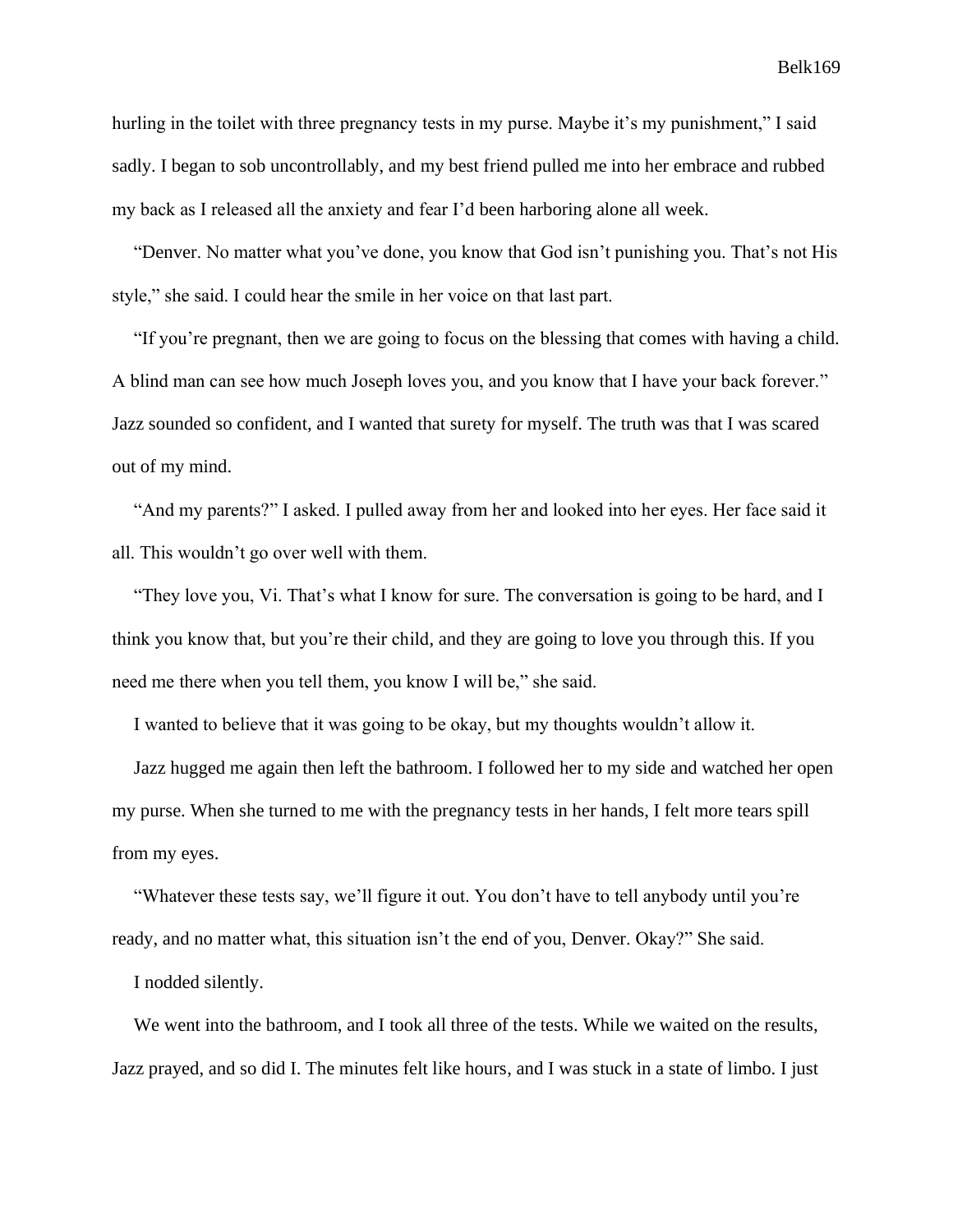felt so unsure about my future, but when the timer went off and we looked at the results, one thing was clear: *I was pregnant*.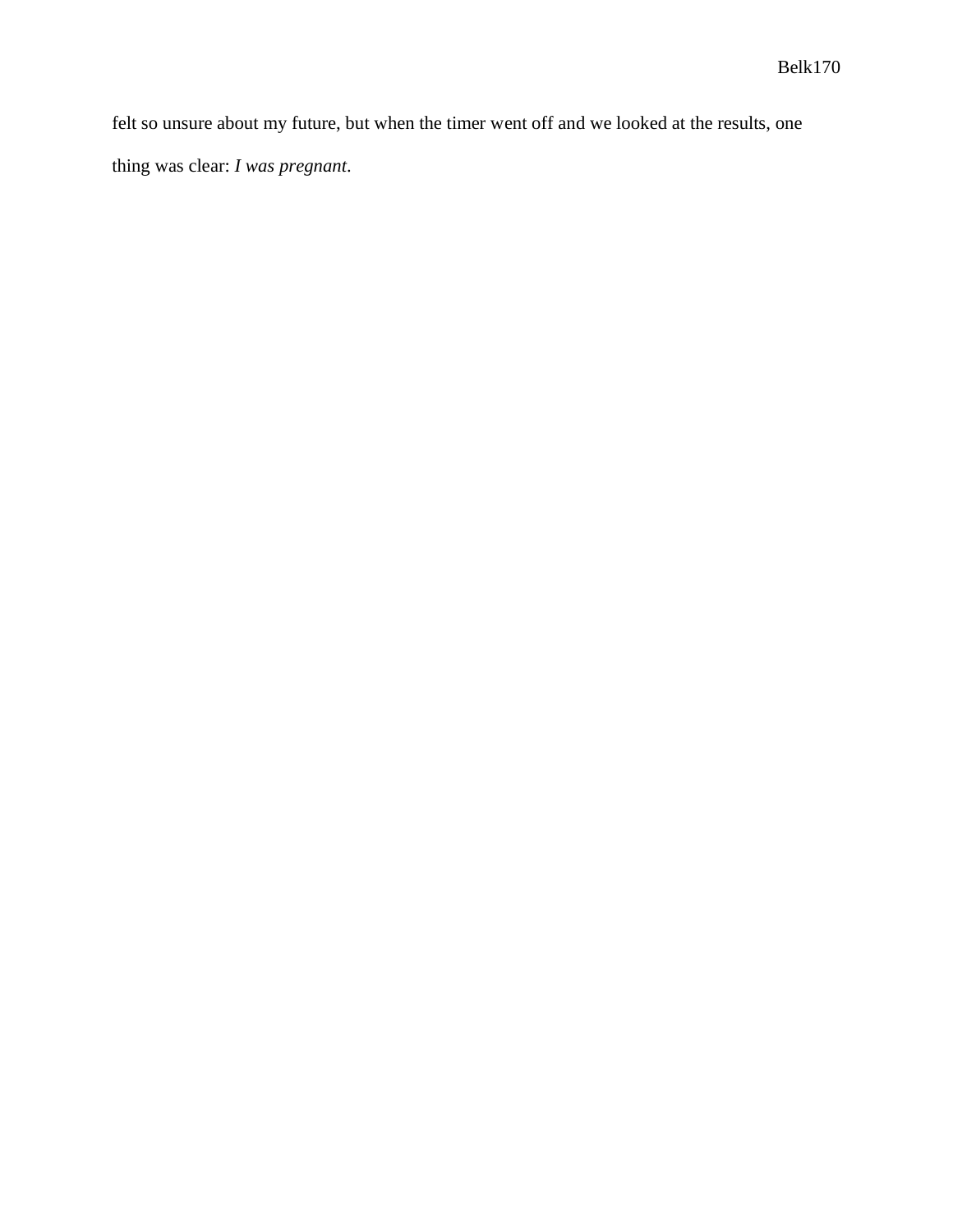### Chapter Twenty

## (Joseph)

"Merry Christmas, Beautiful," I said before running my hand across the top of my head.

Denver smiled and replied, "Merry Christmas, Handsome." I frowned a little because although she was smiling, I sensed a sadness in her voice that I'd been noticing every day that we had talked while on Christmas Break. As I stared into her eyes on our video call, I felt helpless. Something was going on with her, and I could do nothing about it from Moultrie. Trent, JoJo, and I were celebrating Christmas together. I worked at the store for most of the Break, but I came down yesterday to spend time with my family. Denver had been home with her parents for the entire Break, so to say that I missed her was an understatement.

"Are you going to tell me what's going on with you?" I asked.

She sat on her bed in silence, just holding the phone.

"Denver?"

"I'm okay. Well, there are some things I want to tell you— I need to tell you, and I will. I just want to do it in person."

I felt a tightening in my chest. Had her father gotten to her? Had he finally convinced her to get rid of me?

My thoughts must have been all over my face because Denver said, "Joseph, I love you, and unless you no longer want me, I'm not going anywhere."

I let out the breath I was holding and smiled. "I wasn't thinking that."

She rolled her eyes. "You definitely were, but I have to go. I love you and I'll call you a little later," she said.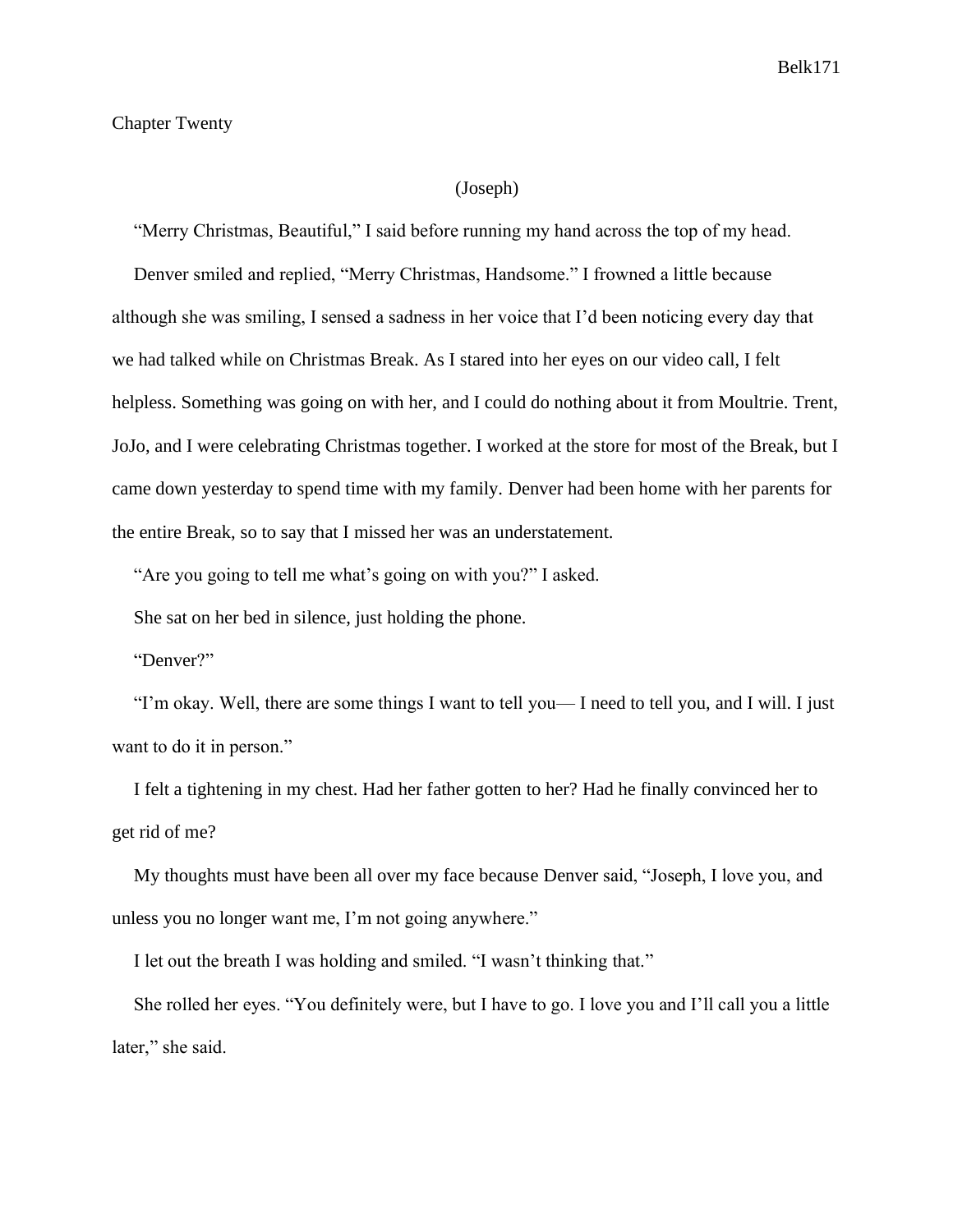Just as I was about to tell her that I loved her also, my phone was taken from me. I turned around to see JoJo now talking to Denver.

"Hey Sweet Girl! Merry Christmas," my mother said cheerfully.

"Merry Christmas! I hope you have a great one," Denver replied.

"You too! We miss you down here. When are you coming for a visit?" JoJo wasn't happy that Denver wasn't here for Christmas. It was our first time actually celebrating, and she was excited about it.

"I miss you guys too, and I will visit really soon, I promise."

"I'm going to hold you to that," JoJo said and handed me my phone.

Denver's smile seemed a lot brighter after talking to my mother and it made me a little jealous.

"Well, I'm glad someone can get you to smile," I said, only half-teasing.

Denver laughed. "Oh hush, crybaby. Just the thought of you makes me smile," she said, cheesing.

"You'd tell me anything. I'll let you go though, and I love you too."

I hung up the phone and made it back into the kitchen.

JoJo and Trent's girlfriend, Mya had the kitchen smelling amazing. I looked into the different tins and saw a turkey, ham, macaroni and cheese, collard greens, and so many other dishes that I couldn't wait to dive into. JoJo came over and popped me on the hand, so I recovered the tin of dressing and backed away from all the food.

"When are we eating? I'm starving," I complained.

"Boy go sit in there with Trent, we'll bring plates to y'all in a minute," Mya said, taking a cake out of the oven.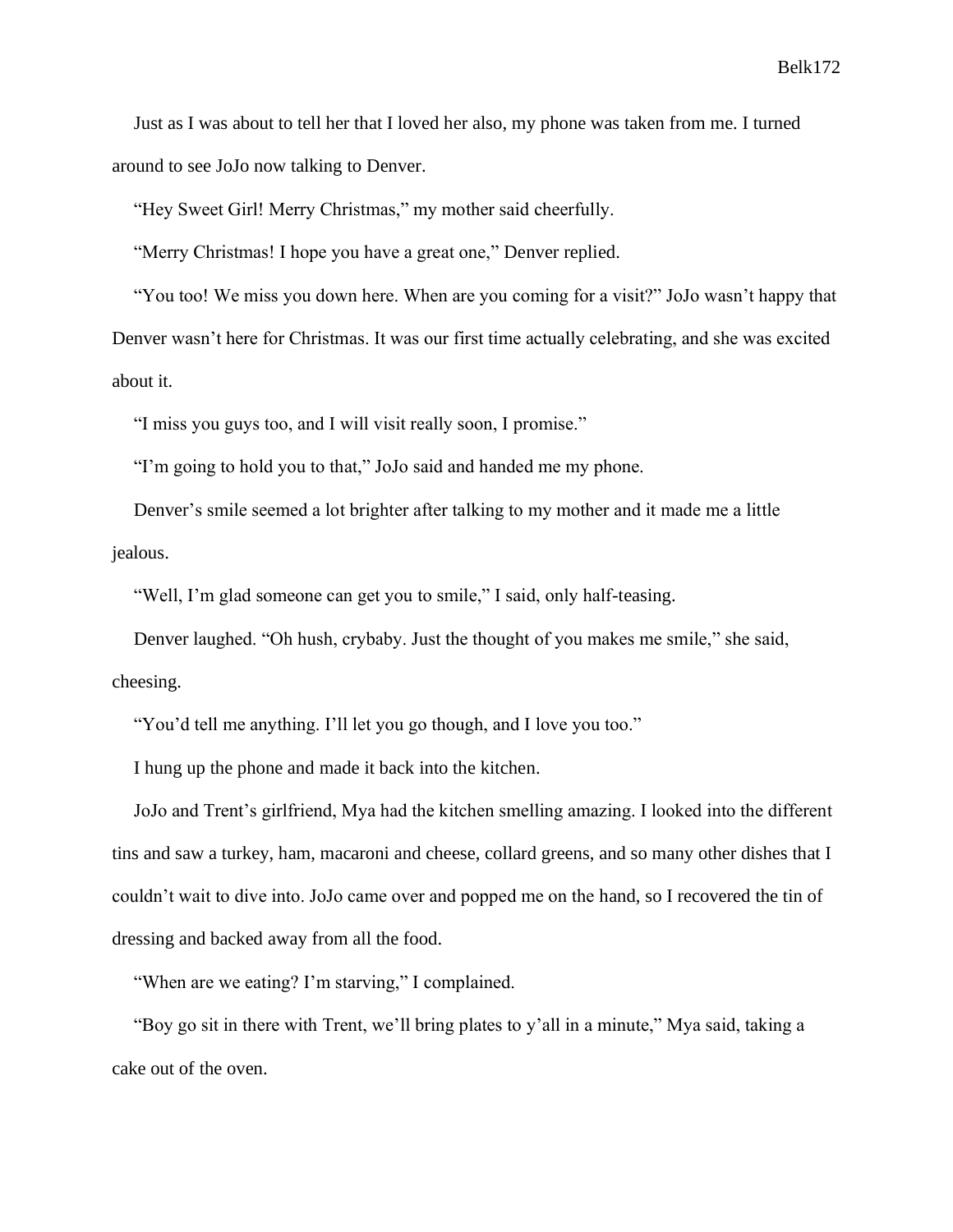"Exactly," JoJo added.

I did as I was told, but not without swiping a piece of cornbread off of the platter the JoJo had just prepared. I laughed at the two of them yelling my name as I made my way to the living room with Trent.

He was sitting on the sofa in front of the TV, so I plopped down in the recliner adjacent to it.

He was watching a basketball game that he had recorded, so I tuned in and ate my snack.

"How's everything been, Jo?"

"It's been alright. I've been working a lot and applying for jobs so that I'll be set once I graduate."

He glanced at me, "Two more semesters and you're out. We're proud of you, son."

My heart swelled at his words. We weren't the most affectionate bunch, but we were family, and we loved each other. Making them proud made me happy.

"I know," was all I said.

"How's Denver?" He asked, still looking at the television.

My mood shifted a little at the mention of her name. I must have taken too long to respond, because Trent paused the television and sat up on the sofa.

"What's up?" He asked simply.

I let out a heavy breath and shook my head.

"I don't know. Something's up. She's been acting different lately, and she won't tell me why. She says that it isn't about us, but I'm not so sure."

Trent was silent for a minute before he spoke up.

"Why aren't you sure?"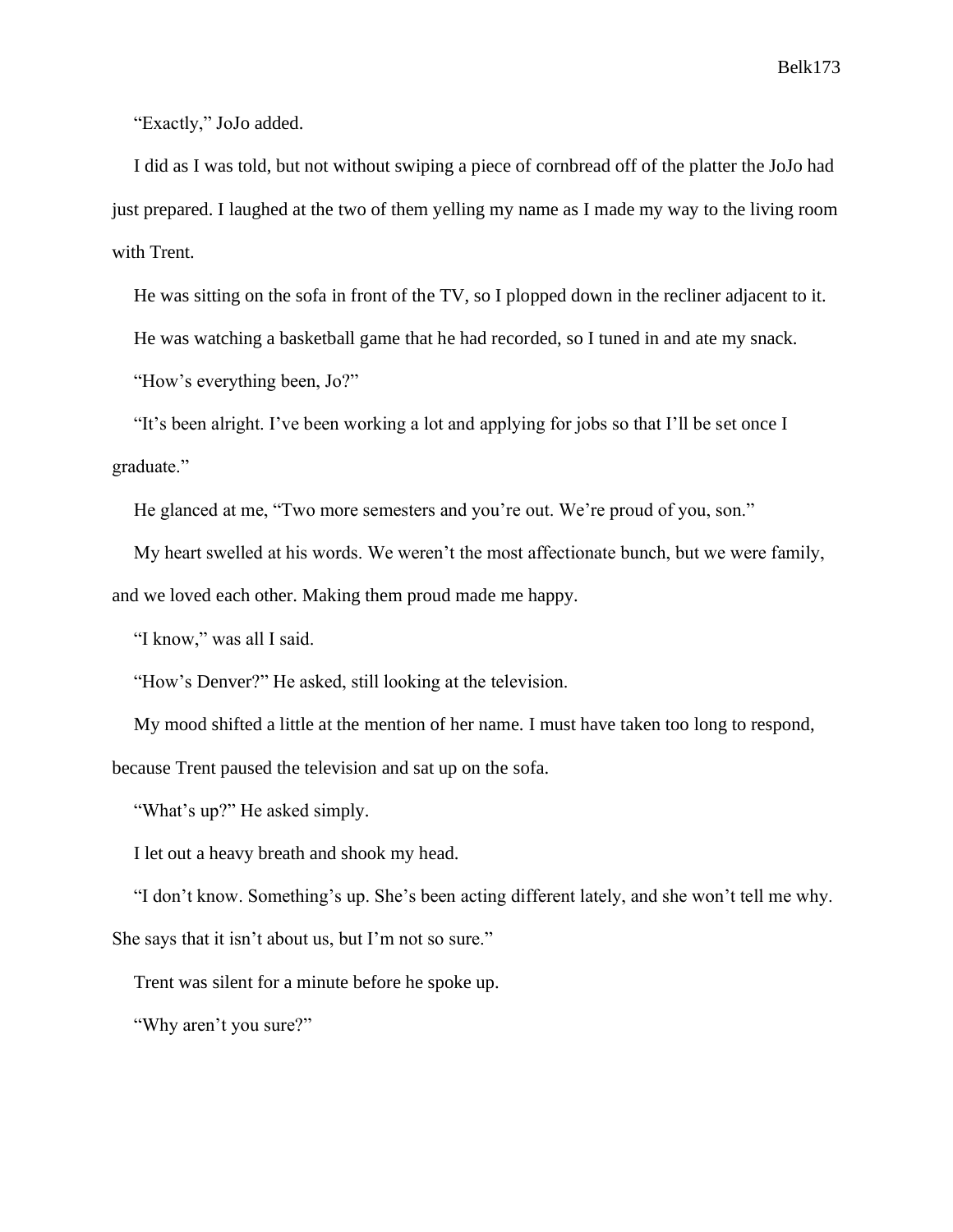"Because she's been home for a whole week. Her dad hates me, and he doesn't want us together. I don't even know if she told him about us, but what if she did, and he finally convinced her to stay away from me?" I asked. Even speaking the words had my breathing feeling restricted.

"I highly doubt that son. I saw the way she looks at you. That girl loves you. A lot."

"Yeah, but she loves her dad too," I said and sighed again.

"Let me ask you this," he started. I looked his way and waited for the question. "If she does decide to leave you alone, for the sake of her family, will you be, okay?"

*No.*

I shifted my gaze to the ground and said, "I'd be alright."

"Oh really?" He asked.

I looked up at Trent again and he was smirking.

I shook my head and came clean. "Nah, I'm not gonna lie, it would mess me up."

Trent's grin transitioned into a full-blown smile. "I know. It would mess her up too though, son. She isn't going anywhere, but whatever is bothering her, she'll tell you when it's time. For now, don't stress about it. Let's enjoy Christmas as a family, cool?" he asked.

"Cool," I confirmed.

Mya walked into the room followed by JoJo. They handed each of us a plate, sat down on the sofa, and prepared to dig in. Right before Trent grabbed the remote to press play on his game, I spoke up.

"Uh- do y'all mind if I bless the food?"

All three of them looked at me surprised.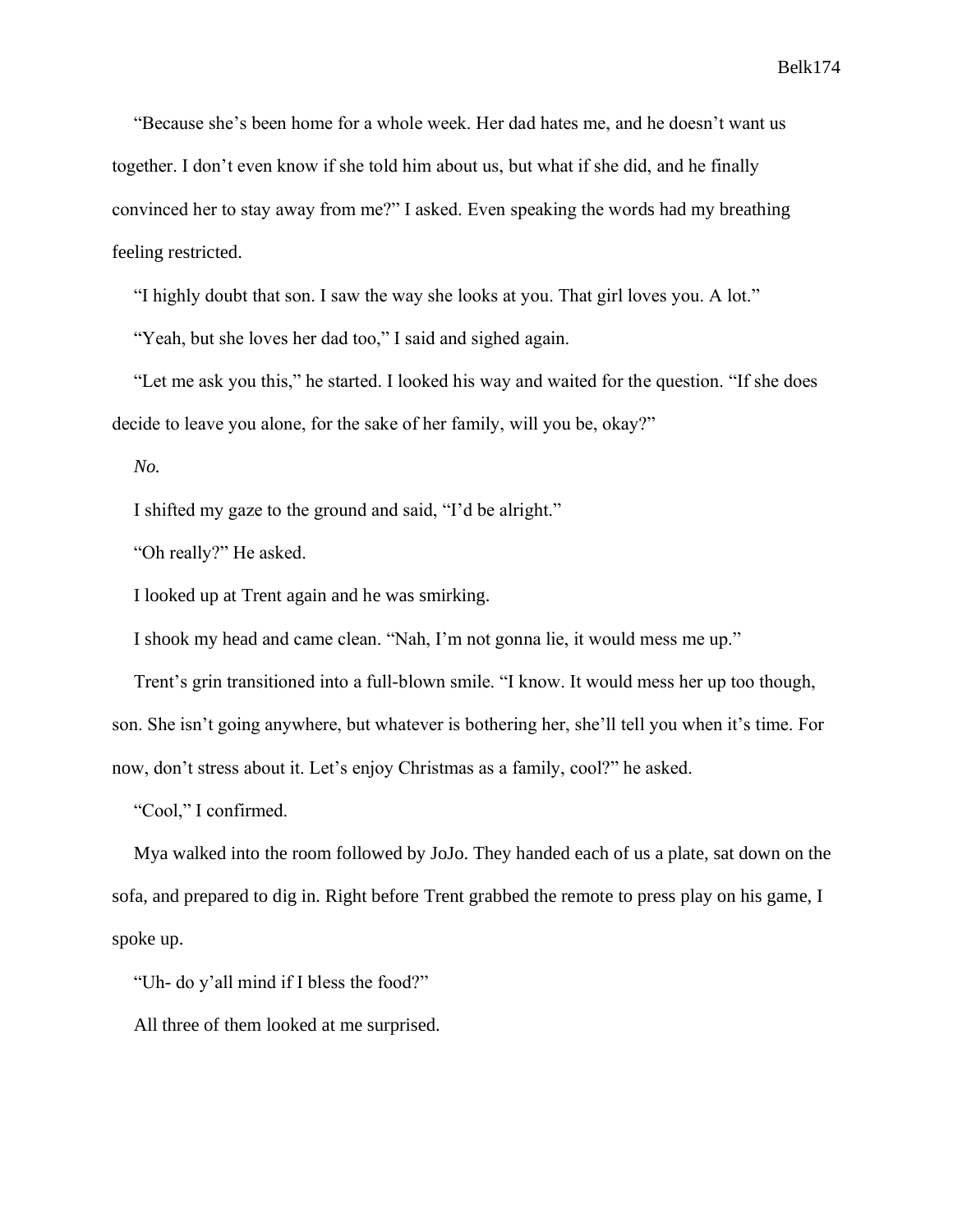I hadn't told them that I had gone to church or that I had been doing a lot of research on faith in general. I wasn't ready to have the conversation, but I couldn't deny that the more I read the Bible, and listened to people speak about God, something in me was shifting.

Eventually, JoJo smiled and said, "Go right ahead."

"That would be really good, son" Trent added.

"Cool." I cleared my throat and bowed my head.

"Lord, thank You for my family. It's not many of us, but our bond is strong, and I'm realizing the blessing in that. Thank you for allowing us to be together today and thank You for making sure JoJo and Mya didn't mess up the meal, in Jesus's name, Amen."

They laughed and said in unison, "Amen."

We ate our meal, made small talk, and enjoyed each other's company. It was the best Christmas that I had ever had.

## (Denver)

"I'll get it," my dad said. He wiped the corners of his mouth with one of the Belgian linen napkins of our dining room table and stood to his feet. He was smiling, so I assumed he knew who our guest was.

"Would you like more iced tea, Miss Cartwright," Cynthia, one of the catering staff, asked me.

"No, thanks," I said and smiled.

"Are you okay, honey? You barely touched your food, and iced tea is your favorite," my mother said, concerned.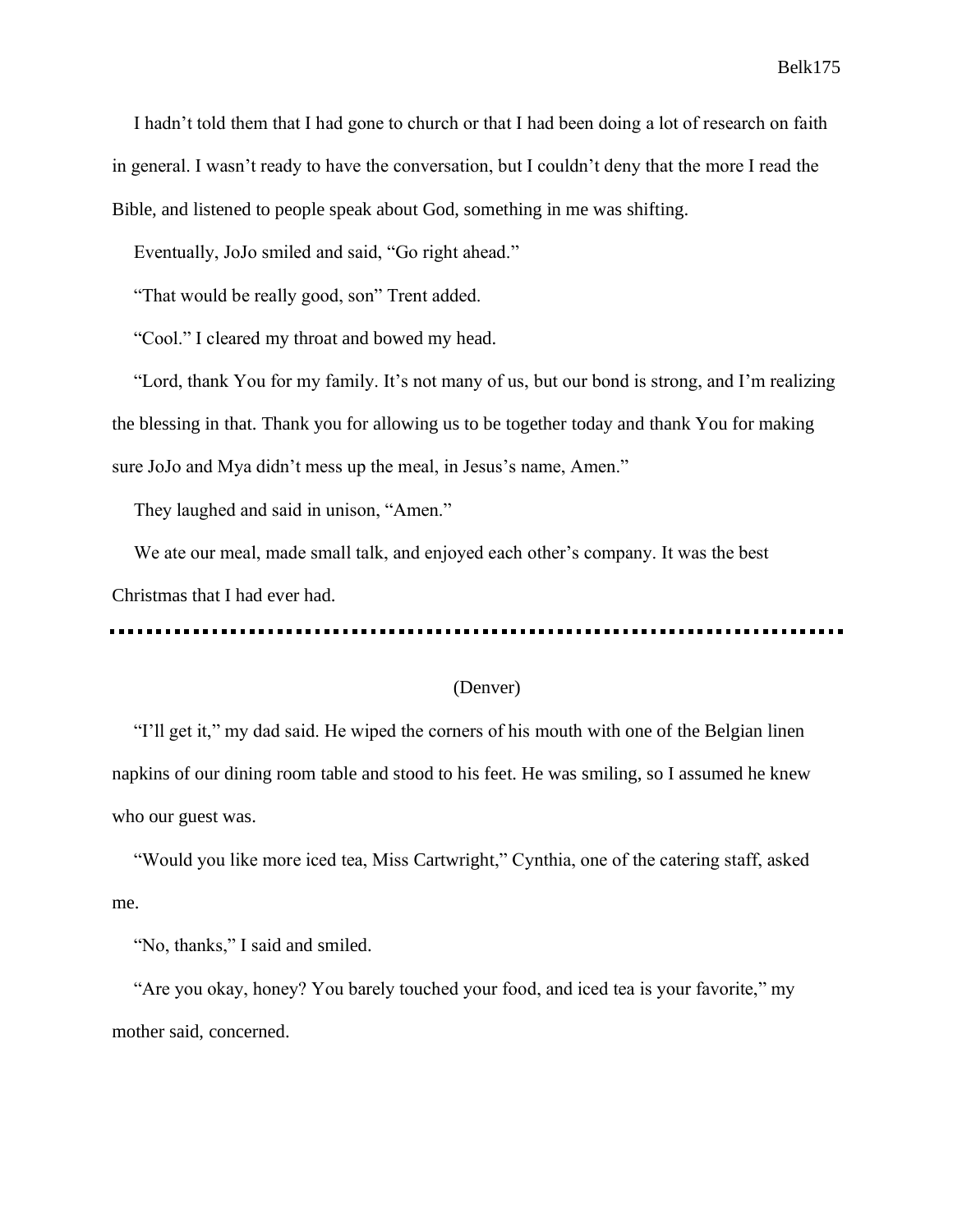"She's trying to watch her weight, Auntie. You know she's probably scared to gain that Freshman 15," my cousin Brandon joked. I rolled my eyes and his mother hit his arm.

"Hush, boy," Auntie Wanda said.

"I'm just not feeling well today, Mom," I said.

The truth was that I was afraid about my morning sickness. Since the day I found out I was pregnant, it had been difficult to keep food down. I also didn't have much of an appetite. I was waiting until I got back into the city, and until I told Joseph-- to go to the doctor. I figured another week wouldn't kill me. Joseph and I had plans to spend New Year's together, so I'd tell him then.

My dad walked back in with his guest and I immediately felt nauseous. Not because of my baby, but because Justin was standing beside my father, wearing a suit and tie, with his eyes on me. He was smiling and holding a small velvet box. Whatever was in it better not had been for me.

"Look who decided to stop by, Daughter," my dad said. He smiled and patted Justin's shoulder, and Justin gave him a nod, but kept his eyes on me.

"Thanks Mr. Cartwright. It's good to see everyone. How are you Mrs. Cartwright?" Justin asked in his prim and proper tone.

"Good baby. I'm doing good," my mom said as Justin walked over to her and kissed her cheek. He greeted each of my family members before making his way around the long table toward me.

He leaned down and kissed my cheek.

"Hey, Beautiful," he grinned.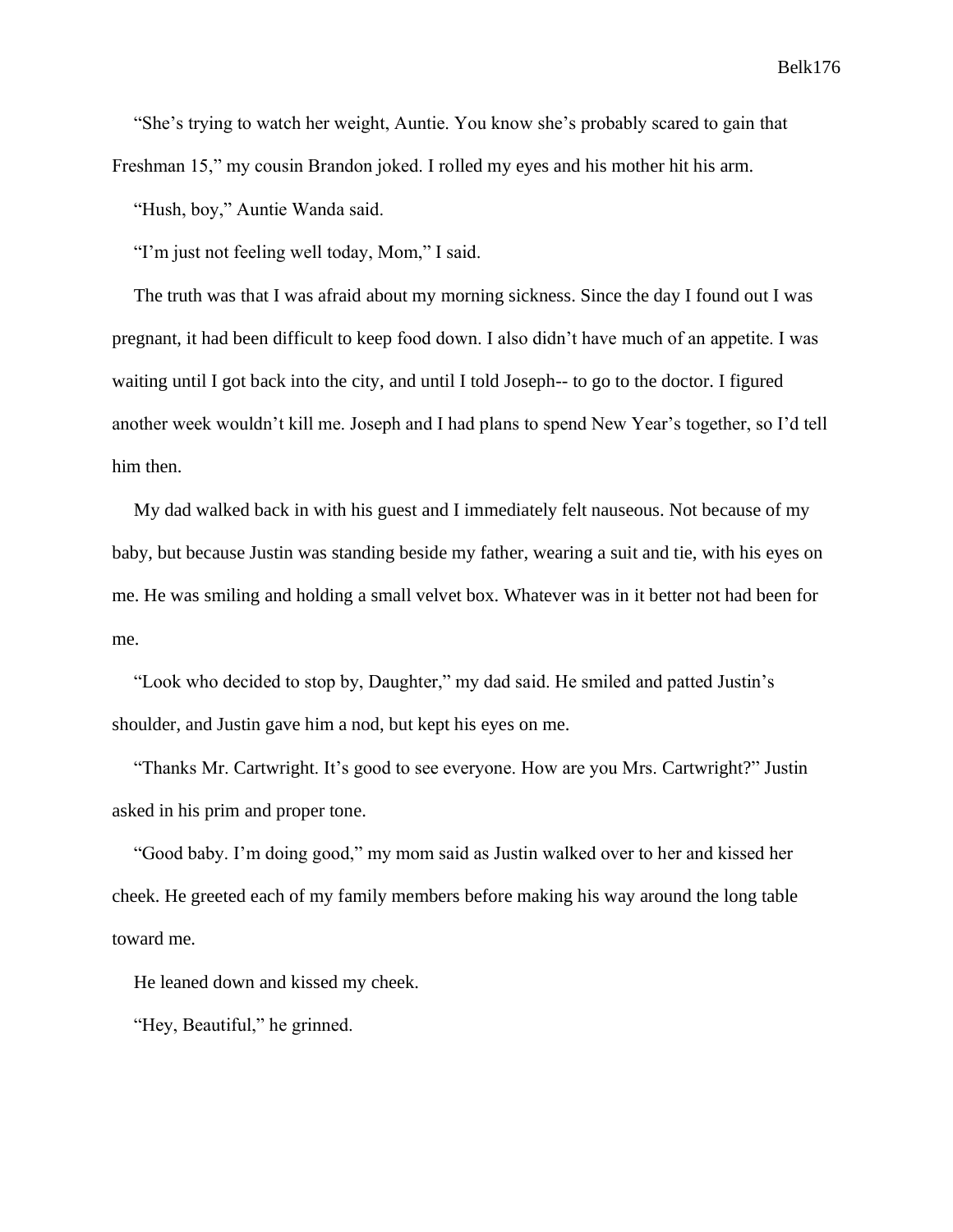I cringed at the sound of the word coming out of his mouth. That's what Joseph called me, and it just sounded *wrong* leaving Justin's lips.

I cleared my throat and forced a smile.

"Hello, Justin."

He reached for my hand, and I glanced at my father, who gave me a stern nod. I held in an eyeball and took his hand. When I was on my feet, Justin addressed my family.

"I have to admit that I didn't just come by to be social, I'm here on a mission—," he paused and looked at my father who signaled for him to continue.

"As you all know, Denver and I have been friends since childhood, and over the years our bond has gotten stronger and stronger," Justin said. He looked at me and smiled, while I tried to take deep breaths to calm my nausea.

*What was he talking about?* Our bond sucked.

"At some point our friendship turned into more, and I think that I can speak for the both of us when I say, we truly love each other."

He turned to me and got on one knee. When he grabbed my hand and opened the velvet box, I felt my breathing pick up, and I started to taste pennies. *Oh no.*

"I love you so much Denver, and I want to join our families and build the greatest partnership that Atlanta has ever seen. Denver Cartwright, will you marry me?" He finally asked.

*This couldn't be happening.*

"Uh, I don't feel so good," I managed to blurt out, before bolting out of the dining room. I made it to the half bath down the hall just in time to spew the iced tea I'd consumed into the toilet.

(Carlton Cartwright)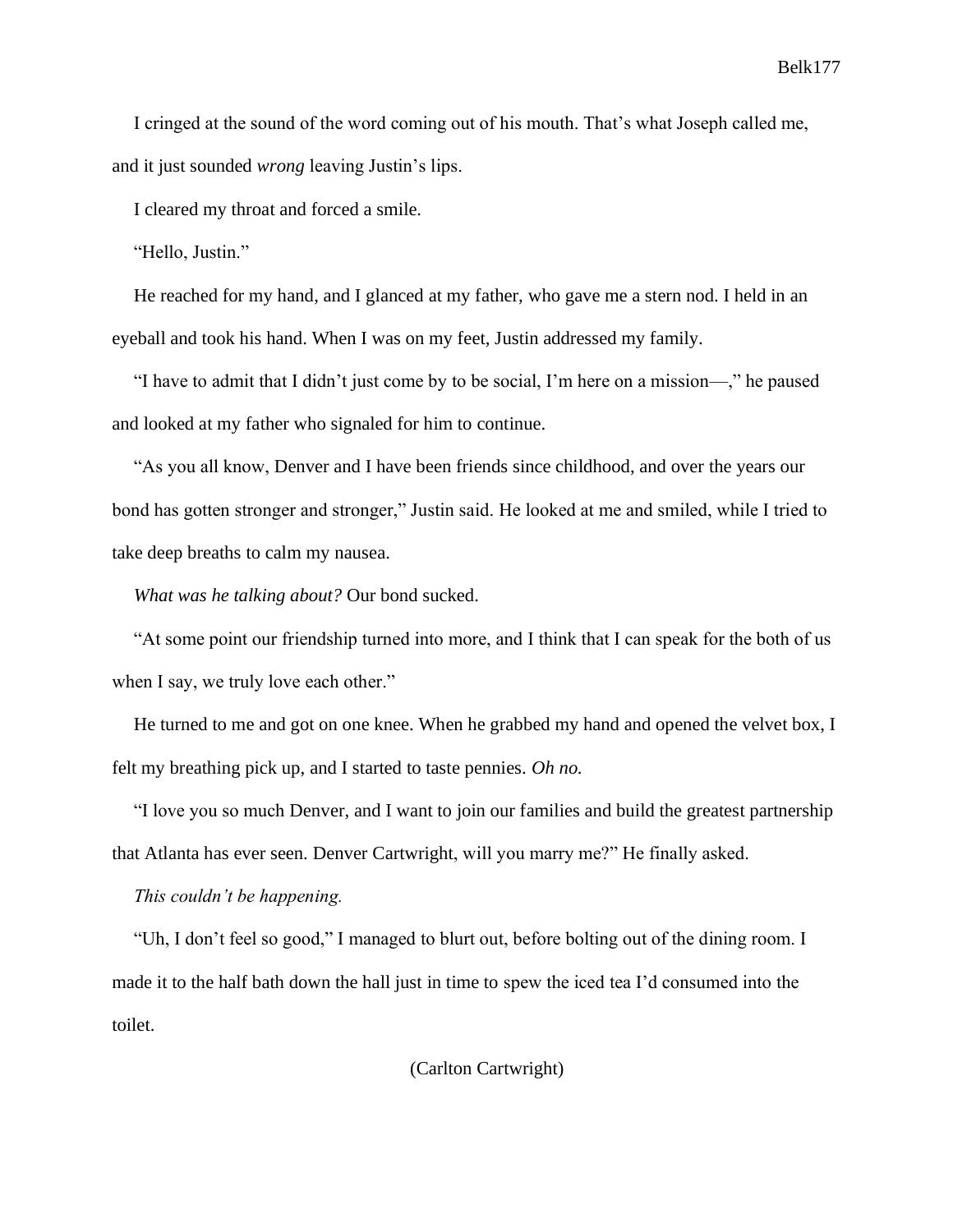"I'll go check on her," my wife said, rising from her seat. I put my hand up.

No, it's fine. I'll go," I said.

I had had enough of my daughter and her antics. I knew that she was seeing the Joseph boy romantically, even if the little pest Regina had stopped taking my calls. I was trying to be patient with her, but it was wearing thin.

A perfectly fine young man had just offered her partnership, and she ran out on him.

I heard her heaving in the guest restroom, so I stood outside the door for a second trying to calm my annoyance. I had already determined that the best way to get what I wanted was to play nice with my daughter. I had a plan in the works to get Joseph out of the picture, but I'd only go that far if it was necessary.

I knocked lightly on the door.

"Daughter, are you okay?" I asked.

"I'm fine," she said, breathless.

I pushed the door open gently. She was sitting on the floor, and she looked pale.

"I think I have a stomach bug or something," she said quickly. "It must be the Mexican food from last night," she continued.

"Let me get you to bed, sweetheart."

I helped her to her feet and led her to the elevator. Once we got off on the second story of our home, I got her into bed and sat beside her.

I rubbed her back in silence for a moment before speaking.

"That proposal was unexpected, huh?" I tried. My daughter looked at me for a second before covering her eyes with a pillow.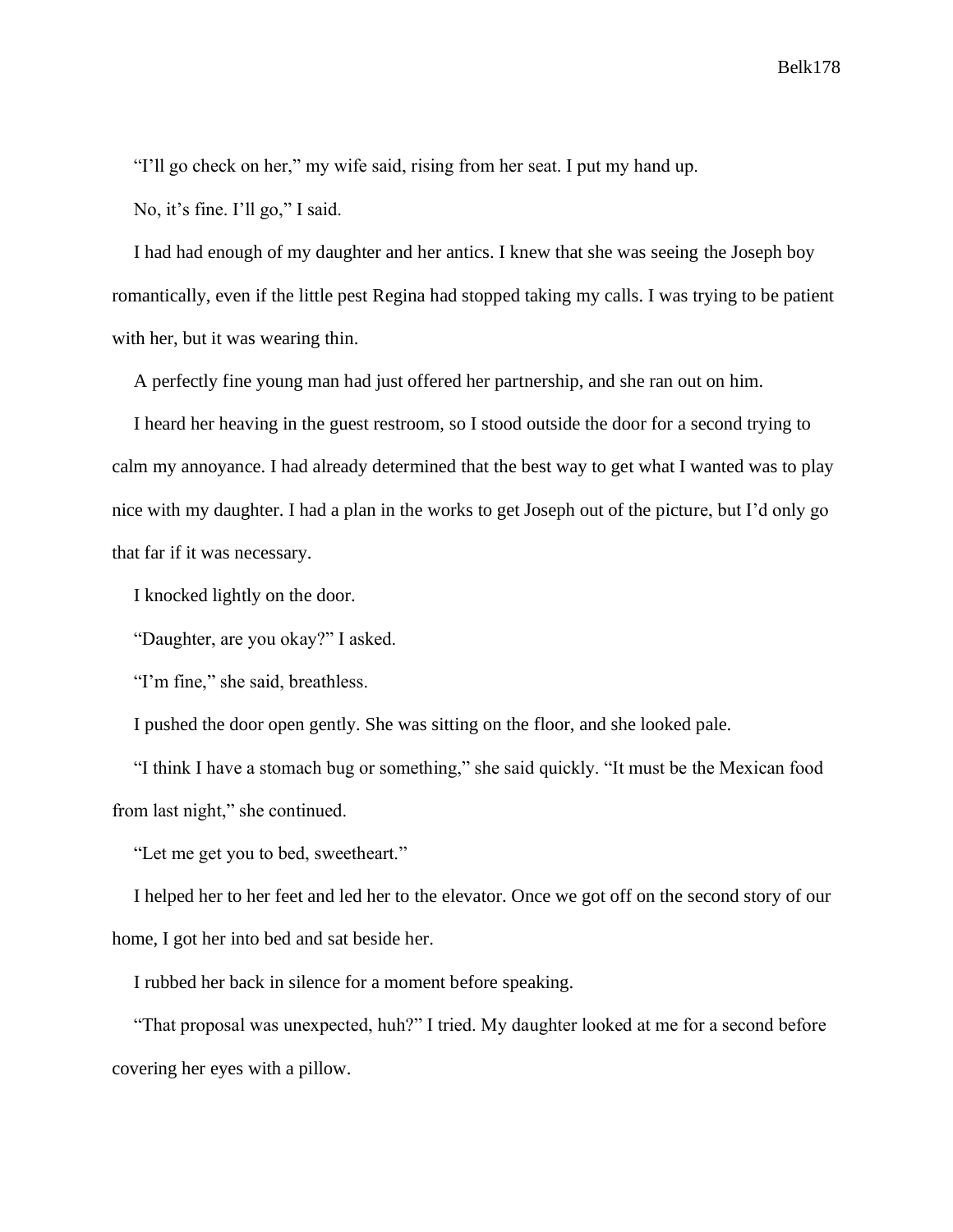"So, you had no clue that that was about to happen?" She asked.

I chuckled. She was smart. "He asked me a few days ago, and I gave him my blessing. He's a great young man, Denver."

She removed the pillow and sat up to make eye contact with me.

"But he isn't for me, Daddy. He isn't who I want. He never was," she said softly.

I let off a short sigh.

"But how do you know that sweetheart, if you don't give him a chance?"

"I know—," she paused before continuing, "I know because I already have who I want,

# Daddy."

I couldn't help the scoff that I let escape.

"Oh, you know huh. And who is that?" I asked, even though I was fully aware of who she was talking about.

"It's Joseph," she said quietly.

"Joseph the *tutor*, you mean. The one who you assured me was only doing his job?"

"Yes him, daddy." She let out a heavy sigh. "Look, it did begin as him just being my tutor, but I've gotten to know him so well over the past few months, and daddy, I really feel like he's, my person."

*Oh God*.

"He's so kind and family oriented. His family may not have as much money as ours, but Joseph is at Trudale on a full academic scholarship. He is so intelligent. He's the reason I got an A in Calculus. I just know he's going to go on to do great things, and I really think you'd like him, daddy," she rambled.

Denver grabbed my hand, causing me to look at her.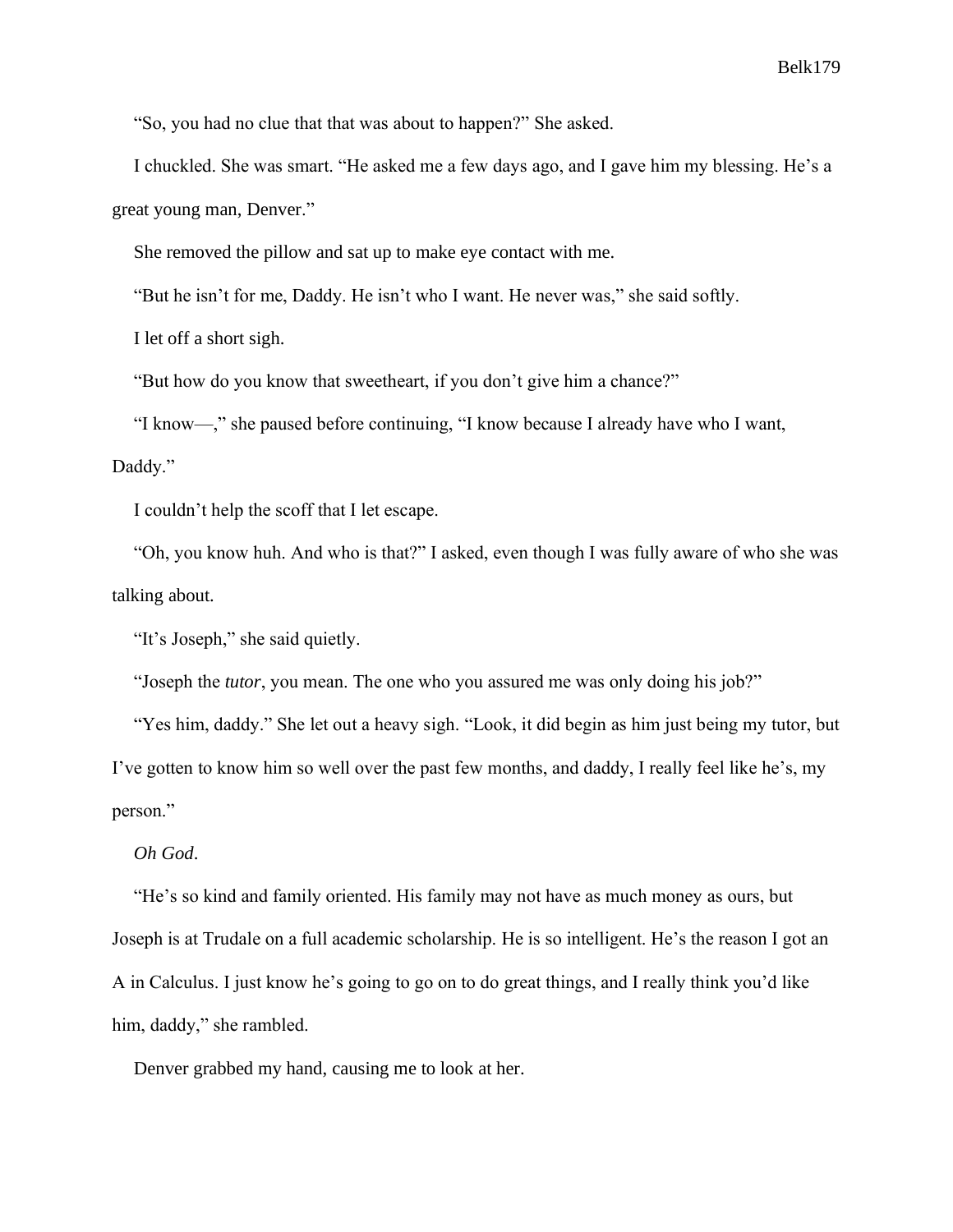"I love him. And he loves me. He hasn't been anything less than respectful and sweet to me since I've known him. I'm going to be with him, daddy," she finished.

*Over my dead body.*

If her feelings for this boy had her standing up to me like this, then he definitely had to go. My mind started working overtime, trying to process how quickly I could set my plan into motion. If he wouldn't leave my kid alone on his own, then I'd just leave him no other choice.

I forced a smile as I stared into my daughter's determined eyes and lied through my teeth.

"Okay, Daughter. If you feel this strongly about him, then I'm willing to see what he's about.

I can tell that you really care about this young man."

She smiled and looked relieved. *My sweet, naive, gullible little girl.*

"I do, daddy."

I hugged her and tucked her back into bed.

"Okay, Sweetheart. I'm going to send Justin home if he hasn't left already, and I'll let the family know that you took ill. Get some rest."

She smiled at me again as I patted her bed and headed toward the door. Once I had it closed, I headed to my study to make a call. I smiled as I dialed the number, because Agent Cheevers was going to help me get Joseph *far* away from my daughter.

"Hey, Special Agent Cheevers, Carlton Cartwright here. I was calling to discuss that student we talked about a few weeks ago."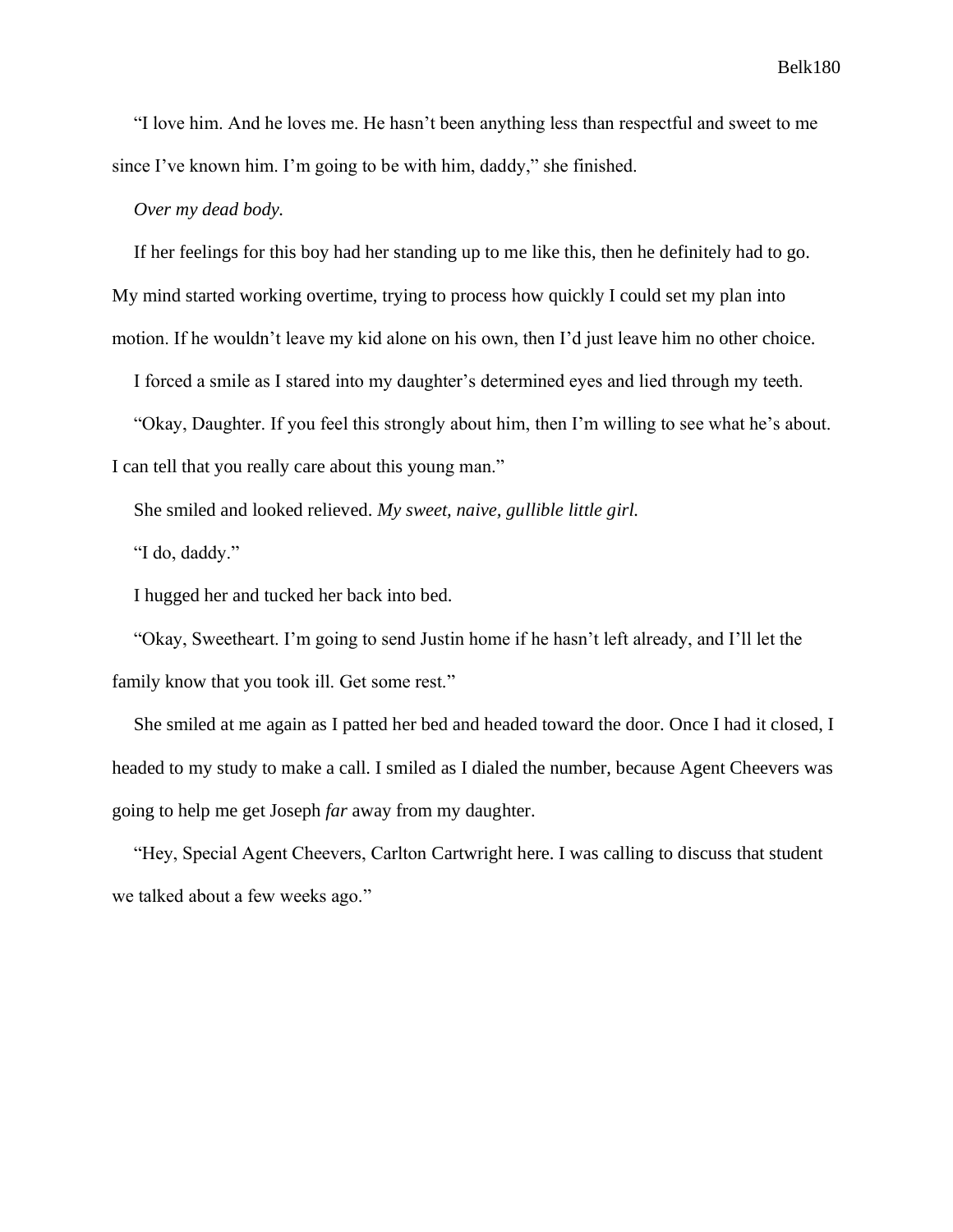## Chapter Twenty-One

## (Denver)

"5…4…3…2…1. Happy New Year!"

When the big peach dropped, Joseph grabbed me up and placed the sweetest kiss on my lips. I laughed and turned to Jazz, giving her a hug.

"Happy New Year, best friend," I said.

"Happy New Year, Vi," she responded, hugging me back.

"I don't get one of those?" Joseph asked. I rolled my eyes and glanced at Jazz who just grinned.

"Happy New Year," we both said to him in unison.

"Crybaby," I added and hugged him right after.

"Jazmine, Denver, we're about to go to ClubEleven. Isaac said that they aren't checking for IDs tonight," Adrienne, our suitemate said. A group of us agreed to meet at the Peach Drop ceremony, so that we could bring in the New Year together. We had had a lot of fun together, but I had no plans on trying to sneak into a 21 and older club. Looking at Jazz though, I knew she wanted to go.

She glanced at me and grinned. "I already know you're going to say no, Miss Goody Two Shoes," she joked. "I'm going to go with them, and I'll call you once I get back to the hotel," she said. Since the dorms didn't open up until next week, Jazz and I had gotten a hotel, because we were both tired of being at home.

"You'd better," I warned. She hugged me first, then Joseph.

"Be safe," he said firmly, hugging her back.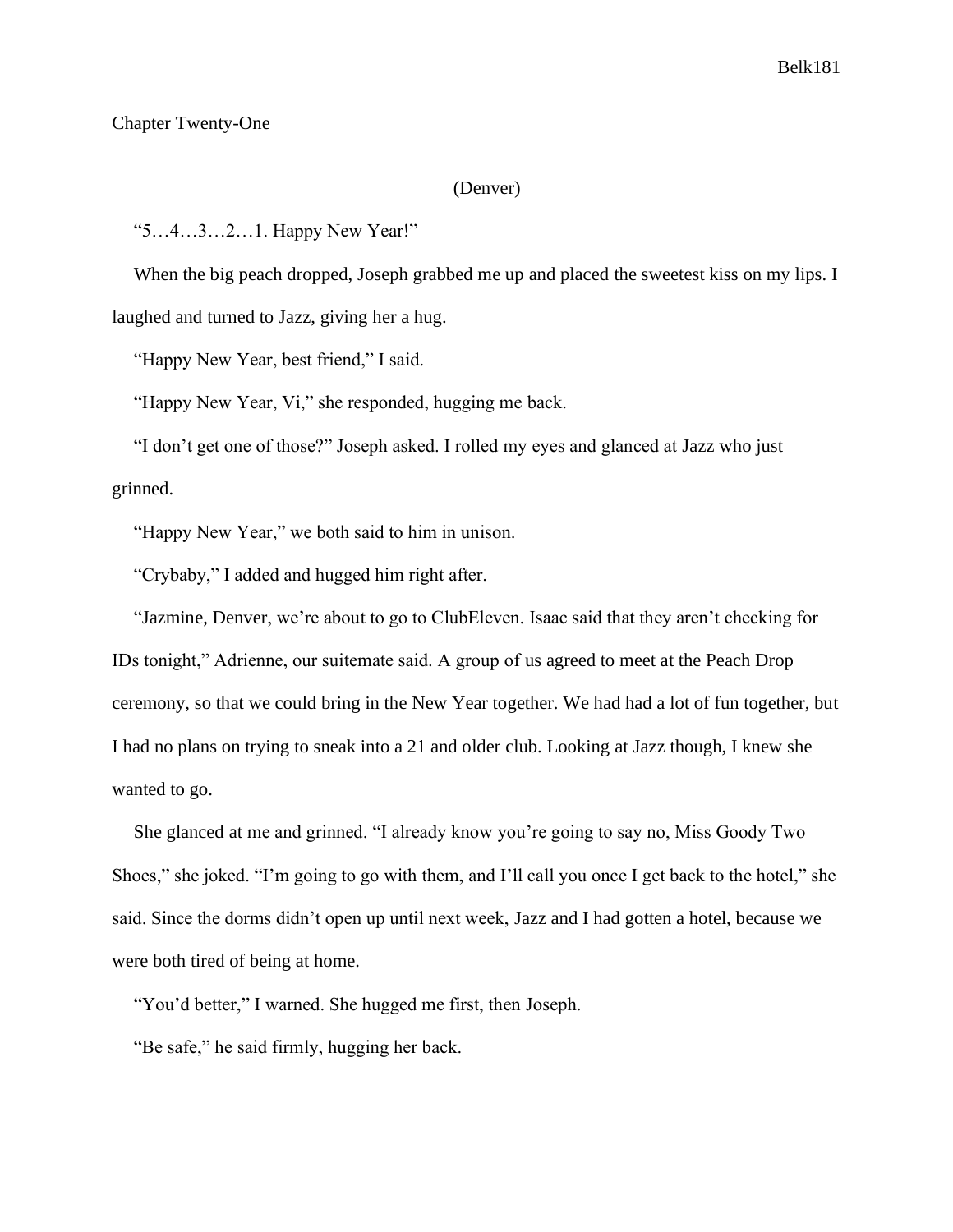"Yes sir," she giggled. Before stepping away. I hugged my friends and told them that I'd see them when we all moved back on campus.

"What do you want to do?" I asked Joseph.

He kissed my forehead and responded, "As long as I'm with you I'm good. It's up to you." "Pancake Shack?" I asked, prompting him to laugh. Pancake Shack was a small breakfast diner that stayed open 24/7. He had taken me there before and I fell in love with their pancakes

"Let's go, Beautiful."

and hashbrowns.

We made it to his car, and he opened my door for me, as usual. Once we were on our way to the restaurant, my mind began to wander. In the last week, my morning sickness had ceased and was replaced by a monstrous appetite. I was so excited about the food I was about to order. I was also wondering if now a good time would be to tell Joseph about the baby. Call me crazy, but I didn't think that he'd be upset. Not with me at least. I was hoping that he could be the calm in my storm of emotions because I was freaking out. Even with all the fears and anxieties I had, I knew that keeping this baby was the only option for me. I was afraid, but ever since the moment I looked at those positive results, I'd felt nothing but love for my unborn child. I just hoped Joseph felt the same.

Joseph glanced at me and asked, "What's on your mind?"

I frowned. "What do you mean?"

He glared at me before focusing on the road. We weren't far from the restaurant, and I was contemplating whether or not to call in our orders, so that it would be ready when we arrived.

"Denver, something is up with you. Something's been up with you for a while now. I told you that I'd let you wait until we were together again for you to come clean and now, we are. The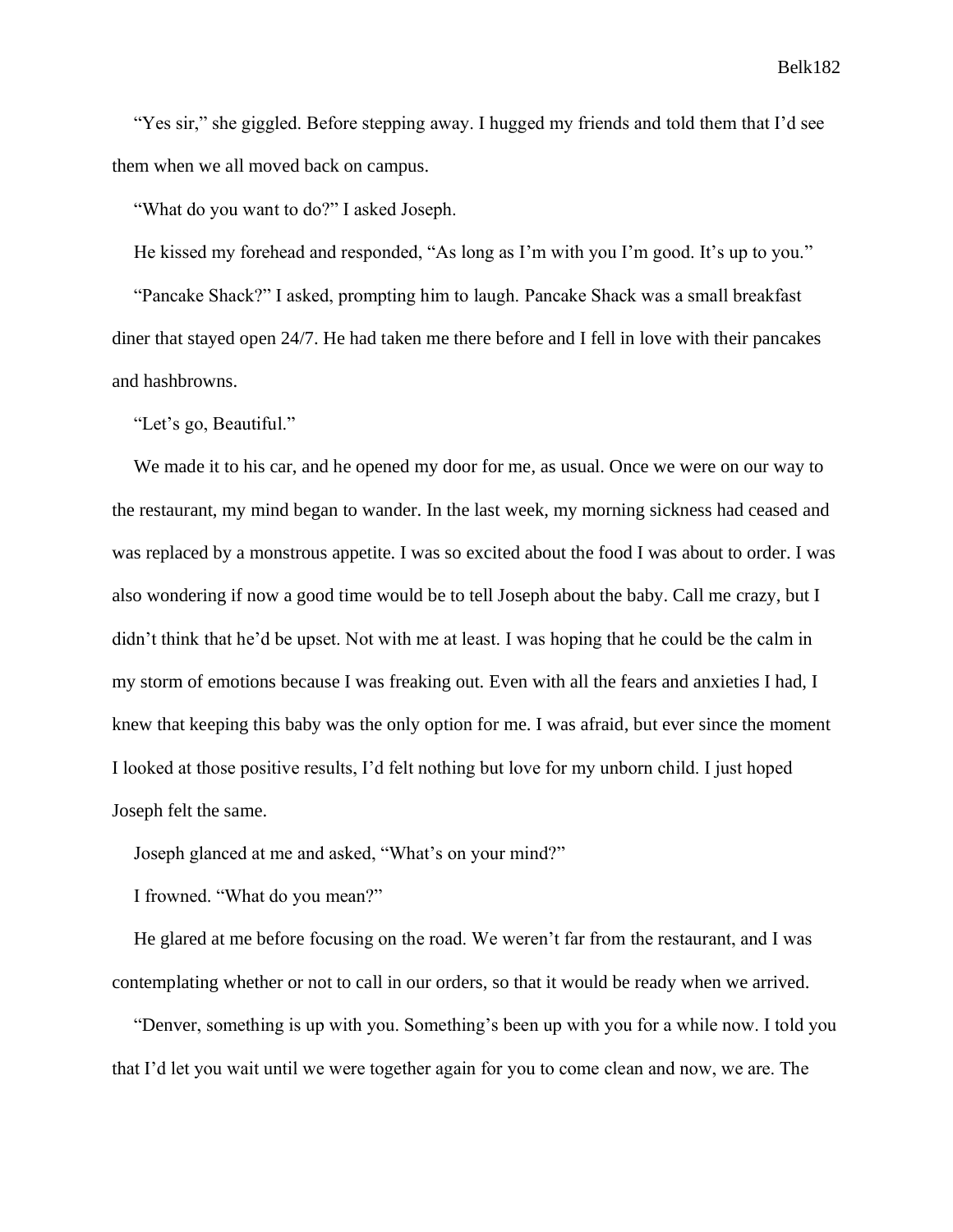only reason I didn't bring it up earlier is because we've been with your friends all day. What's up?"

I took a deep breath and looked at him. "Can I tell you at the restaurant?" I pleaded.

He let out a harsh breath and muttered, "I guess, Denver."

#### (Joseph)

I watched as Denver started on her third pancake. She moved it from the stack to her eating plate, as she called it, then she cut it into tiny pieces. Once she drenched it in syrup, she took a forkful and stuffed it into her mouth. I wanted to smile at how cute she looked, but I was too annoyed for that. Whatever she had been keeping from me was bothering me more than I wanted to let on. Despite what my family told me, I was thinking the worst, and I needed her to spit it out so that my mind could be put at ease. *Or so that I could start picking up the pieces of my broken heart*, I thought, lamely.

"I'm listening, Denver," I said, prompting her to stop chewing and put her fork down. She began chewing again, slowly, before she knocked the wind out of me with her next words.

"I'm pregnant, Joseph."

I blinked a few times, and just stared at her, silently processing.

*Pregnant?* But how? We had always used protection… *didn't we*? My head dropped as I recalled our first time together.

I looked into her eyes, and instantly felt terrible. I could see her heart breaking because of my silence. A tear slid from her eye, but she wiped it quickly. I rose from my side of the booth, and slide in next to her.

Wrapping her into my arms, I kissed her forehead, both cheeks, and then her lips.

I held her tightly and she sniffed a few times before asking, "Are you mad?"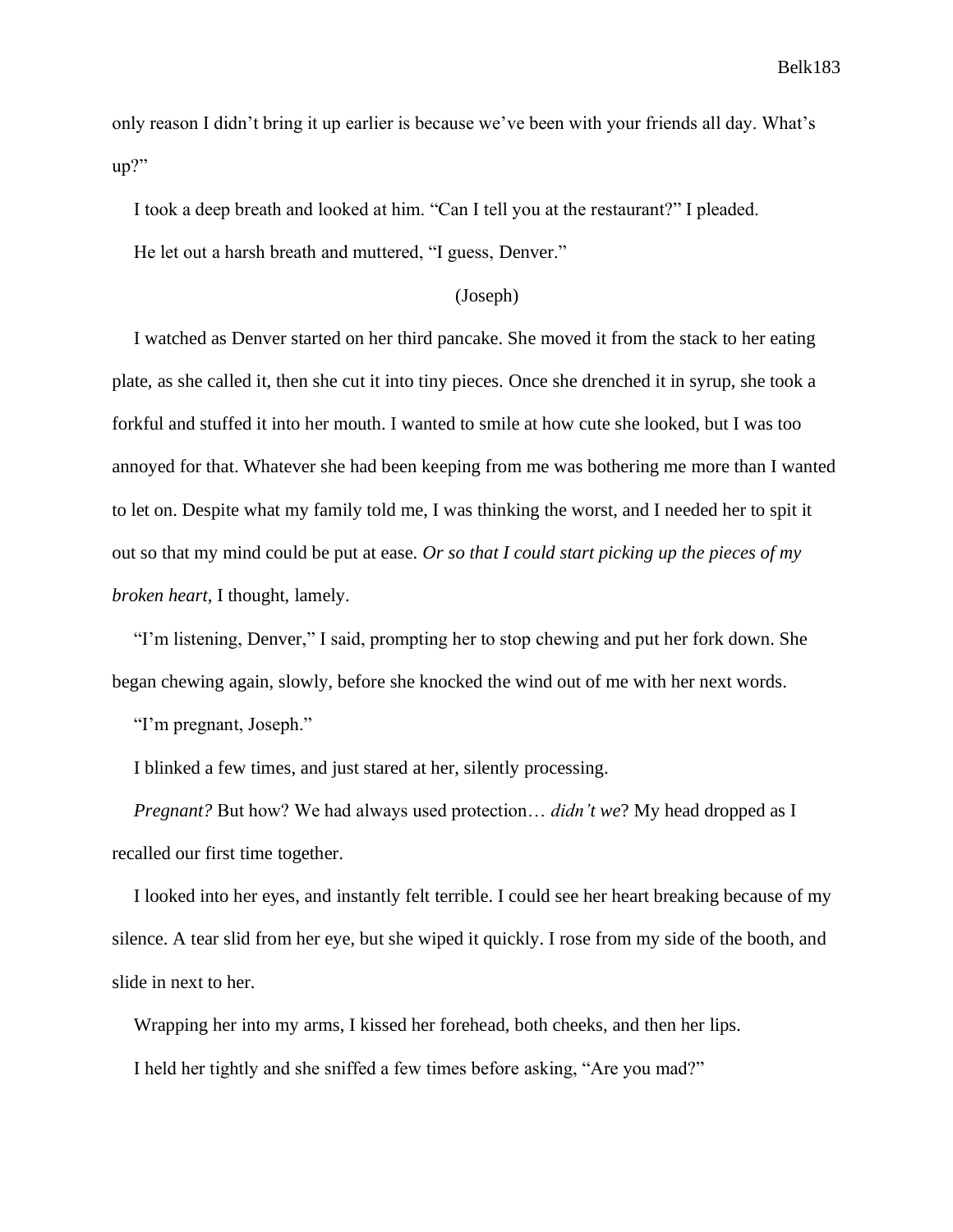I pulled back a from her, only enough to look her in the eye.

"No, not at all. I was just processing the news. It's still sinking in, but I promise I'm not mad."

She nodded her head and sniffed again, before laying her head back on my chest.

"I'm keeping the baby," she said.

"You'd better be." I wanted this. I never counted out having kids, I just never thought much about it. I shut myself off to love, so I guess I just figured that children would never happen for me. I hadn't had the best upbringing, but my sister and Trent were great examples of how to love a child. All I had to do was follow their example, and I was sure I'd be fine.

"Have you made a doctor's appointment?" I asked her.

"Yeah, it's on Tuesday. Are you going to come?"

"You know I am," I said, and kissed her forehead again, before releasing her.

She picked up her fork and started back eating.

"I'm scared," she admitted.

"As long as you have me, there's no need to be afraid. I promise that I have you both.

Forever," I vowed. I meant it too.

She gave me a small smile. "I know." She continued eating, and I watched her silently, until she said something that I hadn't considered.

"What about my father?"

"What about him?" I countered quickly. I knew that he wasn't a big fan of me, but now it was bigger than the both of us. I was about to become a father, and he'd be a grandfather. I could understand how this situation may make him feel, since Denver was his little girl, but I couldn't worry about it. He would either accept us or not, but the *us* was happening.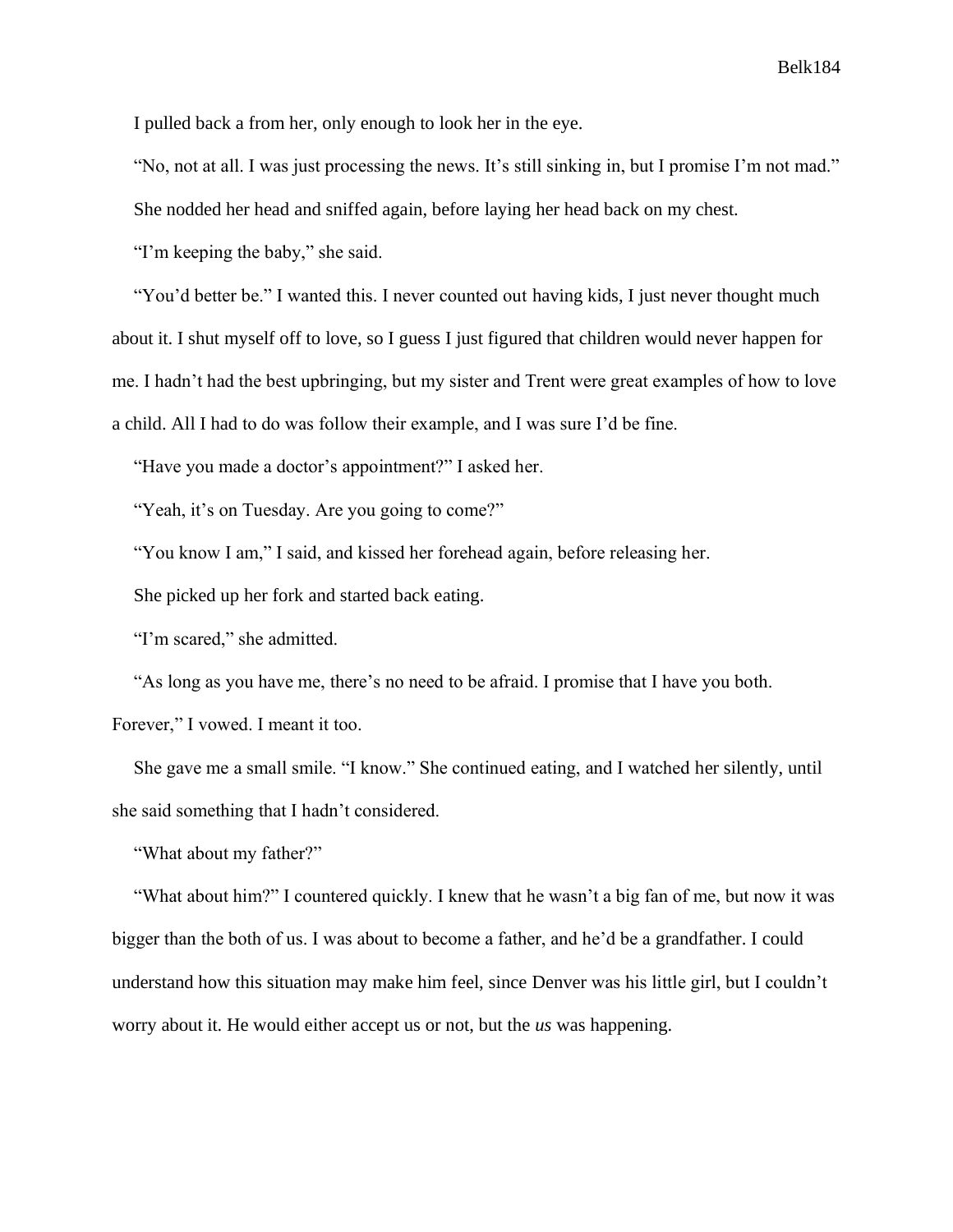Denver sighed. "I'm just kind of nervous to tell him. I told him that you and I were a couple while I was home, but he doesn't know that we…" her voice trailed off.

"I'll be right there with you when you tell him. I told you I got you. I need you to trust that. Okay?"

She looked at me, and I wasn't feeling the uncertainty that I saw in her eyes, but I'd prove to her soon enough that I meant what I said.

I was in love with Denver and this baby. *They were mine*.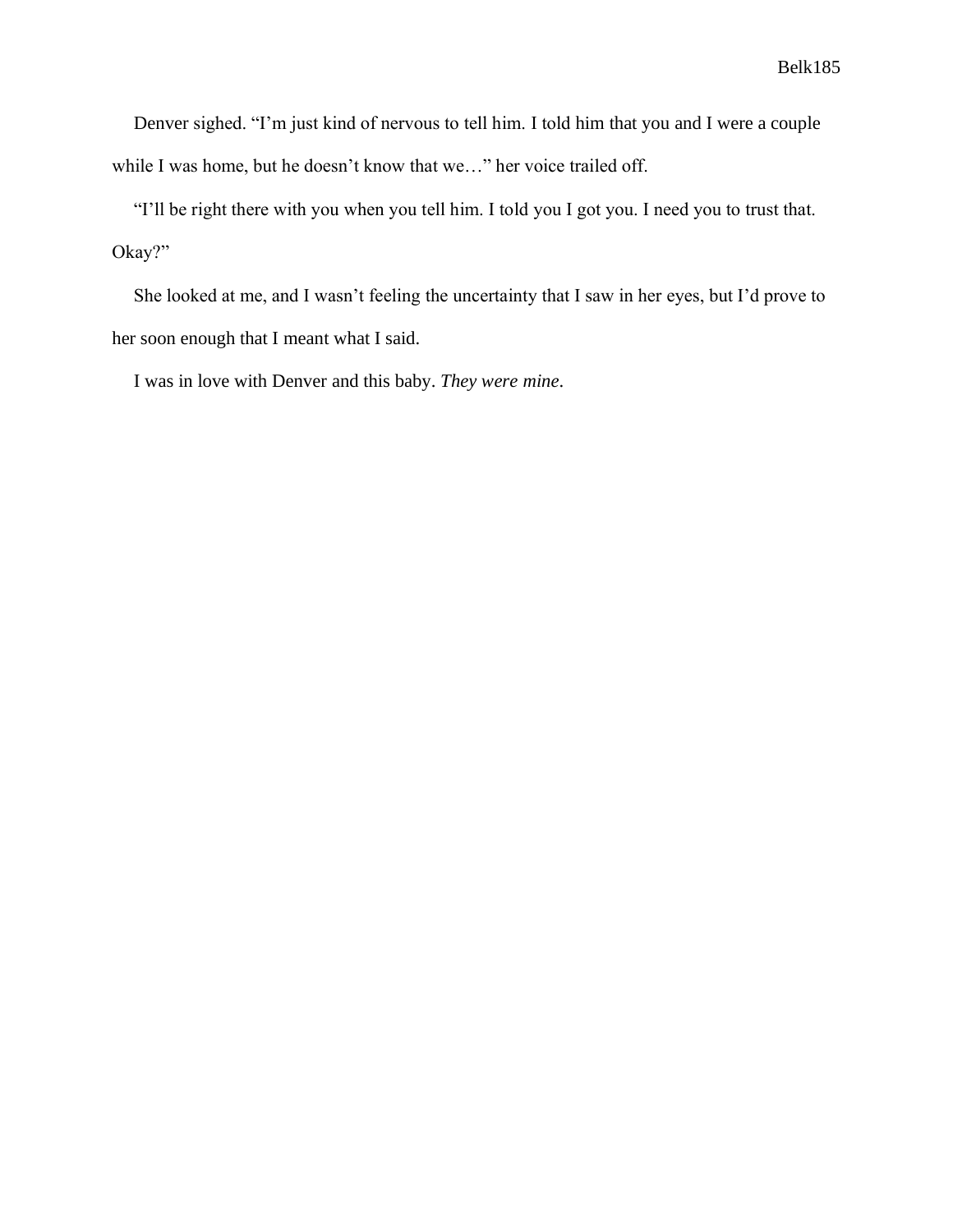# Chapter Twenty-Two

#### (Denver)

"You're my best friend, you should be loyal to me," I said folding my arms. Jazz decided to ignore me and turn the music on the radio up. I felt myself pouting but I couldn't help it. It was Valentine's Day, and I was sitting in the passenger's seat of Jazz's car with a blindfold over my eyes. She had been conspiring with my boyfriend to pull off whatever surprise he had in store for me, and I was so over it.

Last week, she told me that I needed a red dress, which I had to buy, because there wasn't enough time to make my dress and do my schoolwork. Now, we had been in the car for about thirty minutes, I couldn't see anything, and I was starving! *We had better be on the way to a restaurant.*

I felt the car slow down and she lowered the music's volume.

"Hey, we're parking now. You want to meet us out here or should we come to you? Got it, okay bye."

"Ugh!" I groaned.

I heard Jazz laugh. "You are such a spoiled and dramatic brat!" I listened as she turned the car off and unbuckled her seatbelt. Then I heard the car door open and seconds later, I felt the cold wind against my cheek because she opened my door. I was holding on to my phone and she grabbed it out of my hand.

"Hey!" I yelled.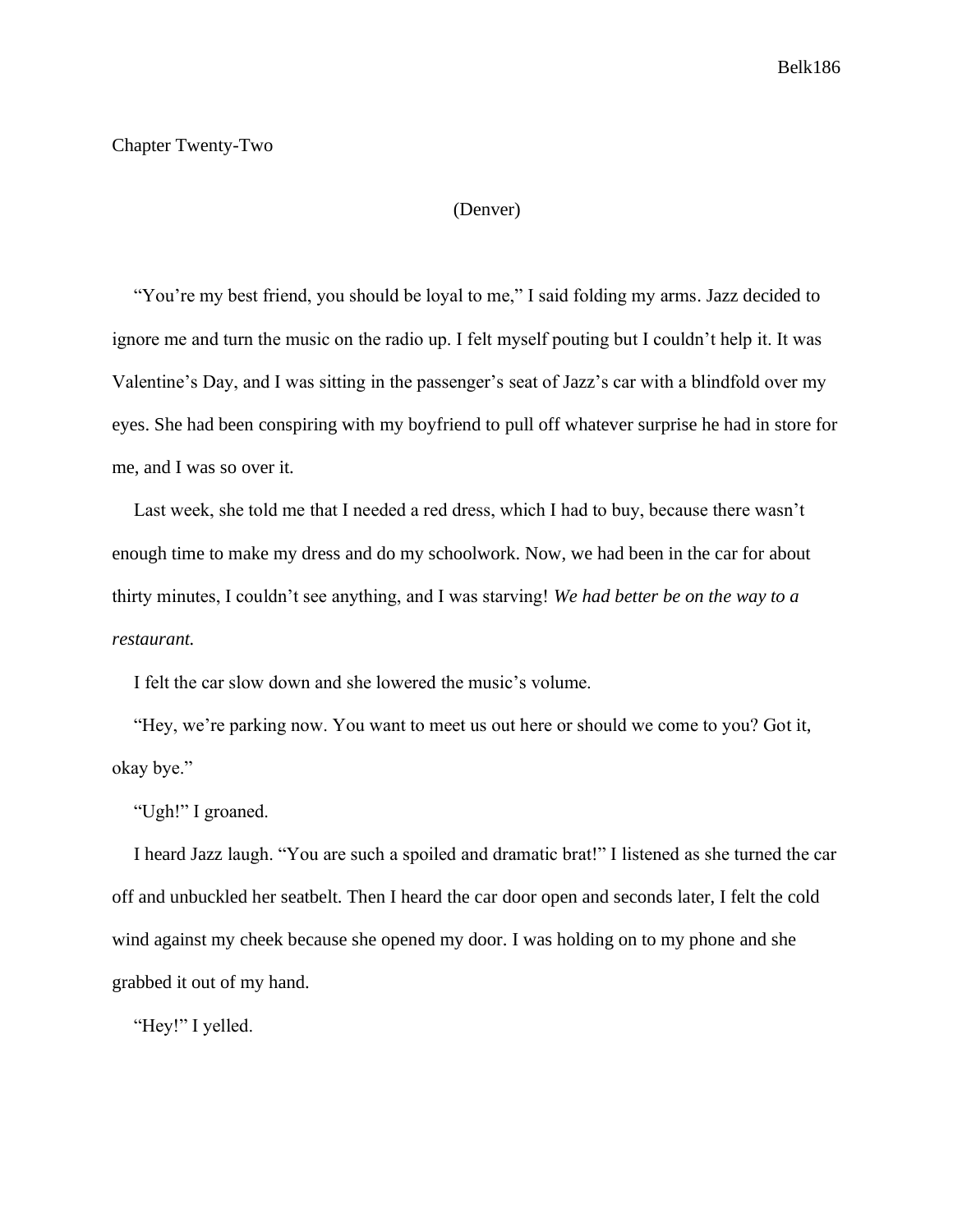She ignored me for the second time in about ten minutes, and I felt tears building in my eyes. I sniffed to try and stifle them, but one escaped anyway. I had been crying way too much lately.

I heard Jazz laugh again. "My little niece or nephew really has you on an emotional rollercoaster. Come on now Denver, be a good sport. Your boyfriend is trying to do something nice for you, and I'm being a great best friend by helping him with his surprise. Once you see it, you're going to love it, so save these tears for the big reveal."

"Whatever," I grumbled.

She sighed. "Here."

She put my headphones on my ears and my favorite R&B artist began singing softly in my ear. *Great!* Now, I can't see *or* hear. Jazz grabbed both of my hands and helped me out of the car. I had on flat shoes, but there were heels in my bag. I was glad because I felt like I'd fall at any second. Surprisingly, Jazz did a great job of leading me to our destination and shortly after what felt like a quick elevator ride, she let my hand go and the music stopped.

"Ready?" She asked.

"Duh!" I snapped. My attitude had also not been the best lately.

She just chuckled and removed the headphones and blindfold.

*Oh. My. Goodness.*

Jazz was right. *This* is what I needed to save my tears for. It was perfect and I was speechless.

I was standing at the entrance of a really nice hotel suite, but it had been transformed into something magical. Red, white, and gold balloons covered the entire floor and ceiling, and a single red rose hung from each balloon string. The suite had a kitchenette with a bar that housed several food tins, and I noticed a bottle of sparkling apple cider chilling in an ice bucket. Beside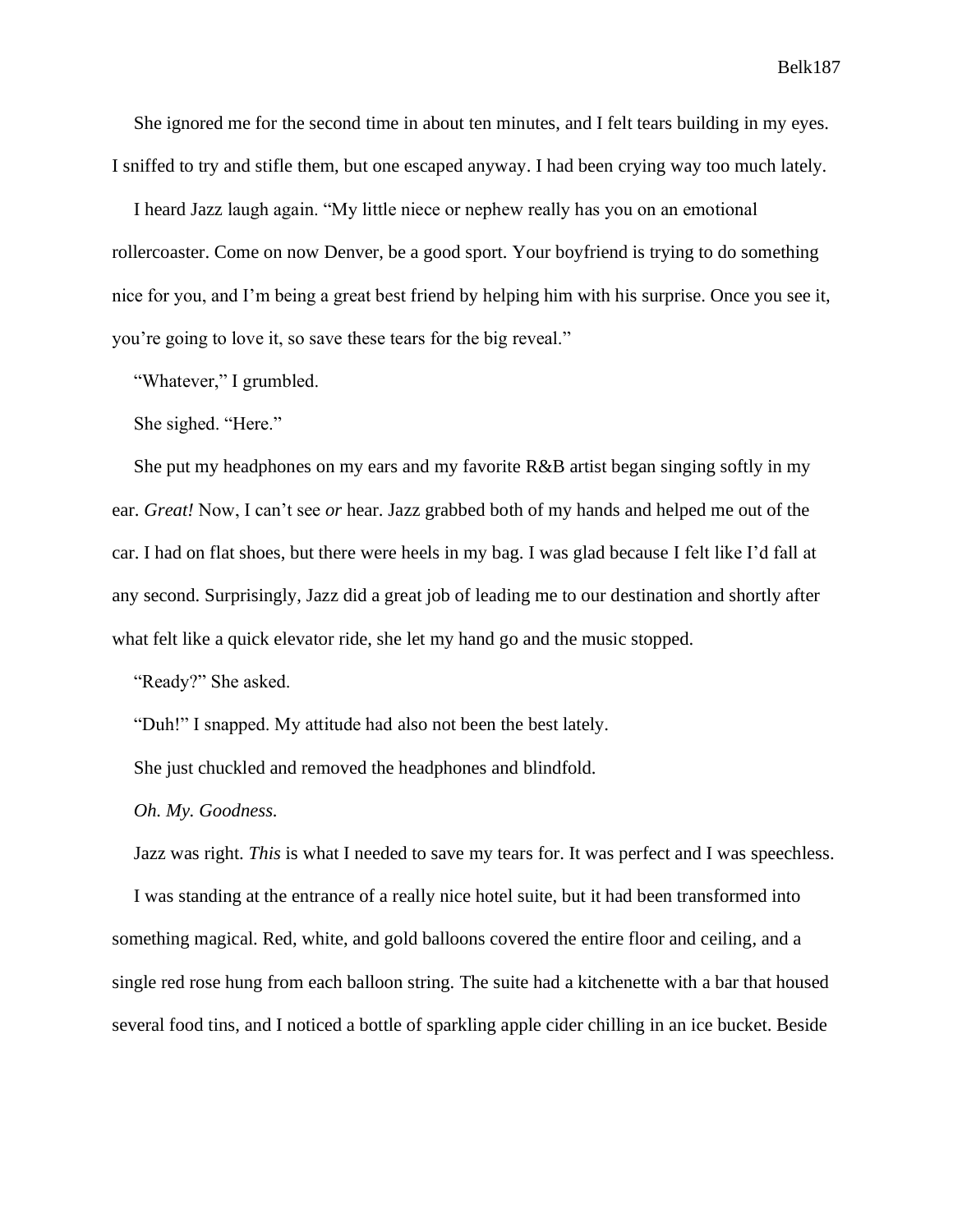the ice bucket was a painting of Joseph and me. It was the one that he was working on from coronation night, and he did an amazing job.

It was all so beautiful, but the *best* part was the man standing in front of the window. With his hands folded behind his back and the cutest smile I'd ever seen, Joseph looked like perfection. His hair and goatee were freshly trimmed. This was the second time that I had seen him in a suit, and I made a mental note to encourage him to wear them more often. To say that he cleaned up nice would be an understatement.

"Come here," he said softly. I kept my eyes on him as I made my way through the balloons. I bypassed the bed, then the kitchenette. Finally, I had made it to him. He reached for my hands and kissed them, before clearing his throat.

"Happy Valentine's Day, Beautiful," he said smiling.

Unable to speak, I pressed my forehead against his chest and let my tears fall. His chest began to vibrate, and I looked up to find him laughing.

"It's not funny," I whined.

"Your dramatics are *very* funny but you're cute, so I'll let it slide."

I released one of my hands from his grasp so that I could pat my tears away. I hoped that my make up wasn't ruined.

"How much did all of this cost?" I asked.

"None of your business," he said.

"I can't believe you remembered," I said. One day I was looking through my social media app and saw a hotel suite decorated similar to this one. I thought it was the sweetest thing ever and I showed it to Joseph. He laughed and called it corny, but he must have kept it in mind. I told him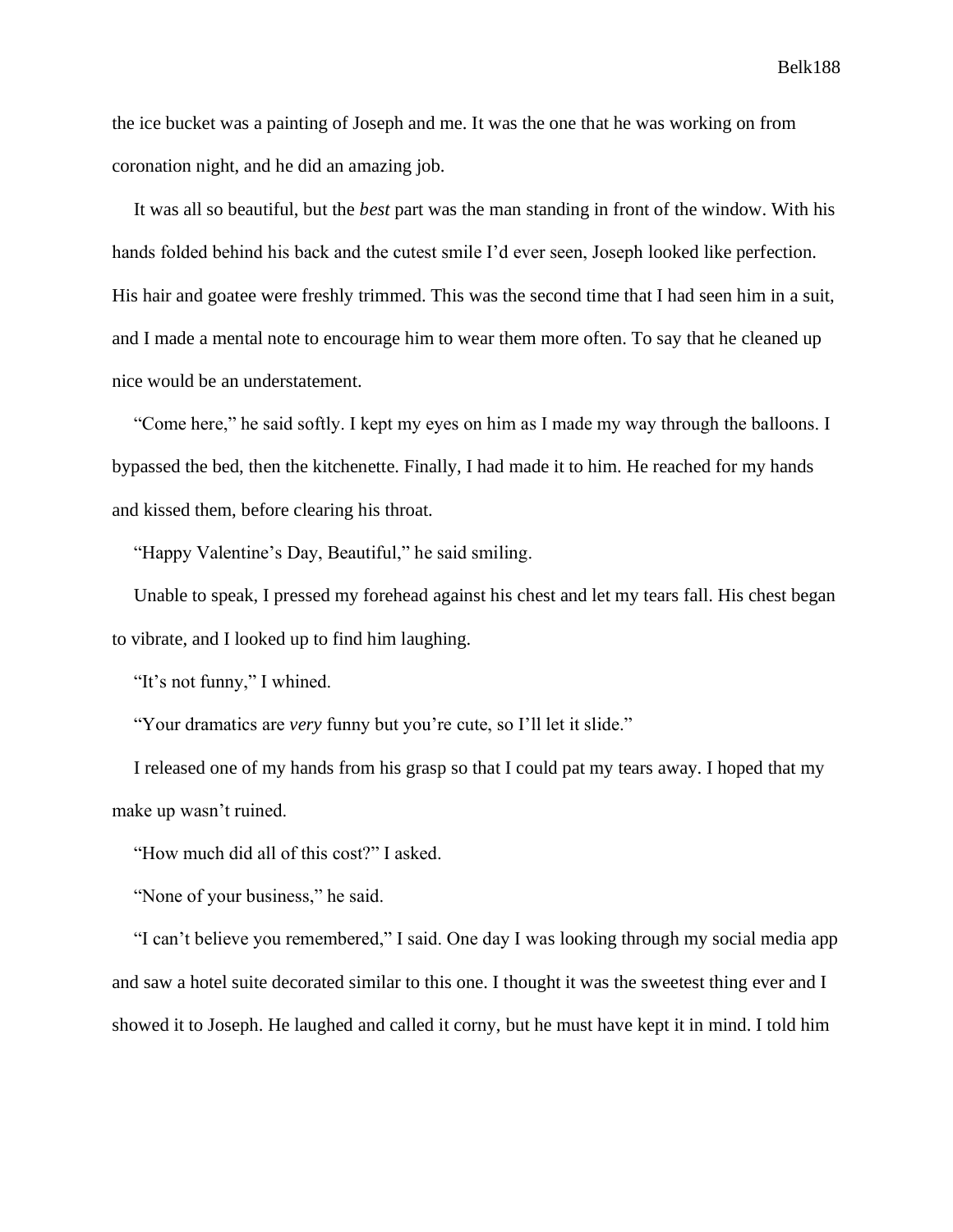that I wanted the exact same thing if he ever decided to propose to me. *Wait*. Is that what this was?

Slowly, I took a step away from Joseph and eyed him carefully. I zeroed in on his pockets, and they looked to be empty. Hmm… no ring box there. Maybe I was crazy, and he really was just doing something nice for Valentine's Day. I looked back into his eyes, and I saw amusement dancing inside them. Almost like he knew exactly what I was doing. No, I wasn't crazy. *It was here somewhere.*

"Looking for something?" He asked, clearly tickled. I didn't give him the satisfaction of letting him know that I was searching for a potential ring.

My response came out slowly, because I was still trying to think of where he might be holding a ring. "No, I was just—," I paused. Wait! Jazmine! Obviously, he gave it to her for safe keeping so that I wouldn't see it immediately.

I turned around quickly and saw my best friend still standing at the door and she was grinning like the Cheshire cat. Something on the wall above the bed caught my eye and when I looked over at it, my knees buckled. I felt Joseph's arms around me immediately to hold me up. On the wall in red balloon letters read the question, "Will you marry me?" I saw a flash come from the door, and it was Jazz taking pictures on her phone. I dropped my eyes to the rose petals on the bed and noticed that they were in the shape of a heart. In the center of the heart was a small black box.

"Are you okay to stand?" Joseph asked from behind me. I simply nodded, and he let me go and walked toward the bed. He grabbed the black box, then approached me again. My tears were burning my face, but they wouldn't stop flowing. Was he really about to do this?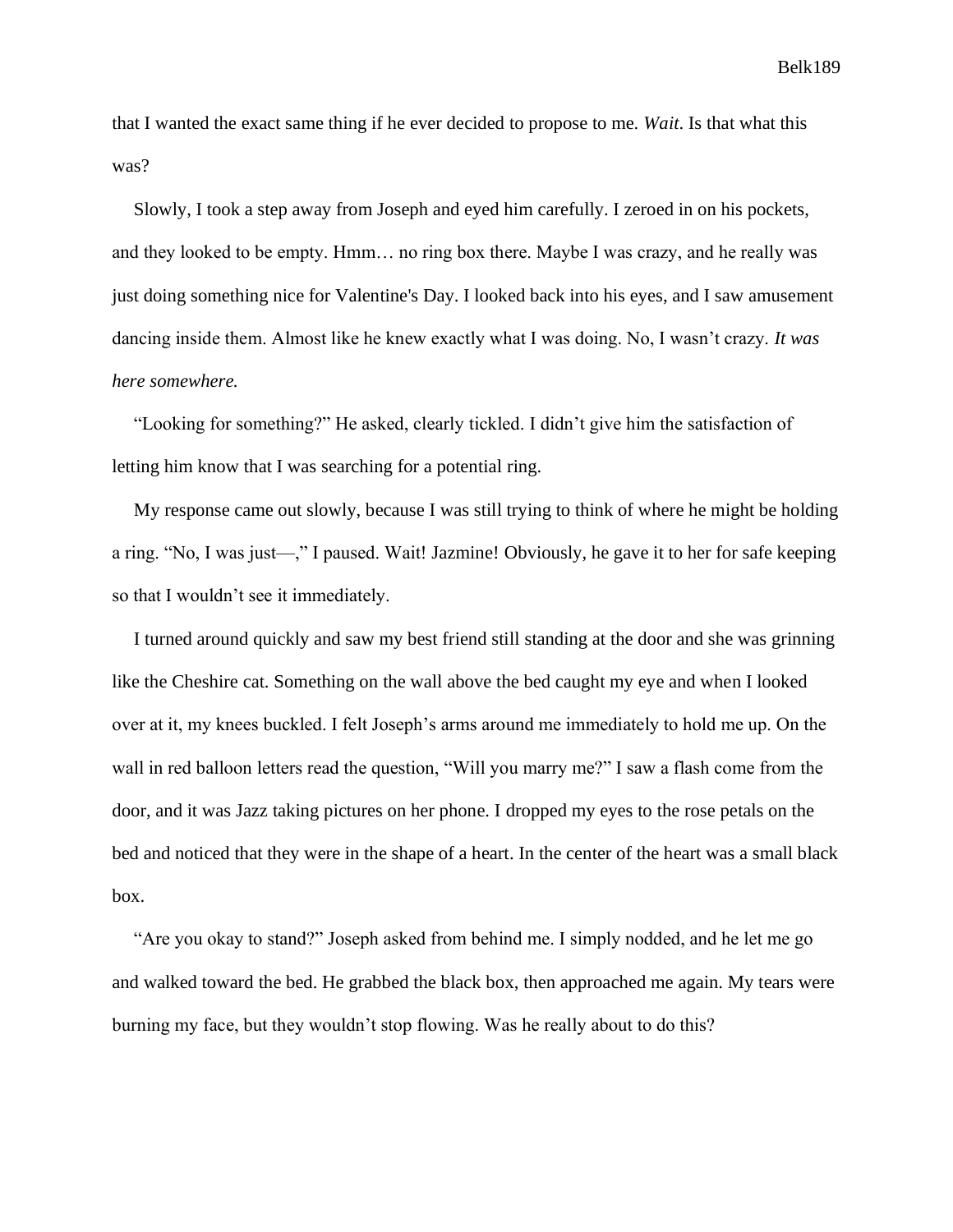Joseph opened the box, and inside was the most beautiful princess cut diamond I had ever seen. It wasn't extravagant, but it was elegant and *perfect*. I looked from the ring to his face and the humor had been replaced with a look of nervousness.

"Luckily for me, I've been working on my credit since freshman year. When I saw this, I knew that you had to have it. It was expensive, but Trent helped me with the down payment for it. I don't know how long I'll be paying this ring off, but if it makes you half as happy as you've made me, then it'll be worth every penny. It would probably take a lifetime to tell you how much you mean to me. Before you, I was a cold, rude, recluse, who never thought I had the capacity to love a person. *Since* you, I'm a man who smiles. I'm still getting used to the sound of my own laughter, because I never did that before I met you. You make me feel like I deserve happiness. You've opened my eyes to things that I had never considered. Before you, I felt like God had abandoned me. I really thought He hated me, but now I'm convinced that I have to be one of His favorites, because he blessed me with the girl of my dreams. I know we're young, and this is only your first year of school, so we don't have to make it official until you're ready, but I *know*  that you're it for me. I want you to know that I'm in this. I'm committed to you and the family that we're about to start. I love you so much. Marry me, Beautiful," he said.

When he finished his speech, I began sobbing uncontrollably. He hugged me tight, and I cried harder. *He really loves me.*

"Tell that man yes, girl!" I heard Jazmine yell from the door.

Remaining in our embrace, I looked up at him and whispered, "Yes."

Jazmine started screaming and Joseph laughed while wiping my tears. I pulled away from him and let him put the ring on my finger. *Perfect fit!*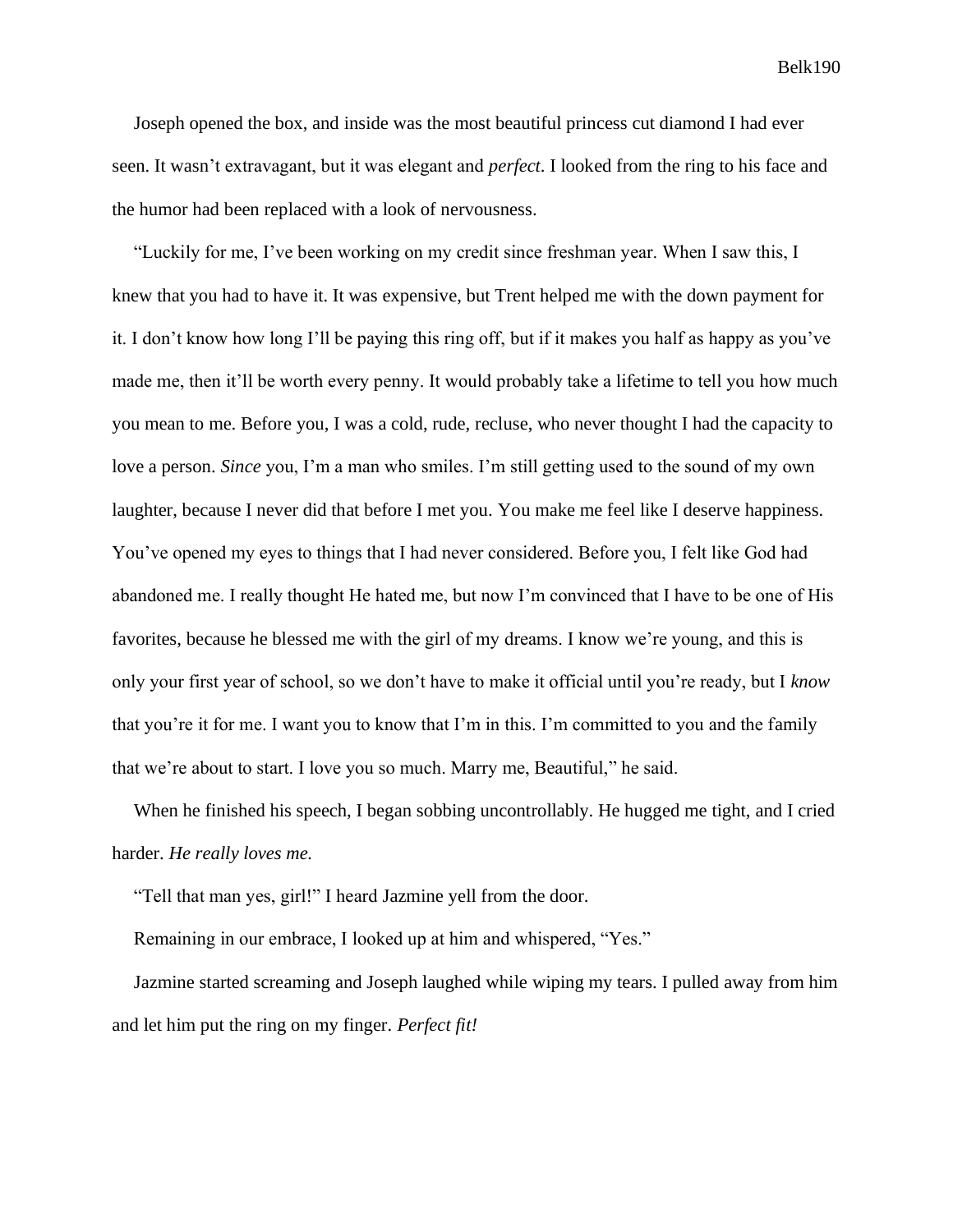*Wow.* I couldn't believe that I had a fiancée'. I wasn't sure about what my future held, but I knew that I could face it with Joseph beside me.

After composing myself a little, I smelled the air and my stomach growled. I glanced at the tins of food and back at Joseph.

"Can we eat now?" I asked.

He and Jazz burst out laughing, but he got a plate from the bar and said, "Anything for you, Beautiful."

# (Denver)

"No matter how this conversation turns out, you're going to be okay."

I looked over at Joseph and he seemed carefree. I wanted that for myself.

"You think so?" I asked him.

He glanced at me before taking his right hand off of the steering wheel to grab mine. He kissed it and nodded. "I know so, Beautiful."

We were headed to talk to my parents about the developments in our relationship and our lives in general. I had been to the doctor and our baby was doing well. I was officially 13 weeks along, and it had become slightly noticeable. My belly was only going to get bigger, so it was time for me to tell them. You could really only see that I was pregnant if I had on a form fitting, blouse, so I had been avoiding those. Today, I wore a black oversized collared shirt dress with long black boots. I had changed a million times, because my paranoia had me feeling like my belly protruded more today than it had in the last few weeks.

Joseph pulled into one of the parking spaces, and I felt my heartbeat quicken. I couldn't remember the last time I had morning sickness, but I was positive that I'd hurl if I even opened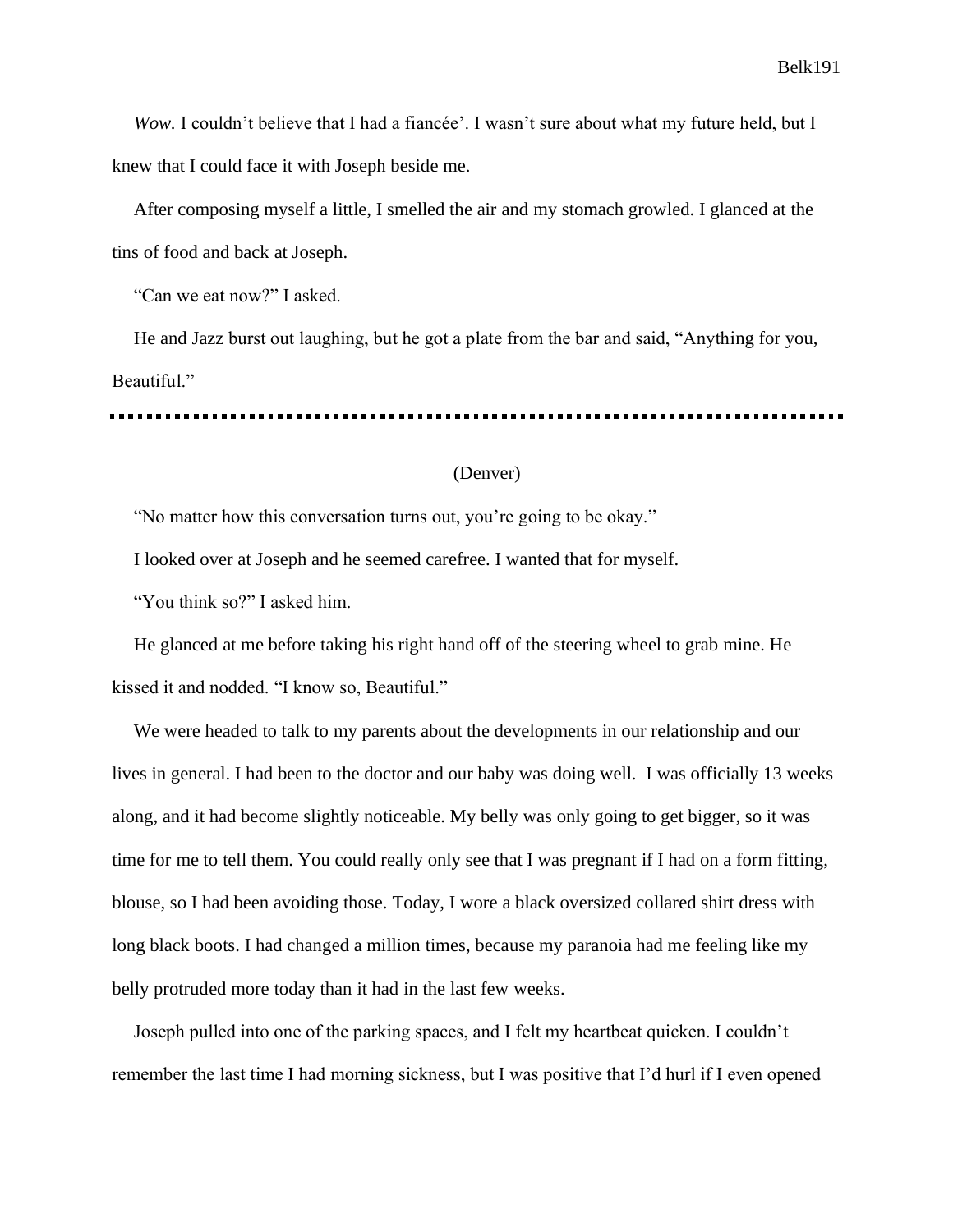my mouth. Joseph exited the car and came around to let me out. He kissed my cheek and grabbed my hand, sliding the ring off. I frowned at him, confused. "I know you're nervous, and I think it'll be better for you if we ease into all the news we're sharing today. I don't need you stressed, and if the first thing they see is this ring, it might cause that." He placed it in his pocket, and I let out a sigh of relief. I had accepted the ring from Joseph, so I wasn't going to take it off, but I was glad that he had thought to do it. Seeing the ring could definitely start this conversation off on the wrong foot.

Joseph held the door open for me, and I headed straight for the hostess. "Welcome to Melon! Do you have a reservation?" She asked.

I smiled. "Yes, four for one o'clock. The name is Cartwright."

She checked her list, then smiled again.

"Got it. Right this way." She led us to our booth and Joseph allowed me to slide in first before sitting next to me.

"As soon as your other guests arrive, I'll seat them promptly. A server will be here shortly for your drink orders. Enjoy your lunch at Melon," the hostess said.

"Thanks," I smiled brightly. I loved great customer service.

"Are you alright?" Joseph asked me.

"I'm getting there," I said, honestly. I kept reminding myself that no matter what my father said, the end result was not changing. I *was* having a baby, and when I was ready, I was going to marry Joseph Crews.

The server came and took our drink and appetizer orders. I got water and iced tea, and Joseph stuck with water only. I ordered crab fondue while Joseph elected to have no appetizer. Once she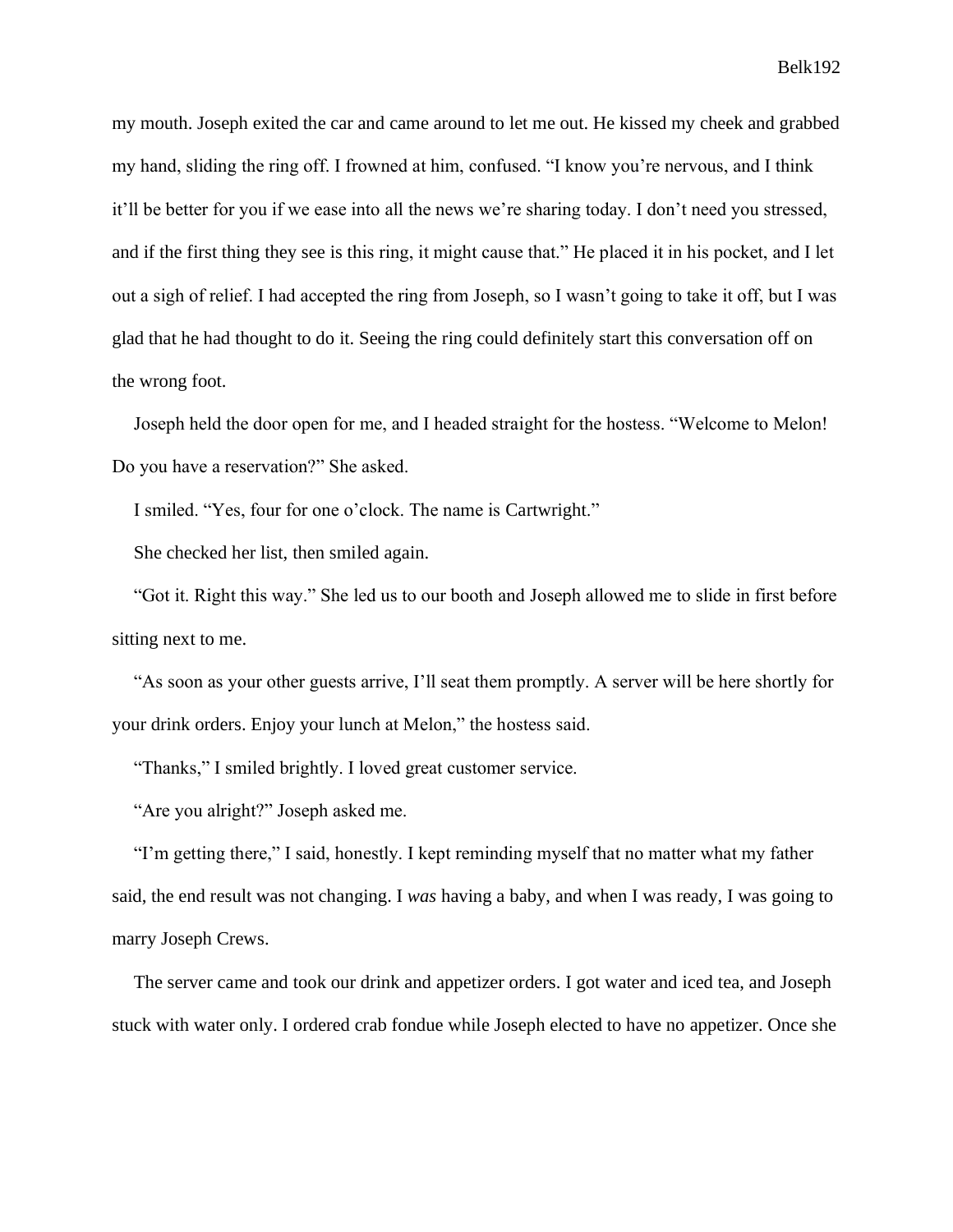brought our drinks out, I saw my parents approaching the table, my mother with a bright smile and my father with a scowl. Joseph saw them coming and stood.

When they approached us, he said, "Good afternoon, I'm Joseph Crews. Nice to see you both. He shook my mother's hand first, but she pulled him into a hug before leaning into the booth to kiss me on my cheek. My father glared at Joseph for a long minute before glancing at me and letting out a harsh breath. "Hello, Joseph, good to see you," he said and shook Joseph's hand.

I smiled. *Maybe this won't be so bad.*

My parents took their seats across from us, and the server came out promptly to place my appetizer on the table and take all of our food orders. I quickly blessed my food and dug in. The fondue smelled amazing.

"So, what's this about, Daughter. From our conversation on the phone, I assumed that this was a parent-daughter date. I didn't expect anyone else," he said in a professional manner.

"I know, daddy, but I didn't know if you'd show up once you knew I was bringing company. Joseph wanted to see you guys," I said, sweetly. As much as I had grown up this year, I still reverted back to my 'innocent daughter act' whenever I was around my father. It was automatic it seemed.

"Is that right?" My father asked, focusing on Joseph.

"That's right," Joseph said, confidently. "I care a lot about your daughter, and I wanted to make my intentions with her clear. If I'm being honest, I love her, and I know that it's important to her for you to be okay with our relationship. She's important to me, so I want to do all I can to make that happen," Joseph said. I had to bite the inside of my cheek so that I wouldn't smile. He was respectful, but he clearly wasn't kissing up to my father. I wasn't sure how Carlton Cartwright would feel about that, but I was loving it.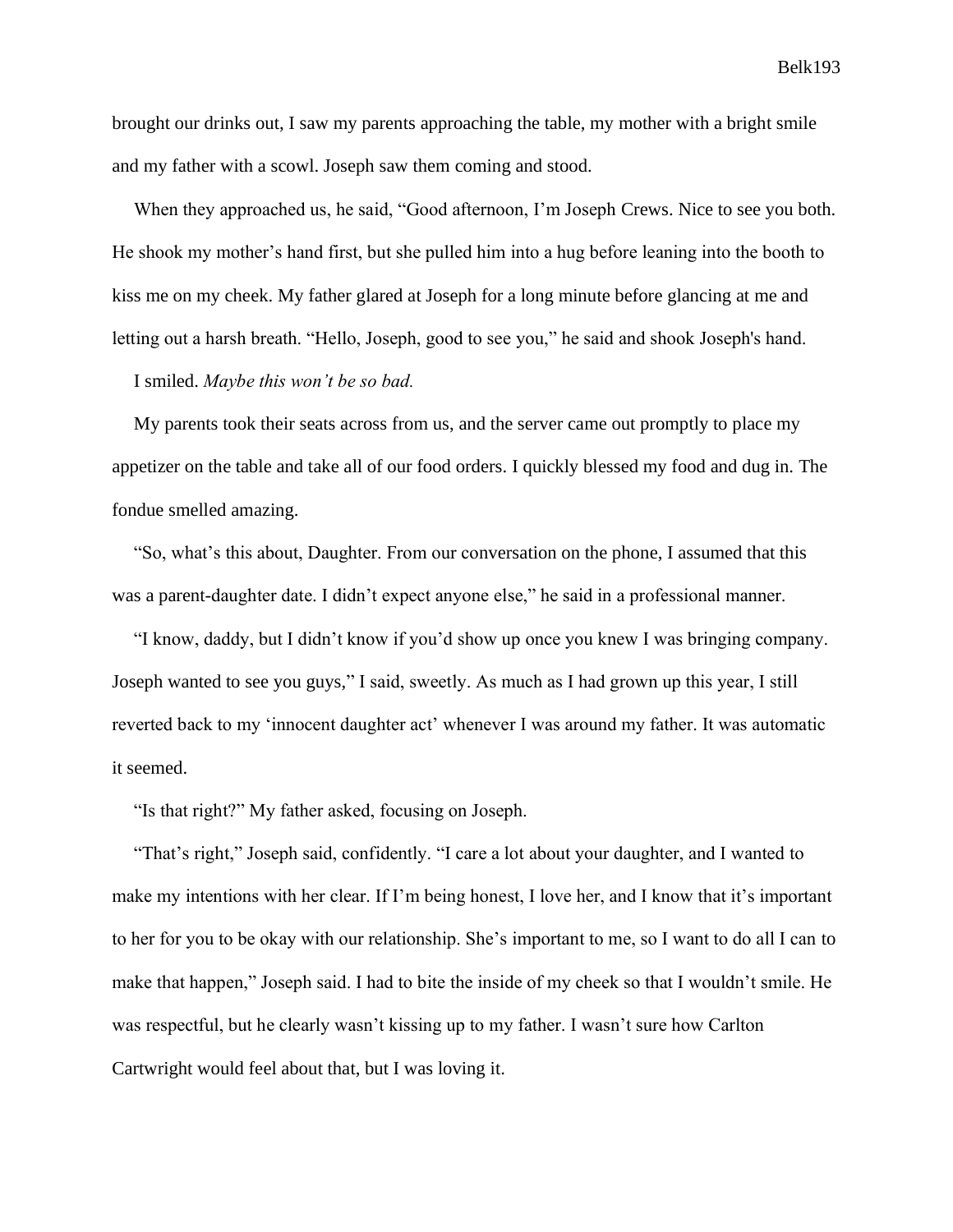"You love her, huh? And how is this love going to benefit my daughter's future? It isn't so great when you're *in love* and homeless because you can't support yourself."

"Daddy!" I interjected, but Joseph placed his hand gently on my thigh.

"It's okay, Denver," Joseph said.

"You may be right about that, but I don't intend to be homeless. I didn't come from the most ideal home environment, but I've worked hard to be where I am today. I support myself just fine, and I maintain a 4.0 grade point average to ensure that I can do that on an even grander scale once I graduate. I'm not rich, but I *am* determined. I'm going to be just fine, and if Denver chooses to stick with me, I can assure you that she will be too."

I glanced at my mother first. She was smiling and nodding at Joseph's words, but my father just stared at him with an arrogant smirk.

"I hear you young man. I guess time will tell. So, is that what this lunch was about, so that he could present that little speech?" my dad asked, looking at me.

Just then, the server came out with a tray of mouth-watering dishes. I ordered the lollipop lamb chops with broccolini and red-skin mashed potatoes, while Joseph got a salmon filet with the same side dishes as me. My mom chose to order only a shrimp Caesar salad, while my father ordered a 16-ounce ribeye.

I blessed the food for the table, and we ate silently for a while before I took a deep breath and decided to respond to my father's last question.

"No Daddy, that wasn't the only reason that I asked you to lunch today. I took a deep breath and reached for Joseph's hand under the table. I looked at both my parents, and my mother looked concerned, while my father looked angry.

"Spit it out, Daughter," he said impatiently.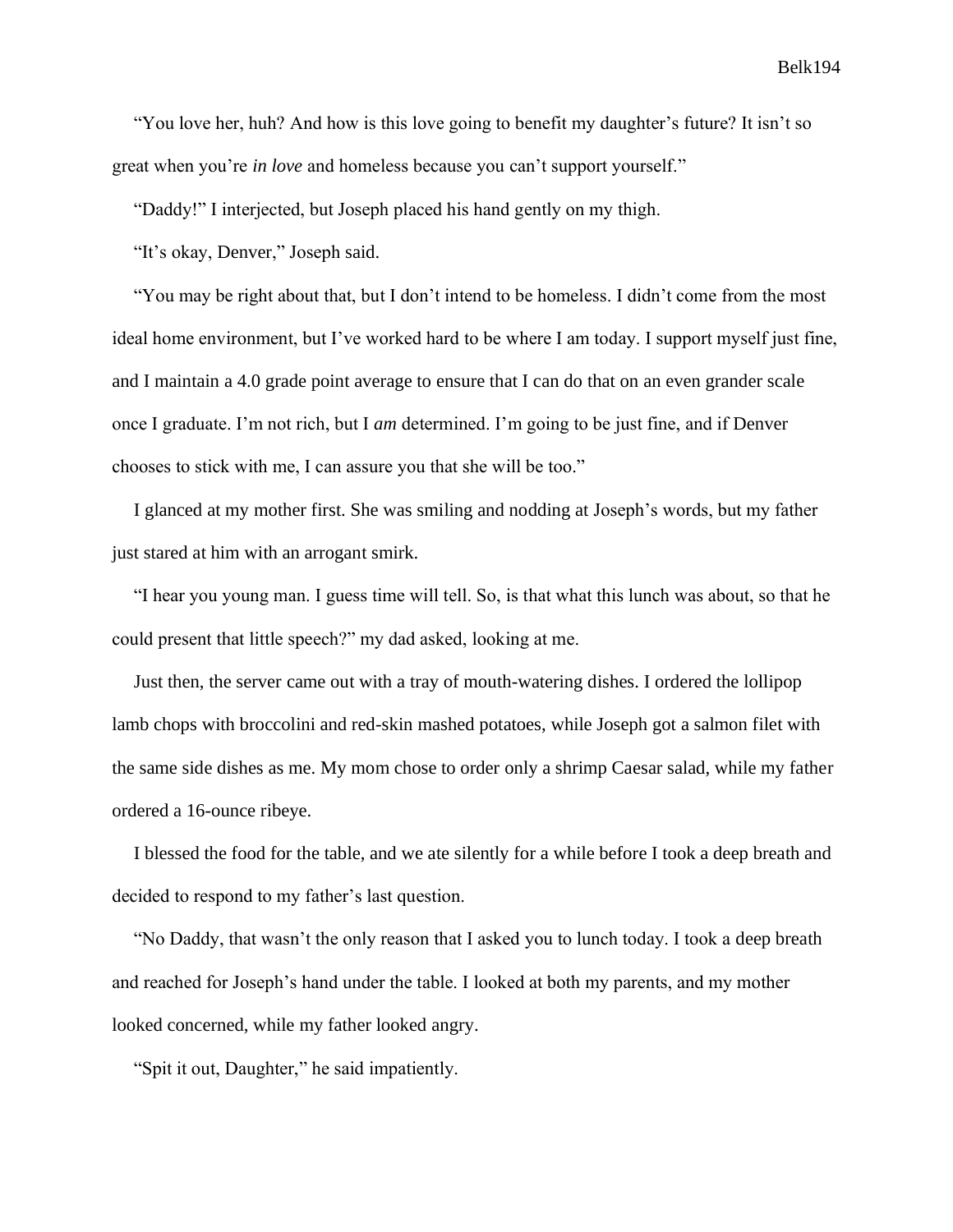"During Christmas, I told the both of you that I don't just care about Joseph, I love him. Well, a result of the love that we share is the baby that I'm carrying, and—." My mom cut me off.

"What did you just say?" she asked with her voice shaking. I was afraid to look at my father, but I did anyway. He wasn't looking at me though, his eyes were trained on Joseph, and they looked deadly. Joseph maintained eye contact with my father, but he squeezed my hand supportively.

"I'm pregnant. I know that it isn't ideal, but I fully intend to still get my degree and be just as successful as you planned for me to be," I said.

"You sure will be, because you're not keeping it," my dad said in a cold tone. He was talking to me, but still looking at Joseph.

"Yes, I am, Dad. I know you're disappointed, and I can't say that I don't understand that, but I'm not running from this. Joseph and I—." This time my dad cut me off.

"Are done. I've been playing along with this pointless relationship, but I'm bored with it now, and it's over." My father finally peeled his eyes away from Joseph and looked at me. "You're my daughter. Everything that you are, I allowed you to become. You move to the beat of my drum, not his. You aren't having the baby of some Thomasville bred low life who's the son of a prostitute!" My dad yelled.

Joseph stood quickly. I looked up at him and his eyes looked just as threatening as my father's. When he spoke, his voice was low, yet powerful, and it was laced with venom. "You're her father, and I respect the role you play in her life but watch yourself. You don't know anything about my family, and you never need to let me hear you speak an ill word about them again," Joseph finished. My dad simply smirked, arrogantly.

"Is that a threat, son?"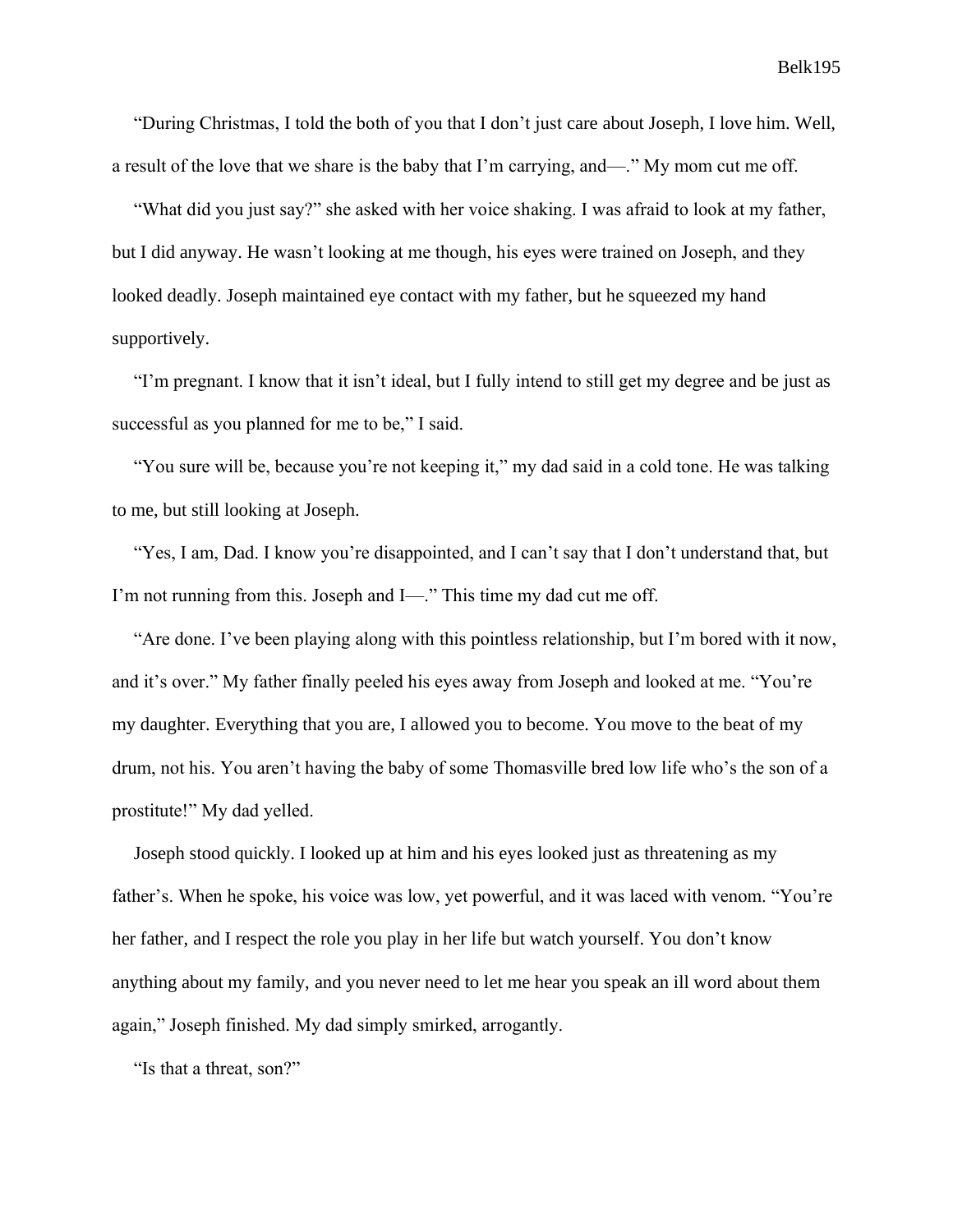"I'm not your son, but she is your daughter, and she loves me. That baby she's carrying, that's happening, and I pray that you can get off your high horse long enough to love and support Denver the way that she desperately wants you to. She wants your blessing, but I don't need it. Do the right thing for your daughter."

Joseph looked at me and said, "Stay as long as you need to. I'll be right outside." He pulled out his wallet and placed three crisp twenty-dollar bills on the table. I stood and exited the booth.

"No need, I'm ready to go, now."

My dad laughed. "Denver, sit down. You've gotten yourself in enough trouble as it is. Don't make it worse." He began eating his food like he didn't have a care in the world.

My father's words hurt me, but even more than that, they made me angry. He really didn't think much of me at all. He felt that I was his little puppet to do with as he pleased. Well, those days were done. It was time for me to grow up and *stand* up for myself. It was time to show my father that although I respected him, I made my own decisions, and the first step was leaving this restaurant with *Joseph*.

"No, I'm leaving, Dad. I never realized how small I am to you, but I can see clearly now. I love you both, so much," I started and looked at my mom. She had been quiet this entire time, but her cheeks were stained with tears. I continued, "but if you can't accept the direction in which my life is moving, then I'm not sure where that leaves us. I am having this baby. I am marrying Joseph. I hope that one day you both can accept that."

I turned and grabbed Joseph's hand and we began to walk away, but my father's words stopped me cold.

"Over my dead body, Denver. I will never accept the mess that you insist on making of your life. If you walk out that door with that boy, you are no longer my daughter." My heart shattered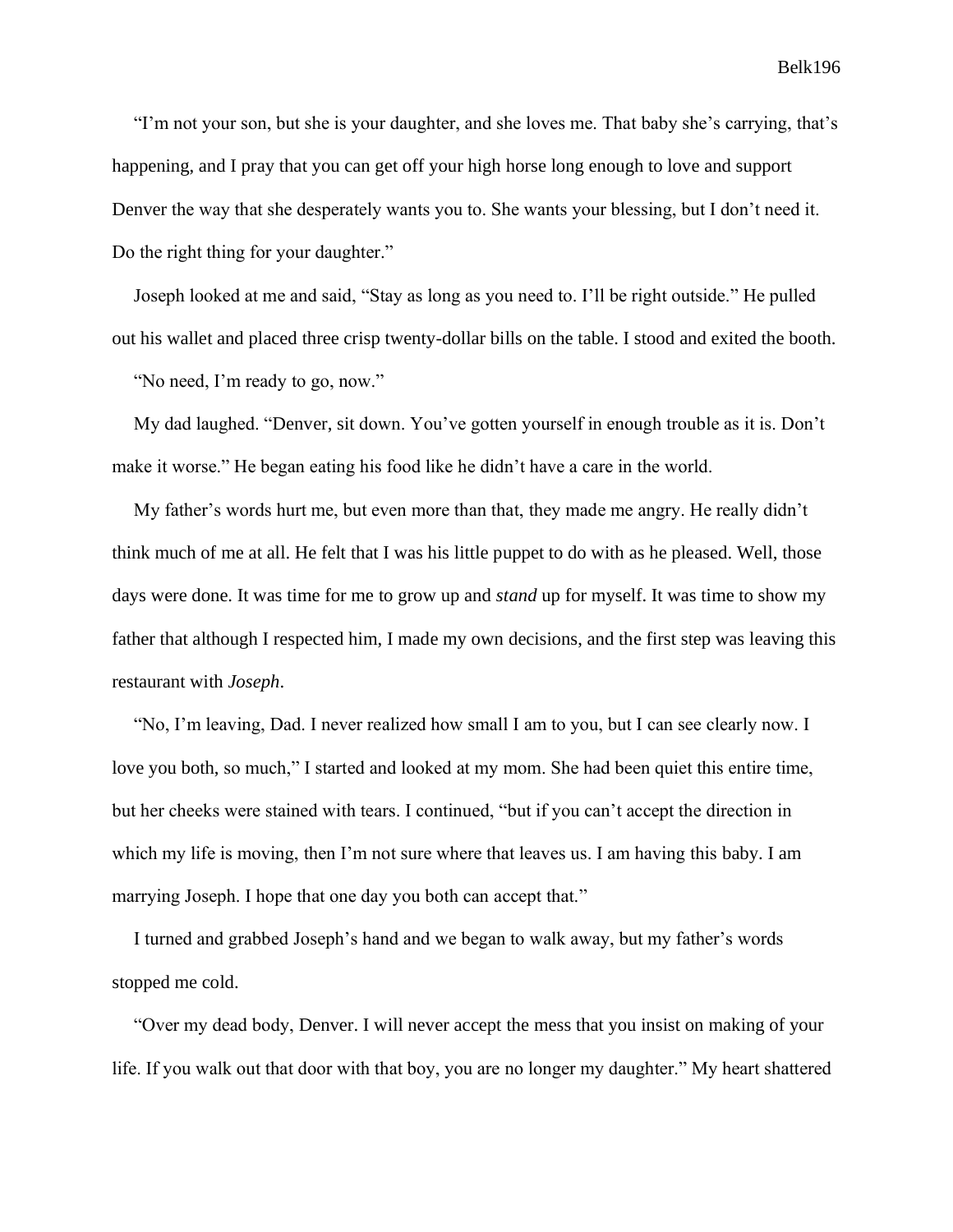at his words. Did he really want his plan for my life more than he wanted our relationship? His ultimatum broke something inside me, but I refused to give him the satisfaction of seeing how badly he just hurt me.

I kept my back to my parents and looked into Joseph's eyes. They were filled with hurt, concern, and love… *for me*. That was going to be enough to get me out of this restaurant without completely breaking down.

"Let's go," I whispered. He stared at me for a second longer, before leading us away.

Just before we walked off, I heard my mother cry, "Carl, do something!"

He responded with, "No."

Joseph helped me into the car, and I waited until he made it inside before I broke down. He lifted the armrest that separated us and pulled me into a warm hug. I cried for what felt like forever, and he let me. After my loud sobs turned into quiet weeps, Joseph spoke up.

"Just give it time, Beautiful. Your dad loves you, and he will come around. It won't be today or tomorrow, but he will. You have to trust that." I shook my head aggressively.

Looking into Joseph's eyes, I said. "No. He won't, and I don't want him to. He just said that I'm not his daughter anymore, Joseph."

"He didn't mean that," Joseph said.

"He did, but that's okay. You told me that as long as I had you, I'd be okay," I reminded him.

"I meant it too," Joseph said, his eyes serious.

"I believe you. The only thing he can take from me is his money. I have a full ride to Trudale, so he can't take school from me. When you graduate, I'm with you. Thanks to you, I've been able to maintain my 4.0, and I'm sure I can get into school almost anywhere. For fashion, this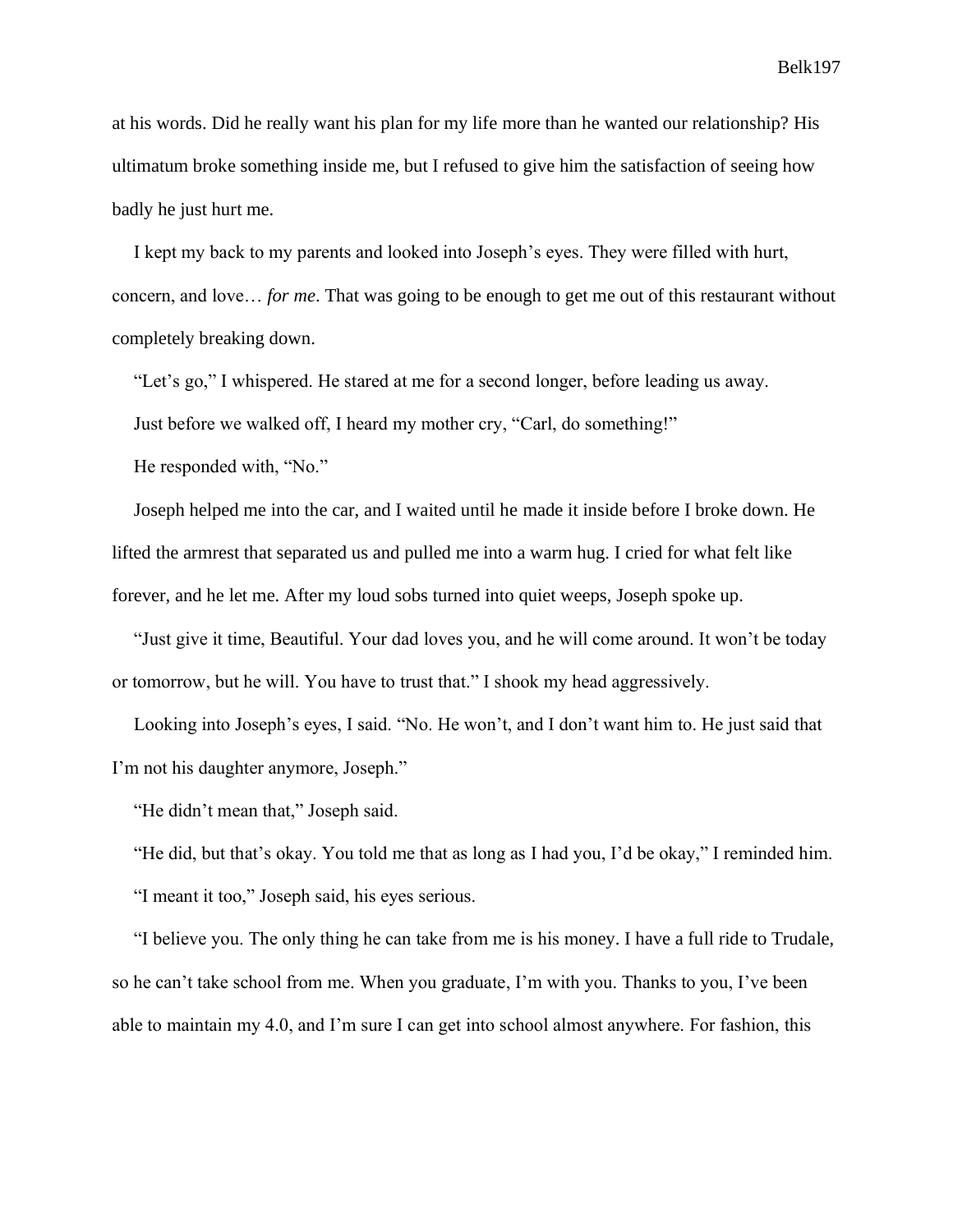time. I'm done living for him, Joseph. I have a child growing inside me. It's time for me to stand on my own."

Joseph stared at me silently and he looked conflicted. I was sure that he was trying to choose his words carefully. He didn't care for my father, but he still respected the fact that he was my father. He didn't want to play a part in a decision to cut ties with my father, but I didn't need him to. The decision was mine and I made it. Finally, he kissed my forehead and then started the car.

I sat back in my seat as Joseph drove us to our next destination. Things were a mess and a part of me felt broken, but as I looked out the window, I smiled. Making the decision to actually live my life made me feel like a burden had been lifted. I didn't know what would happen next, but whatever it was, I was facing it head on.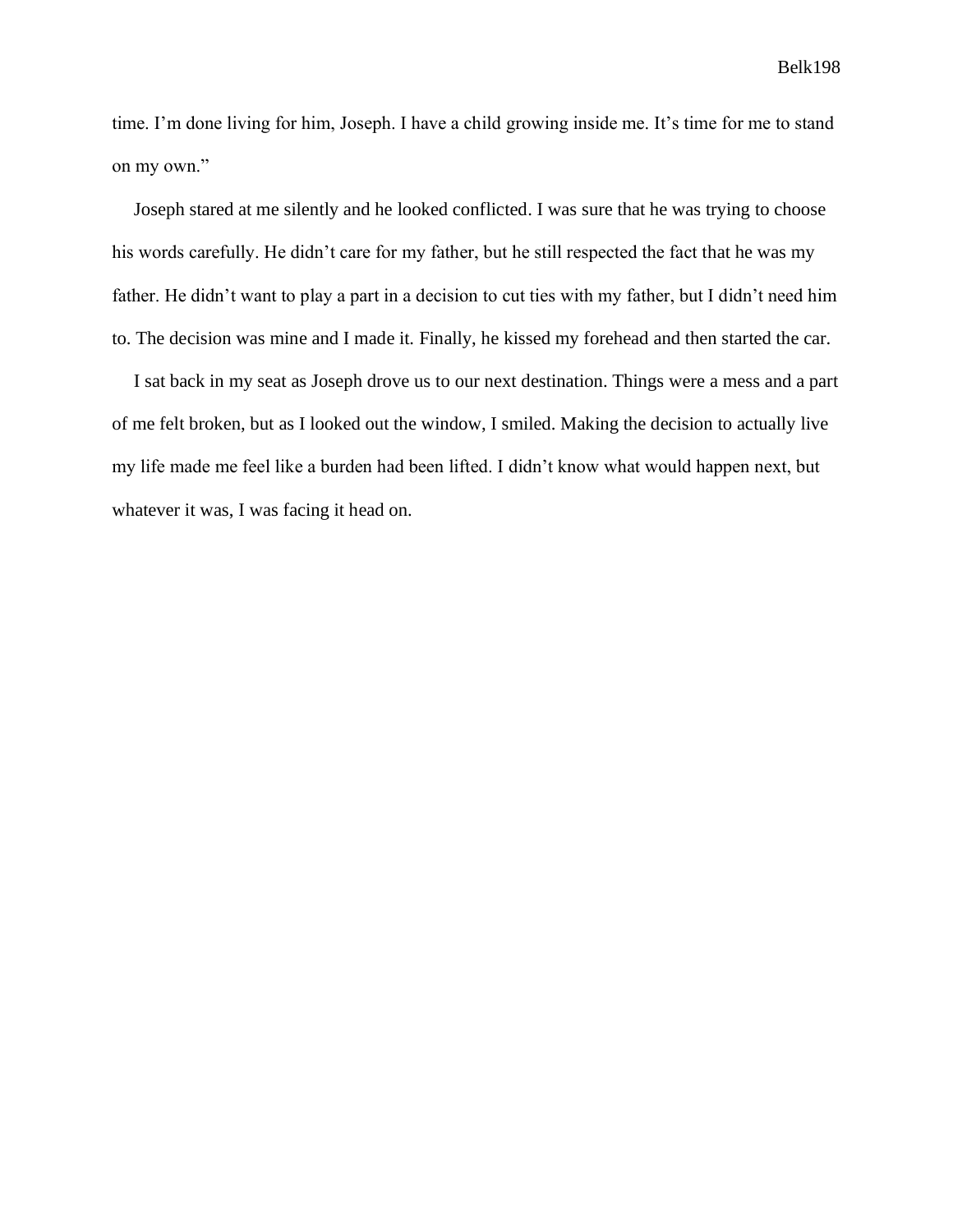#### Chapter Twenty-Three

#### (Denver)

"Denver, this is going to be amazing! I'm so excited," Tressa said. I smiled as I made my way back to my seat. We were in a campus activities meeting, and I had just presented an event idea to the team. National Poetry Month was slowly approaching, and I felt that it would be a great idea to host a poetry slam on campus. Our school was full of talent, and I felt that we needed to highlight more of it. I told the team that it didn't have to stop at the poetry slam. We could host showcases regularly to highlight different avenues of art, like dance, drama, painting, and even fashion. I told them about my experience with Fashion Forward and how so many other talented fashionistas don't get to show their talent because FF is so selective. They were the premiere fashion organization on campus, but they didn't have to be the *only* group who hosted fashion related events. The team loved my ideas, and were now talking amongst themselves, brainstorming other creative showcases that we could host.

The meeting was officially adjourned so I gathered my things and headed for the promenade. I sent Jazz a message asking if she wanted to go shopping the next day. It was Friday, and I was looking forward to a relaxing weekend. I had had a long day of classes, then I had my club meeting, so now I was ready for a nap. I never took naps before I got pregnant, but now, it was my favorite pastime.

"Denver, hey!" I looked up and it was Anastasia.

I gave her a warm smile, "Hey! How are you?" I asked.

"I'm pretty good, just trying to manage school and queen life," she said and smiled. "Have you been on your social media app lately?" She asked me.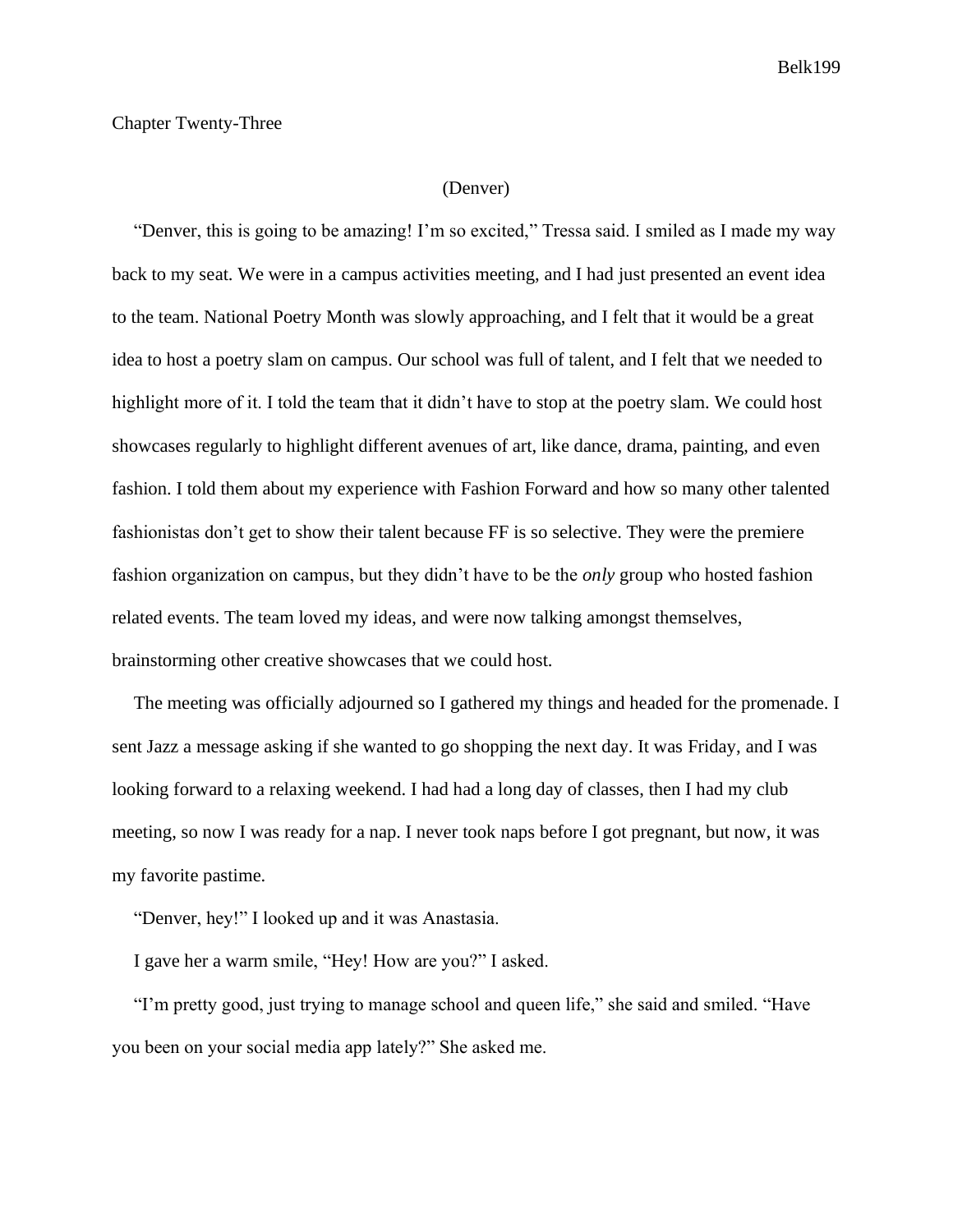I frowned, trying to think of the last time I posted on social media. It had been a while. If I wasn't in class, tutoring, or doing something for the campus activities board, then I was napping or eating.

"Not in the last few weeks, no. What's up? Have I missed something?"

Anastasia grinned. "You definitely have. Go check it right now," she said, giddily.

Confused by her excitement, I frowned and opened up my app. I assumed that she wanted me to check her profile, but before I could, I noticed that my direct message icon had over 20 new messages. I didn't have many friends, so that large number wasn't normal for me.

"Do you have a lot of messages?" Anastasia asked. I glanced at her before looking back at my phone. She was still grinning.

"How did you know?" I asked as I clicked on the icon.

"Read one," she prodded, ignoring my question.

The first message was from Miss Texas College. She said that she loved Anastasia's dress for the pageant and wanted to know if I could design one for her for a gala that her school was hosting. I clicked another and it was from the queen at Cromell College. She wanted to know if I designed anything other than gowns. A woman named Mrs. Childress who owned an event coordinating company, messaged me. She explained that she specialized in college coronations and a big part of her job was grooming and styling collegiate royal courts. She wanted to know if I was interested in designing specifically for the courts that she worked with. There were several more messages from University queens all over the country and they were all talking about Anastasia's dress. That design was some of my best work. I had put a lot of time into it and put my focus on making her stand out from the rest of the queens in the most elegant way. I guess that mission was accomplished.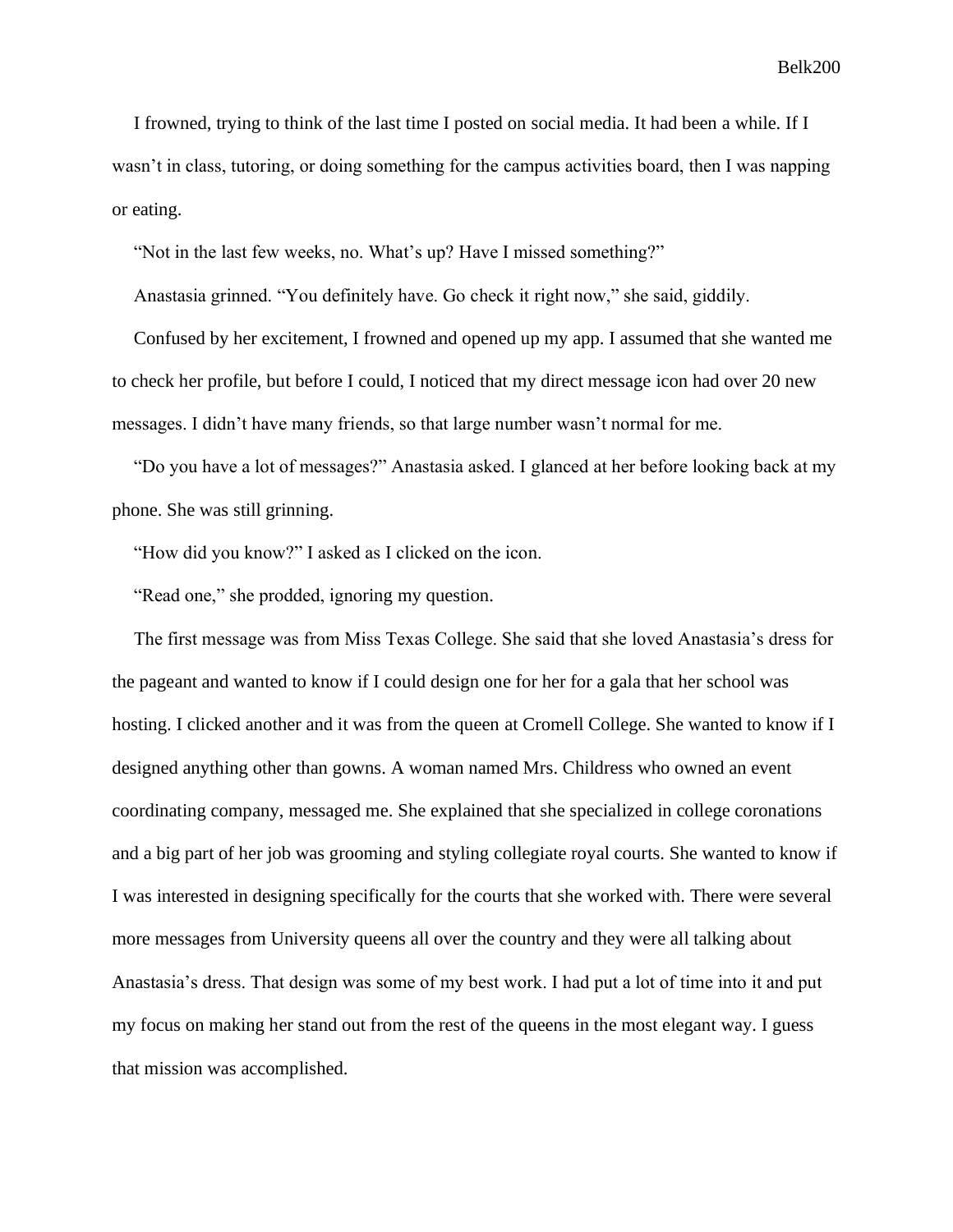"Oh my God," I said quietly as I opened the messages one by one. "Did you do this?" I asked Anastasia.

I looked up at her and she shook her head. "No, you did that. All I did was post a picture of myself looking beautiful in your gown. The picture got 15 thousand likes and hundreds of comments. People I met at the pageant had been asking me about my designer, so I gave them your social media handle, but a lot of them had said that they hadn't heard from you. If you really want a career in fashion, this could be a great opportunity to jumpstart it. If you feel like you could balance picking up a few jobs with your course load, then you should do it, girl. This is big!" She squealed.

I laughed because Anastasia and I barely knew each other, but she seemed genuinely happy for me. I knew I liked her.

"Thank you so much, Anastasia. None of this would be possible if you hadn't given me the opportunity in the first place," I said holding up my phone.

"It was my pleasure, you just remember to put me at the top of the list once you make it big," she joked. I laughed and assured her that I'd always make her fashion needs a priority before I walked away.

I called Joseph to share the news, but remembered that he was at work, and would be there until they closed later that night. He was scheduled to work all weekend, and he never had time to check his phone during his shifts. He had been taking on as many hours as possible lately, and I knew it was because of the baby. He had been applying to so many jobs in his career field, but nothing had come around yet. He was getting stressed but tried his best not to show it. I was confident that everything was going to work out just as it should, and I was trying to get him on the same wavelength.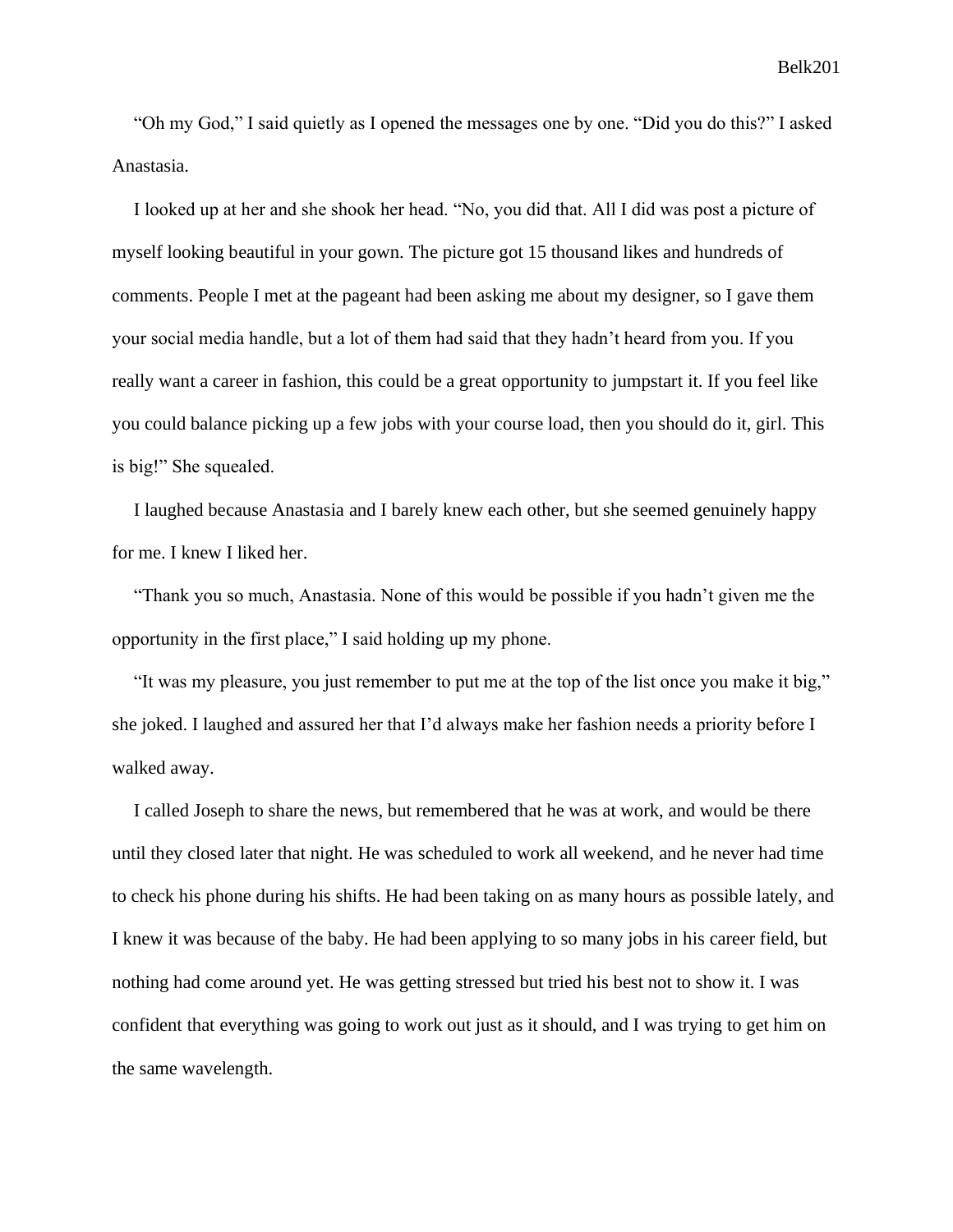When I made it to my dorm, my phone rang, and I glanced at it before pushing the entrance door open. It was my mother. I hesitated before answering the phone, because it had been almost a month since we had spoken to each other. She never reached out to me after the disaster of a lunch, and it hurt my feelings. I knew that her distance was because of my father, but I had hoped that just maybe she would have chosen me this time. Against my better judgment, I answered the phone.

"Hello?"

"Hey, Baby! It's so good to hear your voice. Miss you so much," my mom said.

"You haven't had to miss me. You chose to," I said, defensively.

"You're right about that, but I want to fix it now. Please let me, Denver," she pleaded. She sounded sincere, and I broke easily. I loved my parents, and I wanted them in my life. If my mom really wanted to mend what was broken, I was all for it.

"Okay," I said simply.

"Seriously?" She asked surprised. I guess she expected me to give her a hard time.

"Seriously," I confirmed.

"That makes my heart so happy, Denver. So, are you busy this weekend? I was thinking that I could pick you up and we could go to our favorite spa resort like we used to. I'm sure you and that baby could use some relaxation, and I just want some time with you," she said.

I pondered the idea. I could use a getaway, and I loved Chateau Milan. It was a secluded resort about two hours away and they offered an array of luxury services. My mom and I used to go once a month to get away from everything. Phone service was spotty and there were no other buildings around the resort for at least a mile, but for the money that you had to pay to stay there, everything you'd ever need would be on hand.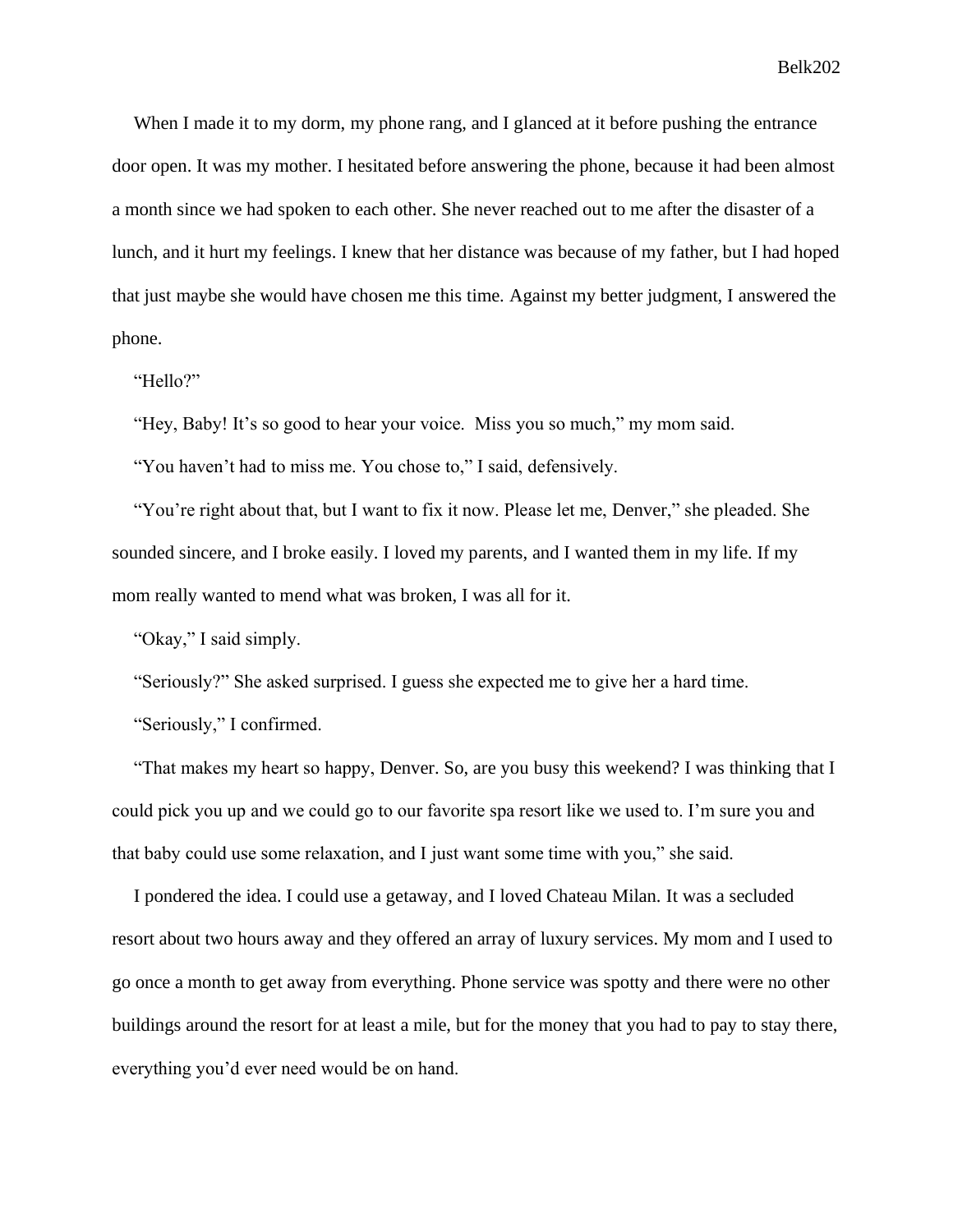Joseph was working all weekend, and Jazz had just texted me back saying that she was going to visit her parents, so I guess I could spend the weekend getting pampered with my mom.

"Okay, mom. When are we going?" I asked.

"I'm about to get in the car to pick you up now. Go ahead and pack a bag," she said.

"Okay, see you soon," I said and hung up.

I tried to call Joseph again, but his phone was going straight to voicemail. I hoped that I would get a chance to speak with him before we got to the resort, because it was so hard to make phone calls out there. I decided to send him a text message just in case.

# **Me: Hey, Handsome. I'm going somewhere with my mom this weekend. Call me when you leave work. xoxo**

The message wouldn't deliver, which made me frown. His phone must have died while he was at work. I made a mental note to make sure it was sent in a couple of hours.

I made my way to my room to pack a bag and wait on my mom. This impromptu getaway was unexpected, but I was looking forward to it.

#### (Charlotte Cartwright)

"I'm really glad you called, Mom," Denver said and smiled.

I glanced over at her and smiled before looking out of the window. Charles, our driver, made eye contact with me through the rearview mirror, and I quickly looked away. Charles and I had been friends since college. Because of financial issues, he had to drop out of school, but we always kept in touch. Years ago, when Carlton decided that he wanted a family driver, I thought of him, because he was such a good person, and I wanted to help him get on his feet.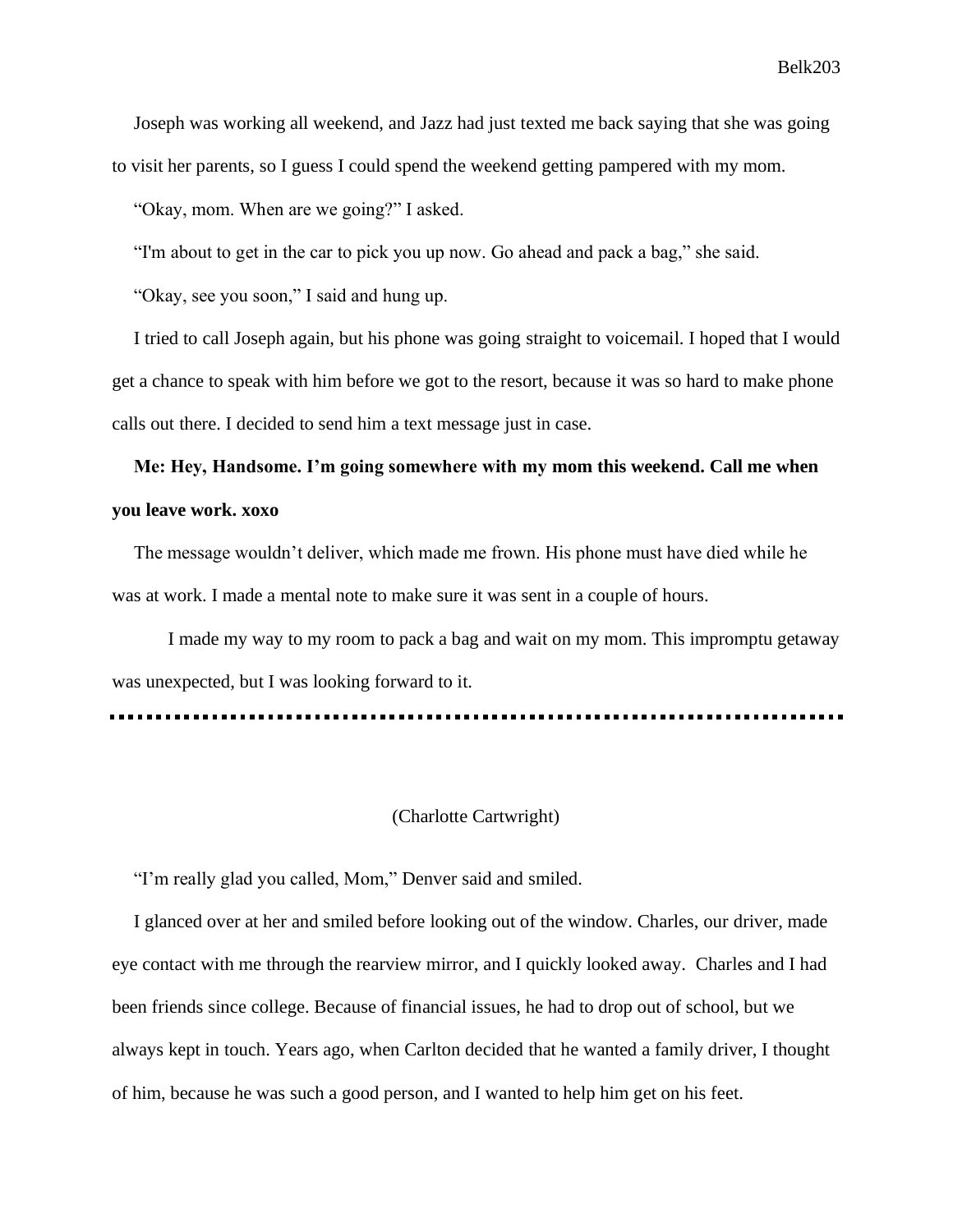He was our driver, but he was my friend. He was always honest with me and gave me great advice. He knew exactly what this weekend was all about, and he didn't agree with it one bit. *Neither did I.*

I was heartbroken about how lunch ended with Denver and her boyfriend. I tried to talk to Carlton about it and remind him that loving our daughter needed to be our first priority, but he wouldn't hear anything I said.

I was proud and a little envious of the way my daughter stood up to her father. She mustered up the confidence to do something that I had never been able to do. For as long as I could remember, I went along with anything that Carlton Cartwright said. This trip was evidence of that. Carlton had instructed me to get our daughter away from Joseph long enough for him to carry out the awful plan that he'd been concocting for months. Once we got to Chateau Milan, I needed to get her phone and block Joseph's number so that she couldn't call him. He said that his plan was contingent upon Denver not being able to reach Joseph all weekend. He wouldn't tell me exactly what his plan was, but I knew that he was presenting some sort of ultimatum to Joseph. I honestly didn't think Joseph would accept. I saw the way he looked at my daughter. He loved her. She loved him, and here I was, conspiring to break them apart.

Carlton kept telling me that we were doing this for our daughter's well-being, but I wasn't convinced. I truly wanted her happy, and Joseph seemed to make her happy. No matter how I felt though, I had yet to speak up and put a stop to my daughter's first heartbreak, and as much as I wanted to, I knew that I wouldn't.

Once we made it to the resort and checked in, we did a full tour of our suite, like we always did. We only had one bedroom this time, but there were two queen sized beds, a small living area, and kitchen, a very spacious bathroom, and a large balcony outside. Room-service was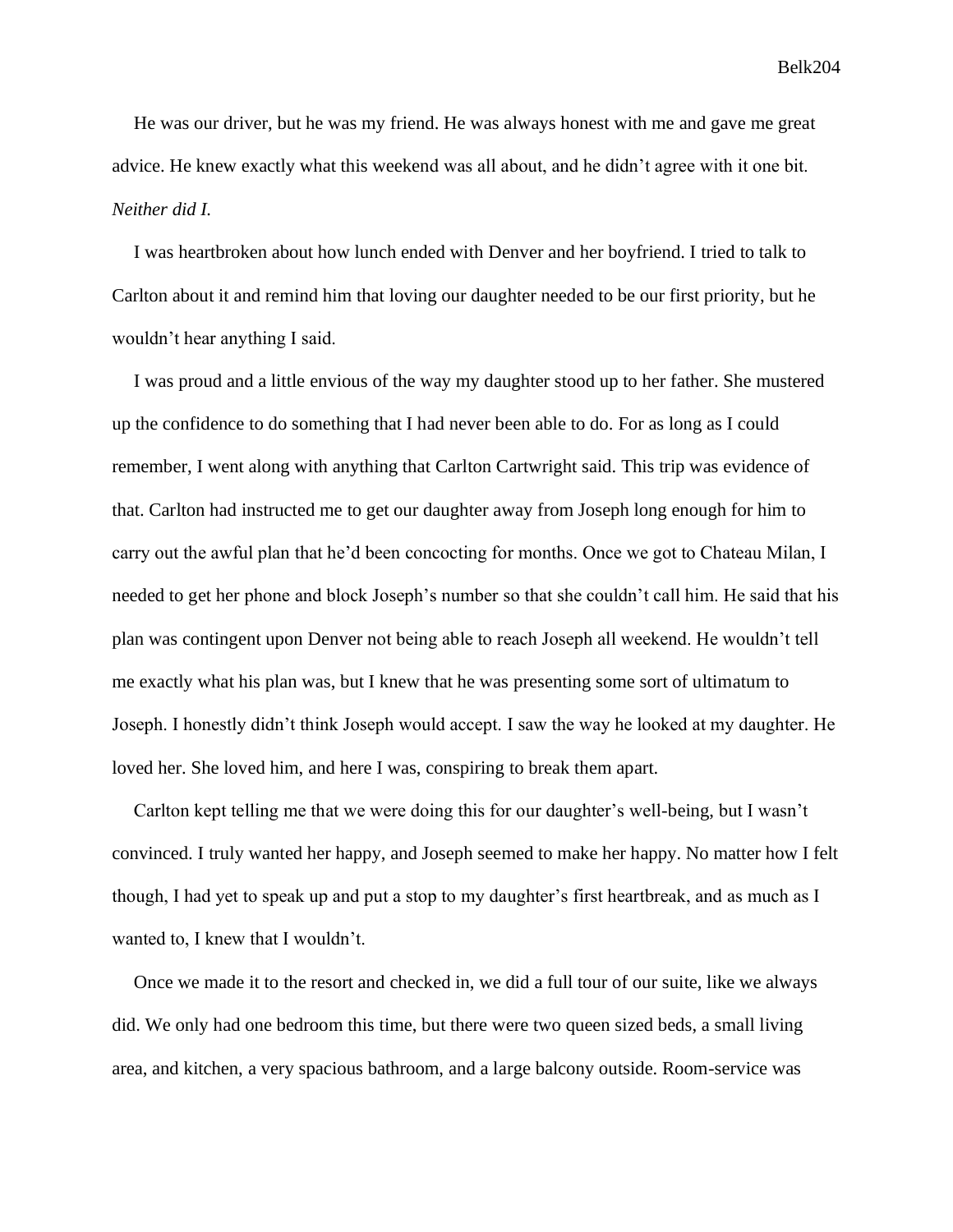included in our entry fee and so were all the services that we planned to receive. I loved this place, and I wish that I could be happy about being here, but I couldn't even bring myself to crack a smile. This was so wrong.

"Hey sweetheart, do you mind if I use your phone to call your father? I seemed to have left mine in the car, and Charles has already left," I called from the bedroom. Denver was sitting on the sofa, flipping through the television.

She walked into the room and unlocked her phone before handing it to me. "Sure, but I'm going to go down to one of the restaurants while you chat. I'd rather not be a part of the conversation," she said, sadly. Her expression made me feel even worse.

"I understand," I said with a nod. She turned and headed out of the room. Once I heard the front door shut completely, I made quick work of finding Joseph's contact information. It was easy to do, because he was the last person, she sent a message to. I hesitated to follow through with the plan as I read some of the sweet things that they said to each other, but I shook it off and got to work. I checked to see if they shared locations with each other, and I was glad that I did. I turned Denver's location feature off completely before blocking Joseph's phone number. Then I called my husband.

He answered but said nothing. Likely waiting to see if it would be Denver or me speaking.

"It's done," I said, simply.

"Good. Now get rid of her phone. It's not enough to block him. She'll find out as soon as she gets ready to call and check-in with him."

I sighed. "How am I going to do that, Carlton? She will notice that I never returned her phone to her."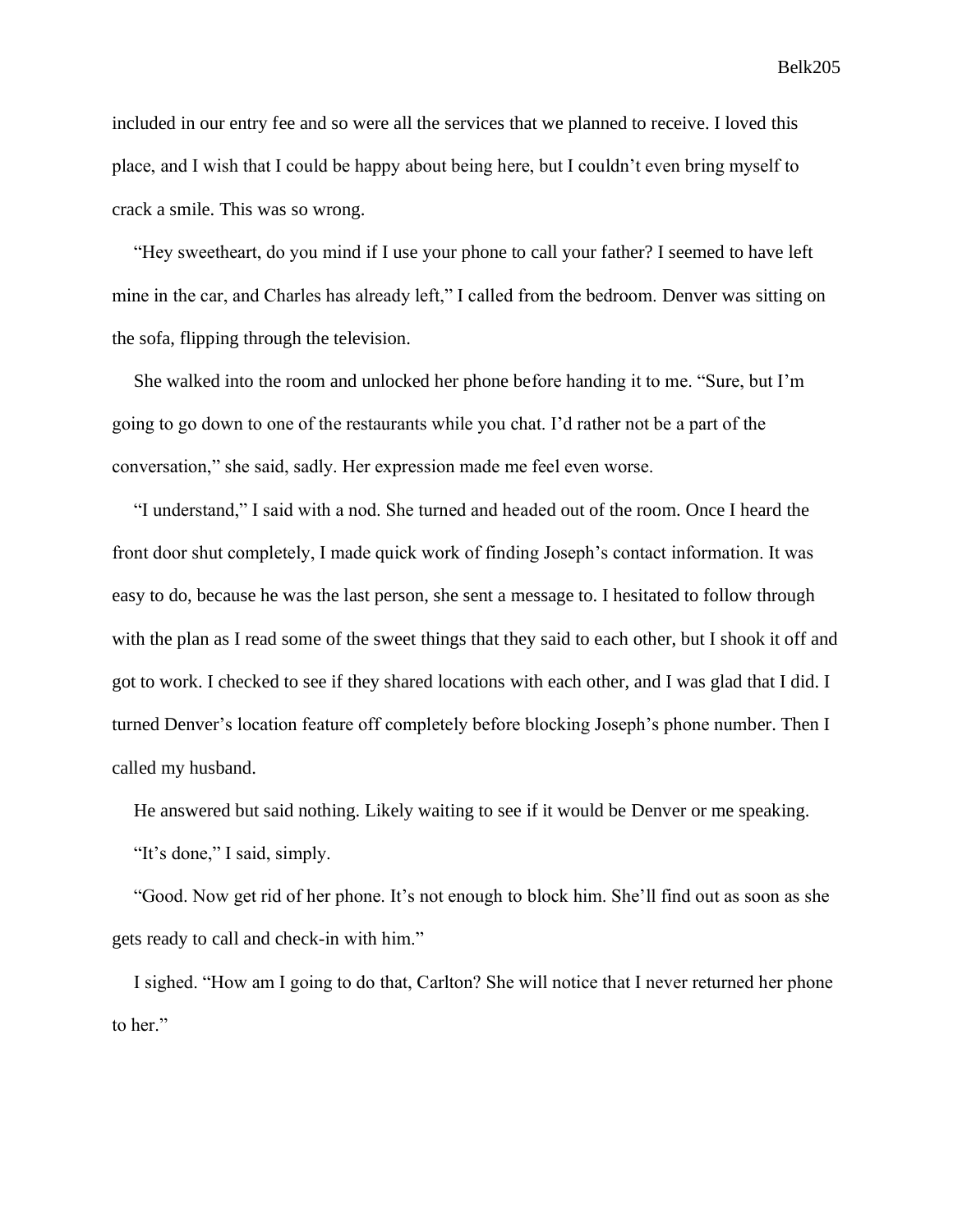"Figure it out, Charlotte. I shouldn't have to think of *everything* for you. This is our daughter's future at stake. Do not mess this up for me," He said firmly, before hanging up. *For him*. It was always about him.

I stood there for a minute, weighing my options, then an idea struck me. I went into the restroom and dropped her phone in the toilet. Fishing it right back out, I made sure it wouldn't turn back on before dropping it in there again. I'd simply tell her that I was leaning over to grab a towel while holding the phone between my shoulder and my ear. I would make a huge deal of having her a new phone delivered to the resort, but that phone would never arrive. My job was done.

Before leaving the bathroom, I glanced at myself in the mirror. A single tear slid down my face and I shook my head. I took a deep breath and headed downstairs to find Denver. I was determined to cherish our time together, because I was certain that after this weekend, she would never speak to me again.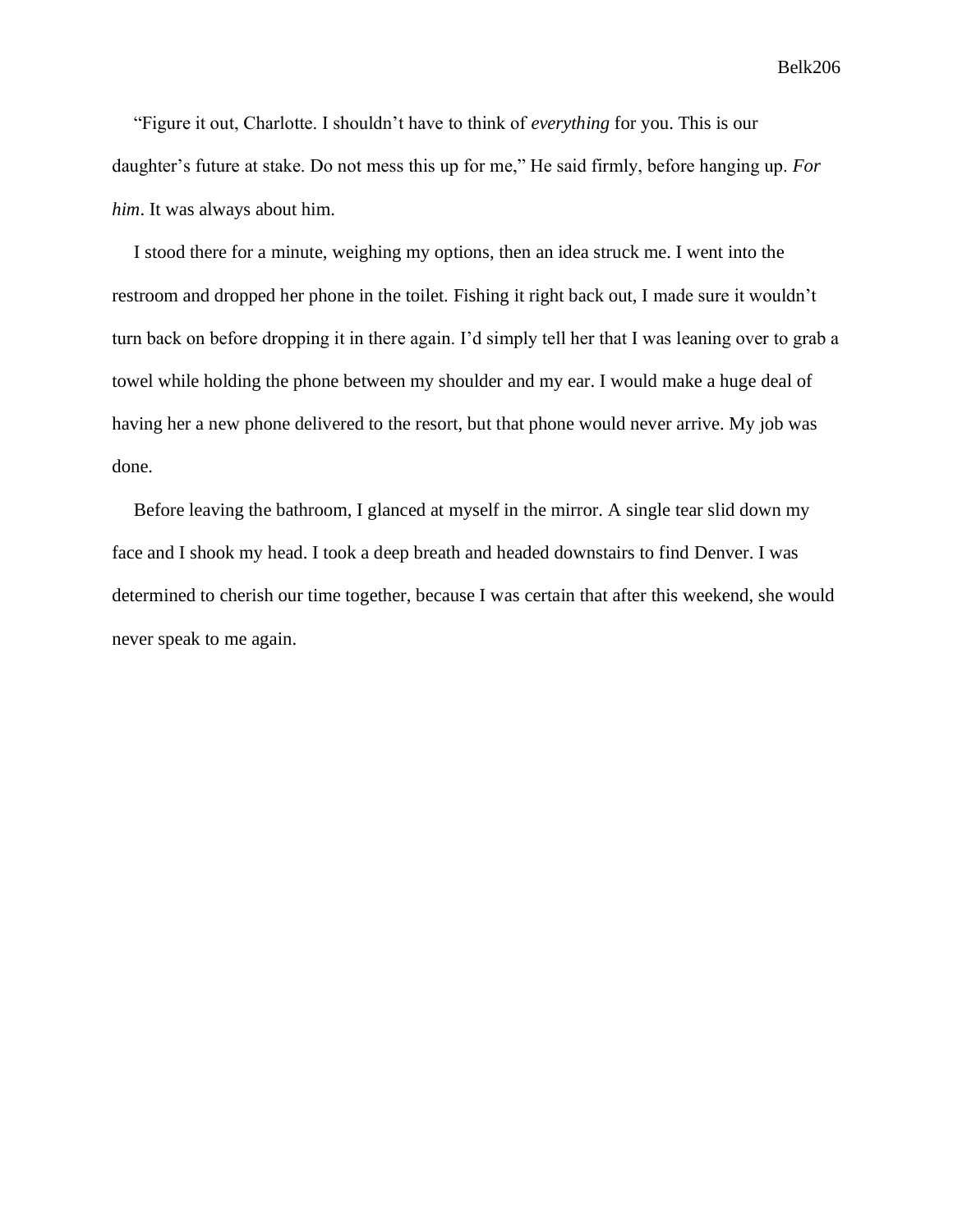#### Chapter Twenty-Four

## (Joseph)

I let out a heavy sigh as I hung my keys on the hook beside my front door. It had been an exhausting day of work, and the thought that I had to do it again had me ready to turn in for the night. My phone died while I was at work, so as soon as I left, I headed to Denver's dorm, but the RA on duty informed me that she wasn't there. I was confused but decided to just come home and charge my phone, so that I could call her. Walking over to the side table in my living room, I used the charging cable that I kept there to plug my phone up.

It had been dead for hours, so I knew that it would take a few minutes for it to power up. While I waited, I grabbed a bottle of water out of the fridge and twisted the cap open. As soon as I placed the bottle to my lips, someone knocked on my door. *Denver.*

I walked to the door and opened it with a smile that disappeared as soon as I saw my visitor.

*Mr. Cartwright.*

He had a smirk on his face that annoyed me, but when I looked past him to see that he wasn't alone, my annoyance grew times ten. "Was I not who you were expecting?" Mr. Cartwright asked, snidely.

"What is this?" I asked and gestured toward him and whoever the guy behind him was.

"*This* is an opportunity of a lifetime. May we come in?" Denver's dad said. I thought about it for a moment, then decided to play along. He didn't intimidate me, and no matter what, Denver made it clear that she was with me. He couldn't touch that.

"How can I help you?"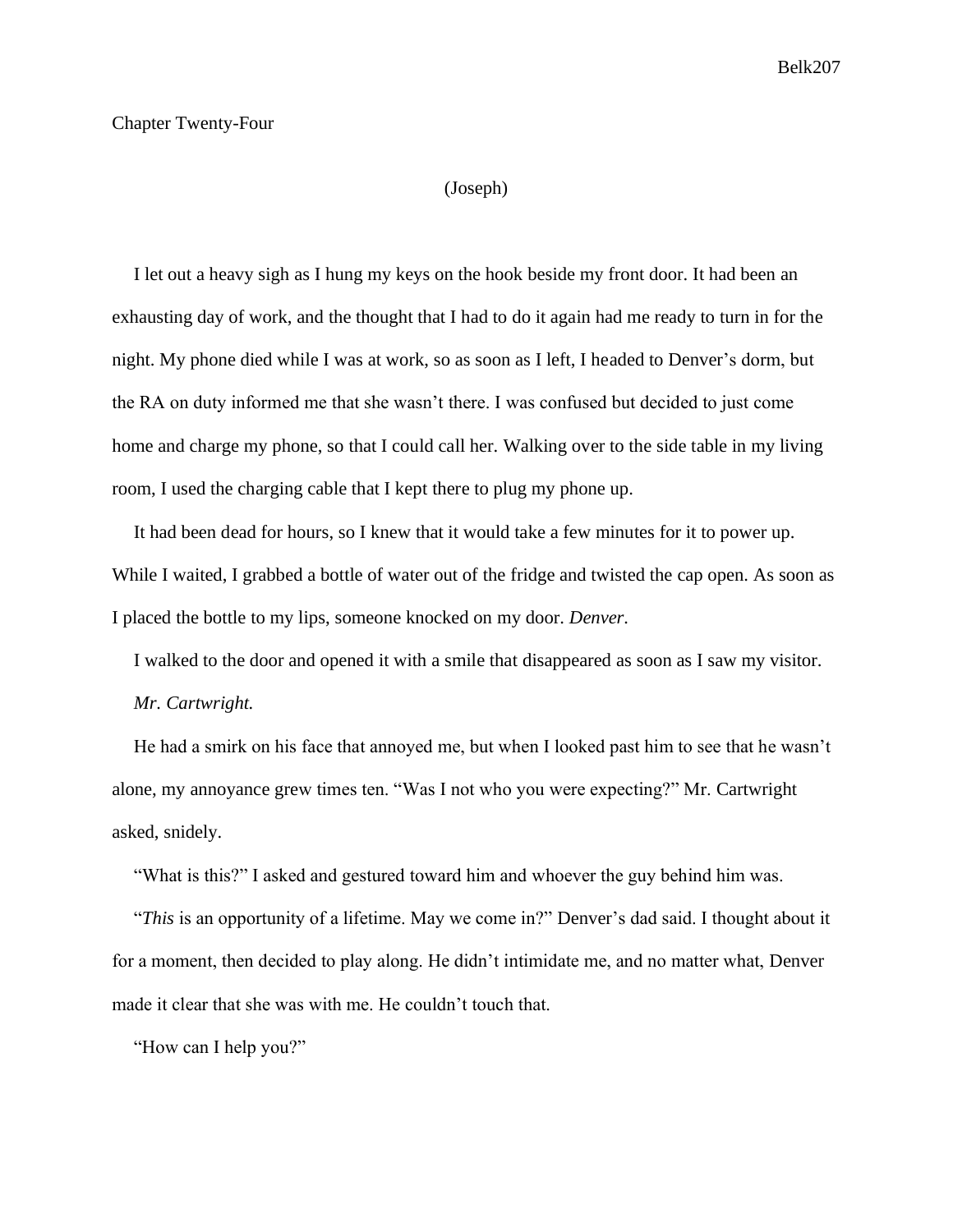"Wrong question," the other man said with a grin. "The better question would be how I can help you. My name is Special Agent Devin Cheevers. I am the section chief of a unit on the Behavioral Science Unit of the FBI. Carlton told me a lot about you."

*What?*

I was beyond confused but decided to remain silent until they got to the real reason they were here.

You are graduating this year with a double major in Criminology and Psychology. You're at the top of your graduating class, and you've successfully completed two internships in the field. Impressive."

"Thanks," I said, respectfully. I didn't know where he was going with this, but if he was impressed with my resume and giving me compliments, maybe this wasn't a hostile visit.

"The BSU has an internship program. Room and board would be covered, and you would receive a monthly stipend. Students who successfully complete the internship are often offered real positions within the Bureau. The program isn't advertised because we are very selective. I am selecting you. What do you say?" he asked with a smile.

Was he serious? I searched his eyes and saw no hints that this might be a joke.

"What's the catch?" I asked, turning my attention to Denver's father. He was the one bringing the opportunity to me, and I knew that strings had to be attached. I had a hunch about what the stipulations would be, but I wanted him to say it, so that I could turn this once-in-a-lifetime opportunity down with a good conscience.

"No catch," Mr. Cartwright smirked. "Well, not really anyway. I'm honestly trying to do you a favor. I realize that my daughter leaving you may be hard on you, and even though it's what I wanted, I figured I could throw you a bone as a consolation prize of sorts. Your resume' speaks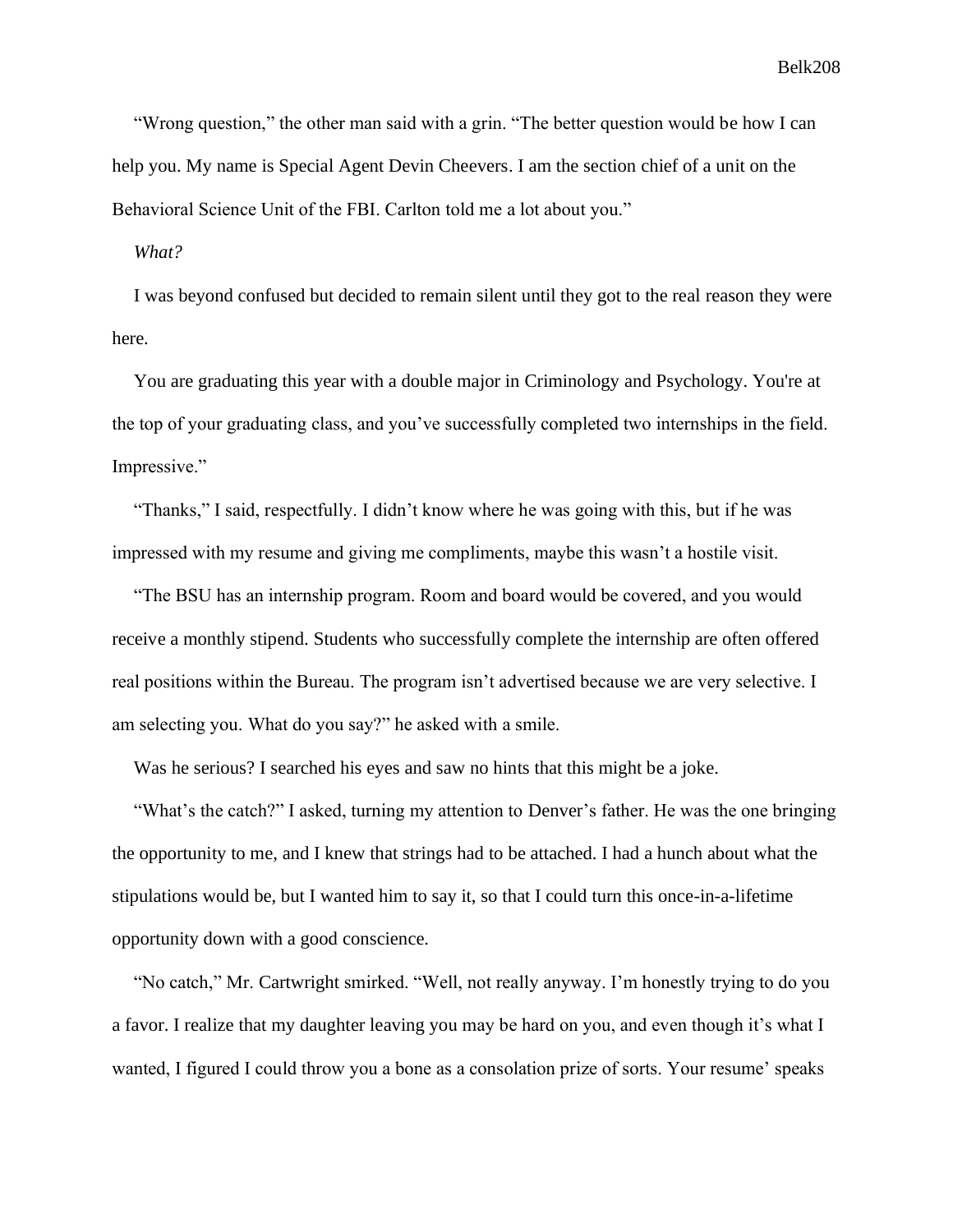for itself, so Cheevers offering the job is strictly based on your merit, but since he and I are such good friends, I just put a little bug in his ear so that he would check you out. It's a great opportunity. I'd consider it if I were you," he said. He looked sincere, but I didn't trust easily. The only thing that really stuck out to me from everything he said was that his daughter *left* me. What was he talking about?

"Your daughter didn't leave me, and I don't need a consolation prize."

He frowned as if he were confused. "You don't know?" He sighed heavily. "She mentioned that she didn't want to face you about it, but I told her that as a Cartwright we always confront our issues head on," he said. He sounded frustrated, like he really didn't like that Denver hadn't said anything to me.

I felt the tightening in my chest that came whenever I thought about losing Denver and I felt my anger building.

"What are you talking about?" I asked. I was careful to keep my tone even and controlled, even though I felt like tearing the room apart.

"Denver and I talked this morning. I let her know that as her father I was willing to accept her discretions, but only if she made it right. Becoming a mother at the age of nineteen was never my plan for my daughter, and it still isn't. I gave her a choice between her inheritance plus a bright future or you, that baby, and poverty. She made the right choice. She got an abortion today, and although that wasn't something I had ever wanted my daughter to experience, it definitely trumped her throwing her future away. She is at our family estate right now, recovering, but I told her that she owed you a phone call. I guess she decided against it," he finished.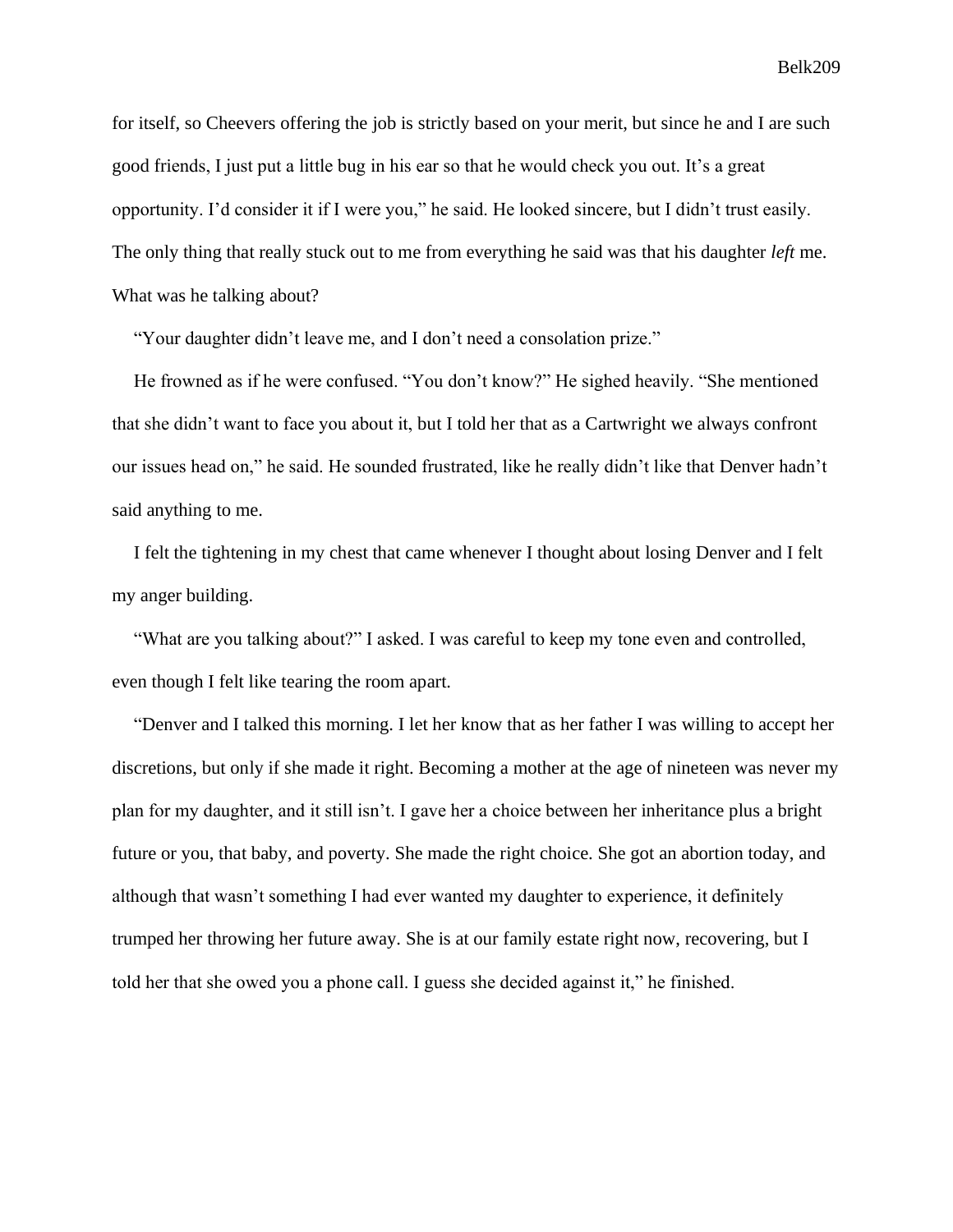The tightening in my chest began to burn, and I felt like I needed to take a seat. The only thing that kept me on my feet was my pride, because I refused to let this man see how badly his words were breaking me.

"You're a liar," I said simply.

"I may be a lot of things, but a liar is *not* one of them. As a matter of fact, I can prove it to you. Give me a second," he said, and he walked out of my front door. I stood there, motionless.

"Look, son. I'm not aware of what's going on with you and Cartwright's daughter. He called me a while ago bragging about this intelligent young man that would be a great addition to the Bureau's program. I checked you out for myself and was thoroughly impressed. Every professor and internship supervisor that I've spoken to of you sang your praises. We want you in our program, and it has nothing to do with Cartwright or his kid. I want you to know that" Agent Cheevers said, and I nodded. I appreciated that confession, but I couldn't even focus on the opportunity until I wrapped my head around all of Cartwright's confessions. Did Denver really abort our child? Was she walking away from us?

Cartwright came back into my apartment and handed me an envelope. I didn't reach for it. "What's that?" I asked, looking him in the eye.

"It's proof. If you need it."

I opened the envelope and saw copies of several documents signed by Denver. I had never been to an abortion clinic, but these papers looked like an agreement to have the procedure done and they provided more information about what happens after. Every single paper was signed by Denver. I knew her signature, and this was it. I dropped the papers on the floor and went to grab my phone. I went straight to my text message thread with Denver and realized that I had no messages from her all day. I went to my missed calls and had none from her. I pressed her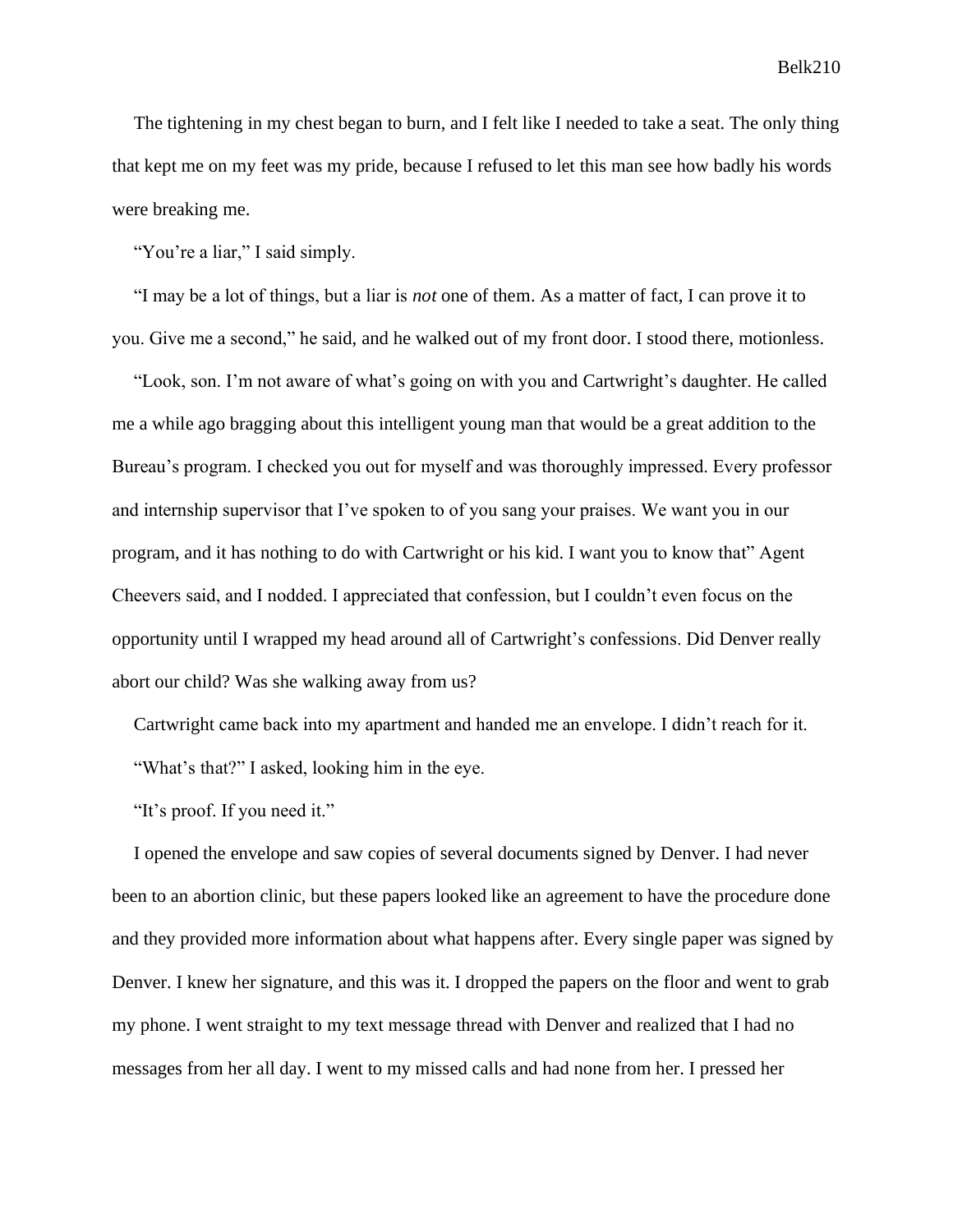contact and held the phone to my ear. The operator announced that my call could not be completed. I looked at her father as I called again, just to make sure I had heard the right words.

She had either blocked me or changed her number. Whichever the case was, it aligned with her father's story and those papers that were scattered on my floor.

She had really left me. And she killed my unborn child. As I stood there with my phone in my hand a rage consumed me that I had never felt before. Nothing that I had ever endured compared to the pain I felt in this moment. I threw my phone into the wall, and I heard the glass shatter then fall to the ground.

The burning in my chest was becoming unbearable, but I ignored the pain. I finally sat on my sofa and placed my head in my hands.

"Get out, please."

"I will, but I'm not done making my offer. My daughter chose me this time, but who's to say that she won't have a change of heart in a year or two and try to reach out to you. I can't have that. If you accept this offer, you leave this weekend. I have a lot of money, and I can afford to move you and your family immediately. I have also arranged for you to finish the last of your college courses virtually, so that you still graduate. Your dean was more than willing to make this adjustment for you since you've been an exceptional student. I want this chapter of my daughter's life closed, and that can only happen if you're completely out of the picture. When you leave, you cannot come back. Understand?"

I didn't care if Denver reached out to me tomorrow. I'd never forgive what she had just done to me, and I never wanted to see her again. I thought about everything he had just said, and as much as I didn't want to accept anything from him, I felt that getting something out of this messed up situation was the least that Denver and her father could do. I was taking it.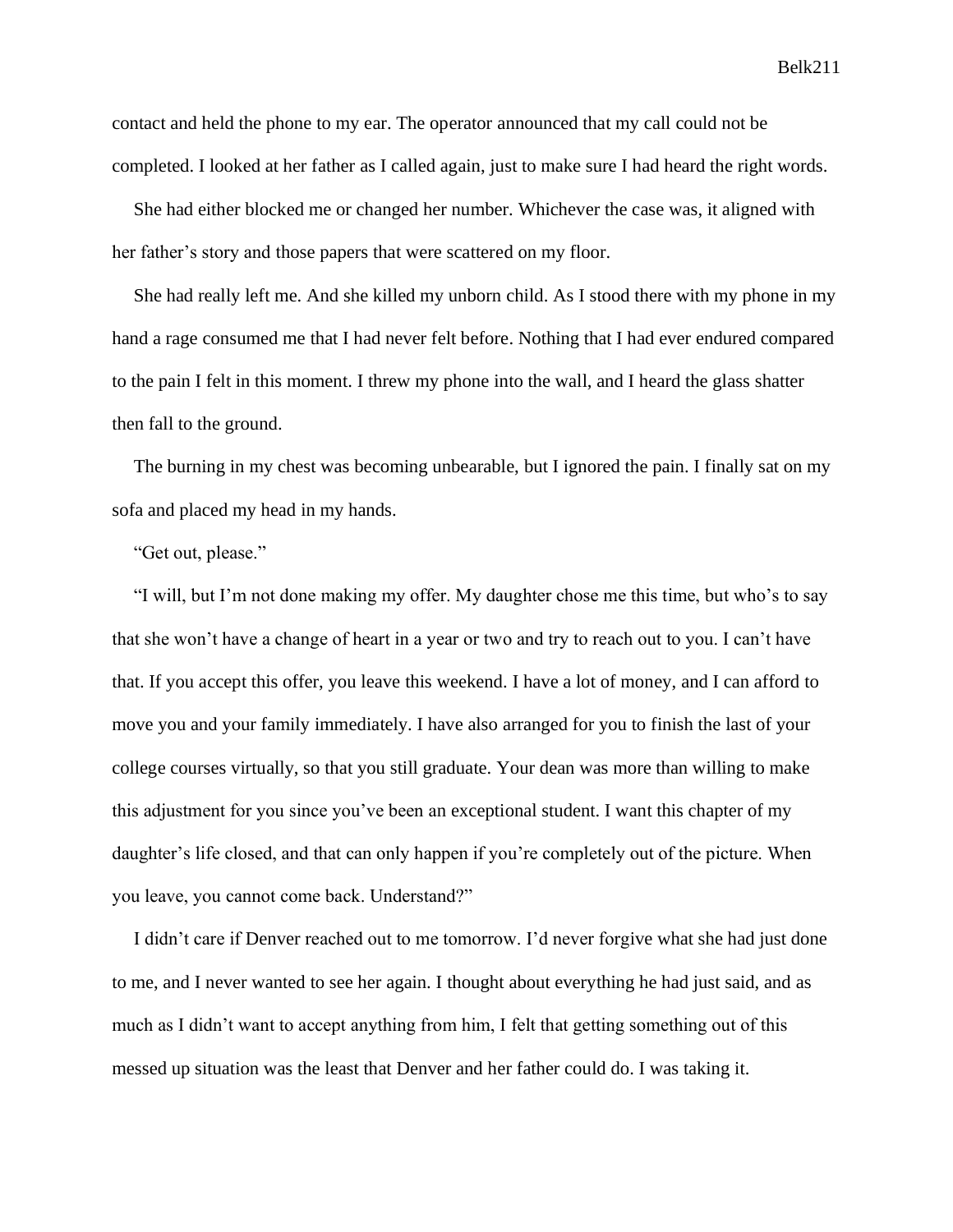"Deal," I said, in a low tone. "I need to talk to Trent and JoAnna first, but you have yourself a deal."

"That's been taken care of. I let them know what has transpired between you and my daughter, and that I was willing to make your lives extremely comfortable if they agreed to move with you. Your mother is not my biggest fan, but she loves you, and they assured me that they were on board with whatever you chose to do. Your mother, Trenton, and his girlfriend are on the way to Atlanta to help you get your things ready to move. You all leave Sunday afternoon. I'll be in touch."

With that, Cartwright walked out, but Agent Cheevers walked over to me and placed his hand on my shoulder. I tensed at the contact. "I know that none of that was easy for you to hear, and I'm ashamed that Cartwright has roped me into something so terrible. You have to know that this is the first time I'm hearing any of this. Regardless of the circumstances, this will be a great opportunity for you. I look forward to seeing you in Virginia soon."

Agent Cheevers patted my shoulder and walked out. I simply stood, closed and locked my door, then went to get into my bed. I was broken, angry, and hurt, but I decided to deal with it in the morning. Feeling physically and emotionally exhausted, I fell asleep before my head even hit the pillow.

#### (Denver)

"I had a great time this weekend, Mom. We need to hang out more often," I said sincerely. Since neither of us had our phones, it had truly been just us for the entire weekend. It was relaxing and fun, and it helped me realize that I missed my mom. I didn't want to *not* be a part of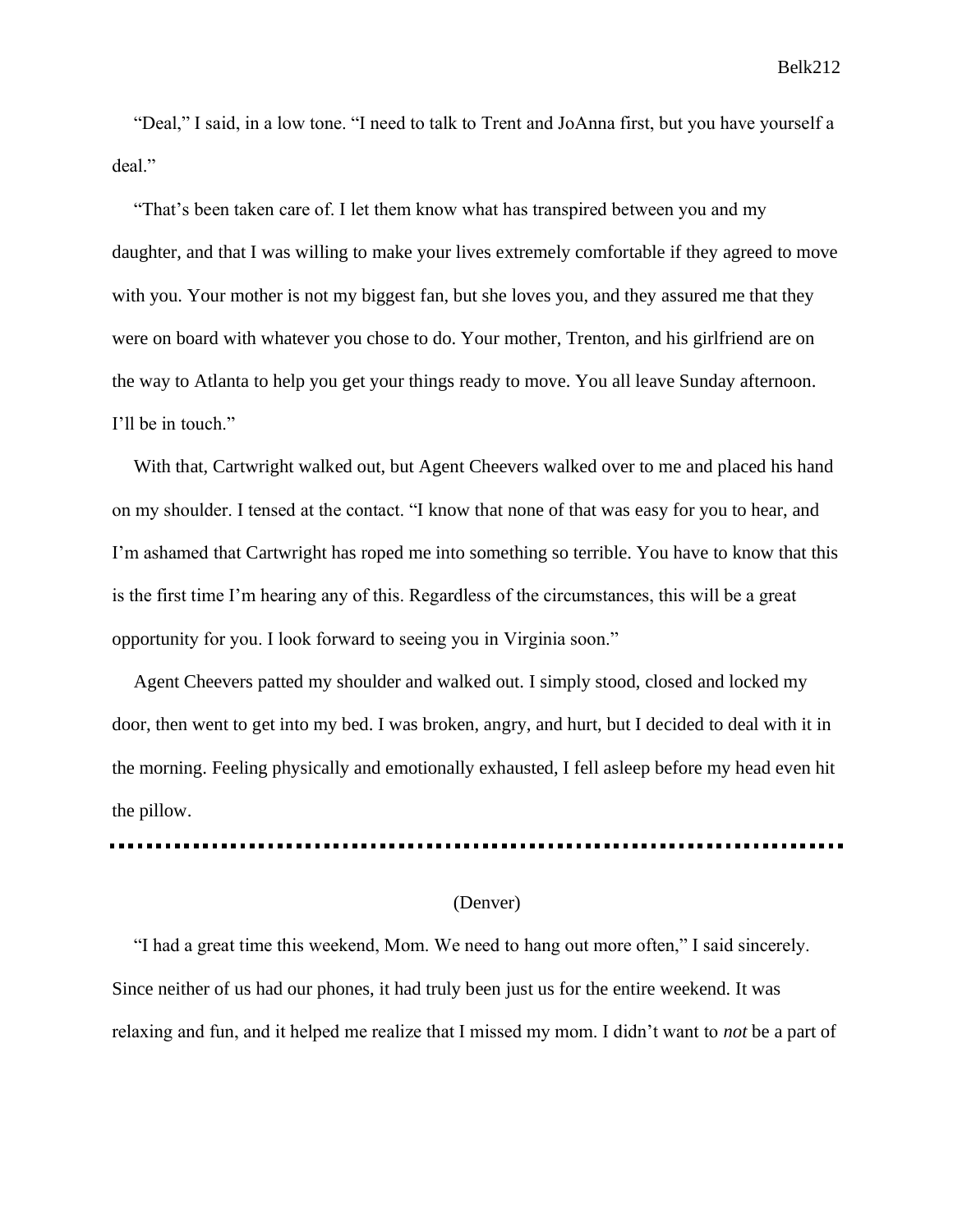her life. We were currently sitting in the back seat of our family car, and it was parked in front of my dorm. Our time together had come to an end, and I was kind of sad about it.

She looked at me and smiled, but it didn't quite reach her eyes. "I enjoyed it too, sweetheart. Listen," she started and grabbed my hands. I turned in the plush leather seat and gave her my attention.

"No matter what, please know that I love you more than anything, and anything that I have ever done or will ever do, is because I love you. Okay?" She said. Her eyes were pleading with me to accept what she was saying, but I wasn't sure why. I never felt as if my mother didn't love me. I just wished that she would do a better job of standing up for me to my father. She did that this weekend by hanging out with me against his wishes. I felt that we were on the right track.

I gave her a reassuring smile. "I love you too, Mom. Now let me go so that I can head to Joseph's. I know he's probably worried sick since somebody dropped my phone in the toilet," I grinned at her.

She was so apologetic about dropping my phone, but I didn't get upset. Accidents happen. She had that sad look in her eyes again, and I didn't like it, so I gave her a tight hug, before getting out of the car. Charles already had my door opened, and my bags ready.

"Hold on," my mom called as she rounded the car. Let me help you take your bags. You shouldn't be carrying so much," she said with a soft smile.

"Thanks," I said and smiled.

We silently made our way into my dorm and to my floor. Once I unlocked my door and stepped inside, I got the shock of my life. My father was sitting on my bed. He had a solemn look on his face and it had me immediately concerned.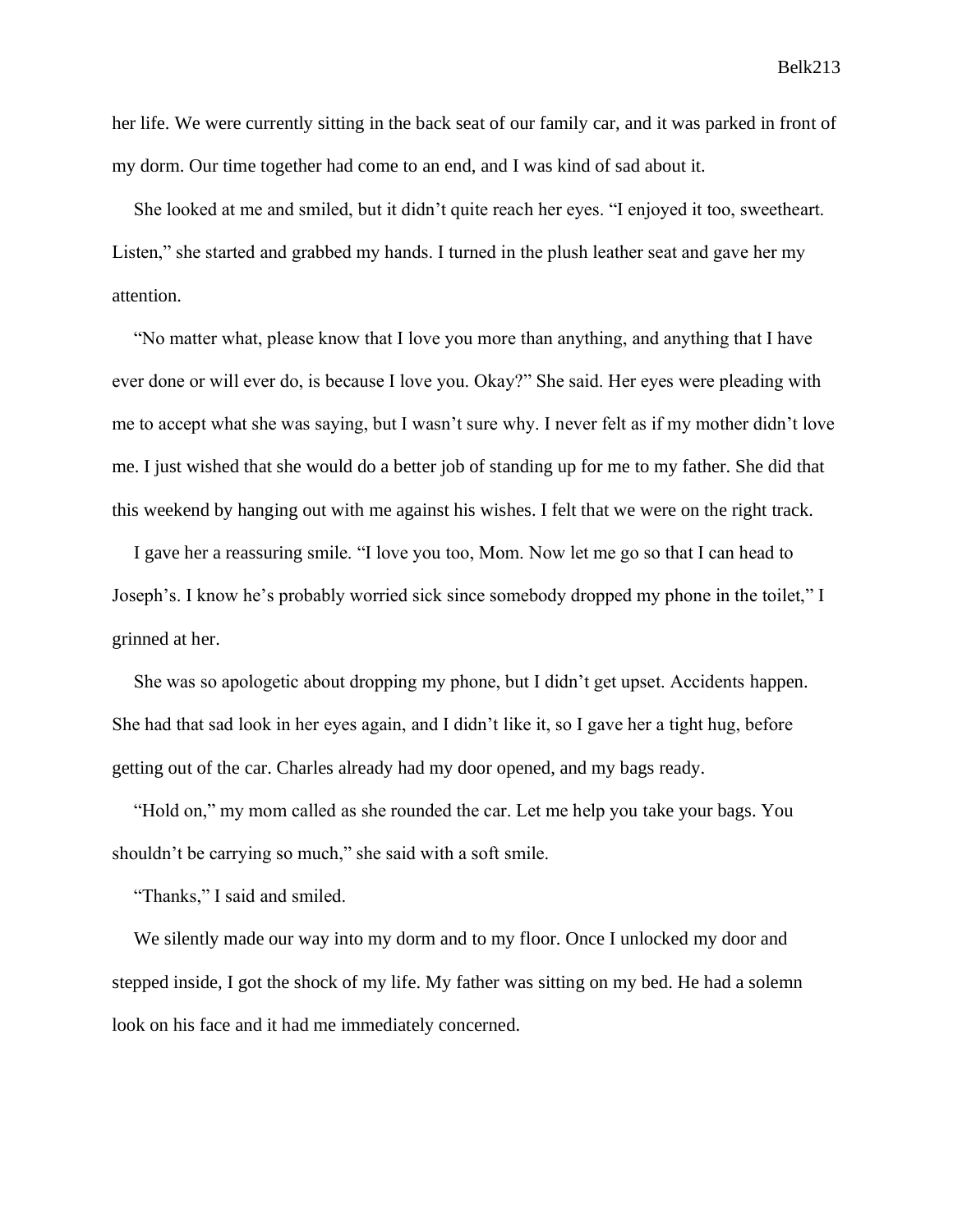"Dad. What are you doing here?" I asked as I walked further into my room. My mother trailed behind me and closed the door.

"I came to speak with you. I've come across some news that may be hard for you to hear," he said.

"What kind of news?" I asked hesitantly. He ran his hand across his head and looked back up at me. Whatever it was couldn't have been good at all.

"It's about your friend. Joseph," he started.

"Joseph?" I asked quickly. "What could you know about Joseph?"

I started to panic because of the distressed look on my father's face. Had something happened to Joseph while I was away? How did my dad find out about it? Was he okay? *What was going on?*

"He uh—," my dad paused and cleared his throat before continuing, "His family came to visit him this weekend—." I cut him off.

I walked closer to my father with a frown in place. "How do you know that?" I interjected.

He continued with his story, ignoring my question. "They were all in his car on the way to dinner when they collided with an 18-wheeler. There was a defective fuel tank and the car exploded. None of them made it."

My knees gave out and I plopped down on my plush carpet in front of my father. My breathing pattern became erratic, and I started to feel like I couldn't take in oxygen. My dad lowered himself to the floor and wrapped me up in his arms.

He kissed my forehead, and I finally took in a large breath. It was more like a cough because my mouth was wide open, and I let out a cry that felt like it came from the depths of my soul. My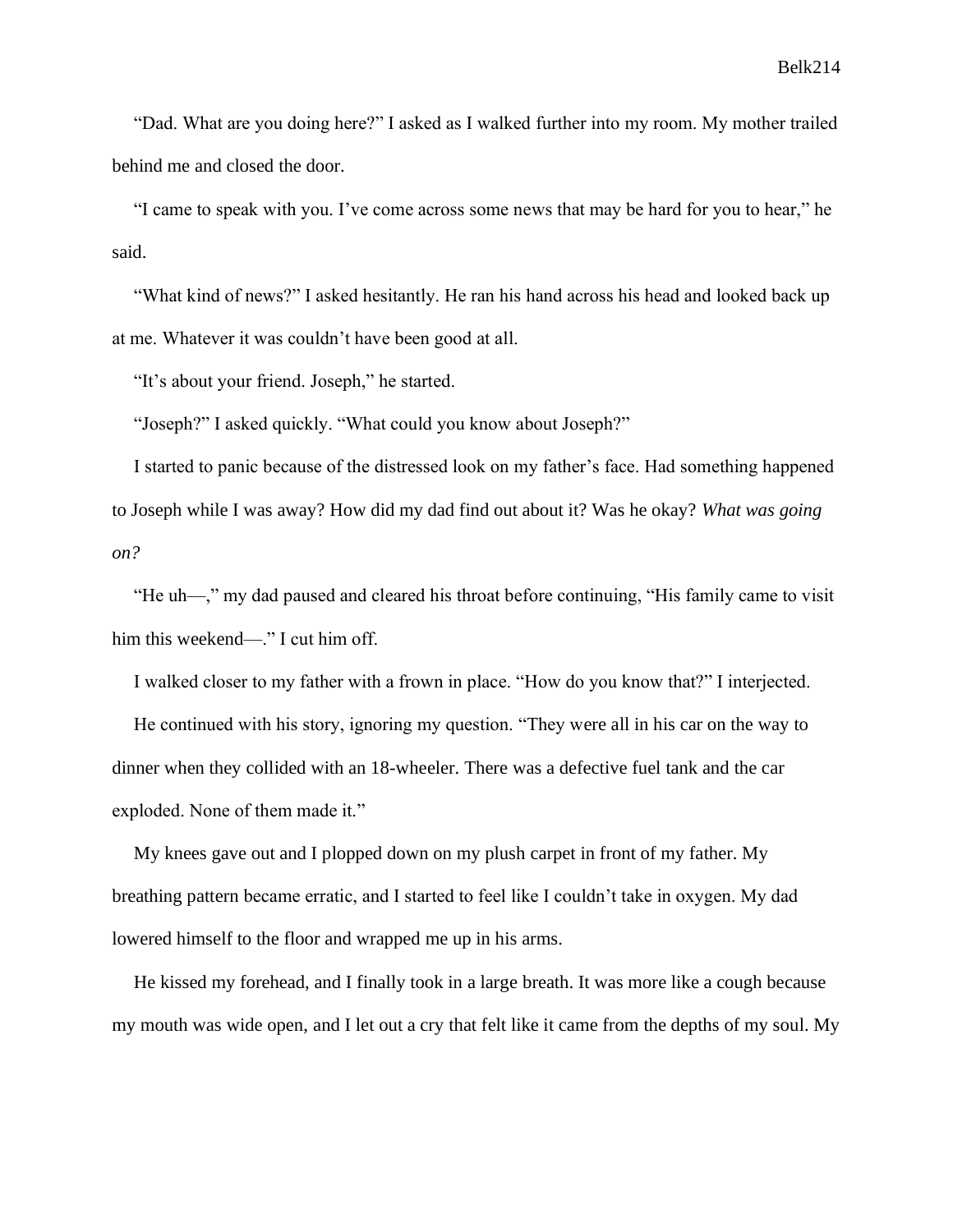mother came over and hugged me from behind, and I lost it even more. *Is he telling the truth?* Is Joseph really gone? I looked at my father again and I knew my answer.

I sobbed loudly and hysterically for what felt like an eternity. My entire body felt like it was on fire, and I was hurting all over, but I couldn't stop the cries. I cried for my unborn child who would never get to know his amazing grandmother. He'd never meet Trent, the guy who helped raise his father to be the man I fell so deeply in love with. He would never get to know his father. His *father*, who was more excited to meet this baby than anything in the world. I cried for my own loss. Never again would I hear Joseph call me beautiful. He'd never kiss my forehead or wrap me up in his arms. I'd never get to watch him paint a masterpiece or sketch or tutor me. *I lost him.* I cried until I felt like there was nothing left inside of me, and when I was empty, I just sat in silence, shaking in my father's arms.

Once my cries silenced, my father kissed the top of my head and said, "I know how tough this has to be on you, Daughter, but you know your mother and I have your back no matter what. I know that you can't see it now, but everything happens for a reason, and maybe this occurred so that you could have the future you've worked so hard for."

I jerked away from him aggressively and looked at him in disgust. Standing to my feet, I placed my hands on my hips before I lit into him.

"Are you insane? Joseph was my future. Him, this baby, and my dreams. I DON'T WANT WHAT YOU WANT FOR ME. CAN'T YOU SEE THAT?!" I screamed at him. "Joseph is the only person who has EVER motivated me to do things for myself and stand up for my own happiness. He loved me for who I am, not for who he felt like I needed to become. You're disgusting, and I'm ashamed to say that you're my father," I spat. My entire body was shaking,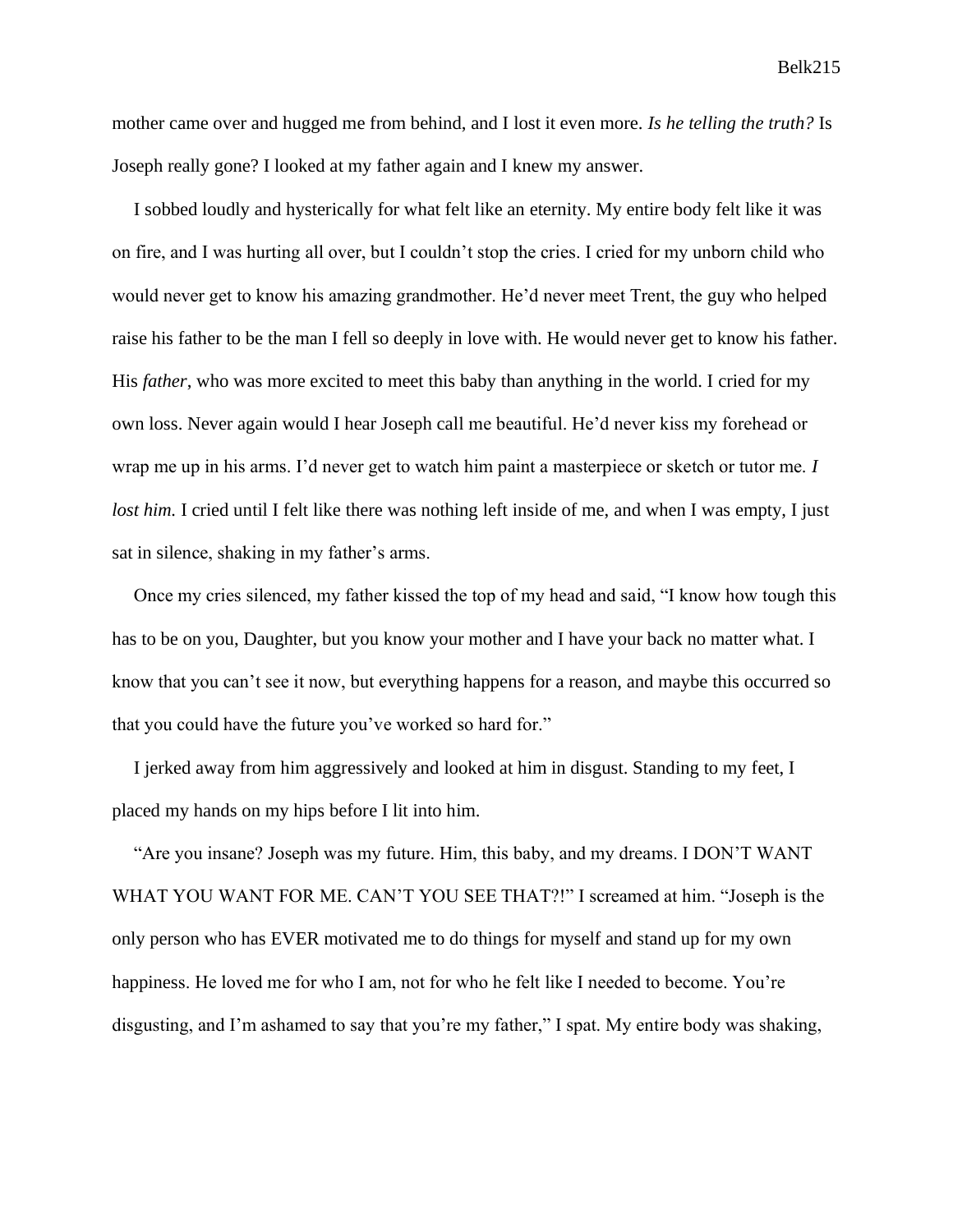and my voice trembled, but I kept my eyes on his. I wanted him to feel what I was saying and *know* that I meant it.

My dad stood to his feet and so did my mother. She looked distraught and afraid, but he looked livid.

"I'm going to excuse the way you just spoke to me, because I know that a part of you is hurting, but that will not happen again. You may not want to hear what I'm saying, but it's true. Joseph was leading you along a downward spiral and that *bastard* in your belly is evidence of it. I'm standing here offering you forgiveness and you're spitting in my face. You are not making any more decisions. We are taking care of that fetus first, and after that you are focusing on school only. Got it?"

We stared each other down for a long minute before I let out a laugh. It was low and guttural; in it was hurt, pain, mixed with the hatred that was growing inside me for my father.

"Get out." I said. It was low, but he heard it.

"I will not," he said, indignantly.

"Get. Out. Take everything that belongs to you and get out. I don't need your money, your approval, or your love. I don't need you. I don't want you either. Get OUT OF MY ROOM BEFORE I CALL THE COPS," I screamed.

He stared at me for a moment longer before saying, "I'll give you a few days to calm down," he said before walking out.

I stood there staring at the door, before my mother spoke up. With tears in her eyes, she said, "I'm so sorry this happened to you, Sweetheart."

"Me too," I said, dryly. "Goodbye."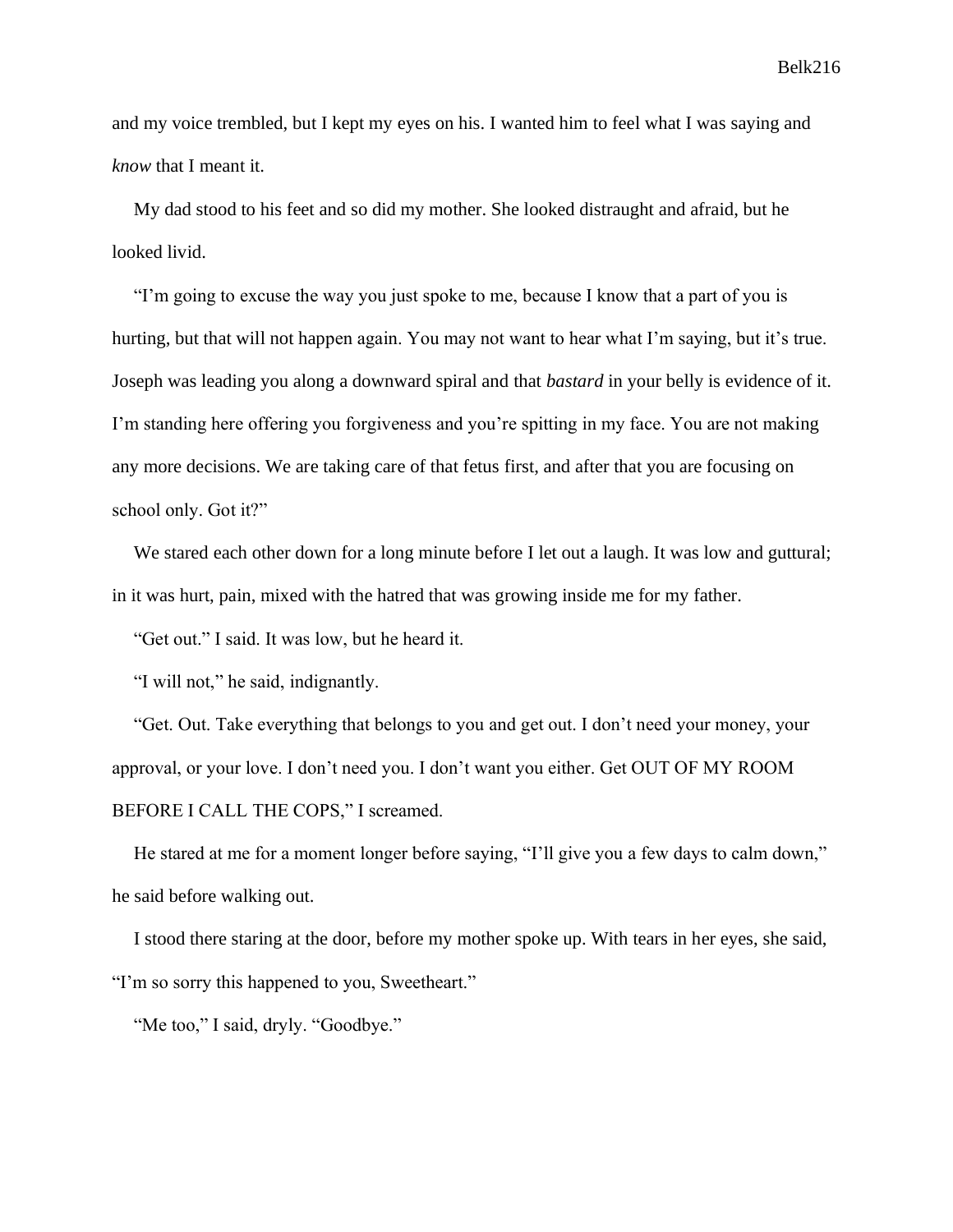Without waiting for a response, I got in my bed and pulled the covers over my head. Minutes later I heard my front door closed, and steaming hot tears ran down my face.

*God, help me.*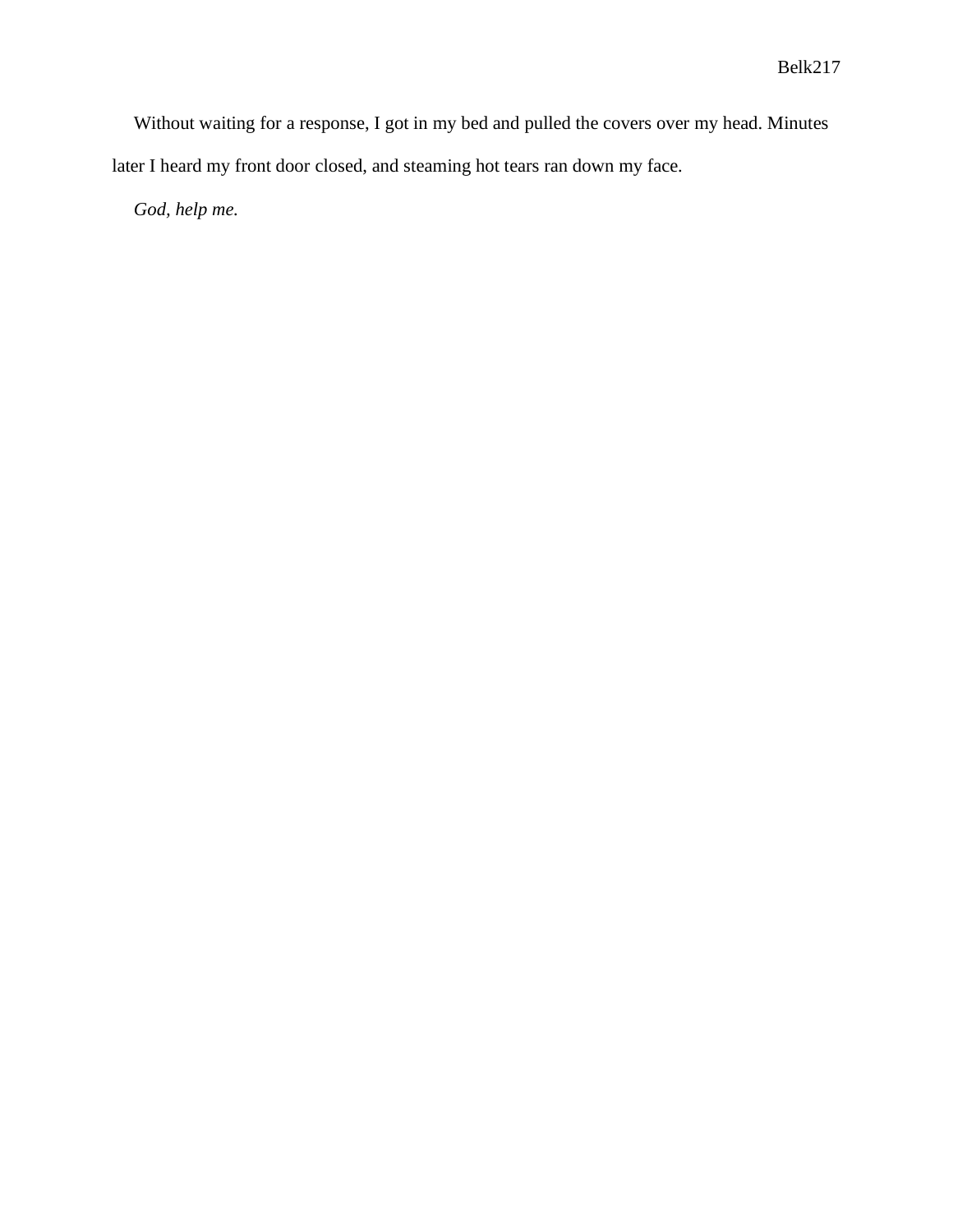### Chapter Twenty-Five

# (Denver)

It had been about two months since I lost Joseph, and I was still devastated. I stayed in bed for a full week after the whole ordeal but realized that I couldn't give up on life. I had a child to think about, and I needed to be okay for him.

## *Him.*

Last month, I found out that I was having a boy, and I was ecstatic. It was what I had been praying for. After losing the love of one's life, some people may have wanted a baby that looked nothing like their lost partner, so that they wouldn't be reminded of the tragedy. No, me though. I prayed that my son would be the spitting image of his father. I was definitely going to do my best to raise him to be just as great of a man.

Once I ended my weeklong pity party, I traveled down to Thomasville, because I needed closure. I found Red, and she informed me that my father paid to have both Joseph and JoAnna cremated. She said that he did the same for Trent and his girlfriend, but that their family had their ashes in their possession. She had the nerve to say that their deaths were their punishment for cutting her out of their lives. Red told me that she threw most of their belongings away, but that I could keep what she had left. For some reason, she kept two of his paintings, and both were of me. She was also more than happy to get rid of their ashes, so I took them and went to Savannah to spread them at the beach. Jazz came with me, and it was the closure I needed.

I began attending church again, and with the help of God, I was slowly but surely rebuilding myself and my faith. My father had cut me off financially, but I was sure that I wouldn't use his money if my life had depended on it. I successfully finished my first year of school but had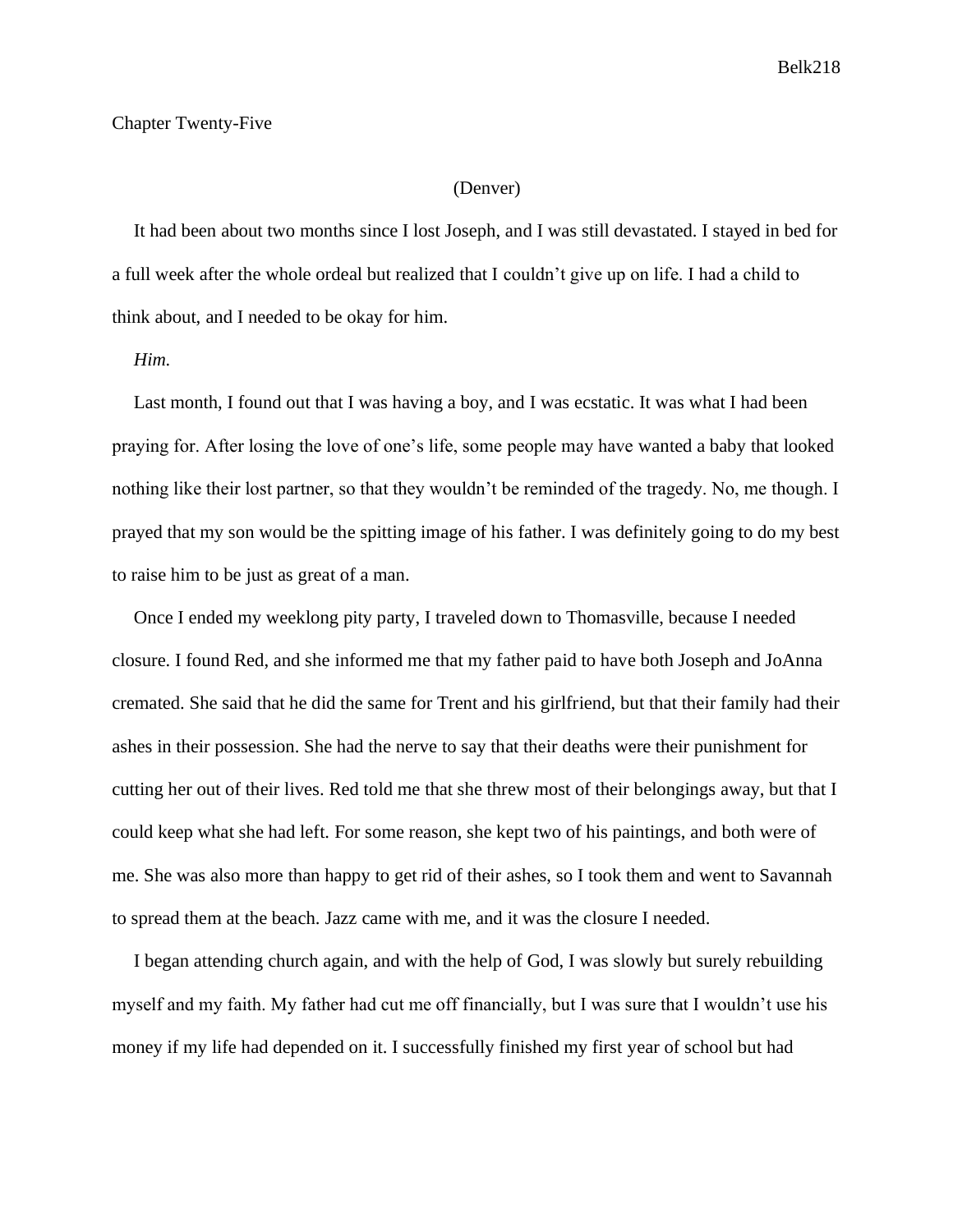Belk219

applied and gotten accepted to NYU's fashion program. My grades earned me a full scholarship, so I was excited about that.

I had been doing a lot of designing for the individuals who reached out to me on my social media app. The money I earned from those jobs was helping me a lot with my move. I set up a portfolio website to showcase my work and asked all the people I had worked with to leave reviews about my work, and it really helped out. I now had a paid internship that was going to pay for the studio apartment I had gotten near campus. New York was going to be a fresh start for Baby Joseph and me.

I rubbed my belly as I looked around my empty dorm room. I teared up as I reflected on the whirlwind of a year that I had had. I went from being a timid Physics major who didn't have the guts to stand up for my dreams, to a mature and confident Fashion major and soon-to-be mother. I had found and lost the love of my life, and I was embarking on a new journey in life independent of my parents. I glanced down at the breathtaking engagement ring on my finger. I was sure that I'd wear it forever. I couldn't imagine parting with it. I let out a sigh and stifled my tears. I had made the decision to be strong for my son. It's what Joseph would have wanted.

A knock at my door shook me out of my daydream. Frowning, I went to open it, because I had no clue who would be at my door. The movers had already gotten all of my things to transport to New York, and Jazz had moved out the day before. She and I had a tear-filled goodbye, but she assured me that she would be in New York to visit her nephew and me every chance that she got.

I went to answer the door and was surprised to find my mother. She gave me a timid smile and said, "Hey Baby, can I come in?"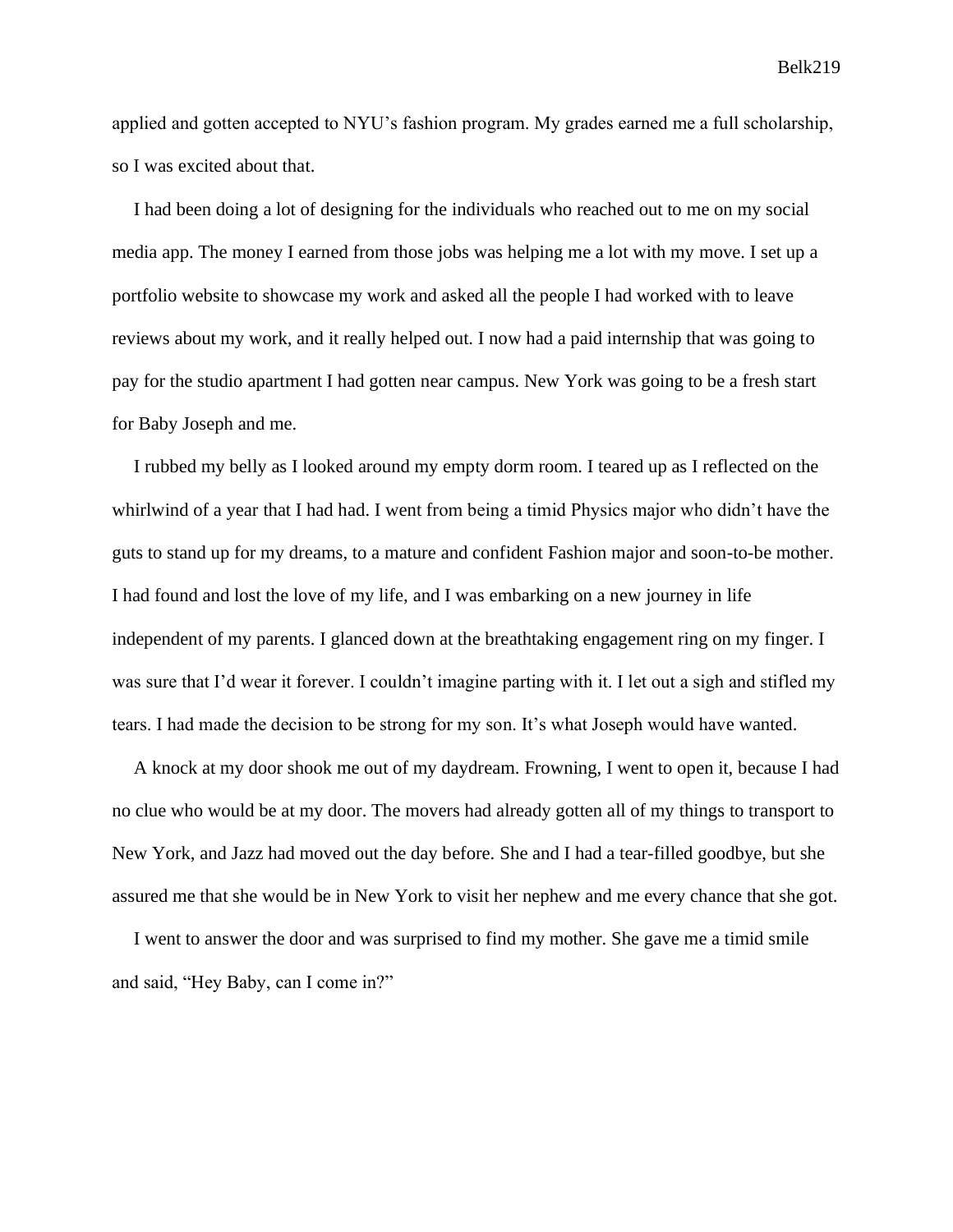I hesitated for a second but decided to step back so that she could enter. Her eyes dropped to my belly, and I began rubbing it subconsciously. "Wow. You're so beautiful pregnant," she smiled.

"What do you need?" I asked, cutting to the chase. I needed to hurry and call a car service so that I would make it to the airport in time.

She sighed, before getting to the point. "I spoke with Jazmine. She isn't very happy with me," my mom said and laughed lightly. I stood in silence, unamused.

"And?"

"She told me that you're moving to New York. Congratulations," she smiled.

"I also told her how horrible I feel about always going along with your father and not standing up for you." She took another deep breath before continuing. "I came here because I need to come clean to you, and I also want to try to make it right." *Where was she going with this?*

"The weekend that I took you to the spa, it was at your father's request. He wanted you away for the weekend, so that he could try to convince Joseph to take a bribe and leave you alone."

"What?" I whispered in disbelief.

"I felt awful about the entire thing, but it didn't stop me from doing it. For that I do apologize. Anyway, messing your phone up wasn't an accident. Your father needed to cut off your access to Joseph until he carried out his full plan," she explained. I felt a tightening in my chest at what I felt like she was insinuating.

I swallowed hard. "Are you saying that your husband has something to do with Joseph and his family dying?"

If that's what she was saying, then I was going straight to the police. My father would rot in jail for this.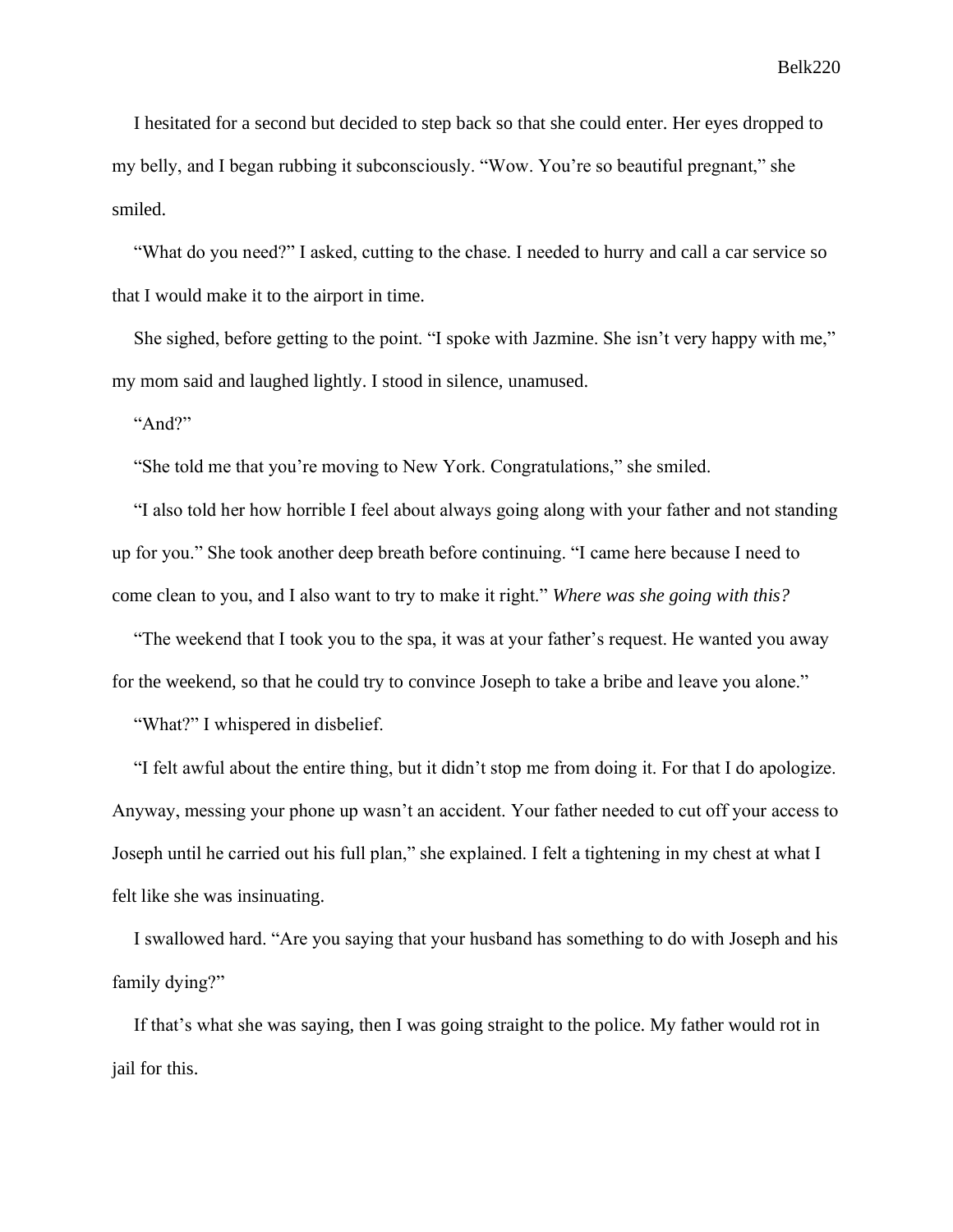She looked genuinely horrified. "Oh no. God no! He never even got to present the idea to Joseph. He went to his apartment to talk to him, but he wasn't there. He tried to track him down, and that's how he learned about what happened to him and his family. Your father is a lot of things, but he isn't a murderer."

I looked into her eyes and saw the sincerity within them. I also didn't think my father would resort to murder. Bribing sounded like it was more his speed.

"Why are you telling me this?" I asked. All I wanted to do was try and move forward so that I could make a good life for my son.

"I'm telling you because I needed you to know that I'm sorry that I never chose you. I let your father and his intimidation tactics keep me from standing up for my own daughter. I'm done with that. I'm divorcing him, and I very much want to be a part of you and my grandson's life. I know that it may take a while for you to forgive me, but I will wait as long as it takes. I will do whatever I need to do to prove to you that I will choose the two of you from this day forward."

She had tears in her eyes, and I felt that she was being sincere, but I had no tears to shed on this situation. If she was divorcing him, then that was good for her. Maybe one day I'd be ready to let her back in, but today was *not* that day.

"I need some time, but I'll think about it," I told her.

"Thank you," she whispered.

"Well, I need to get going, I have a flight to catch," I told her.

She wiped her tears and smiled sadly. "Oh, of course. Before you go, though, I wanted to give you this."

She reached in her purse and pulled out an envelope.

"What's that?" I asked, glancing at it.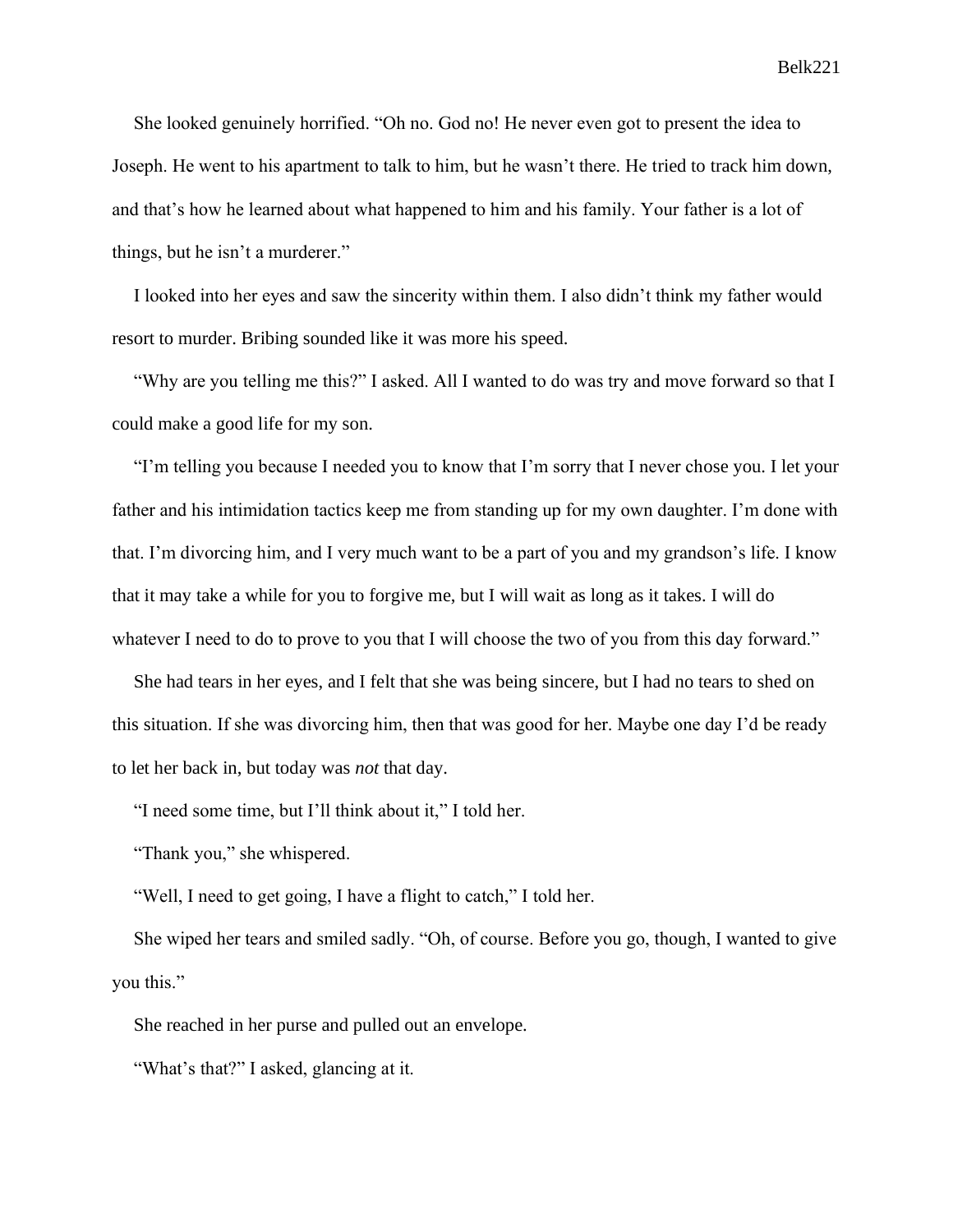"It's my gift to you and my grandson. Hopefully it will help you on your journey," she said.

I opened it and took out the contents. There were bank documents transferring a checking account she owned to my name. There was also a debit card. I looked at it and saw that it had my name on it. I looked at her in confusion. "You're giving me a bank account?"

"With two million dollars in it. I've been putting money in this account for years, just in case I had the courage to actually leave your father. I always had your name on the account, but yesterday, I signed it over completely to you. All I need you to do is sign here," She pointed at a blank line at the bottom of the page. I continued to stare at the document, before looking up at her.

"Mom, I can't take this," I said, putting the contents back in the envelope. "If you're really divorcing him, then you should keep this to start a new life. I'll be fine." I tried to hand it back to her, but she shook her head.

"No, I don't need it. Our prenuptial agreement had an infidelity clause. I hired a private investigator and got all the evidence I needed. I'm getting half," she chuckled.

I laughed and said, "Good for you."

"It is good for me," she said. "So, sign the paper and take the card. It's the least that we can do."

I thought about it for a second longer before I opened the envelope again and walked to the counter.

"Do you have a pen?" I asked my mother. She grabbed one out of her bag quickly and I signed before handing the papers back to her. She shuffled through them and handed me two of them.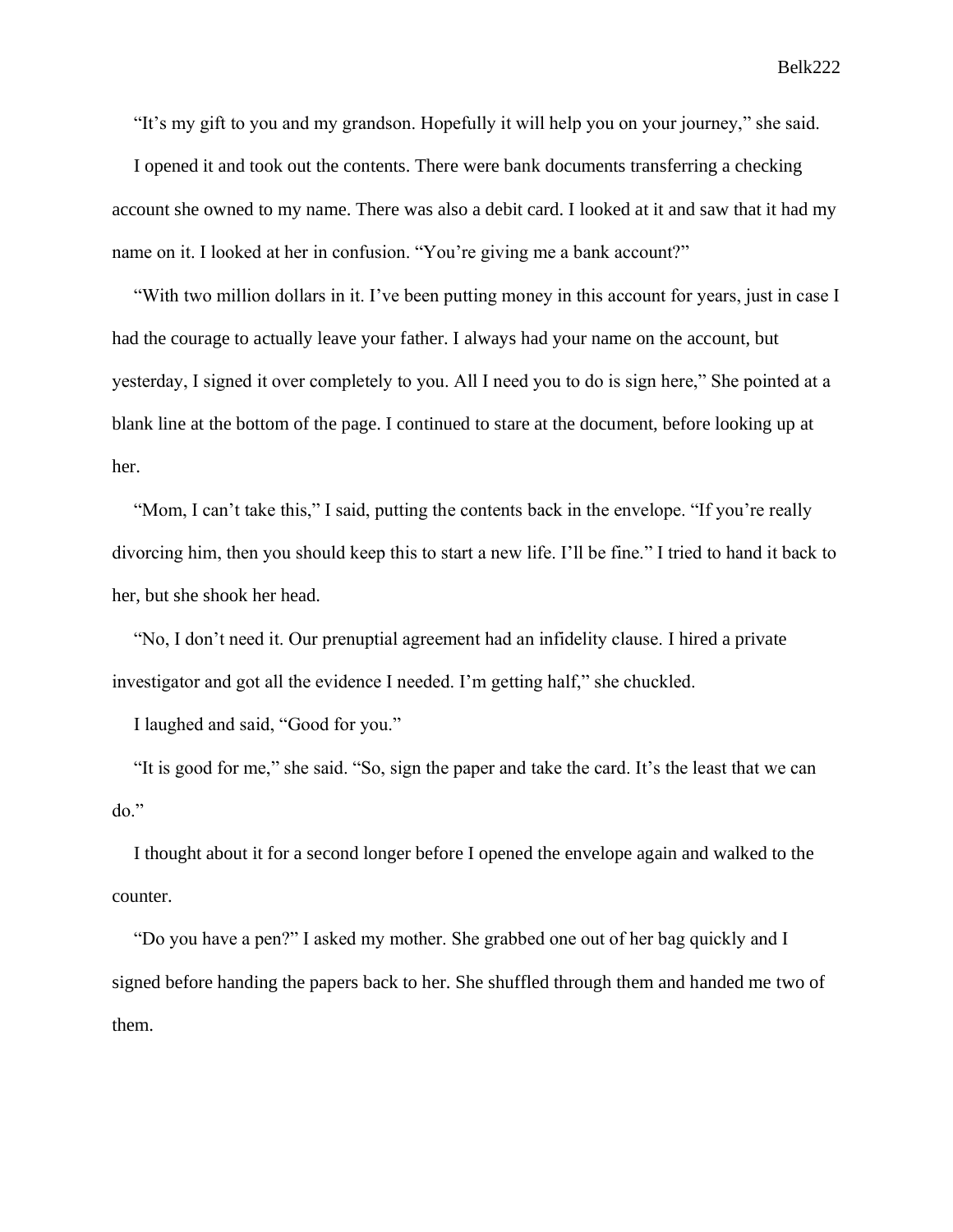"Here's all the account information so that you can set up online banking and things like that."

"I really appreciate this, Mom. I have to go though, so that I don't miss my flight."

"Okay, Sweetheart. Have a safe flight," she said. She smiled, but I could still feel her sadness. I sighed and pulled her into an embrace.

"Let's walk out together," I said. Her smile brightened a bit at that statement, and I smiled back. I wasn't all in, but if she truly wanted to repair our relationship, then I wasn't about to deny my son the opportunity to have a grandmother.

Once we made it downstairs, my mom offered to drive me to the airport. I accepted, so that I didn't have to wait for a car service to arrive. Once we got there and said our final goodbyes, I headed into the airport excited about my next chapter in life.

It wasn't going to be picture perfect, but for my son's sake, I'd make sure it was close.

## (Joseph)

"Joseph, do you have a minute to chat?"

I was in the Academy's gym running on a treadmill but slowed it to a stop when I heard my name being called. I stepped off and turned around to see Agent Cheevers leaning against the weight rack. He was in an all-black tailored suit, just as he had been every other time that I had seen him.

I reached my hand out and he shook it firmly. "How are you, Agent Cheevers?" I asked.

I'd been at the Academy for about three months for my internship. We had just finished up the last week earlier today, and I was waiting to learn whether or not I'd be offered an invitation to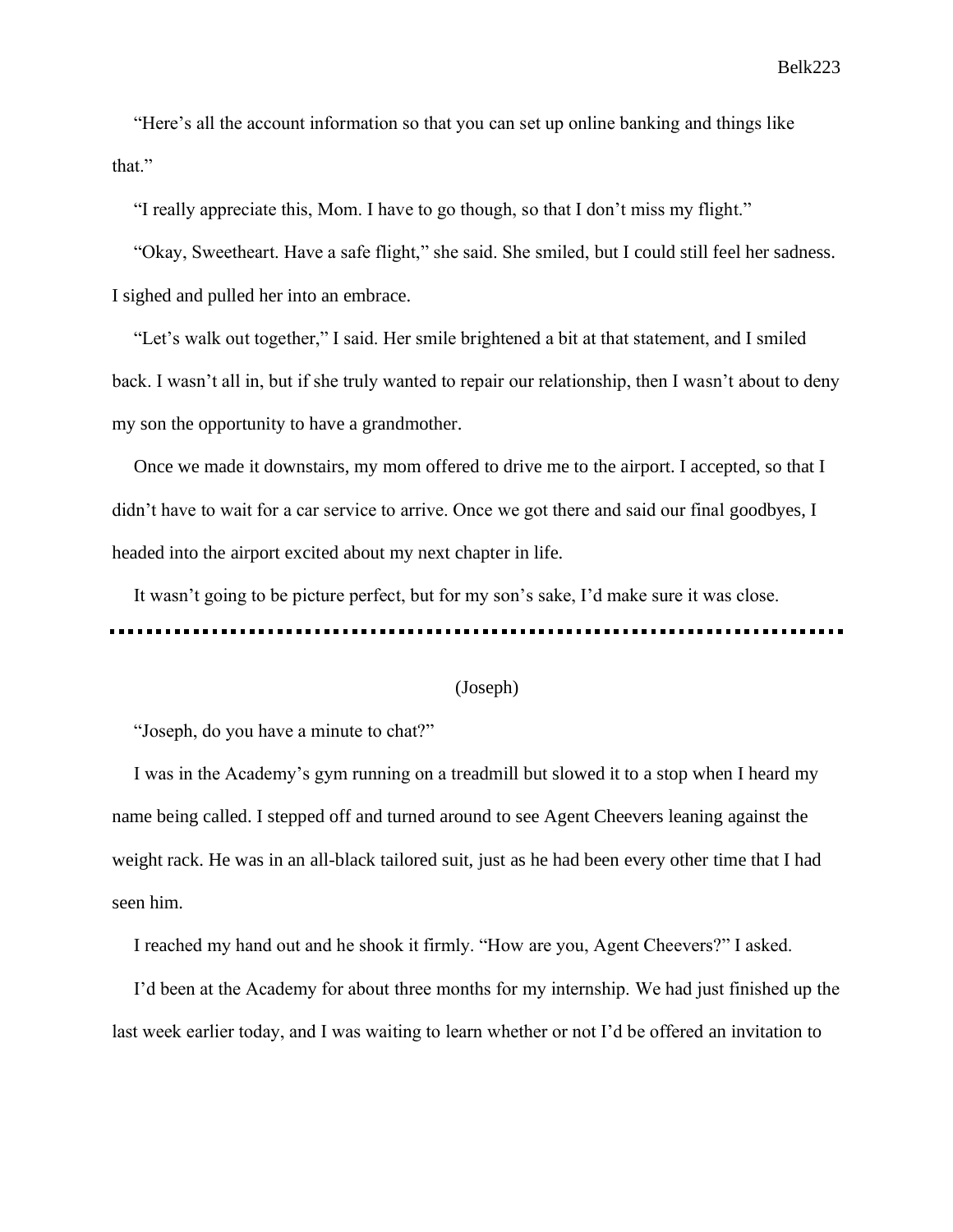Belk 224

the FBI Academy. I was hoping that I would because I thoroughly enjoyed my internship experience.

"I'm well, how about you? From what I hear, you're doing great," he said and smiled.

Every intern was assigned to a different office, and unfortunately, I didn't get to work directly with Agent Cheevers. He checked in on me when he could, but for the most part, I hadn't seen him a lot.

"Yes, I'm good. I've learned a lot, that I know I'll be able to utilize in whatever is next for me."

"What do you want to be next for you?" he asked.

I thought about how I should answer him, then I decided that honesty was the best way to go.

"Honestly? I'd like to be here. I always wanted to make a difference and I've always loved

understanding the way the mind works. I know that I could do both of those things here."

He smiled with pride and said, "I think that we might be able to make that happen."

I looked at him and grinned. "Seriously?"

"Seriously. Your supervisory staff have been raving about you. They said that they hadn't had an intern as good as you in years. This is your official offer to train at the Academy. You make it through, and you'll be placed into a unit. How's that sound?" he asked.

Was he kidding? That sounded like a dream.

Aloud I just said, "That sounds good."

He gripped my shoulder then patted it a couple of times and said, "Good. You'll have a little time to yourself before training begins, so go spend time with your family and wait on the call," he instructed.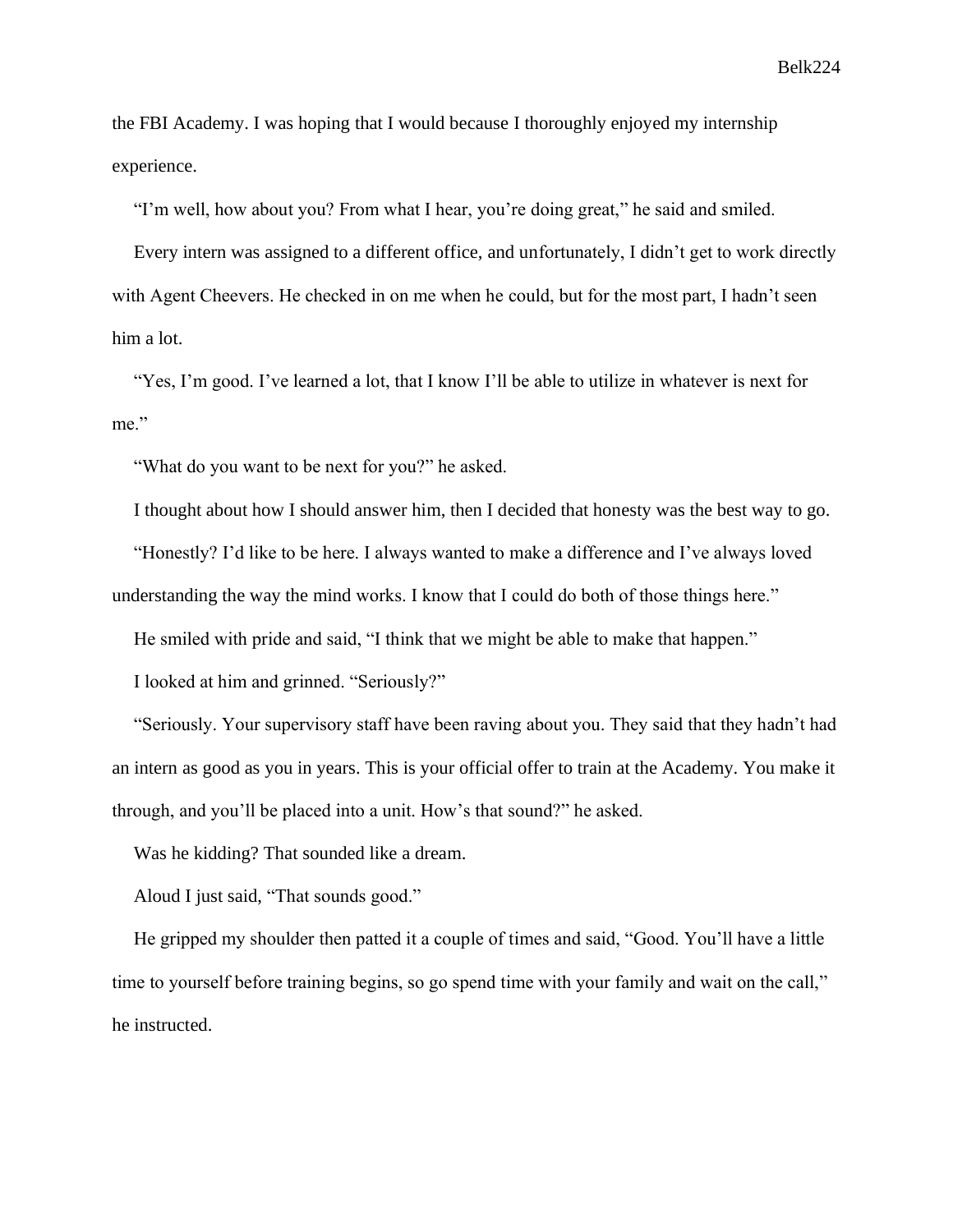"Thanks, I will," I said. He walked away, and I gathered my things to leave. I couldn't wait to go home and tell my mother.

"Wow son, that's exciting. When do you start?" Trent asked. We were at one of our favorite Virginia steakhouses sharing a meal together. I had just told them about my FBI Academy invitation.

"I'm not sure," I said. "He just said that I'd have a little time to myself."

"Well good, because you've been too busy lately, you need some time off," JoJo said.

"I know that's right, we haven't seen you in three weeks," Mya added.

I laughed and nodded. The internship was rigorous, and the hours were extensive, but I was studying interesting cases and working on meaningful projects, so it had been worth it. My family and I had adjusted to Virginia pretty well. At first, I found myself apologizing to the three of them constantly. If I hadn't gotten involved with Denver, they wouldn't have had to uproot their lives and start over in a new place.

They continuously assured me that they didn't blame me at all, and that the fresh start was exciting for them. Cartwright kept his promise and had everyone living comfortably. Trent and Mya shared a three bedroom two and a half bath town house, and so did JoJo and I. JoJo had basically been living alone because I had to stay in a dorm at the academy, but now it looked like I would be able to stay there with her for a little while.

Mya had just paid the down payment on a property so that she could start her law practice in Virginia, and Trent was renting a space to open up a tattoo parlor here. He was still getting the equipment that he needed, but everyone was going to be up and running in no time. JoJo had studied hard for the GED and passed it with flying colors. Now, she was preparing to start her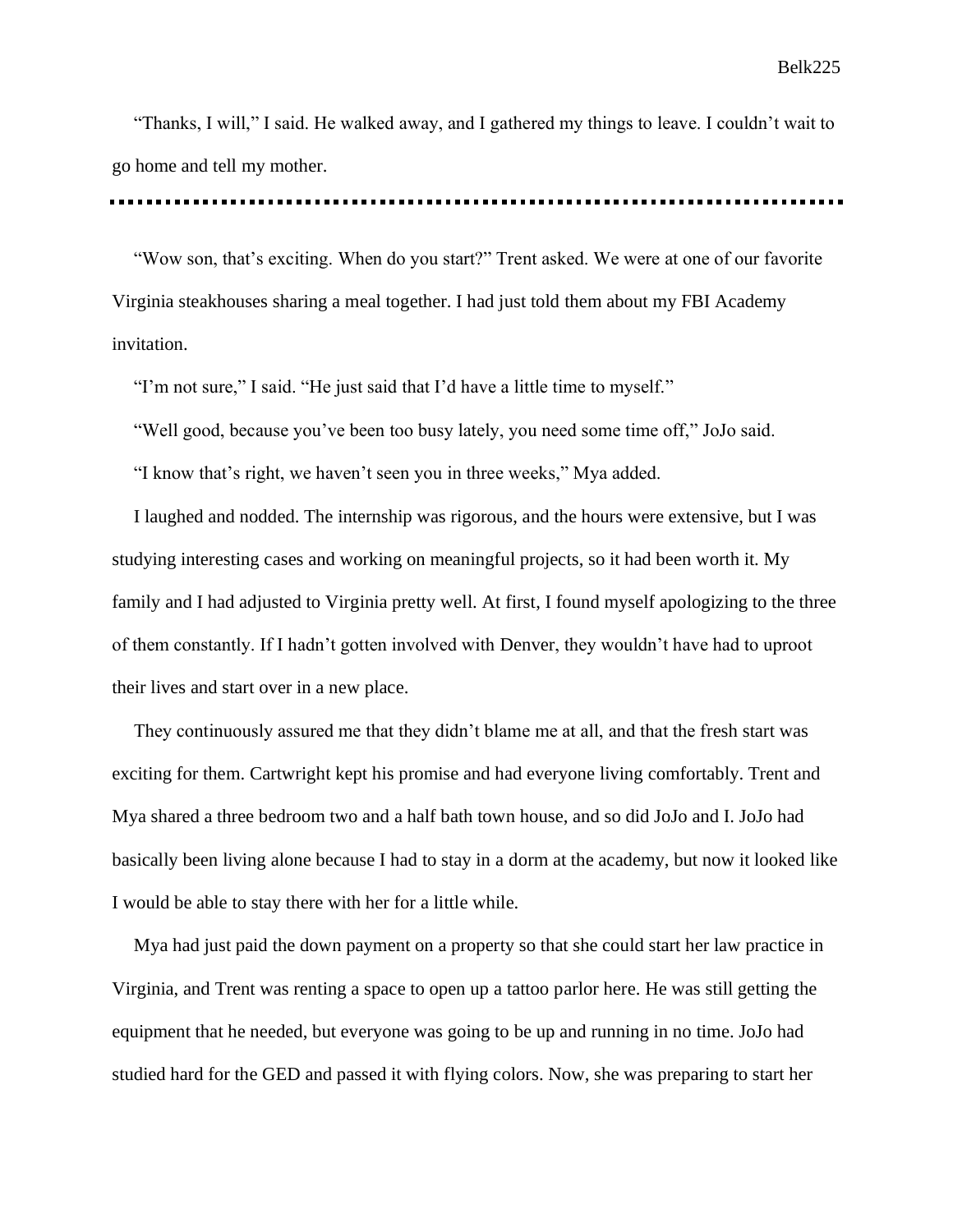first semester of school. She was entering an associate degree Nursing program and I was proud of her. Despite all the turmoil that came out of this situation, the blessing was that all of us had an opportunity to do big things.

I was still on my faith journey and had even found a church home here. I thought that I would have been done with God after my situation with Denver and her family, but for some reason, my heartache drew me closer to Him. I remembered what I learned about suffering, so I felt confident that He was stretching me again. Plus, after seeing all the good that had come out of our move, I couldn't deny that it was all thanks to Him. I hadn't heard anything from Denver, and honestly, was happy about that. I was working on forgiving her in my heart, for my own sake, but I hadn't quite gotten there yet. I mourned the loss of my unborn child every day since I found out that I had lost him. I wasn't sure how long it would take for me to be okay with what happened, but I was trying to grow and evolve daily.

The server brought the check that Trent requested, and he paid in cash. After thanking Trent for the meal, JoJo and I headed home in my car.

"I'm so proud of you, Sweet Boy," she said softly.

I glanced at her and she had a smile on her face.

"I'm proud of you," I said to her before refocusing on the road.

"How are you doing, though?" She asked with concern in her tone.

JoJo asked me the same question every couple of weeks. I had been in a dark place for about two weeks after we moved here. In a lot of ways, I had transitioned back into the little boy who refused to talk and stayed locked away in a broom closet. Once I realized that my behavior wasn't going to change my circumstances— and that it was hurting the people who loved me the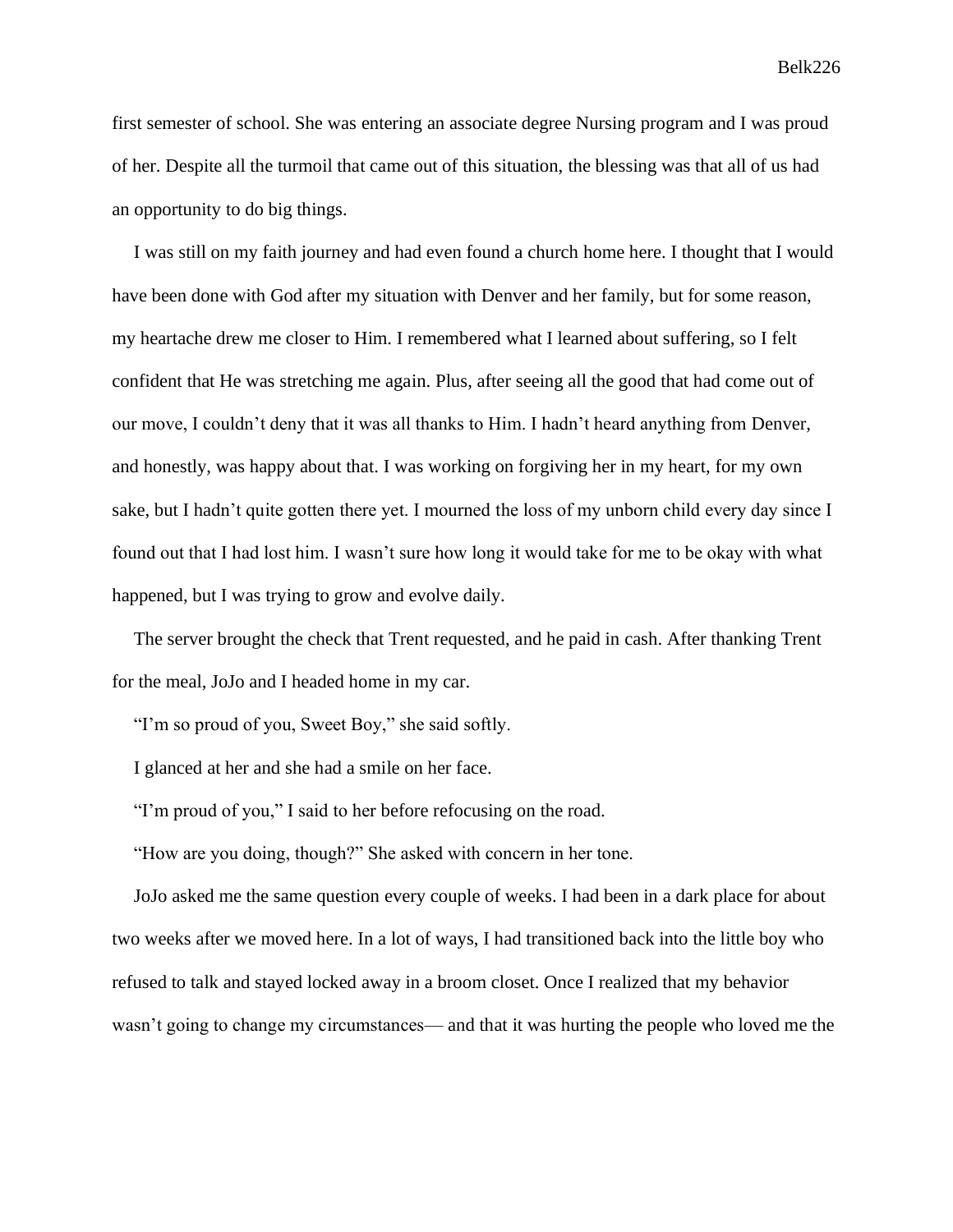most— I worked hard to snap out of it. I understood her concern; she just didn't want me to slip back in that place.

"I'm good, JoJo. I promise," I assured her.

She was silent for a minute before she said, "Okay."

We were silent for the rest of the drive home. Once we arrived, she went straight to her bedroom, and I went to the guest room. JoJo had transitioned it into a mini art studio for me, and even though I hadn't used it since we moved, I appreciated the gesture. I hadn't painted since the last portrait I started of Denver. It was unfinished, and tucked away under my bed, but for some reason I couldn't part with it. I hated leaving art unfinished, but I also couldn't bring myself to look at the painting. I didn't know if I would ever be able to complete it, but I kept it just in case.

I set up a blank canvas and started sketching. When I started, I didn't know what I was going to create, but as I continued making lines on the canvas until the picture became clear. I wasn't sure how many hours had passed by, but I didn't stop working until the portrait was complete. I stood and took a step back to admire the piece, just as the door opened and JoJo stepped inside.

She was smiling at first, but then she frowned, and looked a little worried.

"What's wrong, JoJo?"

"That's what I was about to ask you," she said.

"Why? I'm good."

She walked over to me and touched my face lightly with her fingers. Then, she held them up for me to see, and they were wet. "You're crying, Sweet Boy," she whispered.

*Was I?*

I quickly wiped my eyes and cleared my throat. "I didn't realize," I said.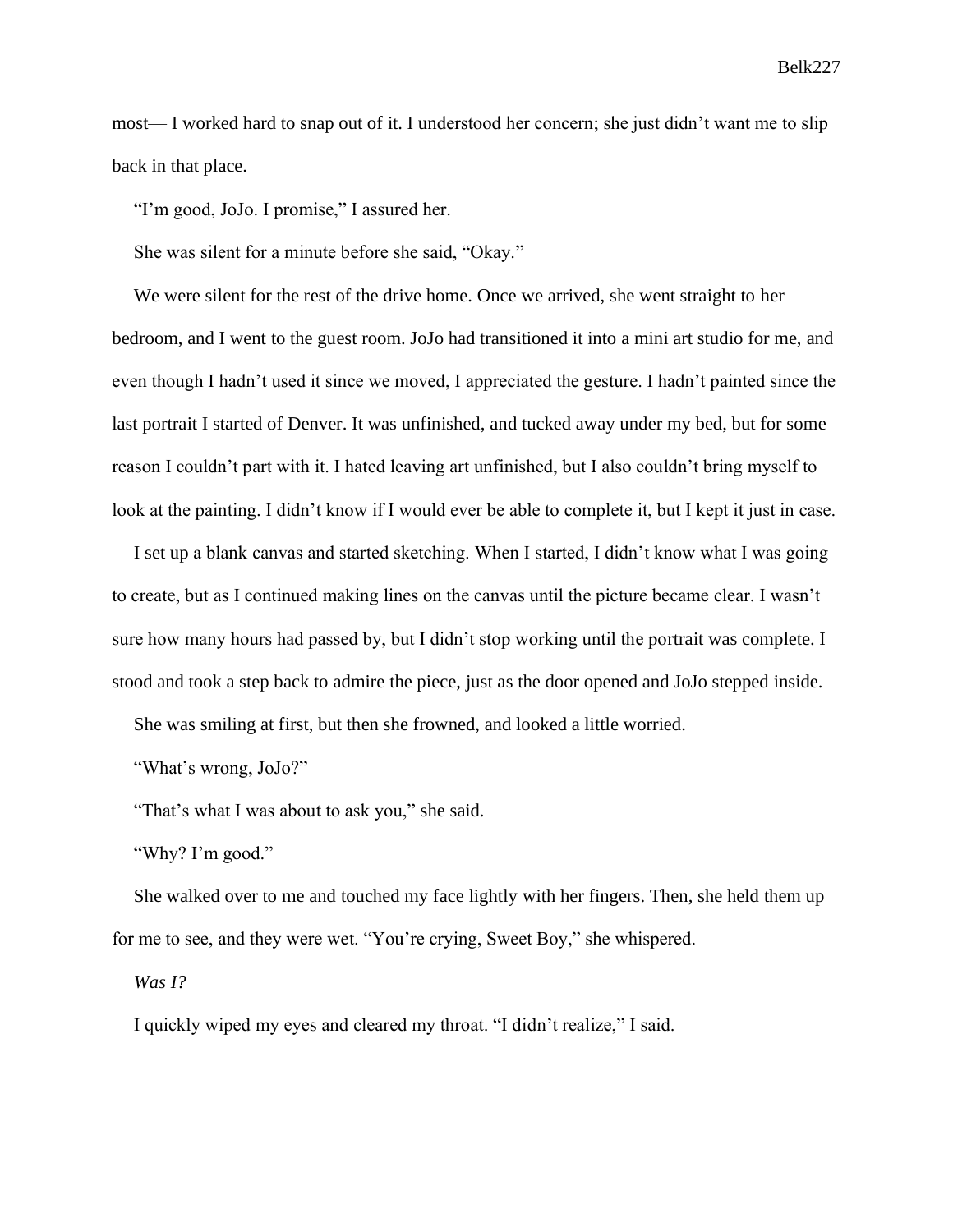She turned to my canvas and tears welled in her eyes too. We both stood there for a moment, admiring the art in silence.

Finally, JoJo said, "He's beautiful."

The painting was a miniature version of myself. The young boy I painted looked to be about three or four years old, and he looked just like me. I knew it wasn't a self-portrait, though, because this boy had Denver's hazel eyes. *My son.*

My chest tightened and the familiar feeling made me cringe. I wasn't doing this. Not today.

"I'm going to take a shower," I told JoJo.

"Okay, Sweet Boy," she said, barely above a whisper.

I left the room silently and headed for the shower. While I was in there, a few more tears escaped, but I tried not to dwell in the sad place I was finding myself in.

Once I was done and dressed, I sat on the edge of my bed with my head in my hands. I let out a heavy sigh and prayed silently.

*Lord, I'm struggling. I want to be okay, but valleys seem to keep finding me. I appreciate everything You've been doing for my family and me, and I swear I'm not trying to question Your plan. I've gotten enough advice against that, so I'll just ask You humbly to make it clear to me. If You're not ready to remove the hurt from my heart, show me what to do with it. What else do I have to gain from this experience? I promise I'll do whatever you say. Please just make the call, I swear I'll answer.*

With that, I got in bed and tried to get some rest. I'd been in some rough spots in my life, and this may have been the roughest, but this time I had something that reassured me that I would come out of this better than ever. I had *faith*.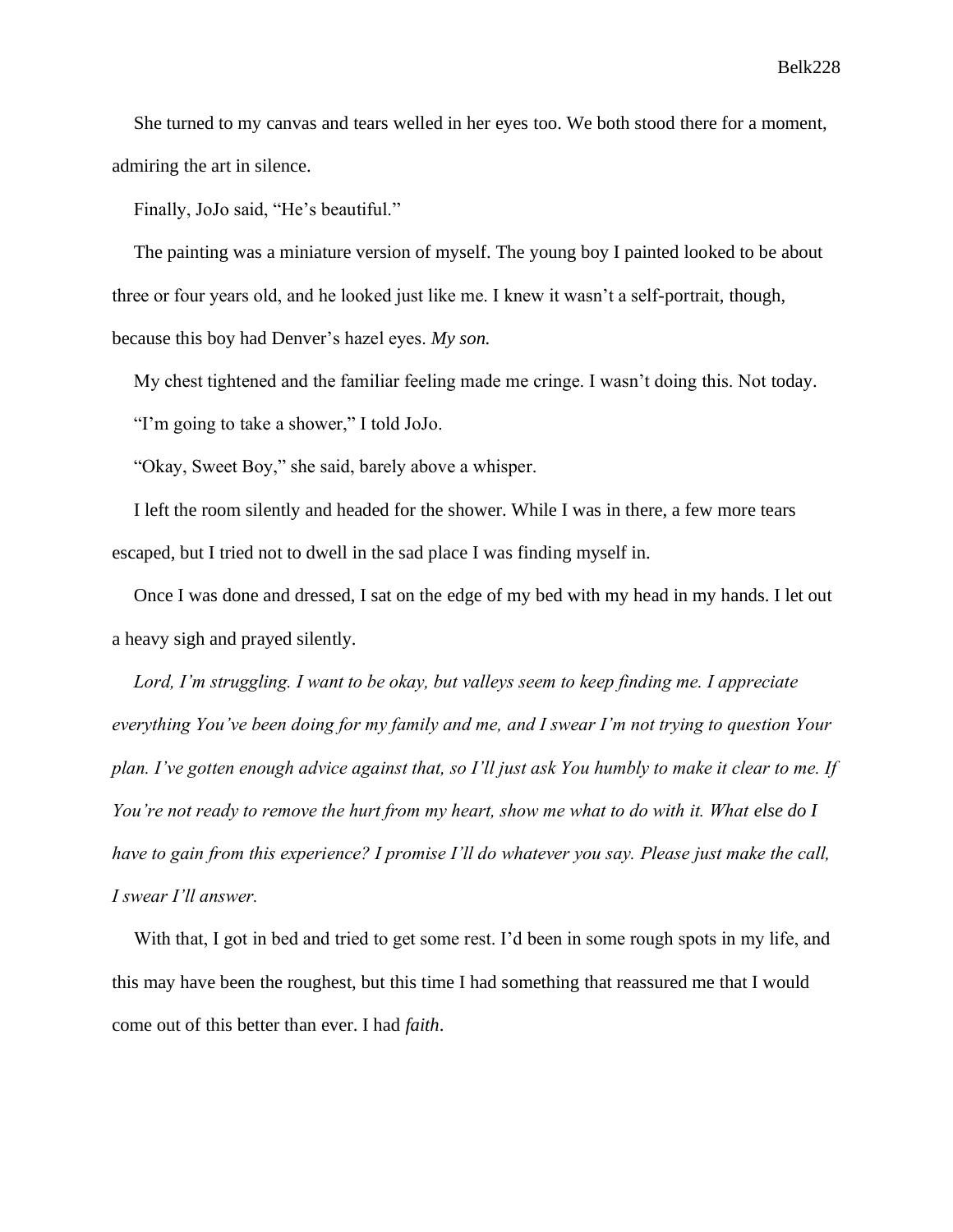## Epilogue (Five Years Later)

## (JoAnna)

"Can we stop to get something to eat? I'm hungry, Ma." Joseph said.

My heart warmed the same way it always did when he called me *Ma*. Four years ago, he had come into the kitchen and randomly asked if I thought it would be weird for him to refer to me as his mother. I told him that I was his mother, so I didn't think that anything was better. To that, he replied, "Okay, *Ma*." Ever since that day, it was what he called me.

"Boy, you're an FBI agent, walking a couple of blocks should be nothing for you," I teased.

"It's been more than a couple of blocks, and I shouldn't have to work too hard during my vacation time," he said and smiled.

I was so proud of him. He had been a Supervisory Special Agent for four years and had had a pretty successful career thus far. He worked extremely hard, and it didn't go unnoticed by his superiors. They forced him to take the next month off, because in the years that he had been there, he never took a vacation. Since I had the week off from the hospital, he and I took a trip to New York, because I had been wanting to come here for such a long time.

We were currently in Downtown Manhattan walking around and doing a little shopping. We had been at it for about an hour, so I agreed that we needed to take a break.

"Okay, look up a place to eat nearby," I told him and kept scanning the shops, trying to choose the one I wanted to walk in next. We kept walking and the name of a store caught my eye.

# *JoeC's Fashion Emporium*

"I found a burger joint. It's a few feet away," Joseph said, with his eyes still on his phone's screen.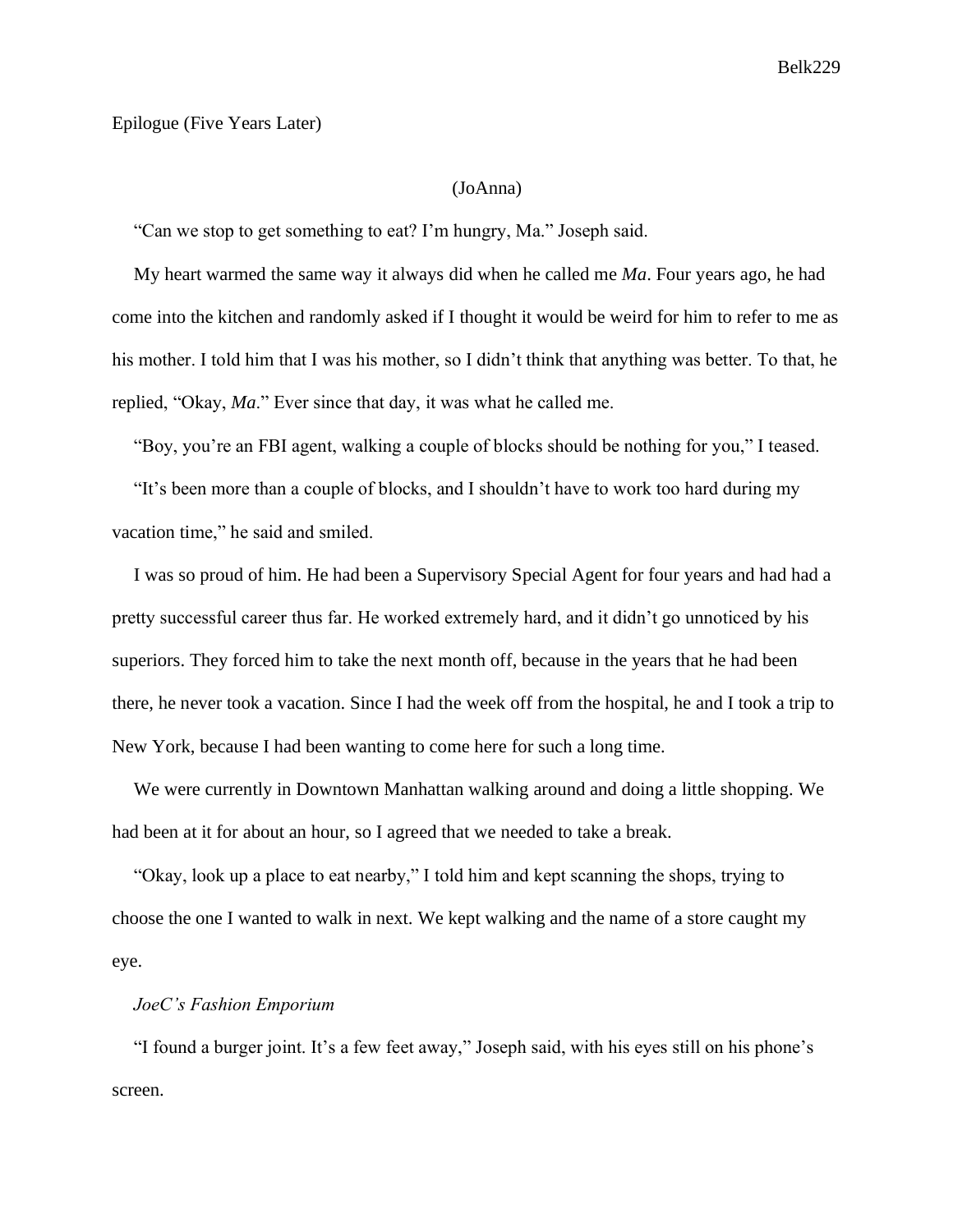"Let's go in there first," I said.

He groaned. "Where?" He asked, annoyed. I laughed at his dramatics.

"Right there," I pointed to it. "Come on, we gotta go in. It's literally named after you," I said.

"My name is Joseph Crews. Not JoeC, or however you pronounce that," he said. "You have

about five minutes in here before I leave you, Ma. I mean it."

I rolled my eyes and grabbed his hand, dragging him into the store. "Fine."

The store looked a lot bigger on the inside than it seemed on the outside. Looking around, I knew that I was going to buy something. The pieces were gorgeous. I walked around and stopped in the dress section. I needed something to wear to Joseph's recognition dinner. He had played a major role in closing a high-profile case a few weeks ago. His unit was having a surprise dinner in his honor, and had called to invite me, Trent, and Mya. I was excited about it.

Just as I had gotten my hands around the hanger of a beautiful emerald green dress, something bumped against my foot. I looked down and saw that it was a football, then I heard tiny footsteps quickly approaching. A young boy appeared from behind the blouse rack. His head was down like he was searching for something on the floor. I picked up the ball and said, "Hey Sweetheart, is this yours?"

I smiled as he looked up, but when his eyes met mine, my smile dropped, and my eyes grew wide. *I know this face.* I *made* this face.

"Yes ma'am," his sweet little voice replied. He looked a little scared, and then I realized that my facial expression probably didn't seem friendly at all.

I smiled and bent down to his level.

"Do you like football?" I asked. He searched my face for a second, but eventually smiled and replied, "Yes ma'am."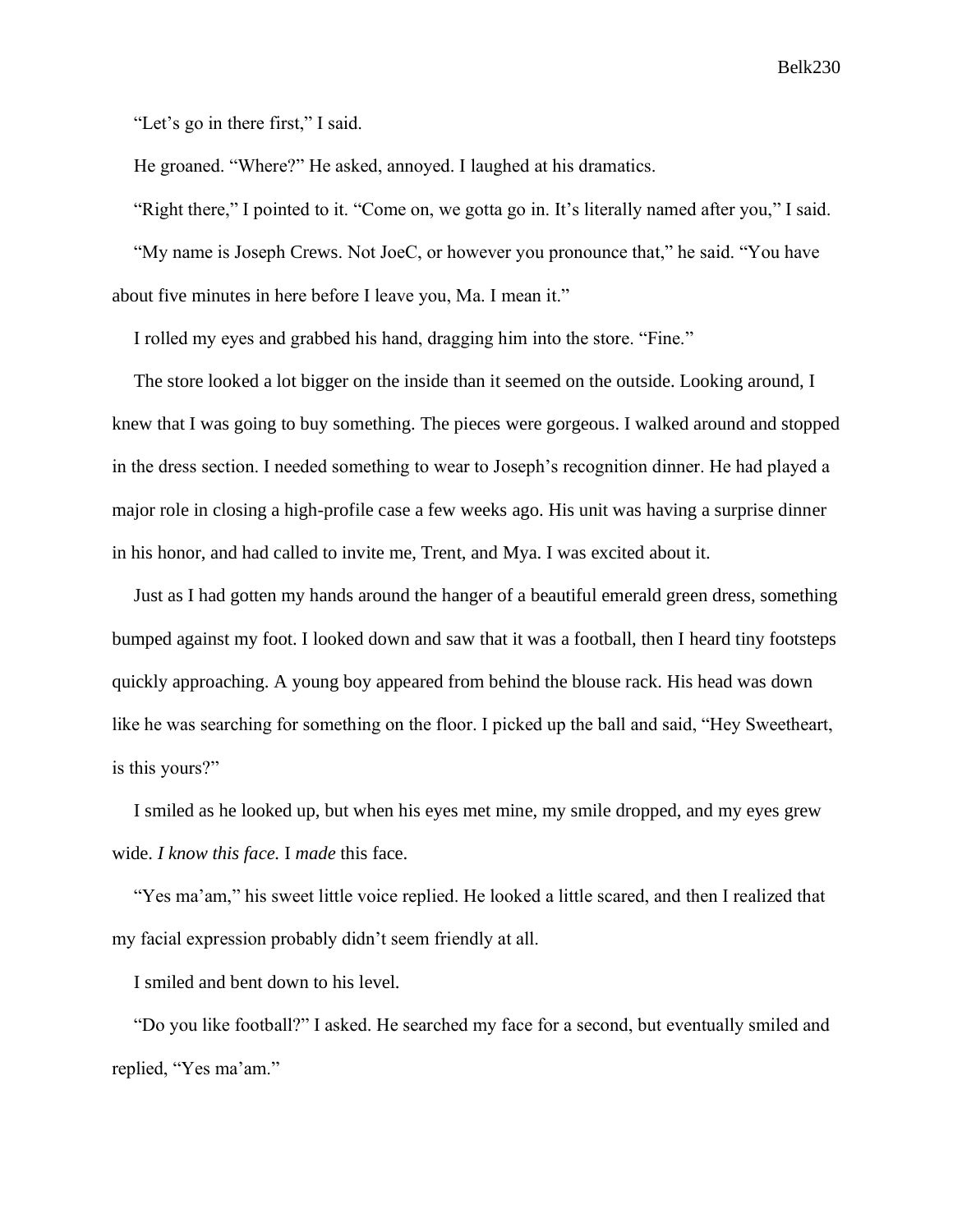"Awesome, so do I. I'm JoAnna, it's nice to meet you." I said and stuck my hand out. He surprised me by giving me a quick hug. When he released it, he said, "I'm Joseph, but my mommy calls me Two."

I tried to keep my composure, but I felt tears well in my eyes when I said, "Does she? That's a really cool nickname. Is your mommy here with you?" I asked. I needed to see his mother. I was sure that this little boy's face, his name, and the name of the store were all just coincidences, but I *needed* to be sure.

"Yes ma'am," he said. Just then I heard a familiar voice call his nickname. "Two? Two! Where did you go?"

"Right here, Mommy," he called back. He started walking toward his mother's voice, and I followed with my heart racing. I was determined to see his mother's face. Once I caught up to where the little boy had gone his mother was bent down rubbing his head. I couldn't see her face, because it was nuzzled against his, but that gold curly hair gave me all the confirmation I needed. She raised her left hand to stroke the young boy's hair, and on her fourth finger was the same ring that my son had sent me pictures of five years ago. The one he said was *perfect*.

Just as I was about to call her name, I heard Joseph behind me.

"Ma, I gave you fifteen minutes, let's go," he said firmly. I couldn't even respond to him because I was frozen in that spot. Staring. Joseph's voice caused the little boy and his mother to look up. When they did, Little Joseph smiled, while his mother dropped the football that she was holding and covered her mouth with her hands. She looked at me for a long while, before she looked past me, and tears welled in her eyes.

*Joseph*.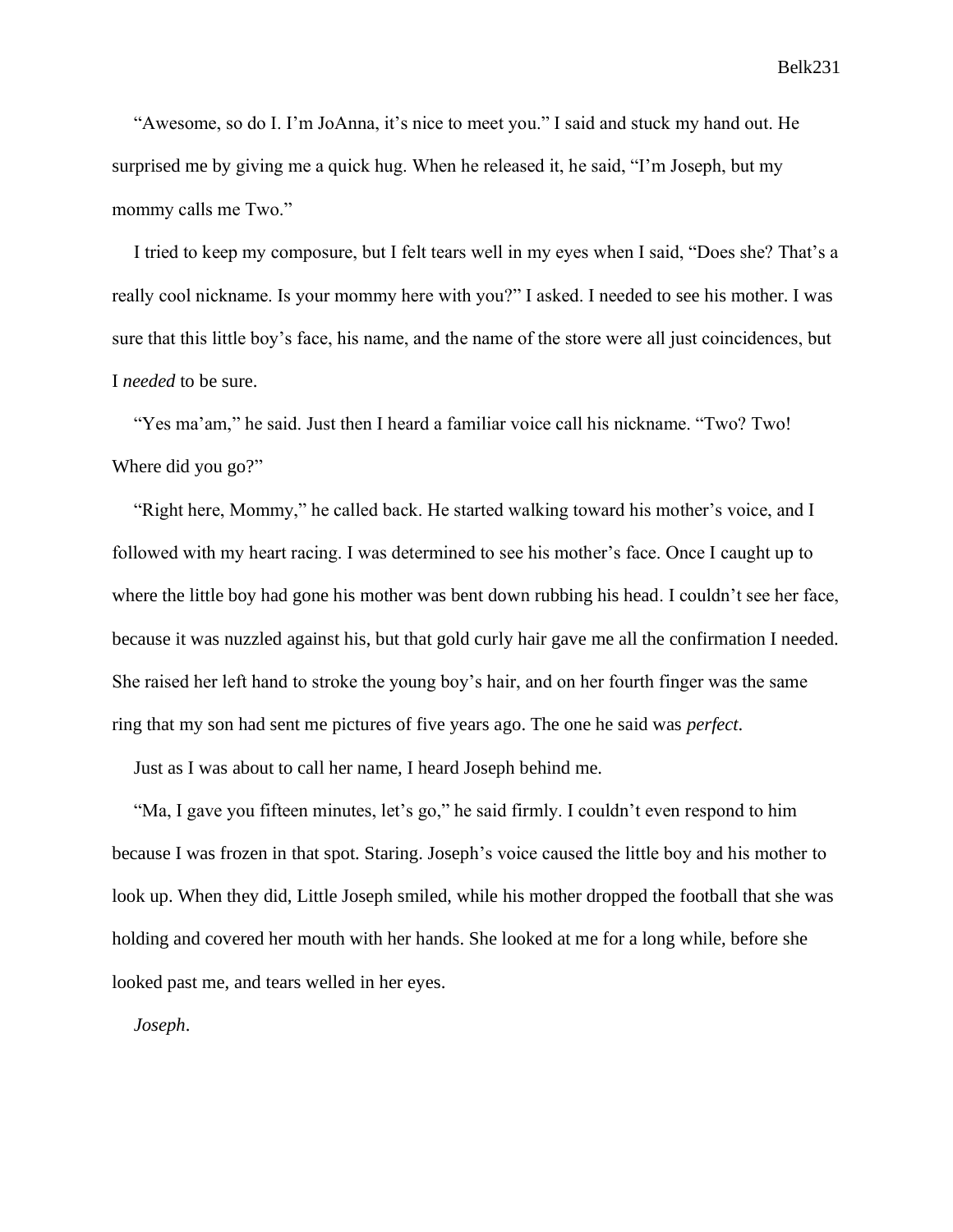I turned around to see if my son was looking our way, and realized that he was standing right behind me, and he was frozen also. His eyes were glued on the little boy, and they didn't waver until the woman whispered, "Joseph?" Joseph looked at her just as the little boy said, "Yes ma'am?"

A single tear ran down my son's cheek and I rushed to his side to hold his hand and comfort him. Joseph wiped the tear and cleared his throat. After what seemed like forever, he finally said, "Denver."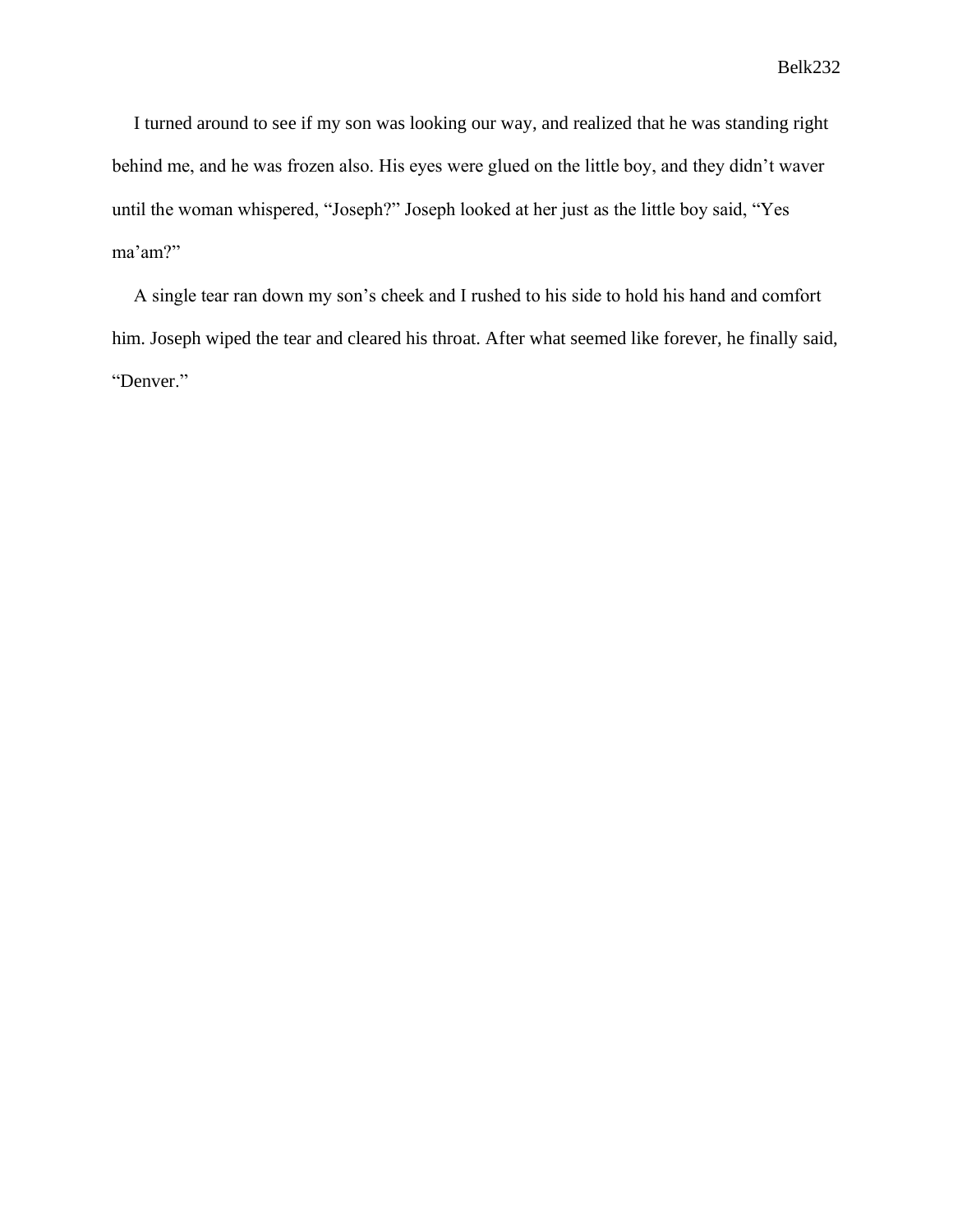### *Annotated Bibliography*

Austen, Jane. *Pride and Prejudice*. Random House, 2008.

Pride and Prejudice is a romance novel written in the  $19<sup>th</sup>$  century. The novel is unique because it confronted the societal norms of women needing to find husbands. This story contributed to my research on happily ever after endings in romance literature.

Brown, Nikki. *Beautiful Mistake: The Rise and Fall of the Barnes Brothers*. Supreme Works Publications, 2017.

This is a romance fiction novel featuring African American brothers Kayson and Jaako Barnes. Jaako's complacent relationship with his girlfriend Krista inspired the dynamic between Denver's parents, Carlton and Charlotte Cartwright. They endure many challenges while balancing running their family's business and their love lives. They are at a standstill in their relationship but are too afraid of change to leave each other.

Brown, Nikki. *Messiah & Reign*. Supreme Works Publications, 2020.

Messiah & Reign is a romance novel that spotlights two couples. The heroes in the book are cousins, and the heroines are sisters. Reign's character inspired Jazmine in my manuscript. Like Reign, Jazmine is a bold, confident individual who always speaks her mind.

Charelle, K. *You're my Reason*. Supreme Works Publications, 2021.

You're my Reason is a romance novel that is a part of a three-part series. The story mildly influenced the flow of my manuscript. I gained insight into how to divide the sequence of events between multiple novels to keep the readers intrigued enough to read the next book.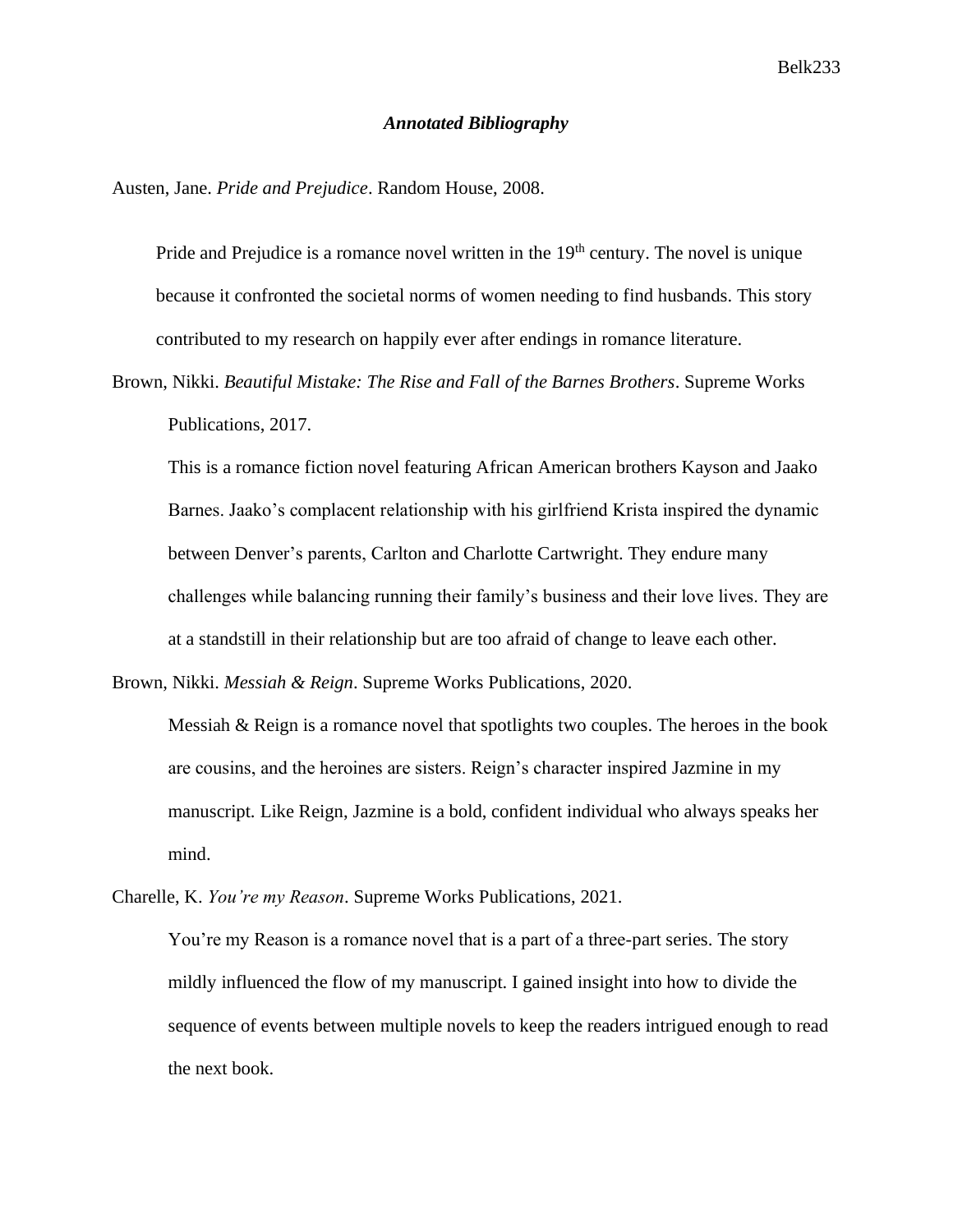Crouch, Andy. *Culture Making: Recovering Our Creative Calling*. Intervarsity Press, 2013.

This nonfiction work inspires Christians to be "culture makers" (Crouch 11). This book influenced my writing in a significant way. Crouch's words helped me realize that I can bridge a gap in African American romance fiction with my novel.

Elgrably, Jordan. "The Art of Fiction No. 78." *The Paris Review*, 5 Nov. 2021, www.theparisreview.org/interviews/2994/the-art-of-fiction-no-78-james-baldwin.

In this interview, James Baldwin encourages authors to write to find out. Whenever I sat to note a part of my manuscript, I made sure to keep this advice in mind. This advice influenced my writing by inspiring me to make a plan for my writing and keep my mind open to learning new things about my characters.

Gleason, William A., and Eric Murphy Selinger. *Romance Fiction and American Culture: Love as the Practice of Freedom?* Routledge, 2017.

This collection of essays provides the perspectives of many literary scholars on romance literature. Many of the contributors to this book discussed patriarchy in their articles, and I gained a lot of knowledge from reading these essays. The information on alpha males in literature influenced my portrayal of Carlton Cartwright because it helped me ensure that his character was authoritative and influential.

Hall, Connie. *Nightwalker*. Harlequin Mills & Boon, 2012.

This fiction novel influenced a few areas of my manuscript. In my story, Joseph grew up without a father, and after the life-changing events that take place in my account, he develops a desire to find his biological father. Similarly, the sisters in Nightwalker set out to find their mother, and their journey has inspired me to create other Joseph's search in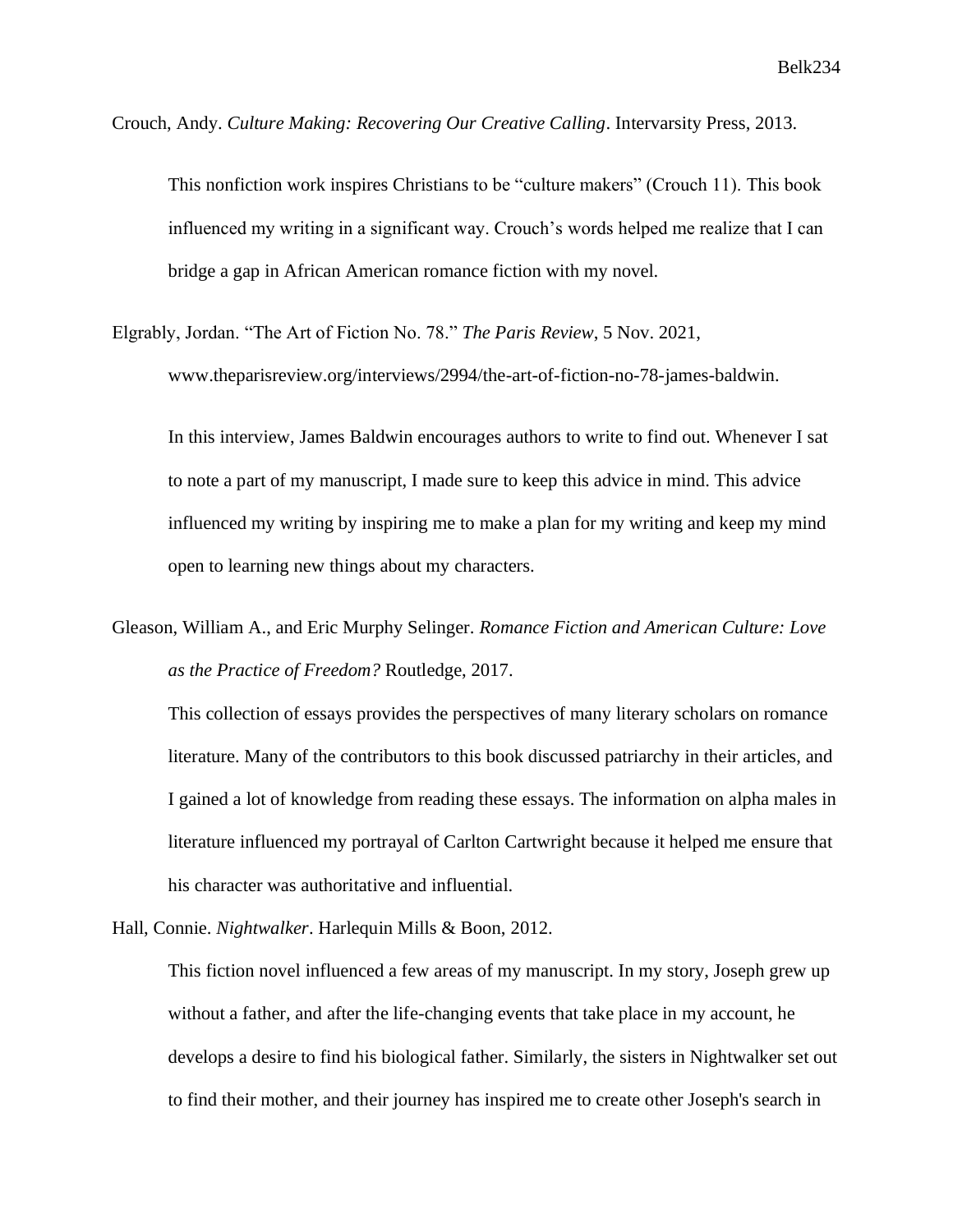the second novel in the series I am creating. The book also has a character who is a spy, which is similar to Joseph's desired career path.

Heinecken, Dawn. "Changing Ideologies in Romance Fiction." *Romantic Conventions*, edited by Anne Kaler and Rosemary Johnson-Kurek, Bowling Green State University Popular Press, 1999, pp. 149-172.

This section of Romantic Conventions provides academic criticism of patriarchy within romance literature. The points presented in this text helped me put into perspective the history of patriarchy in society and literature. Understanding how other authors depict this societal issue within their novels helped me to determine the direction I wanted to take in confronting it in my manuscript.

Henderson, Dee. *God's Gift*. Steeple Hill Books, 2011.

God's Gift is a Christian romance novel. Its contents helped me craft the dialogue about faith present in my story. This novel specifically influenced Denver's conversation with Joseph in the hospital about his belief in God.

Henderson, Dee. *The Marriage Wish*. Steeple Hill Book, 2006.

The Marriage Wish is a faith-based fiction novel that influenced my writing process. Reading the book prompted me to reflect on my faith journey and thoughts on marriage. This contemplation led to me determining how I wanted to end my story. The Marriage Wish guided me to realize that I didn't want to give my characters the traditional happy ending.

Hilt, Jennifer. *The Trope Thesaurus*. Jennifer Hilt, 2021.

This is a craft book that explores the use of several tropes in fiction writing. This book was influential in my manuscript because it guided me in planning my manuscript. I was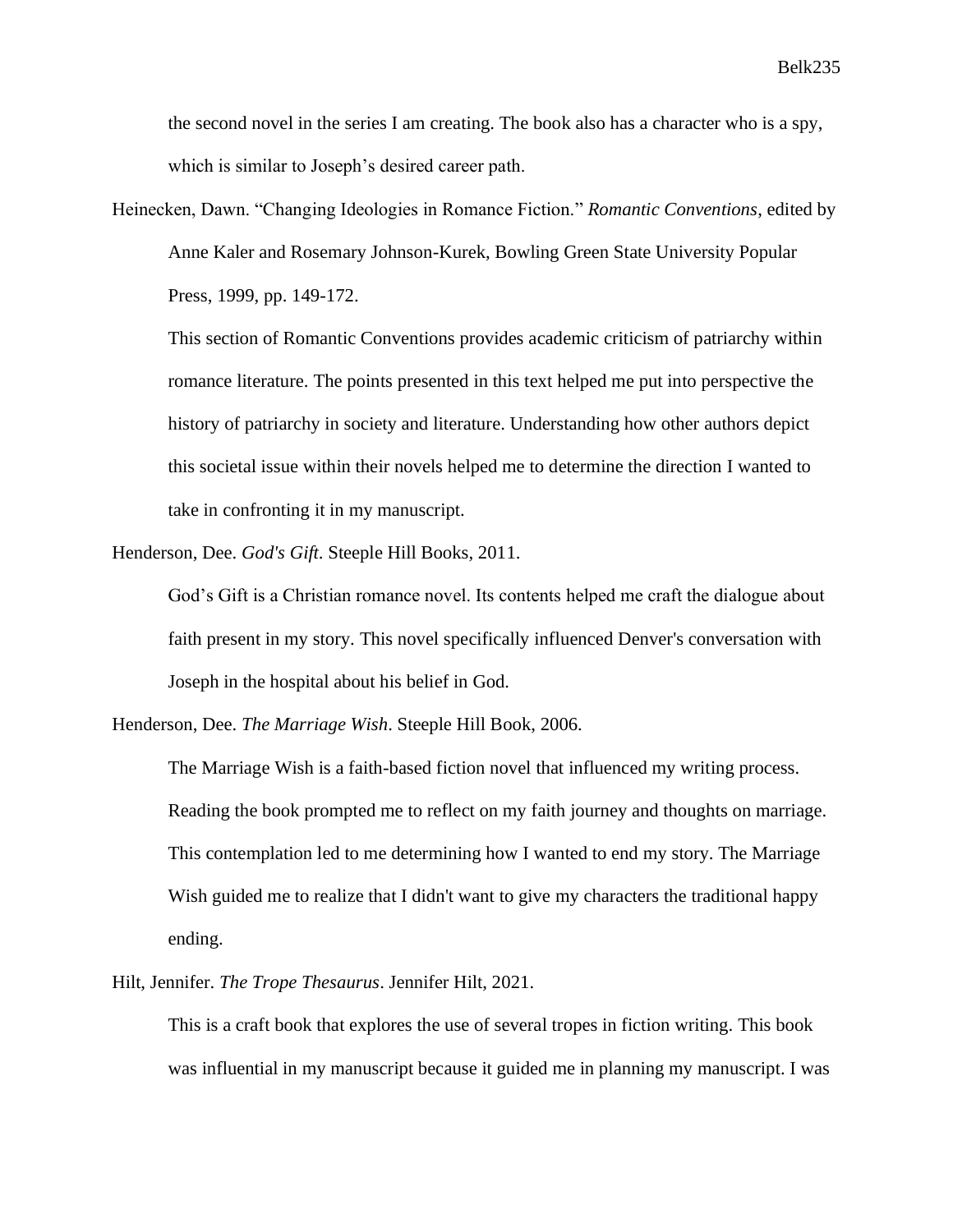able to put specific names to my ideas and research other novels that used the same tropes I had selected.

Krentz, Jayne Ann. *Dangerous Men and Adventurous Women: Romance Writers on the Appeal of the Romance*. Univ. of Pennsylvania Press, 1992.

This book contains the thoughts of several well-established romance writers. Their goal in writing this was to dispel several stereotypes that romance readers, writers, and critics have about the genre. The book inspired me to write my manuscript with confidence. In reading this book, I learned that there is more than one way to write romance.

Lee, Darrien. *All That and a Bag of Chips*. Strebor Books International, 2001.

This novel influenced my manuscript in many ways. Like my manuscript, *All that and a Bag of Chips* features a college student who falls in love and understands life-altering challenges during her first year of school. It is the first romance novel that I ever read, and I believe that, in some ways, my manuscript is a tribute to that experience.

Michelson, Anna. "The Politics of Happily-Ever-after: Romance Genre Fiction as Aesthetic Public Sphere." *American Journal of Cultural Sociology*, vol. 9, no. 2, 2021, pp. 177 210., [https://doi.org/10.1057/s41290-020-00126-7.](https://doi.org/10.1057/s41290-020-00126-7)

Michaelson elaborates on the Happily Ever After prevalent in romance literature in this publication. Her writing helped me understand what the HEA meant in literature, and I learned that there are several ways to achieve a happily ever after in romance. This article inspired me to brainstorm ways that I could craft an atypical yet satisfying ending to my manuscript.

Mills, K.C. *Egypt and Rome*. Supreme Works Publications, 2016.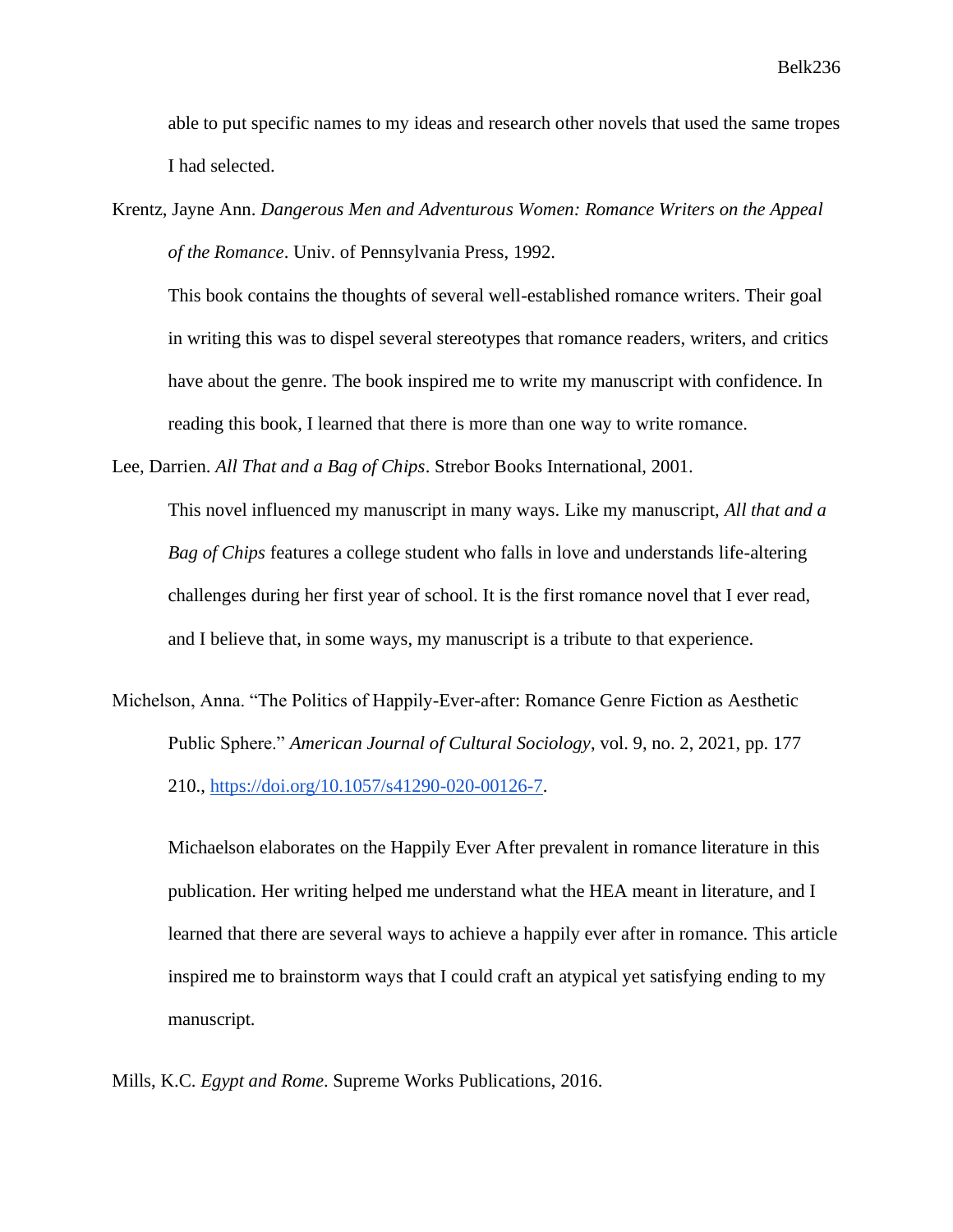This is the first novel in a three-book romance series. The main character, Egypt, influenced the development of my characters' backstories. Egypt had a very harsh upbringing, which caused her to do undesirable acts to provide for herself. Her childhood is similar to JoAnna and Joseph's, and reading this novel provided me with ideas on how to reveal the backstory throughout my story.

Mills, K.C. *Southern Kings*. Supreme Works Publications, 2016.

This urban romance novel influenced the way I developed my antagonists. The main characters of Southern Kings are brothers, and their mother was killed by their father, which forced them into the foster care system. The father's characteristics in that story helped me develop Red's character as an abusive mother in my manuscript.

Moreland, Melanie. *The Contract*. Melanie Moreland, 2016.

The Contract is one romance novel of a three-part series. The dominance of the main character, Richard VanRyan, influenced Carlton Cartwright's character significantly. His mannerisms and a lot of the language he uses in the story helped portray his alpha-male persona, and I referenced this novel when crafting Carlton's character.

"About the Romance Genre." *Romance Writers of America. The Voice of Romance Fiction.*, https://www.rwa.org/Online/Romance\_Genre/About\_Romance\_Genre.aspx.

This webpage contained statistics on the literary romance genre. I used the data I gathered from this site to better understand the genre's diversity. The statistics from this webpage served as a basis for the topic of my critical paper. Because of this research, I decided to delve deeper into the popularity of African American fiction.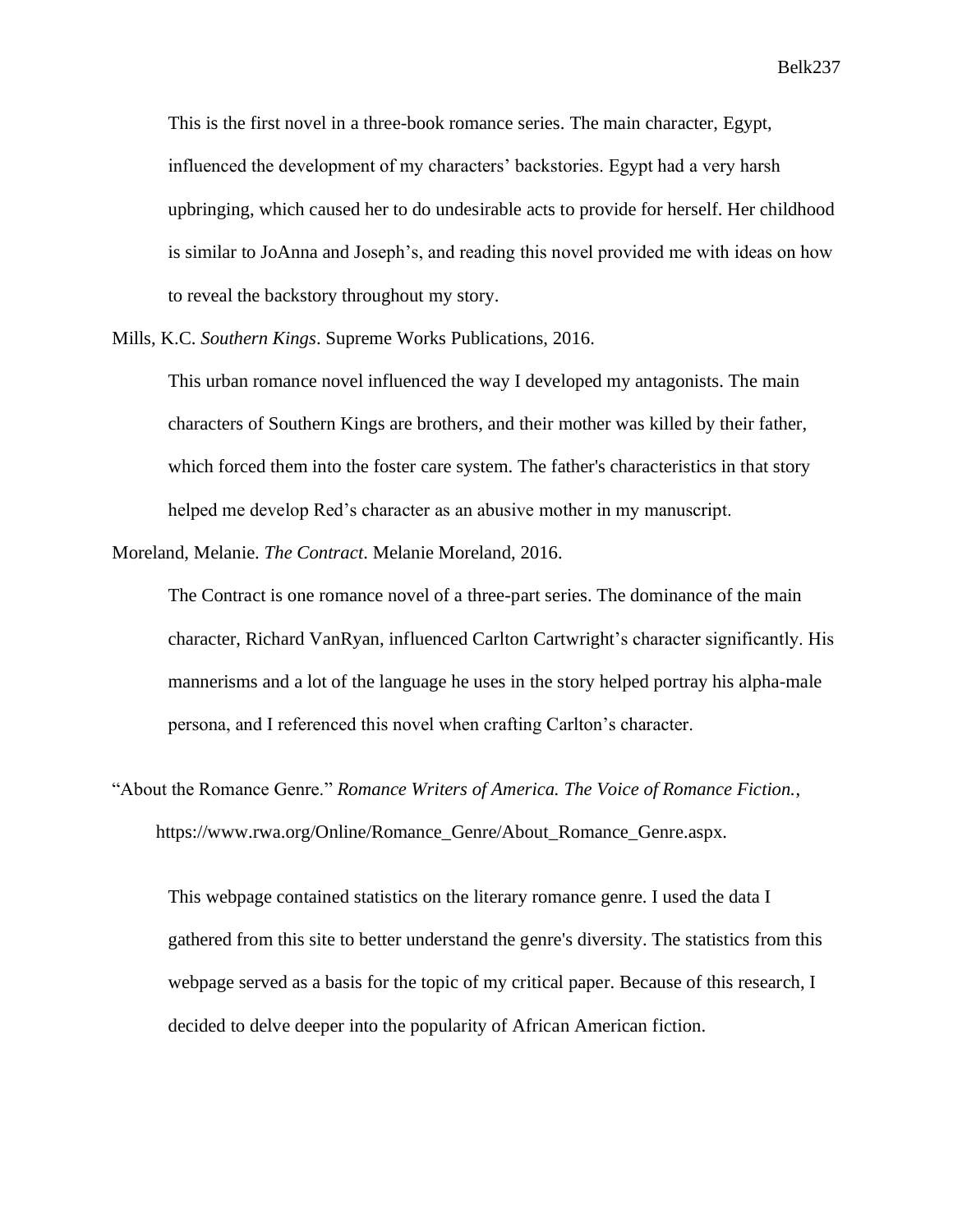Quilliam, Susan. "'He Seized Her in His Manly Arms and Bent His Lips to Hers...". the Surprising Impact That Romantic Novels Have on Our Work." *BMJ Sexual & Reproductive Health*, British Medical Journal Publishing Group, 1 July 2011, https://srh.bmj.com/content/37/3/179.

This article contained the researched-based opinion of leading relationship psychologist Susan Quilliam. Her insight on the effects that romance literature has on some women contributed to a section of my critical paper. It influenced my manuscript because I strived to create a novel that did not negatively affect any woman's psyche by writing a relatable and realistic story for women.

Quinn, Julia. *The Duke and I*. Avon Books, an Imprint of Harper Collins Publishers, 2015.

This is a romance fiction novel set in the  $19<sup>th</sup>$  century. I used this novel as a resource during my research of the happily ever after theme in romance literature. *The Duke and I* addresses several of the points I raised in my critical paper, and it provided great insight in the components of the HEA.

Radway, Janice A. *Reading the Romance*. Univ. of North Carolina Press, 1984. Radway's book provides an in-depth discussion of why many women enjoy reading romance literature. Much of the research Radway includes in this piece influenced my thesis project. Her work helped put into perspective the type of readers that I wanted to target with my manuscript.

Renee, K. *Law and Love*. Supreme Works Publications, 2017.

Law and Love is a romance novel featuring two characters who were childhood friends and fell in love in their adulthood. The characters in that novel build a romantic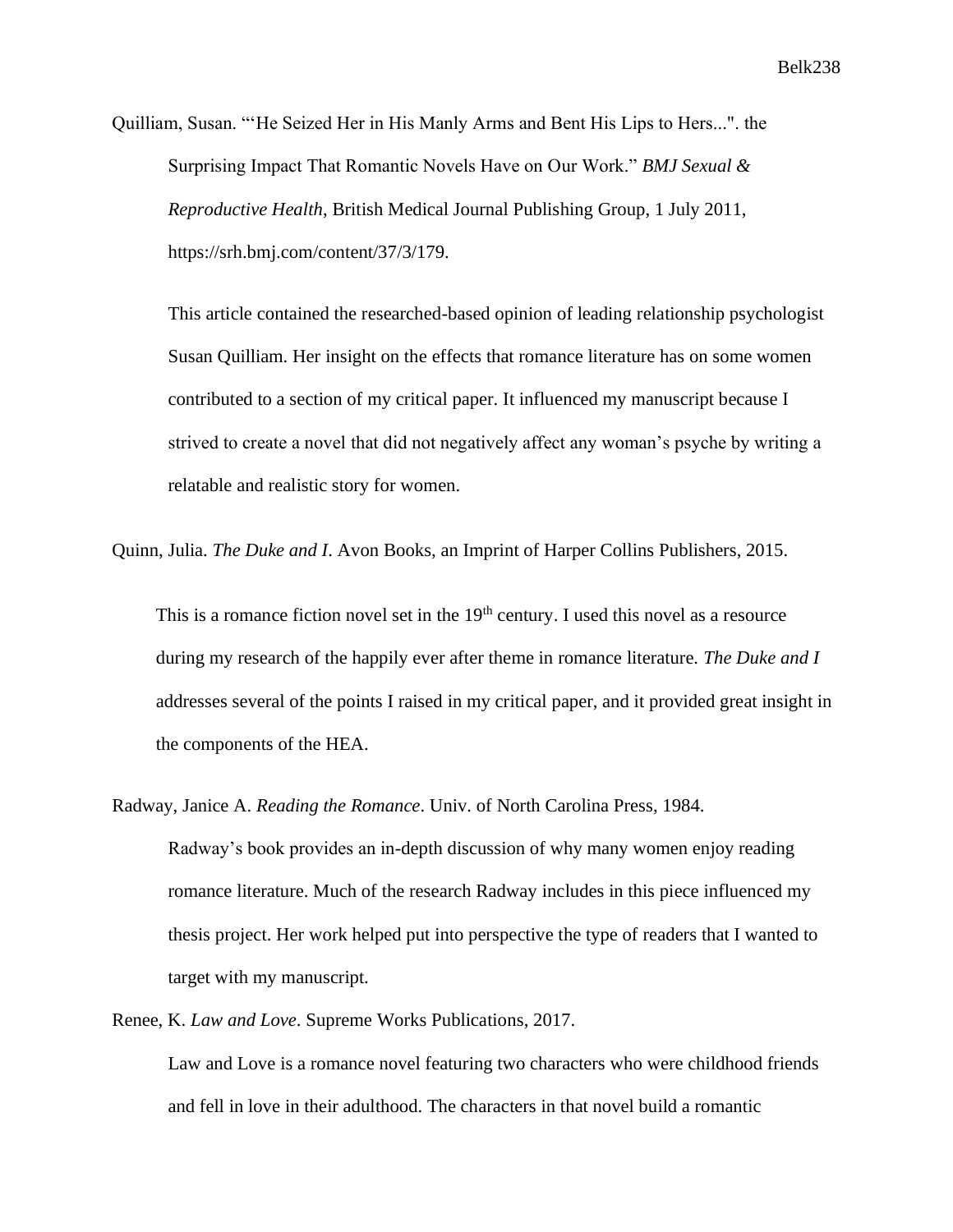Belk 239

relationship slowly, but their attraction to each other is eventually undeniable. The descriptions in the story describing the budding romance between the characters helped me craft Denver and Joseph's first few encounters with each other.

"Submissions – Supreme Works Publications." *Supreme Works Publications-*,

[http://www.supremeworkspublications.com/submissions/.](http://www.supremeworkspublications.com/submissions/)

This webpage contains the submission guidelines for Supreme Works Publications. Because I focused heavily on this publishing company in a portion of my thesis project, this resource helped me gain insight into the company's inner workings. I used the information I discovered in their guidelines to assess the significant differences between this publication and Harlequin.

Submittable. "Harlequin Submission Manager." *Harlequin RSS*,

[https://harlequin.submittable.com/submit.](https://harlequin.submittable.com/submit)

This webpage contains the submission guidelines for Harlequin Publishing Company. I dedicated a section of my thesis project to this publishing company, and the articles on this web page provided me with a plethora of information about Harlequin. I used the data I gathered from this site to compare Harlequin with Supreme Works Publications.

Thompson, Vicki Lewis. *Notorious*. Harlequin Enterprises Limited, 2017.

*Notorious* is an erotic romance novel published by Harlequin. The rebellious nature of the book's main character influenced Regina's character in my manuscript. Similar to the main character in *Notorious*, Regina enjoys doing unnecessary acts to gain the attention of others.

Thurston, Carol. *The Romance Revolution: Erotic Novels for Women and the Quest for a New Sexual Identity*. University of Illinois Press, 1987.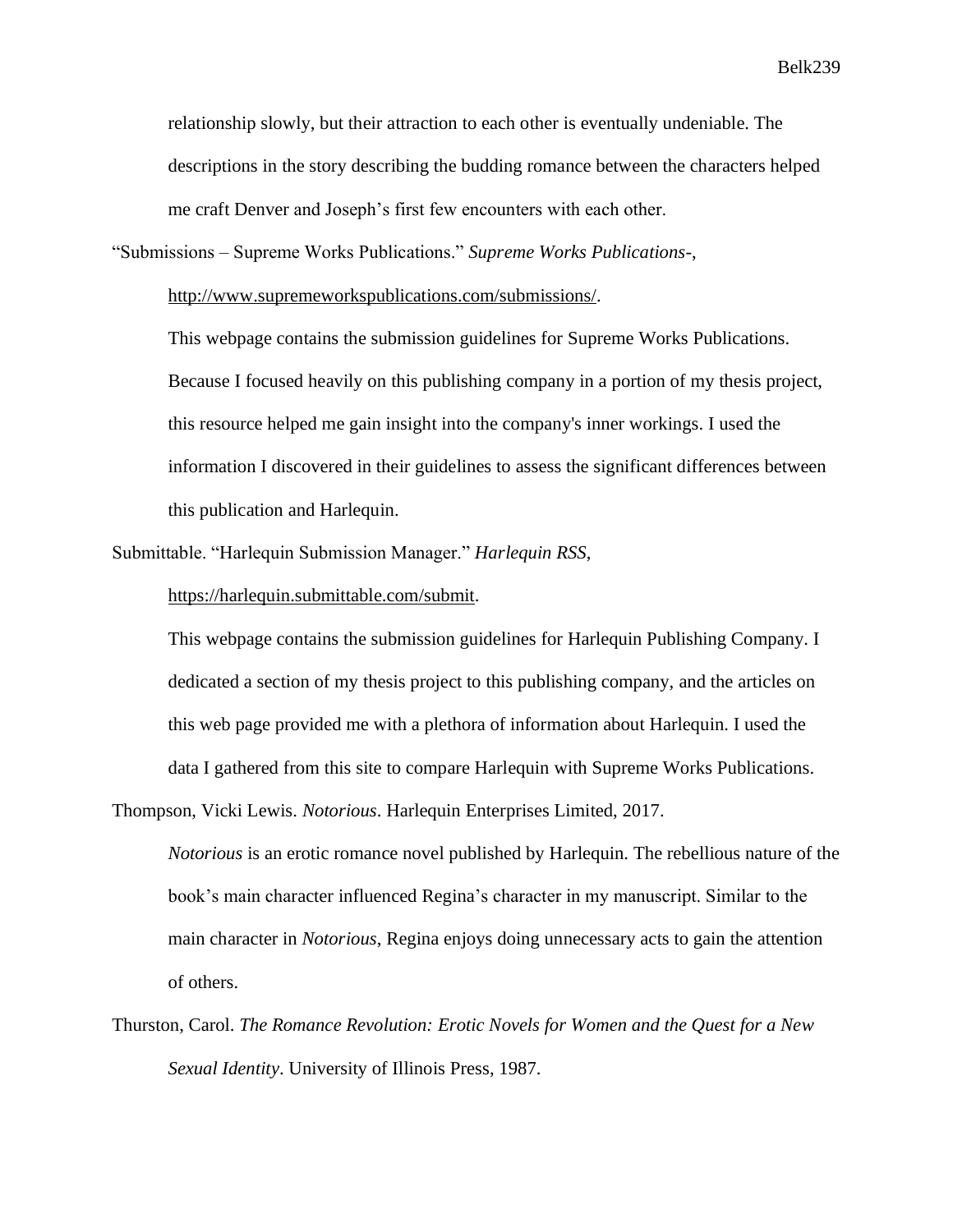Belk 240

This book spans the evolution of romance literature. It influenced my thoughts on where my manuscript fits within the romance genre. The details in the book about the subgenres of romance helped me determine which category my manuscript falls under.

Zakreski, Tricia. "Tell Me Lies: Lying, Storytelling, and the Romance Novel as Feminist Fiction." *Journal of Popular Romance Studies* 2.2 (2012).

This article details how an author changed aspects of romance literature to create novels that supported feminism. The author details how lies and storytelling are used to create a world that fits a storyline. This influenced my decision to craft my story in a world without a global pandemic so that my characters could interact freely. The article also helped me determine how to address feminism in my manuscript.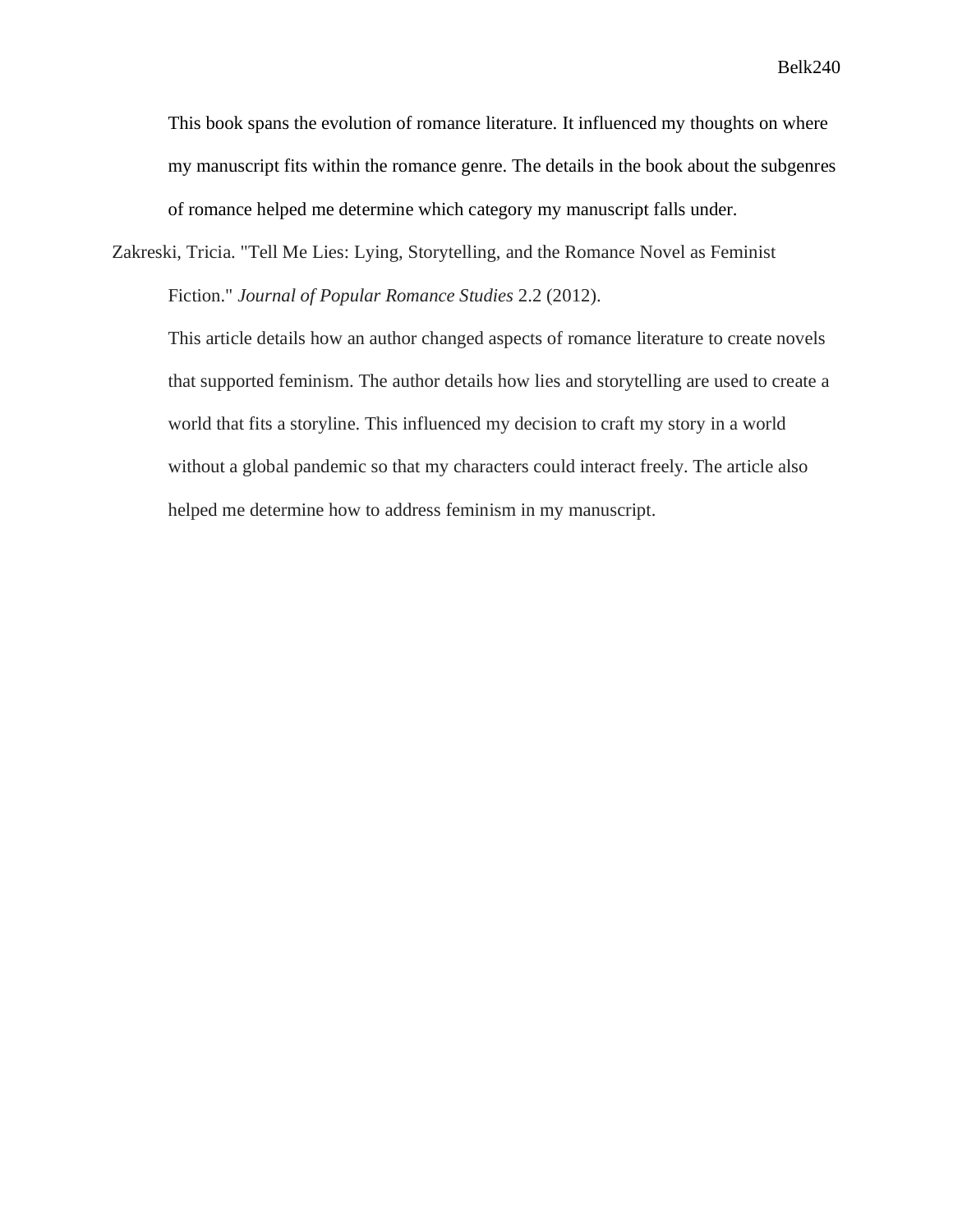### *Works Cited*

Austen, Jane. *Pride and Prejudice*. Random House, 2008.

Brown, Nikki. *Beautiful Mistake: The Rise and Fall of the Barnes Brothers*. Supreme Works Publications, 2017.

Brown, Nikki. *Messiah & Reign*. Supreme Works Publications, 2020.

Charelle, K. *You're my Reason*. Supreme Works Publications, 2021.

Crouch, Andy. *Culture Making: Recovering Our Creative Calling*. Intervarsity Press, 2013.

- Crusie, Jennifer. "Romancing Reality: The Power of Romance Fiction to Reinforce and Re-Vision the Real." *Jennifer Crusie*, 20 June 2017, https://jennycrusie.com/nonfiction/romancing-reality-the-power-of-romance-fiction-to-reinforce-and-re-vision-thereal/.
- Elgrably, Jordan. "The Art of Fiction No. 78." *The Paris Review*, 5 Nov. 2021, [www.theparisreview.org/interviews/2994/the-art-of-fiction-no-78-james-baldwin.](http://www.theparisreview.org/interviews/2994/the-art-of-fiction-no-78-james-baldwin)

Gilbert, Sophie. "Making Peace with Jane Austen's Marriage Plots." *The Atlantic*, Atlantic Media Company, 20 July 2017, https://www.theatlantic.com/entertainment/archive/2017/07/making-peace-with-janeaustens-marriage-plots/534051/.

- Gleason, William A., and Eric Murphy Selinger. *Romance Fiction and American Culture: Love as the Practice of Freedom?* Routledge, 2017.
- Hall, Connie. *Nightwalker*. Harlequin Mills & Boon, 2012.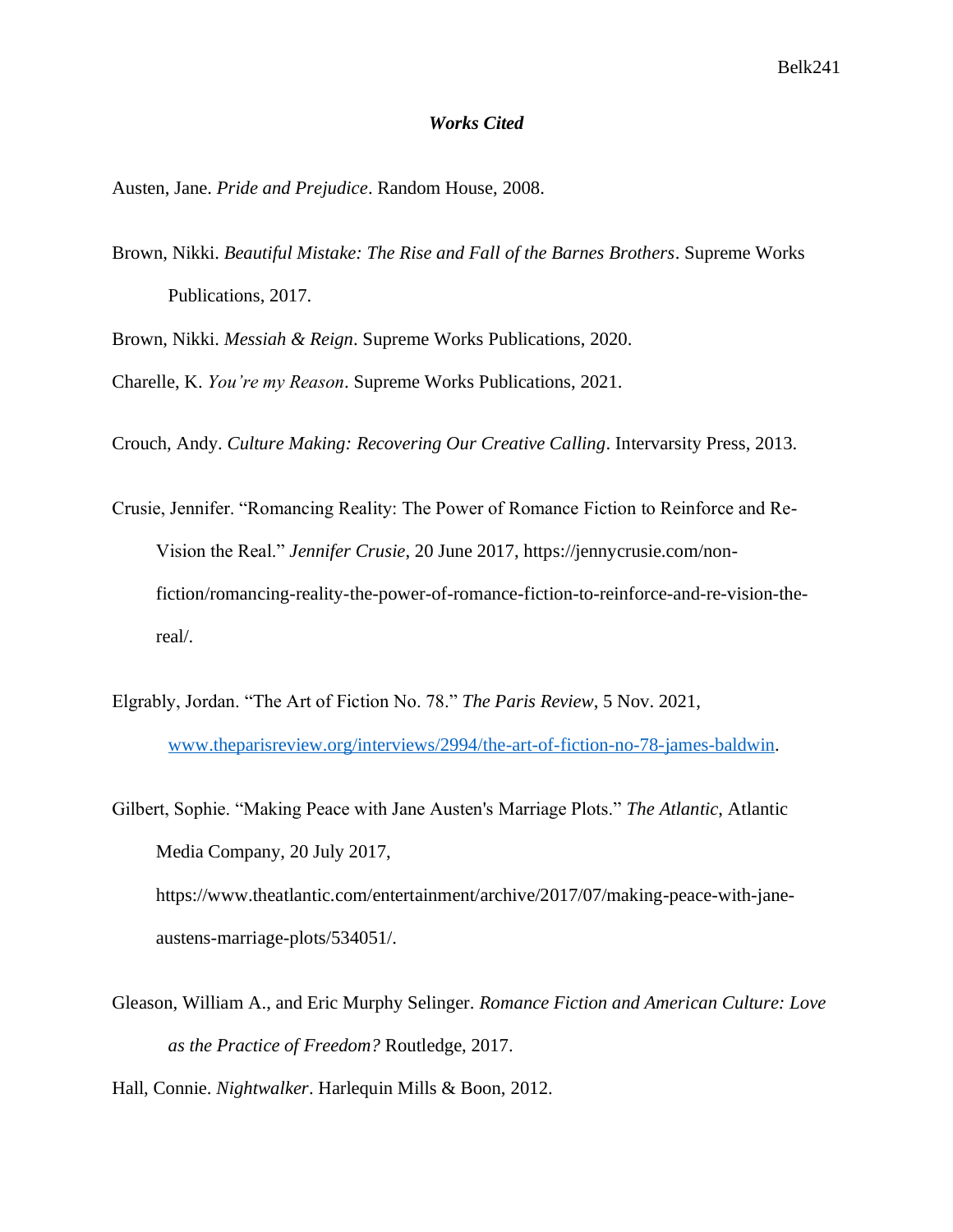Heinecken, Dawn. "Changing Ideologies in Romance Fiction." *Romantic Conventions*, edited by Anne Kaler and Rosemary Johnson-Kurek, Bowling Green State University Popular Press, 1999, pp. 149-172.

Henderson, Dee. *God's Gift*. Steeple Hill Books, 2011.

Henderson, Dee. *The Marriage Wish*. Steeple Hill Book, 2006.

Hilt, Jennifer. *The Trope Thesaurus*. Jennifer Hilt, 2021.

Johnson, Kathryn C. "The Marriage Backlash: Feminist Interpretations of 'Jane Eyre'." *Cfp | Call for Papers*, University of Pennsylvania English Department, https://call-forpapers.sas.upenn.edu/cfp/2015/05/13/the-marriage-backlash-feminist-interpretations-ofjane-eyre.

Keely, Karen, A.. "Marriage Plots and National Reunion: The Trope of Romantic Reconciliation in Postbellum Literature." *The Mississippi Quarterly*, vol. 51, no. 4, 1998, pp. 621–48, http://www.jstor.org/stable/26477103. Accessed 15 May 2022.

Krentz, Jayne Ann. *Dangerous Men and Adventurous Women: Romance Writers on the Appeal of the Romance*. Univ. of Pennsylvania Press, 1992.

Lee, Darrien. *All That and a Bag of Chips*. Strebor Books International, 2001.

Michelson, Anna. "The Politics of Happily-Ever-after: Romance Genre Fiction as Aesthetic Public Sphere." *American Journal of Cultural Sociology*, vol. 9, no. 2, 2021, pp. 177 210., [https://doi.org/10.1057/s41290-020-00126-7.](https://doi.org/10.1057/s41290-020-00126-7)

Mills, K.C. *Egypt and Rome*. Supreme Works Publications, 2016. Mills, K.C. *Southern Kings*. Supreme Works Publications, 2016. Moreland, Melanie. *The Contract*. Melanie Moreland, 2016.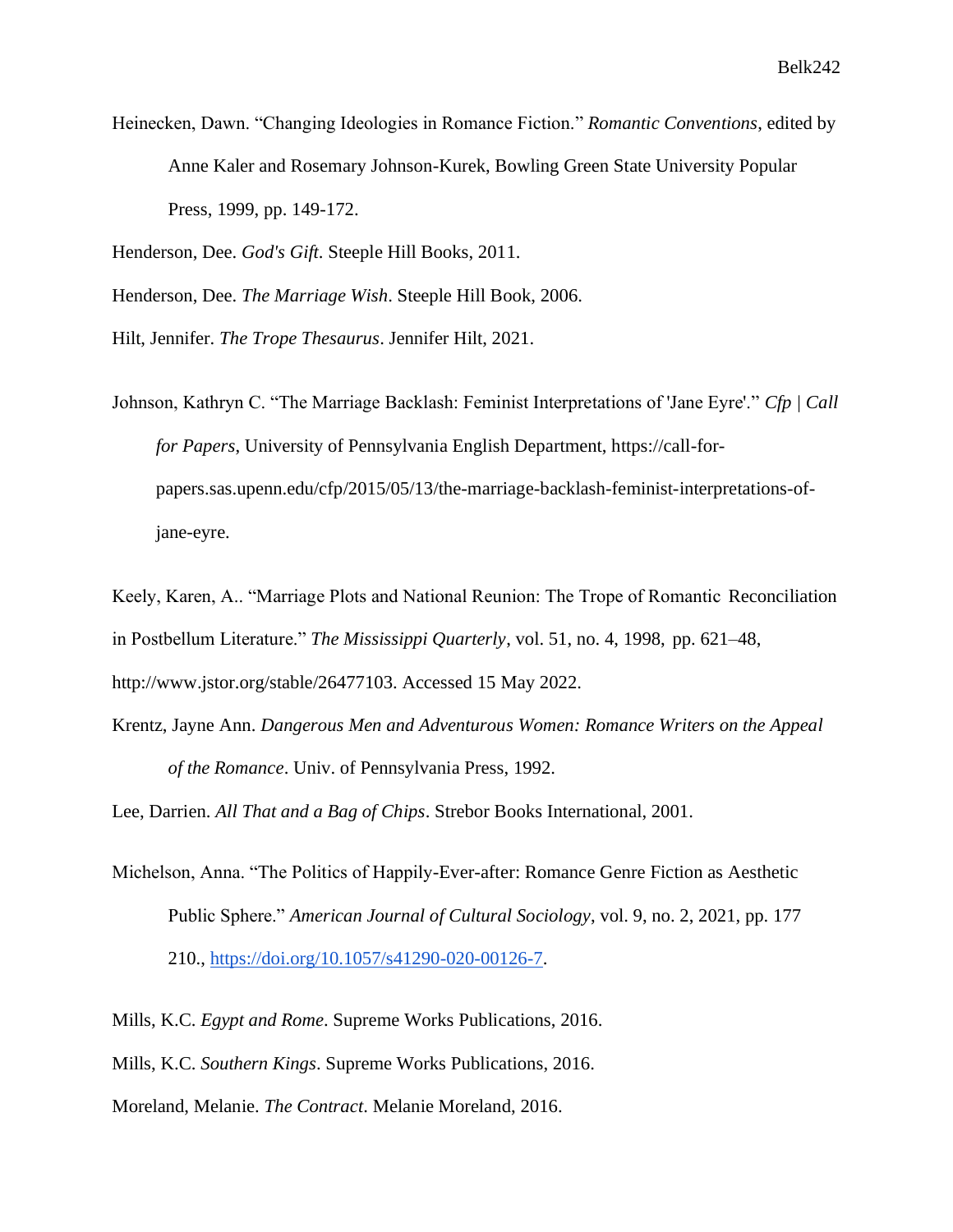- Newman, Karen. "Can This Marriage Be Saved: Jane Austen Makes Sense of an Ending." *ELH*, vol. 50, no. 4, 1983, p. 693., https://doi.org/10.2307/2872923.
- "About the Romance Genre." *Romance Writers of America. The Voice of Romance Fiction.*, https://www.rwa.org/Online/Romance\_Genre/About\_Romance\_Genre.aspx.
- Quilliam, Susan. "'He Seized Her in His Manly Arms and Bent His Lips to Hers...". the Surprising Impact That Romantic Novels Have on Our Work." *BMJ Sexual & Reproductive Health*, British Medical Journal Publishing Group, 1 July 2011, https://srh.bmj.com/content/37/3/179.

Quinn, Julia. *The Duke and I*. Avon Books, an Imprint of Harper Collins Publishers, 2015.

Radway, Janice A. *Reading the Romance*. Univ. of North Carolina Press, 1984.

Renee, K. *Law and Love*. Supreme Works Publications, 2017.

Shaffer, Julie, and Julie Schaffer. "Not Subordinate: Empowering Women in the Marriage Plot— The Novels of Frances Burney, Maria Edgeworth, and Jane Austen." *Criticism*, vol. 34, no. 1, 1992, pp. 51–73, http://www.jstor.org/stable/23113581. Accessed 15 May 2022.

"Submissions – Supreme Works Publications." *Supreme Works Publications-*,

[http://www.supremeworkspublications.com/submissions/.](http://www.supremeworkspublications.com/submissions/)

Submittable. "Harlequin Submission Manager." *Harlequin RSS*,

[https://harlequin.submittable.com/submit.](https://harlequin.submittable.com/submit)

Thompson, Vicki Lewis. *Notorious*. Harlequin Enterprises Limited, 2017.